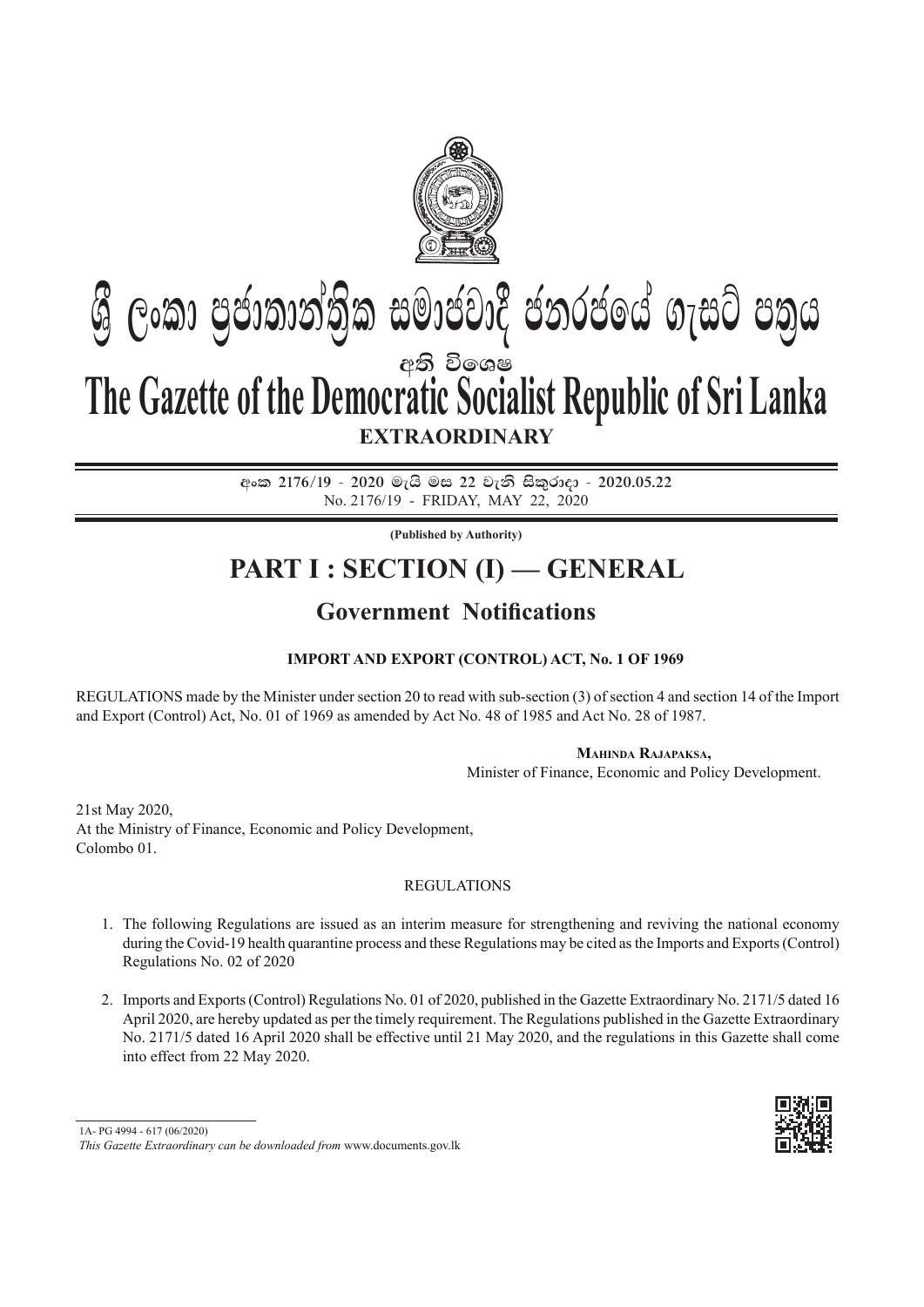- $I$  කොටස : (I) ඡෙදය ශීු ලංකා පුජාතාන්තිුක සමාජවාදී ජනරජයේ අති විශෙෂ ගැසට් පතුය 2020.05.22 PART I : SEC. (I) - GAZETTE EXTRAORDINARY OF THE DEMOCRATIC SOCIALIST REPUBLIC OF SRI LANKA - 22.05.2020 2A
	- 3. Regulation No. 2, published in the Gazette Extraordinary No. 2171/5 dated 16 April 2020, is amended hereby. The Payment terms 3 (1) b, 3(1) c, 11 and 12 and the related regulations published in the Gazette Extraordinary No. 1739/3 dated 2 January 2012 shall be valid and effectual from 16 April 2020 and Payment terms and the related regulations published in the Gazette Extraordinary No. 1739/3 dated 2 January 2012 shall be effectual subjected to Regulation 4 below.
	- 4. If it is an instance of importation of all goods, including the item (s) of the Schedule I and II, which are to be loaded on a date not exceeding 90 days from 16 April 2020 in the country where the goods are shipped, or regarding of the Temporary Import for Export Processing (TIEP) scheme, such imports shall only be made under the payment methods mentioned in 3 (1) a,3 (1) b, 3(1) c, when exporting finished goods subject to minimum local value addition of 20%,and to improving the value addition of exportable goods, and in the instance of importing by providing a certificate to the Sri Lanka Customs and the relevant bank that the foreign exchange earnings shall be deposited in a bank in Sri Lanka within 60 days of exporting of the goods. The exporters can deal with their banks, and Sri Lanka Customs and approval of other institutions is not required.
	- 5. Importation of raw material for export is not subject to the restrictions set out in the Regulations of this *Gazette* for the following instances
		- a. Importation on no foreign exchange basis;
		- b. The importation made by using funds of foreign buyer and without obtaining funds from local banks;
		- c. The importation for export done through the deposits made out from the earnings of their exports of the foreign currency bank accounts (FCBU and BFCA) subject to not - exceeding the positive balance.
	- 6. The importer shall declare the source of earning of foreign currency to the local bank when executing the regulation No. 5.
	- 7. On the Recommendations of the Technical Evaluation Committee of Trade and Custom Based Taxation appointed by the President to strengthen and revive the national economy during the Covid-19 Health Quarantine process, the items in schedules I and II have been identified, and the imports of those items shall be subjected to the restrictions prescribed by the regulations below.
	- 8. The importation of the item (s) stipulated in Schedule I, which are loaded to a ship/air craft on a date not exceeding 90 days from 16 April 2020, from the country where the goods are shipped targeting the local market shall be temporarily suspended under the payment terms  $3$  (1)a,  $3$  (1) b, and  $3$  (1) c, of the Regulations of the Gazette Extraordinary No. 1739/3 dated 2 January 2012.

 However, when there is at least 35% of local value addition, and where the raw material is not available locally, the items listed in Schedule I, can be imported only on a 30-60 day credit facility provided by the foreign supplier. The Sri Lanka Customs shall submit a monthly report to the Cabinet of Ministers through the Ministry of Finance, calculating the value addition of the import substitution industries after consulting the relevant Ministries and State Institutions.

9. Importation of items (s) stipulated in Schedule II, which are loaded to a ship/air craft on a date not exceeding 90 days from 16 April 2020, from the country where the goods are shipped targeting the local market, other than IT equipment, communication equipment, cement, sugar and palm oil, can be imported only on a minimum 90-day credit facility provided by the foreign supplier from the loading date of the goods or on the availability of foreign currency deposits in local banks for its import.

 IT equipment, communication equipment, cement, sugar, and palm oil, can be imported only on the minimum 180 day credit facility provided by the foreign supplier from the loading date of the goods or on the availability of foreign currency deposits in local banks for its import.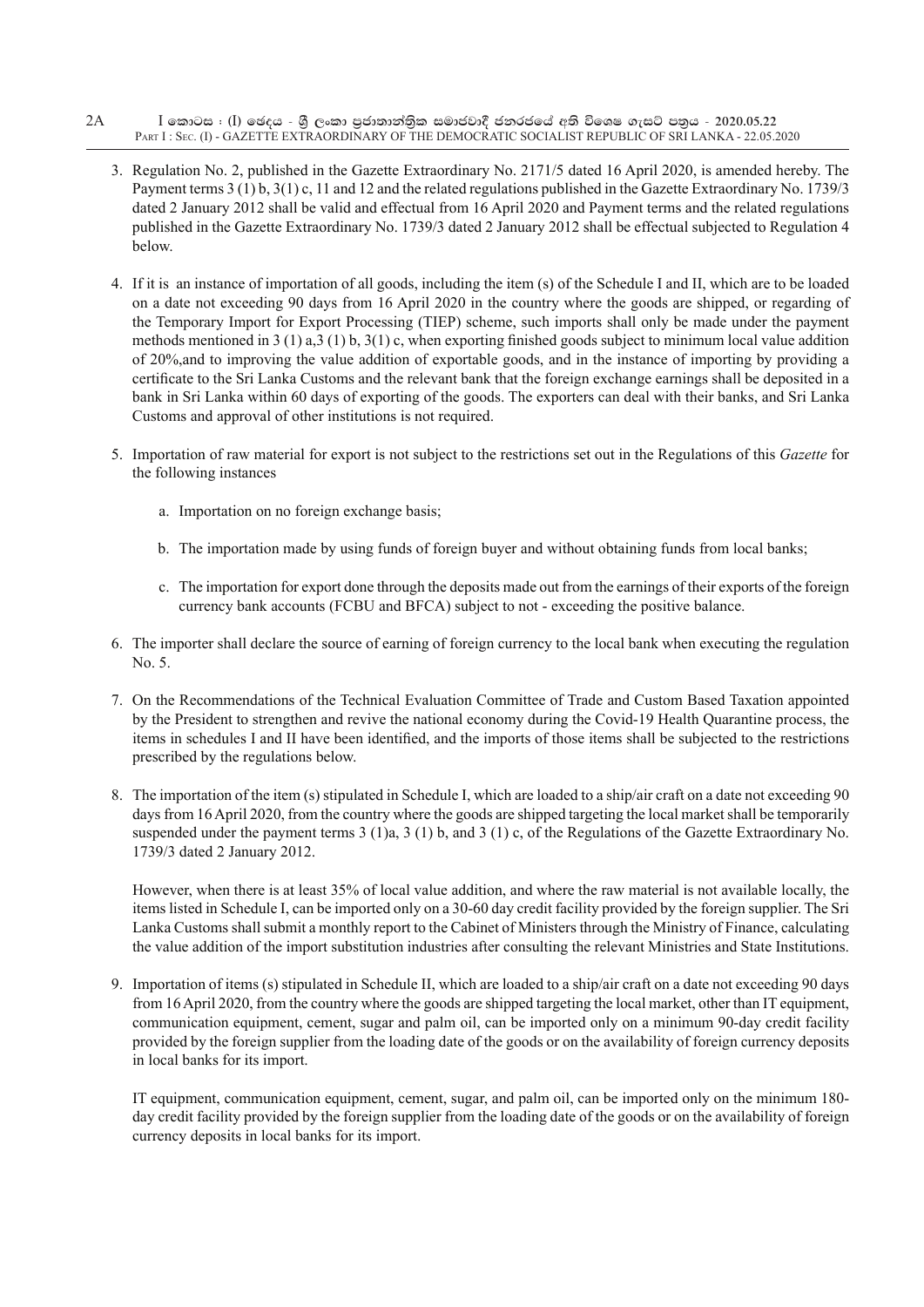- 10. The goods that are required for flagship projects approved under Section 17 of the Board of Investment Act No. 4 of 1978 and listed in Schedule I, which are not mentioned in the Negative list issued by the Ministry of Finance, can be imported under the direct foreign investments of investors. Furthermore, the loans of local banks shall not be used for importation.
- 11. Any person who submits an application to a bank to make payment for the import of the item (s) listed in Schedules I & II shall mention the correct HS code as specified in Schedule 'A' of the Customs Ordinance and the relevant Schedule of the item(s), in the application.
- 12. In terms of Section 21 of the Imports and Exports Control Act No. 1 of 1969, restrictions specified in the regulations issued under that Act are deemed as the restrictions imposed under the Customs Ordinance. Therefore, the Director General of Customs shall act per the objectives of these Regulations.
- 13. To achieve the objectives of these regulations, the Controller General of Imports and Exports shall issue operational instructions to the Director General of Customs and the local banks.
- 14. The head of the Department of Foreign Exchange and the head of the Bank Supervision Department of the Central Bank of Sri Lanka must ensure that the commercial banks function as per the objectives of these regulations.
- 15. Where the bank acts in violation of the provisions of these Regulations, the Director General of Customs shall notify the Head of the Department of Foreign Exchange and the Controller General of Imports and Exports of such circumstance and shall forward the details of such violations along with all documentary evidence relating thereto to them. The Head of the Department of Foreign Exchange and the Controller General of Imports and Exports shall take action as provided for in the law or inform the relevant authority to take appropriate action, as the case may be.
- 16. Where any person who is the Declarant or the Importer acts in violation of the provisions of these regulations, the Director General of Customs and the Controller General of Imports and Exports shall take action as provided for in law and as per the approval obtained in accordance with the concurrence given to the Minister of Finance by the President on the recommendations of the Technical Evaluation Committee of Trade and Custom Based Taxation
- 17. The final decision shall be made on the issues arising in the implementation of the above regulations as per the approval obtained in accordance with the concurrence given to the Minister of Finance by the President on the recommendations of the Technical Evaluation Committee of Trade and Custom Based Taxation concerning strengthening and revival of the National Economy in the Covid-19 Health Quarantine Process.
- 18. In these Regulations –

'The temporary suspension of imports' shall mean that the importation of goods which does not comply with the conditions stated above.

| Column I          | Column II HS |                          | Column III      | Column IV Tem-         |
|-------------------|--------------|--------------------------|-----------------|------------------------|
| <b>HS</b> Heading | Code         |                          | Description     | porary Suspen-<br>sion |
|                   |              |                          |                 |                        |
|                   |              |                          |                 | (TS)                   |
| 03.01             |              |                          | Live Fish.      |                        |
|                   |              | $\overline{\phantom{a}}$ | Ornamental Fish |                        |
|                   | 0301.11.00   | $- -$                    | Freshwater:     |                        |
|                   | 0301.11.90   | $---$                    | Other           | <b>TS</b>              |

#### Schedule I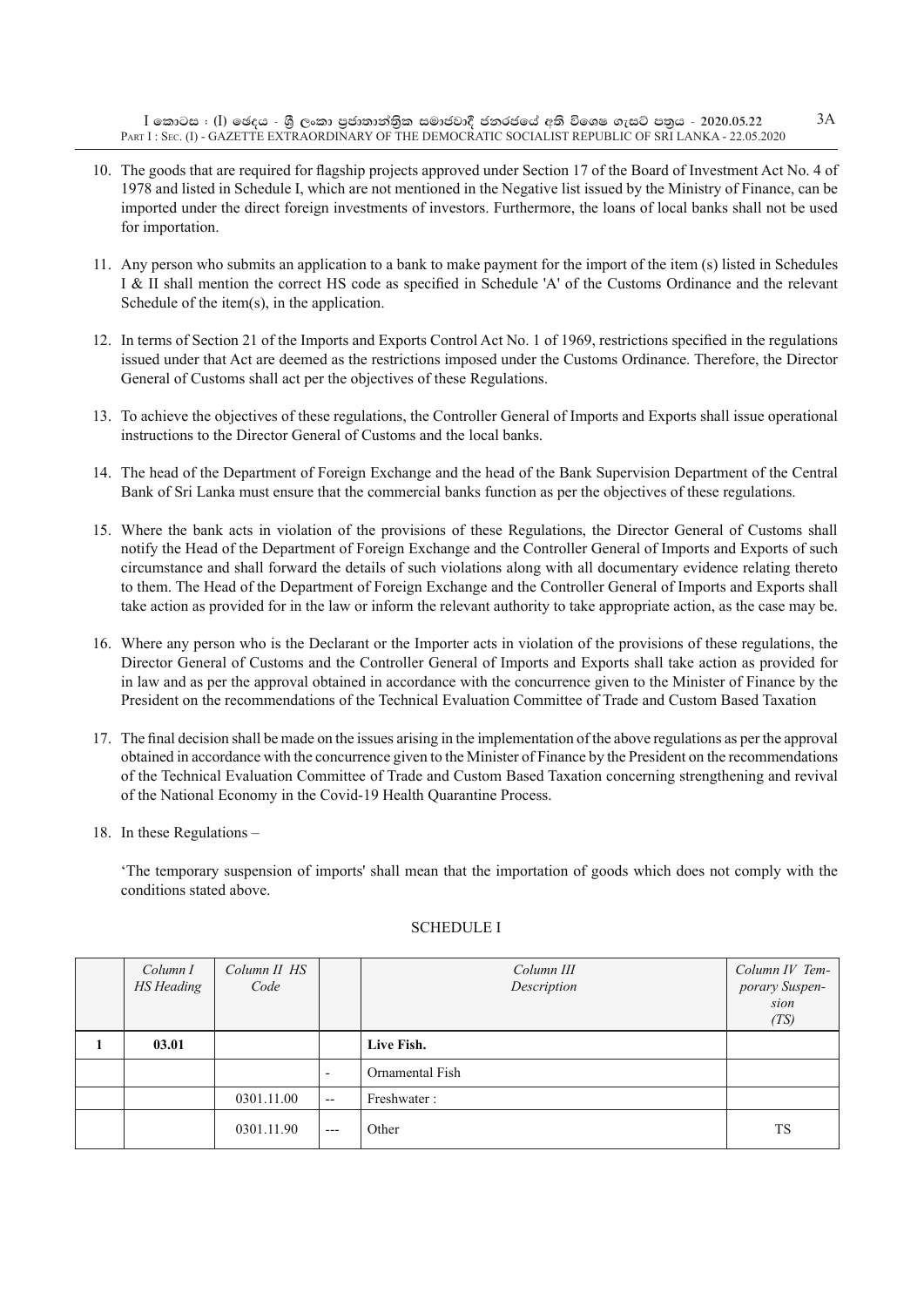|              | Column I<br><b>HS</b> Heading | Column II HS<br>Code |                          | Column III<br>Description                                                                                                                                                                                                                                                                                                                                                                                                                                | Column IV Tem-<br>porary Suspen-<br>sion<br>(TS) |
|--------------|-------------------------------|----------------------|--------------------------|----------------------------------------------------------------------------------------------------------------------------------------------------------------------------------------------------------------------------------------------------------------------------------------------------------------------------------------------------------------------------------------------------------------------------------------------------------|--------------------------------------------------|
|              |                               | 0301.19.00           | $\overline{a}$           | Other:                                                                                                                                                                                                                                                                                                                                                                                                                                                   |                                                  |
|              |                               | 0301.19.10           | $---$                    | Restricted species under the Fisheries Ordinance                                                                                                                                                                                                                                                                                                                                                                                                         | <b>TS</b>                                        |
|              |                               | 0301.19.90           | $---$                    | Other                                                                                                                                                                                                                                                                                                                                                                                                                                                    | TS                                               |
|              |                               |                      |                          | Other live fish;                                                                                                                                                                                                                                                                                                                                                                                                                                         |                                                  |
|              |                               | 0301.93.00           |                          | Carp (Cyprinus spp., Carassius spp., Ctenopharyngodon idellus,<br>Hypophthalmichthys spp., Cirrhinus spp., Mylopharyngodon<br>piceus, Catla catla, Labeo spp., Osteochilus hasselti, Leptobarbus<br>hoeveni, Megalobrama spp.)                                                                                                                                                                                                                           | TS                                               |
|              |                               | 0301.99.00           | $\overline{\phantom{a}}$ | Other                                                                                                                                                                                                                                                                                                                                                                                                                                                    | <b>TS</b>                                        |
|              |                               |                      |                          |                                                                                                                                                                                                                                                                                                                                                                                                                                                          |                                                  |
| $\mathbf{2}$ | 03.04                         |                      |                          | Fish fillets and other fish meat (whether or not minced), fresh,<br>chilled or frozen.                                                                                                                                                                                                                                                                                                                                                                   |                                                  |
|              |                               |                      |                          | Fresh or chilled fillets of tilapias (Oreochromis spp.), catfish<br>(Pangasius spp., Silurus spp., Clarias spp., Ictalurus spp.), carp<br>(Cyprinus spp., Carassius spp., Ctenopharyngodon idellus,<br>Hypophthalmichthys spp., Cirrhinus spp., Mylopharyngodon<br>piceus, Catla catla, Labeo spp., Osteochilus hasselti, Leptobarbus<br>hoeveni, Megalobrama spp.), eels (Anguilla spp.), Nile perch<br>(Lates niloticus) and snakeheads (Channa spp.): |                                                  |
|              |                               | 0304.39.00           | $\overline{\phantom{a}}$ | Other                                                                                                                                                                                                                                                                                                                                                                                                                                                    | <b>TS</b>                                        |
|              |                               |                      | $\overline{\phantom{a}}$ | Frozen fillets of other fish:                                                                                                                                                                                                                                                                                                                                                                                                                            |                                                  |
|              |                               | 0304.81.00           | $\overline{\phantom{a}}$ | Pacific salmon (Oncorhynchus nerka, Oncorhynchus gorbuscha,<br>Oncorhynchus keta, Oncorhynchus tschawytscha, Oncorhynchus<br>kisutch, Oncorhynchus masou and Oncorhynchus rhodurus),<br>Atlantic salmon (Salmo salar) and Danube salmon (Hucho hucho)                                                                                                                                                                                                    | <b>TS</b>                                        |
|              |                               | 0304.87.00           | $\overline{\phantom{a}}$ | Tunas (of the genus Thunnus), skipjack or stripe-bellied bonito<br>(Euthynnus (Katsuwonus) pelamis)                                                                                                                                                                                                                                                                                                                                                      | <b>TS</b>                                        |
|              |                               |                      | $\overline{\phantom{a}}$ | Other, frozen :                                                                                                                                                                                                                                                                                                                                                                                                                                          |                                                  |
|              |                               | 0304.95.00           | $\overline{\phantom{a}}$ | Fish of the families Bregmacerotidae, Euclichthyidae, Gadidae,<br>Macrouridae, Melanonidae, Merlucciidae, Moridae and Murae-<br>nolepididae, other than Alaska Pollack (Theragra chalcogramma)                                                                                                                                                                                                                                                           | TS                                               |
|              |                               | 0304.99.00           | $\overline{\phantom{a}}$ | Other                                                                                                                                                                                                                                                                                                                                                                                                                                                    | TS                                               |
|              |                               |                      |                          |                                                                                                                                                                                                                                                                                                                                                                                                                                                          |                                                  |
| $\mathbf{3}$ | 07.02                         | 0702.00.00           |                          | Tomatoes, fresh or chilled.                                                                                                                                                                                                                                                                                                                                                                                                                              | <b>TS</b>                                        |
|              |                               |                      |                          |                                                                                                                                                                                                                                                                                                                                                                                                                                                          |                                                  |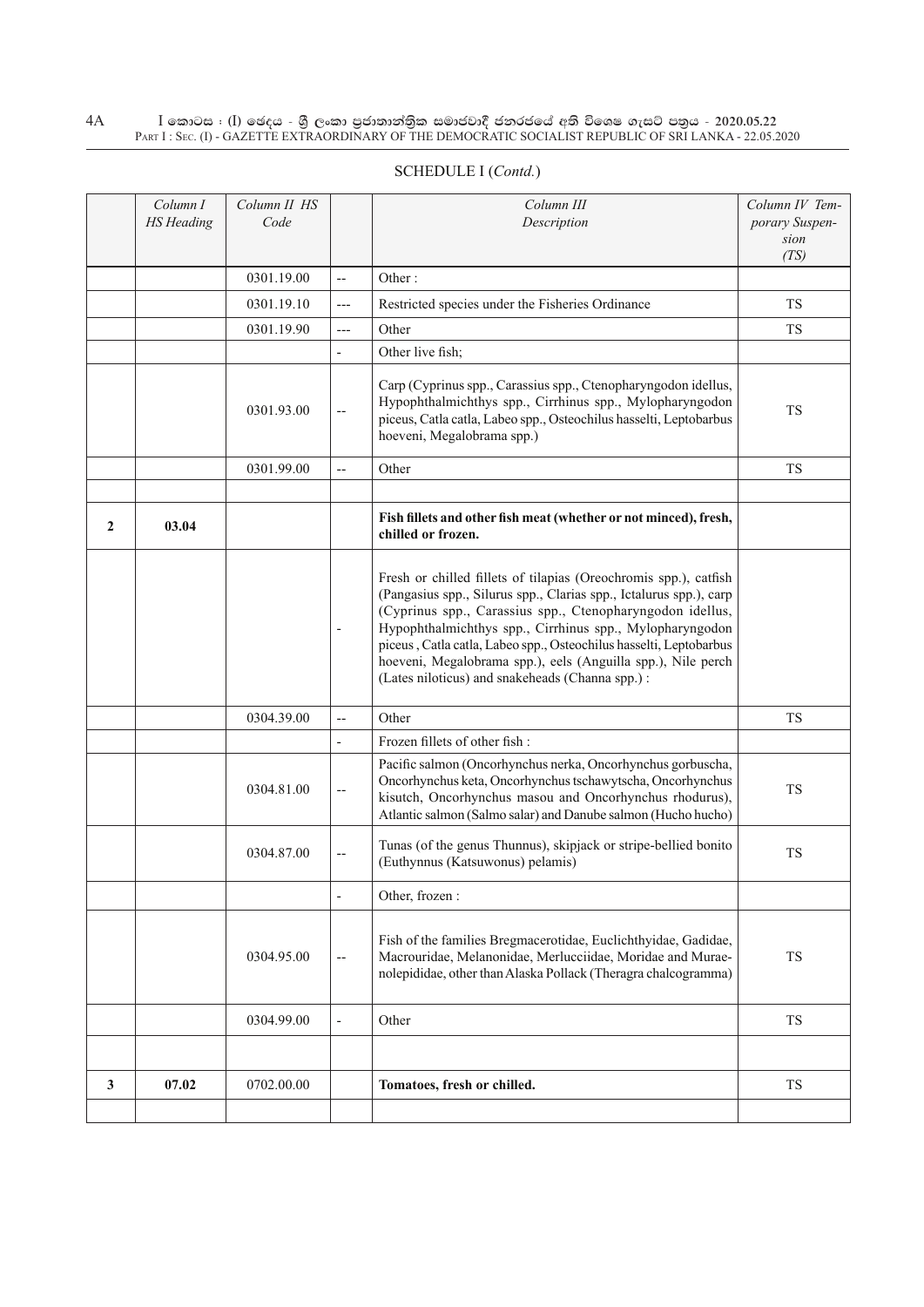$\overline{\phantom{a}}$ 

|   |                               |                      |                          | SCHEDULE I (Contd.)                                                                   |                                                  |
|---|-------------------------------|----------------------|--------------------------|---------------------------------------------------------------------------------------|--------------------------------------------------|
|   | Column I<br><b>HS</b> Heading | Column II HS<br>Code |                          | Column III<br>Description                                                             | Column IV Tem-<br>porary Suspen-<br>sion<br>(TS) |
| 4 | 07.03                         |                      |                          | Onions, shallots, garlic, leeks and other alliaceous vegetables,<br>fresh or chilled. |                                                  |
|   |                               | 0703.90.00           | $\blacksquare$           | Leeks and other alliaceous vegetables                                                 | <b>TS</b>                                        |
|   |                               |                      |                          |                                                                                       |                                                  |
| 5 | 07.05                         |                      |                          | Lettuce (Lactuca sativa) and chicory (Cichorium spp.),<br>fresh or chilled.           |                                                  |
|   |                               |                      | $\overline{\phantom{a}}$ | Lettuce :                                                                             |                                                  |
|   |                               | 0705.11.00           | $\overline{\phantom{a}}$ | Cabbage lettuce (head lettuce)                                                        | <b>TS</b>                                        |
|   |                               | 0705.19.00           | $- -$                    | Other                                                                                 | <b>TS</b>                                        |
|   |                               |                      | ٠                        | Chicory:                                                                              |                                                  |
|   |                               | 0705.21.00           | $\overline{\phantom{a}}$ | Witloof chicory (Cichorium intybus var. foliosum)                                     | <b>TS</b>                                        |
|   |                               | 0705.29.00           | $-$                      | Other                                                                                 | <b>TS</b>                                        |
|   |                               |                      |                          | Counte turning color heatwart coloify colonias nodiches                               |                                                  |

| 6 | 07.06 |            |                          | Carrots, turnips, salad beetroot, salsify, celeriac, radishes<br>and similar edible roots, fresh or chilled. |           |
|---|-------|------------|--------------------------|--------------------------------------------------------------------------------------------------------------|-----------|
|   |       | 0706.10.00 | $\overline{\phantom{a}}$ | Carrots and turnips                                                                                          | <b>TS</b> |
|   |       | 0706.90.00 |                          | Other                                                                                                        | <b>TS</b> |
| 7 | 07.07 | 0707.00.00 |                          | Cucumbers and gherkins, fresh or chilled :                                                                   |           |
|   |       | 0707.00.10 | $---$                    | Cucumbers                                                                                                    | <b>TS</b> |
|   |       | 0707.00.20 | $---$                    | Gherkins                                                                                                     | <b>TS</b> |
| 8 | 07.08 |            |                          | Leguminous vegetables, shelled or unshelled, fresh or<br>chilled.                                            |           |
|   |       | 0708.10.00 | $\overline{a}$           | Peas (Pisum sativum)                                                                                         | <b>TS</b> |
|   |       | 0708.20.00 | $\overline{\phantom{0}}$ | Beans (Vigna spp., Phaseolus spp.)                                                                           | <b>TS</b> |
|   |       | 0708.90.00 | $\overline{\phantom{a}}$ | Other leguminous vegetables                                                                                  | <b>TS</b> |
| 9 | 07.09 |            |                          | Other vegetables, fresh or chilled.                                                                          |           |
|   |       |            | $\overline{a}$           | Mushrooms and truffles:                                                                                      |           |
|   |       | 0709.51.00 | $\overline{\phantom{a}}$ | Mushrooms of the genus Agaricus                                                                              | <b>TS</b> |
|   |       | 0709.59.00 | $\overline{\phantom{a}}$ | Other:                                                                                                       |           |
|   |       | 0709.59.10 | $---$                    | Truffles                                                                                                     | <b>TS</b> |
|   |       | 0709.59.90 | $---$                    | Other                                                                                                        | <b>TS</b> |
|   |       | 0709.60.00 | $\overline{\phantom{a}}$ | Fruits of the genus Capsicum or of the genus Pimenta                                                         | <b>TS</b> |
|   |       |            | $\overline{a}$           | Other:                                                                                                       |           |
|   |       | 0709.93.00 | $\overline{\phantom{a}}$ | Pumpkins, squash and gourds (Cucurbita spp.)                                                                 | <b>TS</b> |
|   |       | 0709.99.00 | $\overline{\phantom{a}}$ | Other:                                                                                                       | <b>TS</b> |
|   |       |            |                          |                                                                                                              |           |
|   |       |            |                          |                                                                                                              |           |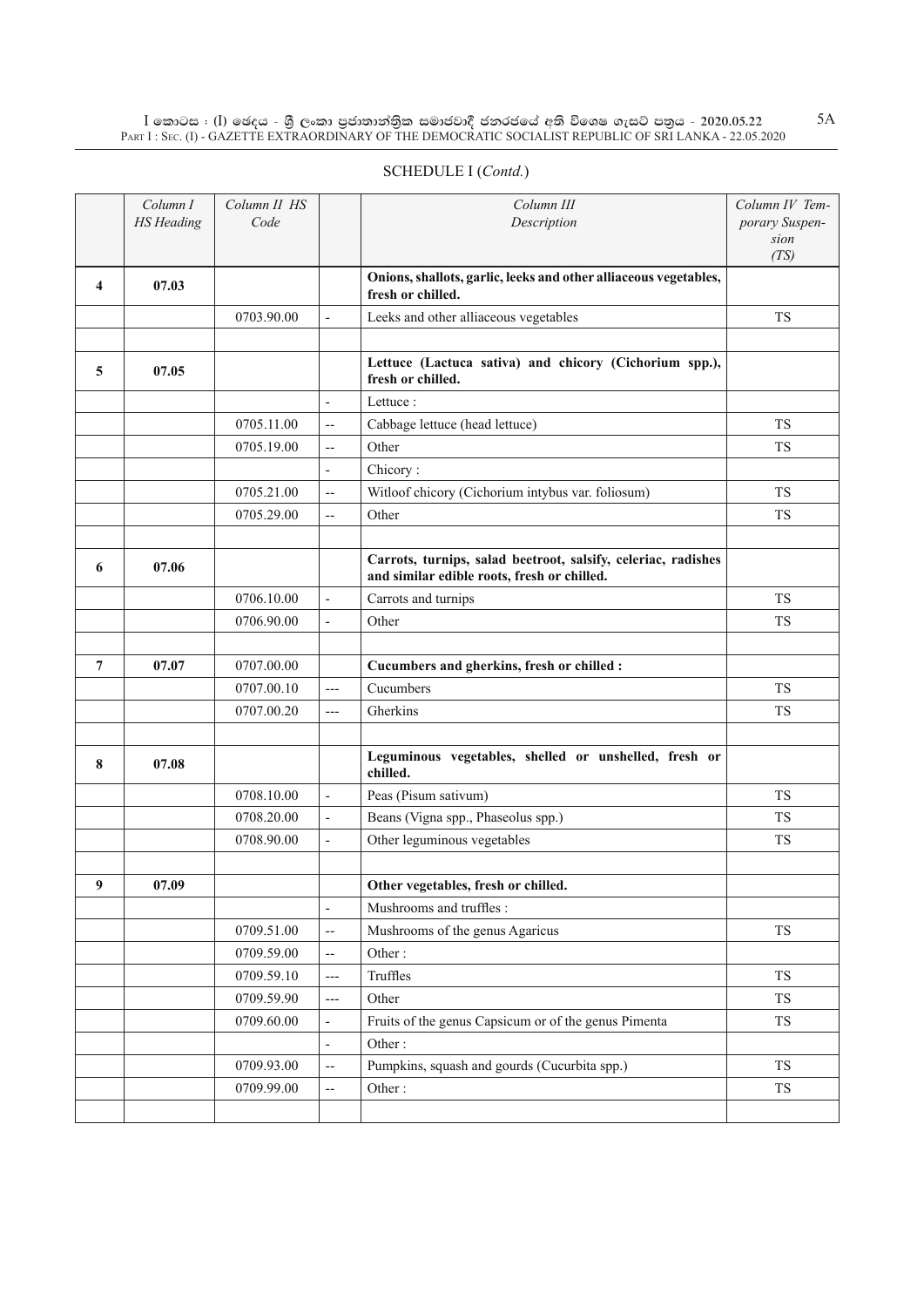|    | Column I<br><b>HS</b> Heading | Column II HS<br>Code |                          | Column III<br>Description                                                                                                                                                                                                                 | Column IV Tem-<br>porary Suspen-<br>sion<br>(TS) |
|----|-------------------------------|----------------------|--------------------------|-------------------------------------------------------------------------------------------------------------------------------------------------------------------------------------------------------------------------------------------|--------------------------------------------------|
| 10 | 07.13                         |                      |                          | Dried leguminous vegetables, shelled, whether or not<br>skinned or split.                                                                                                                                                                 |                                                  |
|    |                               |                      | $\overline{a}$           | Beans (Vigna spp., Phaseolus spp.):                                                                                                                                                                                                       |                                                  |
|    |                               | 0713.31.00           | --                       | Beans of the species Vigna mungo (L.) Hepper or Vigna radiata<br>(L.) Wilczek:                                                                                                                                                            |                                                  |
|    |                               |                      | ---                      | Green gram (moong):                                                                                                                                                                                                                       |                                                  |
|    |                               | 0713.31.19           | ----                     | Other                                                                                                                                                                                                                                     | <b>TS</b>                                        |
|    |                               | 0713.35.00           | --                       | Cow peas (Vigna unguiculata):                                                                                                                                                                                                             |                                                  |
|    |                               | 0713.35.90           | $---$                    | Other                                                                                                                                                                                                                                     | <b>TS</b>                                        |
|    |                               |                      |                          |                                                                                                                                                                                                                                           |                                                  |
| 11 | 07.14                         |                      |                          | Manioc, arrowroot, salep, Jerusalem artichokes, sweet po-<br>tatoes and similar roots and tubers with high starch or in-<br>ulin content, fresh, chilled, frozen or dried, whether or not<br>sliced or in the form of pellets; sago pith. |                                                  |
|    |                               | 0714.10.00           | $\overline{a}$           | Manioc (cassava)                                                                                                                                                                                                                          | <b>TS</b>                                        |
|    |                               | 0714.20.00           | $\overline{a}$           | Sweet potatoes                                                                                                                                                                                                                            | <b>TS</b>                                        |
|    |                               |                      |                          |                                                                                                                                                                                                                                           |                                                  |
| 12 | 08.01                         |                      |                          | Coconuts, Brazil nuts and cashew nuts, fresh or dried, wheth-<br>er or not shelled or peeled                                                                                                                                              |                                                  |
|    |                               |                      | $\overline{a}$           | Cashew nuts:                                                                                                                                                                                                                              |                                                  |
|    |                               | 0801.32.00           | --                       | Shelled                                                                                                                                                                                                                                   | <b>TS</b>                                        |
|    |                               |                      |                          |                                                                                                                                                                                                                                           |                                                  |
| 13 | 08.03                         |                      |                          | Bananas, including plantains, fresh or dried.                                                                                                                                                                                             |                                                  |
|    |                               | 0803.10.00           | $\overline{a}$           | Plantains                                                                                                                                                                                                                                 | <b>TS</b>                                        |
|    |                               | 0803.10.10           | $---$                    | Fresh                                                                                                                                                                                                                                     | <b>TS</b>                                        |
|    |                               | 0803.10.90           | $---$                    | Other                                                                                                                                                                                                                                     | <b>TS</b>                                        |
|    |                               | 0803.90.00           | $\overline{\phantom{a}}$ | Other                                                                                                                                                                                                                                     | <b>TS</b>                                        |
|    |                               | 0803.90.10           | ---                      | Fresh                                                                                                                                                                                                                                     | <b>TS</b>                                        |
|    |                               | 0803.90.90           | $---$                    | Other                                                                                                                                                                                                                                     | <b>TS</b>                                        |
|    |                               |                      |                          |                                                                                                                                                                                                                                           |                                                  |
| 14 | 08.04                         |                      |                          | Dates, figs, pineapples, avocados, guavas, mangoes and<br>mangoesteens, fresh or dried.                                                                                                                                                   |                                                  |
|    |                               | 0804.30.00           | $\overline{a}$           | Pineapples :                                                                                                                                                                                                                              |                                                  |
|    |                               | 0804.30.10           | ---                      | Fresh                                                                                                                                                                                                                                     | TS                                               |
|    |                               | 0804.30.20           | ---                      | Dried                                                                                                                                                                                                                                     | TS                                               |
|    |                               | 0804.40.00           | $\overline{\phantom{0}}$ | Avacados:                                                                                                                                                                                                                                 |                                                  |
|    |                               | 0804.40.10           | ---                      | Fresh                                                                                                                                                                                                                                     | <b>TS</b>                                        |
|    |                               | 0804.40.20           | ---                      | Dried                                                                                                                                                                                                                                     | <b>TS</b>                                        |
|    |                               | 0804.50.00           | ÷,                       | Guavas, mangoes and mangoesteens :                                                                                                                                                                                                        |                                                  |
|    |                               | 0804.50.10           | ---                      | Guavas, fresh                                                                                                                                                                                                                             | ${\rm TS}$                                       |
|    |                               | 0804.50.20           | ---                      | Guavas, dried                                                                                                                                                                                                                             | TS                                               |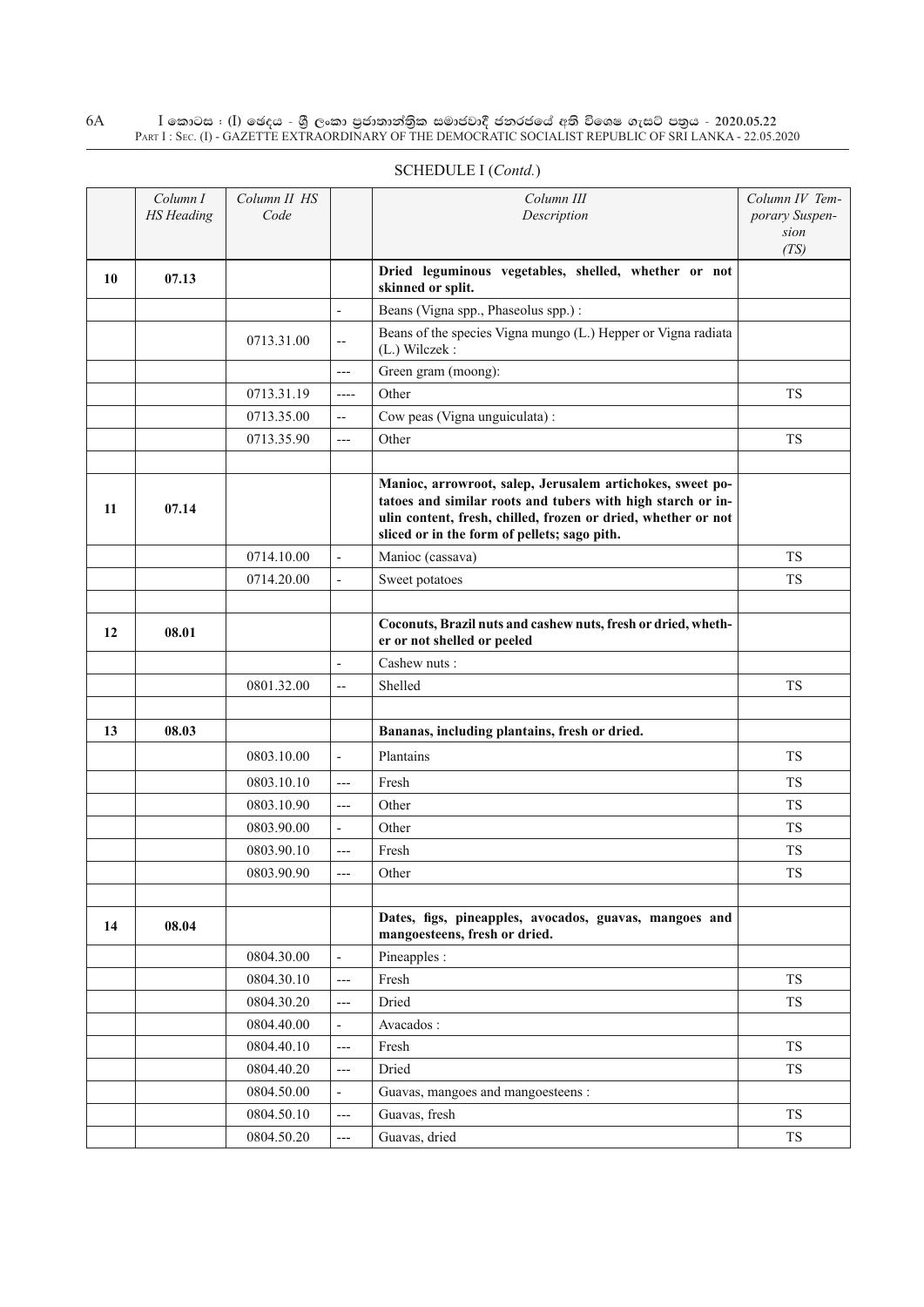## Schedule I (*Contd.*)

|    | Column I<br><b>HS</b> Heading | Column II HS<br>Code |                              | Column III<br>Description                                                                                                                           | Column IV Tem-<br>porary Suspen-<br>sion |
|----|-------------------------------|----------------------|------------------------------|-----------------------------------------------------------------------------------------------------------------------------------------------------|------------------------------------------|
|    |                               | 0804.50.30           | $---$                        | Mangoes, fresh                                                                                                                                      | (TS)<br><b>TS</b>                        |
|    |                               | 0804.50.40           | $---$                        | Mangoes, dried                                                                                                                                      | <b>TS</b>                                |
|    |                               | 0804.50.50           | $---$                        | Mangoesteens, fresh                                                                                                                                 | <b>TS</b>                                |
|    |                               | 0804.50.60           | $---$                        | Mangoesteens, dried                                                                                                                                 | <b>TS</b>                                |
|    |                               |                      |                              |                                                                                                                                                     |                                          |
| 15 | 08.07                         |                      |                              | Melons (including watermelons) and papaws (papayas),<br>fresh.                                                                                      |                                          |
|    |                               |                      | $\frac{1}{2}$                | Melons (including watermelons):                                                                                                                     |                                          |
|    |                               | 0807.11.00           | $\overline{\phantom{a}}$     | Watermelons                                                                                                                                         | <b>TS</b>                                |
|    |                               | 0807.19.00           | $\overline{a}$               | Other                                                                                                                                               | <b>TS</b>                                |
|    |                               |                      |                              |                                                                                                                                                     |                                          |
| 16 | 08.10                         |                      |                              | Other fruit, fresh.                                                                                                                                 |                                          |
|    |                               | 0810.10.00           | $\frac{1}{2}$                | <b>Strawberries</b>                                                                                                                                 | <b>TS</b>                                |
|    |                               | 0810.60.00           | $\overline{\phantom{a}}$     | Durians                                                                                                                                             | <b>TS</b>                                |
|    |                               |                      |                              |                                                                                                                                                     |                                          |
| 17 | 08.11                         |                      |                              | Fruit and nuts, uncooked or cooked by steaming or boiling<br>in water, frozen, whether or not containing added sugar or<br>other sweetening matter. |                                          |
|    |                               | 0811.10.00           | $\overline{a}$               | Strawberries                                                                                                                                        | <b>TS</b>                                |
|    |                               |                      |                              |                                                                                                                                                     |                                          |
| 18 | 10.06                         |                      |                              | Rice.                                                                                                                                               |                                          |
|    |                               | 1006.20.00           | $\qquad \qquad \blacksquare$ | Husked (brown) rice                                                                                                                                 | <b>TS</b>                                |
|    |                               | 1006.30.00           | $\overline{\phantom{a}}$     | Semi-milled or wholly milled rice, whether or not polished or<br>glazed:                                                                            |                                          |
|    |                               | 1006.30.10           | $---$                        | Raw Rice (kekulu)                                                                                                                                   | <b>TS</b>                                |
|    |                               | 1006.30.20           | $---$                        | Nadu Rice (red or white)                                                                                                                            | <b>TS</b>                                |
|    |                               | 1006.30.30           | $---$                        | Samba Rice (red or white)                                                                                                                           | <b>TS</b>                                |
|    |                               | 1006.30.40           | $---$                        | Basmati Rice and long grain rice                                                                                                                    | <b>TS</b>                                |
|    |                               | 1006.30.90           | $---$                        | Other                                                                                                                                               | <b>TS</b>                                |
|    |                               | 1006.40.00           | $\overline{\phantom{a}}$     | Broken rice                                                                                                                                         | ${\rm TS}$                               |
|    |                               |                      |                              |                                                                                                                                                     |                                          |
| 19 | 10.07                         |                      |                              | Grain sorghum                                                                                                                                       |                                          |
|    |                               | 1007.90.00           | $\frac{1}{2}$                | Other                                                                                                                                               | <b>TS</b>                                |
|    |                               |                      |                              |                                                                                                                                                     |                                          |
| 20 | 10.08                         |                      |                              | Buckwheat, millet and canary seeds; other cereals.                                                                                                  |                                          |
|    |                               |                      | $\overline{\phantom{a}}$     | Millet:                                                                                                                                             |                                          |
|    |                               | 1008.29.00           | $\overline{\phantom{a}}$     | Other:                                                                                                                                              |                                          |
|    |                               | 1008.29.10           | ---                          | Kurakkan (Eleusine coracana spp.)                                                                                                                   | TS                                       |
|    |                               | 1008.29.90           | $---$                        | Other                                                                                                                                               | ${\rm TS}$                               |
|    |                               |                      |                              |                                                                                                                                                     |                                          |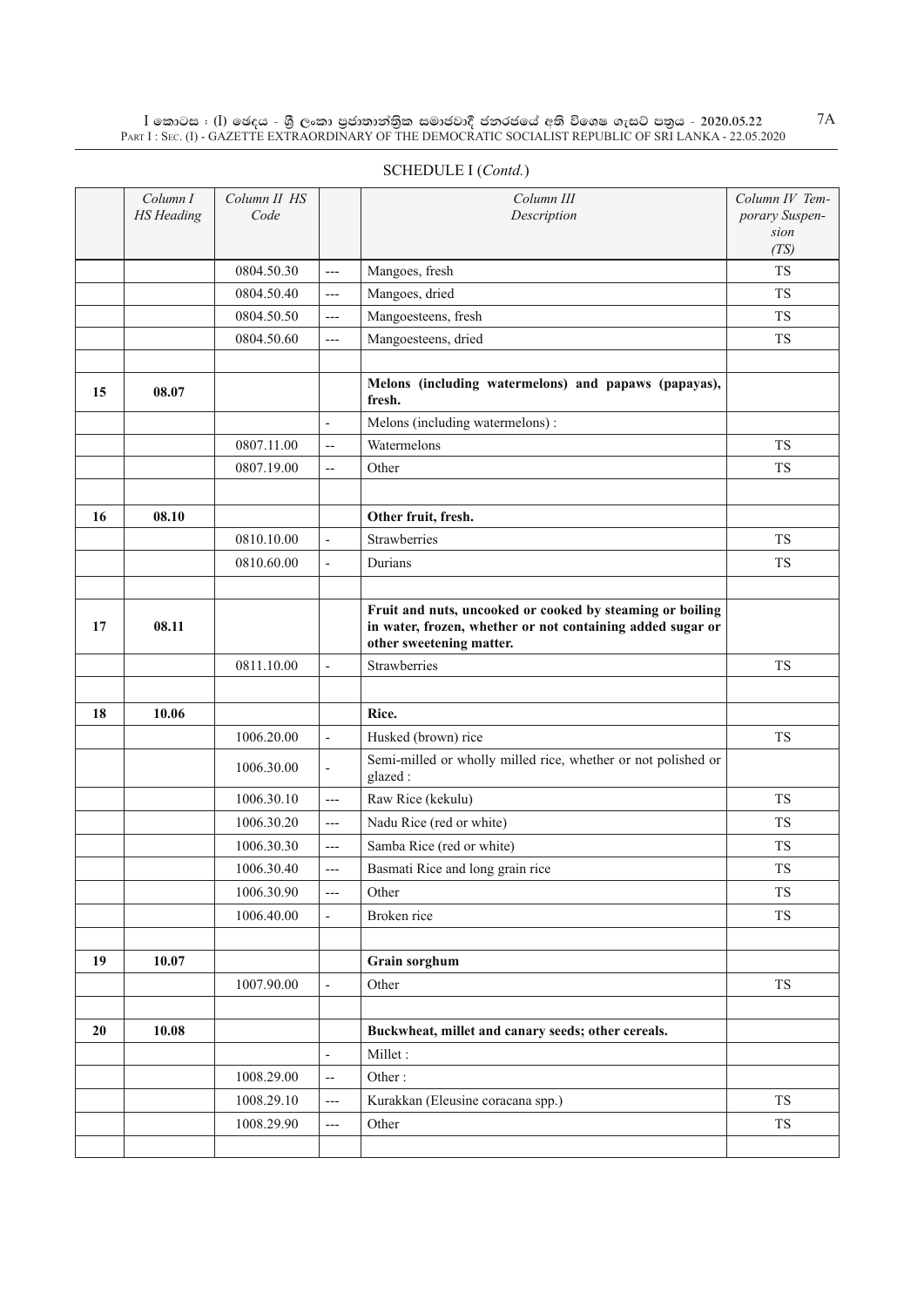|    | Column I<br><b>HS</b> Heading | Column II HS<br>Code |                          | Column III<br>Description                                                                                                                                         | Column IV Tem-<br>porary Suspen-<br>sion<br>(TS) |
|----|-------------------------------|----------------------|--------------------------|-------------------------------------------------------------------------------------------------------------------------------------------------------------------|--------------------------------------------------|
| 21 | 11.02                         |                      |                          | Cereal flours other than of wheat or meslin.                                                                                                                      |                                                  |
|    |                               | 1102.20.00           | $\overline{\phantom{a}}$ | Maize (corn) flour                                                                                                                                                | <b>TS</b>                                        |
|    |                               | 1102.90.00           | $\overline{\phantom{a}}$ | Other:                                                                                                                                                            |                                                  |
|    |                               | 1102.90.10           | $---$                    | Rice flour                                                                                                                                                        | <b>TS</b>                                        |
|    |                               | 1102.90.20           | $---$                    | Kurakkan (Eleusine coracana spp.) flour                                                                                                                           | <b>TS</b>                                        |
|    |                               | 1102.90.30           | $---$                    | Rye flour                                                                                                                                                         | <b>TS</b>                                        |
|    |                               | 1102.90.90           | $---$                    | Other                                                                                                                                                             | <b>TS</b>                                        |
|    |                               |                      |                          |                                                                                                                                                                   |                                                  |
| 22 | 11.03                         |                      |                          | Cereal groats, meal and pellets.                                                                                                                                  |                                                  |
|    |                               |                      | $\blacksquare$           | Groats and meal:                                                                                                                                                  |                                                  |
|    |                               | 1103.11.00           | $-$                      | Of wheat                                                                                                                                                          | <b>TS</b>                                        |
|    |                               | 1103.13.00           | $\overline{\phantom{a}}$ | Of maize (corn)                                                                                                                                                   | <b>TS</b>                                        |
|    |                               | 1103.19.00           | $\overline{\phantom{m}}$ | Of other cereals                                                                                                                                                  | <b>TS</b>                                        |
|    |                               | 1103.20.00           | $\overline{\phantom{a}}$ | Pellets                                                                                                                                                           | <b>TS</b>                                        |
| 23 | 11.06                         |                      |                          | Flour, meal and powder of the dried leguminous vegetables of<br>heading 07.13, of sago or of roots or tubers of heading 07.14<br>or of the products of Chapter 8. |                                                  |
|    |                               | 1106.10.00           | $\overline{\phantom{a}}$ | Of the dried leguminous vegetables of heading 07.13 :                                                                                                             |                                                  |
|    |                               | 1106.10.10           | $---$                    | Black-gram flour                                                                                                                                                  | <b>TS</b>                                        |
|    |                               | 1106.10.90           | $---$                    | Other                                                                                                                                                             | <b>TS</b>                                        |
|    |                               | 1106.20.00           | $\blacksquare$           | Of sago or of roots or tubers of heading 07.14 :                                                                                                                  |                                                  |
|    |                               | 1106.20.90           | $---$                    | Other                                                                                                                                                             | <b>TS</b>                                        |
|    |                               | 1106.30.00           | $\frac{1}{2}$            | Of the products of Chapter 8:                                                                                                                                     |                                                  |
|    |                               | 1106.30.10           | ---                      | Dried coconut kernel, ground or powdered after extracting oil                                                                                                     | <b>TS</b>                                        |
|    |                               | 1106.30.90           | $---$                    | Other                                                                                                                                                             | TS                                               |
| 24 | 12.02                         |                      |                          | Ground-nuts, not roasted or otherwise cooked, whether or<br>not shelled or broken                                                                                 |                                                  |
|    |                               | 1202.30.00           | $\overline{\phantom{a}}$ | Seed                                                                                                                                                              | <b>TS</b>                                        |
|    |                               |                      | $\blacksquare$           | Other:                                                                                                                                                            |                                                  |
|    |                               | 1202.41.00           | --                       | In shell                                                                                                                                                          | <b>TS</b>                                        |
|    |                               | 1202.42.00           | $\overline{\phantom{a}}$ | Shelled, whether or not broken                                                                                                                                    | <b>TS</b>                                        |
|    |                               |                      |                          |                                                                                                                                                                   |                                                  |

**25 12.07 12.07 Other oil seeds and oleaginous fruits, whether or not broken** 

1207.40.00 - Sesamum seeds TS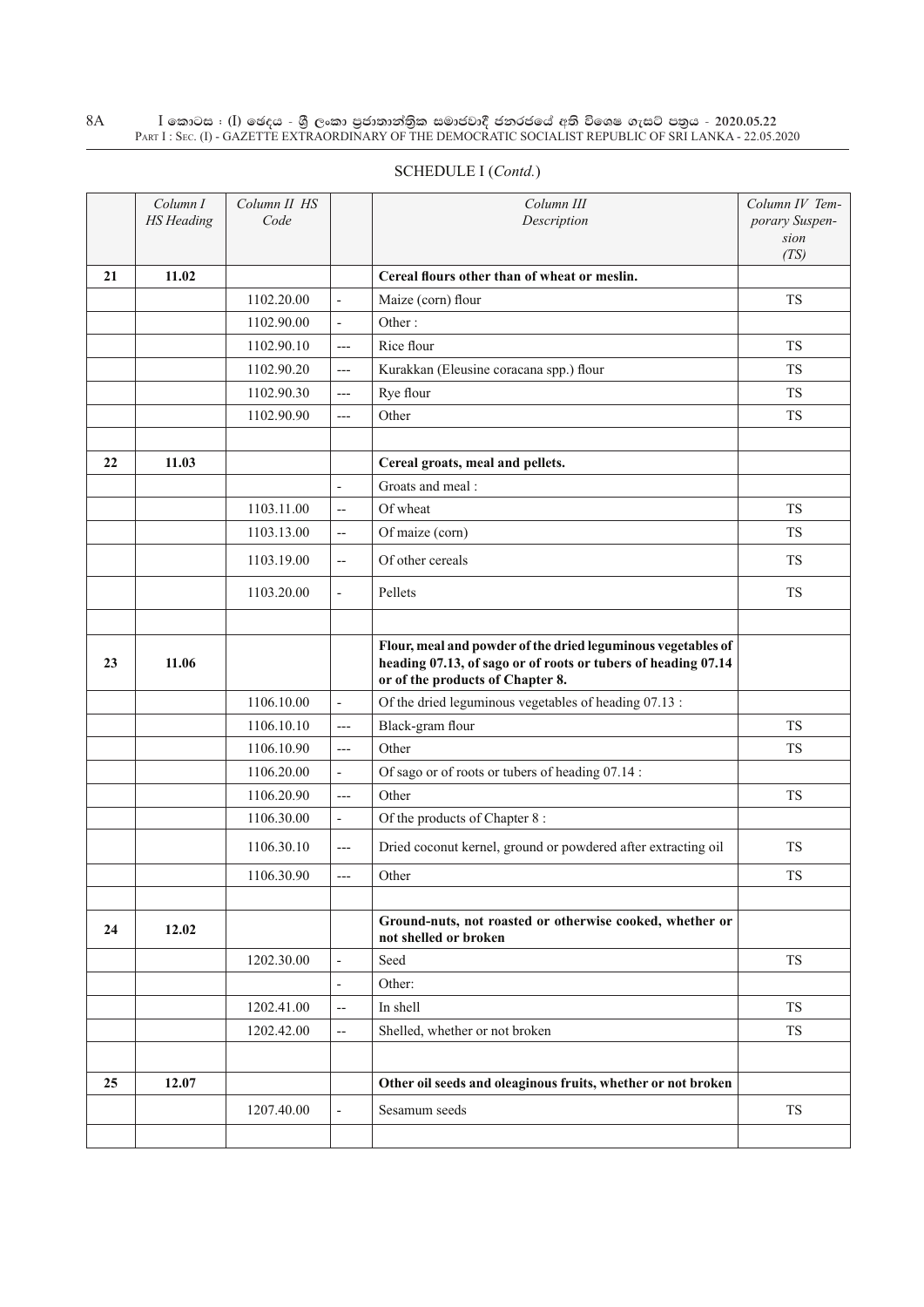| SCHEDULE I (Contd.) |  |
|---------------------|--|
|---------------------|--|

|    | Column I<br><b>HS</b> Heading | Column II HS<br>Code |                          | Column III<br>Description                                                                                                                                                                           | Column IV Tem-<br>porary Suspen-<br>sion |
|----|-------------------------------|----------------------|--------------------------|-----------------------------------------------------------------------------------------------------------------------------------------------------------------------------------------------------|------------------------------------------|
|    |                               |                      |                          |                                                                                                                                                                                                     | (TS)                                     |
| 26 | 12.08                         |                      |                          | Flours and meals of oil seeds or oleaginous fruits, other than<br>those of mustard.                                                                                                                 |                                          |
|    |                               | 1208.10.00           | $\overline{a}$           | Of soya beans                                                                                                                                                                                       | <b>TS</b>                                |
|    |                               | 1208.90.00           | $\overline{\phantom{a}}$ | Other                                                                                                                                                                                               | <b>TS</b>                                |
|    |                               |                      |                          |                                                                                                                                                                                                     |                                          |
| 27 | 15.07                         |                      |                          | Soya-bean oil and its fractions, whether or not refined, but<br>not chemically modified.                                                                                                            |                                          |
|    |                               | 1507.10.00           | $\overline{a}$           | Crude oil, whether or not degummed                                                                                                                                                                  | <b>TS</b>                                |
|    |                               | 1507.90.00           | $\bar{a}$                | Other                                                                                                                                                                                               | <b>TS</b>                                |
|    |                               |                      |                          |                                                                                                                                                                                                     |                                          |
| 28 | 15.13                         |                      |                          | Coconut (copra), palm kernel or babassu oil and fractions<br>thereof, whether or not refined, but not chemically modified.                                                                          |                                          |
|    |                               |                      | $\overline{\phantom{a}}$ | Coconut (copra) oil and its fractions :                                                                                                                                                             |                                          |
|    |                               | 1513.11.00           | $\overline{\phantom{a}}$ | Crude oil:                                                                                                                                                                                          |                                          |
|    |                               |                      | $---$                    | In bulk:                                                                                                                                                                                            |                                          |
|    |                               | 1513.11.11           | ----                     | Virgin coconut oil                                                                                                                                                                                  | <b>TS</b>                                |
|    |                               | 1513.11.19           | $---$                    | Other                                                                                                                                                                                               | <b>TS</b>                                |
|    |                               |                      | $---$                    | Other:                                                                                                                                                                                              |                                          |
|    |                               | 1513.11.21           | $---$                    | Virgin coconut oil                                                                                                                                                                                  | <b>TS</b>                                |
|    |                               | 1513.11.29           | $---$                    | Other                                                                                                                                                                                               | <b>TS</b>                                |
|    |                               |                      | $\overline{\phantom{a}}$ | Palm kernel or babassu oil and fractions thereof:                                                                                                                                                   |                                          |
|    |                               | 1513.21.00           | $\overline{a}$           | Crude oil                                                                                                                                                                                           | <b>TS</b>                                |
|    |                               | 1513.29.00           | $\overline{\phantom{a}}$ | Other                                                                                                                                                                                               | <b>TS</b>                                |
|    |                               |                      |                          |                                                                                                                                                                                                     |                                          |
| 29 | 17.04                         |                      |                          | Sugar confectionery (including white chocolate), not con-<br>taining cocoa.                                                                                                                         |                                          |
|    |                               | 1704.10.00           | $\overline{a}$           | Chewing gum, whether or not sugar-coated :                                                                                                                                                          |                                          |
|    |                               | 1704.10.10           | $---$                    | In retail packaging of 1 kg or less                                                                                                                                                                 | TS                                       |
|    |                               | 1704.10.90           | $---$                    | Other                                                                                                                                                                                               | <b>TS</b>                                |
|    |                               | 1704.90.00           | $\overline{\phantom{a}}$ | Other:                                                                                                                                                                                              |                                          |
|    |                               | 1704.90.10           | $---$                    | In retail packaging of 1 kg or less                                                                                                                                                                 | TS                                       |
|    |                               | 1704.90.90           | $---$                    | Other                                                                                                                                                                                               | TS                                       |
|    |                               |                      |                          |                                                                                                                                                                                                     |                                          |
| 30 | 18.06                         |                      |                          | Chocolate and other food preparations containing cocoa                                                                                                                                              |                                          |
|    |                               | 1806.20.00           | $\overline{\phantom{a}}$ | Other preparations in blocks, slabs or bars weighing more than<br>2 kg or in liquid, paste, powder, granular or other bulk form in<br>containers or immediate packings, of a content exceeding 2 kg | TS                                       |
|    |                               |                      | $\overline{\phantom{a}}$ | Other, in blocks, slabs or bars :                                                                                                                                                                   |                                          |
|    |                               | 1806.31.00           | $\overline{a}$           | Filled                                                                                                                                                                                              | TS                                       |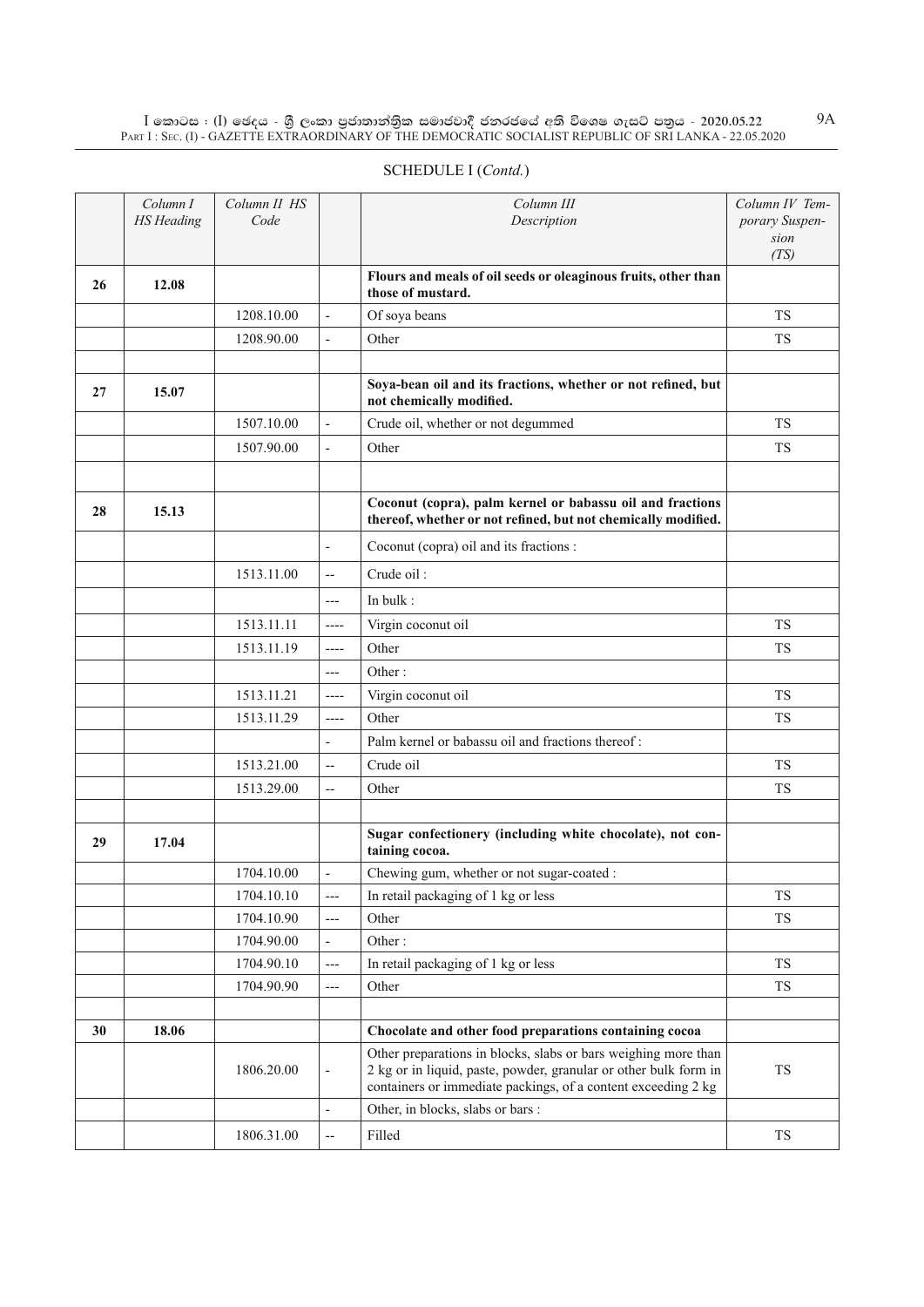|    | Column I<br><b>HS</b> Heading | Column II HS<br>Code |                          | Column III<br>Description                                                                                                                                                                                                                                                                                                              | Column IV Tem-<br>porary Suspen-<br>sion<br>(TS) |
|----|-------------------------------|----------------------|--------------------------|----------------------------------------------------------------------------------------------------------------------------------------------------------------------------------------------------------------------------------------------------------------------------------------------------------------------------------------|--------------------------------------------------|
|    |                               | 1806.32.00           | $\overline{\phantom{a}}$ | Not filled                                                                                                                                                                                                                                                                                                                             | TS                                               |
|    |                               | 1806.90.00           | $\overline{\phantom{a}}$ | Other                                                                                                                                                                                                                                                                                                                                  | TS                                               |
|    |                               |                      |                          |                                                                                                                                                                                                                                                                                                                                        |                                                  |
| 31 | 19.02                         |                      |                          | Pasta, whether or not cooked or stuffed (with meat or<br>other substances) or otherwise prepared, such as spaghetti,<br>macaroni, noodles, lasagne, gnocchi, ravioli, cannelloni;<br>couscous, whether or not prepared.                                                                                                                |                                                  |
|    |                               |                      | $\overline{\phantom{a}}$ | Uncooked pasta, not stuffed or otherwise prepared :                                                                                                                                                                                                                                                                                    |                                                  |
|    |                               | 1902.11.00           | $\overline{\phantom{m}}$ | Containing eggs                                                                                                                                                                                                                                                                                                                        | TS                                               |
|    |                               | 1902.19.00           | $\overline{\phantom{m}}$ | Other                                                                                                                                                                                                                                                                                                                                  | TS                                               |
|    |                               | 1902.20.00           | $\overline{\phantom{a}}$ | Stuffed pasta, whether or not cooked or otherwise prepared                                                                                                                                                                                                                                                                             | <b>TS</b>                                        |
|    |                               | 1902.30.00           | $\overline{\phantom{a}}$ | Other pasta                                                                                                                                                                                                                                                                                                                            | <b>TS</b>                                        |
|    |                               | 1902.40.00           | $\overline{\phantom{a}}$ | Couscous                                                                                                                                                                                                                                                                                                                               | TS                                               |
|    |                               |                      |                          |                                                                                                                                                                                                                                                                                                                                        |                                                  |
| 32 | 19.03                         | 1903.00.00           |                          | Tapioca and substitutes therefor prepared from starch, in<br>the form of flakes, grains, pearls, siftings, or in similar forms.                                                                                                                                                                                                        | <b>TS</b>                                        |
|    |                               |                      |                          |                                                                                                                                                                                                                                                                                                                                        |                                                  |
| 33 | 19.04                         |                      |                          | Prepared foods obtained by the swelling or roasting of cereals<br>or cereal products (for example, corn flakes); cereals (other<br>than maize (corn)) in grain form or in the form of flakes or<br>other worked grains (except flour, groats and meal), pre-<br>cooked, or otherwise prepared, not elsewhere specified or<br>included. |                                                  |
|    |                               | 1904.30.00           |                          | Bulgur wheat                                                                                                                                                                                                                                                                                                                           | <b>TS</b>                                        |
|    |                               | 1904.90.00           | $\overline{\phantom{a}}$ | Other                                                                                                                                                                                                                                                                                                                                  | TS                                               |
| 34 | 19.05                         |                      |                          | Bread, pastry, cakes, biscuits and other bakers' wares,<br>whether or not containing cocoa; communion wafers, empty<br>cachets of a kind suitable for pharmaceutical use, sealing<br>wafers, rice paper and similar products.                                                                                                          |                                                  |
|    |                               | 1905.10.00           |                          | Crispbread                                                                                                                                                                                                                                                                                                                             | TS                                               |
|    |                               | 1905.20.00           | $\overline{\phantom{a}}$ | Gingerbread and the like                                                                                                                                                                                                                                                                                                               | <b>TS</b>                                        |
|    |                               |                      | $\overline{\phantom{a}}$ | Sweet biscuits, waffles and wafers :                                                                                                                                                                                                                                                                                                   |                                                  |
|    |                               | 1905.31.00           | $\overline{\phantom{a}}$ | Sweet biscuits :                                                                                                                                                                                                                                                                                                                       |                                                  |
|    |                               | 1905.31.10           | $---$                    | In retail packaging of 1 kg or less                                                                                                                                                                                                                                                                                                    | <b>TS</b>                                        |
|    |                               | 1905.31.90           | $---$                    | Other                                                                                                                                                                                                                                                                                                                                  | <b>TS</b>                                        |
|    |                               | 1905.32.00           | $\overline{\phantom{a}}$ | Waffles and wafers :                                                                                                                                                                                                                                                                                                                   |                                                  |
|    |                               | 1905.32.10           | $---$                    | In retail packaging of 1 kg or less                                                                                                                                                                                                                                                                                                    | TS                                               |
|    |                               | 1905.32.90           | $---$                    | Other                                                                                                                                                                                                                                                                                                                                  | TS                                               |
|    |                               | 1905.40.00           |                          | Rusks, toasted bread and similar toasted products:                                                                                                                                                                                                                                                                                     |                                                  |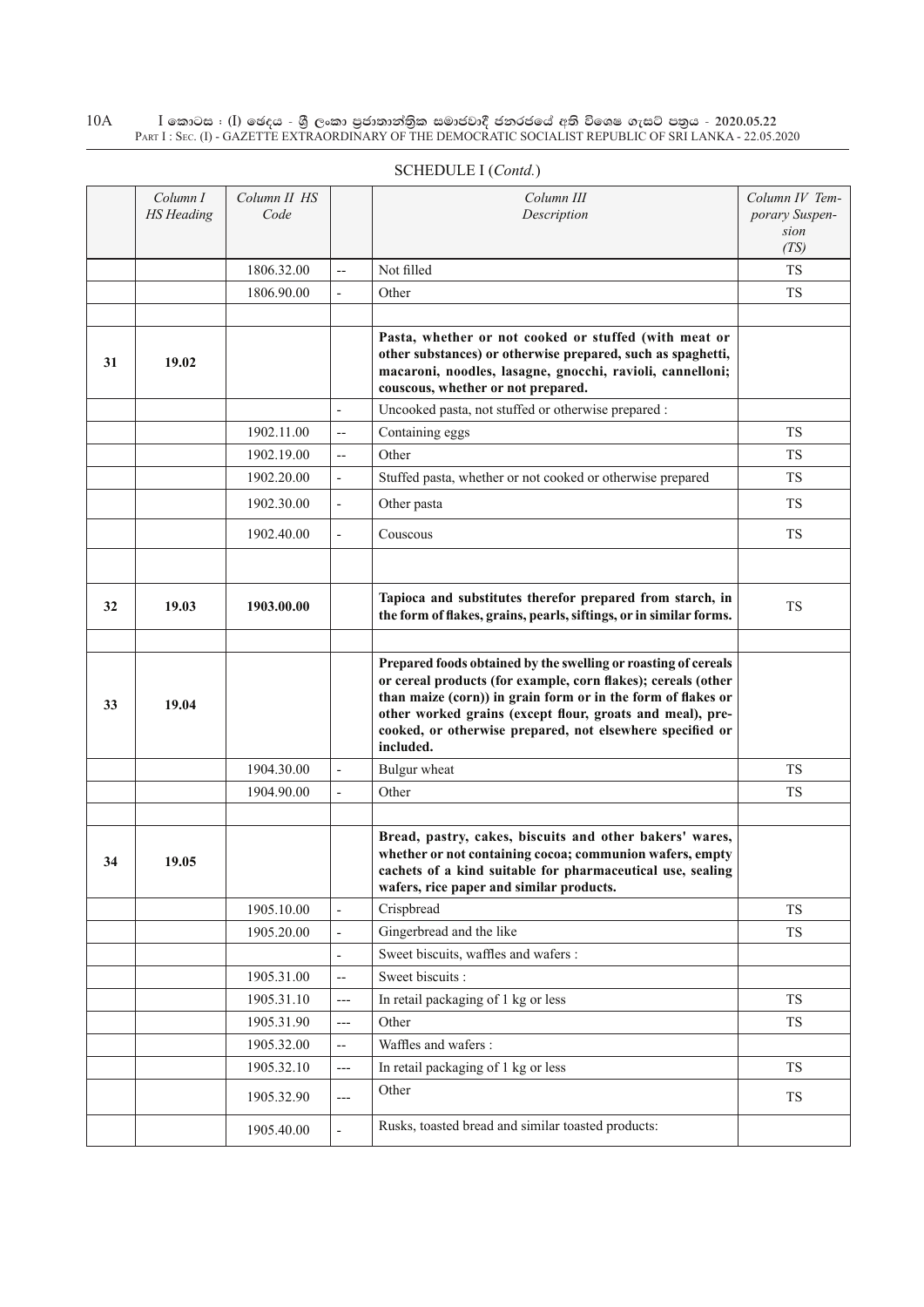|    | Column I<br><b>HS</b> Heading | Column II HS<br>Code |                          | Column III<br>Description                                                                                                                                                                                        | Column IV Tem-<br>porary Suspen-<br>sion<br>(TS) |
|----|-------------------------------|----------------------|--------------------------|------------------------------------------------------------------------------------------------------------------------------------------------------------------------------------------------------------------|--------------------------------------------------|
|    |                               | 1905.40.10           | $---$                    | In retail packaging of 1 kg or less                                                                                                                                                                              | <b>TS</b>                                        |
|    |                               | 1905.40.90           | $---$                    | Other                                                                                                                                                                                                            | <b>TS</b>                                        |
|    |                               | 1905.90.00           | $\frac{1}{2}$            | Other:                                                                                                                                                                                                           |                                                  |
|    |                               | 1905.90.10           | $---$                    | <b>Bread</b>                                                                                                                                                                                                     | <b>TS</b>                                        |
|    |                               | 1905.90.20           | $---$                    | Other, in retail packaging of 1 kg or less                                                                                                                                                                       | TS                                               |
|    |                               | 1905.90.90           | $---$                    | Other                                                                                                                                                                                                            | <b>TS</b>                                        |
|    |                               |                      |                          |                                                                                                                                                                                                                  |                                                  |
| 35 | 20.04                         |                      |                          | Other vegetables prepared or preserved otherwise than by<br>vinegar or acetic acid, frozen, other than products of heading<br>20.06.                                                                             |                                                  |
|    |                               | 2004.10.00           | $\blacksquare$           | Potatoes                                                                                                                                                                                                         | <b>TS</b>                                        |
|    |                               |                      |                          |                                                                                                                                                                                                                  |                                                  |
| 36 | 22.01                         |                      |                          | Waters, including natural or artificial mineral waters<br>and aerated waters, not containing added sugar or other<br>sweetening matter nor flavoured; ice and snow.                                              |                                                  |
|    |                               | 2201.10.00           | $\overline{\phantom{a}}$ | Mineral waters and aerated<br>waters:                                                                                                                                                                            |                                                  |
|    |                               | 2201.10.10           | $---$                    | Mineral waters                                                                                                                                                                                                   | <b>TS</b>                                        |
|    |                               | 2201.10.90           | $---$                    | Other                                                                                                                                                                                                            | <b>TS</b>                                        |
|    |                               | 2201.90.00           | $\overline{\phantom{a}}$ | Other                                                                                                                                                                                                            |                                                  |
|    |                               | 2201.90.10           | $---$                    | Water                                                                                                                                                                                                            | <b>TS</b>                                        |
|    |                               | 2201.90.90           | $---$                    | Other                                                                                                                                                                                                            | TS                                               |
|    |                               |                      |                          |                                                                                                                                                                                                                  |                                                  |
| 37 | 22.03                         | 2203.00.00           |                          | Beer made from malt.                                                                                                                                                                                             |                                                  |
|    |                               | 2203.00.10           | $---$                    | Canned beer less than 350 ml                                                                                                                                                                                     | <b>TS</b>                                        |
|    |                               | 2203.00.20           | $---$                    | Canned beer 350 ml or more                                                                                                                                                                                       | <b>TS</b>                                        |
|    |                               | 2203.00.90           | $---$                    | Other                                                                                                                                                                                                            | <b>TS</b>                                        |
| 38 | 22.06                         | 2206.00.00           |                          | Other fermented beverages (for example, cider, perry,<br>mead, sake); mixtures of fermented beverages and mixtures<br>of fermented beverages and nonalcoholic beverages, not<br>elsewhere specified or included. |                                                  |
|    |                               | 2206.00.10           | ----                     | Non alcoholic beverages                                                                                                                                                                                          | <b>TS</b>                                        |
|    |                               | 2206.00.90           | $---$                    | Other                                                                                                                                                                                                            | <b>TS</b>                                        |
|    |                               |                      |                          |                                                                                                                                                                                                                  |                                                  |
| 39 | 22.09                         | 2209.00.00           |                          | Vinegar and substitutes for vinegar obtained from acetic acid.                                                                                                                                                   | <b>TS</b>                                        |
|    |                               |                      |                          |                                                                                                                                                                                                                  |                                                  |
| 40 | 25.06                         |                      |                          | Quartz (other than natural sands); quartzite, whether or not<br>roughly trimmed or merely cut, by sawing or otherwise, into<br>blocks or slabs of a rectangular (including square) shape.                        |                                                  |
|    |                               | 2506.10.00           | $\overline{\phantom{a}}$ | Quartz:                                                                                                                                                                                                          |                                                  |

## SCHEDULE I (*Contd.*)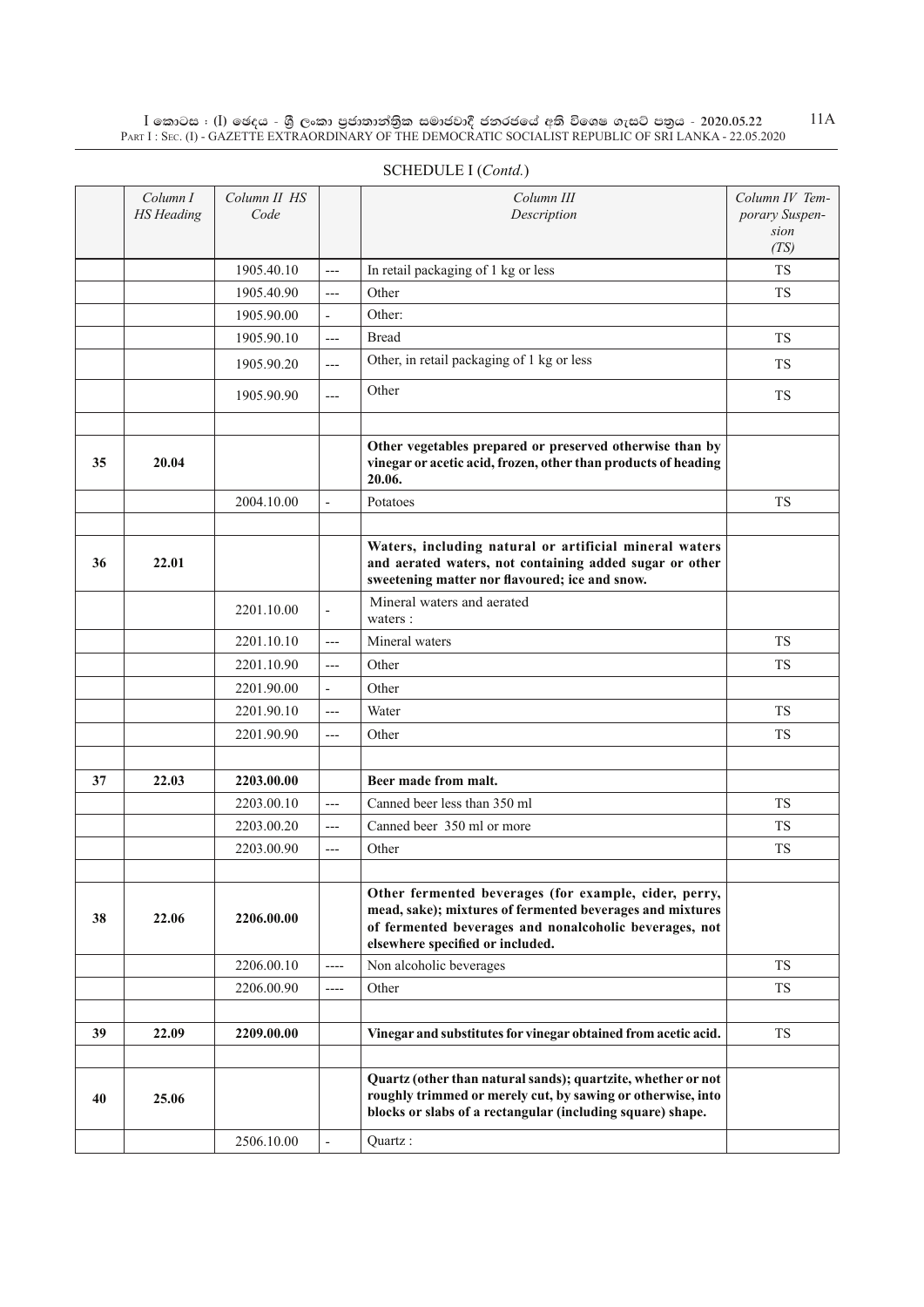|    |                               |                      |                          | SCHEDULE I (Contd.)                                                                                                                                                                                                                                                                              |                                                  |
|----|-------------------------------|----------------------|--------------------------|--------------------------------------------------------------------------------------------------------------------------------------------------------------------------------------------------------------------------------------------------------------------------------------------------|--------------------------------------------------|
|    | Column I<br><b>HS</b> Heading | Column II HS<br>Code |                          | Column III<br>Description                                                                                                                                                                                                                                                                        | Column IV Tem-<br>porary Suspen-<br>sion<br>(TS) |
|    |                               | 2506.10.10           | $---$                    | Raw vein quartz                                                                                                                                                                                                                                                                                  | <b>TS</b>                                        |
|    |                               | 2506.10.90           | $---$                    | Value added vein quartz                                                                                                                                                                                                                                                                          | <b>TS</b>                                        |
|    |                               | 2506.20.00           |                          | Ouartzite                                                                                                                                                                                                                                                                                        | <b>TS</b>                                        |
| 41 | 25.15                         |                      |                          | Marble, travertine, ecaussine and other calcareous<br>monumental or building stone of an apparent specific gravity<br>of 2.5 or more, and alabaster, whether or not roughly trimmed<br>or merely cut, by sawing or otherwise, into blocks or slabs of<br>a rectangular (including square) shape. |                                                  |
|    |                               |                      | $\blacksquare$           | Marble and travertine:                                                                                                                                                                                                                                                                           |                                                  |
|    |                               | 2515.11.00           | $\overline{\phantom{a}}$ | Crude or roughly trimmed                                                                                                                                                                                                                                                                         | <b>TS</b>                                        |
|    |                               | 2515.12.00           | $\overline{\phantom{a}}$ | Merely cut, by sawing or otherwise, into blocks or slabs of a<br>rectangular (including square) shape                                                                                                                                                                                            | <b>TS</b>                                        |
| 42 | 25.16                         |                      |                          | Granite, prophyry, basalt, sandstone and other monu-<br>mental or building stone, whether or not roughly trimmed<br>or merely cut, by sawing or otherwise, into blocks or slabs of                                                                                                               |                                                  |

|    |       | 2515.11.00 |                          | Crude or roughly trimmed                                                                                                                                                                                                           | <b>TS</b> |
|----|-------|------------|--------------------------|------------------------------------------------------------------------------------------------------------------------------------------------------------------------------------------------------------------------------------|-----------|
|    |       | 2515.12.00 | $\overline{a}$           | Merely cut, by sawing or otherwise, into blocks or slabs of a<br>rectangular (including square) shape                                                                                                                              | <b>TS</b> |
|    |       |            |                          |                                                                                                                                                                                                                                    |           |
| 42 | 25.16 |            |                          | Granite, prophyry, basalt, sandstone and other monu-<br>mental or building stone, whether or not roughly trimmed<br>or merely cut, by sawing or otherwise, into blocks or slabs of<br>a rectangular (including square) shape.      |           |
|    |       |            |                          | Granite                                                                                                                                                                                                                            |           |
|    |       | 2516.11.00 | $\overline{\phantom{a}}$ | Crude or roughly trimmed                                                                                                                                                                                                           | <b>TS</b> |
|    |       | 2516.12.00 | $\overline{\phantom{a}}$ | Merely cut, by sawing or otherwise, into blocks or slabs of a<br>rectangular (including square) shape                                                                                                                              | TS        |
|    |       | 2516.20.00 | $\overline{a}$           | Sandstone                                                                                                                                                                                                                          | <b>TS</b> |
|    |       | 2516.90.00 | $\overline{\phantom{a}}$ | Other monumental or building stone                                                                                                                                                                                                 | TS        |
|    |       |            |                          |                                                                                                                                                                                                                                    |           |
| 43 | 32.08 |            |                          | Paints and varnishes (including enamels and lacquers)<br>based on synthetic polymers or chemically modified natural<br>polymers, dispersed or dissolved in a nonaqueous medium;<br>solutions as defined in Note 4 to this Chapter. |           |
|    |       | 3208.10.00 | $\overline{a}$           | Based on polyesters :                                                                                                                                                                                                              |           |
|    |       | 3208.10.10 | $---$                    | Paints (including enamels)                                                                                                                                                                                                         | <b>TS</b> |
|    |       | 3208.10.90 | $---$                    | Other                                                                                                                                                                                                                              | <b>TS</b> |
|    |       | 3208.20.00 | $\overline{a}$           | Based on acrylic or vinyl polymers :                                                                                                                                                                                               |           |
|    |       | 3208.20.10 | $---$                    | Paints (including enamels)                                                                                                                                                                                                         | <b>TS</b> |
|    |       | 3208.20.90 | $---$                    | Other                                                                                                                                                                                                                              | <b>TS</b> |
|    |       | 3208.90.00 | $\blacksquare$           | Other:                                                                                                                                                                                                                             |           |
|    |       | 3208.90.10 | $---$                    | Solutions of polyurethane in primary form                                                                                                                                                                                          | <b>TS</b> |
|    |       | 3208.90.20 | $---$                    | Paints (including enamels)                                                                                                                                                                                                         | <b>TS</b> |
| 44 | 32.09 |            |                          | Paints and varnishes (including enamels and lacquers)<br>based on synthetic polymers or chemically modified natural<br>polymers, dispersed or dissolved in an aqueous medium.                                                      |           |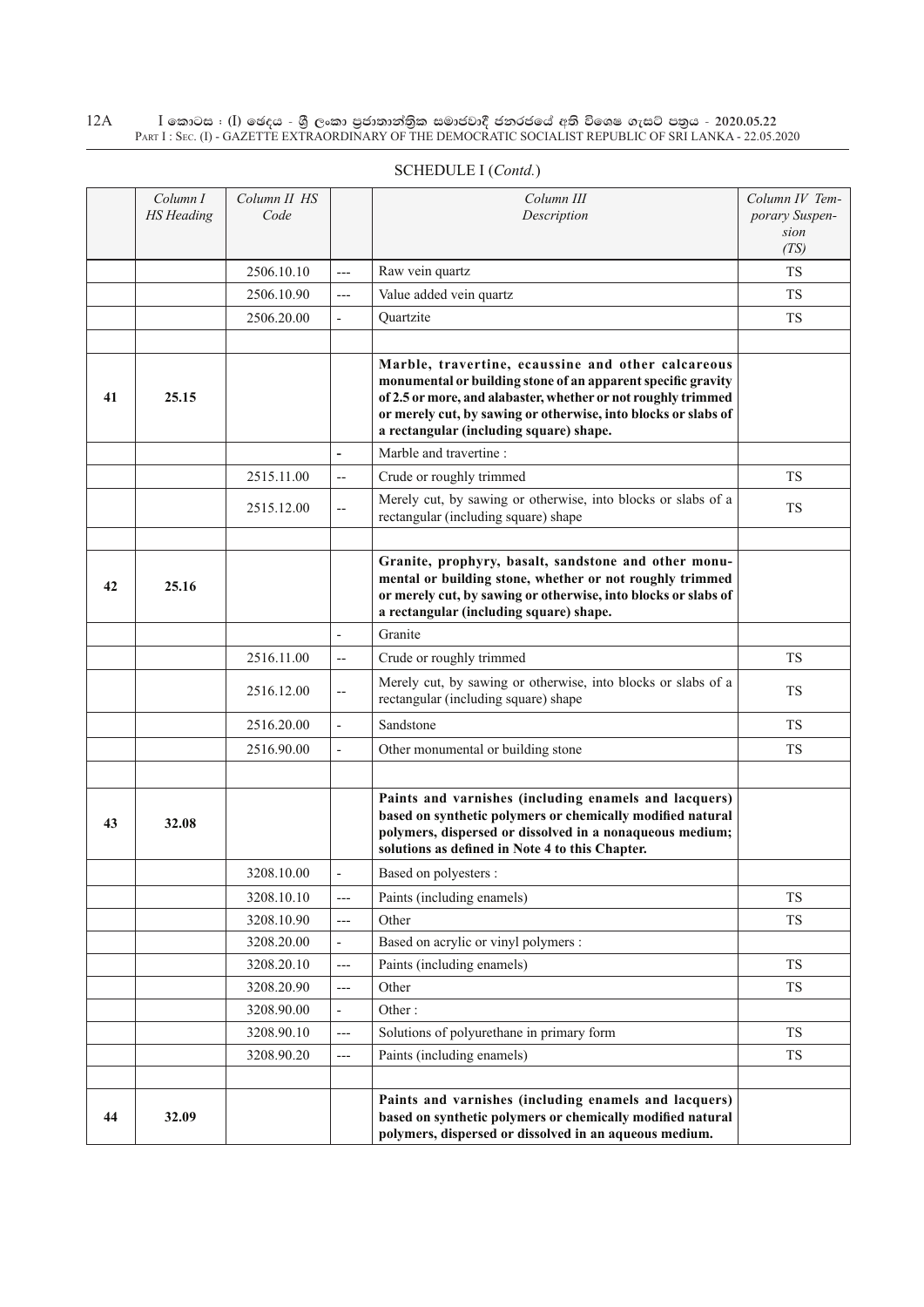|    | Column I<br><b>HS</b> Heading | Column II HS<br>Code |                              | Column III<br>Description                                                                                                                                                                                                                                                                        | Column IV Tem-<br>porary Suspen-<br>sion<br>(TS) |
|----|-------------------------------|----------------------|------------------------------|--------------------------------------------------------------------------------------------------------------------------------------------------------------------------------------------------------------------------------------------------------------------------------------------------|--------------------------------------------------|
|    |                               | 3209.10.00           | ÷,                           | Based on acrylic or vinyl polymers :                                                                                                                                                                                                                                                             |                                                  |
|    |                               | 3209.10.10           | $---$                        | Paints (including enamels)                                                                                                                                                                                                                                                                       | <b>TS</b>                                        |
|    |                               | 3209.10.90           | $---$                        | Other                                                                                                                                                                                                                                                                                            | <b>TS</b>                                        |
|    |                               | 3209.90.00           | $\overline{\phantom{a}}$     | Other:                                                                                                                                                                                                                                                                                           |                                                  |
|    |                               | 3209.90.10           | $---$                        | Paints (including enamels)                                                                                                                                                                                                                                                                       | <b>TS</b>                                        |
|    |                               |                      |                              |                                                                                                                                                                                                                                                                                                  |                                                  |
| 45 | 33.03                         | 3303.00.00           |                              | Perfumes and toilet waters.                                                                                                                                                                                                                                                                      |                                                  |
|    |                               | 3303.00.10           | ---                          | Perfumes                                                                                                                                                                                                                                                                                         | <b>TS</b>                                        |
|    |                               |                      | ---                          | Toilet waters                                                                                                                                                                                                                                                                                    |                                                  |
|    |                               | 3303.00.21           | ----                         | Baby cologne conforming to SLS 589 and containing alcohol not<br>less than 55% and not more than 65% by v/v                                                                                                                                                                                      | <b>TS</b>                                        |
|    |                               | 3303.00.22           |                              | Other colognes containing alcohol not less than 50% and not<br>more than 90% by v/v                                                                                                                                                                                                              | <b>TS</b>                                        |
|    |                               | 3303.00.29           | ----                         | Other                                                                                                                                                                                                                                                                                            | <b>TS</b>                                        |
|    |                               |                      |                              |                                                                                                                                                                                                                                                                                                  |                                                  |
| 46 | 33.04                         |                      |                              | Beauty or make-up preparations and preparations for<br>the care of the skin (other than medicaments), including<br>sunscreen or sun tan preparations; manicure or pedicure<br>preparations.                                                                                                      |                                                  |
|    |                               | 3304.10.00           | $\qquad \qquad \blacksquare$ | Lip make-up preparations                                                                                                                                                                                                                                                                         | <b>TS</b>                                        |
|    |                               | 3304.20.00           | $\overline{\phantom{a}}$     | Eye make-up preparations                                                                                                                                                                                                                                                                         | <b>TS</b>                                        |
|    |                               | 3304.30.00           | $\frac{1}{2}$                | Manicure or pedicure preparations                                                                                                                                                                                                                                                                | <b>TS</b>                                        |
|    |                               |                      | L,                           | Other:                                                                                                                                                                                                                                                                                           |                                                  |
|    |                               | 3304.91.00           | $\overline{a}$               | Powders, whether or not compressed                                                                                                                                                                                                                                                               | <b>TS</b>                                        |
|    |                               | 3304.99.00           | $\overline{\phantom{a}}$     | Other                                                                                                                                                                                                                                                                                            | <b>TS</b>                                        |
|    |                               |                      |                              |                                                                                                                                                                                                                                                                                                  |                                                  |
| 47 | 33.07                         |                      |                              | Pre-shave, shaving or after-shave preparations, personal<br>deodorants, bath preparations, depilatories and other<br>perfumery, cosmetic or toilet preparations not elsewhere<br>specified or included; prepared room deodorisers, whether<br>or not perfumed or having disinfectant properties. |                                                  |
|    |                               | 3307.10.00           | $\overline{\phantom{a}}$     | Pre-shave, shaving or after-shave preparations                                                                                                                                                                                                                                                   | TS                                               |
|    |                               | 3307.20.00           | $\overline{\phantom{a}}$     | Personal deodorants and antiperspirants                                                                                                                                                                                                                                                          | TS                                               |
|    |                               | 3307.30.00           | $\overline{\phantom{a}}$     | Perfumed bath salts and other bath preparations                                                                                                                                                                                                                                                  | TS                                               |
|    |                               |                      |                              | Preparations for perfuming or deodorizing rooms, including<br>odoriferous preparations used during religious rites :                                                                                                                                                                             |                                                  |
|    |                               | 3307.49.00           | $\overline{\phantom{a}}$     | Other                                                                                                                                                                                                                                                                                            | TS                                               |
|    |                               | 3307.90.00           | $\overline{\phantom{a}}$     | Other:                                                                                                                                                                                                                                                                                           |                                                  |
|    |                               | 3307.90.10           | $---$                        | Contact lens solutions                                                                                                                                                                                                                                                                           | TS                                               |
|    |                               | 3307.90.90           | ---                          | Other                                                                                                                                                                                                                                                                                            | TS                                               |
|    |                               |                      |                              |                                                                                                                                                                                                                                                                                                  |                                                  |

## SCHEDULE I (*Contd.*)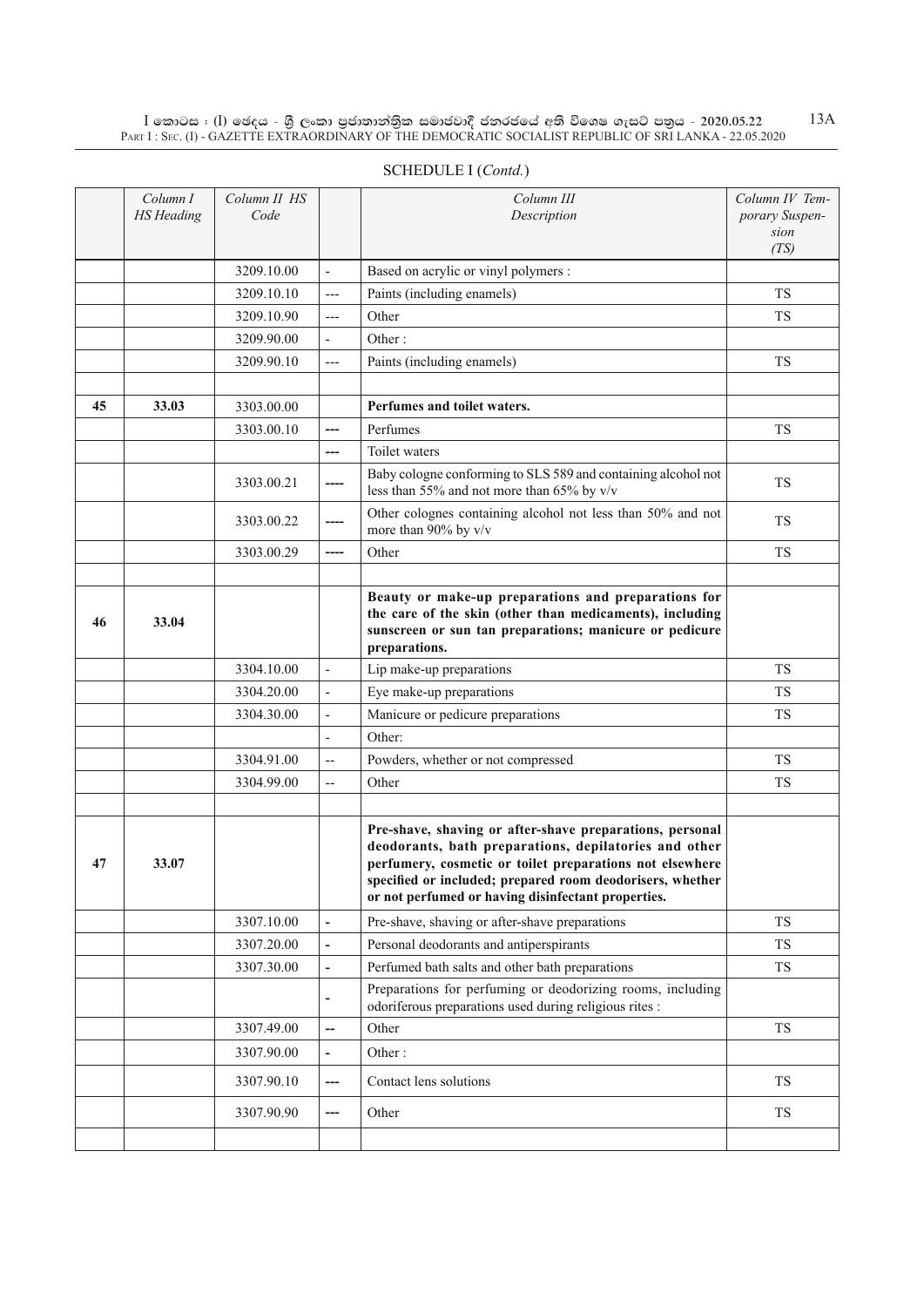|    | Column I<br><b>HS</b> Heading | Column II HS<br>Code |                          | Column III<br>Description                                                                                                                                                                                                                                                                                                                                                                                                                     | Column IV Tem-<br>porary Suspen-<br>sion<br>(TS) |
|----|-------------------------------|----------------------|--------------------------|-----------------------------------------------------------------------------------------------------------------------------------------------------------------------------------------------------------------------------------------------------------------------------------------------------------------------------------------------------------------------------------------------------------------------------------------------|--------------------------------------------------|
| 48 | 34.01                         |                      |                          | Soap; organic surface-active products and preparations for<br>use as soap, in the form of bars, cakes, moulded pieces or<br>shapes, whether or not containing soap; organic surface-<br>active products and preparations for washing the skin, in the<br>form of liquid or cream and put up for retail sale, whether<br>or not containing soap; paper, wadding, felt and nonwovens,<br>impregnated, coated or covered with soap or detergent. |                                                  |
|    |                               |                      | $\overline{\phantom{a}}$ | Soap and organic surface-active products and preparations, in<br>the form of bars, cakes, moulded pieces or shapes, and paper,<br>wadding, felt and nonwovens, impregnated, coated or covered<br>with soap or detergent :                                                                                                                                                                                                                     |                                                  |
|    |                               | 3401.11.00           | $\hspace{0.05cm} \dashv$ | For toilet use (including medicated products):                                                                                                                                                                                                                                                                                                                                                                                                |                                                  |
|    |                               | 3401.11.20           | $---$                    | Wet wipes                                                                                                                                                                                                                                                                                                                                                                                                                                     | <b>TS</b>                                        |
|    |                               | 3401.11.30           | ---                      | In retail packaging of 500 g or less                                                                                                                                                                                                                                                                                                                                                                                                          | <b>TS</b>                                        |
|    |                               | 3401.11.90           | $---$                    | Other                                                                                                                                                                                                                                                                                                                                                                                                                                         | <b>TS</b>                                        |
|    |                               | 3401.19.00           | $\overline{\phantom{a}}$ | Other:                                                                                                                                                                                                                                                                                                                                                                                                                                        |                                                  |
|    |                               | 3401.19.20           | $---$                    | Wet wipes                                                                                                                                                                                                                                                                                                                                                                                                                                     | <b>TS</b>                                        |
|    |                               | 3401.19.30           | $---$                    | In retail packaging of 500 g or less                                                                                                                                                                                                                                                                                                                                                                                                          | <b>TS</b>                                        |
|    |                               | 3401.19.90           | $---$                    | Other                                                                                                                                                                                                                                                                                                                                                                                                                                         | <b>TS</b>                                        |
|    |                               | 3401.20.00           | $\overline{\phantom{a}}$ | Soap in other forms:                                                                                                                                                                                                                                                                                                                                                                                                                          |                                                  |
|    |                               | 3401.20.90           | $\overline{a}$           | Other                                                                                                                                                                                                                                                                                                                                                                                                                                         | <b>TS</b>                                        |
|    |                               | 3401.30.00           | $\overline{\phantom{a}}$ | Organic surface-active products and preparations for washing<br>the skin, in the form of liquid or cream and put up for retail sale,<br>whether or not containing soap                                                                                                                                                                                                                                                                        |                                                  |
|    |                               | 3401.30.20           | $---$                    | Wet wipes                                                                                                                                                                                                                                                                                                                                                                                                                                     | <b>TS</b>                                        |
|    |                               | 3401.30.90           | $---$                    | Other                                                                                                                                                                                                                                                                                                                                                                                                                                         | <b>TS</b>                                        |
|    |                               |                      |                          |                                                                                                                                                                                                                                                                                                                                                                                                                                               |                                                  |
| 49 | 39.17                         |                      |                          | Tubes, pipes and hoses, and fittings therefor (for example,<br>joints, elbows, flanges), of plastics.                                                                                                                                                                                                                                                                                                                                         |                                                  |
|    |                               |                      | $\overline{\phantom{a}}$ | Tubes, pipes and hoses, rigid:                                                                                                                                                                                                                                                                                                                                                                                                                |                                                  |
|    |                               | 3917.21.00           | $\overline{\phantom{a}}$ | Of polymers of ethylene                                                                                                                                                                                                                                                                                                                                                                                                                       | <b>TS</b>                                        |
|    |                               |                      |                          |                                                                                                                                                                                                                                                                                                                                                                                                                                               |                                                  |
| 50 | 39.18                         |                      |                          | Floor coverings of plastics, whether or not self-adhesive, in<br>rolls or in the form of tiles; wall or ceiling coverings of plastics,<br>as defined in Note 9 to this Chapter.                                                                                                                                                                                                                                                               |                                                  |
|    |                               | 3918.10.00           | $\overline{\phantom{a}}$ | Of polymers of vinyl chloride                                                                                                                                                                                                                                                                                                                                                                                                                 | <b>TS</b>                                        |
|    |                               | 3918.90.00           | $\Box$                   | Of other plastics                                                                                                                                                                                                                                                                                                                                                                                                                             | <b>TS</b>                                        |
|    |                               |                      |                          |                                                                                                                                                                                                                                                                                                                                                                                                                                               |                                                  |
| 51 | 39.22                         |                      |                          | Baths, shower-baths, sinks, wash-basins, bidets, lavatory<br>pans, seats and covers, flushing cisterns and similar sanitary<br>ware, of plastics.                                                                                                                                                                                                                                                                                             |                                                  |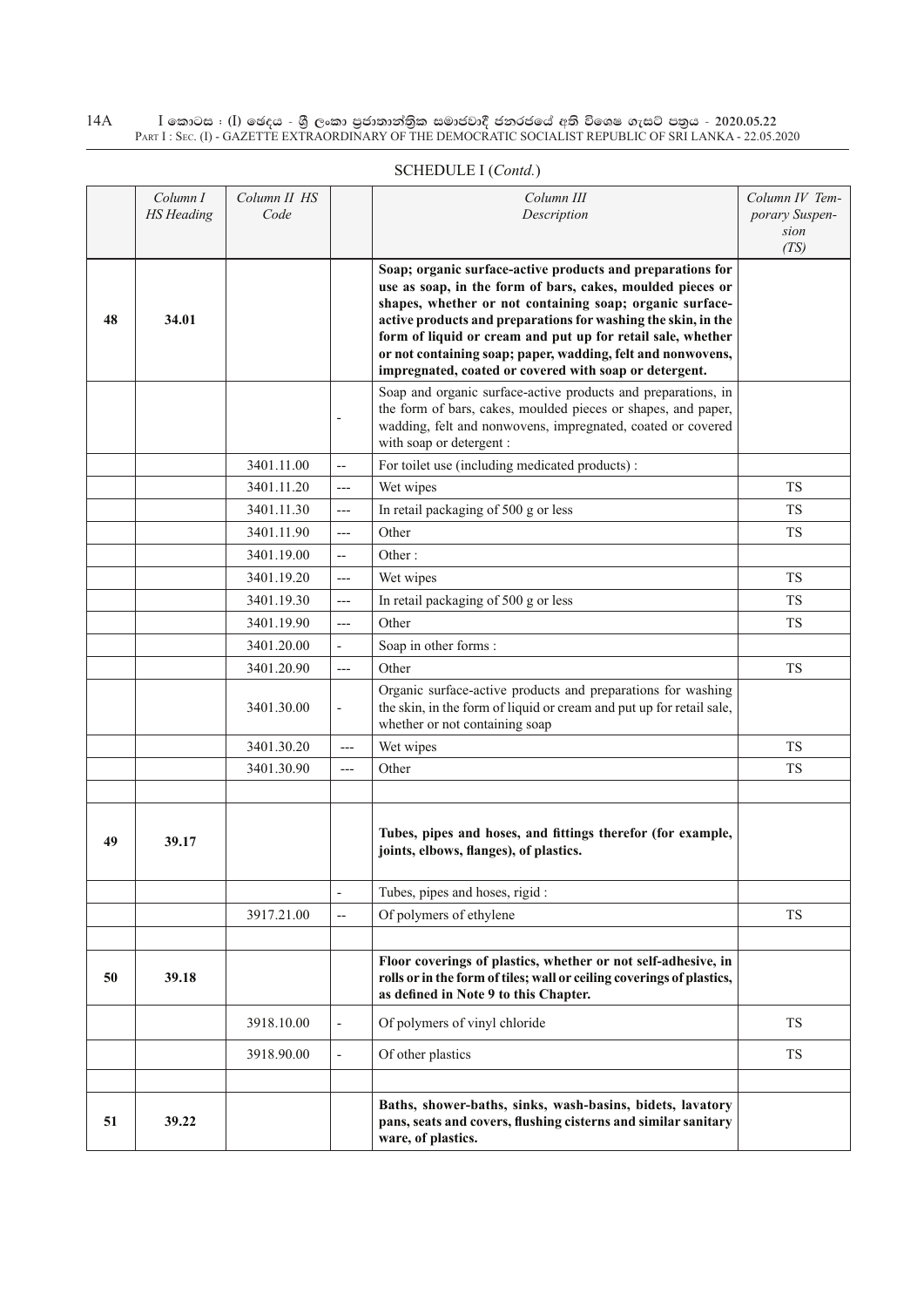|    | Column I<br><b>HS</b> Heading | Column II HS<br>Code |                          | Column III<br>Description                                                                                                          | Column IV Tem-<br>porary Suspen-<br>sion<br>(TS) |
|----|-------------------------------|----------------------|--------------------------|------------------------------------------------------------------------------------------------------------------------------------|--------------------------------------------------|
|    |                               | 3922.10.00           | $\overline{\phantom{a}}$ | Baths, shower-baths, sinks and wash-basins                                                                                         | <b>TS</b>                                        |
|    |                               | 3922.20.00           | $\overline{\phantom{a}}$ | Lavatory seats and covers                                                                                                          | <b>TS</b>                                        |
|    |                               | 3922.90.00           | $\blacksquare$           | Other:                                                                                                                             |                                                  |
|    |                               | 3922.90.10           | ---                      | Waterless unrinals using 'Key Valves'                                                                                              | <b>TS</b>                                        |
|    |                               | 3922.90.90           | ---                      | Other                                                                                                                              | <b>TS</b>                                        |
|    |                               |                      |                          |                                                                                                                                    |                                                  |
| 52 | 39.23                         |                      |                          | Articles for the conveyance or packing of goods, of plastics;<br>stoppers, lids, caps and other closures, of plastics.             |                                                  |
|    |                               | 3923.10.00           | $\overline{\phantom{a}}$ | Boxes, cases, crates and similar articles :                                                                                        |                                                  |
|    |                               | 3923.10.10           | ---                      | Containers imported for the packing of gems and jewellery                                                                          | <b>TS</b>                                        |
|    |                               | 3923.10.20           | ---                      | Plastic cages for the transport of live poultry                                                                                    | <b>TS</b>                                        |
|    |                               | 3923.10.30           | ---                      | Plastic crates of a kind used for the transport of fruits and<br>vegetables                                                        | <b>TS</b>                                        |
|    |                               | 3923.10.90           | $---$                    | Other                                                                                                                              | <b>TS</b>                                        |
|    |                               |                      | $\overline{\phantom{0}}$ | Sacks and bags (including cones)                                                                                                   |                                                  |
|    |                               | 3923.29.00           | $\overline{\phantom{a}}$ | Of other plastics :                                                                                                                |                                                  |
|    |                               | 3923.29.10           | ---                      | Made of sheeting with thickness of 40 microns and below                                                                            | <b>TS</b>                                        |
|    |                               | 3923.29.20           | ---                      | Other, heat shrinkable bags, printed for packing of poultry<br>products                                                            | <b>TS</b>                                        |
|    |                               | 3923.30.00           | $\blacksquare$           | Carboys, bottles, flasks and similar articles :                                                                                    |                                                  |
|    |                               | 3923.30.20           | ---                      | Bottles of a capacity not exceeding 300 ml                                                                                         | <b>TS</b>                                        |
|    |                               | 3923.30.90           | ---                      | Other                                                                                                                              | <b>TS</b>                                        |
|    |                               |                      |                          |                                                                                                                                    |                                                  |
| 53 | 39.24                         |                      |                          | Tableware, kitchenware, other household articles and hygien-<br>ic or toilet articles, of plastics.                                |                                                  |
|    |                               | 3924.10.00           | $\overline{a}$           | Tableware and kitchenware:                                                                                                         |                                                  |
|    |                               | 3924.10.10           | ---                      | Of bio-degradable and compostable plastic approved by the<br>Central Environment Authority and the SLSI                            | <b>TS</b>                                        |
|    |                               | 3924.10.90           | $---$                    | Of other plastics                                                                                                                  | <b>TS</b>                                        |
|    |                               | 3924.90.00           | $\overline{\phantom{0}}$ | Other:                                                                                                                             |                                                  |
|    |                               | 3924.90.20           | $---$                    | Water bottles not more than 1 L, equipped with micro filters for<br>the absorption of heavy metals, micro- organisms and chemicals | <b>TS</b>                                        |
|    |                               | 3924.90.90           | ---                      | Other (Other than Hangers)                                                                                                         | TS                                               |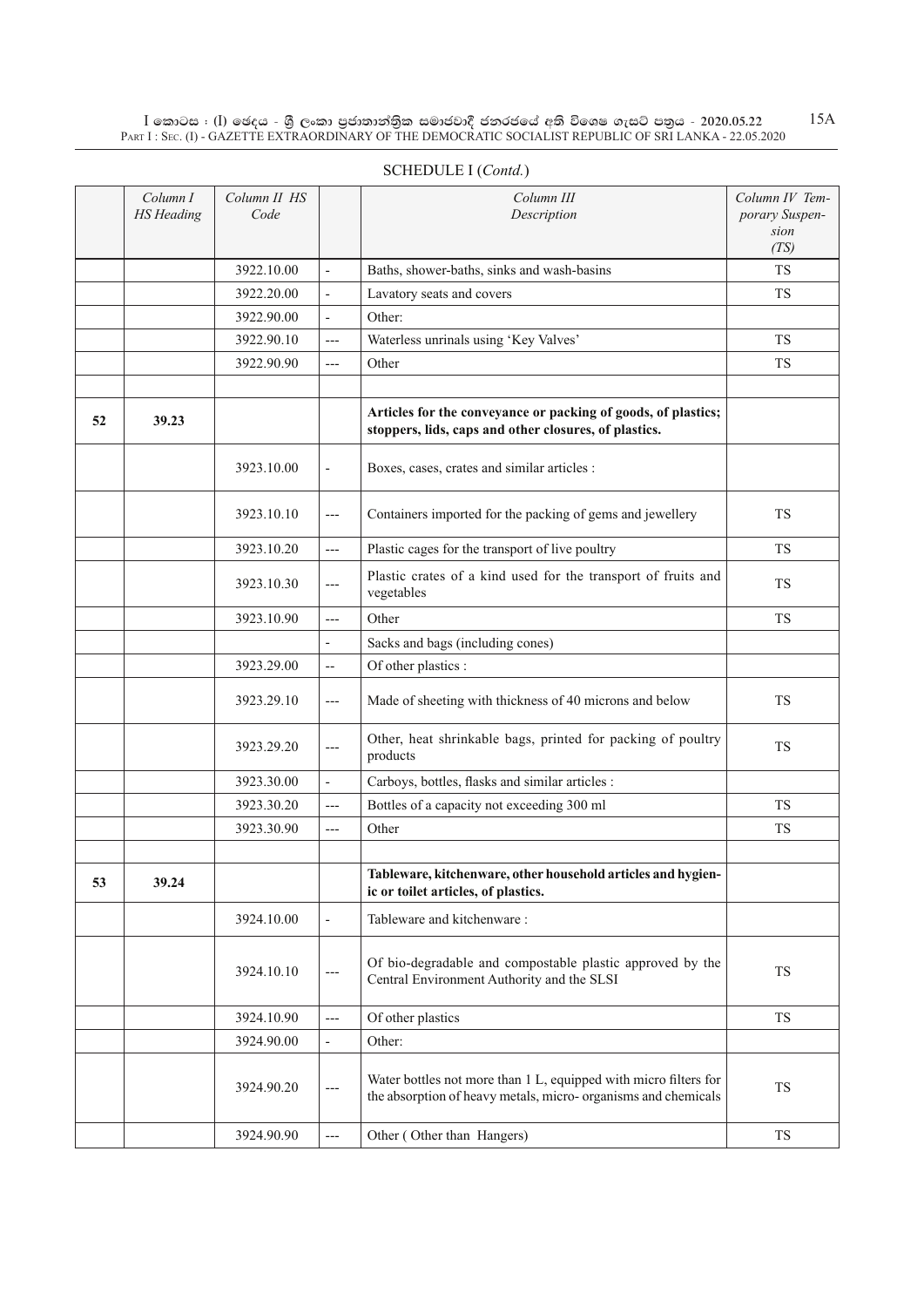|    | Column I<br><b>HS</b> Heading | Column II HS<br>Code |                              | Column III<br>Description                                                                 | Column IV Tem-<br>porary Suspen-<br>sion<br>(TS) |
|----|-------------------------------|----------------------|------------------------------|-------------------------------------------------------------------------------------------|--------------------------------------------------|
| 54 | 39.25                         |                      |                              | Builders' ware of plastics, not elsewhere specified or included.                          |                                                  |
|    |                               | 3925.10.00           | $\overline{\phantom{a}}$     | Reservoirs, tanks, vats and similar containers, of a capacity<br>exceeding 300 l          | <b>TS</b>                                        |
|    |                               | 3925.20.00           | $\overline{\phantom{a}}$     | Doors, windows and their frames and thresholds for doors                                  | <b>TS</b>                                        |
|    |                               | 3925.30.00           |                              | Shutters, blinds (including Venetian blinds) and similar articles<br>and parts thereof    | TS                                               |
|    |                               | 3925.90.00           |                              | Other                                                                                     | <b>TS</b>                                        |
|    |                               |                      |                              |                                                                                           |                                                  |
| 55 | 39.26                         |                      |                              | Other articles of plastics and articles of other materials of<br>headings 39.01 to 39.14. |                                                  |
|    |                               | 3926.10.00           | ÷,                           | Office or school supplies :                                                               |                                                  |
|    |                               | 3926.10.90           | $---$                        | Other                                                                                     | TS.                                              |
|    |                               | 3926.30.00           | $\overline{\phantom{a}}$     | Fittings for furniture, coachwork or the like                                             | <b>TS</b>                                        |
|    |                               | 3926.40.00           | $\overline{\phantom{a}}$     | Statuettes and other ornamental articles                                                  | <b>TS</b>                                        |
|    |                               | 3926.90.00           | $\overline{\phantom{a}}$     | Other:                                                                                    |                                                  |
|    |                               | 3926.90.60           | $---$                        | Handles for toothbrushes                                                                  | <b>TS</b>                                        |
|    |                               | 3926.90.70           | $---$                        | Plastic beads                                                                             | <b>TS</b>                                        |
|    |                               |                      | $---$                        | Other                                                                                     |                                                  |
|    |                               | 3926.90.91           | $---$                        | Paddy Planting Trays                                                                      | <b>TS</b>                                        |
|    |                               |                      |                              |                                                                                           |                                                  |
| 56 | 40.11                         |                      |                              | New pneumatic tyres, of rubber                                                            |                                                  |
|    |                               | 4011.10.00           | $\overline{a}$               | Of a kind used on motor cars (including station wagons and<br>racing cars)                | <b>TS</b>                                        |
|    |                               | 4011.20.00           | $\overline{\phantom{a}}$     | Of a kind used on buses or lorries :                                                      |                                                  |
|    |                               |                      | ---                          | Having a rim size 20 inches and above :                                                   |                                                  |
|    |                               | 4011.20.11           | ----                         | Tyre casing without markings                                                              | TS                                               |
|    |                               | 4011.20.19           | ----                         | Other                                                                                     | TS                                               |
|    |                               | 4011.20.90           | ---                          | Other                                                                                     | TS                                               |
|    |                               | 4011.30.00           | $\blacksquare$               | Of a kind used on aircraft                                                                | TS                                               |
|    |                               | 4011.40.00           | $\overline{\phantom{a}}$     | Of a kind used on motorcycles                                                             | <b>TS</b>                                        |
|    |                               | 4011.50.00           | $\overline{\phantom{a}}$     | Of a kind used on bicycles                                                                | <b>TS</b>                                        |
|    |                               | 4011.70.00           | $\qquad \qquad \blacksquare$ | Of a kind used on agricultural or<br>forestry vehicles and machines                       | TS                                               |
|    |                               | 4011.80.00           | $\overline{\phantom{a}}$     | Of a kind used on construction, mining or industrial handling<br>vehicles and machines :  |                                                  |
|    |                               | 4011.80.10           | ---                          | Having a rim size not exceeding 61 cm                                                     | TS                                               |
|    |                               | 4011.80.90           | ---                          | Having a rim size exceeding 61 cm                                                         | <b>TS</b>                                        |
|    |                               | 4011.90.00           |                              | Other:                                                                                    |                                                  |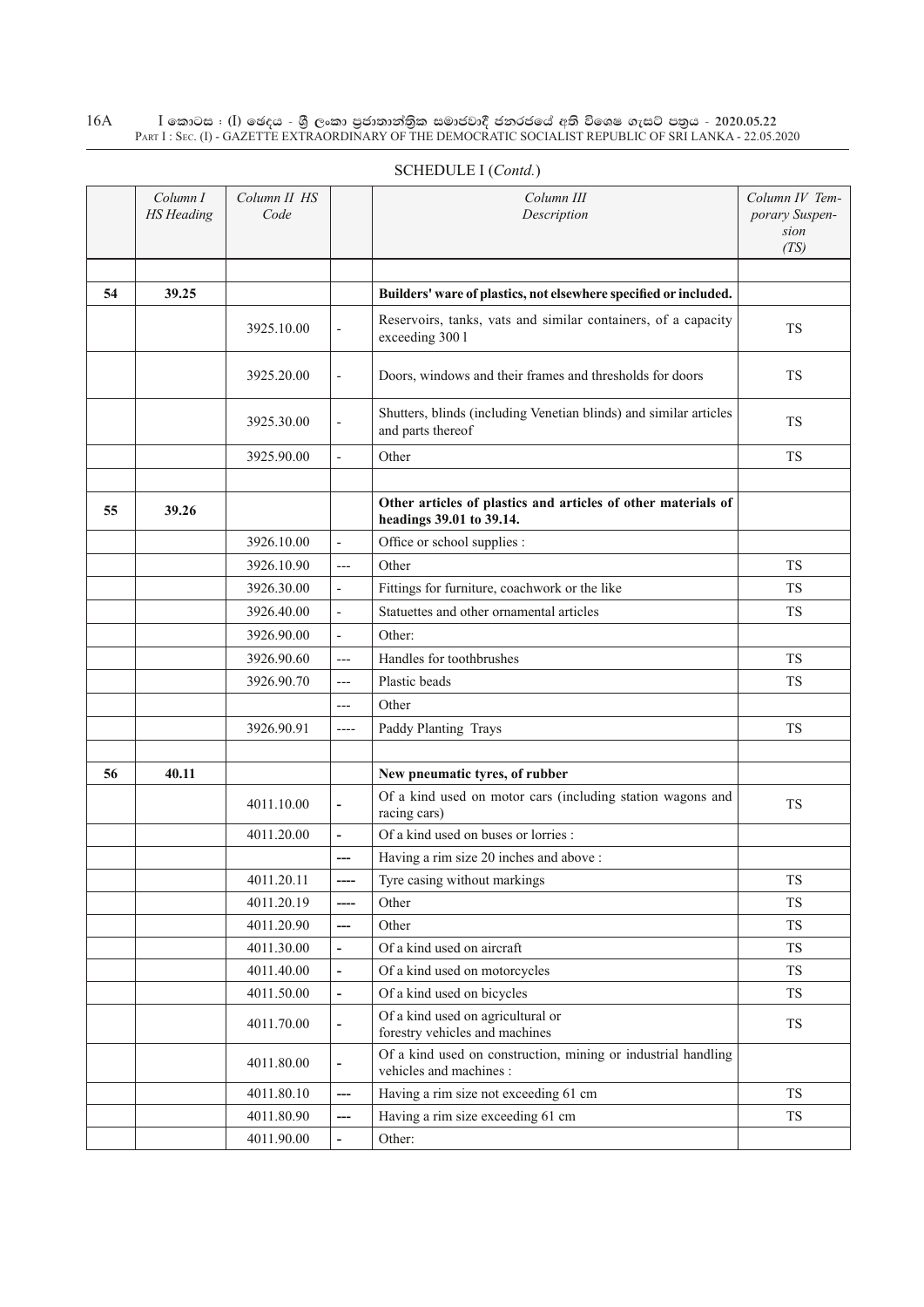|    | Column I<br><b>HS</b> Heading | Column II HS<br>Code |                          | Column III<br>Description                                                                                                                                                                                                                                                                                                                                                                                                                                                                                                                                                                                                                                                                                       | Column IV Tem-<br>porary Suspen-<br>sion<br>(TS) |
|----|-------------------------------|----------------------|--------------------------|-----------------------------------------------------------------------------------------------------------------------------------------------------------------------------------------------------------------------------------------------------------------------------------------------------------------------------------------------------------------------------------------------------------------------------------------------------------------------------------------------------------------------------------------------------------------------------------------------------------------------------------------------------------------------------------------------------------------|--------------------------------------------------|
|    |                               | 4011.90.10           |                          | Of a kind used on auto trishaws                                                                                                                                                                                                                                                                                                                                                                                                                                                                                                                                                                                                                                                                                 | <b>TS</b>                                        |
|    |                               | 4011.90.90           | ---                      | Other                                                                                                                                                                                                                                                                                                                                                                                                                                                                                                                                                                                                                                                                                                           | <b>TS</b>                                        |
|    |                               |                      |                          |                                                                                                                                                                                                                                                                                                                                                                                                                                                                                                                                                                                                                                                                                                                 |                                                  |
| 57 | 40.12                         |                      |                          | Retreaded or used pneumatic tyres of rubber; solid or cushion<br>tyres, tyre treads and tyre flaps, of rubber.                                                                                                                                                                                                                                                                                                                                                                                                                                                                                                                                                                                                  |                                                  |
|    |                               | 4012.90.00           | $\overline{a}$           | Other:                                                                                                                                                                                                                                                                                                                                                                                                                                                                                                                                                                                                                                                                                                          |                                                  |
|    |                               | 4012.90.10           | ---                      | Solid tyres                                                                                                                                                                                                                                                                                                                                                                                                                                                                                                                                                                                                                                                                                                     | <b>TS</b>                                        |
|    |                               | 4012.90.90           | $---$                    | Other                                                                                                                                                                                                                                                                                                                                                                                                                                                                                                                                                                                                                                                                                                           | <b>TS</b>                                        |
|    |                               |                      |                          |                                                                                                                                                                                                                                                                                                                                                                                                                                                                                                                                                                                                                                                                                                                 |                                                  |
| 58 | 42.02                         |                      |                          | Trunks, suit-cases, vanity-cases, executive-cases, brief-cases,<br>school satchels, spectacle cases, binocular cases, camera cases,<br>musical instrument cases, gun cases, holsters and similar<br>containers; travelling-bags, insulated food or beverages bags,<br>toilet bags, rucksacks, handbags, shopping- bags, wallets,<br>purses, map- cases, cigarette-cases, tobacco- pouches, tool<br>bags, sports bags, bottle cases, jewellery boxes, powder-<br>boxes, cutlery cases and similar containers, of leather or of<br>composition leather, of sheeting of plastics, of textile materials,<br>of vulcanised fibre or of paperboard, or wholly or mainly<br>covered with such materials or with paper. |                                                  |
|    |                               |                      |                          | Trunks, suit-cases, vanity-cases, executive-cases, brief-cases,<br>school satchels and similar containers :                                                                                                                                                                                                                                                                                                                                                                                                                                                                                                                                                                                                     |                                                  |
|    |                               | 4202.11.00           | --                       | With outer surface of leather or of composition leather                                                                                                                                                                                                                                                                                                                                                                                                                                                                                                                                                                                                                                                         | <b>TS</b>                                        |
|    |                               | 4202.12.00           | $\qquad \qquad -$        | With outer surface of plastics or of textile materials                                                                                                                                                                                                                                                                                                                                                                                                                                                                                                                                                                                                                                                          | TS                                               |
|    |                               | 4202.19.00           | Ш,                       | Other                                                                                                                                                                                                                                                                                                                                                                                                                                                                                                                                                                                                                                                                                                           | <b>TS</b>                                        |
|    |                               |                      |                          | Handbags, whether or not with shoulder strap, including those<br>without handle:                                                                                                                                                                                                                                                                                                                                                                                                                                                                                                                                                                                                                                |                                                  |
|    |                               | 4202.21.00           |                          | With outer surface of leather or of composition leather                                                                                                                                                                                                                                                                                                                                                                                                                                                                                                                                                                                                                                                         | TS                                               |
|    |                               | 4202.22.00           | --                       | With outer surface of sheeting of plastics or of textile materials                                                                                                                                                                                                                                                                                                                                                                                                                                                                                                                                                                                                                                              | <b>TS</b>                                        |
|    |                               | 4202.29.00           | $\overline{a}$           | Other                                                                                                                                                                                                                                                                                                                                                                                                                                                                                                                                                                                                                                                                                                           | ${\rm TS}$                                       |
|    |                               |                      |                          | Articles of a kind normally carried in the pocket or in the<br>handbag:                                                                                                                                                                                                                                                                                                                                                                                                                                                                                                                                                                                                                                         |                                                  |
|    |                               | 4202.31.00           | --                       | With outer surface of leather or of composition leather                                                                                                                                                                                                                                                                                                                                                                                                                                                                                                                                                                                                                                                         | ${\rm TS}$                                       |
|    |                               | 4202.32.00           | $\overline{\phantom{a}}$ | With outer surface of sheeting of plastics or of textile materials                                                                                                                                                                                                                                                                                                                                                                                                                                                                                                                                                                                                                                              | ${\rm TS}$                                       |
|    |                               | 4202.39.00           | $\overline{a}$           | Other                                                                                                                                                                                                                                                                                                                                                                                                                                                                                                                                                                                                                                                                                                           | ${\rm TS}$                                       |
|    |                               |                      |                          | Other:                                                                                                                                                                                                                                                                                                                                                                                                                                                                                                                                                                                                                                                                                                          |                                                  |
|    |                               |                      |                          |                                                                                                                                                                                                                                                                                                                                                                                                                                                                                                                                                                                                                                                                                                                 |                                                  |

## SCHEDULE I (*Contd.*)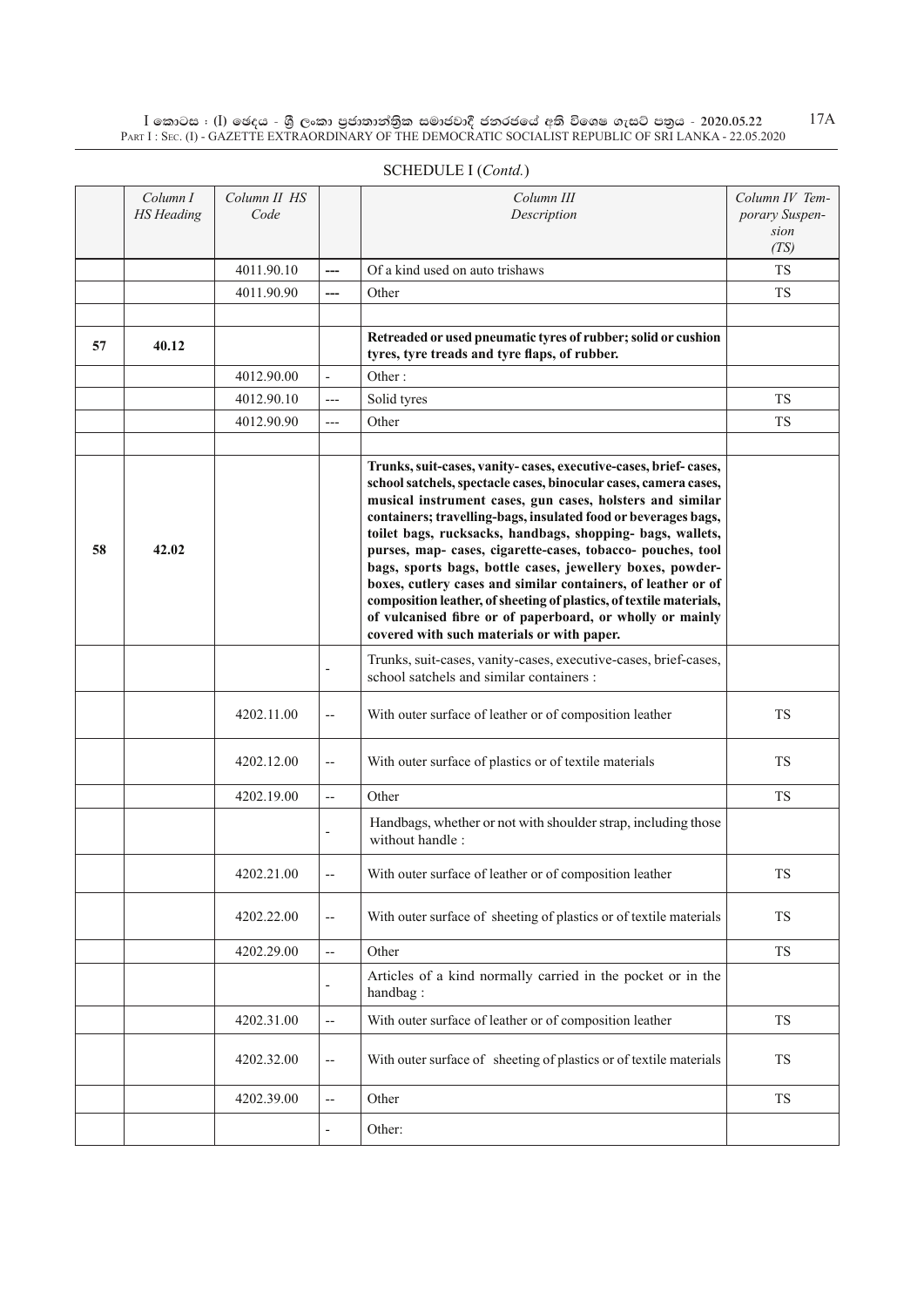|    | Column I<br><b>HS</b> Heading | Column II HS<br>Code |                          | Column III<br>Description                                                                                                          | Column IV Tem-<br>porary Suspen-<br>sion<br>(TS) |
|----|-------------------------------|----------------------|--------------------------|------------------------------------------------------------------------------------------------------------------------------------|--------------------------------------------------|
|    |                               | 4202.91.00           | $\overline{\phantom{a}}$ | With outer surface of leather or of composition leather                                                                            | TS                                               |
|    |                               | 4202.92.00           | $\overline{\phantom{m}}$ | With outer surface of sheeting of plastics or of textile materials                                                                 | TS                                               |
|    |                               | 4202.99.00           | $\overline{a}$           | Other                                                                                                                              | <b>TS</b>                                        |
| 59 | 42.03                         |                      |                          | Articles of apparel and clothing accessories, of leather or<br>of composition leather.                                             |                                                  |
|    |                               | 4203.10.00           | $\overline{\phantom{a}}$ | Articles of apparel                                                                                                                | <b>TS</b>                                        |
|    |                               |                      | $\overline{\phantom{a}}$ | Gloves, mittens and mitts :                                                                                                        |                                                  |
|    |                               | 4203.21.00           | $\overline{a}$           | Specially designed for use in sports                                                                                               | <b>TS</b>                                        |
|    |                               | 4203.29.00           | $-$                      | Other                                                                                                                              | <b>TS</b>                                        |
|    |                               | 4203.30.00           | $\overline{\phantom{a}}$ | Belts and bandoliers                                                                                                               | <b>TS</b>                                        |
|    |                               | 4203.40.00           | $\overline{a}$           | Other clothing accessories                                                                                                         | <b>TS</b>                                        |
|    |                               |                      |                          |                                                                                                                                    |                                                  |
| 60 | 42.05                         | 4205.00.00           |                          | Other articles of leather or of composition leather :                                                                              |                                                  |
|    |                               | 4205.00.10           | ---                      | Articles of leather or of composition leather, of a kind used in<br>machinery or mechanical appliances or for other technical uses | TS                                               |
|    |                               | 4205.00.90           | $---$                    | Other                                                                                                                              | ${\rm TS}$                                       |
|    |                               |                      |                          |                                                                                                                                    |                                                  |
| 61 | 44.18                         |                      |                          | Builders' joinery and carpentry of wood, including cellular<br>wood panels, assembled flooring panels, shingles and shakes.        |                                                  |
|    |                               | 4418.10.00           | $\overline{\phantom{a}}$ | Windows, French-windows and their frames                                                                                           | <b>TS</b>                                        |
|    |                               | 4418.20.00           | $\overline{\phantom{a}}$ | Doors and their frames and thresholds                                                                                              | TS                                               |
|    |                               | 4418.40.00           | $\overline{\phantom{a}}$ | Shuttering for concrete constructional work                                                                                        | <b>TS</b>                                        |
|    |                               | 4418.50.00           | $\overline{\phantom{a}}$ | Shingles and shakes                                                                                                                | TS                                               |
|    |                               | 4418.60.00           | $\overline{\phantom{a}}$ | Posts and beams                                                                                                                    | <b>TS</b>                                        |
|    |                               |                      | $\overline{\phantom{a}}$ | Assembled flooring panels :                                                                                                        |                                                  |
|    |                               | 4418.73.00           | $\overline{\phantom{a}}$ | Of bamboo or with at least the top layer (wear layer) of bamboo                                                                    | ${\rm TS}$                                       |
|    |                               | 4418.74.00           | $\overline{\phantom{a}}$ | Other, for mosaic floors :                                                                                                         |                                                  |
|    |                               | 4418.74.10           | $---$                    | Of rubber wood                                                                                                                     | ${\rm TS}$                                       |
|    |                               | 4418.74.90           | $\qquad \qquad -$        | Other                                                                                                                              | TS                                               |
|    |                               | 4418.75.00           | $\overline{\phantom{a}}$ | Other, multilayer :                                                                                                                |                                                  |
|    |                               | 4418.75.90           | $\overline{a}$           | Other                                                                                                                              | ${\rm TS}$                                       |
|    |                               | 4418.79.00           | $\overline{\phantom{a}}$ | Other:                                                                                                                             |                                                  |
|    |                               | 4418.79.10           | $\qquad \qquad -$        | Of rubber wood                                                                                                                     | TS                                               |
|    |                               | 4418.79.90           | $---$                    | Other                                                                                                                              | <b>TS</b>                                        |
|    |                               |                      | $\overline{\phantom{a}}$ | Other:                                                                                                                             |                                                  |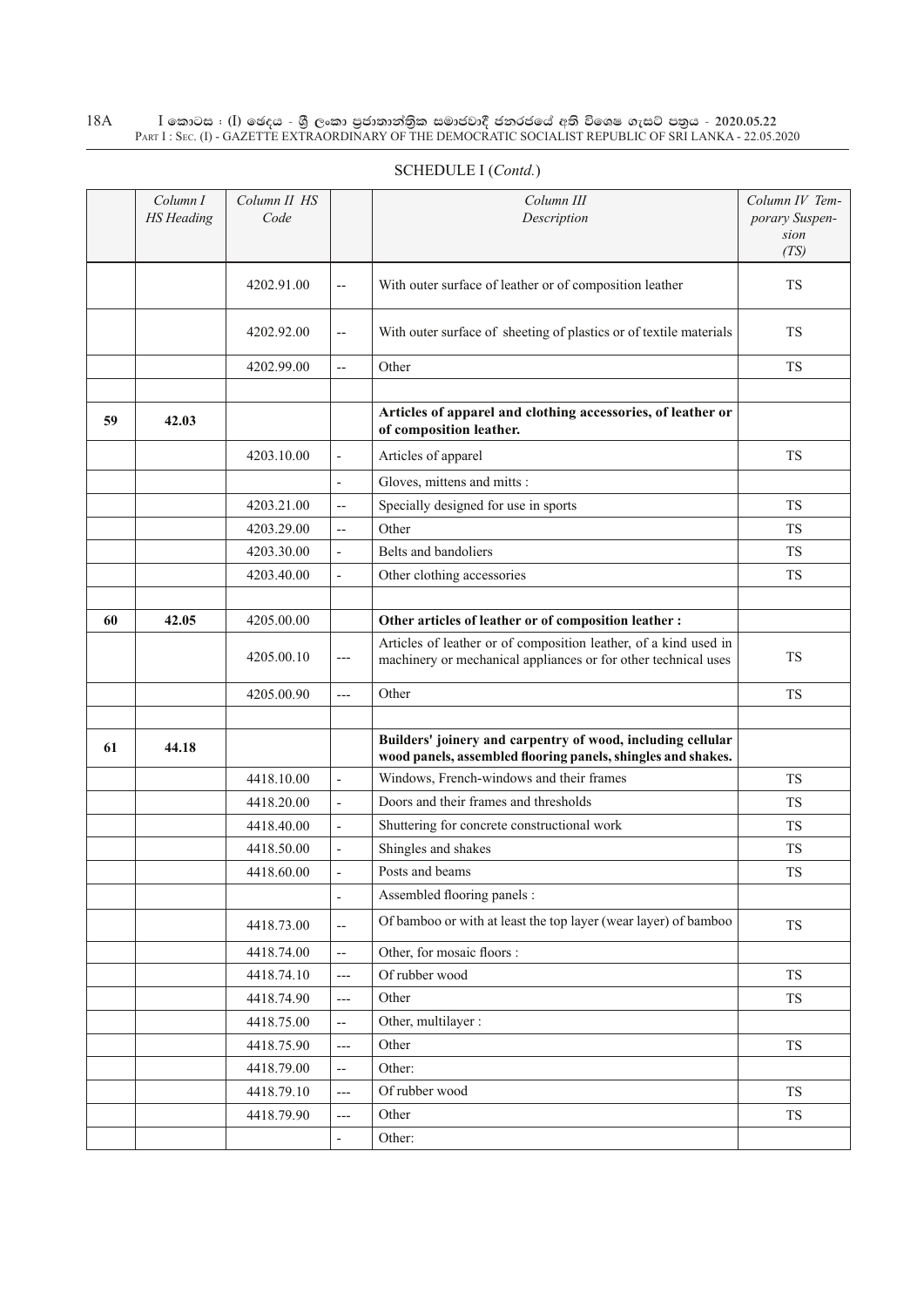|    | Column I<br><b>HS</b> Heading | Column II HS<br>Code |                          | Column III<br>Description                                                                                                                                                                                                                                                                                             | Column IV Tem-<br>porary Suspen-<br>sion |
|----|-------------------------------|----------------------|--------------------------|-----------------------------------------------------------------------------------------------------------------------------------------------------------------------------------------------------------------------------------------------------------------------------------------------------------------------|------------------------------------------|
|    |                               |                      |                          |                                                                                                                                                                                                                                                                                                                       | (TS)                                     |
|    |                               | 4418.91.00           | --                       | Of bamboo                                                                                                                                                                                                                                                                                                             | <b>TS</b>                                |
|    |                               | 4418.99.00           | --                       | Other                                                                                                                                                                                                                                                                                                                 | <b>TS</b>                                |
|    |                               |                      |                          |                                                                                                                                                                                                                                                                                                                       |                                          |
| 62 | 44.19                         |                      |                          | Tableware and kitchenware, of wood.                                                                                                                                                                                                                                                                                   |                                          |
|    |                               |                      | $\overline{\phantom{0}}$ | Of bamboo:                                                                                                                                                                                                                                                                                                            |                                          |
|    |                               | 4419.11.00           | --                       | Bread boards, chopping boards and similar boards                                                                                                                                                                                                                                                                      | <b>TS</b>                                |
|    |                               | 4419.12.00           | --                       | Chopsticks                                                                                                                                                                                                                                                                                                            | <b>TS</b>                                |
|    |                               | 4419.19.00           | --                       | Other                                                                                                                                                                                                                                                                                                                 | <b>TS</b>                                |
|    |                               | 4419.90.00           | $\frac{1}{2}$            | Other                                                                                                                                                                                                                                                                                                                 | <b>TS</b>                                |
|    |                               |                      |                          |                                                                                                                                                                                                                                                                                                                       |                                          |
| 63 | 44.20                         |                      |                          | Wood marquetry and inlaid wood; caskets and cases for<br>jewellery or cutlery, and similar articles, of wood; statuettes<br>and other ornaments, of wood; wooden articles of furniture<br>not falling in Chapter 94.                                                                                                  |                                          |
|    |                               | 4420.10.00           |                          | Statuettes and other ornaments, of wood                                                                                                                                                                                                                                                                               | <b>TS</b>                                |
|    |                               | 4420.90.00           | $\overline{a}$           | Other                                                                                                                                                                                                                                                                                                                 | <b>TS</b>                                |
|    |                               |                      |                          |                                                                                                                                                                                                                                                                                                                       |                                          |
| 64 | 44.21                         |                      |                          | Other articles of wood.                                                                                                                                                                                                                                                                                               |                                          |
|    |                               | 4421.10.00           | $\overline{a}$           | Clothes hangers                                                                                                                                                                                                                                                                                                       | <b>TS</b>                                |
|    |                               |                      | L,                       | Other:                                                                                                                                                                                                                                                                                                                |                                          |
|    |                               | 4421.91.00           | $\overline{\phantom{a}}$ | Of bamboo:                                                                                                                                                                                                                                                                                                            |                                          |
|    |                               | 4421.91.10           | $---$                    | Match splints                                                                                                                                                                                                                                                                                                         | <b>TS</b>                                |
|    |                               |                      |                          |                                                                                                                                                                                                                                                                                                                       |                                          |
| 65 | 46.01                         |                      |                          | Plaits and similar products of plaiting materials, whether<br>or not assembled into strips; plaiting materials, plaits and<br>similar products of plaiting materials, bound together in<br>parallel strands or woven, in sheet form, whether or not<br>being finished articles (for example, mats, matting, screens). |                                          |
|    |                               |                      | $\overline{a}$           | Mats, matting and screens of vegetable materials :                                                                                                                                                                                                                                                                    |                                          |
|    |                               | 4601.21.00           | $\overline{\phantom{a}}$ | Of bamboo                                                                                                                                                                                                                                                                                                             | <b>TS</b>                                |
|    |                               | 4601.29.00           | --                       | Other                                                                                                                                                                                                                                                                                                                 | TS                                       |
|    |                               |                      | $\overline{\phantom{0}}$ | Other:                                                                                                                                                                                                                                                                                                                |                                          |
|    |                               | 4601.92.00           | --                       | Of bamboo                                                                                                                                                                                                                                                                                                             | TS                                       |
|    |                               | 4601.99.00           | --                       | Other                                                                                                                                                                                                                                                                                                                 | <b>TS</b>                                |
|    |                               |                      |                          |                                                                                                                                                                                                                                                                                                                       |                                          |
| 66 | 46.02                         |                      |                          | Basketwork, wickerwork and other articles, made directly<br>to shape from plaiting materials or made up from goods<br>of heading 46.01; articles of loofah.                                                                                                                                                           |                                          |
|    |                               |                      | $\overline{a}$           | Of vegetable materials :                                                                                                                                                                                                                                                                                              |                                          |
|    |                               | 4602.11.00           |                          | Of bamboo                                                                                                                                                                                                                                                                                                             | ${\rm TS}$                               |

 $4602.12.00$   $\left| \begin{array}{c} \text{-} \\ \text{-} \end{array} \right|$  Of rattan TS

#### Schedule I (*Contd.*)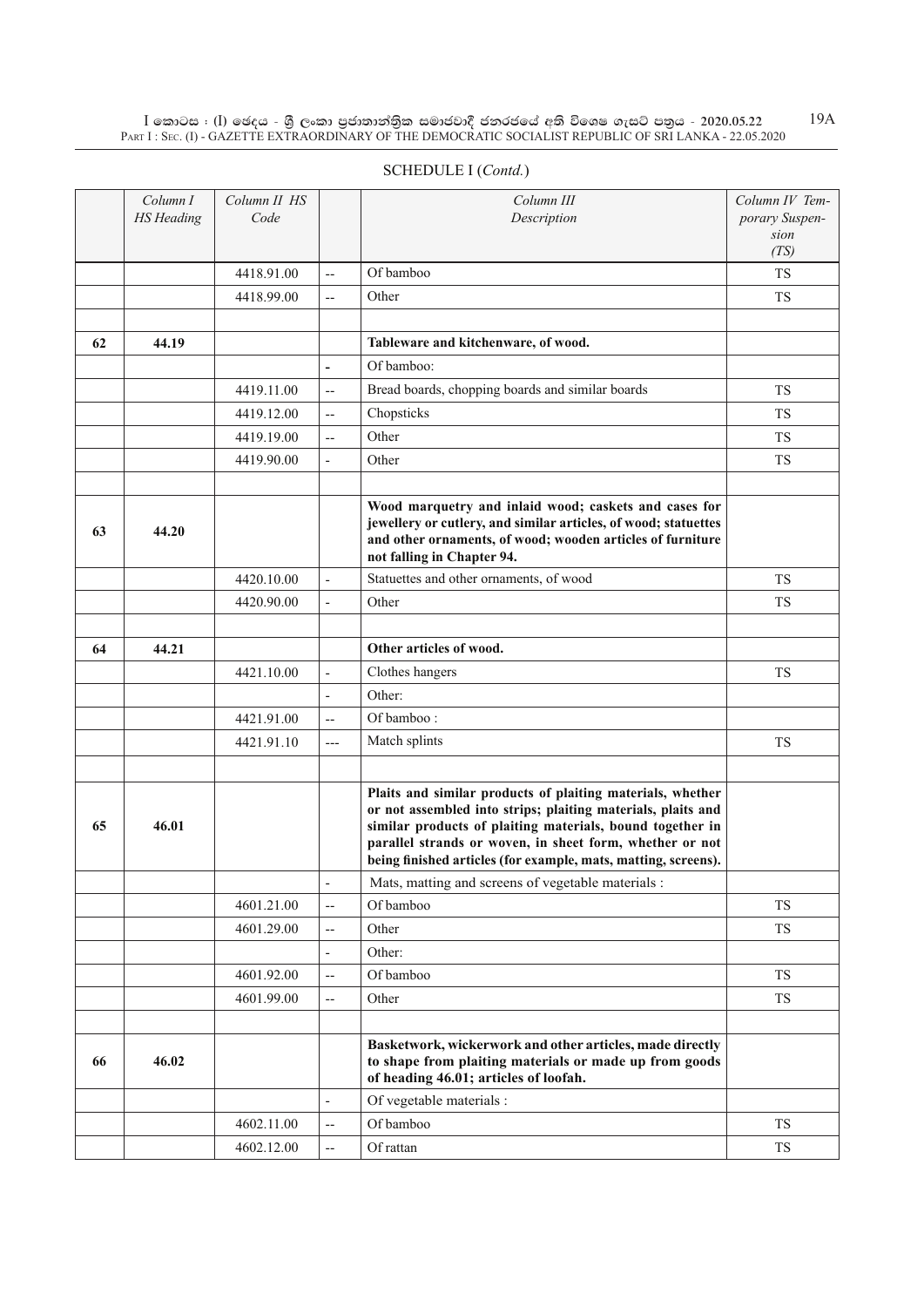| SCHEDULE I (Contd.) |  |
|---------------------|--|
|---------------------|--|

|    | Column I<br><b>HS</b> Heading | Column II HS<br>Code |                           | Column III<br>Description                                                                                                                                                                                       | Column IV Tem-<br>porary Suspen-<br>sion<br>(TS) |
|----|-------------------------------|----------------------|---------------------------|-----------------------------------------------------------------------------------------------------------------------------------------------------------------------------------------------------------------|--------------------------------------------------|
|    |                               | 4602.19.00           | $\overline{\phantom{a}}$  | Other                                                                                                                                                                                                           | <b>TS</b>                                        |
|    |                               | 4602.90.00           | $\overline{\phantom{a}}$  | Other                                                                                                                                                                                                           | <b>TS</b>                                        |
|    |                               |                      |                           |                                                                                                                                                                                                                 |                                                  |
| 67 | 61.01                         |                      |                           | Men's or boys' overcoats, car-coats, capes, cloaks, anoraks<br>(including ski-jackets), wind- cheaters, wind-jackets and<br>similar articles, knitted or crocheted, other than those of<br>heading 61.03.       |                                                  |
|    |                               | 6101.20.00           | $\overline{\phantom{a}}$  | Of cotton                                                                                                                                                                                                       | <b>TS</b>                                        |
|    |                               | 6101.30.00           | $\blacksquare$            | Of man-made fibers                                                                                                                                                                                              | <b>TS</b>                                        |
|    |                               | 6101.90.00           | $\blacksquare$            | Of other textile materials                                                                                                                                                                                      | <b>TS</b>                                        |
|    |                               |                      |                           |                                                                                                                                                                                                                 |                                                  |
| 68 | 61.02                         |                      |                           | Women's or girls' overcoats, car- coats, capes, cloaks, an-<br>oraks (including ski-jackets), wind- cheaters, wind-jackets<br>and similar articles, knitted or crocheted, other than those<br>of heading 61.04. |                                                  |
|    |                               | 6102.10.00           | $\overline{\phantom{a}}$  | Of wool or fine animal hair                                                                                                                                                                                     | <b>TS</b>                                        |
|    |                               | 6102.20.00           | $\overline{\phantom{a}}$  | Of cotton                                                                                                                                                                                                       | <b>TS</b>                                        |
|    |                               | 6102.30.00           | $\overline{\phantom{a}}$  | Of man-made fibers                                                                                                                                                                                              | <b>TS</b>                                        |
|    |                               | 6102.90.00           | $\overline{\phantom{a}}$  | Of other textile materials                                                                                                                                                                                      | <b>TS</b>                                        |
|    |                               |                      |                           |                                                                                                                                                                                                                 |                                                  |
| 69 | 61.03                         |                      |                           | Men's or boys' suits, ensembles, jackets, blazers, trousers,<br>bib and brace overalls, breeches and shorts (other than<br>swimwear), knitted or crocheted.                                                     |                                                  |
|    |                               | 6103.10.00           | $\overline{\phantom{a}}$  | <b>Suits</b>                                                                                                                                                                                                    | <b>TS</b>                                        |
|    |                               |                      | $\overline{a}$            | Ensembles:                                                                                                                                                                                                      |                                                  |
|    |                               | 6103.22.00           | $\overline{\phantom{a}}$  | Of cotton                                                                                                                                                                                                       | <b>TS</b>                                        |
|    |                               | 6103.23.00           | $\overline{\phantom{a}}$  | Of synthetic fibers                                                                                                                                                                                             | <b>TS</b>                                        |
|    |                               | 6103.29.00           | $\overline{\phantom{a}}$  | Of other textile materials                                                                                                                                                                                      | <b>TS</b>                                        |
|    |                               |                      | $\overline{a}$            | Jackets and blazers :                                                                                                                                                                                           |                                                  |
|    |                               | 6103.31.00           | $\overline{\phantom{a}}$  | Of wool or fine animal hair                                                                                                                                                                                     | <b>TS</b>                                        |
|    |                               | 6103.32.00           | $\overline{\phantom{a}}$  | Of cotton                                                                                                                                                                                                       | <b>TS</b>                                        |
|    |                               | 6103.33.00           | $\overline{\phantom{a}}$  | Of synthetic fibers                                                                                                                                                                                             | TS                                               |
|    |                               | 6103.39.00           | $\overline{\phantom{a}}$  | Of other textile materials                                                                                                                                                                                      | <b>TS</b>                                        |
|    |                               |                      | $\overline{a}$            | Trousers, bib and brace overalls,<br>breeches and shorts:                                                                                                                                                       |                                                  |
|    |                               | 6103.41.00           | $\overline{\phantom{a}}$  | Of wool or fine animal hair                                                                                                                                                                                     | TS                                               |
|    |                               | 6103.42.00           | $\overline{\phantom{a}}$  | Of cotton                                                                                                                                                                                                       | TS                                               |
|    |                               | 6103.43.00           | $\overline{a}$            | Of synthetic fibers                                                                                                                                                                                             | TS                                               |
|    |                               | 6103.49.00           | $\mathbb{H}^{\mathbb{Z}}$ | Of other textile materials                                                                                                                                                                                      | TS                                               |
|    |                               |                      |                           |                                                                                                                                                                                                                 |                                                  |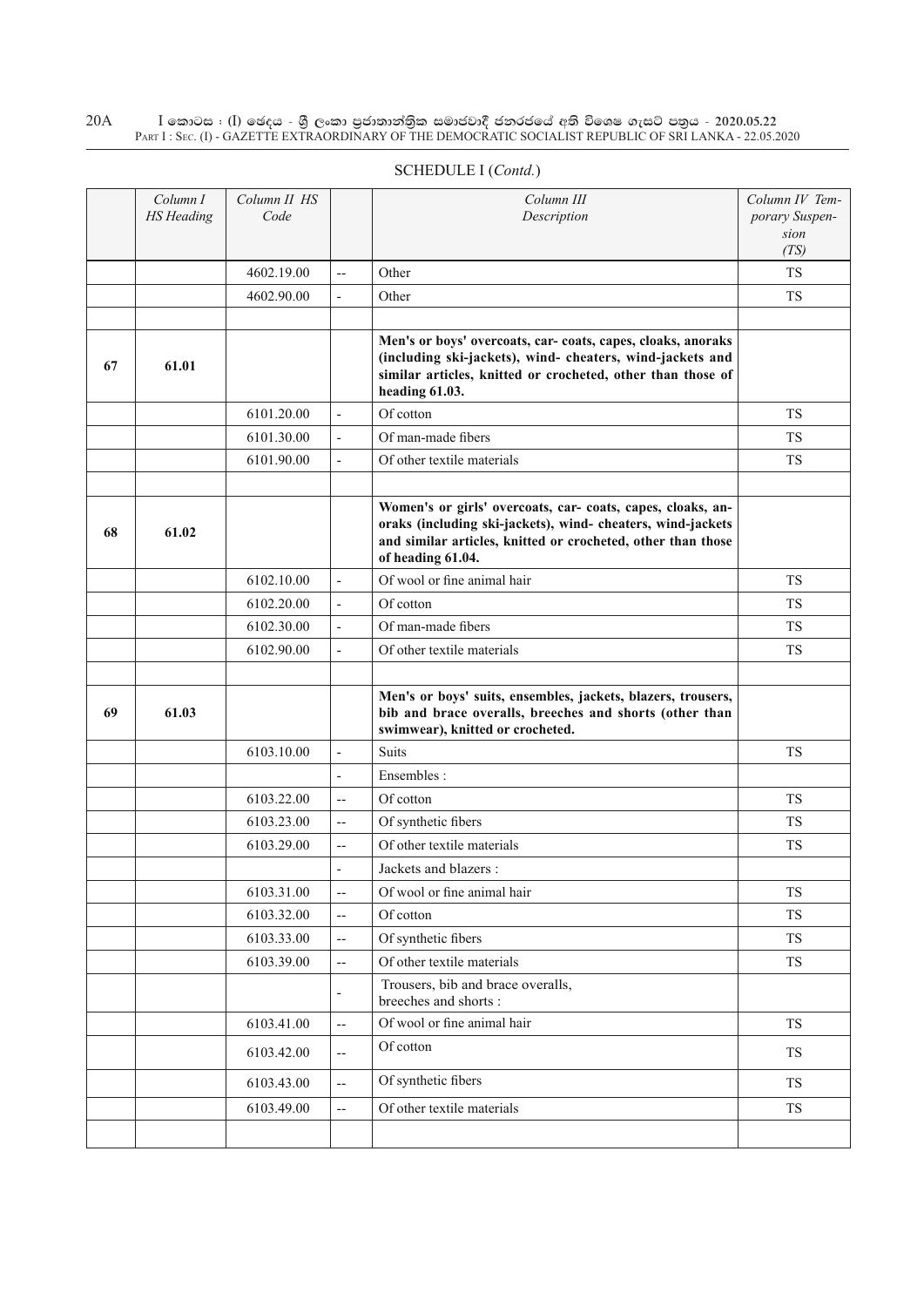| SCHEDULE I (Contd.) |  |
|---------------------|--|
|---------------------|--|

|    | Column I<br><b>HS</b> Heading | Column II HS<br>Code |                                                     | Column III<br>Description                                                                                                                                                                          | Column IV Tem-<br>porary Suspen-<br>sion |
|----|-------------------------------|----------------------|-----------------------------------------------------|----------------------------------------------------------------------------------------------------------------------------------------------------------------------------------------------------|------------------------------------------|
| 70 | 61.04                         |                      |                                                     | Women's or girls' suits, ensembles, jackets, blazers, dresses,<br>skirts, divided skirts, trousers, bib and brace overalls,<br>breeches and shorts (other than swimwear), knitted or<br>crocheted. | (TS)                                     |
|    |                               |                      | $\overline{\phantom{a}}$                            | Suits:                                                                                                                                                                                             |                                          |
|    |                               | 6104.13.00           | $\overline{\phantom{a}}$                            | Of synthetic fibers                                                                                                                                                                                | <b>TS</b>                                |
|    |                               | 6104.19.00           | $\overline{\phantom{a}}$                            | Of other textile materials                                                                                                                                                                         | <b>TS</b>                                |
|    |                               |                      |                                                     | Ensembles:                                                                                                                                                                                         |                                          |
|    |                               | 6104.22.00           | $\overline{\phantom{a}}$                            | Of cotton                                                                                                                                                                                          | <b>TS</b>                                |
|    |                               | 6104.23.00           | $\overline{\phantom{a}}$                            | Of synthetic fibers                                                                                                                                                                                | <b>TS</b>                                |
|    |                               | 6104.29.00           | $\overline{\phantom{a}}$                            | Of other textile materials                                                                                                                                                                         | <b>TS</b>                                |
|    |                               |                      | $\overline{\phantom{a}}$                            | Jackets and blazers :                                                                                                                                                                              |                                          |
|    |                               | 6104.31.00           | $\overline{\phantom{a}}$                            | Of wool or fine animal hair                                                                                                                                                                        | <b>TS</b>                                |
|    |                               | 6104.32.00           | $\overline{\phantom{m}}$                            | Of cotton                                                                                                                                                                                          | <b>TS</b>                                |
|    |                               | 6104.33.00           | $\overline{\phantom{a}}$                            | Of synthetic fibers                                                                                                                                                                                | <b>TS</b>                                |
|    |                               | 6104.39.00           | $\overline{\phantom{m}}$                            | Of other textile materials                                                                                                                                                                         | <b>TS</b>                                |
|    |                               |                      | $\overline{\phantom{a}}$                            | Dresses:                                                                                                                                                                                           |                                          |
|    |                               | 6104.42.00           | $\overline{\phantom{a}}$                            | Of cotton                                                                                                                                                                                          | <b>TS</b>                                |
|    |                               | 6104.43.00           | $\overline{\phantom{a}}$                            | Of synthetic fibers                                                                                                                                                                                | <b>TS</b>                                |
|    |                               | 6104.44.00           | $\overline{\phantom{m}}$                            | Of artificial fibers                                                                                                                                                                               | <b>TS</b>                                |
|    |                               | 6104.49.00           | $\overline{\phantom{a}}$                            | Of other textile materials                                                                                                                                                                         | <b>TS</b>                                |
|    |                               |                      | $\overline{\phantom{a}}$                            | Skirts and divided skirts:                                                                                                                                                                         |                                          |
|    |                               | 6104.52.00           | $\overline{\phantom{a}}$                            | Of cotton                                                                                                                                                                                          | <b>TS</b>                                |
|    |                               | 6104.53.00           | $\overline{\phantom{a}}$                            | Of synthetic fibers                                                                                                                                                                                | <b>TS</b>                                |
|    |                               | 6104.59.00           | $\overline{\phantom{a}}$                            | Of other textile materials                                                                                                                                                                         | <b>TS</b>                                |
|    |                               |                      | $\overline{\phantom{a}}$                            | Trousers, bib and brace overalls, breeches and shorts :                                                                                                                                            |                                          |
|    |                               | 6104.61.00           | $\overline{\phantom{m}}$                            | Of wool or fine animal hair                                                                                                                                                                        | <b>TS</b>                                |
|    |                               | 6104.62.00           | $\hspace{0.05cm} \dashv$                            | Of cotton                                                                                                                                                                                          | ${\rm TS}$                               |
|    |                               | 6104.63.00           | $\overline{\phantom{a}}$                            | Of synthetic fibers                                                                                                                                                                                | TS                                       |
|    |                               | 6104.69.00           | $\hspace{0.05cm} -\hspace{0.05cm} -\hspace{0.05cm}$ | Of other textile materials                                                                                                                                                                         | ${\rm TS}$                               |
|    |                               |                      |                                                     |                                                                                                                                                                                                    |                                          |
| 71 | 61.05                         |                      |                                                     | Men's or boys' shirts, knitted or crocheted.                                                                                                                                                       |                                          |
|    |                               | 6105.10.00           | $\overline{\phantom{a}}$                            | Of cotton                                                                                                                                                                                          | <b>TS</b>                                |
|    |                               | 6105.20.00           | $\blacksquare$                                      | Of man-made fibers                                                                                                                                                                                 | TS                                       |
|    |                               | 6105.90.00           | $\overline{\phantom{a}}$                            | Of other textile materials                                                                                                                                                                         | TS                                       |
|    |                               |                      |                                                     |                                                                                                                                                                                                    |                                          |
| 72 | 61.06                         |                      |                                                     | Women's or girls' blouses, shirts and shirt-blouses, knitted<br>or crocheted.                                                                                                                      |                                          |
|    |                               | 6106.10.00           | $\overline{a}$                                      | Of cotton                                                                                                                                                                                          | <b>TS</b>                                |
|    |                               | 6106.20.00           | $\blacksquare$                                      | Of man-made fibers                                                                                                                                                                                 | ${\rm TS}$                               |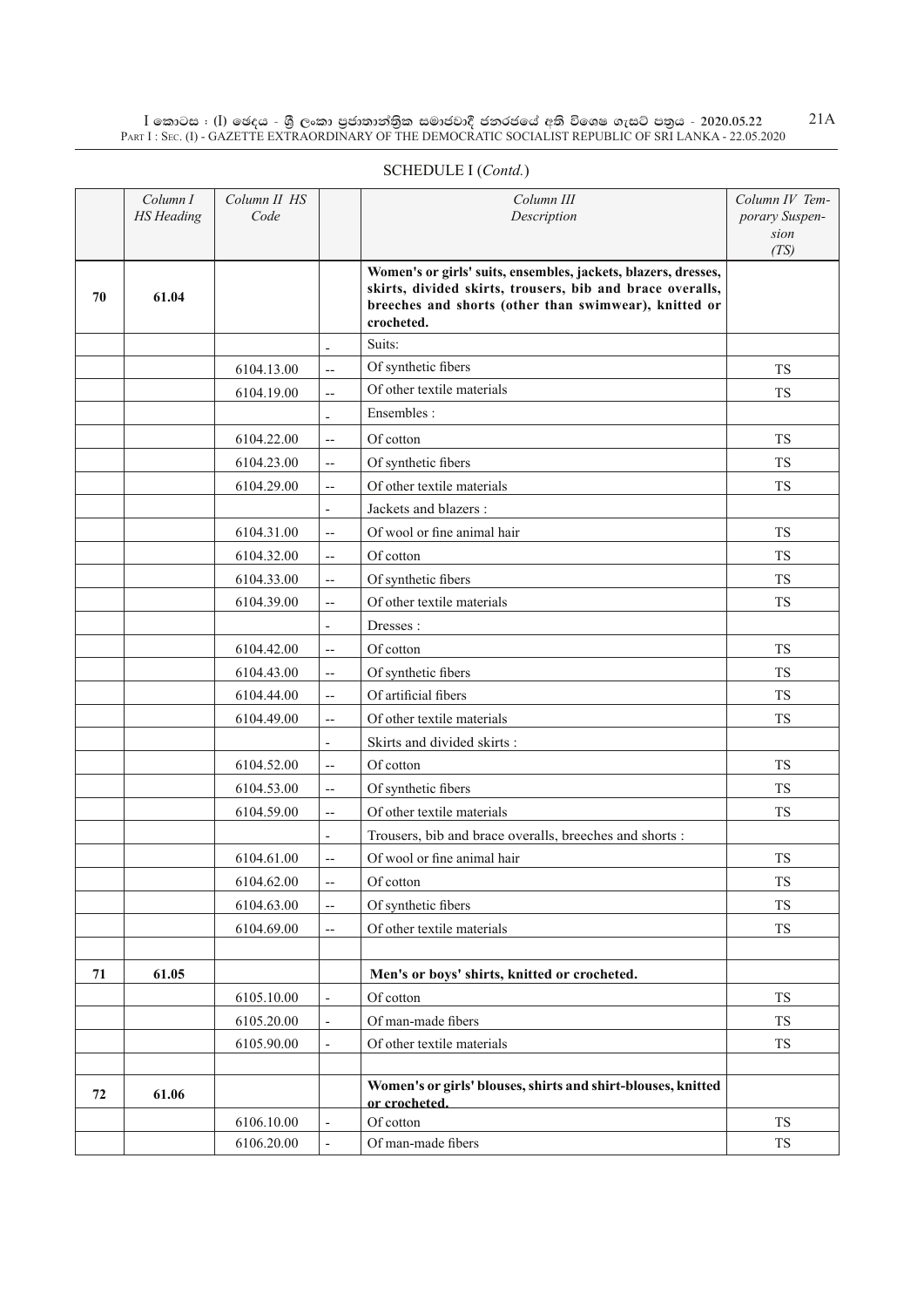|    | Column I<br><b>HS</b> Heading | Column II HS<br>Code |                          | Column III<br>Description                                                                                                                                             | Column IV Tem-<br>porary Suspen-<br>sion |
|----|-------------------------------|----------------------|--------------------------|-----------------------------------------------------------------------------------------------------------------------------------------------------------------------|------------------------------------------|
|    |                               |                      |                          |                                                                                                                                                                       | (TS)                                     |
|    |                               | 6106.90.00           | $\overline{\phantom{a}}$ | Of other textile materials                                                                                                                                            | <b>TS</b>                                |
| 73 | 61.07                         |                      |                          | Men's or boy's underpants, briefs, nightshirts, pyjamas,<br>bathrobes, dressing gowns and similar articles, knitted<br>or crocheted.                                  |                                          |
|    |                               |                      | $\overline{\phantom{a}}$ | Underpants and briefs :                                                                                                                                               |                                          |
|    |                               | 6107.11.00           | $\overline{a}$           | Of cotton                                                                                                                                                             | <b>TS</b>                                |
|    |                               | 6107.12.00           | $\overline{\phantom{a}}$ | Of man-made fibers                                                                                                                                                    | <b>TS</b>                                |
|    |                               | 6107.19.00           | $\overline{a}$           | Of other textile materials                                                                                                                                            | <b>TS</b>                                |
|    |                               |                      | $\overline{\phantom{a}}$ | Nightshirts and pyjamas :                                                                                                                                             |                                          |
|    |                               | 6107.21.00           | $\overline{\phantom{a}}$ | Of cotton                                                                                                                                                             | <b>TS</b>                                |
|    |                               | 6107.29.00           | $\overline{\phantom{a}}$ | Of other textile materials                                                                                                                                            | <b>TS</b>                                |
|    |                               |                      | $\overline{\phantom{a}}$ | Other:                                                                                                                                                                |                                          |
|    |                               | 6107.91.00           | $\overline{\phantom{a}}$ | Of cotton                                                                                                                                                             | TS                                       |
|    |                               | 6107.99.00           | $\overline{\phantom{a}}$ | Of other textile materials                                                                                                                                            | <b>TS</b>                                |
|    |                               |                      |                          |                                                                                                                                                                       |                                          |
| 74 | 61.08                         |                      |                          | Women's or girls' slips, petticoats, briefs, panties, night-<br>dresses, pyjamas, negligees, bathrobes, dressing gowns<br>and similar articles, knitted or crocheted. |                                          |
|    |                               |                      | $\overline{\phantom{a}}$ | Slips and petticoats :                                                                                                                                                |                                          |
|    |                               | 6108.11.00           | $\overline{\phantom{a}}$ | Of man-made fibers                                                                                                                                                    | <b>TS</b>                                |
|    |                               | 6108.19.00           | $\overline{\phantom{a}}$ | Of other textile materials                                                                                                                                            | <b>TS</b>                                |
|    |                               |                      | $\overline{\phantom{a}}$ | Briefs and panties :                                                                                                                                                  |                                          |
|    |                               | 6108.21.00           | $\overline{\phantom{a}}$ | Of cotton                                                                                                                                                             | <b>TS</b>                                |
|    |                               | 6108.22.00           | $\overline{\phantom{a}}$ | Of man-made fibers                                                                                                                                                    | TS                                       |
|    |                               | 6108.29.00           | $\overline{\phantom{a}}$ | Of other textile materials                                                                                                                                            | <b>TS</b>                                |
|    |                               |                      | $\overline{\phantom{a}}$ | Nightdresses and pyjamas :                                                                                                                                            |                                          |
|    |                               | 6108.31.00           | $-$                      | Of cotton                                                                                                                                                             | <b>TS</b>                                |
|    |                               | 6108.32.00           | $\overline{\phantom{m}}$ | Of man-made fibers                                                                                                                                                    | ${\rm TS}$                               |
|    |                               | 6108.39.00           | $\overline{\phantom{a}}$ | Of other textile materials                                                                                                                                            | TS                                       |
|    |                               |                      | $\overline{\phantom{a}}$ | Other:                                                                                                                                                                |                                          |
|    |                               | 6108.91.00           | $\overline{\phantom{a}}$ | Of cotton                                                                                                                                                             | TS                                       |
|    |                               | 6108.92.00           | --                       | Of man-made fibers                                                                                                                                                    | TS                                       |
|    |                               | 6108.99.00           | $\overline{\phantom{m}}$ | Of other textile materials                                                                                                                                            | TS                                       |
| 75 | 61.09                         |                      |                          | T-shirts, singlets and other vests, knitted or crocheted.                                                                                                             |                                          |
|    |                               | 6109.10.00           | $\overline{\phantom{a}}$ | Of cotton                                                                                                                                                             | TS                                       |
|    |                               | 6109.90.00           | $\overline{\phantom{a}}$ | Of other textile materials                                                                                                                                            | TS                                       |
|    |                               |                      |                          |                                                                                                                                                                       |                                          |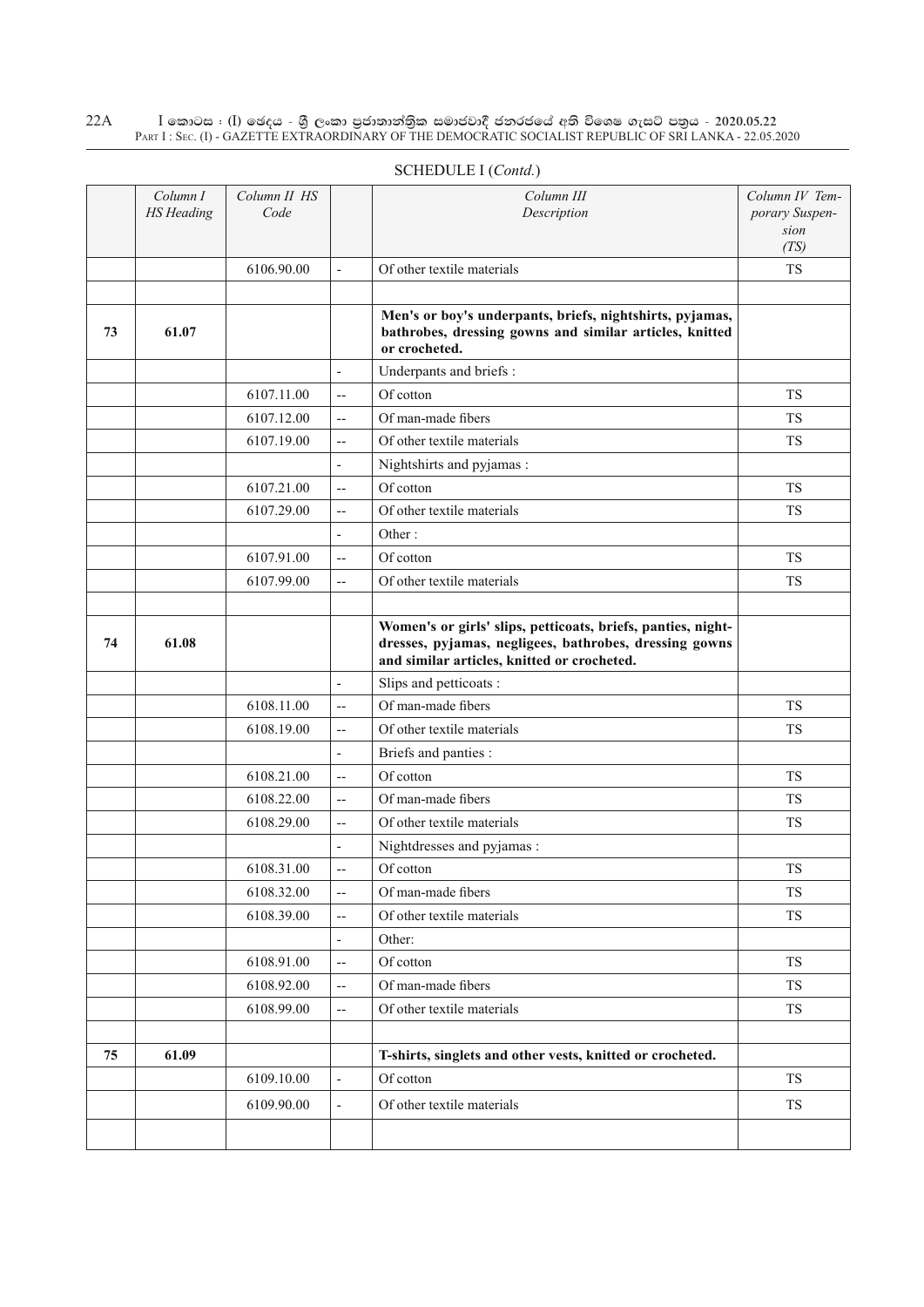|    | Column I<br><b>HS</b> Heading | Column II HS<br>Code |                          | Column III<br>Description                                                                                                                                                                                       | Column IV Tem-<br>porary Suspen-<br>sion<br>(TS) |
|----|-------------------------------|----------------------|--------------------------|-----------------------------------------------------------------------------------------------------------------------------------------------------------------------------------------------------------------|--------------------------------------------------|
| 76 | 61.10                         |                      |                          | Jerseys, pullovers, cardigans, waistcoats and similar arti-<br>cles, knitted or crocheted.                                                                                                                      |                                                  |
|    |                               |                      | $\overline{a}$           | Of wool or fine animal hair:                                                                                                                                                                                    |                                                  |
|    |                               | 6110.11.00           | --                       | Of wool                                                                                                                                                                                                         | <b>TS</b>                                        |
|    |                               | 6110.12.00           | $\overline{\phantom{a}}$ | Of Kashmir (cashmere) goats                                                                                                                                                                                     | <b>TS</b>                                        |
|    |                               | 6110.19.00           | $\overline{\phantom{a}}$ | Other                                                                                                                                                                                                           | <b>TS</b>                                        |
|    |                               | 6110.20.00           | $\frac{1}{2}$            | Of cotton                                                                                                                                                                                                       | <b>TS</b>                                        |
|    |                               | 6110.30.00           | $\overline{a}$           | Of man-made fibers                                                                                                                                                                                              | <b>TS</b>                                        |
|    |                               | 6110.90.00           | $\overline{\phantom{a}}$ | Of other textile materials                                                                                                                                                                                      | <b>TS</b>                                        |
|    |                               |                      |                          |                                                                                                                                                                                                                 |                                                  |
| 77 | 61.11                         |                      |                          | Babies' garments and clothing accessories, knitted or<br>crocheted.                                                                                                                                             |                                                  |
|    |                               | 6111.20.00           | $\overline{a}$           | Of cotton                                                                                                                                                                                                       | <b>TS</b>                                        |
|    |                               | 6111.30.00           | $\overline{a}$           | Of synthetic fibers                                                                                                                                                                                             | <b>TS</b>                                        |
|    |                               | 6111.90.00           | $\overline{a}$           | Of other textile materials                                                                                                                                                                                      | <b>TS</b>                                        |
|    |                               |                      |                          |                                                                                                                                                                                                                 |                                                  |
| 78 | 61.12                         |                      |                          | Track suits, ski suits and swimwear, knitted or crocheted.                                                                                                                                                      |                                                  |
|    |                               |                      | $\overline{a}$           | Track suits:                                                                                                                                                                                                    |                                                  |
|    |                               | 6112.11.00           | $\overline{a}$           | Of cotton                                                                                                                                                                                                       | <b>TS</b>                                        |
|    |                               | 6112.12.00           | $\overline{a}$           | Of synthetic fibers                                                                                                                                                                                             | <b>TS</b>                                        |
|    |                               | 6112.19.00           | $\overline{a}$           | Of other textile materials                                                                                                                                                                                      | <b>TS</b>                                        |
|    |                               |                      | L,                       | Men's or boys' swimwear :                                                                                                                                                                                       |                                                  |
|    |                               | 6112.31.00           | $\overline{\phantom{a}}$ | Of synthetic fibers                                                                                                                                                                                             | <b>TS</b>                                        |
|    |                               | 6112.39.00           | $\overline{a}$           | Of other textile materials                                                                                                                                                                                      | <b>TS</b>                                        |
|    |                               |                      | L,                       | Women's or girls' swimwear :                                                                                                                                                                                    |                                                  |
|    |                               | 6112.41.00           | $\overline{\phantom{a}}$ | Of synthetic fibers                                                                                                                                                                                             | <b>TS</b>                                        |
|    |                               | 6112.49.00           | $\overline{a}$           | Of other textile materials                                                                                                                                                                                      | <b>TS</b>                                        |
| 79 | 61.13                         | 6113.00.00           |                          | Garments, made up of knitted or crocheted fabrics of heading<br>59.03, 59.06 or 59.07.                                                                                                                          | TS                                               |
|    |                               |                      |                          |                                                                                                                                                                                                                 |                                                  |
| 80 | 61.14                         |                      |                          | Other garments, knitted or crocheted.                                                                                                                                                                           |                                                  |
|    |                               | 6114.20.00           |                          | Of cotton                                                                                                                                                                                                       | TS                                               |
|    |                               | 6114.30.00           |                          | Of man-made fibers                                                                                                                                                                                              | TS                                               |
|    |                               | 6114.90.00           | $\overline{a}$           | Of other textile materials                                                                                                                                                                                      | TS                                               |
| 81 | 61.15                         |                      |                          | Panty hose, tights, stockings, socks and other hosiery,<br>including graduated compression hosiery (for example,<br>stockings for varicose veins ) and footwear without applied<br>soles, knitted or crocheted. |                                                  |

## SCHEDULE I (*Contd.*)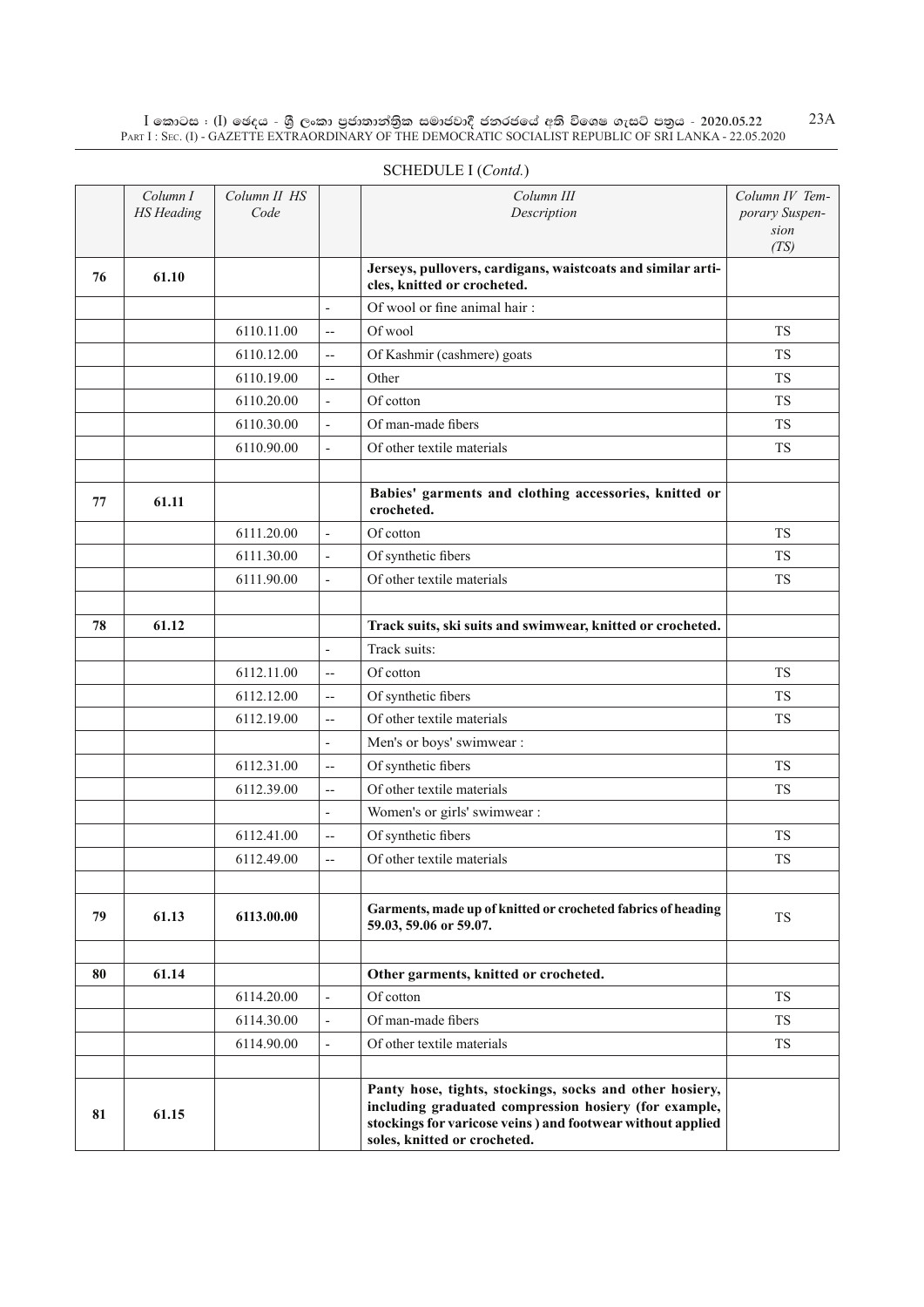|    | Column I<br><b>HS</b> Heading | Column II HS<br>Code |                          | Column III<br>Description                                                                                                                                                       | Column IV Tem-<br>porary Suspen-<br>sion<br>(TS) |
|----|-------------------------------|----------------------|--------------------------|---------------------------------------------------------------------------------------------------------------------------------------------------------------------------------|--------------------------------------------------|
|    |                               | 6115.10.00           | $\overline{a}$           | Graduated compression hosiery, (for example,<br>stockings for<br>varicose veins)                                                                                                | <b>TS</b>                                        |
|    |                               |                      | $\overline{a}$           | Other Panty hose and tights :                                                                                                                                                   |                                                  |
|    |                               | 6115.29.00           | --                       | Of other textile materials                                                                                                                                                      | <b>TS</b>                                        |
|    |                               | 6115.30.00           | $\overline{a}$           | Other women's full-length or knee-length hosiery, measuring per<br>single yarn less than 67 decitex                                                                             | <b>TS</b>                                        |
|    |                               |                      |                          | Other:                                                                                                                                                                          |                                                  |
|    |                               | 6115.94.00           | --                       | Of wool or fine animal hair                                                                                                                                                     | <b>TS</b>                                        |
|    |                               | 6115.95.00           | --                       | Of cotton                                                                                                                                                                       | <b>TS</b>                                        |
|    |                               | 6115.96.00           | $\overline{\phantom{a}}$ | Of synthetic fibers                                                                                                                                                             | <b>TS</b>                                        |
|    |                               | 6115.99.00           | $\overline{a}$           | Of other textile materials                                                                                                                                                      | <b>TS</b>                                        |
|    |                               |                      |                          |                                                                                                                                                                                 |                                                  |
| 82 | 61.16                         |                      |                          | Gloves, mittens and mitts, knitted or crocheted.                                                                                                                                |                                                  |
|    |                               | 6116.10.00           | $\overline{a}$           | Impregnated, coated or covered with plastics or rubber                                                                                                                          | <b>TS</b>                                        |
|    |                               |                      | L,                       | Other:                                                                                                                                                                          |                                                  |
|    |                               | 6116.91.00           | $-$                      | Of wool or fine animal hair                                                                                                                                                     | <b>TS</b>                                        |
|    |                               | 6116.92.00           | $\overline{a}$           | Of cotton                                                                                                                                                                       | <b>TS</b>                                        |
|    |                               | 6116.93.00           | --                       | Of synthetic fibers                                                                                                                                                             | <b>TS</b>                                        |
|    |                               | 6116.99.00           | $\overline{a}$           | Of other textile materials                                                                                                                                                      | <b>TS</b>                                        |
| 83 | 61.17                         |                      |                          | Other made up clothing accessories, knitted or crocheted;<br>knitted or crocheted parts of garments or of clothing acces-<br>sories.                                            |                                                  |
|    |                               | 6117.10.00           | $\overline{\phantom{0}}$ | Shawls, scarves, mufflers, mantillas, veils and the like                                                                                                                        | TS                                               |
|    |                               | 6117.80.00           | $\overline{a}$           | Other accessories :                                                                                                                                                             |                                                  |
|    |                               | 6117.80.10           | $---$                    | Knee and ankle guards                                                                                                                                                           | TS                                               |
|    |                               | 6117.80.20           | $---$                    | Ties, bow ties and cravats                                                                                                                                                      | TS                                               |
|    |                               | 6117.80.90           | $---$                    | Other                                                                                                                                                                           | TS                                               |
|    |                               | 6117.90.00           | $\overline{\phantom{0}}$ | Parts                                                                                                                                                                           | TS                                               |
| 84 | 62.01                         |                      |                          | Men's or boys' overcoats, car-coats, capes, cloaks, anoraks<br>(including ski-jackets), wind-cheaters, wind-jackets and<br>similar articles, other than those of heading 62.03. |                                                  |
|    |                               |                      | $\overline{a}$           | Overcoats, raincoats, car-coats, capes, cloaks and similar articles :                                                                                                           |                                                  |
|    |                               | 6201.11.00           | $\overline{a}$           | Of wool or fine animal hair                                                                                                                                                     | <b>TS</b>                                        |
|    |                               | 6201.12.00           | --                       | Of cotton                                                                                                                                                                       | TS                                               |
|    |                               | 6201.13.00           | $\overline{\phantom{a}}$ | Of man-made fibres                                                                                                                                                              | TS                                               |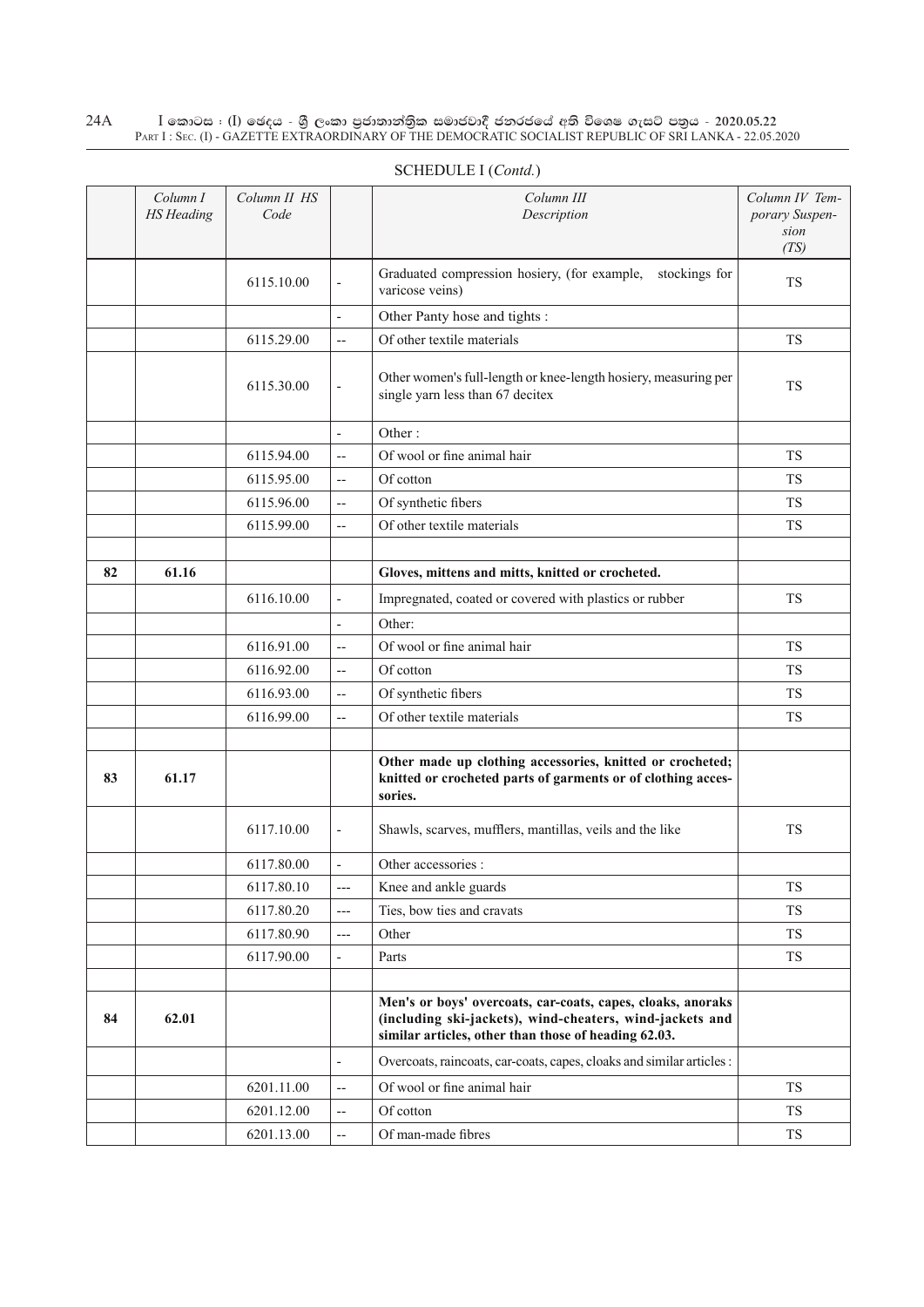|    | Column I<br><b>HS</b> Heading | Column II HS<br>Code |                          | Column III<br>Description                                                                                                                                                            | Column IV Tem-<br>porary Suspen-<br>sion<br>(TS) |
|----|-------------------------------|----------------------|--------------------------|--------------------------------------------------------------------------------------------------------------------------------------------------------------------------------------|--------------------------------------------------|
|    |                               | 6201.19.00           | $\overline{a}$           | Of other textile materials                                                                                                                                                           | <b>TS</b>                                        |
|    |                               |                      | $\overline{\phantom{a}}$ | Other:                                                                                                                                                                               |                                                  |
|    |                               | 6201.92.00           | --                       | Of cotton                                                                                                                                                                            | <b>TS</b>                                        |
|    |                               | 6201.93.00           | $\overline{a}$           | Of man-made fibres                                                                                                                                                                   | TS                                               |
|    |                               | 6201.99.00           | --                       | Of other textile materials                                                                                                                                                           | <b>TS</b>                                        |
|    |                               |                      |                          |                                                                                                                                                                                      |                                                  |
| 85 | 62.02                         |                      |                          | Women's or girls' overcoats, car-coats, capes, cloaks, anor-<br>aks (including ski-jackets), wind-cheaters, wind-jackets and<br>similar articles, other than those of heading 62.04. |                                                  |
|    |                               |                      | $\overline{\phantom{a}}$ | Overcoats, raincoats, car-coats, capes, cloaks and similar articles :                                                                                                                |                                                  |
|    |                               | 6202.11.00           | $\overline{a}$           | Of wool or fine animal hair                                                                                                                                                          | <b>TS</b>                                        |
|    |                               | 6202.12.00           | --                       | Of cotton                                                                                                                                                                            | <b>TS</b>                                        |
|    |                               | 6202.13.00           | $\overline{\phantom{a}}$ | Of man-made fibres                                                                                                                                                                   | <b>TS</b>                                        |
|    |                               | 6202.19.00           | $\overline{\phantom{a}}$ | Of other textile materials                                                                                                                                                           | TS                                               |
|    |                               |                      | $\overline{\phantom{a}}$ | Other:                                                                                                                                                                               |                                                  |
|    |                               | 6202.91.00           | --                       | Of wool or fine animal hair                                                                                                                                                          | <b>TS</b>                                        |
|    |                               | 6202.92.00           | $\overline{\phantom{a}}$ | Of cotton                                                                                                                                                                            | <b>TS</b>                                        |
|    |                               | 6202.93.00           | $\overline{\phantom{m}}$ | Of man-made fibres                                                                                                                                                                   | <b>TS</b>                                        |
|    |                               | 6202.99.00           | $\overline{\phantom{a}}$ | Of other textile materials                                                                                                                                                           | <b>TS</b>                                        |
| 86 | 62.03                         |                      |                          | Men's or boys' suits, ensembles, jackets, blazers, trousers,<br>bib and brace overalls, breeches and shorts (other than<br>swimwear).                                                |                                                  |
|    |                               |                      | $\overline{\phantom{a}}$ | Suits:                                                                                                                                                                               |                                                  |
|    |                               | 6203.11.00           | $\overline{\phantom{a}}$ | Of wool or fine animal hair                                                                                                                                                          | <b>TS</b>                                        |
|    |                               | 6203.12.00           | $\overline{\phantom{a}}$ | Of synthetic fibres                                                                                                                                                                  | <b>TS</b>                                        |
|    |                               | 6203.19.00           | $-$                      | Of other textile materials                                                                                                                                                           | <b>TS</b>                                        |
|    |                               |                      | L,                       | Ensembles:                                                                                                                                                                           |                                                  |
|    |                               | 6203.22.00           | --                       | Of cotton                                                                                                                                                                            | TS                                               |
|    |                               | 6203.23.00           | $\overline{\phantom{a}}$ | Of synthetic fibres                                                                                                                                                                  | TS                                               |
|    |                               | 6203.29.00           | $\overline{\phantom{a}}$ | Of other textile materials                                                                                                                                                           | ${\rm TS}$                                       |
|    |                               |                      | $\overline{\phantom{a}}$ | Jackets and blazers :                                                                                                                                                                |                                                  |
|    |                               | 6203.31.00           | $\overline{\phantom{a}}$ | Of wool or fine animal hair                                                                                                                                                          | TS                                               |
|    |                               | 6203.32.00           | $\overline{\phantom{a}}$ | Of cotton                                                                                                                                                                            | TS                                               |
|    |                               | 6203.33.00           | --                       | Of synthetic fibres                                                                                                                                                                  | TS                                               |
|    |                               | 6203.39.00           | $\overline{\phantom{a}}$ | Of other textile materials                                                                                                                                                           | ${\rm TS}$                                       |
|    |                               |                      | $\overline{\phantom{a}}$ | Trousers, bib and brace overalls, breeches and shorts :                                                                                                                              |                                                  |
|    |                               | 6203.41.00           | $\overline{\phantom{a}}$ | Of wool or fine animal hair                                                                                                                                                          | ${\rm TS}$                                       |
|    |                               | 6203.42.00           | $\overline{\phantom{a}}$ | Of cotton                                                                                                                                                                            | <b>TS</b>                                        |

## SCHEDULE I (*Contd.*)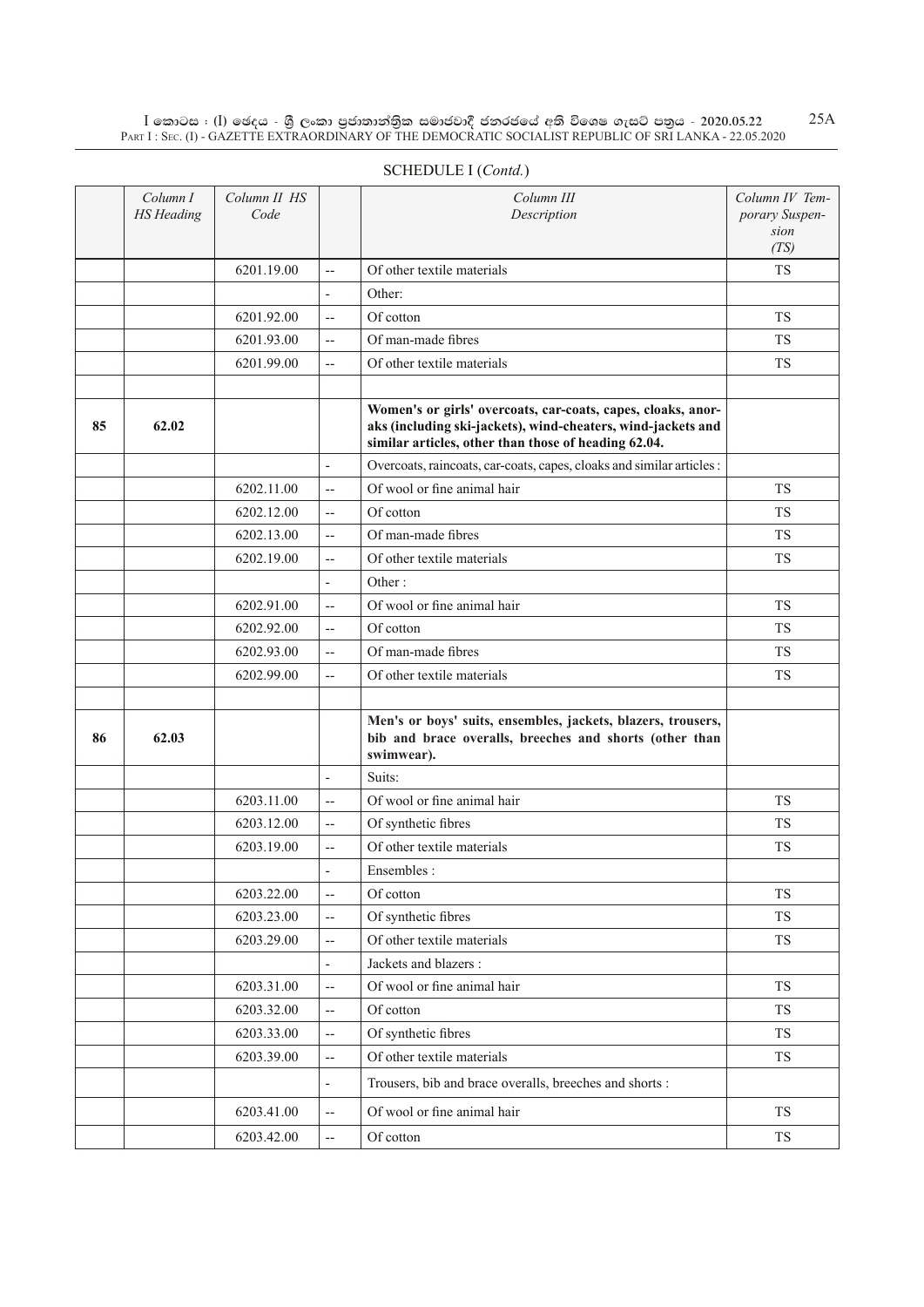|    | Column I<br><b>HS</b> Heading | Column II HS<br>Code |                          | Column III<br>Description                                                                                                                                                   | Column IV Tem-<br>porary Suspen-<br>sion |
|----|-------------------------------|----------------------|--------------------------|-----------------------------------------------------------------------------------------------------------------------------------------------------------------------------|------------------------------------------|
|    |                               | 6203.43.00           | $\overline{a}$           | Of synthetic fibres                                                                                                                                                         | (TS)<br><b>TS</b>                        |
|    |                               | 6203.49.00           | $\overline{a}$           | Of other textile materials                                                                                                                                                  | <b>TS</b>                                |
|    |                               |                      |                          |                                                                                                                                                                             |                                          |
| 87 | 62.04                         |                      |                          | Women's or girls' suits, ensembles, jackets, blazers, dresses,<br>skirts, divided skirts, trousers, bib and brace overalls, breech-<br>es and shorts (other than swimwear). |                                          |
|    |                               |                      | $\overline{a}$           | Suits:                                                                                                                                                                      |                                          |
|    |                               | 6204.12.00           | $\overline{a}$           | Of cotton                                                                                                                                                                   | <b>TS</b>                                |
|    |                               | 6204.13.00           | $\overline{a}$           | Of synthetic fibres                                                                                                                                                         | <b>TS</b>                                |
|    |                               | 6204.19.00           | $\overline{a}$           | Of other textile materials                                                                                                                                                  | <b>TS</b>                                |
|    |                               |                      | $\overline{\phantom{a}}$ | Ensembles:                                                                                                                                                                  |                                          |
|    |                               | 6204.22.00           | $\overline{a}$           | Of cotton                                                                                                                                                                   | <b>TS</b>                                |
|    |                               | 6204.23.00           | $\overline{a}$           | Of synthetic fibres                                                                                                                                                         | <b>TS</b>                                |
|    |                               | 6204.29.00           | $\overline{a}$           | Of other textile materials                                                                                                                                                  | <b>TS</b>                                |
|    |                               |                      | $\overline{\phantom{a}}$ | Jackets and blazers :                                                                                                                                                       |                                          |
|    |                               | 6204.31.00           | $\overline{a}$           | Of wool or fine animal hair                                                                                                                                                 | <b>TS</b>                                |
|    |                               | 6204.32.00           | $\overline{a}$           | Of cotton                                                                                                                                                                   | <b>TS</b>                                |
|    |                               | 6204.33.00           | $\overline{a}$           | Of synthetic fibres                                                                                                                                                         | <b>TS</b>                                |
|    |                               | 6204.39.00           | $\overline{a}$           | Of other textile materials                                                                                                                                                  | <b>TS</b>                                |
|    |                               |                      | $\mathbf{r}$             | Dresses:                                                                                                                                                                    |                                          |
|    |                               | 6204.41.00           | $\overline{a}$           | Of wool or fine animal hair                                                                                                                                                 | <b>TS</b>                                |
|    |                               | 6204.42.00           | $\overline{a}$           | Of cotton                                                                                                                                                                   | <b>TS</b>                                |
|    |                               | 6204.43.00           | $\overline{a}$           | Of synthetic fibres                                                                                                                                                         | <b>TS</b>                                |
|    |                               | 6204.44.00           | $\overline{a}$           | Of artificial fibres                                                                                                                                                        | <b>TS</b>                                |
|    |                               | 6204.49.00           | $\overline{a}$           | Of other textile materials                                                                                                                                                  | <b>TS</b>                                |
|    |                               |                      | ÷,                       | Skirts and divided skirts:                                                                                                                                                  |                                          |
|    |                               | 6204.52.00           | $\overline{a}$           | Of cotton                                                                                                                                                                   | <b>TS</b>                                |
|    |                               | 6204.53.00           | $\overline{\phantom{a}}$ | Of synthetic fibres                                                                                                                                                         | <b>TS</b>                                |
|    |                               | 6204.59.00           | $\overline{a}$           | Of other textile materials                                                                                                                                                  | <b>TS</b>                                |
|    |                               |                      | $\overline{\phantom{a}}$ | Trousers, bib and brace overalls, breeches and shorts :                                                                                                                     |                                          |
|    |                               | 6204.61.00           | $\overline{a}$           | Of wool or fine animal hair                                                                                                                                                 | TS                                       |
|    |                               | 6204.62.00           | $\overline{a}$           | Of cotton                                                                                                                                                                   | <b>TS</b>                                |
|    |                               | 6204.63.00           | $\overline{\phantom{a}}$ | Of synthetic fibres                                                                                                                                                         | TS                                       |
|    |                               | 6204.69.00           | $\overline{\phantom{a}}$ | Of other textile materials                                                                                                                                                  | TS                                       |
|    |                               |                      |                          |                                                                                                                                                                             |                                          |
| 88 | 62.05                         |                      |                          | Men's or boys' shirts.                                                                                                                                                      |                                          |
|    |                               | 6205.20.00           | $\overline{\phantom{a}}$ | Of cotton                                                                                                                                                                   | TS                                       |
|    |                               | 6205.30.00           | $\overline{\phantom{a}}$ | Of man-made fibres                                                                                                                                                          | TS                                       |
|    |                               | 6205.90.00           | $\blacksquare$           | Of other textile materials :                                                                                                                                                |                                          |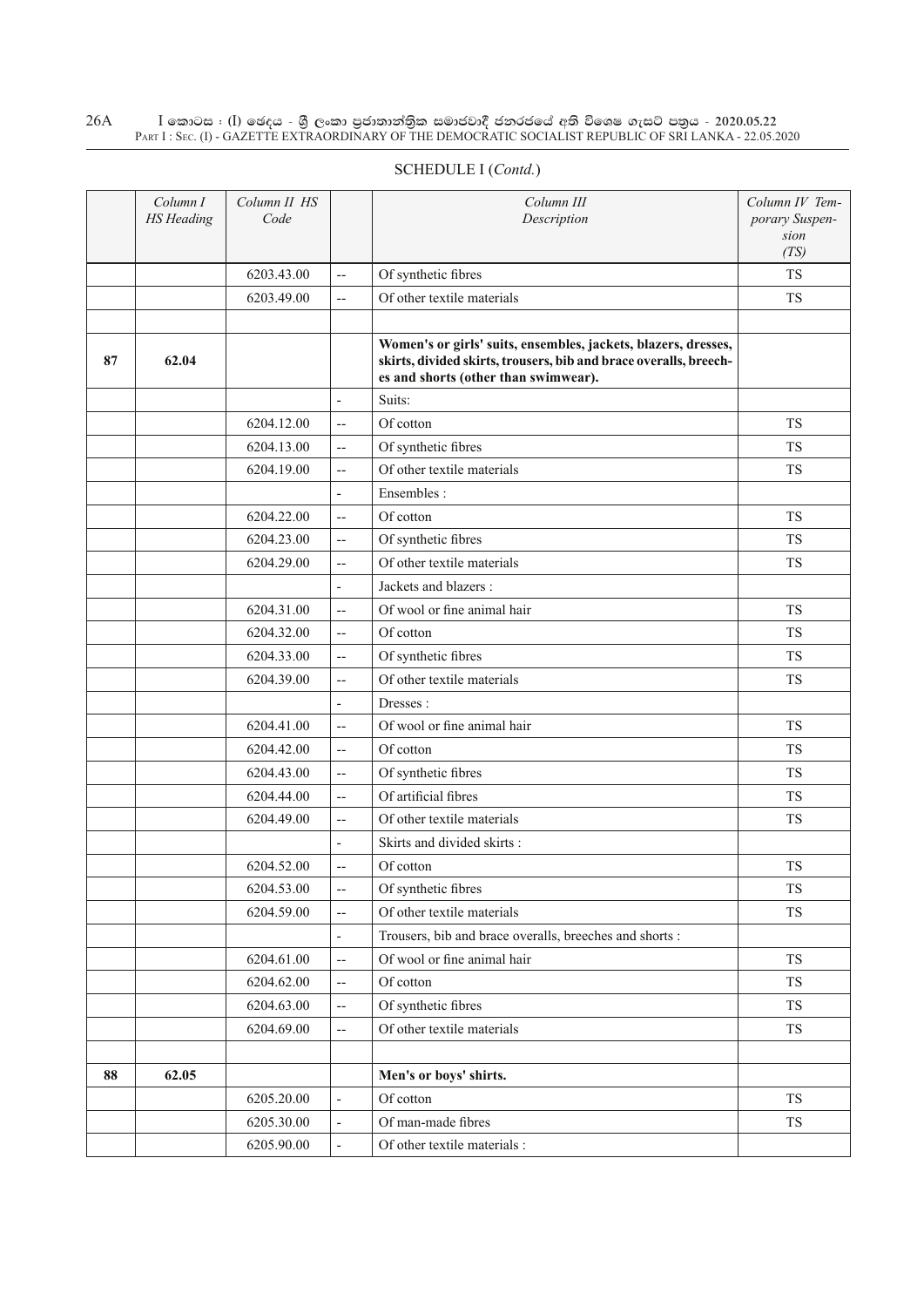#### SCHEDULE I (*Contd.*)

|    | Column I<br><b>HS</b> Heading | Column II HS<br>Code |                          | Column III<br>Description                                                                                                                                               | Column IV Tem-<br>porary Suspen-<br>sion<br>(TS) |
|----|-------------------------------|----------------------|--------------------------|-------------------------------------------------------------------------------------------------------------------------------------------------------------------------|--------------------------------------------------|
|    |                               | 6205.90.10           | $---$                    | Of wool or fine animal hair                                                                                                                                             | <b>TS</b>                                        |
|    |                               | 6205.90.90           | $---$                    | Other                                                                                                                                                                   | TS                                               |
|    |                               |                      |                          |                                                                                                                                                                         |                                                  |
| 89 | 62.06                         |                      |                          | Women's or girls' blouses, shirts and shirt-blouses.                                                                                                                    |                                                  |
|    |                               | 6206.10.00           | $\overline{a}$           | Of silk or silk waste                                                                                                                                                   | TS                                               |
|    |                               | 6206.20.00           | $\frac{1}{2}$            | Of wool or fine animal hair                                                                                                                                             | <b>TS</b>                                        |
|    |                               | 6206.30.00           | $\frac{1}{2}$            | Of cotton                                                                                                                                                               | <b>TS</b>                                        |
|    |                               | 6206.40.00           | $\overline{\phantom{a}}$ | Of man-made fibres                                                                                                                                                      | <b>TS</b>                                        |
|    |                               | 6206.90.00           | $\overline{\phantom{0}}$ | Of other textile materials                                                                                                                                              | TS                                               |
|    |                               |                      |                          |                                                                                                                                                                         |                                                  |
| 90 | 62.07                         |                      |                          | Men's or boys' singlets and other vests, underpants, briefs,<br>nightshirts, pyjamas, bathrobes, dressing gowns and similar<br>articles.                                |                                                  |
|    |                               |                      | $\overline{\phantom{a}}$ | Underpants and briefs:                                                                                                                                                  |                                                  |
|    |                               | 6207.11.00           | $\overline{a}$           | Of cotton                                                                                                                                                               | <b>TS</b>                                        |
|    |                               | 6207.19.00           | $\overline{\phantom{a}}$ | Of other textile materials                                                                                                                                              | <b>TS</b>                                        |
|    |                               |                      | $\overline{\phantom{a}}$ | Nightshirts and pyjamas:                                                                                                                                                |                                                  |
|    |                               | 6207.21.00           | $\overline{a}$           | Of cotton                                                                                                                                                               | TS                                               |
|    |                               | 6207.22.00           | $\overline{a}$           | Of man-made fibres                                                                                                                                                      | <b>TS</b>                                        |
|    |                               | 6207.29.00           | $\overline{\phantom{a}}$ | Of other textile materials                                                                                                                                              | <b>TS</b>                                        |
|    |                               |                      | $\overline{\phantom{a}}$ | Other:                                                                                                                                                                  |                                                  |
|    |                               | 6207.91.00           | $\overline{a}$           | Of cotton                                                                                                                                                               | TS                                               |
|    |                               | 6207.99.00           | $\overline{\phantom{a}}$ | Of other textile materials                                                                                                                                              | <b>TS</b>                                        |
|    |                               |                      |                          |                                                                                                                                                                         |                                                  |
| 91 | 62.08                         |                      |                          | Women's or girls' singlets and other vests, slips, petticoats,<br>briefs, panties, nightdresses, pyjamas, negligees, bathrobes,<br>dressing gowns and similar articles. |                                                  |
|    |                               |                      | ۰                        | Slips and petticoats:                                                                                                                                                   |                                                  |
|    |                               | 6208.11.00           | $\overline{a}$           | Of man-made fibres                                                                                                                                                      | TS                                               |
|    |                               | 6208.19.00           | $\overline{\phantom{a}}$ | Of other textile materials                                                                                                                                              | ${\rm TS}$                                       |
|    |                               |                      | $\overline{\phantom{a}}$ | Night dresses and pyjamas :                                                                                                                                             |                                                  |
|    |                               | 6208.21.00           | $\overline{a}$           | Of cotton                                                                                                                                                               | TS                                               |
|    |                               | 6208.22.00           | $\overline{a}$           | Of man-made fibres                                                                                                                                                      | TS                                               |
|    |                               | 6208.29.00           | $-$                      | Of other textile materials                                                                                                                                              | ${\rm TS}$                                       |
|    |                               |                      | $\overline{\phantom{a}}$ | Other:                                                                                                                                                                  |                                                  |
|    |                               | 6208.91.00           | $\overline{a}$           | Of cotton                                                                                                                                                               | TS                                               |
|    |                               | 6208.92.00           | $\overline{a}$           | Of man-made fibres                                                                                                                                                      | TS                                               |
|    |                               | 6208.99.00           | $\overline{\phantom{a}}$ | Of other textile materials                                                                                                                                              | TS                                               |
|    |                               |                      |                          |                                                                                                                                                                         |                                                  |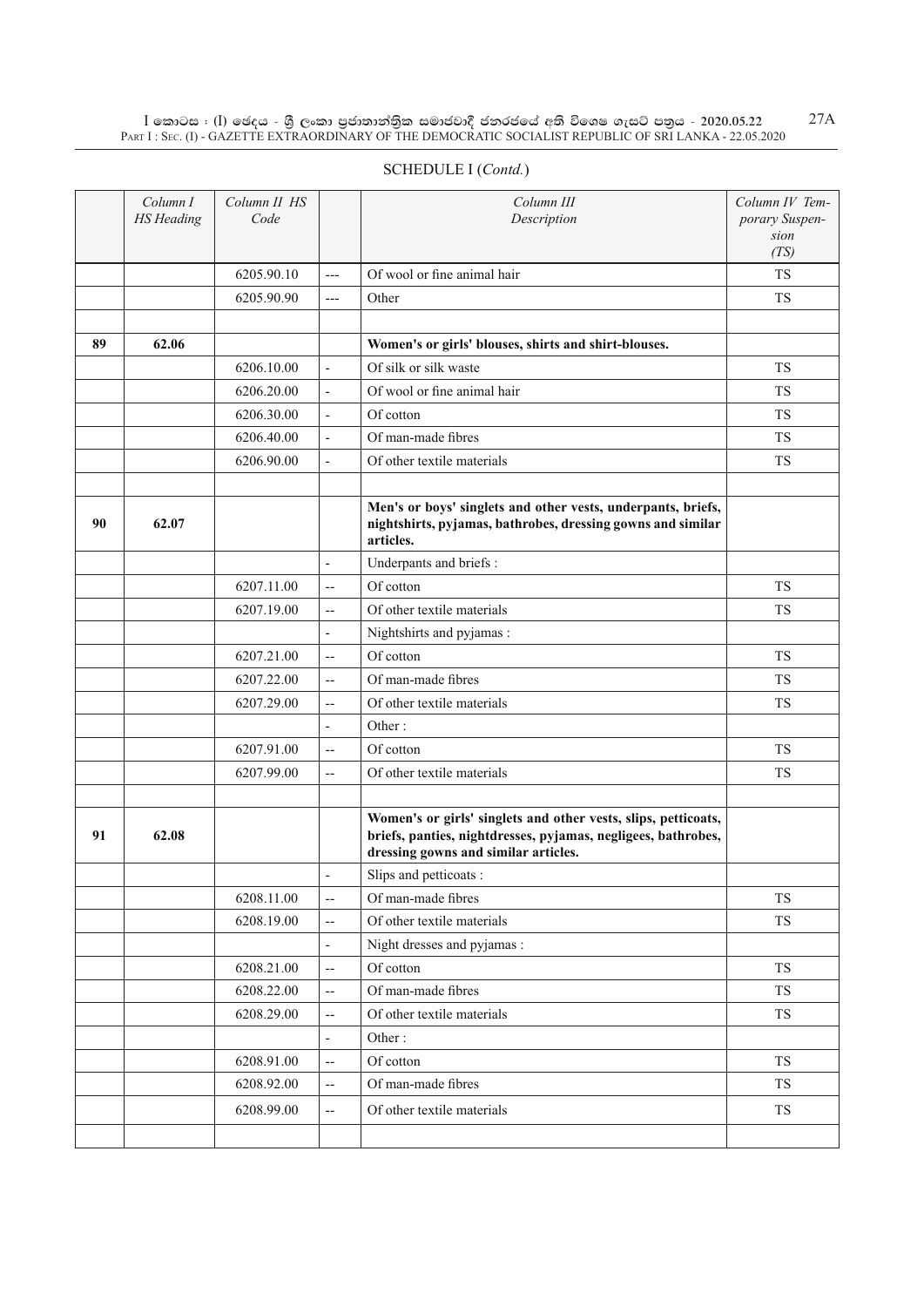|    | Column I<br><b>HS</b> Heading | Column II HS<br>Code |                          | Column III<br>Description                                                  | Column IV Tem-<br>porary Suspen-<br>sion<br>(TS) |
|----|-------------------------------|----------------------|--------------------------|----------------------------------------------------------------------------|--------------------------------------------------|
| 92 | 62.09                         |                      |                          | Babies' garments and clothing accessories.                                 |                                                  |
|    |                               | 6209.20.00           | $\sim$                   | Of cotton                                                                  | <b>TS</b>                                        |
|    |                               | 6209.30.00           |                          | Of synthetic fibres                                                        | <b>TS</b>                                        |
|    |                               | 6209.90.00           |                          | Of other textile materials                                                 | <b>TS</b>                                        |
| 93 | 62.10                         |                      |                          | Garments, made up of fabrics of heading 56.02, 56.03, 59.06<br>or 59.07.   |                                                  |
|    |                               | 6210.10.00           | $\sim$                   | Of fabrics of heading 56.02 or 56.03                                       | <b>TS</b>                                        |
|    |                               | 6210.20.00           | $\blacksquare$           | Other garments, of the type described in subheadings 6201.11<br>to 6201.19 | <b>TS</b>                                        |
|    |                               | 6210.30.00           |                          | Other garments, of the type described in subheadings 6202.11<br>to 6202.19 | <b>TS</b>                                        |
|    |                               | 6210.40.00           |                          | Other men's or boys' garments                                              | <b>TS</b>                                        |
|    |                               | 6210.50.00           |                          | Other women's or girls' garments                                           | <b>TS</b>                                        |
| 94 | 62.11                         |                      |                          | Track suits, ski suits and swimwear; other garments.                       |                                                  |
|    |                               |                      |                          | Swimwear:                                                                  |                                                  |
|    |                               | 6211.11.00           | $\overline{\phantom{a}}$ | Men's or boys'                                                             | <b>TS</b>                                        |
|    |                               | 6211.12.00           | $\overline{a}$           | Women's or girls'                                                          | <b>TS</b>                                        |
|    |                               | 6211.20.00           | $\overline{\phantom{a}}$ | Ski suits                                                                  | TS                                               |
|    |                               |                      |                          | Other garments, men's or boys':                                            |                                                  |
|    |                               | 6211.32.00           | $\overline{a}$           | Of cotton                                                                  | <b>TS</b>                                        |
|    |                               | 6211.33.00           | $\overline{a}$           | Of man-made fibres                                                         | <b>TS</b>                                        |
|    |                               | 6211.39.00           | $\sim$                   | Of other textile materials                                                 | <b>TS</b>                                        |
|    |                               |                      |                          | Other garments, women's or girls':                                         |                                                  |
|    |                               | 6211.42.00           | $\overline{a}$           | Of cotton:                                                                 |                                                  |
|    |                               | 6211.42.10           | $---$                    | <b>Sarees</b>                                                              | <b>TS</b>                                        |

 $6211.42.90$   $\longrightarrow$  Other TS

 $6211.43.10$   $\longrightarrow$  Sarees TS  $6211.43.90$   $\longrightarrow$  Other TS

 $6211.49.10$   $\Big|$  --- Sarees TS  $6211.49.90$   $\longrightarrow$  Other TS

 $6212.10.00$   $\blacksquare$  Brassieres T

**Brassieres, girdles, corsets, braces, suspenders, garters and similar articles and parts thereof, whether or not knitted or** 

 $6211.43.00$   $\left| \begin{array}{c} - \end{array} \right|$  Of man-made fibres :

**95 62.12**

 $6211.49.00$   $\qquad$  --  $\qquad$  Of other textile materials :

**crocheted.**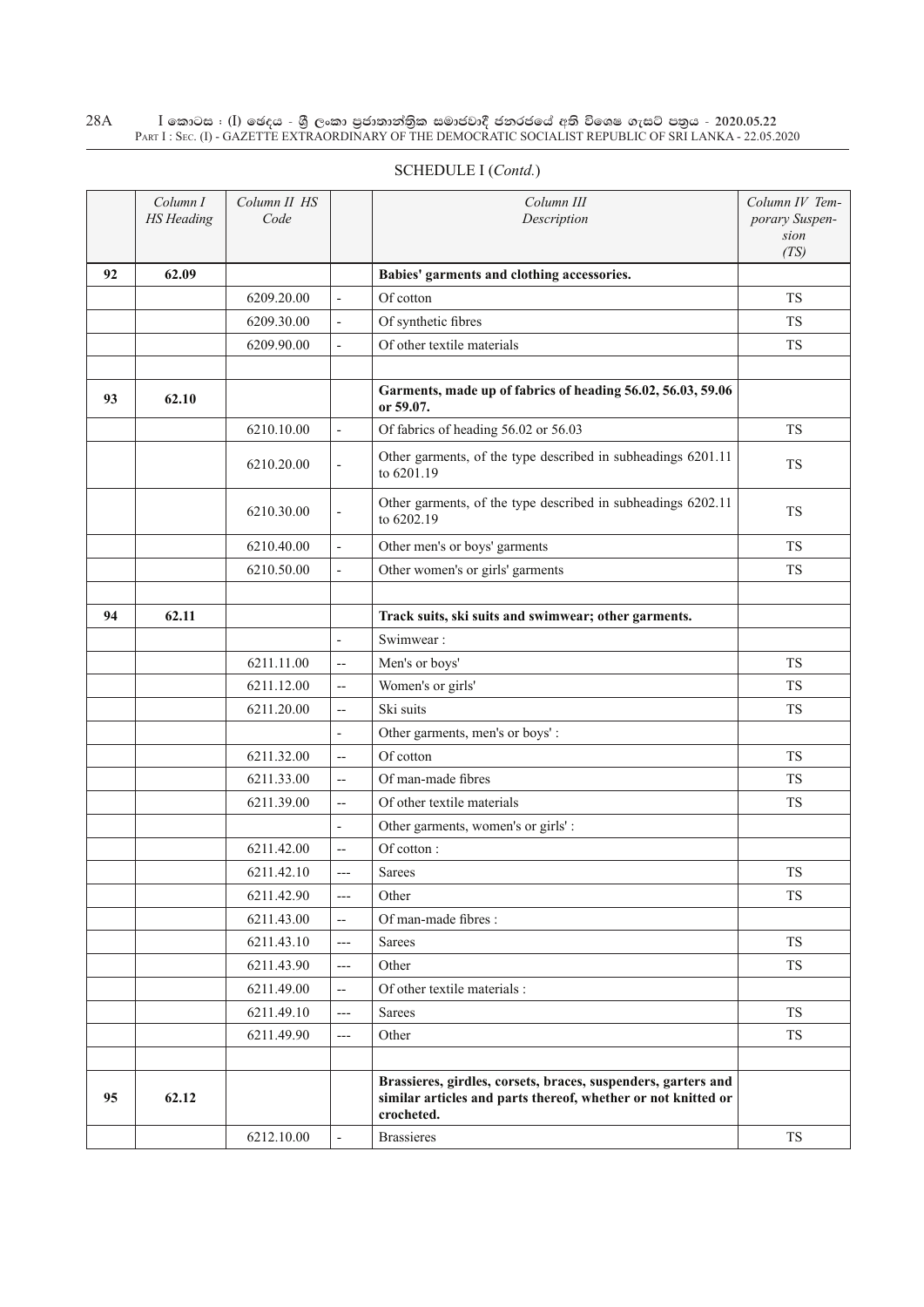|    | PART I : SEC. (I) - GAZETTE EXTRAORDINARY OF THE DEMOCRATIC SOCIALIST REPUBLIC OF SRI LANKA - 22.05.2020 |            |                          |                            |           |  |  |  |  |  |
|----|----------------------------------------------------------------------------------------------------------|------------|--------------------------|----------------------------|-----------|--|--|--|--|--|
|    | SCHEDULE I (Contd.)                                                                                      |            |                          |                            |           |  |  |  |  |  |
|    | Column I<br>Column II HS<br>Column III<br>Column IV Tem-<br><b>HS</b> Heading<br>Code<br>Description     |            |                          |                            |           |  |  |  |  |  |
|    |                                                                                                          | 6212.20.00 |                          | Girdles and panty-girdles  | <b>TS</b> |  |  |  |  |  |
|    |                                                                                                          | 6212.30.00 | $\blacksquare$           | Corselettes                | <b>TS</b> |  |  |  |  |  |
|    |                                                                                                          | 6212.90.00 | $\overline{\phantom{a}}$ | Other                      | <b>TS</b> |  |  |  |  |  |
| 96 | 62.13                                                                                                    |            |                          | Handkerchiefs.             |           |  |  |  |  |  |
|    |                                                                                                          | 6213.20.00 | $\overline{\phantom{a}}$ | Of cotton                  | <b>TS</b> |  |  |  |  |  |
|    |                                                                                                          | 6213.90.00 | $\overline{\phantom{0}}$ | Of other textile materials | <b>TS</b> |  |  |  |  |  |
|    |                                                                                                          |            |                          |                            |           |  |  |  |  |  |

 $6214.10.00$   $\phantom{0}\phantom{0}$  -  $\phantom{0}\phantom{0}$  Of silk or silk waste TS

**97 62.14 Shawls, scarves, mufflers, mantillas, veils and the like.**

| Of artificial fibres<br>6214.40.00<br><b>TS</b><br>$\overline{\phantom{a}}$<br>Of other textile materials<br><b>TS</b><br>6214.90.00<br>$\overline{a}$<br>62.15<br>Ties, bow ties and cravats.<br>98<br>Of silk or silk waste<br>6215.10.00<br><b>TS</b><br>$\overline{a}$<br>Of man-made fibres<br><b>TS</b><br>6215.20.00<br>$\overline{a}$<br>Of other textile materials<br>6215.90.00<br><b>TS</b><br>$\overline{a}$<br>62.16<br>6216.00.00<br>Gloves, mittens and mitts.<br>TS<br>99<br>Other made up clothing accessories; parts of garments or<br>62.17<br>100<br>of clothing accessories, other than those of heading 62.12.<br>6217.10.00<br>Accessories<br><b>TS</b><br>$\overline{a}$<br>6217.90.00<br><b>TS</b><br>Parts<br>$\overline{a}$<br>101<br>63.01<br>Blankets and travelling rugs.<br>6301.10.00<br>Electric blankets<br><b>TS</b><br>$\frac{1}{2}$<br>Blankets (other than electric blankets) and travelling rugs, of<br><b>TS</b><br>6301.20.00<br>$\overline{\phantom{a}}$<br>wool or of fine animal hair<br>Blankets (other than electric blankets) and travelling rugs, of<br><b>TS</b><br>6301.30.00<br>$\overline{\phantom{a}}$<br>cotton<br>Blankets (other than electric blankets) and travelling rugs, of<br>6301.40.00<br>TS<br>$\overline{\phantom{a}}$<br>synthetic fibres<br>6301.90.00<br>Other blankets and travelling rugs<br><b>TS</b><br>$\overline{\phantom{a}}$<br>102<br>63.02<br>Bed linen, table linen, toilet linen and kitchen linen. |  | 6214.30.00 | $\overline{a}$ | Of synthetic fibres | <b>TS</b> |
|--------------------------------------------------------------------------------------------------------------------------------------------------------------------------------------------------------------------------------------------------------------------------------------------------------------------------------------------------------------------------------------------------------------------------------------------------------------------------------------------------------------------------------------------------------------------------------------------------------------------------------------------------------------------------------------------------------------------------------------------------------------------------------------------------------------------------------------------------------------------------------------------------------------------------------------------------------------------------------------------------------------------------------------------------------------------------------------------------------------------------------------------------------------------------------------------------------------------------------------------------------------------------------------------------------------------------------------------------------------------------------------------------------------------------------------------------------------------------------------|--|------------|----------------|---------------------|-----------|
|                                                                                                                                                                                                                                                                                                                                                                                                                                                                                                                                                                                                                                                                                                                                                                                                                                                                                                                                                                                                                                                                                                                                                                                                                                                                                                                                                                                                                                                                                      |  |            |                |                     |           |
|                                                                                                                                                                                                                                                                                                                                                                                                                                                                                                                                                                                                                                                                                                                                                                                                                                                                                                                                                                                                                                                                                                                                                                                                                                                                                                                                                                                                                                                                                      |  |            |                |                     |           |
|                                                                                                                                                                                                                                                                                                                                                                                                                                                                                                                                                                                                                                                                                                                                                                                                                                                                                                                                                                                                                                                                                                                                                                                                                                                                                                                                                                                                                                                                                      |  |            |                |                     |           |
|                                                                                                                                                                                                                                                                                                                                                                                                                                                                                                                                                                                                                                                                                                                                                                                                                                                                                                                                                                                                                                                                                                                                                                                                                                                                                                                                                                                                                                                                                      |  |            |                |                     |           |
|                                                                                                                                                                                                                                                                                                                                                                                                                                                                                                                                                                                                                                                                                                                                                                                                                                                                                                                                                                                                                                                                                                                                                                                                                                                                                                                                                                                                                                                                                      |  |            |                |                     |           |
|                                                                                                                                                                                                                                                                                                                                                                                                                                                                                                                                                                                                                                                                                                                                                                                                                                                                                                                                                                                                                                                                                                                                                                                                                                                                                                                                                                                                                                                                                      |  |            |                |                     |           |
|                                                                                                                                                                                                                                                                                                                                                                                                                                                                                                                                                                                                                                                                                                                                                                                                                                                                                                                                                                                                                                                                                                                                                                                                                                                                                                                                                                                                                                                                                      |  |            |                |                     |           |
|                                                                                                                                                                                                                                                                                                                                                                                                                                                                                                                                                                                                                                                                                                                                                                                                                                                                                                                                                                                                                                                                                                                                                                                                                                                                                                                                                                                                                                                                                      |  |            |                |                     |           |
|                                                                                                                                                                                                                                                                                                                                                                                                                                                                                                                                                                                                                                                                                                                                                                                                                                                                                                                                                                                                                                                                                                                                                                                                                                                                                                                                                                                                                                                                                      |  |            |                |                     |           |
|                                                                                                                                                                                                                                                                                                                                                                                                                                                                                                                                                                                                                                                                                                                                                                                                                                                                                                                                                                                                                                                                                                                                                                                                                                                                                                                                                                                                                                                                                      |  |            |                |                     |           |
|                                                                                                                                                                                                                                                                                                                                                                                                                                                                                                                                                                                                                                                                                                                                                                                                                                                                                                                                                                                                                                                                                                                                                                                                                                                                                                                                                                                                                                                                                      |  |            |                |                     |           |
|                                                                                                                                                                                                                                                                                                                                                                                                                                                                                                                                                                                                                                                                                                                                                                                                                                                                                                                                                                                                                                                                                                                                                                                                                                                                                                                                                                                                                                                                                      |  |            |                |                     |           |
|                                                                                                                                                                                                                                                                                                                                                                                                                                                                                                                                                                                                                                                                                                                                                                                                                                                                                                                                                                                                                                                                                                                                                                                                                                                                                                                                                                                                                                                                                      |  |            |                |                     |           |
|                                                                                                                                                                                                                                                                                                                                                                                                                                                                                                                                                                                                                                                                                                                                                                                                                                                                                                                                                                                                                                                                                                                                                                                                                                                                                                                                                                                                                                                                                      |  |            |                |                     |           |
|                                                                                                                                                                                                                                                                                                                                                                                                                                                                                                                                                                                                                                                                                                                                                                                                                                                                                                                                                                                                                                                                                                                                                                                                                                                                                                                                                                                                                                                                                      |  |            |                |                     |           |
|                                                                                                                                                                                                                                                                                                                                                                                                                                                                                                                                                                                                                                                                                                                                                                                                                                                                                                                                                                                                                                                                                                                                                                                                                                                                                                                                                                                                                                                                                      |  |            |                |                     |           |
|                                                                                                                                                                                                                                                                                                                                                                                                                                                                                                                                                                                                                                                                                                                                                                                                                                                                                                                                                                                                                                                                                                                                                                                                                                                                                                                                                                                                                                                                                      |  |            |                |                     |           |
|                                                                                                                                                                                                                                                                                                                                                                                                                                                                                                                                                                                                                                                                                                                                                                                                                                                                                                                                                                                                                                                                                                                                                                                                                                                                                                                                                                                                                                                                                      |  |            |                |                     |           |
|                                                                                                                                                                                                                                                                                                                                                                                                                                                                                                                                                                                                                                                                                                                                                                                                                                                                                                                                                                                                                                                                                                                                                                                                                                                                                                                                                                                                                                                                                      |  |            |                |                     |           |
|                                                                                                                                                                                                                                                                                                                                                                                                                                                                                                                                                                                                                                                                                                                                                                                                                                                                                                                                                                                                                                                                                                                                                                                                                                                                                                                                                                                                                                                                                      |  |            |                |                     |           |
|                                                                                                                                                                                                                                                                                                                                                                                                                                                                                                                                                                                                                                                                                                                                                                                                                                                                                                                                                                                                                                                                                                                                                                                                                                                                                                                                                                                                                                                                                      |  |            |                |                     |           |
|                                                                                                                                                                                                                                                                                                                                                                                                                                                                                                                                                                                                                                                                                                                                                                                                                                                                                                                                                                                                                                                                                                                                                                                                                                                                                                                                                                                                                                                                                      |  |            |                |                     |           |
| 6302.10.00<br>Bed linen, knitted or crocheted<br><b>TS</b>                                                                                                                                                                                                                                                                                                                                                                                                                                                                                                                                                                                                                                                                                                                                                                                                                                                                                                                                                                                                                                                                                                                                                                                                                                                                                                                                                                                                                           |  |            |                |                     |           |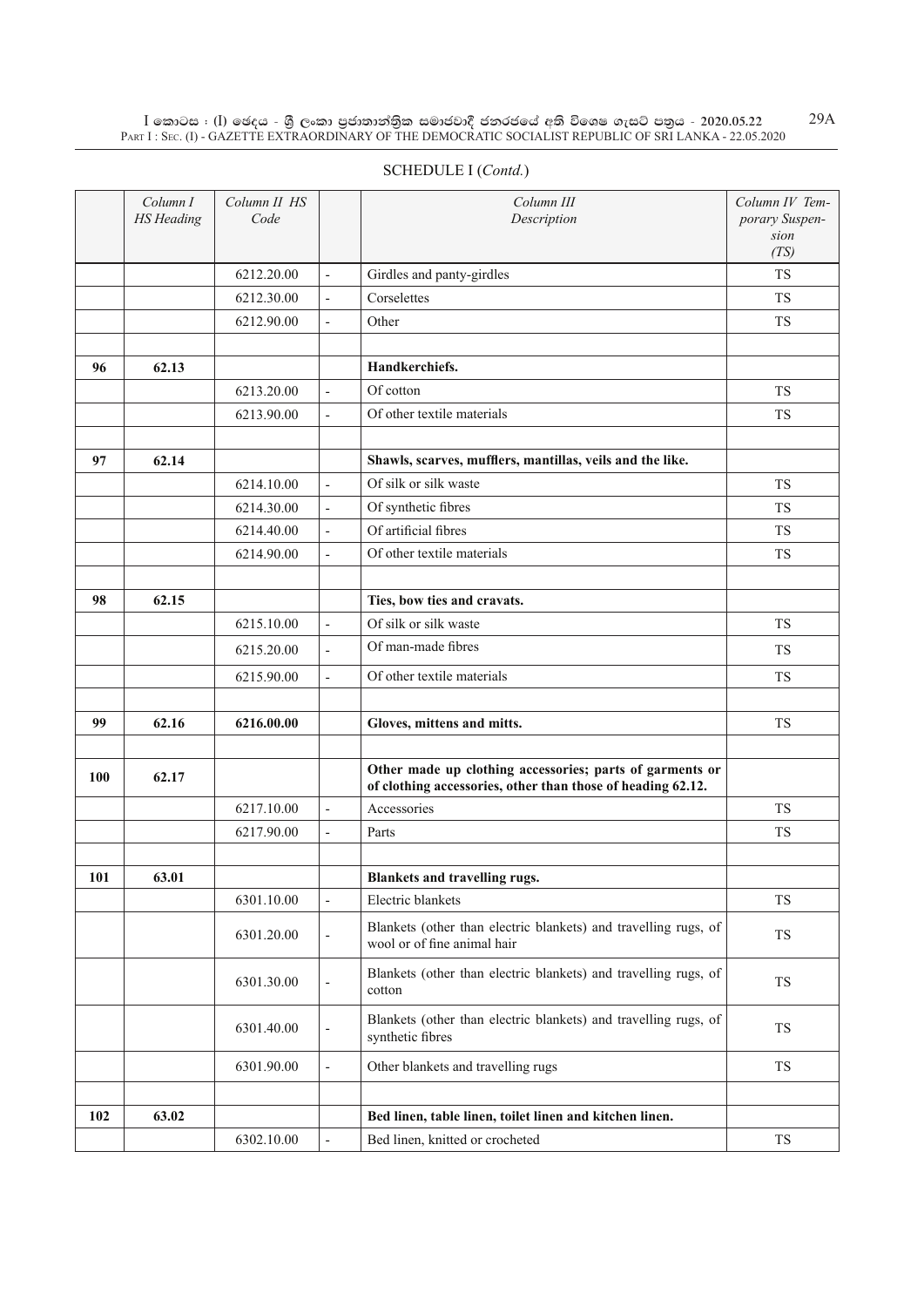|     | Column I<br><b>HS</b> Heading | Column II HS<br>Code |                          | Column III<br>Description                                                                 | Column IV Tem-<br>porary Suspen-<br>sion<br>(TS) |
|-----|-------------------------------|----------------------|--------------------------|-------------------------------------------------------------------------------------------|--------------------------------------------------|
|     |                               |                      | $\blacksquare$           | Other bed linen, printed :                                                                |                                                  |
|     |                               | 6302.21.00           | $\overline{a}$           | Of cotton                                                                                 | <b>TS</b>                                        |
|     |                               | 6302.22.00           | $\overline{a}$           | Of man-made fibres                                                                        | <b>TS</b>                                        |
|     |                               | 6302.29.00           | $\overline{a}$           | Of other textile materials                                                                | <b>TS</b>                                        |
|     |                               |                      | $\overline{\phantom{a}}$ | Other bed linen:                                                                          |                                                  |
|     |                               | 6302.31.00           | $\overline{a}$           | Of cotton                                                                                 | <b>TS</b>                                        |
|     |                               | 6302.32.00           | $\overline{a}$           | Of man-made fibres                                                                        | <b>TS</b>                                        |
|     |                               | 6302.39.00           | $\overline{a}$           | Of other textile materials                                                                | <b>TS</b>                                        |
|     |                               | 6302.40.00           | $\overline{\phantom{a}}$ | Table linen, knitted or crocheted                                                         | <b>TS</b>                                        |
|     |                               |                      | ÷,                       | Other table linen:                                                                        |                                                  |
|     |                               | 6302.51.00           | $\overline{a}$           | Of cotton                                                                                 | <b>TS</b>                                        |
|     |                               | 6302.53.00           | $\overline{a}$           | Of man-made fibres                                                                        | <b>TS</b>                                        |
|     |                               | 6302.59.00           | $\overline{a}$           | Of other textile materials                                                                | <b>TS</b>                                        |
|     |                               | 6302.60.00           | $\overline{\phantom{a}}$ | Toilet linen and kitchen linen, of terry towelling or similar terry<br>fabrics, of cotton | <b>TS</b>                                        |
|     |                               |                      | $\overline{\phantom{a}}$ | Other:                                                                                    |                                                  |
|     |                               | 6302.91.00           | $\overline{a}$           | Of cotton                                                                                 | <b>TS</b>                                        |
|     |                               | 6302.93.00           | $\overline{\phantom{m}}$ | Of man-made fibres                                                                        | <b>TS</b>                                        |
|     |                               | 6302.99.00           | $\overline{\phantom{a}}$ | Of other textile materials                                                                | <b>TS</b>                                        |
|     |                               |                      |                          |                                                                                           |                                                  |
| 103 | 63.03                         |                      |                          | Curtains (including drapes) and interior blinds; curtain or<br>bed valances.              |                                                  |
|     |                               |                      | $\frac{1}{2}$            | Knitted or crocheted:                                                                     |                                                  |
|     |                               | 6303.12.00           | $\overline{\phantom{m}}$ | Of synthetic fibres                                                                       | <b>TS</b>                                        |
|     |                               | 6303.19.00           | $\overline{a}$           | Of other textile materials                                                                | <b>TS</b>                                        |
|     |                               |                      | $\overline{\phantom{a}}$ | Other:                                                                                    |                                                  |
|     |                               | 6303.91.00           | $-$                      | Of cotton                                                                                 | <b>TS</b>                                        |
|     |                               | 6303.92.00           | $\overline{\phantom{a}}$ | Of synthetic fibres                                                                       | <b>TS</b>                                        |
|     |                               | 6303.99.00           | $\overline{a}$           | Of other textile materials                                                                | <b>TS</b>                                        |
|     |                               |                      |                          |                                                                                           |                                                  |
| 104 | 63.04                         |                      |                          | Other furnishing articles, excluding those of heading 94.04.                              |                                                  |
|     |                               |                      | $\overline{\phantom{a}}$ | Bedspreads:                                                                               |                                                  |
|     |                               | 6304.11.00           | $\overline{\phantom{a}}$ | Knitted or crocheted                                                                      | TS                                               |
|     |                               | 6304.19.00           | $\overline{\phantom{a}}$ | Other                                                                                     | <b>TS</b>                                        |
|     |                               | 6304.20.00           | $\blacksquare$           | Bed nets specified in Subheading Note 1 to this Chapter                                   | TS                                               |
|     |                               |                      | $\overline{\phantom{a}}$ | Other:                                                                                    |                                                  |
|     |                               | 6304.91.00           | --                       | Knitted or crocheted                                                                      | ${\rm TS}$                                       |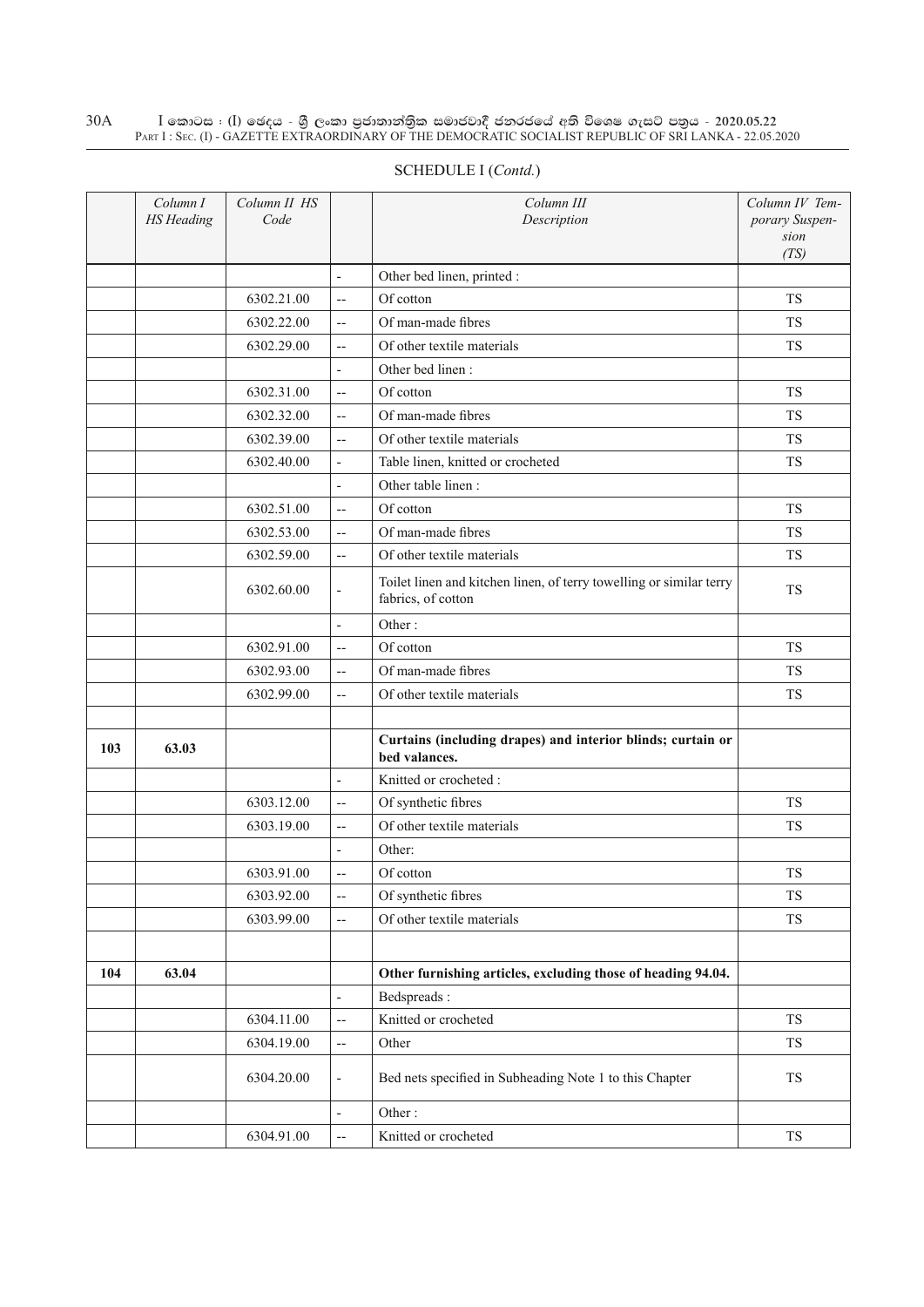|     | Column I<br><b>HS</b> Heading | Column II HS<br>Code |                          | Column III<br>Description                                                                                                                                                                            | Column IV Tem-<br>porary Suspen-<br>sion<br>(TS) |
|-----|-------------------------------|----------------------|--------------------------|------------------------------------------------------------------------------------------------------------------------------------------------------------------------------------------------------|--------------------------------------------------|
|     |                               | 6304.92.00           | $\overline{\phantom{a}}$ | Not knitted or crocheted, of cotton                                                                                                                                                                  | <b>TS</b>                                        |
|     |                               | 6304.93.00           | $\overline{a}$           | Not knitted or crocheted, of synthetic fibres                                                                                                                                                        | <b>TS</b>                                        |
|     |                               | 6304.99.00           | $\overline{a}$           | Not knitted or crocheted, of other textile materials                                                                                                                                                 | <b>TS</b>                                        |
|     |                               |                      |                          |                                                                                                                                                                                                      |                                                  |
| 105 | 63.05                         |                      |                          | Sacks and bags, of a kind used for the packing of goods.                                                                                                                                             |                                                  |
|     |                               | 6305.10.00           | $\overline{\phantom{a}}$ | Of jute or of other textile bast fibres of heading 53.03 :                                                                                                                                           |                                                  |
|     |                               | 6305.10.10           | $---$                    | Jute bags not knitted or crocheted                                                                                                                                                                   | <b>TS</b>                                        |
|     |                               | 6305.10.90           | $---$                    | Other                                                                                                                                                                                                | <b>TS</b>                                        |
|     |                               | 6305.20.00           | $\frac{1}{2}$            | Of cotton                                                                                                                                                                                            | <b>TS</b>                                        |
|     |                               |                      | $\overline{\phantom{a}}$ | Of man-made textile materials :                                                                                                                                                                      |                                                  |
|     |                               | 6305.32.00           | $\overline{a}$           | Flexible intermediate bulk containers                                                                                                                                                                | TS                                               |
|     |                               | 6305.33.00           | $\overline{\phantom{m}}$ | Other, of polyethylene or polypropylene strip or the like                                                                                                                                            | TS                                               |
|     |                               | 6305.39.00           | $\overline{\phantom{a}}$ | Other                                                                                                                                                                                                | TS                                               |
|     |                               | 6305.90.00           | $\overline{\phantom{0}}$ | Of other textile materials                                                                                                                                                                           | <b>TS</b>                                        |
|     |                               |                      |                          |                                                                                                                                                                                                      |                                                  |
| 106 | 63.06                         |                      |                          | Tarpaulins, awnings and sunblinds; tents; sails for boats,<br>sailboards or landcraft; camping goods.                                                                                                |                                                  |
|     |                               |                      | $\overline{\phantom{a}}$ | Tarpaulins, awnings and sunblinds :                                                                                                                                                                  |                                                  |
|     |                               | 6306.12.00           | $\overline{\phantom{m}}$ | Of synthetic fibres                                                                                                                                                                                  | <b>TS</b>                                        |
|     |                               | 6306.19.00           | $-$                      | Of other textile materials                                                                                                                                                                           | <b>TS</b>                                        |
|     |                               |                      | $\overline{\phantom{0}}$ | Tents:                                                                                                                                                                                               |                                                  |
|     |                               | 6306.22.00           | $-$                      | Of synthetic fibres                                                                                                                                                                                  | <b>TS</b>                                        |
|     |                               | 6306.29.00           | $\overline{a}$           | Of other textile materials                                                                                                                                                                           | <b>TS</b>                                        |
|     |                               | 6306.30.00           | $\overline{\phantom{a}}$ | <b>Sails</b>                                                                                                                                                                                         | <b>TS</b>                                        |
|     |                               | 6306.40.00           | $\overline{a}$           | Pneumatic mattresses                                                                                                                                                                                 | <b>TS</b>                                        |
|     |                               | 6306.90.00           | ÷,                       | Other:                                                                                                                                                                                               | <b>TS</b>                                        |
|     |                               |                      |                          |                                                                                                                                                                                                      |                                                  |
| 107 | 63.07                         |                      |                          | Other made up articles, including dress patterns.                                                                                                                                                    |                                                  |
|     |                               | 6307.10.00           | $\overline{\phantom{a}}$ | Floor-cloths, dish-cloths, dusters and similar cleaning cloths                                                                                                                                       | TS                                               |
|     |                               | 6307.20.00           | $\overline{\phantom{a}}$ | Life-jackets and life-belts                                                                                                                                                                          | TS                                               |
|     |                               |                      |                          |                                                                                                                                                                                                      |                                                  |
| 108 | 63.08                         | 6308.00.00           |                          | Sets consisting of woven fabric and yarn, whether or not with<br>accessories, for making up into rugs, tapestries, embroidered<br>table cloths or serviettes, or similar textile articles, put up in | ${\rm TS}$                                       |

**packings for retail sale.**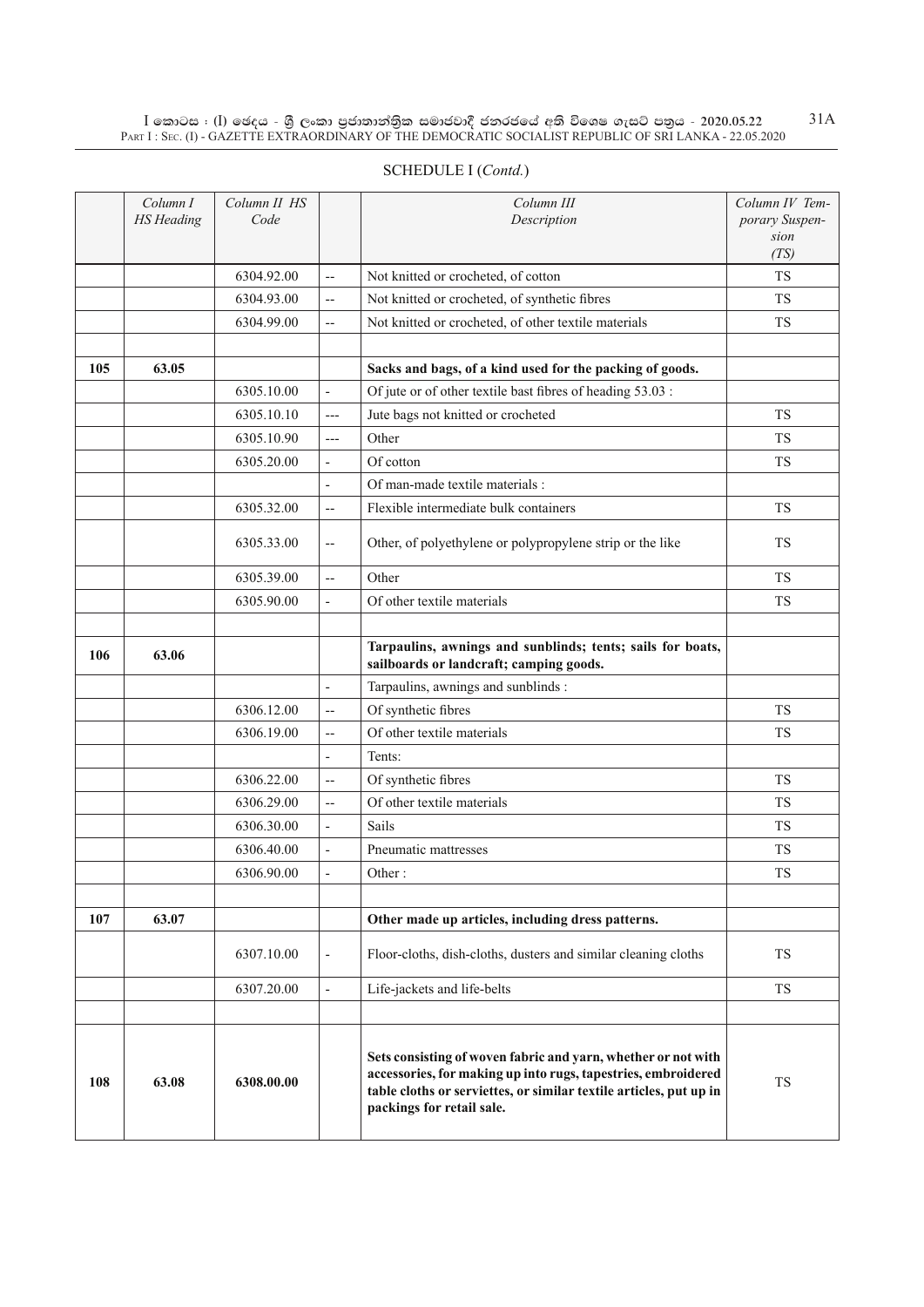|     | Column I<br><b>HS</b> Heading | Column II HS<br>Code |                              | Column III<br>Description                                                                                                                                                                                                    | Column IV Tem-<br>porary Suspen- |
|-----|-------------------------------|----------------------|------------------------------|------------------------------------------------------------------------------------------------------------------------------------------------------------------------------------------------------------------------------|----------------------------------|
|     |                               |                      |                              |                                                                                                                                                                                                                              | sion                             |
|     |                               |                      |                              |                                                                                                                                                                                                                              | (TS)                             |
|     |                               |                      |                              |                                                                                                                                                                                                                              |                                  |
| 109 | 64.01                         |                      |                              | Waterproof footwear with outer soles and uppers of rubber<br>or of plastics, the uppers of which are neither fixed to the<br>sole nor assembled by stitching, riveting, nailing, screwing,<br>plugging or similar processes. |                                  |
|     |                               | 6401.10.00           | $\overline{\phantom{a}}$     | Footwear incorporating a protective metal toe-cap                                                                                                                                                                            | TS                               |
|     |                               |                      | $\overline{\phantom{a}}$     | Other footwear:                                                                                                                                                                                                              |                                  |
|     |                               | 6401.92.00           | $\overline{\phantom{a}}$     | Covering the ankle but not covering the knee                                                                                                                                                                                 | <b>TS</b>                        |
|     |                               | 6401.99.00           | $\overline{a}$               | Other                                                                                                                                                                                                                        | <b>TS</b>                        |
|     |                               |                      |                              |                                                                                                                                                                                                                              |                                  |
| 110 | 64.02                         |                      |                              | Other footwear with outer soles and uppers of rubber or<br>plastics                                                                                                                                                          |                                  |
|     |                               |                      | $\blacksquare$               | Sports footwear:                                                                                                                                                                                                             |                                  |
|     |                               | 6402.20.00           | $\qquad \qquad \blacksquare$ | Footwear with upper straps or thongs assembled to the sole by<br>means of plugs                                                                                                                                              | <b>TS</b>                        |
|     |                               |                      | $\overline{\phantom{a}}$     | Other footwear:                                                                                                                                                                                                              |                                  |
|     |                               | 6402.91.00           | --                           | Covering the ankle                                                                                                                                                                                                           | TS.                              |
|     |                               | 6402.99.00           | $\qquad \qquad -$            | Other                                                                                                                                                                                                                        | <b>TS</b>                        |
|     |                               |                      |                              |                                                                                                                                                                                                                              |                                  |
| 111 | 64.03                         |                      |                              | Footwear with outer soles of rubber, plastics, leather or<br>composition leather and uppers of leather.                                                                                                                      |                                  |
|     |                               |                      | $\overline{a}$               | Sports footwear:                                                                                                                                                                                                             |                                  |
|     |                               | 6403.20.00           | $\overline{\phantom{a}}$     | Footwear with outer soles of leather, and uppers which consist of<br>leather straps across the instep and around the big toe                                                                                                 | TS                               |
|     |                               | 6403.40.00           | $\blacksquare$               | Other footwear, incorporating a protective metal toe-cap                                                                                                                                                                     | TS                               |
|     |                               |                      | $\overline{a}$               | Other footwear with outer soles of leather :                                                                                                                                                                                 |                                  |
|     |                               | 6403.51.00           | --                           | Covering the ankle                                                                                                                                                                                                           | <b>TS</b>                        |
|     |                               | 6403.59.00           | --                           | Other                                                                                                                                                                                                                        | <b>TS</b>                        |
|     |                               |                      | $\blacksquare$               | Other footwear:                                                                                                                                                                                                              |                                  |
|     |                               | 6403.91.00           | $\overline{\phantom{a}}$     | Covering the ankle                                                                                                                                                                                                           | TS                               |
|     |                               | 6403.99.00           | $\qquad \qquad -$            | Other                                                                                                                                                                                                                        | <b>TS</b>                        |
|     |                               |                      |                              |                                                                                                                                                                                                                              |                                  |
| 112 | 64.04                         |                      |                              | Footwear with outer soles of rubber, plastics, leather or<br>composition leather and uppers of textile materials.                                                                                                            |                                  |
|     |                               |                      | $\blacksquare$               | Footwear with outer soles of rubber or plastics :                                                                                                                                                                            |                                  |
|     |                               | 6404.19.00           | --                           | Other                                                                                                                                                                                                                        | <b>TS</b>                        |
|     |                               | 6404.20.00           | $\blacksquare$               | Footwear with outer soles of leather or composition leather                                                                                                                                                                  | <b>TS</b>                        |
|     |                               |                      |                              |                                                                                                                                                                                                                              |                                  |
| 113 | 64.05                         |                      |                              | Other footwear.                                                                                                                                                                                                              |                                  |
|     |                               | 6405.10.00           |                              | With uppers of leather or composition leather                                                                                                                                                                                | TS                               |
|     |                               |                      |                              |                                                                                                                                                                                                                              |                                  |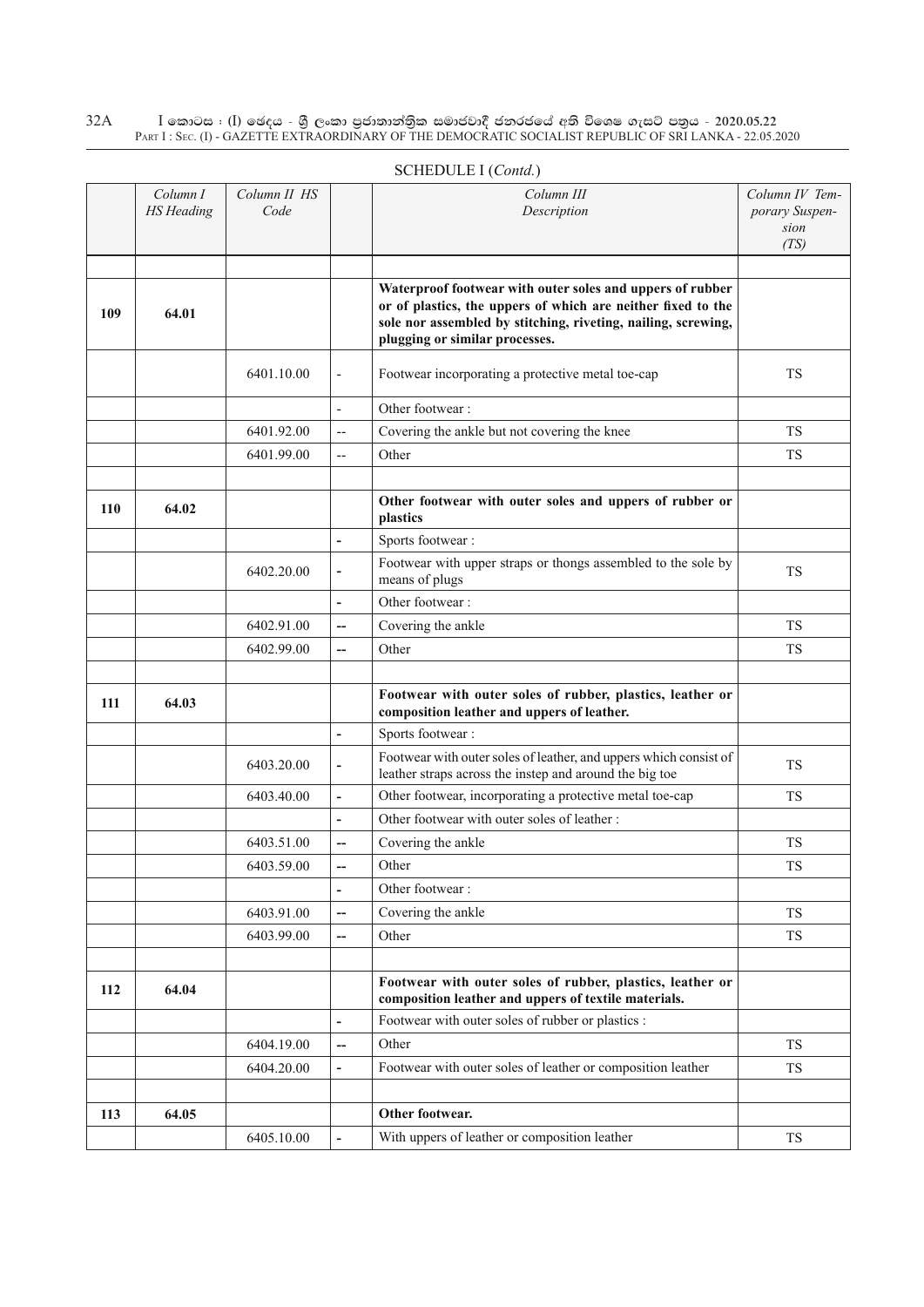|     | Column I          | Column II HS |                          | Column III                                                                                                                                                                                                                                 | Column IV Tem- |
|-----|-------------------|--------------|--------------------------|--------------------------------------------------------------------------------------------------------------------------------------------------------------------------------------------------------------------------------------------|----------------|
|     | <b>HS</b> Heading | Code         |                          | Description                                                                                                                                                                                                                                | porary Suspen- |
|     |                   |              |                          |                                                                                                                                                                                                                                            | sion<br>(TS)   |
|     |                   | 6405.20.00   | $\blacksquare$           | With uppers of textile materials                                                                                                                                                                                                           | TS             |
|     |                   | 6405.90.00   | $\overline{\phantom{a}}$ | Other                                                                                                                                                                                                                                      | TS             |
|     |                   |              |                          |                                                                                                                                                                                                                                            |                |
|     |                   |              |                          |                                                                                                                                                                                                                                            |                |
| 114 | 64.06             |              |                          | Parts of footwear (including uppers whether or not attached<br>to soles other than outer soles); removable in-soles, heel                                                                                                                  |                |
|     |                   |              |                          | cushions and similar articles; gaiters, leggings and similar<br>articles, and parts thereof.                                                                                                                                               |                |
|     |                   | 6406.10.00   | $\frac{1}{2}$            | uppers and parts thereof, other than stiffeners                                                                                                                                                                                            | TS             |
|     |                   | 6406.20.00   | $\overline{a}$           | Outer soles and heels, of rubber or plastics :                                                                                                                                                                                             |                |
|     |                   | 6406.20.10   | $---$                    | Heels                                                                                                                                                                                                                                      | TS             |
|     |                   | 6406.20.90   | $---$                    | Other                                                                                                                                                                                                                                      | <b>TS</b>      |
|     |                   | 6406.90.00   | $\overline{a}$           | Other:                                                                                                                                                                                                                                     |                |
|     |                   | 6406.90.10   | $---$                    | Of wood                                                                                                                                                                                                                                    | TS             |
|     |                   |              | $---$                    | Of Other Materials:                                                                                                                                                                                                                        |                |
|     |                   | 6406.90.91   | $---$                    | uppers attached to inner soles                                                                                                                                                                                                             | <b>TS</b>      |
|     |                   | 6406.90.99   | ----                     | Other                                                                                                                                                                                                                                      | TS             |
|     |                   |              |                          |                                                                                                                                                                                                                                            |                |
| 115 | 65.01             | 6501.00.00   |                          | Hat-forms, hat bodies and hoods of felt, neither blocked<br>to shape nor with made brims; plateaux and manchons<br>(including slit manchons), of felt.                                                                                     | TS             |
|     |                   |              |                          |                                                                                                                                                                                                                                            |                |
| 116 | 65.02             | 6502.00.00   |                          | Hat-shapes, plaited or made by assembling strips of any<br>material, neither blocked to shape, nor with made brims,<br>nor lined, nor trimmed.                                                                                             | <b>TS</b>      |
|     |                   |              |                          |                                                                                                                                                                                                                                            |                |
| 117 | 65.04             | 6504.00.00   |                          | Hats and other headgear, plaited or made by assembling strips<br>of any material, whether or not lined or trimmed.                                                                                                                         | <b>TS</b>      |
|     |                   |              |                          |                                                                                                                                                                                                                                            |                |
| 118 | 65.05             |              |                          | Hats and other headgear, knitted or crocheted, or made up<br>from lace, felt or other textile fabric, in the piece (but not in<br>strips), whether or not lined or trimmed; hair-nets of any<br>material, whether or not lined or trimmed. |                |
|     |                   | 6505.00.10   | $---$                    | Hair - nets of any material, whether or not lined or trimmed                                                                                                                                                                               | TS             |
|     |                   | 6505.00.90   | $---$                    | Other                                                                                                                                                                                                                                      | <b>TS</b>      |
|     |                   |              |                          |                                                                                                                                                                                                                                            |                |
| 119 | 65.06             |              |                          | Other headgear, whether or not lined or trimmed.                                                                                                                                                                                           |                |
|     |                   | 6506.10.00   | $\overline{a}$           | Safety headgear:                                                                                                                                                                                                                           |                |
|     |                   |              |                          |                                                                                                                                                                                                                                            |                |

#### Schedule I (*Contd.*)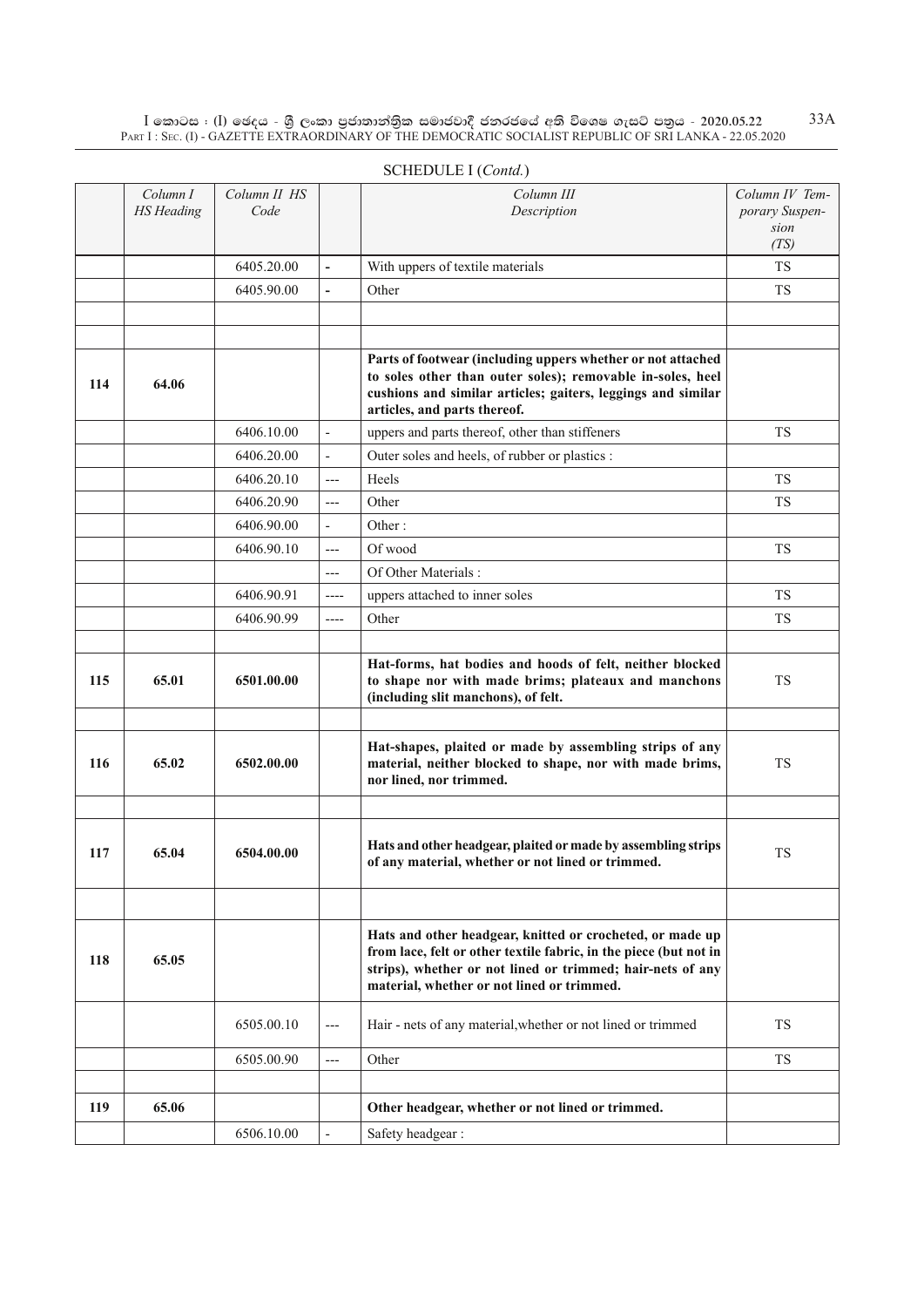|     | Column I<br><b>HS</b> Heading | Column II HS<br>Code |                          | Column III<br>Description                                                                                                                                                                                                                                                                                                                                                                                                                                                                 | Column IV Tem-<br>porary Suspen-<br>sion<br>(TS) |
|-----|-------------------------------|----------------------|--------------------------|-------------------------------------------------------------------------------------------------------------------------------------------------------------------------------------------------------------------------------------------------------------------------------------------------------------------------------------------------------------------------------------------------------------------------------------------------------------------------------------------|--------------------------------------------------|
|     |                               | 6506.10.10           | $---$                    | Basic safety healmets for worksites, mines and similar locations                                                                                                                                                                                                                                                                                                                                                                                                                          | <b>TS</b>                                        |
|     |                               | 6506.10.20           | $---$                    | Safety helmets of the kind worn by motor - cycle riders and<br>covering the back of the head down to the base of the wearer's<br>skull, (excluding those of the four National Sub divisions<br>below), neither having a chin -guard protruding from the head<br>cover, nor having provision for attaching such a chin guard, with<br>or without a visor but not having a coated or tinted visor that<br>obstructs identification of the wearer, imported subject to SLS-<br>517 standard. | <b>TS</b>                                        |
|     |                               |                      | $\overline{a}$           | Other:                                                                                                                                                                                                                                                                                                                                                                                                                                                                                    |                                                  |
|     |                               | 6506.91.00           | $\overline{\phantom{a}}$ | Of rubber or of plastics :                                                                                                                                                                                                                                                                                                                                                                                                                                                                |                                                  |
|     |                               | 6506.91.10           | $---$                    | Bathing caps                                                                                                                                                                                                                                                                                                                                                                                                                                                                              | <b>TS</b>                                        |
|     |                               | 6506.91.90           | $---$                    | Other                                                                                                                                                                                                                                                                                                                                                                                                                                                                                     | <b>TS</b>                                        |
|     |                               | 6506.99.00           | $\overline{a}$           | Of other materials :                                                                                                                                                                                                                                                                                                                                                                                                                                                                      |                                                  |
|     |                               | 6506.99.10           | $---$                    | Bathing caps                                                                                                                                                                                                                                                                                                                                                                                                                                                                              | <b>TS</b>                                        |
|     |                               | 6506.99.90           | $---$                    | Other                                                                                                                                                                                                                                                                                                                                                                                                                                                                                     | <b>TS</b>                                        |
|     |                               |                      |                          |                                                                                                                                                                                                                                                                                                                                                                                                                                                                                           |                                                  |
| 120 | 65.07                         | 6507.00.00           |                          | Head-bands, linings, covers, hat foundations, hat frames,<br>peaks and chinstraps, for headgear.                                                                                                                                                                                                                                                                                                                                                                                          | <b>TS</b>                                        |
| 121 | 66.01                         |                      |                          | Umbrellas and sun umbrellas (including walking-stick<br>umbrellas, garden umbrellas and similar umbrellas).                                                                                                                                                                                                                                                                                                                                                                               |                                                  |
|     |                               | 6601.10.00           | $\overline{a}$           | Garden or similar umbrellas                                                                                                                                                                                                                                                                                                                                                                                                                                                               | <b>TS</b>                                        |
|     |                               |                      | $\overline{a}$           | Other:                                                                                                                                                                                                                                                                                                                                                                                                                                                                                    |                                                  |
|     |                               | 6601.91.00           | --                       | Having a telescopic shaft                                                                                                                                                                                                                                                                                                                                                                                                                                                                 | <b>TS</b>                                        |
|     |                               | 6601.99.00           | $\overline{a}$           | Other                                                                                                                                                                                                                                                                                                                                                                                                                                                                                     | <b>TS</b>                                        |
| 122 | 66.02                         | 6602.00.00           |                          | Walking-sticks, seat-sticks, whips, riding-crops and the like :                                                                                                                                                                                                                                                                                                                                                                                                                           |                                                  |
|     |                               | 6602.00.90           | ---                      | Other                                                                                                                                                                                                                                                                                                                                                                                                                                                                                     | <b>TS</b>                                        |
|     |                               |                      |                          |                                                                                                                                                                                                                                                                                                                                                                                                                                                                                           |                                                  |
| 123 | 66.03                         |                      |                          | Parts, trimmings and accessories of articles of heading 66.01<br>or 66.02.                                                                                                                                                                                                                                                                                                                                                                                                                |                                                  |
|     |                               | 6603.20.00           | $\overline{\phantom{a}}$ | umbrella frames, including frames mounted on shafts (sticks)                                                                                                                                                                                                                                                                                                                                                                                                                              | <b>TS</b>                                        |
|     |                               | 6603.90.00           | $\overline{\phantom{a}}$ | Other                                                                                                                                                                                                                                                                                                                                                                                                                                                                                     | <b>TS</b>                                        |
|     |                               |                      |                          |                                                                                                                                                                                                                                                                                                                                                                                                                                                                                           |                                                  |
| 124 | 67.01                         | 6701.00.00           |                          | Skins and other parts of birds with their feathers or down,<br>feathers, parts of feathers, down and articles thereof (other<br>than goods of heading 05.05 and worked quills and scapes).                                                                                                                                                                                                                                                                                                | <b>TS</b>                                        |
|     |                               |                      |                          |                                                                                                                                                                                                                                                                                                                                                                                                                                                                                           |                                                  |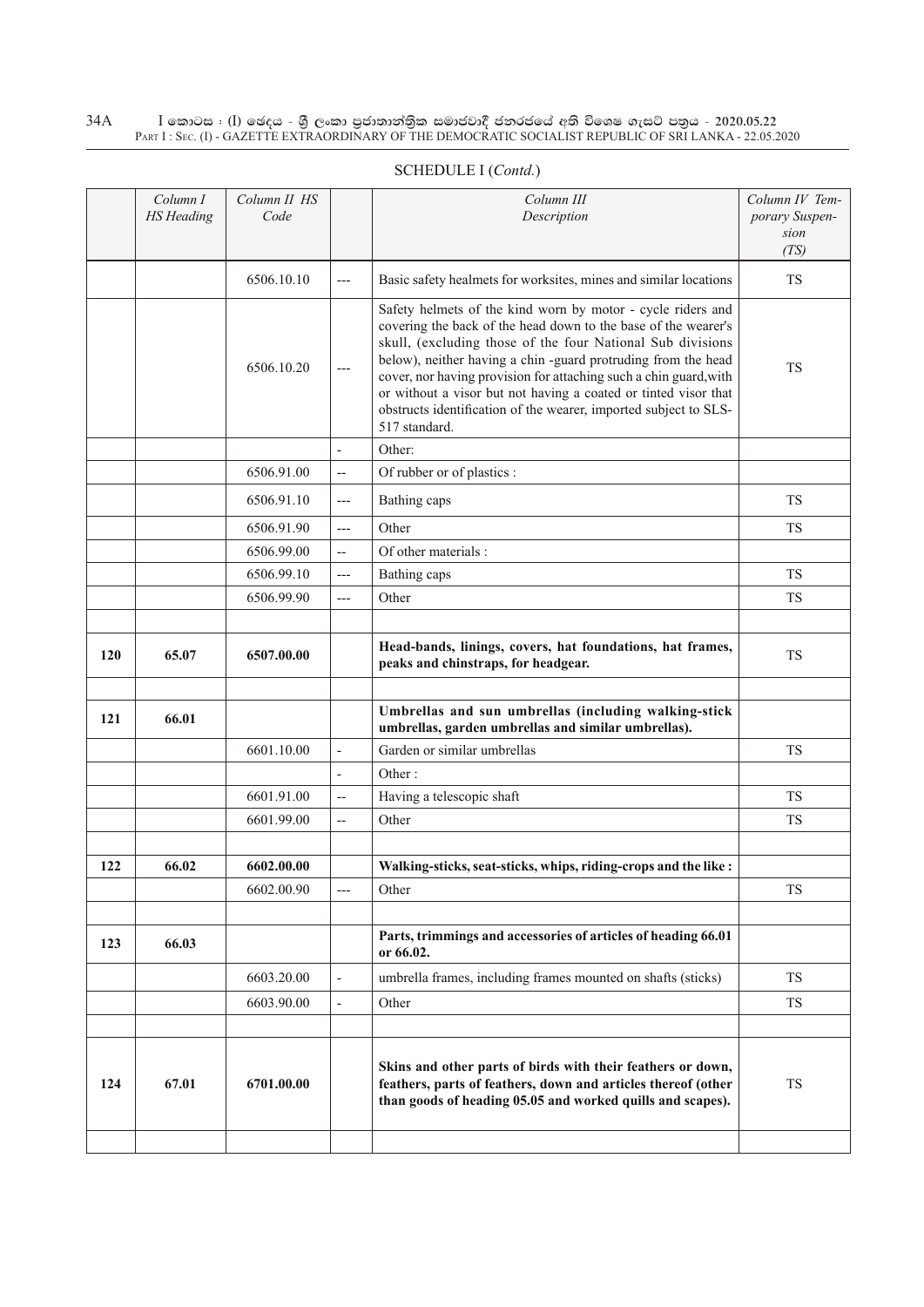|     | Column I<br><b>HS</b> Heading | Column II HS<br>Code |                          | Column III<br>Description                                                                                                                                                                                                                                                                                     | Column IV Tem-<br>porary Suspen-<br>sion<br>(TS) |
|-----|-------------------------------|----------------------|--------------------------|---------------------------------------------------------------------------------------------------------------------------------------------------------------------------------------------------------------------------------------------------------------------------------------------------------------|--------------------------------------------------|
| 125 | 67.02                         |                      |                          | Artificial flowers, foliage and fruit and parts thereof; articles<br>made of artificial flowers, foliage or fruit.                                                                                                                                                                                            |                                                  |
|     |                               | 6702.10.00           | $\overline{\phantom{a}}$ | Of plastics                                                                                                                                                                                                                                                                                                   | <b>TS</b>                                        |
|     |                               | 6702.90.00           | $\overline{\phantom{a}}$ | Of other materials                                                                                                                                                                                                                                                                                            | <b>TS</b>                                        |
|     |                               |                      |                          |                                                                                                                                                                                                                                                                                                               |                                                  |
| 126 | 67.03                         | 6703.00.00           |                          | Human hair, dressed, thinned, bleached or otherwise worked;<br>wool or other animal hair or other textile materials, prepared<br>for use in making wigs or the like.                                                                                                                                          | <b>TS</b>                                        |
| 127 | 67.04                         |                      |                          | Wigs, false beards, eyebrows and eyelashes, switches and the<br>like, of human or animal hair or of textile materials; articles<br>of human hair not elsewhere specified or included.                                                                                                                         |                                                  |
|     |                               |                      | $\overline{\phantom{a}}$ | Of synthetic textile materials :                                                                                                                                                                                                                                                                              |                                                  |
|     |                               | 6704.11.00           | $\overline{\phantom{a}}$ | Complete wigs                                                                                                                                                                                                                                                                                                 | <b>TS</b>                                        |
|     |                               | 6704.19.00           | --                       | Other                                                                                                                                                                                                                                                                                                         | <b>TS</b>                                        |
|     |                               | 6704.20.00           | $\overline{\phantom{a}}$ | Of human hair                                                                                                                                                                                                                                                                                                 | <b>TS</b>                                        |
|     |                               | 6704.90.00           | $\overline{\phantom{a}}$ | Of other materials                                                                                                                                                                                                                                                                                            | <b>TS</b>                                        |
|     |                               |                      |                          |                                                                                                                                                                                                                                                                                                               |                                                  |
| 128 | 68.01                         | 6801.00.00           |                          | Setts, curbstones and flagstones, of natural stone (except<br>slate).                                                                                                                                                                                                                                         | <b>TS</b>                                        |
| 129 | 68.02                         |                      |                          | Worked monumental or building stone (except slate) and<br>articles thereof, other than goods of heading 68.01; mosaic<br>cubes and the like, of natural stone (including slate), whether<br>or not on a backing; artificially coloured granules, chippings<br>and powder, of natural stone (including slate). |                                                  |
|     |                               | 6802.10.00           |                          | Tiles, cubes and similar articles, whether or not rectangular (in-<br>cluding squares), the largest surface area of which is capable of<br>being enclosed in a square the side of which is less than 7 cm;<br>artificially coloured granules, chippings and powder                                            | TS                                               |
|     |                               |                      | $\overline{\phantom{a}}$ | Other monumental or building stone and articles thereof, simply<br>cut or sawn, with a flat or even surface :                                                                                                                                                                                                 |                                                  |
|     |                               | 6802.21.00           | --                       | Marble, travertine and alabaster                                                                                                                                                                                                                                                                              | <b>TS</b>                                        |
|     |                               | 6802.23.00           | $\overline{\phantom{m}}$ | Granite                                                                                                                                                                                                                                                                                                       | <b>TS</b>                                        |
|     |                               | 6802.29.00           | --                       | Other stone                                                                                                                                                                                                                                                                                                   | <b>TS</b>                                        |
|     |                               |                      | $\overline{\phantom{0}}$ | Other:                                                                                                                                                                                                                                                                                                        |                                                  |
|     |                               | 6802.91.00           | --                       | Marble, travertine and alabaster                                                                                                                                                                                                                                                                              |                                                  |

## SCHEDULE I (*Contd.*)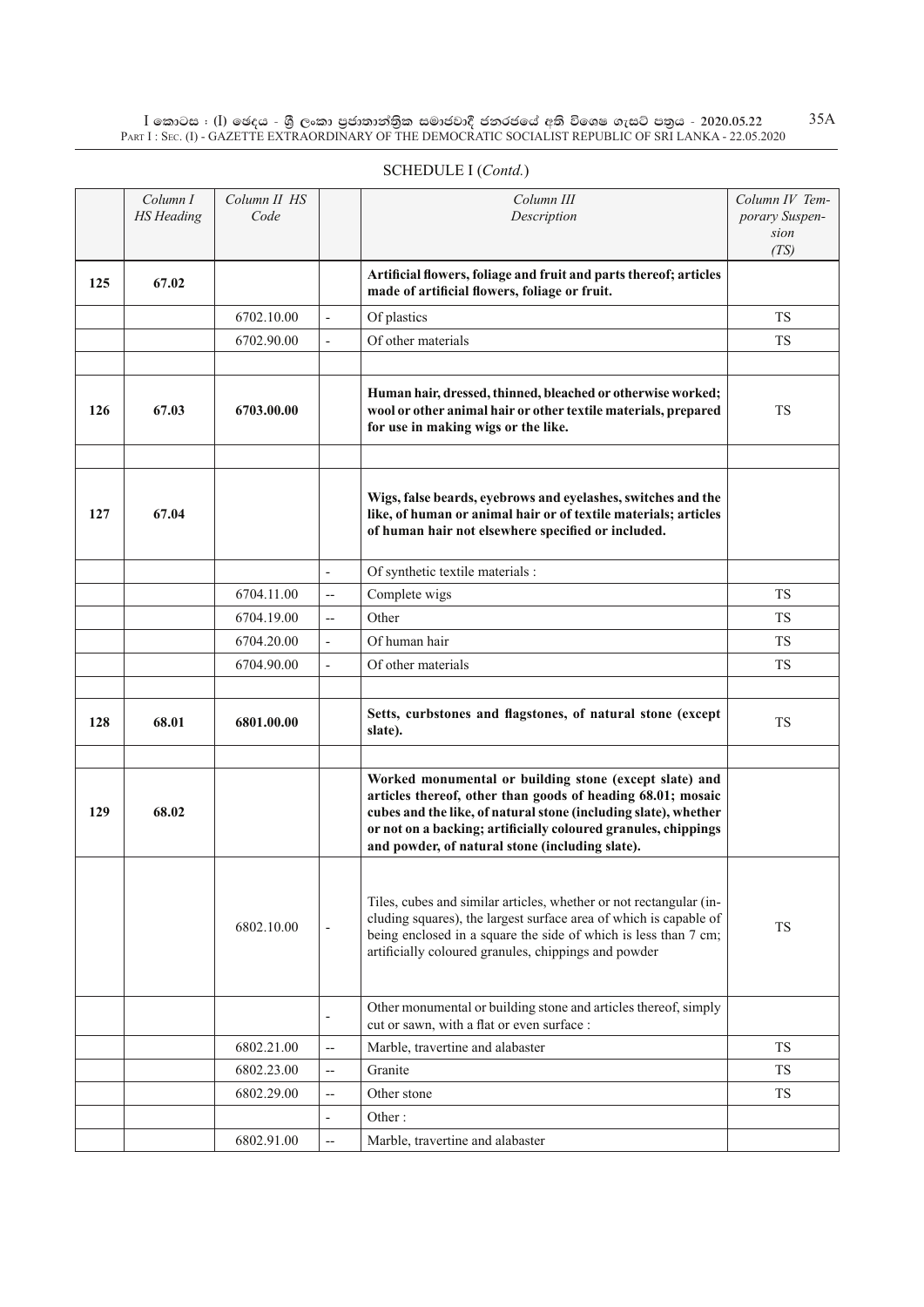|     | Column I<br><b>HS</b> Heading | Column II HS<br>Code |                          | Column III<br>Description                                                                                                                                                                                                                                                                                                               | Column IV Tem-<br>porary Suspen-<br>sion<br>(TS) |
|-----|-------------------------------|----------------------|--------------------------|-----------------------------------------------------------------------------------------------------------------------------------------------------------------------------------------------------------------------------------------------------------------------------------------------------------------------------------------|--------------------------------------------------|
|     |                               | 6802.91.10           | $---$                    | unpolished marble slabs, merely cut, with epoxy application on<br>one side and glass fibre netting on the other side                                                                                                                                                                                                                    | TS.                                              |
|     |                               | 6802.91.90           | $---$                    | Other                                                                                                                                                                                                                                                                                                                                   | <b>TS</b>                                        |
|     |                               | 6802.92.00           | $\overline{\phantom{a}}$ | Other calcareous stone                                                                                                                                                                                                                                                                                                                  | TS                                               |
|     |                               | 6802.93.00           | $\overline{a}$           | Granite                                                                                                                                                                                                                                                                                                                                 | TS                                               |
|     |                               | 6802.99.00           | $\overline{a}$           | Other Stone:                                                                                                                                                                                                                                                                                                                            |                                                  |
|     |                               | 6802.99.10           | $---$                    | Balls for crushing mills                                                                                                                                                                                                                                                                                                                | <b>TS</b>                                        |
|     |                               | 6802.99.90           | $---$                    | Other                                                                                                                                                                                                                                                                                                                                   | TS                                               |
|     |                               |                      |                          |                                                                                                                                                                                                                                                                                                                                         |                                                  |
| 130 | 68.03                         | 6803.00.00           |                          | Worked slate and articles of slate or of agglomerated slate.                                                                                                                                                                                                                                                                            | <b>TS</b>                                        |
| 131 | 68.04                         |                      |                          | Millstones, grindstones, grinding wheels and the like,<br>without frameworks, for grinding, sharpening, polishing,<br>trueing or cutting, hand sharpening or polishing stones, and<br>parts thereof, of natural stone, of agglomerated natural or<br>artificial abrasives, or of ceramics, with or without parts of<br>other materials. |                                                  |
|     |                               | 6804.10.00           | $\overline{\phantom{a}}$ | Millstones and grindstones for milling, grinding or pulping                                                                                                                                                                                                                                                                             | TS                                               |
|     |                               |                      | $\overline{a}$           | Other millstones, grindstones, grinding wheels and the like :                                                                                                                                                                                                                                                                           |                                                  |
|     |                               | 6804.21.00           | $\overline{\phantom{a}}$ | Of agglomerated synthetic or natural diamond                                                                                                                                                                                                                                                                                            | TS                                               |
|     |                               | 6804.22.00           | $\overline{\phantom{a}}$ | Of other agglomerated abrasives or of ceramics                                                                                                                                                                                                                                                                                          | <b>TS</b>                                        |
|     |                               | 6804.23.00           | $\overline{\phantom{a}}$ | Of natural stone                                                                                                                                                                                                                                                                                                                        | <b>TS</b>                                        |
|     |                               | 6804.30.00           | $\blacksquare$           | Hand sharpening or polishing stones                                                                                                                                                                                                                                                                                                     | <b>TS</b>                                        |
|     |                               |                      |                          |                                                                                                                                                                                                                                                                                                                                         |                                                  |
| 132 | 68.10                         |                      |                          | Articles of cement, of concrete or of artificial stone, whether<br>or not reinforced.                                                                                                                                                                                                                                                   |                                                  |
|     |                               |                      | $\overline{a}$           | Tiles, flagstones, bricks and similar articles :                                                                                                                                                                                                                                                                                        |                                                  |
|     |                               | 6810.11.00           | $\overline{\phantom{a}}$ | Building blocks and bricks :                                                                                                                                                                                                                                                                                                            |                                                  |
|     |                               | 6810.11.90           | $---$                    | Other                                                                                                                                                                                                                                                                                                                                   | <b>TS</b>                                        |
|     |                               | 6810.19.00           | $\overline{\phantom{a}}$ | Other                                                                                                                                                                                                                                                                                                                                   | TS                                               |
|     |                               |                      | $\overline{\phantom{a}}$ | Other articles :                                                                                                                                                                                                                                                                                                                        |                                                  |
|     |                               | 6810.91.00           | $-$                      | Prefabricated structural components for building or civil<br>engineering                                                                                                                                                                                                                                                                | TS                                               |
|     |                               | 6810.99.00           | $\overline{\phantom{a}}$ | Other:                                                                                                                                                                                                                                                                                                                                  |                                                  |
|     |                               | 6810.99.90           | $---$                    | Other                                                                                                                                                                                                                                                                                                                                   | TS                                               |
|     |                               |                      |                          |                                                                                                                                                                                                                                                                                                                                         |                                                  |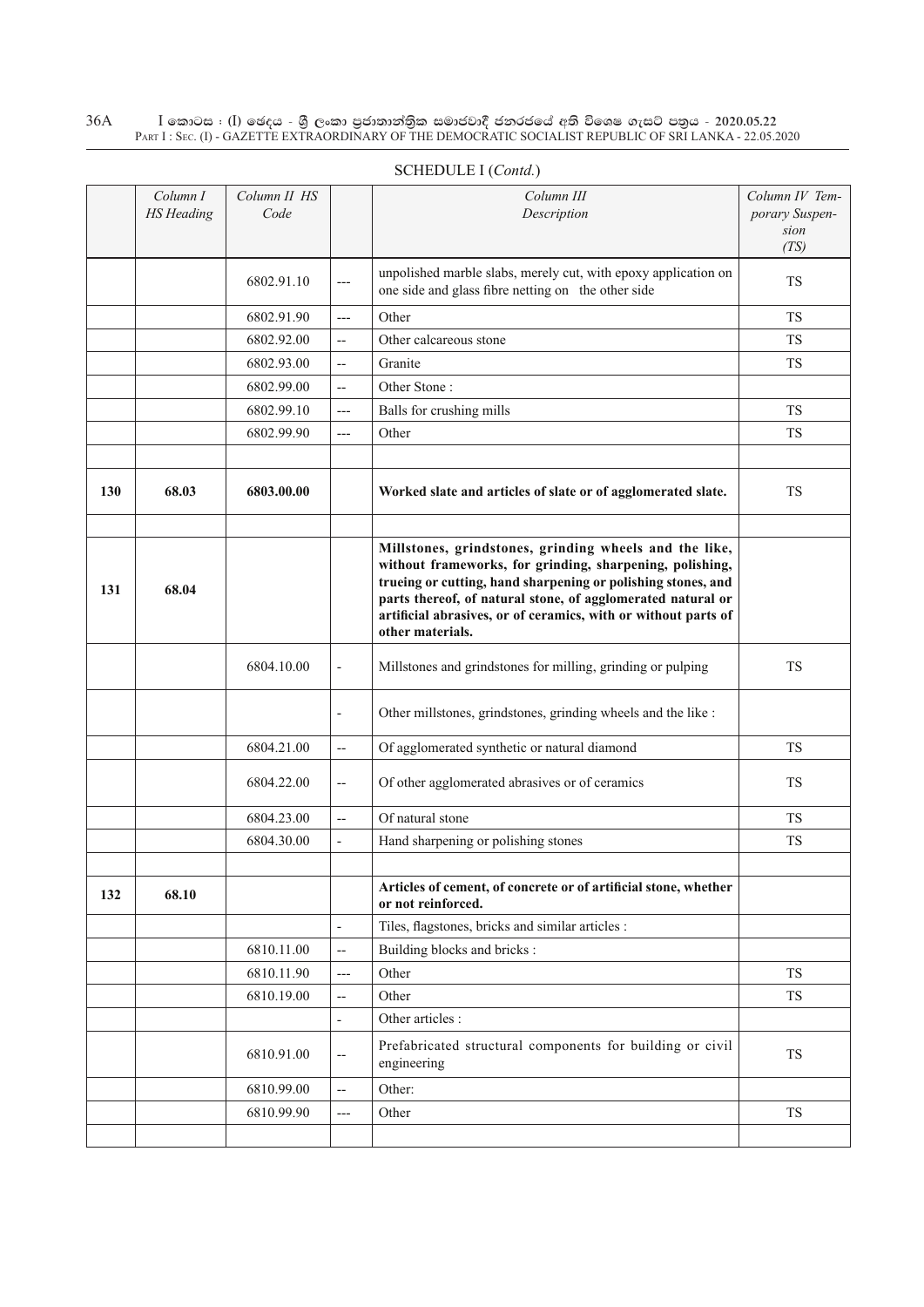|     | Column I<br><b>HS</b> Heading | Column II HS<br>Code |                          | Column III<br>Description                                                                                                                          | Column IV Tem-<br>porary Suspen-<br>sion<br>(TS) |
|-----|-------------------------------|----------------------|--------------------------|----------------------------------------------------------------------------------------------------------------------------------------------------|--------------------------------------------------|
| 133 | 68.11                         |                      |                          | Articles of asbestos-cement, of cellulose<br>fibre-cement or the like.                                                                             |                                                  |
|     |                               | 6811.40.00           | $\frac{1}{2}$            | Containing asbestos:                                                                                                                               |                                                  |
|     |                               | 6811.40.10           | ---                      | Corrugated sheets                                                                                                                                  | <b>TS</b>                                        |
|     |                               | 6811.40.20           | $---$                    | Other sheets, panels, tiles and similar articles                                                                                                   | <b>TS</b>                                        |
|     |                               | 6811.40.30           | ---                      | Tubes, pipes and tube or pipe fittings                                                                                                             | <b>TS</b>                                        |
|     |                               | 6811.40.40           | ---                      | Packing washers and joints                                                                                                                         | <b>TS</b>                                        |
|     |                               | 6811.40.90           | ---                      | Other                                                                                                                                              | <b>TS</b>                                        |
|     |                               |                      | $\overline{\phantom{0}}$ | Not containing asbestos :                                                                                                                          |                                                  |
|     |                               | 6811.81.00           | $- -$                    | Corrugated sheets                                                                                                                                  | <b>TS</b>                                        |
|     |                               |                      |                          |                                                                                                                                                    |                                                  |
| 134 | 69.04                         |                      |                          | Ceramic building bricks, flooring blocks, support or filler<br>tiles and the like.                                                                 |                                                  |
|     |                               | 6904.10.00           | $\overline{a}$           | <b>Building bricks</b>                                                                                                                             | <b>TS</b>                                        |
|     |                               | 6904.90.00           | $\blacksquare$           | Other                                                                                                                                              | <b>TS</b>                                        |
|     |                               |                      |                          |                                                                                                                                                    |                                                  |
| 135 | 69.05                         |                      |                          | Roofing tiles, chimney-pots, cowls, chimney liners,<br>architectural ornaments and other ceramic constructional<br>goods.                          |                                                  |
|     |                               | 6905.10.00           | $\overline{a}$           | Roofing tiles                                                                                                                                      | <b>TS</b>                                        |
|     |                               | 6905.90.00           | $\overline{a}$           | Other                                                                                                                                              | <b>TS</b>                                        |
|     |                               |                      |                          |                                                                                                                                                    |                                                  |
| 136 | 69.06                         | 6906.00.00           |                          | Ceramic pipes, conduits, guttering and pipe fittings.                                                                                              | <b>TS</b>                                        |
|     |                               |                      |                          |                                                                                                                                                    |                                                  |
| 137 | 69.07                         |                      |                          | Ceramic flags and paving, hearth or wall tiles; unglazed<br>ceramic mosaic cubes and the like, whether or not on a<br>backing; finishing ceramics. |                                                  |
|     |                               |                      | $\overline{a}$           | Flags and paving, hearth or wall tiles, other than those of sub-<br>headings 6907.30 and 6907.40 :                                                 |                                                  |
|     |                               | 6907.21.00           | $\overline{\phantom{a}}$ | Of a water absorption coefficent by weight not exceeding 0.5%:                                                                                     |                                                  |
|     |                               | 6907.21.10           | ---                      | Wall tiles                                                                                                                                         | <b>TS</b>                                        |
|     |                               | 6907.21.90           | $---$                    | Other                                                                                                                                              | TS                                               |
|     |                               | 6907.22.00           | $\qquad \qquad -$        | Of a water absorption coefficient by weight exceeding 0.5% but<br>not exceeding 10%:                                                               |                                                  |
|     |                               | 6907.22.10           | $\qquad \qquad - -$      | Wall tiles                                                                                                                                         | TS                                               |
|     |                               | 6907.22.90           | $---$                    | Other                                                                                                                                              | TS                                               |
|     |                               | 6907.23.00           | $\overline{\phantom{a}}$ | Of a water absorption coefficient by weight exceeding 10%:                                                                                         |                                                  |
|     |                               | 6907.23.10           | ---                      | Wall tiles                                                                                                                                         | ${\rm TS}$                                       |
|     |                               | 6907.23.90           | $---$                    | Other                                                                                                                                              | ${\rm TS}$                                       |
|     |                               | 6907.30.00           |                          | Mosaic cubes and the like, other than those of subheading 6907.40                                                                                  | TS                                               |
|     |                               | 6907.40.00           |                          | Finishing ceramics                                                                                                                                 | ${\rm TS}$                                       |

# SCHEDULE I (*Contd.*)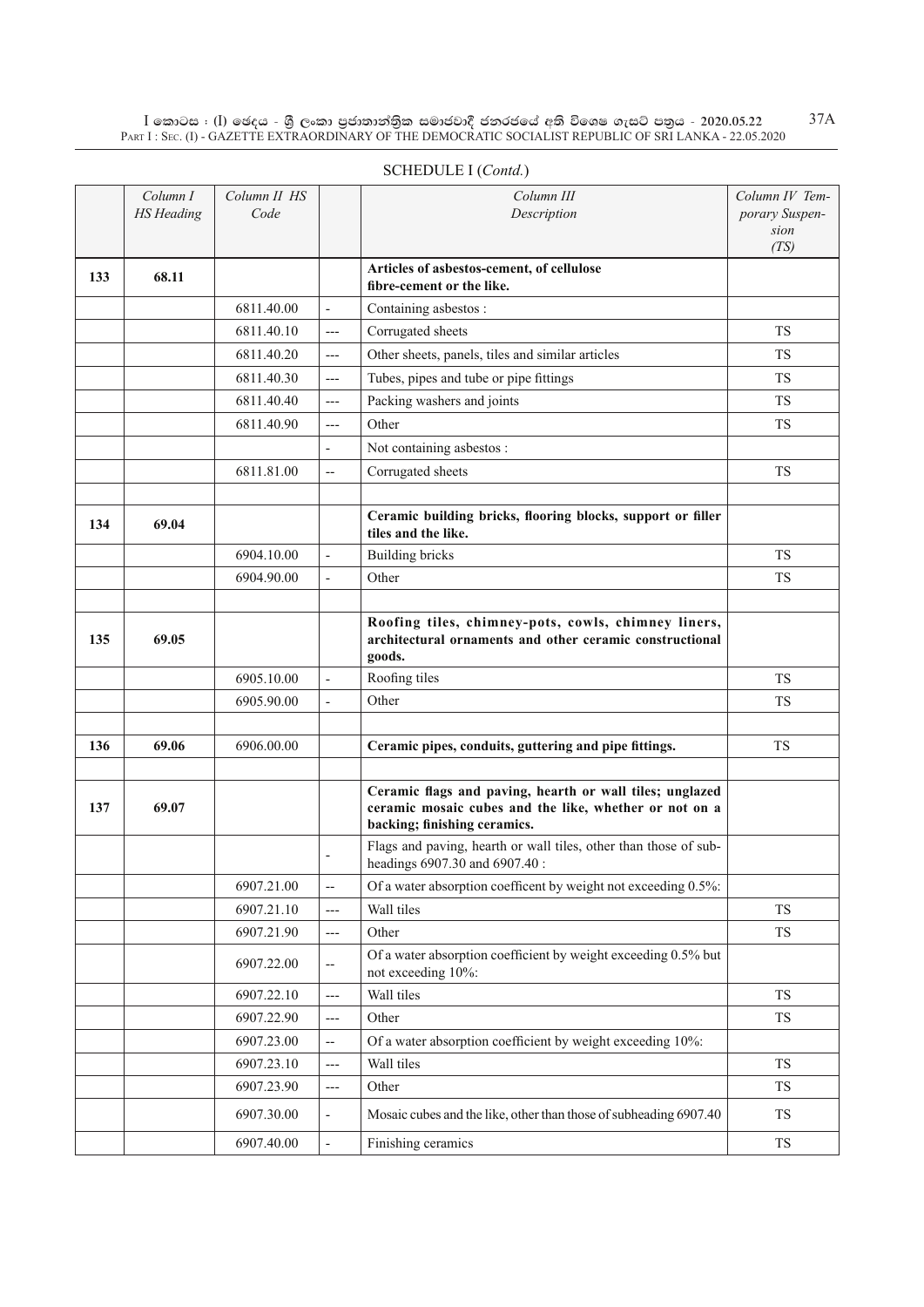|     |                               |                      |                              | SCHEDULE I (Contd.)                                                                                                                                   |                                                  |
|-----|-------------------------------|----------------------|------------------------------|-------------------------------------------------------------------------------------------------------------------------------------------------------|--------------------------------------------------|
|     | Column I<br><b>HS</b> Heading | Column II HS<br>Code |                              | Column III<br>Description                                                                                                                             | Column IV Tem-<br>porary Suspen-<br>sion<br>(TS) |
|     |                               |                      |                              |                                                                                                                                                       |                                                  |
| 138 | 69.10                         |                      |                              | Ceramic sinks, wash basins, wash basin pedestals, baths,<br>bidets, water closet pans, flushing cisterns, urinals and similar<br>sanitary fixtures.   |                                                  |
|     |                               | 6910.10.00           | $\overline{a}$               | Of porcelain or china:                                                                                                                                |                                                  |
|     |                               | 6910.10.10           | $---$                        | Squatting pans                                                                                                                                        | <b>TS</b>                                        |
|     |                               | 6910.10.90           | $---$                        | Other                                                                                                                                                 | <b>TS</b>                                        |
|     |                               | 6910.90.00           | $\overline{a}$               | Other:                                                                                                                                                |                                                  |
|     |                               | 6910.90.10           | ---                          | Squatting pans                                                                                                                                        | <b>TS</b>                                        |
|     |                               | 6910.90.90           | ---                          | Other                                                                                                                                                 | <b>TS</b>                                        |
|     |                               |                      |                              |                                                                                                                                                       |                                                  |
| 139 | 69.11                         |                      |                              | Tableware, kitchenware, other household articles and toilet<br>articles, of porcelain or china.                                                       |                                                  |
|     |                               | 6911.10.00           | $\overline{\phantom{a}}$     | Tableware and kitchenware                                                                                                                             | <b>TS</b>                                        |
|     |                               | 6911.90.00           | $\overline{a}$               | Other                                                                                                                                                 | <b>TS</b>                                        |
|     |                               |                      |                              |                                                                                                                                                       |                                                  |
| 140 | 69.12                         | 6912.00.00           |                              | Ceramic tableware, kitchenware, other household articles and<br>toilet articles, other than of porcelain or china :                                   |                                                  |
|     |                               | 6912.00.10           | ---                          | Tableware                                                                                                                                             | <b>TS</b>                                        |
|     |                               | 6912.00.90           | ---                          | Other                                                                                                                                                 | <b>TS</b>                                        |
|     |                               |                      |                              |                                                                                                                                                       |                                                  |
| 141 | 69.13                         |                      |                              | Statuettes and other ornamental ceramic articles.                                                                                                     |                                                  |
|     |                               | 6913.10.00           | $\overline{\phantom{0}}$     | Of porcelain or china                                                                                                                                 | <b>TS</b>                                        |
|     |                               | 6913.90.00           | $\overline{\phantom{a}}$     | Other:                                                                                                                                                |                                                  |
|     |                               | 6913.90.10           | ---                          | Ornaments                                                                                                                                             | <b>TS</b>                                        |
|     |                               | 6913.90.90           | ---                          | Other                                                                                                                                                 | <b>TS</b>                                        |
|     |                               |                      |                              |                                                                                                                                                       |                                                  |
| 142 | 69.14                         |                      |                              | Other ceramic articles.                                                                                                                               |                                                  |
|     |                               | 6914.10.00           | $\qquad \qquad \blacksquare$ | Of porcelain or china:                                                                                                                                |                                                  |
|     |                               | 6914.10.90           | ---                          | Other                                                                                                                                                 | TS                                               |
|     |                               |                      |                              |                                                                                                                                                       |                                                  |
| 143 | 70.13                         |                      |                              | Glassware of a kind used for table, kitchen, toilet, office,<br>indoor decoration or similar purposes (other than that of<br>heading 70.10 or 70.18). |                                                  |
|     |                               | 7013.10.00           | L,                           | Of glass-ceramics                                                                                                                                     | <b>TS</b>                                        |
|     |                               |                      | $\overline{\phantom{a}}$     | Stemware drinking glasses other than of glass-ceramics :                                                                                              |                                                  |
|     |                               | 7013.22.00           | --                           | Of lead crystal                                                                                                                                       | ${\rm TS}$                                       |
|     |                               | 7013.28.00           | --                           | Other                                                                                                                                                 | TS                                               |
|     |                               |                      | L,                           | Other drinking glasses other than of glass-ceramics :                                                                                                 |                                                  |
|     |                               | 7013.33.00           | --                           | Of lead crystal                                                                                                                                       | TS                                               |

# Schedule I (*Contd.*)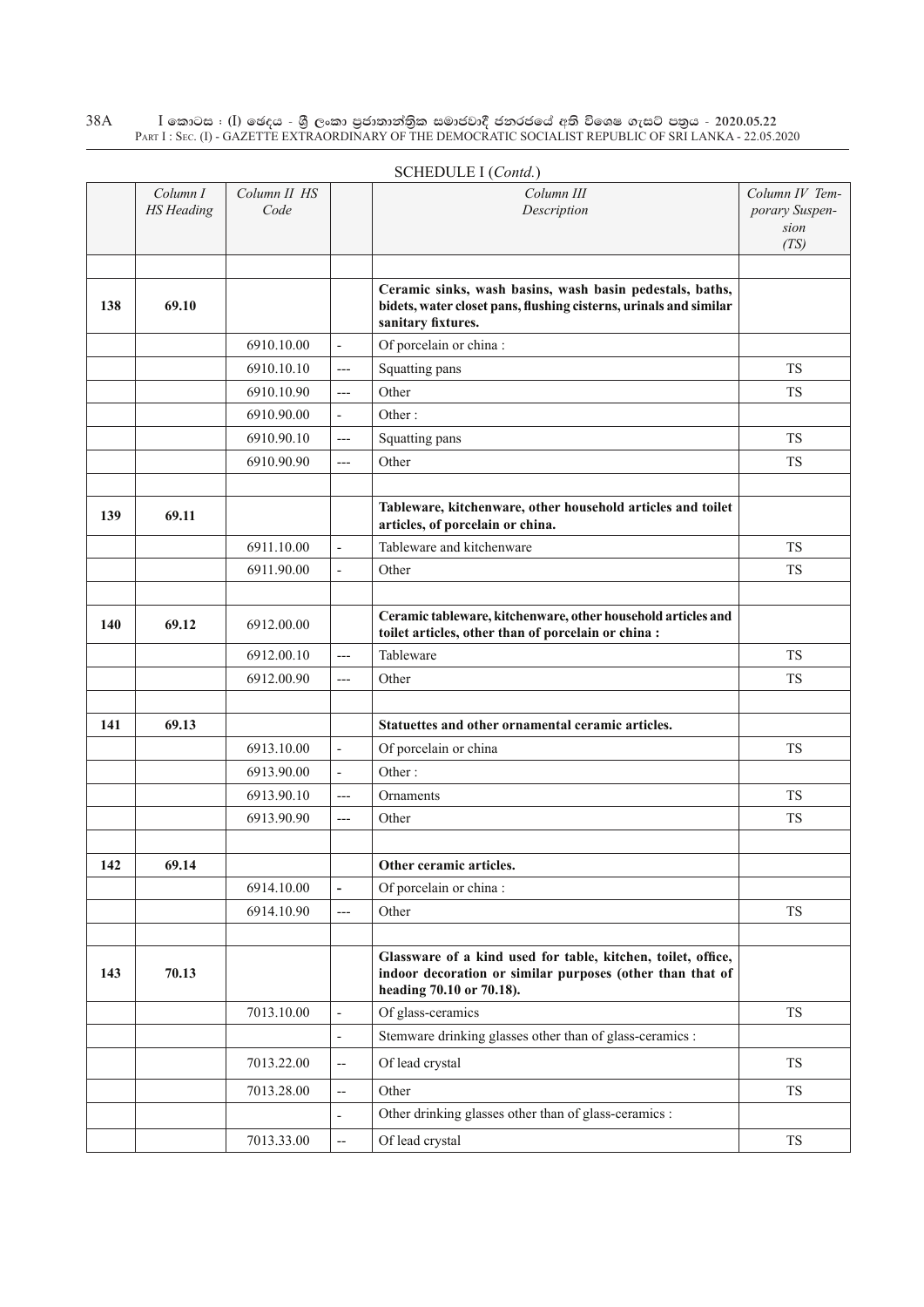|     | Column I          | Column II HS |                          | Column III                                                                                                                                                                                                                                                                                                                                                                                                              | Column IV Tem- |
|-----|-------------------|--------------|--------------------------|-------------------------------------------------------------------------------------------------------------------------------------------------------------------------------------------------------------------------------------------------------------------------------------------------------------------------------------------------------------------------------------------------------------------------|----------------|
|     | <b>HS</b> Heading | Code         |                          | Description                                                                                                                                                                                                                                                                                                                                                                                                             | porary Suspen- |
|     |                   |              |                          |                                                                                                                                                                                                                                                                                                                                                                                                                         | sion<br>(TS)   |
|     |                   | 7013.37.00   | --                       | Other                                                                                                                                                                                                                                                                                                                                                                                                                   | <b>TS</b>      |
|     |                   |              |                          | Glassware of a kind used for table (other than drinking glasses)<br>or kitchen purposes other than of glass-ceramics :                                                                                                                                                                                                                                                                                                  |                |
|     |                   | 7013.41.00   | $\overline{\phantom{a}}$ | Of lead crystal                                                                                                                                                                                                                                                                                                                                                                                                         | <b>TS</b>      |
|     |                   | 7013.42.00   | $\overline{\phantom{a}}$ | Of glass having a linear coeffcient of expansion not exceeding<br>5x10 <sup>-6</sup> per Kelvin within a temperature range of 0 0C to 300 0C                                                                                                                                                                                                                                                                            | <b>TS</b>      |
|     |                   | 7013.49.00   | $\overline{\phantom{a}}$ | Other                                                                                                                                                                                                                                                                                                                                                                                                                   | <b>TS</b>      |
|     |                   |              |                          | Other glassware:                                                                                                                                                                                                                                                                                                                                                                                                        |                |
|     |                   | 7013.91.00   | --                       | Of lead crystal                                                                                                                                                                                                                                                                                                                                                                                                         | <b>TS</b>      |
|     |                   | 7013.99.00   | --                       | Other:                                                                                                                                                                                                                                                                                                                                                                                                                  |                |
|     |                   | 7013.99.90   | ---                      | Other                                                                                                                                                                                                                                                                                                                                                                                                                   | <b>TS</b>      |
|     |                   |              |                          |                                                                                                                                                                                                                                                                                                                                                                                                                         |                |
| 144 | 70.16             |              |                          | Paving blocks, slabs, bricks, squares, tiles and other articles<br>of pressed or moulded glass, whether or not wired, of a kind<br>used for building or construction purposes; glass cubes and<br>other glass smallwares, whether or not on a backing, for<br>mosaics or similar decorative purposes; leaded lights and<br>the like; multicellular or foam glass in blocks, panels, plates,<br>shells or similar forms. |                |
|     |                   | 7016.10.00   | $\overline{\phantom{a}}$ | Glass cubes and other glass smallwares, whether or not on a<br>backing, for mosaics or similar decorative purposes                                                                                                                                                                                                                                                                                                      | <b>TS</b>      |
|     |                   | 7016.90.00   | $\blacksquare$           | Other                                                                                                                                                                                                                                                                                                                                                                                                                   | <b>TS</b>      |
|     |                   |              |                          |                                                                                                                                                                                                                                                                                                                                                                                                                         |                |
| 145 | 71.17             |              |                          | <b>Imitation Jewellery.</b>                                                                                                                                                                                                                                                                                                                                                                                             |                |
|     |                   |              | $\overline{\phantom{a}}$ | Of base metal, whether or not plated with precious metal :                                                                                                                                                                                                                                                                                                                                                              |                |
|     |                   | 7117.11.00   | --                       | Cuff-links and studs                                                                                                                                                                                                                                                                                                                                                                                                    | <b>TS</b>      |
|     |                   | 7117.19.00   |                          | Other                                                                                                                                                                                                                                                                                                                                                                                                                   | <b>TS</b>      |
|     |                   | 7117.90.00   | $\overline{\phantom{a}}$ | Other                                                                                                                                                                                                                                                                                                                                                                                                                   | <b>TS</b>      |
|     |                   |              |                          |                                                                                                                                                                                                                                                                                                                                                                                                                         |                |
| 146 | 73.23             |              |                          | Table, kitchen or other household articles and parts thereof,<br>of iron or steel; iron or steel wool; pot scourers and scouring<br>or polishing pads, gloves and the like, of iron or steel.                                                                                                                                                                                                                           |                |
|     |                   | 7323.10.00   |                          | Iron or steel wool; pot scourers and scouring or polishing pads,<br>gloves and the like                                                                                                                                                                                                                                                                                                                                 | TS             |
|     |                   |              |                          | Other:                                                                                                                                                                                                                                                                                                                                                                                                                  |                |
|     |                   | 7323.91.00   | --                       | Of cast iron, not enamelled                                                                                                                                                                                                                                                                                                                                                                                             | <b>TS</b>      |
|     |                   | 7323.92.00   | --                       | Of cast iron, enamelled                                                                                                                                                                                                                                                                                                                                                                                                 | <b>TS</b>      |
|     |                   | 7323.93.00   | $\overline{\phantom{a}}$ | Of stainless steel                                                                                                                                                                                                                                                                                                                                                                                                      | <b>TS</b>      |
|     |                   | 7323.94.00   | --                       | Of iron (other than cast iron) or steel, enamelled                                                                                                                                                                                                                                                                                                                                                                      | TS             |
|     |                   | 7323.99.00   | --                       | Other                                                                                                                                                                                                                                                                                                                                                                                                                   | <b>TS</b>      |

# Schedule I (*Contd.*)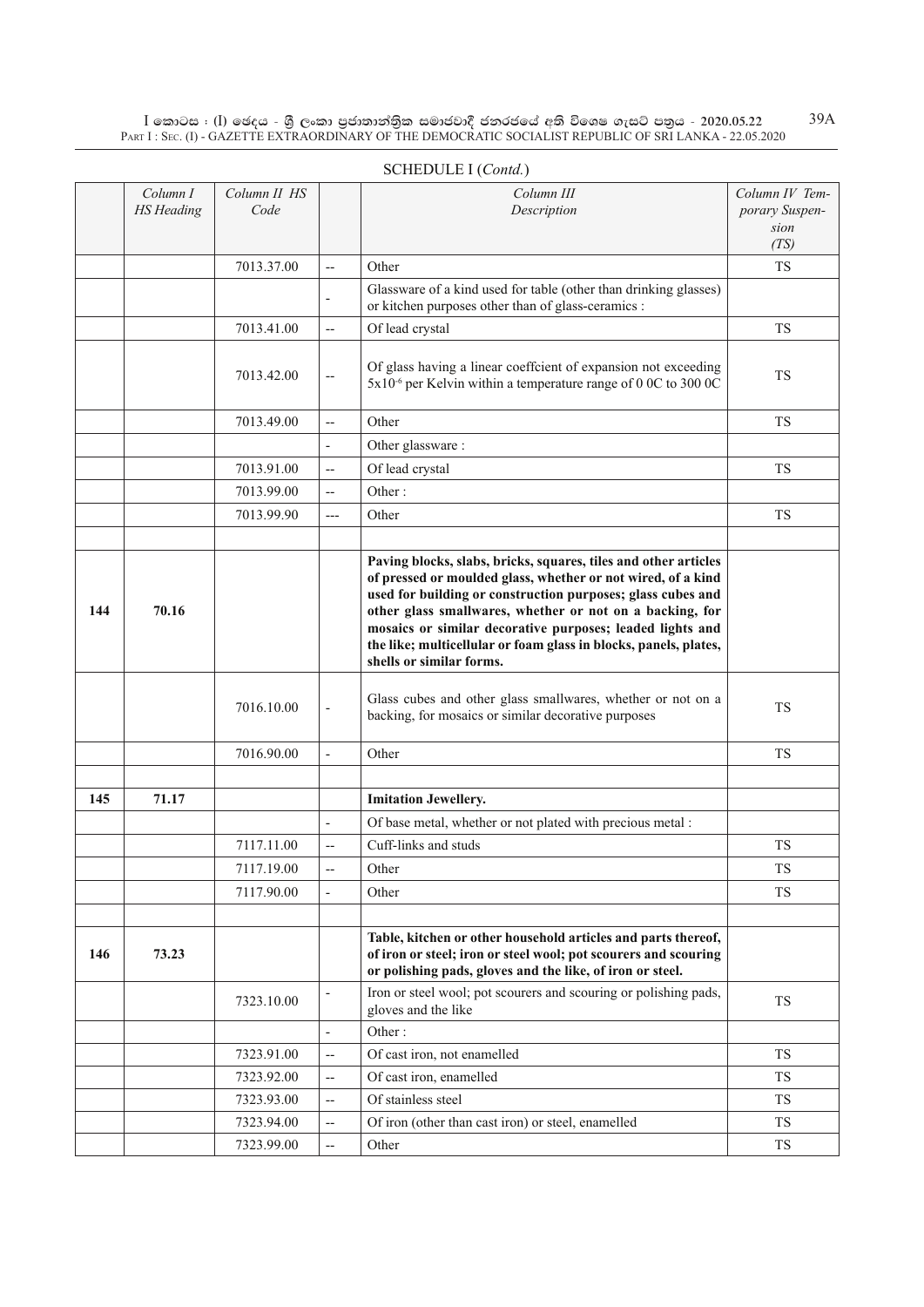|     | Column I<br><b>HS</b> Heading | Column II HS<br>Code |                          | Column III<br>Description                                                                                                                                                                                          | Column IV Tem-<br>porary Suspen-<br>sion<br>(TS) |
|-----|-------------------------------|----------------------|--------------------------|--------------------------------------------------------------------------------------------------------------------------------------------------------------------------------------------------------------------|--------------------------------------------------|
| 147 | 76.15                         |                      |                          | Table, kitchen or other household articles and parts therof,<br>of aluminium; pot scourers and scouring or polishing pads,<br>gloves and the like, of aluminium; sanitary ware and parts<br>thereof, of aluminium. |                                                  |
|     |                               | 7615.10.00           |                          | Table, kitchen or other household articles and parts thereof; pot<br>scourers and scouring or polishing pads, gloves and the like:                                                                                 |                                                  |
|     |                               | 7615.10.10           | $---$                    | Pot scourers and scouring or polishing pads, gloves and the like                                                                                                                                                   | TS                                               |
|     |                               | 7615.10.20           | $---$                    | Pressure cookers and parts thereof                                                                                                                                                                                 | <b>TS</b>                                        |
|     |                               | 7615.10.90           | $---$                    | Other                                                                                                                                                                                                              | TS                                               |
|     |                               | 7615.20.00           | $\frac{1}{2}$            | Sanitary ware and parts thereof:                                                                                                                                                                                   |                                                  |
|     |                               | 7615.20.10           | $---$                    | Sinks                                                                                                                                                                                                              | <b>TS</b>                                        |
|     |                               | 7615.20.90           | $---$                    | Other                                                                                                                                                                                                              | <b>TS</b>                                        |
|     |                               |                      |                          |                                                                                                                                                                                                                    |                                                  |
| 148 | 84.15                         |                      |                          | Air conditioning machines, comprising a motor-driven fan<br>and elements for changing the temperature and humidity,<br>including those machines in which the humidity cannot be<br>separately regulated.           |                                                  |
|     |                               | 8415.10.00           | $\overline{\phantom{m}}$ | Of a kind designed to be fixed to a window, wall, ceiling or floor,<br>self-contained or "split system" :                                                                                                          |                                                  |
|     |                               |                      | ---                      | "Split system" :                                                                                                                                                                                                   |                                                  |
|     |                               | 8415.10.21           | ----                     | Of a capacity not exceeding 9,000 BTU                                                                                                                                                                              | <b>TS</b>                                        |
|     |                               | 8415.10.22           | ----                     | Of a capacity exceeding 9,000 BTU and not exceeding 12,000<br><b>BTU</b>                                                                                                                                           | <b>TS</b>                                        |
|     |                               | 8415.10.23           |                          | Of a capacity exceeding 12,000 BTU and not exceeding 18,000<br><b>BTU</b>                                                                                                                                          | <b>TS</b>                                        |
|     |                               | 8415.10.24           |                          | Of a capacity exceeding 18,000 BTU and not exceeding 24,000<br><b>BTU</b>                                                                                                                                          | <b>TS</b>                                        |
|     |                               | 8415.10.25           |                          | Of a capacity exceeding 24,000 BTU and not exceeding 30,000<br><b>BTU</b>                                                                                                                                          | ${\rm TS}$                                       |
|     |                               | 8415.10.29           |                          | Other                                                                                                                                                                                                              | TS                                               |
|     |                               |                      | ---                      | Self-contained:                                                                                                                                                                                                    |                                                  |
|     |                               | 8415.10.31           | ----                     | Of a capacity not exceeding 9,000 BTU                                                                                                                                                                              | <b>TS</b>                                        |
|     |                               | 8415.10.32           |                          | Of a capacity exceeding 9,000 BTU and not exceeding 12,000<br><b>BTU</b>                                                                                                                                           | <b>TS</b>                                        |
|     |                               | 8415.10.33           |                          | Of a capacity exceeding 12,000 BTU and not exceeding 18,000<br><b>BTU</b>                                                                                                                                          | TS                                               |
|     |                               | 8415.10.34           |                          | Of a capacity exceeding 18,000 BTU and not exceeding 24,000<br><b>BTU</b>                                                                                                                                          | TS                                               |
|     |                               | 8415.10.35           |                          | Of a capacity exceeding 24,000 BTU and not exceeding 30,000<br><b>BTU</b>                                                                                                                                          | TS                                               |
|     |                               | 8415.10.39           |                          | Other                                                                                                                                                                                                              | TS                                               |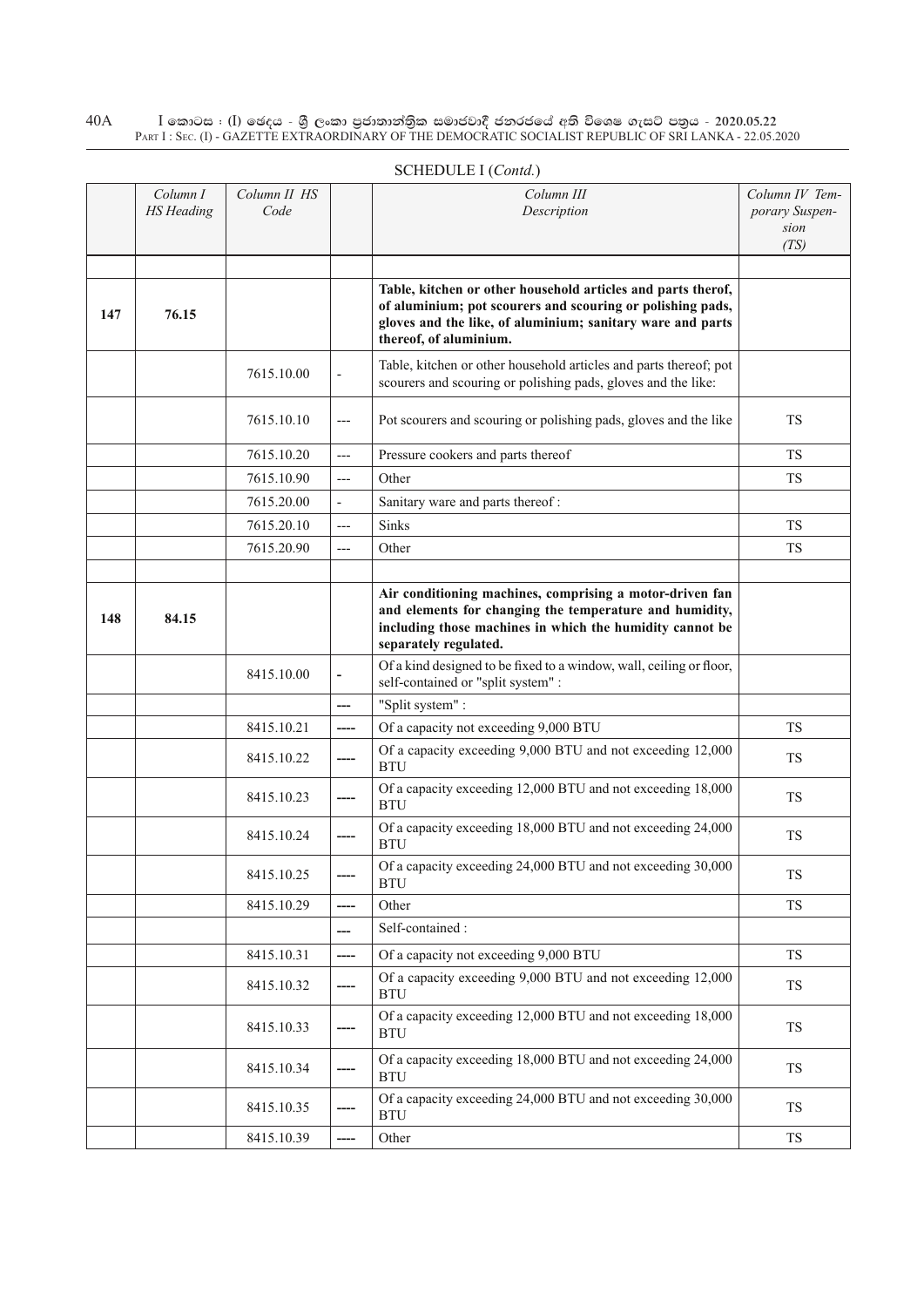|     | Column I<br><b>HS</b> Heading | Column II HS<br>Code |                          | Column III<br>Description                                                                                                                                         | Column IV Tem-<br>porary Suspen-<br>sion<br>(TS) |
|-----|-------------------------------|----------------------|--------------------------|-------------------------------------------------------------------------------------------------------------------------------------------------------------------|--------------------------------------------------|
|     |                               | 8415.20.00           | $\overline{a}$           | Of a kind used for persons, in motor vehicles :                                                                                                                   |                                                  |
|     |                               | 8415.20.90           |                          | Other                                                                                                                                                             | <b>TS</b>                                        |
|     |                               |                      | $\overline{a}$           | Other:                                                                                                                                                            |                                                  |
|     |                               | 8415.81.00           | --                       | Incorporating a refrigerating unit and a valve for reversal of the<br>cooling/heat cycle (reversible heat pumps):                                                 |                                                  |
|     |                               | 8415.81.90           | ---                      | Other                                                                                                                                                             | <b>TS</b>                                        |
|     |                               | 8415.82.00           | --                       | Other, incorporating a refrigerating unit:                                                                                                                        |                                                  |
|     |                               | 8415.82.90           | ---                      | Other                                                                                                                                                             | TS                                               |
|     |                               | 8415.83.00           | --                       | Not incorporating a refrigerating unit:                                                                                                                           |                                                  |
|     |                               | 8415.83.90           | ---                      | Other                                                                                                                                                             | TS                                               |
|     |                               | 8415.90.00           |                          | Parts:                                                                                                                                                            |                                                  |
|     |                               |                      |                          |                                                                                                                                                                   |                                                  |
| 149 | 84.18                         |                      |                          | Refrigerators, freezers and other refrigerating or freezing<br>equipment, electric or other; heat pumps other than air<br>conditioning machines of heading 84.15. |                                                  |
|     |                               | 8418.10.00           |                          | Combined refrigerator-freezers, fitted with separate external<br>doors:                                                                                           |                                                  |
|     |                               | 8418.10.90           | ---                      | Other                                                                                                                                                             | TS                                               |
|     |                               |                      |                          | Refrigerators, household type :                                                                                                                                   |                                                  |
|     |                               | 8418.21.00           | --                       | Compression-type:                                                                                                                                                 |                                                  |
|     |                               | 8418.21.90           | ---                      | other                                                                                                                                                             | <b>TS</b>                                        |
|     |                               | 8418.29.00           | --                       | Other:                                                                                                                                                            |                                                  |
|     |                               | 8418.29.20           | ---                      | Other absorption-type, electrical                                                                                                                                 | <b>TS</b>                                        |
|     |                               | 8418.29.90           | ---                      | Other                                                                                                                                                             | <b>TS</b>                                        |
|     |                               | 8418.30.00           |                          | Freezers of the chest type, not exceeding 800 l capacity :                                                                                                        |                                                  |
|     |                               | 8418.30.20           | ---                      | Other, not exceeding 566 l                                                                                                                                        | TS                                               |
|     |                               | 8418.30.90           | $---$                    | Other                                                                                                                                                             | <b>TS</b>                                        |
|     |                               | 8418.40.00           | $\overline{\phantom{0}}$ | Freezers of the upright type, not exceeding 900 l capacity :                                                                                                      |                                                  |
|     |                               | 8418.40.20           |                          | Other, not exceeding 566 l                                                                                                                                        | TS                                               |
|     |                               | 8418.40.90           | $---$                    | Other                                                                                                                                                             | <b>TS</b>                                        |
|     |                               | 8418.50.00           | $\overline{\phantom{a}}$ | Other furniture (chests, cabinets, display counters, show-cases<br>and the like) for storage and display, incorporating refrigerating<br>or freezing equipment :  |                                                  |
|     |                               | 8418.50.90           | $---$                    | Other                                                                                                                                                             | TS                                               |
|     |                               |                      | $\overline{a}$           | Other refrigerating or freezing equipment; heat pumps :                                                                                                           |                                                  |
|     |                               | 8418.69.00           | --                       | Other:                                                                                                                                                            |                                                  |
|     |                               | 8418.69.20           | ---                      | Other, cabinet and chest type refrigerators exceeding 566 l and<br>below 8501                                                                                     | TS                                               |
|     |                               | 8418.69.40           | $---$                    | Other, blast-freezers for preserving poultry meat                                                                                                                 | TS                                               |
|     |                               | 8418.69.60           | ---                      | Other, milk chilling tanks                                                                                                                                        | <b>TS</b>                                        |
|     |                               | 8418.69.90           | ---                      | Other                                                                                                                                                             | TS                                               |

#### SCHEDULE I (*Contd.*)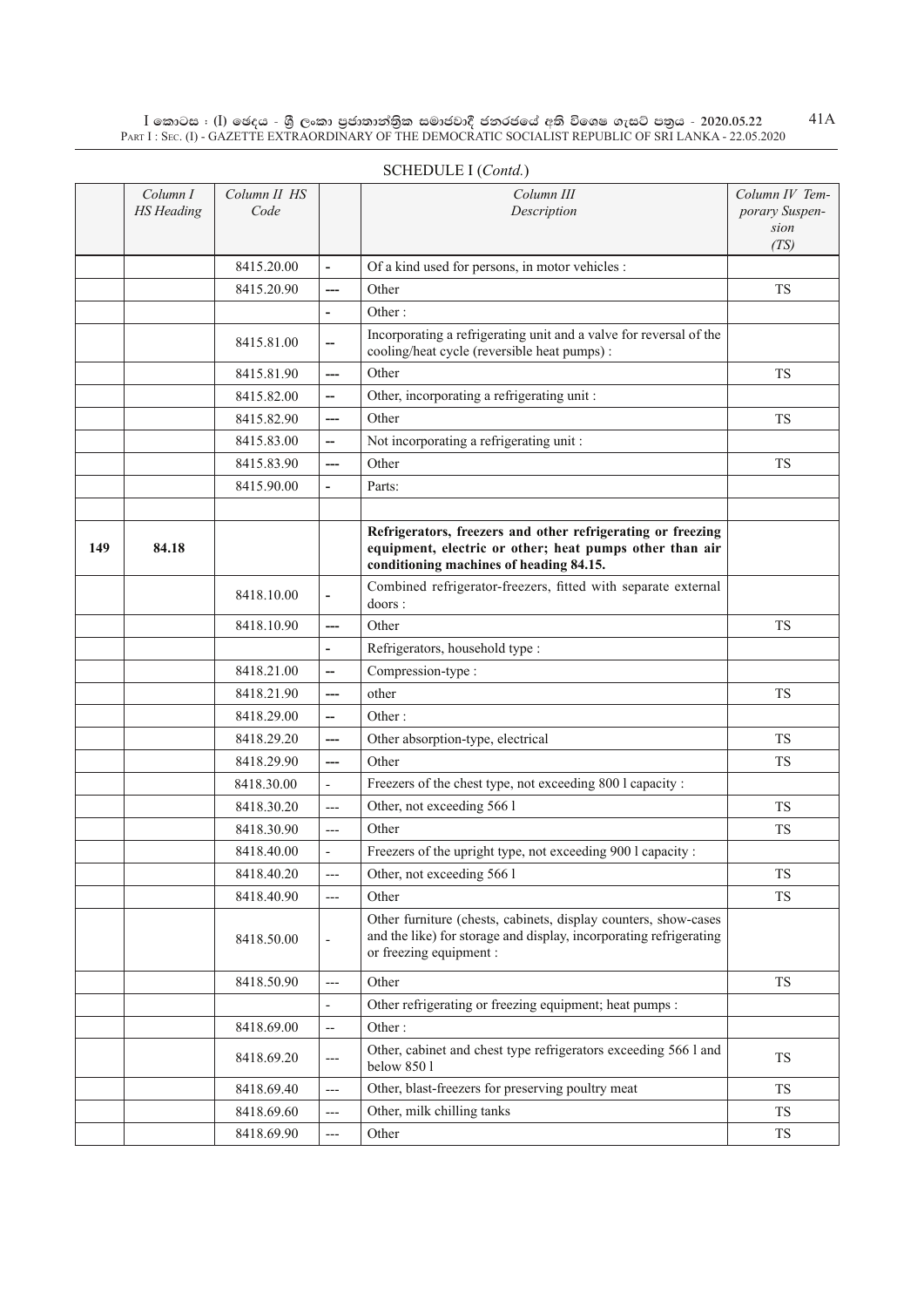|     | Column I<br><b>HS</b> Heading | Column II HS<br>Code |                          | Column III<br>Description                                                                  | Column IV Tem-<br>porary Suspen-<br>sion<br>(TS) |
|-----|-------------------------------|----------------------|--------------------------|--------------------------------------------------------------------------------------------|--------------------------------------------------|
|     |                               |                      | $\overline{\phantom{a}}$ | Parts:                                                                                     |                                                  |
|     |                               | 8418.91.00           | $\overline{\phantom{a}}$ | Furniture designed to receive refrigerating or freezing equipment:                         |                                                  |
|     |                               | 8418.91.10           | $---$                    | Cabinets for refrigerators                                                                 | <b>TS</b>                                        |
|     |                               | 8418.91.20           | $---$                    | Other cabinets                                                                             | <b>TS</b>                                        |
|     |                               | 8418.91.90           | $---$                    | Other                                                                                      | <b>TS</b>                                        |
|     |                               | 8418.99.00           | $\overline{a}$           | Other                                                                                      | TS                                               |
|     |                               |                      |                          |                                                                                            |                                                  |
| 150 | 84.50                         |                      |                          | Household or laundry-type washing machines, including<br>machines which both wash and dry. |                                                  |
|     |                               |                      | $\overline{\phantom{a}}$ | Machines, each of a dry linen capacity not exceeding 10 kg :                               |                                                  |
|     |                               | 8450.11.00           | $\overline{\phantom{m}}$ | Fully-automatic machines :                                                                 |                                                  |
|     |                               | 8450.11.10           | $---$                    | Unassembled in completely knocked-down form                                                | TS                                               |
|     |                               |                      | $---$                    | Other, top loading:                                                                        |                                                  |
|     |                               | 8450.11.31           | $---$                    | Of a dry linen capacity less than 4 kg                                                     | <b>TS</b>                                        |
|     |                               | 8450.11.32           | ----                     | Of a dry linen capacity exceeding 4 kg and not exceeding 5.5 kg                            | <b>TS</b>                                        |
|     |                               | 8450.11.33           | $-----$                  | Of a dry linen capacity exceeding 5.5 kg and not exceeding 7.5 kg                          | <b>TS</b>                                        |
|     |                               | 8450.11.34           | $-----$                  | Of a dry linen capacity exceeding 7.5 kg and not exceeding 9.5<br>kg                       | <b>TS</b>                                        |
|     |                               | 8450.11.39           | ----                     | Other                                                                                      | <b>TS</b>                                        |
|     |                               |                      | $---$                    | Other, front loading:                                                                      |                                                  |
|     |                               | 8450.11.41           | $---$                    | Of a dry linen capacity less than 4 kg                                                     | TS                                               |
|     |                               | 8450.11.42           | $-----$                  | Of a dry linen capacity exceeding 4 kg and not exceeding 5.5 kg                            | <b>TS</b>                                        |
|     |                               | 8450.11.43           | $---$                    | Of a dry linen capacity exceeding 5.5 kg and not exceeding 7.5 kg                          | <b>TS</b>                                        |
|     |                               | 8450.11.44           | $-----$                  | Of a dry linen capacity exceeding 7.5 kg and not exceeding 9.5 kg                          | TS                                               |
|     |                               | 8450.11.49           | $---$                    | Other                                                                                      | TS                                               |
|     |                               | 8450.12.00           | $\overline{\phantom{a}}$ | Other machines, with built-in centrifugal drier:                                           |                                                  |
|     |                               | 8450.12.10           | $---$                    | Unassembled in completely knocked-down form                                                | TS                                               |
|     |                               |                      | ---                      | Other:                                                                                     |                                                  |
|     |                               | 8450.12.31           | $---$                    | Of a dry linen capacity less than 4 kg                                                     | TS                                               |
|     |                               | 8450.12.32           | ----                     | Of a dry linen capacity exceeding 4 kg and not exceeding 5.5 kg                            | <b>TS</b>                                        |
|     |                               | 8450.12.33           |                          | Of a dry linen capacity exceeding 5.5 kg and not exceeding<br>7.5 kg                       | <b>TS</b>                                        |
|     |                               | 8450.12.34           |                          | Of a dry linen capacity exceeding 7.5 kg and not exceeding<br>9.5 kg                       | <b>TS</b>                                        |
|     |                               | 8450.12.39           | ----                     | Other                                                                                      | <b>TS</b>                                        |
|     |                               | 8450.19.00           | $\overline{\phantom{a}}$ | Other:                                                                                     |                                                  |
|     |                               | 8450.19.10           | $---$                    | Unassembled in completely knocked-down form                                                | <b>TS</b>                                        |
|     |                               |                      | ---                      | Other:                                                                                     |                                                  |
|     |                               | 8450.19.31           | ----                     | Of a dry linen capacity less than 4 kg                                                     | <b>TS</b>                                        |
|     |                               | 8450.19.32           | ----                     | Of a dry linen capacity exceeding 4 kg and not exceeding 5.5 kg                            | <b>TS</b>                                        |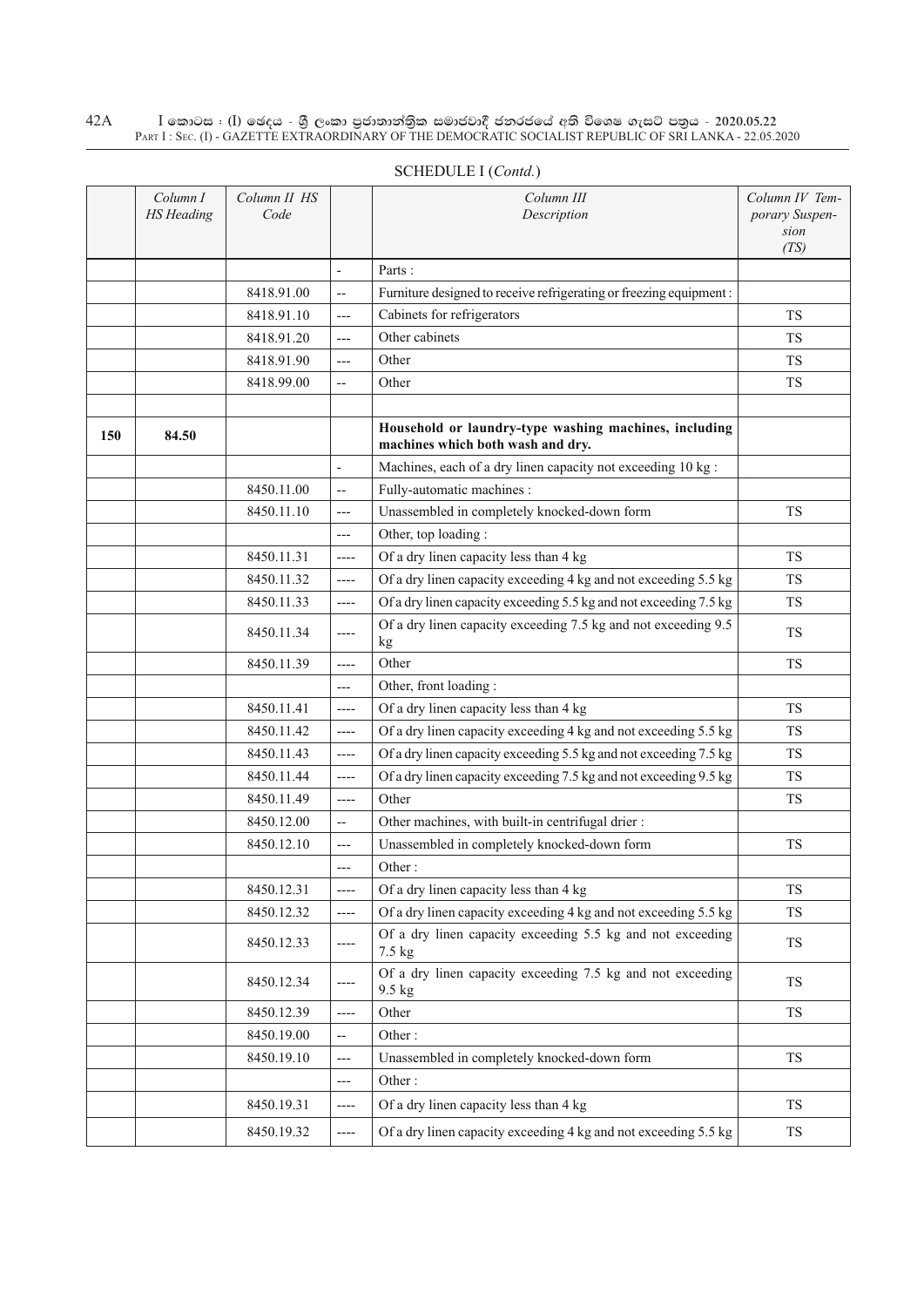|     | Column I<br><b>HS</b> Heading | Column II HS<br>Code |                | Column III<br>Description                                                                                                                                                                                                              | Column IV Tem-<br>porary Suspen-<br>sion<br>(TS) |
|-----|-------------------------------|----------------------|----------------|----------------------------------------------------------------------------------------------------------------------------------------------------------------------------------------------------------------------------------------|--------------------------------------------------|
|     |                               | 8450.19.33           | $---$          | Of a dry linen capacity exceeding 5.5 kg and not exceeding<br>$7.5 \text{ kg}$                                                                                                                                                         | <b>TS</b>                                        |
|     |                               | 8450.19.34           | $---$          | Of a dry linen capacity exceeding 7.5 kg and not exceeding<br>9.5 kg                                                                                                                                                                   | <b>TS</b>                                        |
|     |                               | 8450.19.39           | ----           | Other                                                                                                                                                                                                                                  | <b>TS</b>                                        |
|     |                               | 8450.20.00           |                | Machines, each of a dry linen capacity exceeding 10 kg                                                                                                                                                                                 | <b>TS</b>                                        |
|     |                               | 8450.90.00           | $\overline{a}$ | Parts:                                                                                                                                                                                                                                 | <b>TS</b>                                        |
|     |                               |                      |                |                                                                                                                                                                                                                                        |                                                  |
| 151 | 85.28                         |                      |                | Monitors and projectors, not incorporating television recep-<br>tion apparatus; reception apparatus for television, whether<br>or not incorporating radio-broadcast receivers or sound or<br>video recording or reproducing apparatus. |                                                  |
|     |                               |                      | $\frac{1}{2}$  | Projectors :                                                                                                                                                                                                                           |                                                  |
|     |                               | 8528.62.00           | $-$            | Capable of directly connecting to designed for use with an auto-<br>matic data processing machine of heading 84.71                                                                                                                     | <b>TS</b>                                        |
|     |                               | 8528.69.00           | $-$            | Other                                                                                                                                                                                                                                  | TS                                               |
|     |                               |                      |                |                                                                                                                                                                                                                                        |                                                  |
| 152 | 86.05                         | 8605.00.00           |                | Railway or tramway passenger coaches, not self-propelled;<br>luggage vans, post office coaches and other special purpose<br>railway or tramway coaches, not self-propelled (excluding<br>those of heading 86.04).                      | <b>TS</b>                                        |
| 153 | 87.02                         |                      |                | Moter vehicles for the transport of ten or more persons, in-<br>cluding the driver                                                                                                                                                     |                                                  |
|     |                               | 8702.10.00           |                | With only compression - ignition internal combustion piston<br>engine(diesel or semi-diesel):                                                                                                                                          |                                                  |
|     |                               |                      | $---$          | Motor vehices for the transport of less than 13 person (adults)<br>including the driver, not more than three and a half years old:                                                                                                     |                                                  |
|     |                               | 8702.10.12           |                | Modified vehicles of heading 87.03, not more than two years old                                                                                                                                                                        | <b>TS</b>                                        |
|     |                               | 8702.10.19           | $---$          | Other                                                                                                                                                                                                                                  | <b>TS</b>                                        |
|     |                               |                      | $- - -$        | Motor vehicles for the transport of 13 or more persons (adults)<br>but less than 25 persons (adults) including the driver, not more<br>than five years old :                                                                           |                                                  |
|     |                               | 8702.10.32           | $\cdots$       | Modified vehicles of heading 87.03, not more than five years old                                                                                                                                                                       | <b>TS</b>                                        |
|     |                               | 8702.10.39           |                | Other                                                                                                                                                                                                                                  | TS                                               |
|     |                               |                      | $---$          | Motor vehicles for the transport of 25 or more persons (adults)<br>but less than 35 persons (adults) including the driver, not more<br>than ten years old :                                                                            |                                                  |
|     |                               | 8702.10.53           | $---$          | Modified vehicles of heading 87.03, not more than two years old                                                                                                                                                                        | TS                                               |
|     |                               | 8702.10.55           | $\cdots$       | Other, not more than five years old                                                                                                                                                                                                    | <b>TS</b>                                        |
|     |                               | 8702.10.59           | $- - - -$      | Other                                                                                                                                                                                                                                  | <b>TS</b>                                        |
|     |                               |                      | $---$          | Other, not more than ten years old :                                                                                                                                                                                                   |                                                  |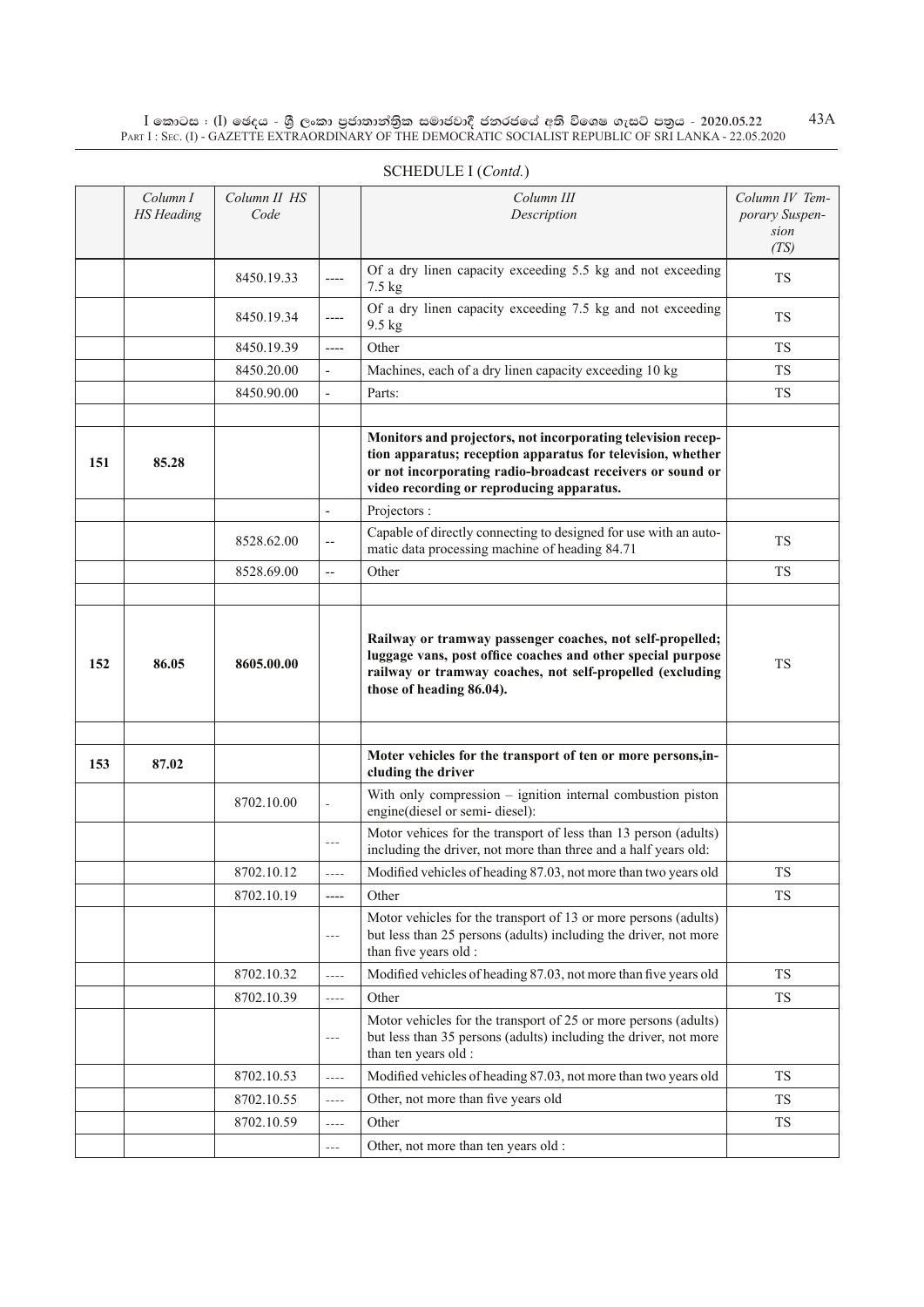| Column I<br><b>HS</b> Heading | Column II HS<br>Code |                          | Column III<br>Description                                                                                                                                    | Column IV Tem-<br>porary Suspen-<br>sion<br>(TS) |
|-------------------------------|----------------------|--------------------------|--------------------------------------------------------------------------------------------------------------------------------------------------------------|--------------------------------------------------|
|                               | 8702.10.73           | $- - - -$                | Modified Vehicles of heading 87.03, not more than two yeard old                                                                                              | <b>TS</b>                                        |
|                               | 8702.10.75           | $\cdots$                 | Other, not more than five years old                                                                                                                          | <b>TS</b>                                        |
|                               | 8702.10.79           | $- - - -$                | Other                                                                                                                                                        | <b>TS</b>                                        |
|                               |                      | ---                      | Other, more than ten years old:                                                                                                                              |                                                  |
|                               | 8702.20.00           |                          | With both compression-ignition internal combustion piston<br>engine (diesel or semi- diesel) and electric motor as motors for<br>propulsion:                 |                                                  |
|                               |                      | $---$                    | Motor vehicles for the transport of less than 13 persons (adults)<br>including the driver, not moe than three and a half years old:                          |                                                  |
|                               | 8702.20.11           | $---$                    | Modified vehicles of heading 87.03, not more than two years old                                                                                              | <b>TS</b>                                        |
|                               | 8702.20.19           | $-----$                  | Other                                                                                                                                                        | <b>TS</b>                                        |
|                               |                      | $---$                    | Motor vehicles for the transport of 13 or more persons (adults)<br>but less than 25 persons (adults) including the driver, not more<br>than five years old : |                                                  |
|                               | 8702.20.31           | $---$                    | Modified vehicles of 87.03, not more than two years old                                                                                                      | <b>TS</b>                                        |
|                               | 8702.20.39           | $---$                    | Other                                                                                                                                                        | TS                                               |
|                               |                      | $---$                    | Motor vehicles for the transport of 25 or more persons (adults)<br>but less than 35 persons (adults) including the driver, not more<br>than ten years old :  |                                                  |
|                               | 8702.20.51           | $---$                    | Modified vehicles of heading 87.03, not more than two years old                                                                                              | TS.                                              |
|                               | 8702.20.53           | $-----$                  | Other, not more than five years old                                                                                                                          | TS                                               |
|                               | 8702.20.59           | $-----$                  | Other                                                                                                                                                        | <b>TS</b>                                        |
|                               |                      | ---                      | Other, not more than ten years old :                                                                                                                         |                                                  |
|                               | 8702.20.71           | $-----$                  | Modified vehicles of heading 87.03, more than two years old                                                                                                  | <b>TS</b>                                        |
|                               | 8702.20.73           | $---$                    | Other, not more than five years old                                                                                                                          | <b>TS</b>                                        |
|                               | 8702.20.79           | ----                     | Other                                                                                                                                                        | TS                                               |
|                               |                      | $---$                    | Other, more than ten years old:                                                                                                                              |                                                  |
|                               | 8702.30.00           | $\overline{\phantom{a}}$ | With both spark- ignition internal combustion reciprocating<br>piston engine and electric motor as motors for propulsion :                                   |                                                  |
|                               |                      |                          | Motor vehicles for the transport of less than 13 persons (adults)<br>including the driver, not more than three and a half years old:                         |                                                  |
|                               | 8702.30.11           | $---$                    | Modified vehicles of heading 87.03, not more than two years old                                                                                              | <b>TS</b>                                        |
|                               | 8702.30.19           | $---$                    | Other                                                                                                                                                        | <b>TS</b>                                        |
|                               |                      | $---$                    | Motor vehicles for the transport of 13 or more persons (adults)<br>but less than 25 persons (adults) including the driver, not more<br>than five years old : |                                                  |
|                               | 8702.30.31           | $-----$                  | Modified vehicles of heading 87.03, not more than two years old                                                                                              | TS                                               |
|                               | 8702.30.39           | $-----$                  | Other                                                                                                                                                        | TS                                               |
|                               |                      | $---$                    | Motor vehicles for the transport of 25 or more persons (adults)<br>but less than 35 persons (adults) including the driver, not more<br>than ten years old :  |                                                  |
|                               | 8702.30.51           | ----                     | Modified vehicles of heading 87.03, not more than two years old                                                                                              | TS                                               |
|                               | 8702.30.53           | $-----$                  | Other, not more than five years old                                                                                                                          | TS                                               |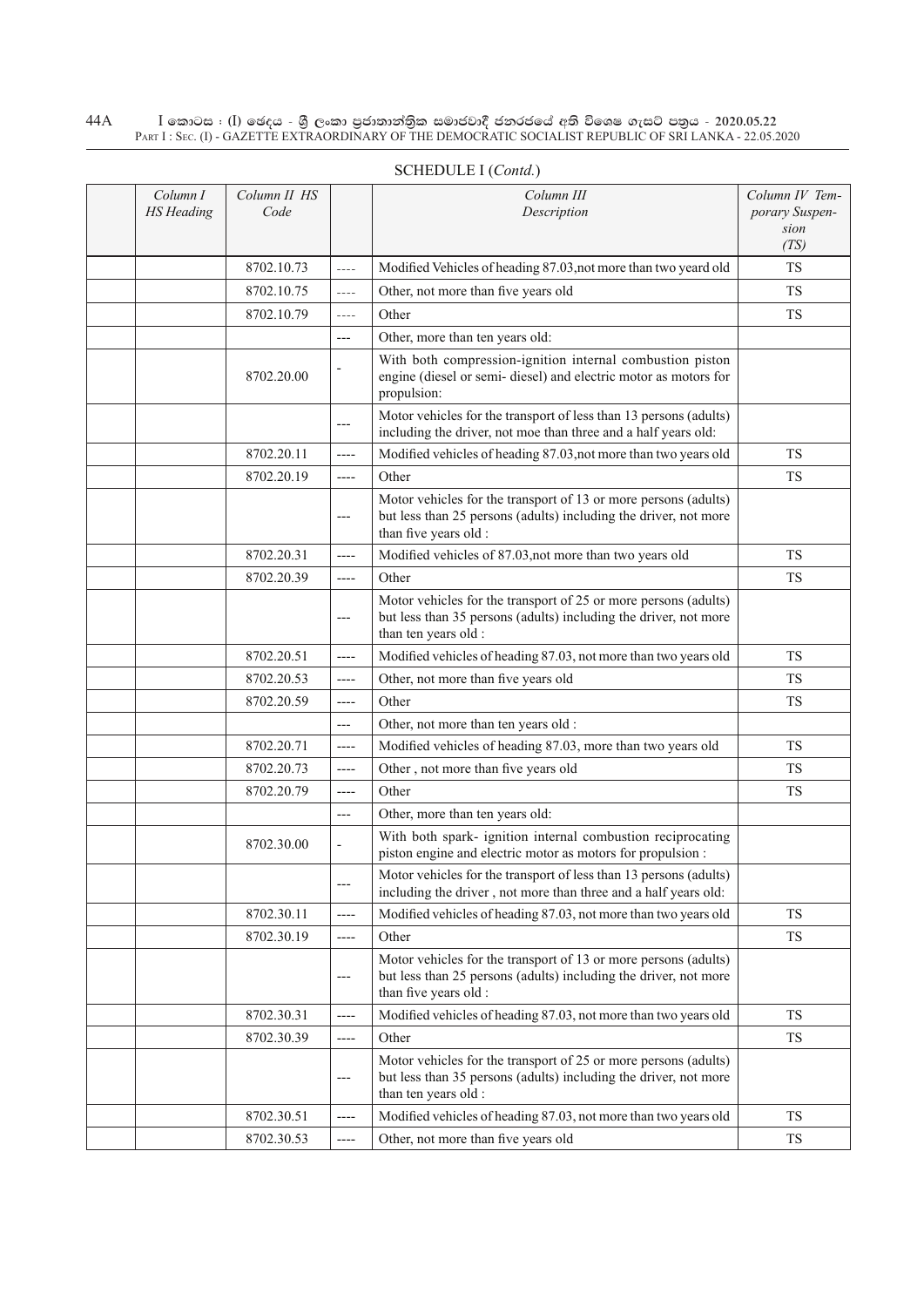| Column I<br><b>HS</b> Heading | Column II HS<br>Code |                          | Column III<br>Description                                                                                                                                    | Column IV Tem-<br>porary Suspen-<br>sion |
|-------------------------------|----------------------|--------------------------|--------------------------------------------------------------------------------------------------------------------------------------------------------------|------------------------------------------|
|                               | 8702.30.59           | ----                     | Other                                                                                                                                                        | (TS)<br><b>TS</b>                        |
|                               |                      | ---                      | Other, not more than ten years old :                                                                                                                         |                                          |
|                               | 8702.30.71           | $---$                    | Modified vehicles of heading 87.03, not more than two years old                                                                                              | <b>TS</b>                                |
|                               | 8702.30.73           | ----                     | Other, not more than five years old                                                                                                                          | <b>TS</b>                                |
|                               | 8702.30.79           | ----                     | Other                                                                                                                                                        | <b>TS</b>                                |
|                               | 8702.40.00           | L,                       | With only electric motor for propulsion :                                                                                                                    |                                          |
|                               |                      | ---                      | Motor vehicles for the transport of less than 13 persons (adults)<br>including the driver, not more than three and a half years old:                         |                                          |
|                               | 8702.40.11           | ----                     | Modified vehicles of heading 87.03, not more than two years old                                                                                              | <b>TS</b>                                |
|                               | 8702.40.19           | ----                     | Other                                                                                                                                                        | <b>TS</b>                                |
|                               |                      | ---                      | Motor vehicles for the transport of 13 or more persons (adults)<br>but less than 25 persons (adults) including the driver, not more<br>than five years old : |                                          |
|                               | 8702.40.31           | ----                     | Modified vehicles of heading 87.03, not more than two years old                                                                                              | <b>TS</b>                                |
|                               | 8702.40.39           | $---$                    | Other                                                                                                                                                        | <b>TS</b>                                |
|                               |                      | ---                      | Motor vehicles for the transport of 25 or more persons (adults)<br>but less than 35 persons (adults) including the driver, not more<br>than ten years old :  |                                          |
|                               | 8702.40.51           | ----                     | Modified Vehicles of heading 87.03, not more than two years old                                                                                              | <b>TS</b>                                |
|                               | 8702.40.53           | $---$                    | Other, not more than five years old                                                                                                                          | <b>TS</b>                                |
|                               | 8702.40.59           | $---$                    | Other                                                                                                                                                        | <b>TS</b>                                |
|                               |                      | ---                      | Other, not more than ten years old:                                                                                                                          |                                          |
|                               | 8702.40.71           | $---$                    | Modified vehicles of heading 87.03, not more than two years old                                                                                              | <b>TS</b>                                |
|                               | 8702.40.73           | $---$                    | Other, not more than five years old                                                                                                                          | <b>TS</b>                                |
|                               | 8702.40.79           | ----                     | Other                                                                                                                                                        | <b>TS</b>                                |
|                               |                      | ---                      | Other, more than ten years old:                                                                                                                              |                                          |
|                               | 8702.90.00           | $\overline{\phantom{0}}$ | Other:                                                                                                                                                       |                                          |
|                               |                      | $---$                    | Motor vehicles for the transport of less than 13 persons (adults)<br>including the driver, not more than three and a half years old :                        |                                          |
|                               | 8702.90.12           | ----                     | Modified Vehicles of heading 87.03, not more than two years old                                                                                              | <b>TS</b>                                |
|                               | 8702.90.19           | $---$                    | Other                                                                                                                                                        | <b>TS</b>                                |
|                               |                      | ---                      | Motor vehicles for the transport of 13 or more persons (adults)<br>but less than 25 persons (adults) including the driver, not more<br>than five years old : |                                          |
|                               | 8702.90.32           | $---$                    | Modified Vehicles of heading 87.03, not more than two years old                                                                                              | <b>TS</b>                                |
|                               | 8702.90.39           | $---$                    | Other                                                                                                                                                        | <b>TS</b>                                |
|                               |                      | ---                      | Motor vehicles for the transport of 25 or more persons (adults)<br>but less than 35 persons (adults) including the driver, not more<br>than ten years old :  |                                          |
|                               | 8702.90.53           | $---$                    | Modified Vehicles of heading 87.03, not more than two years old                                                                                              | <b>TS</b>                                |
|                               | 8702.90.55           | ----                     | Other, not more than five years old                                                                                                                          | <b>TS</b>                                |
|                               | 8702.90.59           | ----                     | Other                                                                                                                                                        | TS                                       |

### SCHEDULE I (*Contd.*)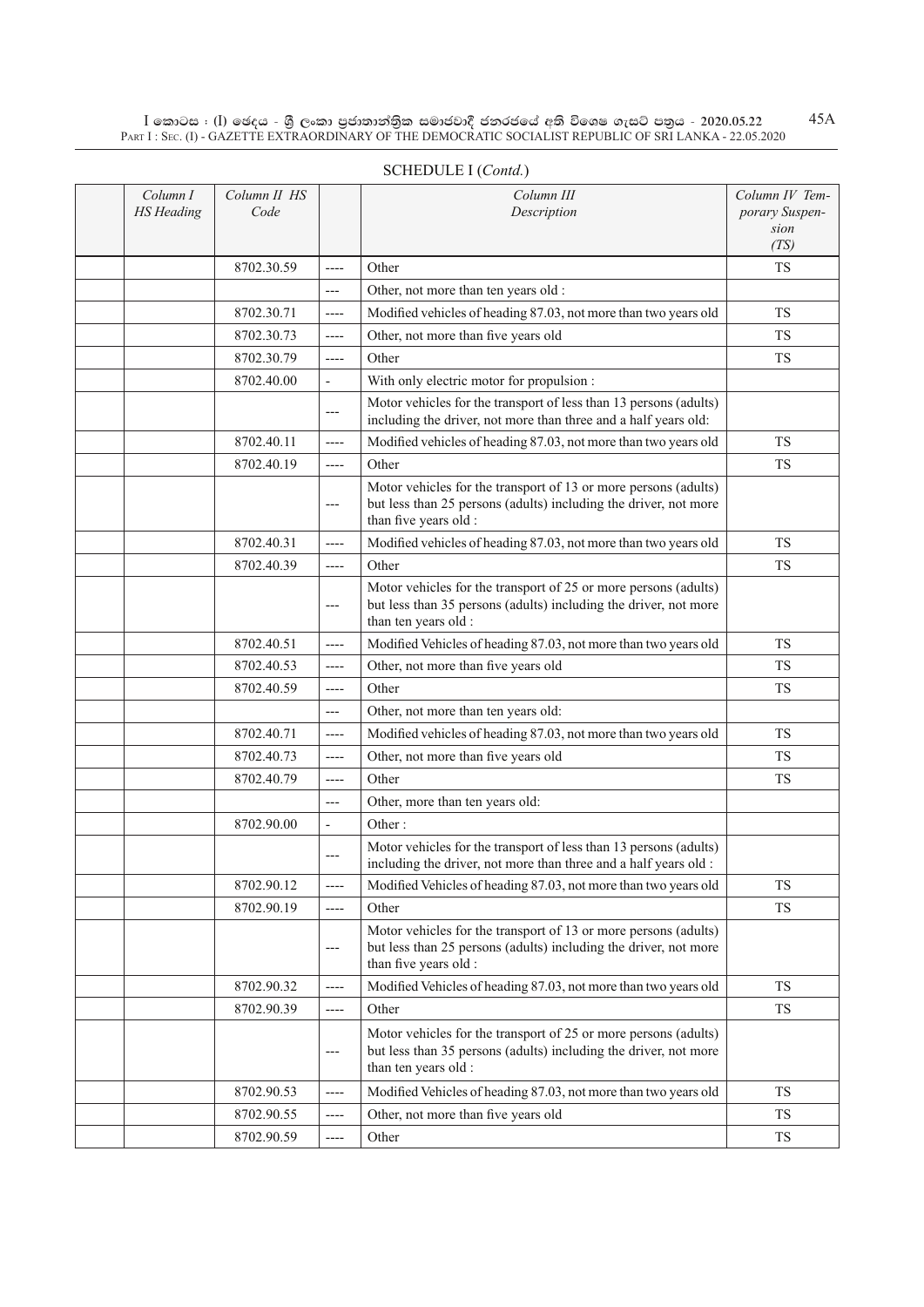|     | Column I<br><b>HS</b> Heading | Column II HS<br>Code |                          | Column III<br>Description                                                                                                                                                  | Column IV Tem-<br>porary Suspen-<br>sion |
|-----|-------------------------------|----------------------|--------------------------|----------------------------------------------------------------------------------------------------------------------------------------------------------------------------|------------------------------------------|
|     |                               |                      | $---$                    | Other, not more than ten years old :                                                                                                                                       | (TS)                                     |
|     |                               | 8702.90.73           | $-----$                  | Modified Vehicles of heading 87.03, not more than two years old                                                                                                            | <b>TS</b>                                |
|     |                               | 8702.90.75           | $---$                    | Other, not more than five years old                                                                                                                                        | TS.                                      |
|     |                               | 8702.90.79           | $-----$                  | Other                                                                                                                                                                      | TS                                       |
|     |                               |                      |                          |                                                                                                                                                                            |                                          |
| 154 | 87.03                         |                      |                          | Motor cars and other motor vehicles principally designed for<br>the transport of persons (other than those of heading 87.02),<br>including station wagons and racing cars. |                                          |
|     |                               | 8703.10.00           | $\overline{\phantom{a}}$ | Vehicles specially designed for travelling on snow; golf cars<br>and similar vehicles :                                                                                    |                                          |
|     |                               |                      | ---                      | Not more than three years old :                                                                                                                                            |                                          |
|     |                               | 8703.10.11           | $---$                    | Electric Golf cars                                                                                                                                                         | TS.                                      |
|     |                               | 8703.10.19           | ----                     | Other                                                                                                                                                                      | <b>TS</b>                                |
|     |                               |                      | ---                      | Auto-trishaws:                                                                                                                                                             |                                          |
|     |                               | 8703.21.52           |                          | Other, driven by liquefied petroleum (LP) gas, not more than<br>two years old                                                                                              | TS                                       |
|     |                               | 8703.21.54           | ----                     | Other, not more than two years old                                                                                                                                         | <b>TS</b>                                |
|     |                               |                      | $---$                    | Motor cars including station wagons and racing cars, not more<br>than three years old :                                                                                    |                                          |
|     |                               | 8703.21.62           | $---$                    | Go-Karts                                                                                                                                                                   | <b>TS</b>                                |
|     |                               | 8703.21.63           | $---$                    | Other, of cylinder capacity not exceeding 300 cc including<br>Quadricycle                                                                                                  | <b>TS</b>                                |
|     |                               | 8703.21.64           | $-----$                  | All - terrain vehicle (ATV)                                                                                                                                                | <b>TS</b>                                |
|     |                               | 8703.21.69           | $-----$                  | Other                                                                                                                                                                      | <b>TS</b>                                |
|     |                               |                      | $---$                    | Motor cars including station wagons and racing cars, more than<br>three years old :                                                                                        |                                          |
|     |                               | 8703.21.73           | ----                     | All - terrain vehicle (ATV)                                                                                                                                                | TS                                       |
|     |                               |                      | $---$                    | Other:                                                                                                                                                                     |                                          |
|     |                               | 8703.21.92           | ----                     | Not more than three years old                                                                                                                                              | <b>TS</b>                                |
|     |                               | 8703.22.00           | $-$                      | Of a cylinder capacity exceeding 1,000 cc but not exceeding<br>$1,500$ cc:                                                                                                 |                                          |
|     |                               | 8703.22.50           | $\qquad \qquad - -$      | Motor cars including station wagons and racing cars, not more<br>than three years old                                                                                      | TS                                       |
|     |                               | 8703.22.70           | $---$                    | Other, not more than three years old                                                                                                                                       | TS                                       |
|     |                               | 8703.23.00           | ---                      | Of a cylinder capacity exceeding 1,500 cc but not exceeding<br>$3,000$ cc :                                                                                                | <b>TS</b>                                |
|     |                               |                      | ---                      | Motor cars including station wagons and racing cars of a cylinder<br>capacity not exceeding 2,000 cc, not more than three years old :                                      |                                          |
|     |                               | 8703.23.52           | ----                     | Of a cylinder capacity not exceeding 1,600 cc                                                                                                                              | TS                                       |
|     |                               | 8703.23.55           |                          | Of a cylinder capacity exceeding 1,600 cc, but not exceeding<br>1,800 cc                                                                                                   | <b>TS</b>                                |
|     |                               | 8703.23.59           | ----                     | Other                                                                                                                                                                      | <b>TS</b>                                |

# Schedule I (*Contd.*)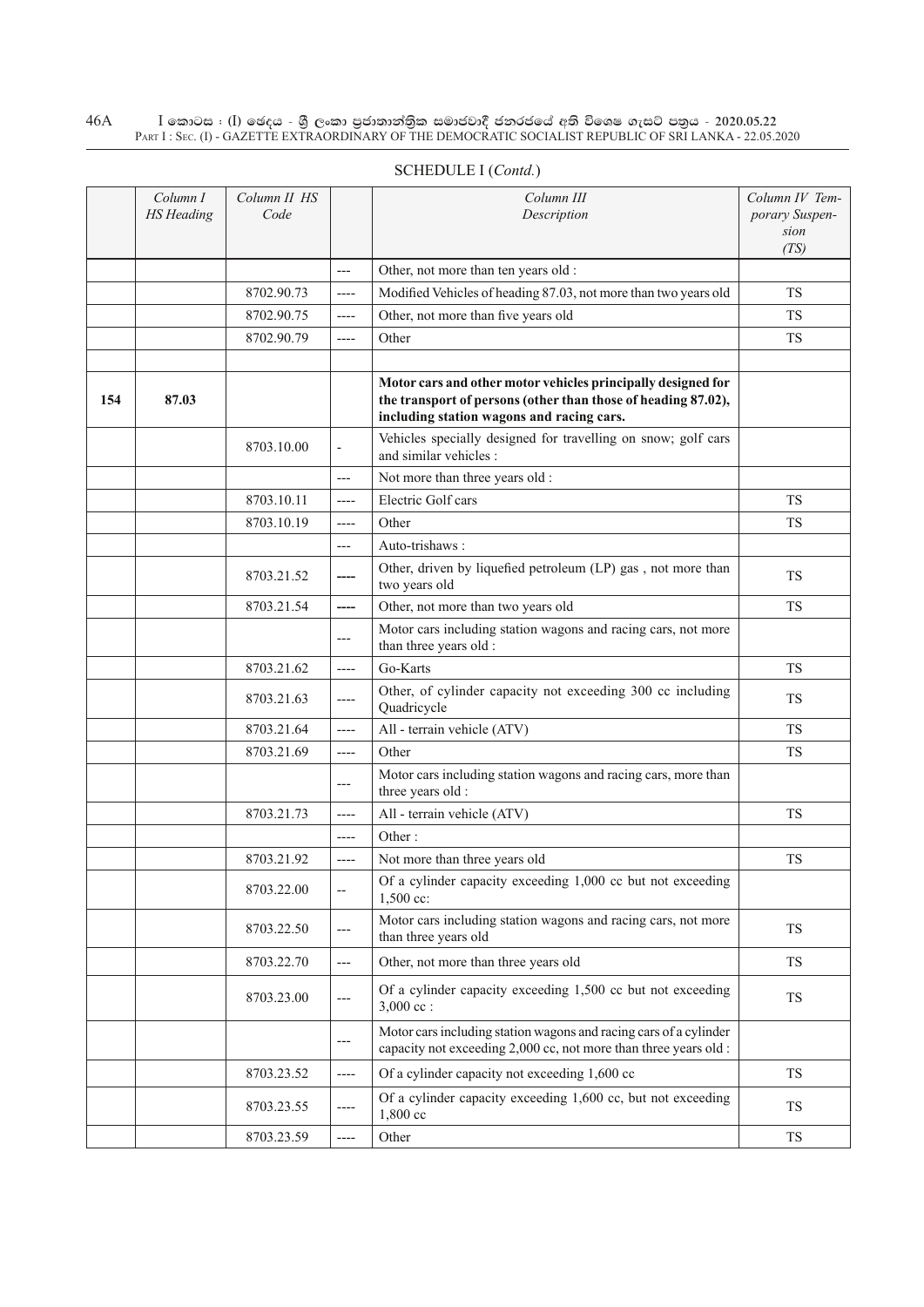| Column I<br><b>HS</b> Heading | Column II HS<br>Code |                          | Column III<br>Description                                                                                                                                                                                                                                        | Column IV Tem-<br>porary Suspen-<br>sion<br>(TS) |
|-------------------------------|----------------------|--------------------------|------------------------------------------------------------------------------------------------------------------------------------------------------------------------------------------------------------------------------------------------------------------|--------------------------------------------------|
|                               | 8703.23.70           | ---                      | Motor cars including station wagons and racing cars of a cylin-<br>der capacity exceeding 2,000 cc, not more than three years old                                                                                                                                | <b>TS</b>                                        |
|                               |                      | ---                      | Other:                                                                                                                                                                                                                                                           |                                                  |
|                               | 8703.23.92           | ----                     | Of a cylinder capacity not exceeding 2,000 cc, not more than<br>three years old                                                                                                                                                                                  | <b>TS</b>                                        |
|                               | 8703.23.96           | ----                     | Of a cylinder capacity exceeding 2,000 cc, not more than three<br>years old                                                                                                                                                                                      | TS.                                              |
|                               | 8703.24.00           | $\overline{\phantom{a}}$ | Of a cylinder capacity exceeding 3,000 cc :                                                                                                                                                                                                                      |                                                  |
|                               | 8703.24.50           | ---                      | Motor cars including station wagons and racing cars, not more<br>than three years old                                                                                                                                                                            | <b>TS</b>                                        |
|                               | 8703.24.70           | ---                      | Other, not more than three years old                                                                                                                                                                                                                             | <b>TS</b>                                        |
|                               |                      |                          | Other vehicles, with only compression-ignition internal com-<br>bustion piston engine (diesel or semi-diesel) :                                                                                                                                                  |                                                  |
|                               | 8703.31.00           | $\overline{a}$           | Of a cylinder capacity not exceeding 1,500 cc :                                                                                                                                                                                                                  |                                                  |
|                               | 8703.31.50           | ---                      | Auto-trishaws not more than two years old                                                                                                                                                                                                                        | <b>TS</b>                                        |
|                               | 8703.31.70           | ---                      | Motor cars including station wagons and racing cars, not more<br>than three years old                                                                                                                                                                            | <b>TS</b>                                        |
|                               |                      | $---$                    | Other:                                                                                                                                                                                                                                                           |                                                  |
|                               | 8703.31.92           | ----                     | Not more than three years old                                                                                                                                                                                                                                    | TS.                                              |
|                               | 8703.32.00           | --                       | Of a cylinder capacity exceeding 1,500 cc but not exceeding<br>$2,500$ cc:                                                                                                                                                                                       |                                                  |
|                               |                      | ---                      | Motor cars including station wagons and racing cars of a cylinder<br>capacity not exceeding 2,000 cc, not more than three years old :                                                                                                                            |                                                  |
|                               | 8703.32.52           | $---$                    | Of a cylinder capacity not exceeding 1,600 cc                                                                                                                                                                                                                    | <b>TS</b>                                        |
|                               | 8703.32.55           | ----                     | Of a cylinder capacity exceeding 1,600 cc, but not exceeding<br>1,800 cc                                                                                                                                                                                         | <b>TS</b>                                        |
|                               | 8703.32.59           | ----                     | Other                                                                                                                                                                                                                                                            | <b>TS</b>                                        |
|                               |                      | ---                      | Motor cars including station wagons and racing cars of a cylinder<br>capacity exceeding 2,000 cc, not more than three years old :                                                                                                                                |                                                  |
|                               | 8703.32.71           |                          | Vehicles for the transport of 7 or more persons (adults) including<br>the driver, with non-monocoque body bolted on ladder type heavy<br>duty chassis, with permanent four-wheel drive capability, and a<br>total payload (of persons and cargo) of over 800 kg. | TS                                               |
|                               | 8703.32.79           | $---$                    | Other                                                                                                                                                                                                                                                            | TS                                               |
|                               |                      | ---                      | Other:                                                                                                                                                                                                                                                           |                                                  |
|                               | 8703.32.92           | ----                     | Of a cylinder capacity not exceeding 2,000 cc, not more than<br>three years old                                                                                                                                                                                  | TS                                               |
|                               | 8703.32.93           | ----                     | Motor - homes, specially equipped for habitation (with sleeping,<br>cooking, toilet facilities, etc) of a cylinder capacity exceeding<br>2000cc, not more than three years old                                                                                   | TS                                               |
|                               | 8703.32.95           |                          | Other, of a cylinder capacity exceeding 2000 cc., not more than<br>three years old                                                                                                                                                                               | TS                                               |
|                               | 8703.33.00           |                          | Of a cylinder capacity exceeding 2,500 cc :                                                                                                                                                                                                                      |                                                  |

# SCHEDULE I (*Contd.*)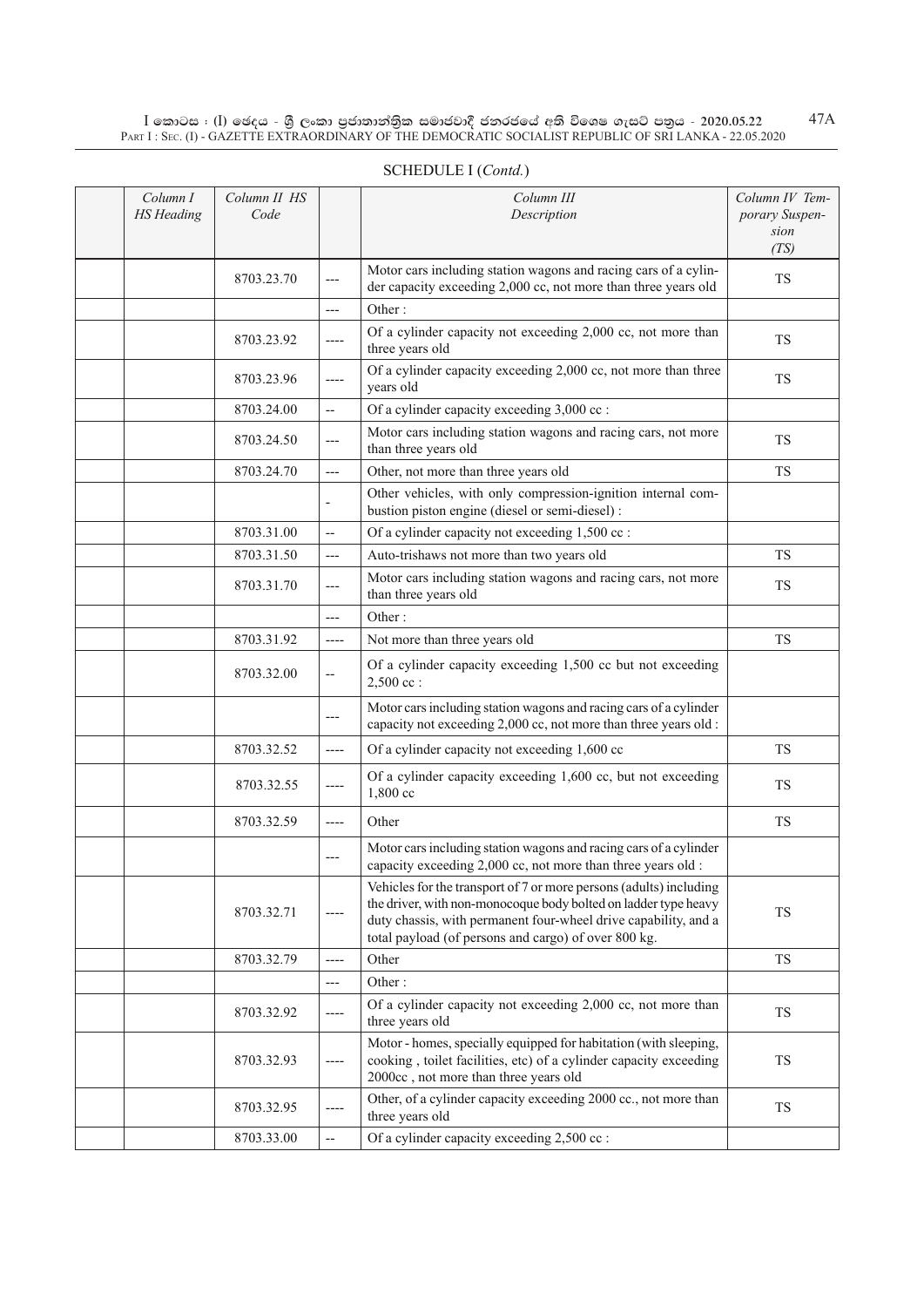| Column I<br><b>HS</b> Heading | Column II HS<br>Code |                          | Column III<br>Description                                                                                                                                                                                                                   | Column IV Tem-<br>porary Suspen- |
|-------------------------------|----------------------|--------------------------|---------------------------------------------------------------------------------------------------------------------------------------------------------------------------------------------------------------------------------------------|----------------------------------|
|                               |                      |                          |                                                                                                                                                                                                                                             | sion<br>(TS)                     |
|                               | 8703.33.50           | ---                      | Motor cars including station wagons and racing cars, not more<br>than three years old                                                                                                                                                       | <b>TS</b>                        |
|                               |                      | ---                      | Other, not more than three years old :                                                                                                                                                                                                      |                                  |
|                               | 8703.33.71           | ----                     | Motor-homes, specially equipped for habitation (with sleeping,<br>cooking, toilet facilities, etc)                                                                                                                                          | <b>TS</b>                        |
|                               | 8703.33.79           | $---$                    | Other                                                                                                                                                                                                                                       | <b>TS</b>                        |
|                               | 8703.40.00           | $\equiv$                 | Other vehicles, with both spark-ignition internal combustion<br>reciprocating piston engine and electric motor as motors for<br>propulsion, other than those capable of being charged by plugging<br>to external source of electric power : |                                  |
|                               |                      | ---                      | Vehicles other than motor cars including station wagons and<br>racing cars, of a cylinder capacity not exceeding 1,000 cc :                                                                                                                 |                                  |
|                               | 8703.40.15           | $---$                    | Auto-trishaws, not more than two years old                                                                                                                                                                                                  | <b>TS</b>                        |
|                               | 8703.40.18           | ----                     | Other, not more than three years old                                                                                                                                                                                                        | <b>TS</b>                        |
|                               |                      | ---                      | Motor cars including station wagons and racing cars, of cylinder<br>capacity not exceeding 1,000 cc :                                                                                                                                       |                                  |
|                               | 8703.40.21           | $---$                    | Go-Karts, not more than three years old                                                                                                                                                                                                     | <b>TS</b>                        |
|                               | 8703.40.23           | ----                     | Quadricycle of cylinder capacity not exceeding 300 cc, not more<br>than three years old                                                                                                                                                     | <b>TS</b>                        |
|                               | 8703.40.25           | $---$                    | All terrain vehicle (ATV), not more than three years old                                                                                                                                                                                    | <b>TS</b>                        |
|                               | 8703.40.28           | ----                     | Other, not more than three years old                                                                                                                                                                                                        | <b>TS</b>                        |
|                               | 8703.40.35           | ----                     | Motor cars including station wagons and racing cars, not more<br>than three years old                                                                                                                                                       | <b>TS</b>                        |
|                               | 8703.40.38           | ----                     | Other, not more than three years old                                                                                                                                                                                                        | <b>TS</b>                        |
|                               |                      | $---$                    | Vehicles other than motor cars including station wagons and<br>racing cars of a cylinder capacity exceeding 1,500 cc but not<br>exceeding 2,000 cc :                                                                                        |                                  |
|                               | 8703.40.48           | ----                     | Other, not more than three years old                                                                                                                                                                                                        | <b>TS</b>                        |
|                               |                      | ---                      | Motor cars including station wagons and racing cars of a cylinder<br>capacity exceeding 1,500 cc but not exceeding 2,000 cc :                                                                                                               |                                  |
|                               | 8703.40.51           | $-----$                  | Of a cylinder capacity not exceeding 1,600 cc, not more than<br>three years old                                                                                                                                                             | TS                               |
|                               | 8703.40.53           | ----                     | Of a cylinder capacity exceeding 1,600 cc, but not exceeding<br>1,800 cc ,not more than three years old                                                                                                                                     | <b>TS</b>                        |
|                               | 8703.40.58           | ----                     | Other, not more than three years old                                                                                                                                                                                                        | <b>TS</b>                        |
|                               |                      | $\qquad \qquad - \qquad$ | Vehicles other than motor cars including station wagons and<br>racing cars of a cylinder capacity exceeding 2,000 cc but not<br>exceeding 3000cc:                                                                                           |                                  |
|                               | 8703.40.68           | ----                     | Other, not more than three years old                                                                                                                                                                                                        | <b>TS</b>                        |
|                               |                      | $---$                    | Motor cars including station wagons and racing cars of a cylinder<br>capacity exceeding 2,000 cc but not exceeding 3000cc :                                                                                                                 |                                  |
|                               | 8703.40.71           | ----                     | Not more than three years old                                                                                                                                                                                                               | TS                               |
|                               |                      | ---                      | Vehicles other than motor cars including station wagons and<br>racing cars of a cylinder capacity exceeding 3000cc :                                                                                                                        |                                  |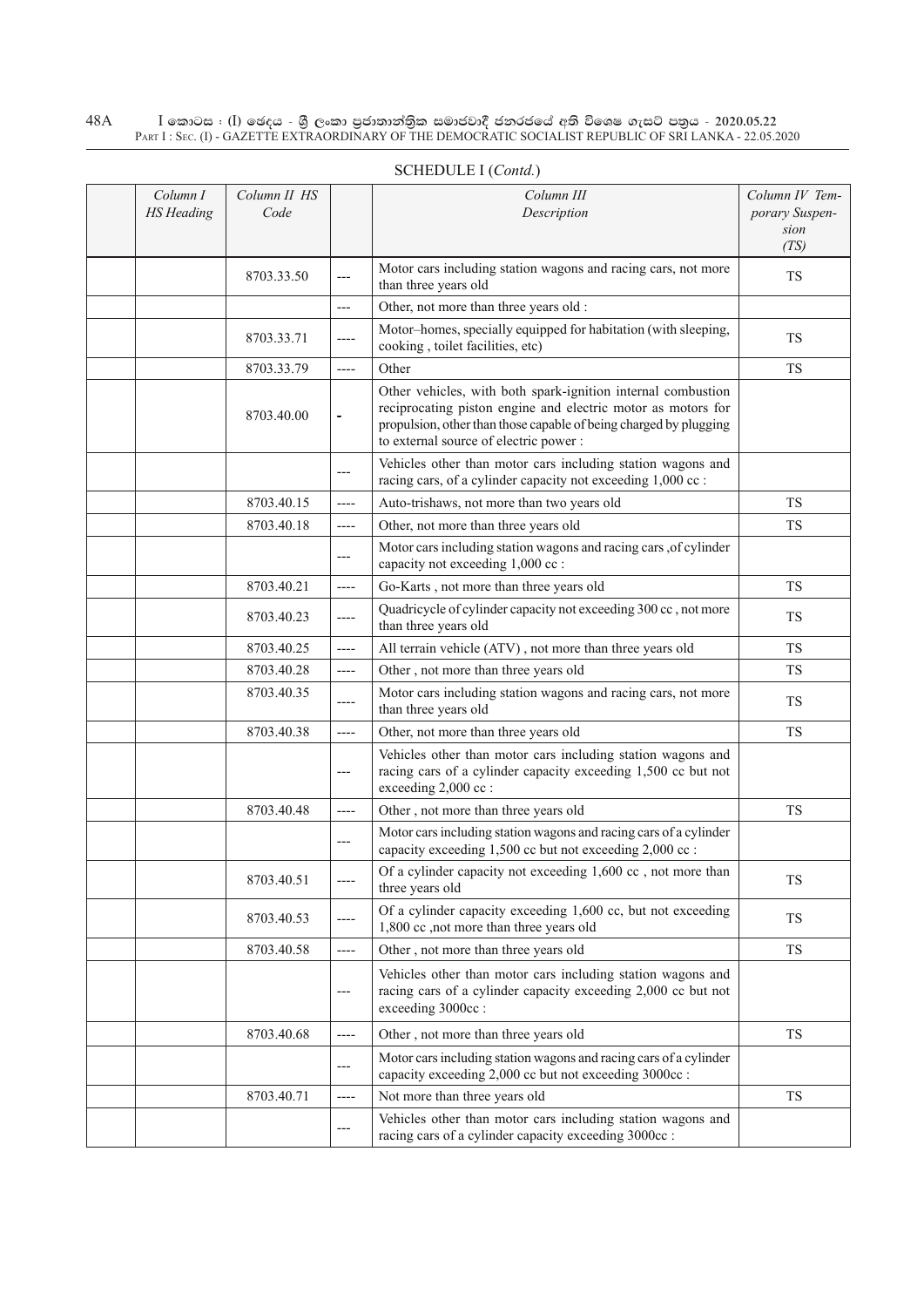| Column I<br><b>HS</b> Heading | Column II HS<br>Code |                          | Column III<br>Description                                                                                                                                                                                                                                    | Column IV Tem-<br>porary Suspen-<br>sion |
|-------------------------------|----------------------|--------------------------|--------------------------------------------------------------------------------------------------------------------------------------------------------------------------------------------------------------------------------------------------------------|------------------------------------------|
|                               |                      |                          |                                                                                                                                                                                                                                                              | (TS)                                     |
|                               | 8703.40.88           | ----                     | Other, not more than three years old                                                                                                                                                                                                                         | <b>TS</b>                                |
|                               |                      | ---                      | Motor cars including station wagons and racing cars of a cylinder<br>capacity exceeding 3000cc :                                                                                                                                                             |                                          |
|                               | 8703.40.91           | $---$                    | Not more than three years old                                                                                                                                                                                                                                | <b>TS</b>                                |
|                               | 8703.50.00           | $\overline{\phantom{a}}$ | Other vehicles, with both compression-ignition internal combus-<br>tion piston engine (diesel or semi-diesel) and electric motor as<br>motors for propulsion, other than those capable of being charged<br>by plugging to external source of electric power: |                                          |
|                               |                      | ---                      | Motor cars including station wagons and racing cars, of cylinder<br>capacity not exceeding 1,000 cc :                                                                                                                                                        |                                          |
|                               | 8703.50.15           | ----                     | Auto-trishaws, not more than two years old                                                                                                                                                                                                                   | <b>TS</b>                                |
|                               | 8703.50.18           | ----                     | Other, not more than three years old                                                                                                                                                                                                                         | <b>TS</b>                                |
|                               |                      | ---                      | Motor cars including station wagons and racing cars, of cylinder<br>capacity not exceeding 1,000 cc :                                                                                                                                                        |                                          |
|                               | 8703.50.21           | ----                     | Go-Karts, not more than three years old                                                                                                                                                                                                                      | <b>TS</b>                                |
|                               | 8703.50.23           | ----                     | Quadricycle of cylinder capacity not exceeding 300 cc, not more<br>than three years old                                                                                                                                                                      | <b>TS</b>                                |
|                               | 8703.50.25           | $---$                    | All terrain vehicle (ATV), not more than three years old                                                                                                                                                                                                     | <b>TS</b>                                |
|                               | 8703.50.28           | $---$                    | Other, not more than three years old                                                                                                                                                                                                                         | <b>TS</b>                                |
|                               |                      | ---                      | Of a cylinder capacity exceeding 1,000 cc but not exceeding<br>1,500 cc:                                                                                                                                                                                     |                                          |
|                               | 8703.50.35           | ----                     | Motor cars including station wagons and racing cars, not more<br>than three years old                                                                                                                                                                        | <b>TS</b>                                |
|                               | 8703.50.38           | ----                     | Other, not more than three years old                                                                                                                                                                                                                         | <b>TS</b>                                |
|                               |                      | ---                      | Vehicles other than motor cars including station wagons and<br>racing cars of a cylinder capacity exceeding 1,500 cc but not<br>exceeding 2,000 cc :                                                                                                         |                                          |
|                               | 8703.50.48           | ----                     | Other, not more than three years old                                                                                                                                                                                                                         | <b>TS</b>                                |
|                               |                      | ---                      | Motor cars including station wagons and racing cars of a cylinder<br>capacity exceeding 1,500 cc but not exceeding 2,000 cc :                                                                                                                                |                                          |
|                               | 8703.50.51           |                          | Of a cylinder capacity not exceeding $1,600$ cc, not more than<br>three years old                                                                                                                                                                            | TS                                       |
|                               | 8703.50.53           | ----                     | Of a cylinder capacity exceeding 1,600 cc, but not exceeding<br>1,800 cc ,not more than three years old                                                                                                                                                      | <b>TS</b>                                |
|                               | 8703.50.58           | ----                     | Other, not more than three years old                                                                                                                                                                                                                         | <b>TS</b>                                |
|                               |                      | ---                      | Vehicles other than motor cars including station wagons and<br>racing cars of a cylinder capacity exceeding 2,000 cc but not<br>exceeding 3000cc:                                                                                                            |                                          |
|                               | 8703.50.68           | ----                     | Other, not more than three years old                                                                                                                                                                                                                         | TS                                       |
|                               |                      | ---                      | Motor cars including station wagons and racing cars of a cylinder<br>capacity exceeding 2,000 cc but not exceeding 3000cc :                                                                                                                                  |                                          |

### SCHEDULE I (*Contd.*)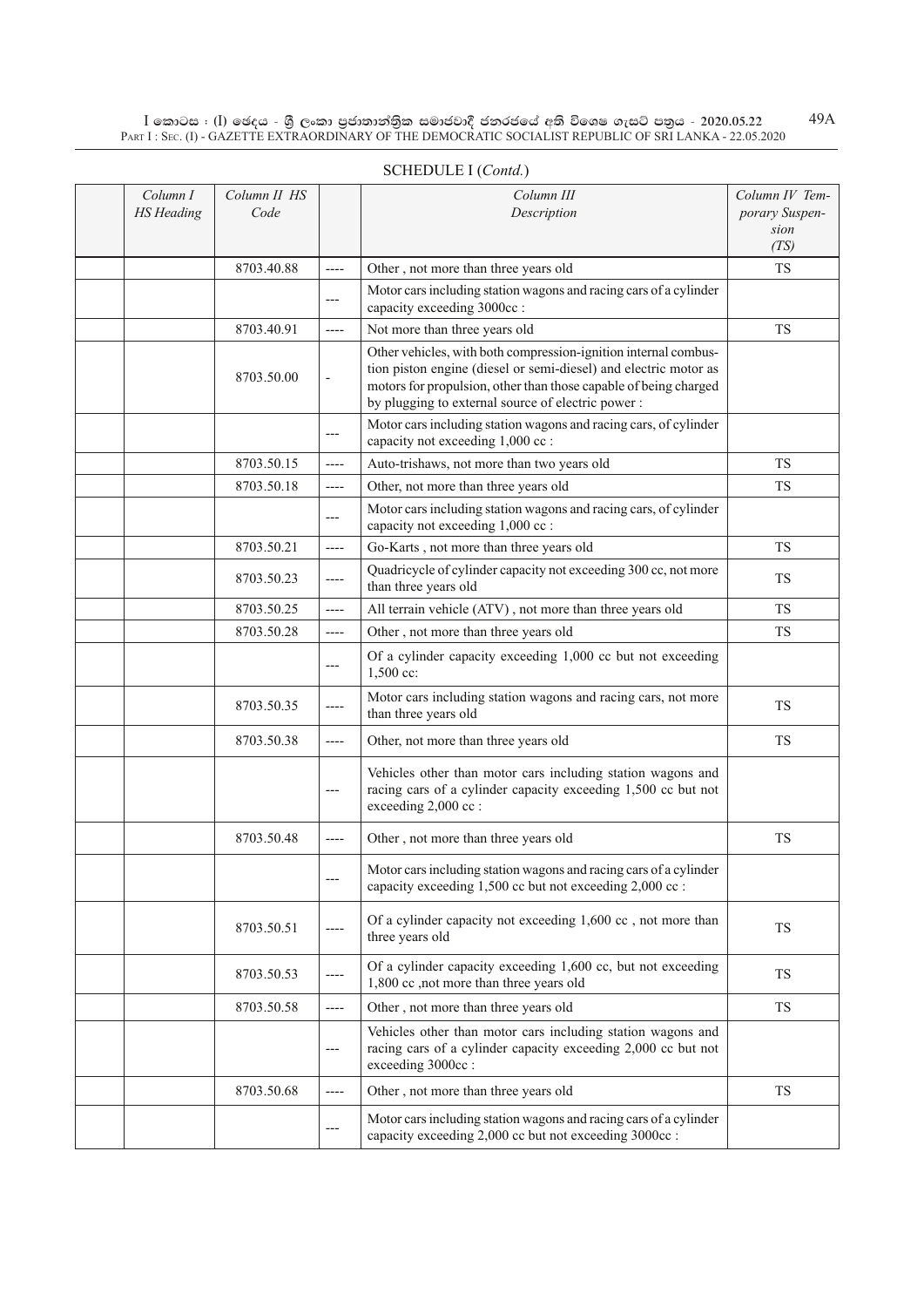| Column I<br><b>HS</b> Heading | Column II HS<br>Code |                          | Column III<br>Description                                                                                                                                                                                                                                                                         | Column IV Tem-<br>porary Suspen-<br>sion<br>(TS) |
|-------------------------------|----------------------|--------------------------|---------------------------------------------------------------------------------------------------------------------------------------------------------------------------------------------------------------------------------------------------------------------------------------------------|--------------------------------------------------|
|                               | 8703.50.71           | $---$                    | Vehicles for the transport of 7 or more persons (adults) including<br>the driver, with non-monocoque body bolted on ladder type heavy<br>duty chassis, with permanent four-wheel drive capability, and a<br>total payload (of persons and cargo) of over 800 kg, not more<br>than three years old | <b>TS</b>                                        |
|                               | 8703.50.72           | ----                     | Motor -homes, specially equipped for habitation (with sleeping,<br>cooking, toilet facilities, etc), not more than three years old                                                                                                                                                                | TS                                               |
|                               | 8703.50.78           | $---$                    | Other, not more than three years old                                                                                                                                                                                                                                                              | TS                                               |
|                               |                      | $---$                    | Vehicles other than motor cars including station wagons and<br>racing cars of a cylinder capacity exceeding 3000cc :                                                                                                                                                                              |                                                  |
|                               | 8703.50.88           | ----                     | Other, not more than three years old                                                                                                                                                                                                                                                              | <b>TS</b>                                        |
|                               |                      | ---                      | Motor cars including station wagons and racing cars of a cylinder<br>capacity exceeding 3000cc :                                                                                                                                                                                                  |                                                  |
|                               | 8703.50.91           | $---$                    | Motor -homes, specially equipped for habitation (with sleeping,<br>cooking, toilet facilities, etc), not more than three years old                                                                                                                                                                | <b>TS</b>                                        |
|                               | 8703.50.98           | $---$                    | Other, not more than three years old                                                                                                                                                                                                                                                              | <b>TS</b>                                        |
|                               | 8703.60.00           | $\overline{\phantom{a}}$ | Other vehicles, with both spark-ignition internal combustion<br>reciprocating piston engine and electric motor as motors for<br>propulsion, capable of being charged by plugging to external<br>source of electric power:                                                                         |                                                  |
|                               |                      | $---$                    | Vehicles other than motor cars including station wagons and<br>racing cars , Of cylinder capacity not exceeding 1,000 cc :                                                                                                                                                                        |                                                  |
|                               | 8703.60.15           | $-----$                  | Auto-trishaws, not more than two years old                                                                                                                                                                                                                                                        | <b>TS</b>                                        |
|                               | 8703.60.18           | ----                     | Other, not more than three years old                                                                                                                                                                                                                                                              | TS                                               |
|                               |                      | ---                      | Motor cars including station wagons and racing cars , of cylinder<br>capacity not exceeding 1,000 cc :                                                                                                                                                                                            |                                                  |
|                               | 8703.60.21           | $-----$                  | Go-Karts, not more than three years old                                                                                                                                                                                                                                                           | <b>TS</b>                                        |
|                               | 8703.60.23           | $-----$                  | Quadricycle of cylinder capacity not exceeding 300 cc, not more<br>than three years old                                                                                                                                                                                                           | <b>TS</b>                                        |
|                               | 8703.60.25           | ----                     | All terrain vehicle (ATV), not more than three years old                                                                                                                                                                                                                                          | <b>TS</b>                                        |
|                               | 8703.60.28           | $-----$                  | Other, not more than three years old                                                                                                                                                                                                                                                              | <b>TS</b>                                        |
|                               |                      | $---$                    | Of a cylinder capacity exceeding 1,000 cc but not exceeding<br>1,500 cc:                                                                                                                                                                                                                          |                                                  |
|                               | 8703.60.35           |                          | Motor cars including station wagons and racing cars, not more<br>than three years old                                                                                                                                                                                                             | <b>TS</b>                                        |
|                               | 8703.60.38           | $---$                    | Other, not more than three years old                                                                                                                                                                                                                                                              | TS                                               |
|                               |                      | $---$                    | Vehicles other than motor cars including station wagons and<br>racing cars of a cylinder capacity exceeding 1,500 cc but not<br>exceeding 2,000 cc :                                                                                                                                              |                                                  |
|                               | 8703.60.48           | $---$                    | Other, not more than three years old                                                                                                                                                                                                                                                              | TS                                               |
|                               |                      | ---                      | Motor cars including station wagons and racing cars of a cylinder<br>capacity exceeding 1,500 cc but not exceeding 2,000 cc :                                                                                                                                                                     |                                                  |

8703.60.51  $\Big|$  ----  $\Big|$  Of a cylinder capacity not exceeding 1,600 cc, not more than T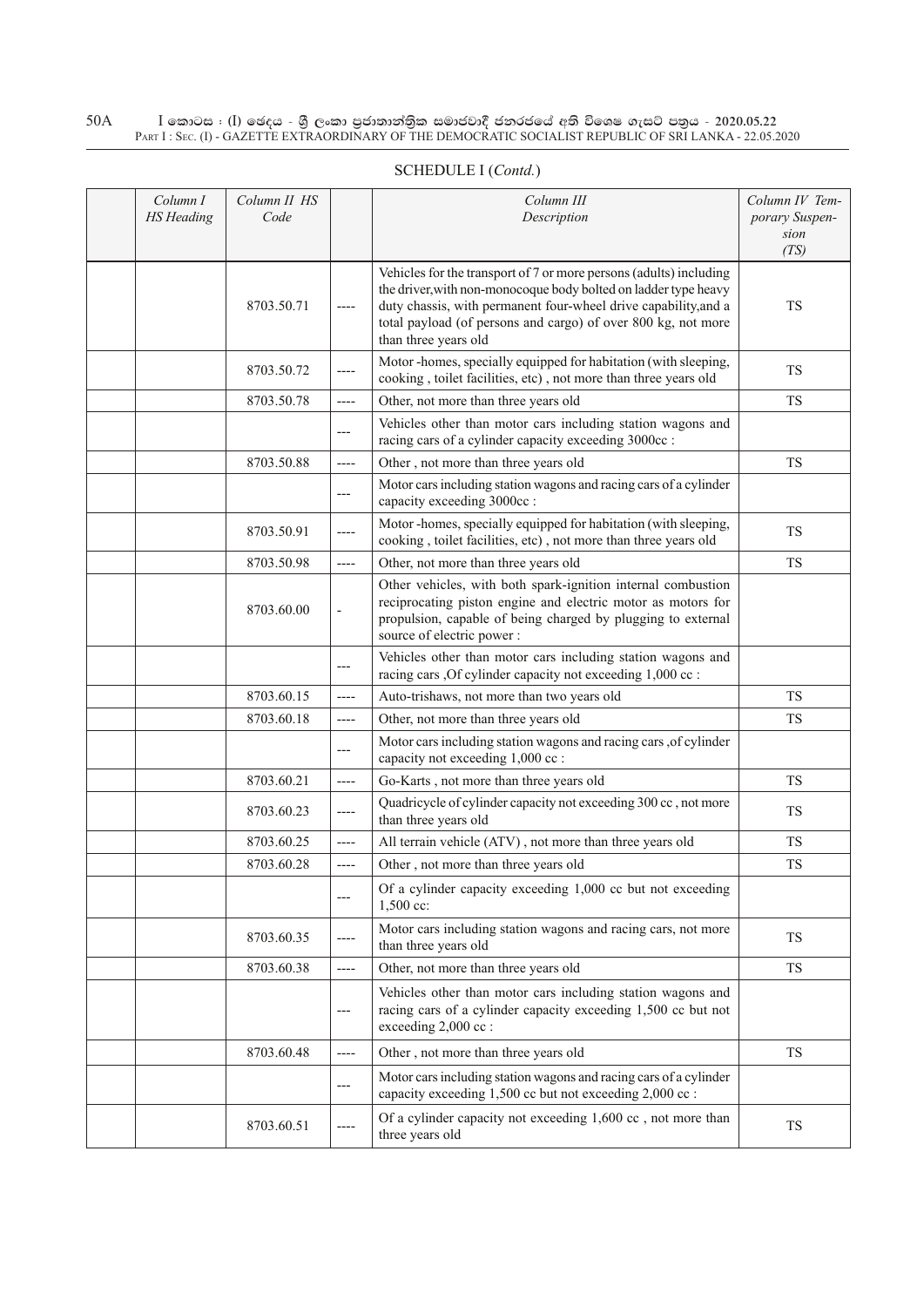| Column I<br><b>HS</b> Heading | Column II HS<br>Code |                          | Column III<br>Description                                                                                                                                                                                                                 | Column IV Tem-<br>porary Suspen-<br>sion<br>(TS) |
|-------------------------------|----------------------|--------------------------|-------------------------------------------------------------------------------------------------------------------------------------------------------------------------------------------------------------------------------------------|--------------------------------------------------|
|                               | 8703.60.53           | ----                     | Of a cylinder capacity exceeding 1,600 cc, but not exceeding<br>1,800 cc ,not more than three years old                                                                                                                                   | <b>TS</b>                                        |
|                               | 8703.60.58           | ----                     | Other, not more than three years old                                                                                                                                                                                                      | <b>TS</b>                                        |
|                               |                      | ---                      | Vehicles other than motor cars including station wagons and<br>racing cars of a cylinder capacity exceeding 2,000 cc but not<br>exceeding 3000cc:                                                                                         |                                                  |
|                               | 8703.60.68           | ----                     | Other, not more than three years old                                                                                                                                                                                                      | <b>TS</b>                                        |
|                               |                      | ---                      | Motor cars including station wagons and racing cars of a cylinder<br>capacity exceeding 2,000 cc but not exceeding 3000cc :                                                                                                               |                                                  |
|                               | 8703.60.71           | ----                     | Not more than three years old                                                                                                                                                                                                             | <b>TS</b>                                        |
|                               |                      | ---                      | Vehicles other than motor cars including station wagons and<br>racing cars of a cylinder capacity exceeding 3000cc :                                                                                                                      |                                                  |
|                               | 8703.60.88           | ----                     | Other, not more than three years old                                                                                                                                                                                                      | <b>TS</b>                                        |
|                               |                      | ---                      | Motor cars including station wagons and racing cars of a cylinder<br>capacity exceeding 3000cc :                                                                                                                                          |                                                  |
|                               | 8703.60.91           | ----                     | Not more than three years old                                                                                                                                                                                                             | <b>TS</b>                                        |
|                               | 8703.70.00           | $\overline{\phantom{a}}$ | Other vehicles, with both compression-ignition internal<br>combustion piston engine (diesel or semi-diesel) and electric<br>motor as motors for propulsion, capable of being charged by<br>plugging to external source of electric power: | <b>TS</b>                                        |
|                               |                      | ---                      | Vehicles other than motor cars including station wagons and<br>racing cars ,of cylinder capacity not exceeding 1,000 cc :                                                                                                                 |                                                  |
|                               | 8703.70.15           | ----                     | Auto-trishaws, not more than two years old                                                                                                                                                                                                | <b>TS</b>                                        |
|                               | 8703.70.18           | ----                     | Other, not more than three years old                                                                                                                                                                                                      | <b>TS</b>                                        |
|                               |                      | ---                      | Motor cars including station wagons and racing cars , of cylinder<br>capacity not exceeding 1,000 cc :                                                                                                                                    |                                                  |
|                               | 8703.70.21           | ----                     | Go-Karts, not more than three years old                                                                                                                                                                                                   | <b>TS</b>                                        |
|                               | 8703.70.23           | ----                     | Quadricycle of cylinder capacity not exceeding 300 cc, not more<br>than three years old                                                                                                                                                   | <b>TS</b>                                        |
|                               | 8703.70.25           | ----                     | All terrain vehicle (ATV), not more than three years old                                                                                                                                                                                  | <b>TS</b>                                        |
|                               | 8703.70.28           | ----                     | Other, not more than three years old                                                                                                                                                                                                      | <b>TS</b>                                        |
|                               |                      |                          | Of a cylinder capacity exceeding 1,000 cc but not exceeding<br>$1,500$ cc:                                                                                                                                                                |                                                  |
|                               | 8703.70.35           |                          | Motor cars including station wagons and racing cars, not more<br>than three years old                                                                                                                                                     | <b>TS</b>                                        |
|                               | 8703.70.38           | ----                     | Other, not more than three years old                                                                                                                                                                                                      | <b>TS</b>                                        |
|                               |                      | ---                      | Vehicles other than motor cars including station wagons and<br>racing cars of a cylinder capacity exceeding 1,500 cc but not<br>exceeding 2,000 cc :                                                                                      |                                                  |
|                               | 8703.70.48           | ----                     | Other, not more than three years old                                                                                                                                                                                                      | TS                                               |
|                               |                      | ---                      | Motor cars including station wagons and racing cars of a cylinder<br>capacity exceeding 1,500 cc but not exceeding 2,000 cc :                                                                                                             |                                                  |
|                               | 8703.70.51           |                          | Of a cylinder capacity not exceeding 1,600 cc, not more than<br>three years old                                                                                                                                                           | <b>TS</b>                                        |

# Schedule I (*Contd.*)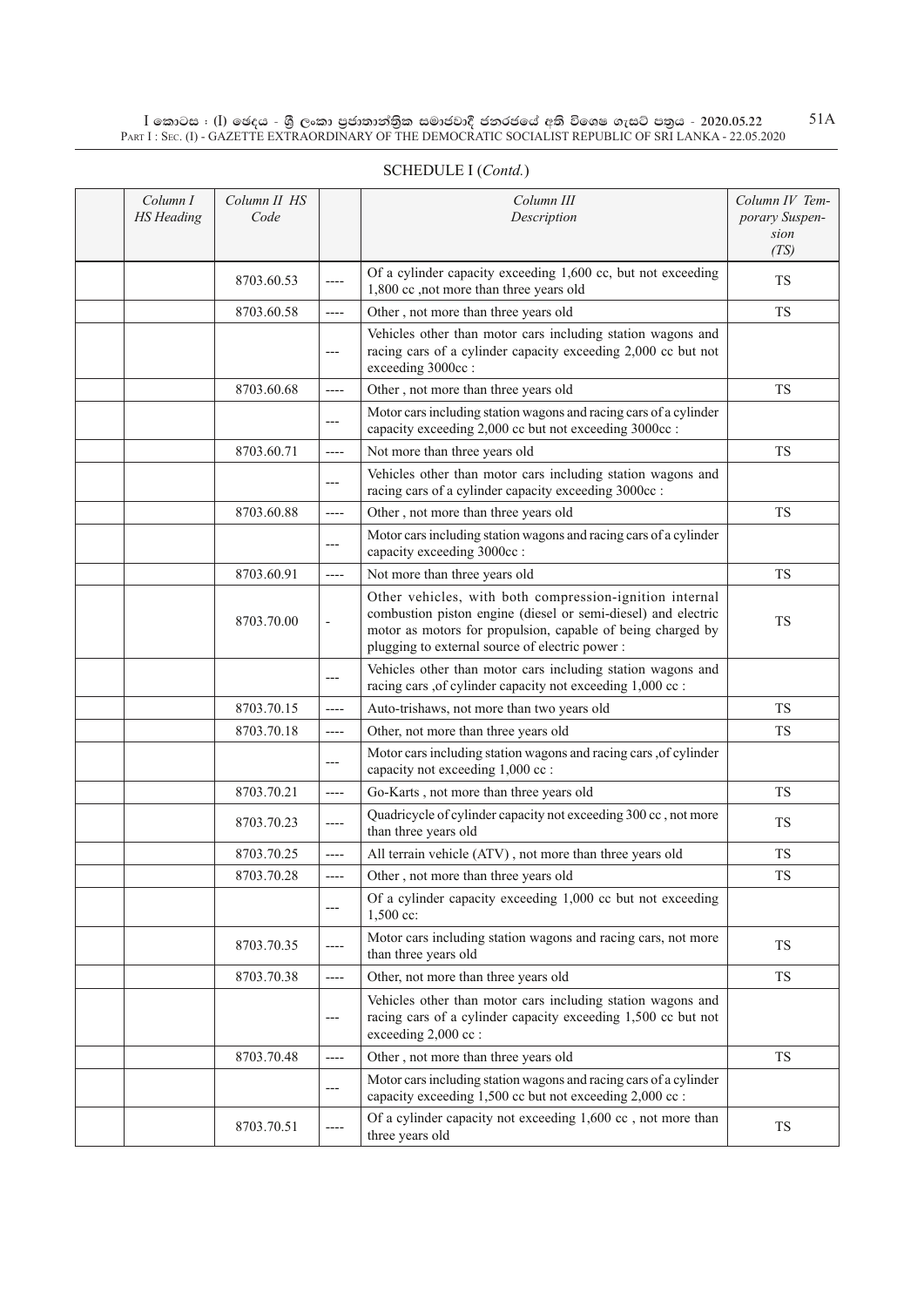| SCHEDULE I (Contd.) |  |
|---------------------|--|
|                     |  |

| Column I          | Column II HS |                          | Column III                                                                                                                                                                                                                                                                                        | Column IV Tem- |
|-------------------|--------------|--------------------------|---------------------------------------------------------------------------------------------------------------------------------------------------------------------------------------------------------------------------------------------------------------------------------------------------|----------------|
| <b>HS</b> Heading | Code         |                          | Description                                                                                                                                                                                                                                                                                       | porary Suspen- |
|                   |              |                          |                                                                                                                                                                                                                                                                                                   | sion<br>(TS)   |
|                   | 8703.70.53   | $---$                    | Of a cylinder capacity exceeding 1,600 cc, but not exceeding<br>1,800 cc ,not more than three years old                                                                                                                                                                                           | <b>TS</b>      |
|                   | 8703.70.58   | ----                     | Other, not more than three years old                                                                                                                                                                                                                                                              | <b>TS</b>      |
|                   |              | $---$                    | Vehicles other than motor cars including station wagons and<br>racing cars of a cylinder capacity exceeding 2,000 cc but not<br>exceeding 3000cc:                                                                                                                                                 |                |
|                   | 8703.70.68   | $---$                    | Other, not more than three years old                                                                                                                                                                                                                                                              | <b>TS</b>      |
|                   |              | $---$                    | Motor cars including station wagons and racing cars of a cylinder<br>capacity exceeding 2,000 cc but not exceeding 3000cc :                                                                                                                                                                       |                |
|                   | 8703.70.71   | $---$                    | Vehicles for the transport of 7 or more persons (adults) including<br>the driver, with non-monocoque body bolted on ladder type heavy<br>duty chassis, with permanent four-wheel drive capability, and<br>a total payload (of persons and cargo) of over 800 kg, not more<br>than three years old | <b>TS</b>      |
|                   | 8703.70.72   | $---$                    | Motor-homes, specially equipped for habitation (with sleeping,<br>cooking, toilet facilities etc), not more than three years old                                                                                                                                                                  | <b>TS</b>      |
|                   | 8703.70.78   | $-----$                  | Other, not more than three years old                                                                                                                                                                                                                                                              | <b>TS</b>      |
|                   |              | $---$                    | Vehicles other than motor cars including station wagons and<br>racing cars of a cylinder capacity exceeding 3000cc :                                                                                                                                                                              |                |
|                   | 8703.70.88   | $-----$                  | Other, not more than three years old                                                                                                                                                                                                                                                              | <b>TS</b>      |
|                   |              | $---$                    | Motor cars including station wagons and racing cars of a cylinder<br>capacity exceeding 3000cc :                                                                                                                                                                                                  |                |
|                   | 8703.70.91   | ----                     | Motor-homes, specially equipped for habitation (with sleeping,<br>cooking , toilet facilities etc), not more than three years old                                                                                                                                                                 | <b>TS</b>      |
|                   | 8703.70.98   | $---$                    | Other, not more than three years old                                                                                                                                                                                                                                                              | <b>TS</b>      |
|                   | 8703.80.00   | $\overline{\phantom{a}}$ | Other vehicles, with only electric motor for propulsion :                                                                                                                                                                                                                                         |                |
|                   |              | $---$                    | Electric auto-trishaws:                                                                                                                                                                                                                                                                           |                |
|                   | 8703.80.11   | $---$                    | Not more than two years old                                                                                                                                                                                                                                                                       | <b>TS</b>      |
|                   |              |                          | Other, powered by on board accumulators charged solely by<br>electricity generated by on board solar electricity panels:                                                                                                                                                                          |                |
|                   | 8703.80.21   | ----                     | Not more than 3 years old                                                                                                                                                                                                                                                                         | <b>TS</b>      |
|                   |              |                          | Other, powered by on board accumulators charged by external<br>electric source (e.g. National Grid), not more than 3 years old :                                                                                                                                                                  |                |
|                   | 8703.80.31   | $---$                    | Capacity of motors not exceeding 50kW                                                                                                                                                                                                                                                             | <b>TS</b>      |
|                   | 8703.80.32   | $---$                    | Capacity of motors exceeding 50kW, but not exceeding 100kW                                                                                                                                                                                                                                        | <b>TS</b>      |
|                   | 8703.80.33   | $-----$                  | Capacity of motors exceeding 100kW, but not exceeding 200kW                                                                                                                                                                                                                                       | <b>TS</b>      |
|                   | 8703.80.34   | ----                     | Capacity of motors exceeding 200kW                                                                                                                                                                                                                                                                | <b>TS</b>      |
|                   |              | $---$                    | Other, powered by on board accumulators charged by external<br>electric source (e.g. National grid) and supported by an internal<br>combustion engine used exclusively to generate electricity by<br>driving a generator on board, not more than 3 years old :                                    |                |
|                   | 8703.80.51   | ----                     | Capacity of motors not exceeding 50kW                                                                                                                                                                                                                                                             | <b>TS</b>      |
|                   | 8703.80.52   | $---$                    | Capacity of motors exceeding 50kW, but not exceeding 100kW                                                                                                                                                                                                                                        | <b>TS</b>      |
|                   | 8703.80.53   | ----                     | Capacity of motors exceeding 100kW, but not exceeding 200kW                                                                                                                                                                                                                                       | ${\rm TS}$     |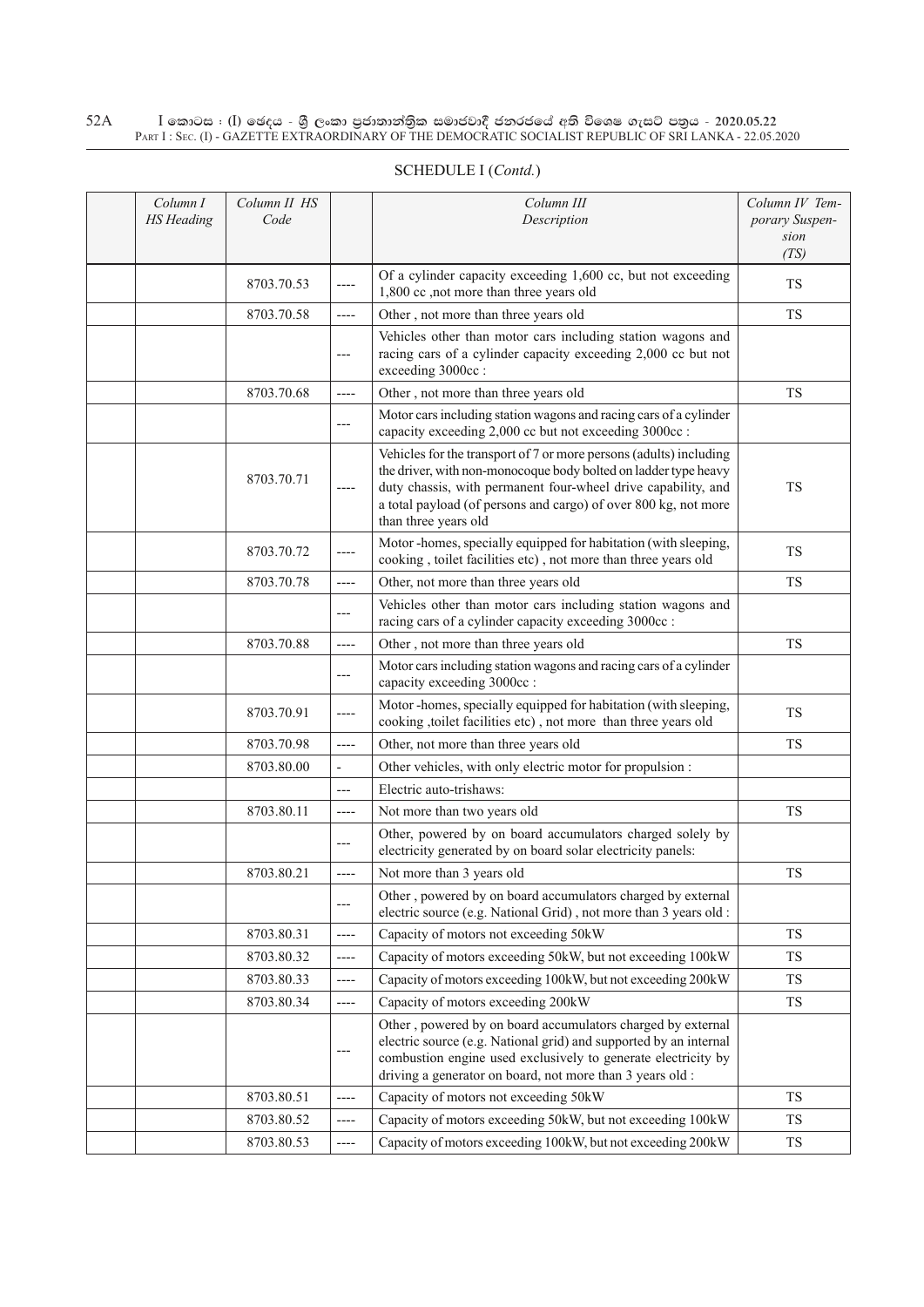|     | Column I<br><b>HS</b> Heading | Column II HS<br>Code |                          | Column III<br>Description                                                                                                                                                                                                                                                                                                                                                                                           | Column IV Tem-<br>porary Suspen-<br>sion |
|-----|-------------------------------|----------------------|--------------------------|---------------------------------------------------------------------------------------------------------------------------------------------------------------------------------------------------------------------------------------------------------------------------------------------------------------------------------------------------------------------------------------------------------------------|------------------------------------------|
|     |                               |                      |                          |                                                                                                                                                                                                                                                                                                                                                                                                                     | (TS)                                     |
|     |                               | 8703.80.54           | ----                     | Capacity of motors exceeding 200kW                                                                                                                                                                                                                                                                                                                                                                                  | <b>TS</b>                                |
|     |                               |                      | ---                      | Other:                                                                                                                                                                                                                                                                                                                                                                                                              |                                          |
|     |                               | 8703.80.71           | ----                     | Not more than three years old                                                                                                                                                                                                                                                                                                                                                                                       | <b>TS</b>                                |
|     |                               | 8703.90.00           | $\frac{1}{2}$            | Other:                                                                                                                                                                                                                                                                                                                                                                                                              |                                          |
|     |                               |                      | $---$                    | Not more than three years old :                                                                                                                                                                                                                                                                                                                                                                                     |                                          |
|     |                               | 8703.90.11           | ----                     | With wankel rotary engine                                                                                                                                                                                                                                                                                                                                                                                           | <b>TS</b>                                |
|     |                               | 8703.90.19           | ----                     | Other                                                                                                                                                                                                                                                                                                                                                                                                               | <b>TS</b>                                |
|     |                               |                      |                          |                                                                                                                                                                                                                                                                                                                                                                                                                     |                                          |
| 155 | 87.04                         |                      |                          | Motor vehicles for the transport of goods.                                                                                                                                                                                                                                                                                                                                                                          |                                          |
|     |                               | 8704.10.00           | $\overline{\phantom{0}}$ | Dumpers designed for off-highway use                                                                                                                                                                                                                                                                                                                                                                                | <b>TS</b>                                |
|     |                               |                      |                          | Other, with compression-ignition internal combustion piston<br>engine (diesel or semi-diesel) :                                                                                                                                                                                                                                                                                                                     |                                          |
|     |                               | 8704.21.00           | $-$                      | g.v.w. not exceeding 5 tonnes :                                                                                                                                                                                                                                                                                                                                                                                     | TS                                       |
|     |                               |                      | $\frac{1}{2}$            | Special purpose tankers/bowsers and trucks:                                                                                                                                                                                                                                                                                                                                                                         |                                          |
|     |                               | 8704.21.11           | ----                     | Tankers / bowsers with stainless steel tanks for transport of milk,<br>not more than five years old                                                                                                                                                                                                                                                                                                                 | <b>TS</b>                                |
|     |                               | 8704.21.13           | ----                     | Garbage trucks equipped with waste compacting mechanism,<br>not more than five years old                                                                                                                                                                                                                                                                                                                            | TS                                       |
|     |                               |                      | ---                      | Auto-trishaws:                                                                                                                                                                                                                                                                                                                                                                                                      |                                          |
|     |                               | 8704.21.21           | ----                     | Not more than four years old                                                                                                                                                                                                                                                                                                                                                                                        | <b>TS</b>                                |
|     |                               |                      | $---$                    | Chassis fitted with engines and cabs                                                                                                                                                                                                                                                                                                                                                                                |                                          |
|     |                               | 8704.21.31           | ----                     | for vehicles of national subdivision 8704.21.43, not more than<br>four years old                                                                                                                                                                                                                                                                                                                                    | <b>TS</b>                                |
|     |                               | 8704.21.33           | ----                     | for vehicles of national subdivision 8704.21.51, not more than<br>four years old                                                                                                                                                                                                                                                                                                                                    | TS                                       |
|     |                               | 8704.21.35           | ----                     | for vehicles of national subdivision 8704.21.63, not more than<br>four years old                                                                                                                                                                                                                                                                                                                                    | <b>TS</b>                                |
|     |                               | 8704.21.37           | ----                     | for vehicles of national subdivision 8704.21.67, not more than<br>four years old                                                                                                                                                                                                                                                                                                                                    | <b>TS</b>                                |
|     |                               |                      |                          | Vehicles with separate bodies for cabin and for cargo area, the<br>cabin been designed for 3 persons (adults) or less, including the<br>driver, with no additional space in the cabin that can be converted<br>for other uses, and cargo carrying capacity of less than 2000 kg,<br>but excluding those vehicles with an engine compartment totally<br>protruding to the front of the vehicle from the driving cab: |                                          |
|     |                               | 8704.21.41           |                          | Cargo carrying capacity of less than 800kg, not more than four<br>years old                                                                                                                                                                                                                                                                                                                                         | TS                                       |
|     |                               | 8704.21.43           | ----                     | Cargo carrying capacity of 800kg or more, not more than four<br>vears old                                                                                                                                                                                                                                                                                                                                           | TS                                       |
|     |                               |                      | $---$                    | Vehicles with separate bodies for cabin and cargo area, the cabin<br>been designed for 3 persons (adults) or less, including the driver,<br>with no additional space in the cabin that can be converted for                                                                                                                                                                                                         |                                          |

other uses, and cargo carrying capacity of 2000 kg or more :

 $8704.21.51$   $\longrightarrow$  Not more than four years old TS

### SCHEDULE I (Contd.)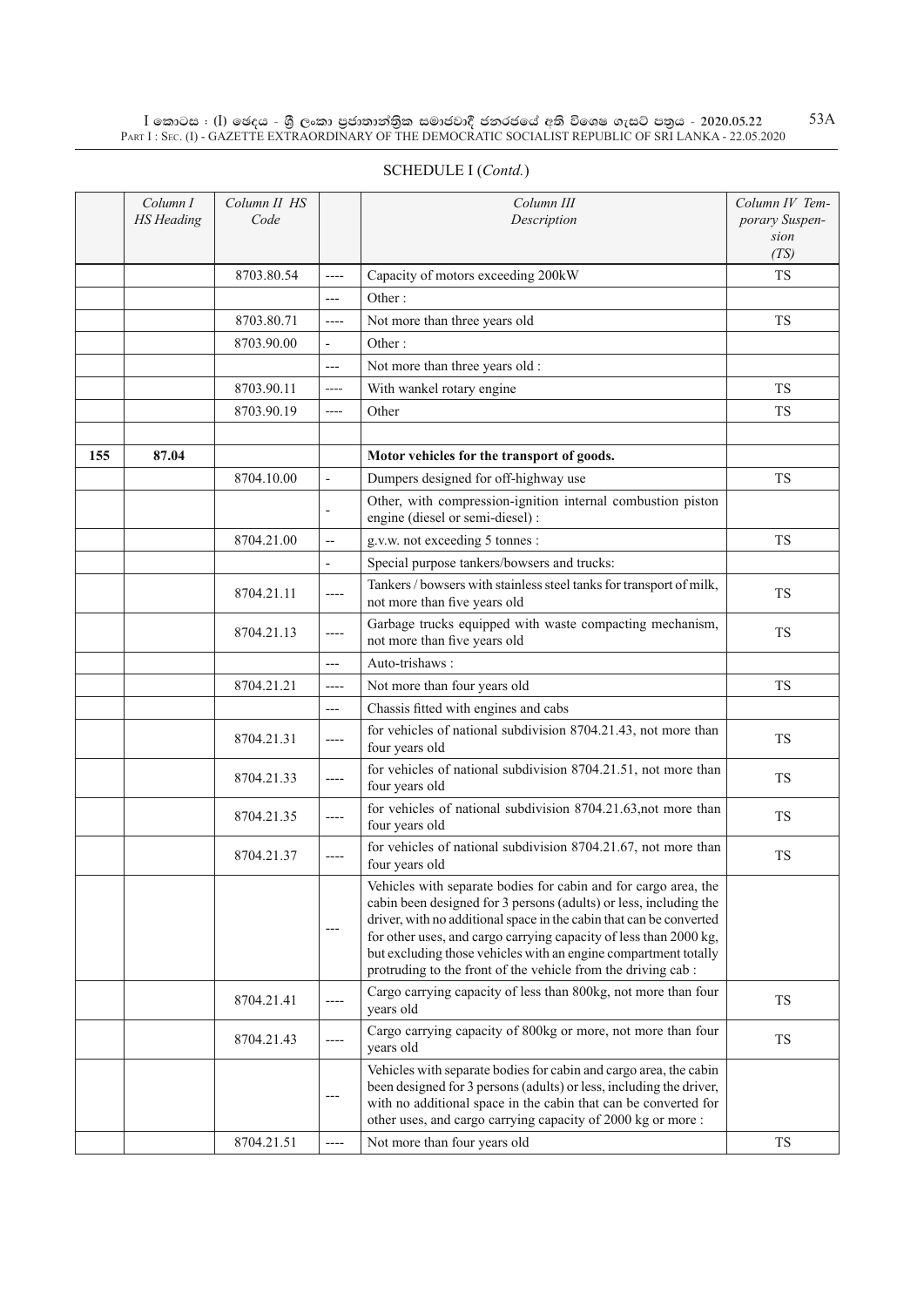| Column I<br><b>HS</b> Heading | Column II HS<br>Code |                          | Column III<br>Description                                                                                                                                                                                                                                                                                                                                                                                        | Column IV Tem-<br>porary Suspen-<br>sion<br>(TS) |
|-------------------------------|----------------------|--------------------------|------------------------------------------------------------------------------------------------------------------------------------------------------------------------------------------------------------------------------------------------------------------------------------------------------------------------------------------------------------------------------------------------------------------|--------------------------------------------------|
|                               |                      | $---$                    | Vehicles with separate bodies for cabin and for cargo area, the<br>cabin been designed for 3 persons (adults) or less, including the<br>driver, with no additional space in the cabin that can be converted<br>for other uses, and cargo carrying capacity of less than 2000 kg:                                                                                                                                 |                                                  |
|                               | 8704.21.61           | ----                     | Vehicles fitted with front leaf sprigs and Cargo carrying capacity<br>of less than 800kg, not more than four years old                                                                                                                                                                                                                                                                                           | <b>TS</b>                                        |
|                               | 8704.21.63           | ----                     | Vehicles fitted with front leaf sprigs and Cargo carrying capacity<br>of 800kg or more, not more than four years old                                                                                                                                                                                                                                                                                             | TS                                               |
|                               | 8704.21.65           | $---$                    | Other Vehicles, Cargo carrying capacity of less than 800kg, not<br>more than four years old                                                                                                                                                                                                                                                                                                                      | TS                                               |
|                               | 8704.21.67           | $-----$                  | Other Vehicles, Cargo carrying capacity of 800kg or more, not<br>more than four years old                                                                                                                                                                                                                                                                                                                        | <b>TS</b>                                        |
|                               |                      | $---$                    | Other vehicles with separate bodies for cabin and cargo area,<br>cabin been designed for six persons (adults) or less including the<br>driver, with no additional space in the cabin that can be converted<br>for other use, and a cargo carrying capacity of 800 kg or more,<br>but excluding those vehicles with an engine compartment totally<br>protruding to the front of the vehicle from the driving cab: |                                                  |
|                               | 8704.21.71           | $---$                    | Not more than four years old                                                                                                                                                                                                                                                                                                                                                                                     | <b>TS</b>                                        |
|                               |                      | $---$                    | Other:                                                                                                                                                                                                                                                                                                                                                                                                           |                                                  |
|                               | 8704.21.91           | $-----$                  | Other vehicles with separate bodies for cabin and cargo area, not<br>more than four years old                                                                                                                                                                                                                                                                                                                    | <b>TS</b>                                        |
|                               | 8704.21.93           | $---$                    | Other vehicles not more than four years old                                                                                                                                                                                                                                                                                                                                                                      | <b>TS</b>                                        |
|                               | 8704.22.00           | $\overline{\phantom{m}}$ | g.v.w. exceeding 5 tonnes but not exceeding 20 tonnes :                                                                                                                                                                                                                                                                                                                                                          |                                                  |
|                               |                      | $---$                    | Tankers and bowsers with stainless steel tanks for transport of<br>milk and refrigerated trucks :                                                                                                                                                                                                                                                                                                                |                                                  |
|                               | 8704.22.41           | $---$                    | Not more than five years old                                                                                                                                                                                                                                                                                                                                                                                     | <b>TS</b>                                        |
|                               | 8704.22.42           | $-----$                  | More than five years old but less than ten years old                                                                                                                                                                                                                                                                                                                                                             | <b>TS</b>                                        |
|                               |                      | $---$                    | Garbage trucks equipped with waste compacting mechanism. :                                                                                                                                                                                                                                                                                                                                                       |                                                  |
|                               | 8704.22.51           | ----                     | Not more than five years old                                                                                                                                                                                                                                                                                                                                                                                     | <b>TS</b>                                        |
|                               |                      | ---                      | Other:                                                                                                                                                                                                                                                                                                                                                                                                           |                                                  |
|                               | 8704.22.61           | $-----$                  | Not more than five years old                                                                                                                                                                                                                                                                                                                                                                                     | ${\rm TS}$                                       |
|                               | 8704.22.62           | ----                     | More than five years old but less than ten years old                                                                                                                                                                                                                                                                                                                                                             | TS                                               |
|                               | 8704.23.00           | $\overline{\phantom{a}}$ | g.v.w. exceeding 20 tonnes :                                                                                                                                                                                                                                                                                                                                                                                     |                                                  |
|                               |                      | ---                      | Tankers and bowsers with stainless steel tanks for transport of<br>milk and refrigerated trucks :                                                                                                                                                                                                                                                                                                                |                                                  |
|                               | 8704.23.51           | ----                     | Not more than five years old                                                                                                                                                                                                                                                                                                                                                                                     | <b>TS</b>                                        |
|                               | 8704.23.52           | $-----$                  | More than five years old but less than ten years old                                                                                                                                                                                                                                                                                                                                                             | <b>TS</b>                                        |
|                               |                      | ---                      | Garbage trucks equipped with waste compacting mechanism :                                                                                                                                                                                                                                                                                                                                                        |                                                  |
|                               | 8704.23.61           | $-----$                  | Not more than five years old                                                                                                                                                                                                                                                                                                                                                                                     | TS                                               |
|                               |                      | ---                      | Other:                                                                                                                                                                                                                                                                                                                                                                                                           |                                                  |
|                               | 8704.23.71           | $-----$                  | Not more than five years old                                                                                                                                                                                                                                                                                                                                                                                     | TS                                               |
|                               | 8704.23.72           | ----                     | More than five years old but less than ten years old                                                                                                                                                                                                                                                                                                                                                             | <b>TS</b>                                        |

# Schedule I (*Contd.*)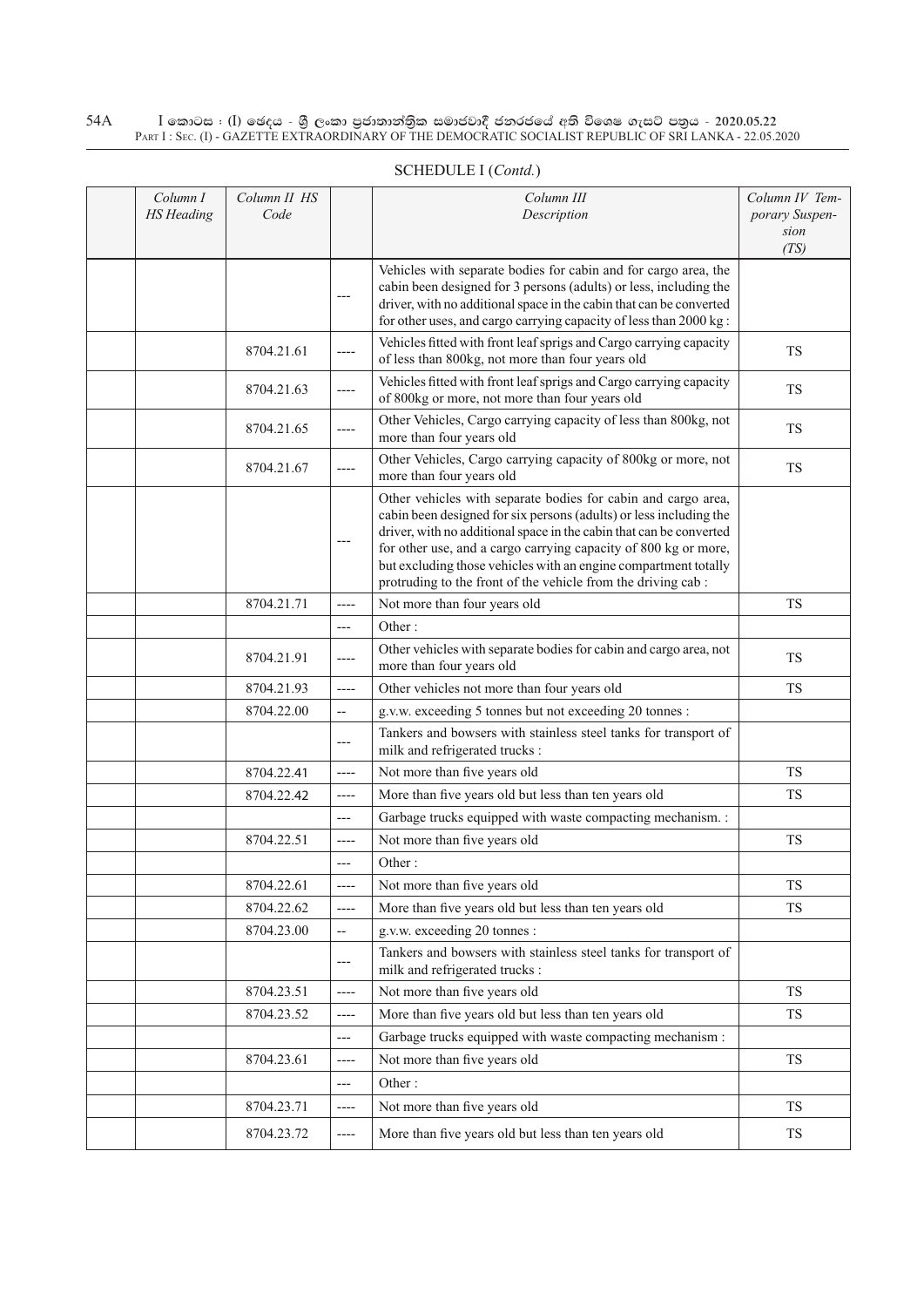| Column I<br><b>HS</b> Heading | Column II HS<br>Code |         | Column III<br>Description                                                                                                                                                                                                                                                                                                                                                                                           | Column IV Tem-<br>porary Suspen-<br>sion |
|-------------------------------|----------------------|---------|---------------------------------------------------------------------------------------------------------------------------------------------------------------------------------------------------------------------------------------------------------------------------------------------------------------------------------------------------------------------------------------------------------------------|------------------------------------------|
|                               |                      |         |                                                                                                                                                                                                                                                                                                                                                                                                                     | (TS)                                     |
|                               |                      |         | Other, with spark-ignition internal combustion piston engine :                                                                                                                                                                                                                                                                                                                                                      |                                          |
|                               | 8704.31.00           | $-$     | g.v.w. not exceeding 5 tonnes :                                                                                                                                                                                                                                                                                                                                                                                     |                                          |
|                               |                      | ---     | Special purpose tankers/bowsers and trucks:                                                                                                                                                                                                                                                                                                                                                                         |                                          |
|                               | 8704.31.11           | ----    | Tankers / bowsers with stainless steel tanks for transport of milk,<br>not more than five years old                                                                                                                                                                                                                                                                                                                 | <b>TS</b>                                |
|                               | 8704.31.13           | ----    | Garbage trucks equipped with waste compacting mechanism,<br>not more than five years old                                                                                                                                                                                                                                                                                                                            | <b>TS</b>                                |
|                               |                      | $---$   | Auto-trishaws:                                                                                                                                                                                                                                                                                                                                                                                                      |                                          |
|                               | 8704.31.22           | ----    | Other, not more than four years old                                                                                                                                                                                                                                                                                                                                                                                 | <b>TS</b>                                |
|                               |                      | ---     | Chassis fitted with engines and cabs:                                                                                                                                                                                                                                                                                                                                                                               |                                          |
|                               | 8704.31.31           | ----    | for vehicles of national subdivision 8704.31.43, not more than<br>four years old                                                                                                                                                                                                                                                                                                                                    | TS                                       |
|                               | 8704.31.33           | ----    | for vehicles of national subdivision 8704.31.51, not more than<br>four years old                                                                                                                                                                                                                                                                                                                                    | TS                                       |
|                               | 8704.31.35           | ----    | for vehicles of national subdivision 8704.31.63, not more than<br>four years old                                                                                                                                                                                                                                                                                                                                    | <b>TS</b>                                |
|                               | 8704.31.37           | $-----$ | for vehicles of national subdivision 8704.31.67, not more than<br>four years old                                                                                                                                                                                                                                                                                                                                    | ${\rm TS}$                               |
|                               |                      |         | Vehicles with separate bodies for cabin and for cargo area, the<br>cabin been designed for 3 persons (adults) or less, including the<br>driver, with no additional space in the cabin that can be converted<br>for other uses, and cargo carrying capacity of less than 2000 kg,<br>but excluding those vehicles with an engine compartment totally<br>protruding to the front of the vehicle from the driving cab: |                                          |
|                               | 8704.31.41           | ----    | Cargo carrying capacity of less than 800kg, not more than four<br>years old                                                                                                                                                                                                                                                                                                                                         | <b>TS</b>                                |
|                               | 8704.31.43           | $---$   | Cargo carrying capacity of 800kg or more, not more than four<br>years old                                                                                                                                                                                                                                                                                                                                           | <b>TS</b>                                |
|                               |                      |         | Vehicles with separate bodies for cabin and cargo area, cabin<br>been designed for three persons (adults) or less, including the<br>driver with no additional space in the cabin that can be converted<br>for other uses and cargo carrying capacity of 2000 kg or more:                                                                                                                                            |                                          |
|                               | 8704.31.51           | $---$   | Not more than four years old                                                                                                                                                                                                                                                                                                                                                                                        | TS                                       |
|                               |                      |         | Vehicles with separate bodies for cabin and for cargo area, the<br>cabin been designed for 3 persons (adults) or less, including the<br>driver, with no additional space in the cabin that can be converted<br>for other uses, and cargo carrying capacity of less than 2000 kg :                                                                                                                                   |                                          |
|                               | 8704.31.61           | ----    | Vehicles fitted with front leaf sprigs and Cargo carrying capacity<br>of less than 800kg, not more than four years old                                                                                                                                                                                                                                                                                              | TS                                       |
|                               | 8704.31.63           | ----    | Vehicles fitted with front leaf sprigs and Cargo carrying capacity<br>of 800kg or more, not more than four years old                                                                                                                                                                                                                                                                                                | TS                                       |
|                               | 8704.31.65           | $-----$ | Other Vehicles, Cargo carrying capacity of less than 800kg, not<br>more than four years old                                                                                                                                                                                                                                                                                                                         | TS                                       |
|                               | 8704.31.67           |         | Other Vehicles, Cargo carrying capacity of 800kg or more, not<br>more than four years old                                                                                                                                                                                                                                                                                                                           | ${\rm TS}$                               |

#### SCHEDULE I (*Contd.*)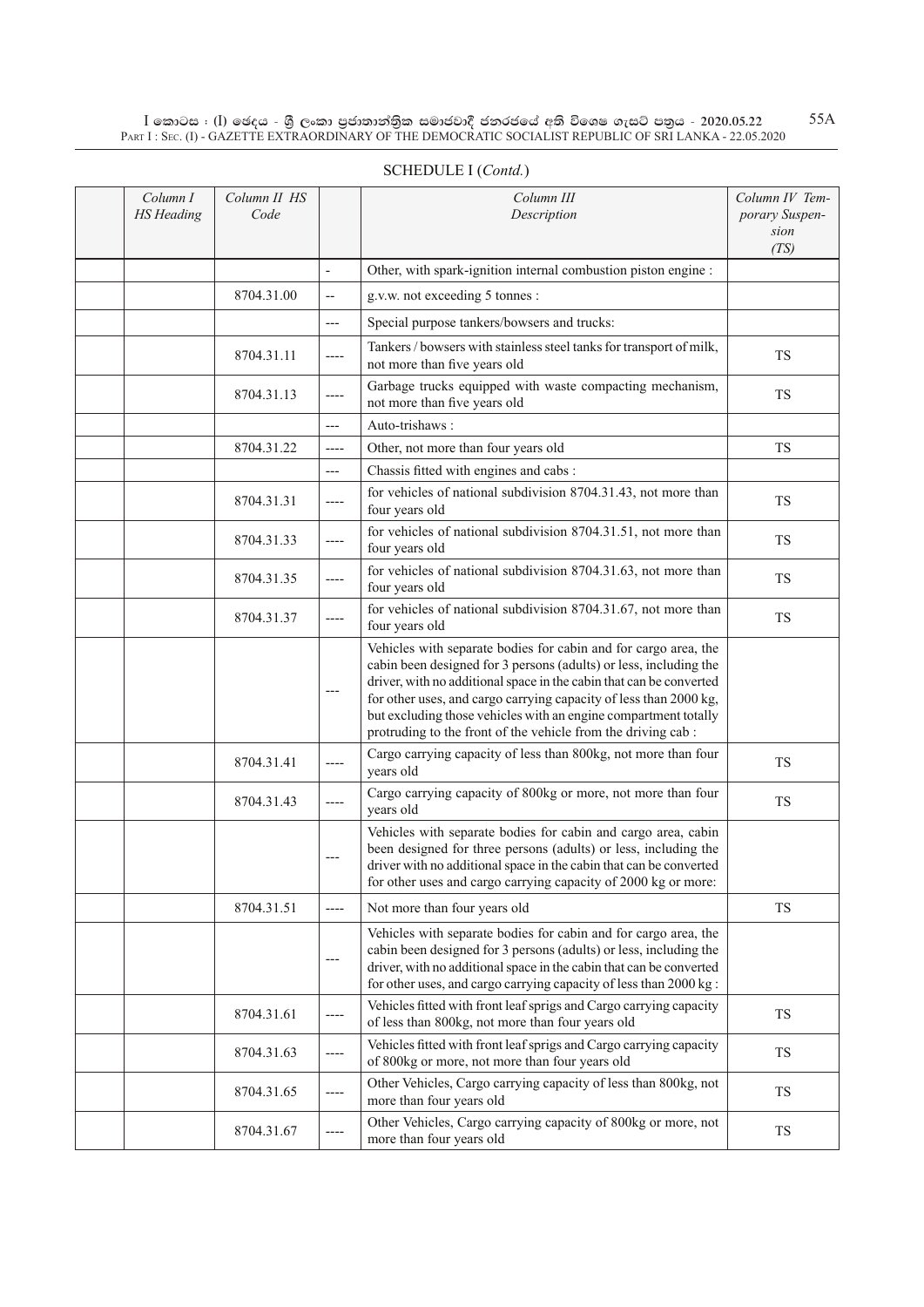|     | Column I<br><b>HS</b> Heading | Column II HS<br>Code |                          | Column III<br>Description                                                                                                                                                                                                                                                                                                                                                                                        | Column IV Tem-<br>porary Suspen-<br>sion<br>(TS) |
|-----|-------------------------------|----------------------|--------------------------|------------------------------------------------------------------------------------------------------------------------------------------------------------------------------------------------------------------------------------------------------------------------------------------------------------------------------------------------------------------------------------------------------------------|--------------------------------------------------|
|     |                               |                      |                          | Other vehicles with separate bodies for cabin and cargo area,<br>cabin been designed for six persons (adults) or less including the<br>driver, with no additional space in the cabin that can be converted<br>for other use, and a cargo carrying capacity of 800 kg or more,<br>but excluding those vehicles with an engine compartment totally<br>protruding to the front of the vehicle from the driving cab: |                                                  |
|     |                               | 8704.31.71           | ----                     | Not more than four years old                                                                                                                                                                                                                                                                                                                                                                                     | <b>TS</b>                                        |
|     |                               |                      | $---$                    | Other:                                                                                                                                                                                                                                                                                                                                                                                                           |                                                  |
|     |                               | 8704.31.91           | ----                     | Vehicles with separate bodies for cabin and cargo area, not more<br>than four years old                                                                                                                                                                                                                                                                                                                          | <b>TS</b>                                        |
|     |                               | 8704.31.93           | ----                     | Other not more than four years old                                                                                                                                                                                                                                                                                                                                                                               | TS                                               |
|     |                               | 8704.32.00           | $\overline{\phantom{m}}$ | g.v.w. exceeding 5 tonnes :                                                                                                                                                                                                                                                                                                                                                                                      |                                                  |
|     |                               |                      | ---                      | Tankers and bowsers with stainless steel tanks for transport of<br>milk and refrigerated trucks :                                                                                                                                                                                                                                                                                                                |                                                  |
|     |                               | 8704.32.41           | ----                     | Not more than five years old                                                                                                                                                                                                                                                                                                                                                                                     | <b>TS</b>                                        |
|     |                               | 8704.32.42           | $-----$                  | More than five years old but not more than ten years old                                                                                                                                                                                                                                                                                                                                                         | <b>TS</b>                                        |
|     |                               |                      | ----                     | Garbage trucks equipped with waste compacting mechanism :                                                                                                                                                                                                                                                                                                                                                        |                                                  |
|     |                               | 8704.32.51           | $---$                    | Not more than five years old                                                                                                                                                                                                                                                                                                                                                                                     | <b>TS</b>                                        |
|     |                               |                      | $---$                    | Other:                                                                                                                                                                                                                                                                                                                                                                                                           |                                                  |
|     |                               | 8704.32.61           | $-----$                  | Not more than five years old                                                                                                                                                                                                                                                                                                                                                                                     | TS                                               |
|     |                               | 8704.32.62           | $-----$                  | More than five years old but not more than ten years old                                                                                                                                                                                                                                                                                                                                                         | <b>TS</b>                                        |
|     |                               | 8704.90.00           | ÷,                       | Other:                                                                                                                                                                                                                                                                                                                                                                                                           |                                                  |
|     |                               | 8704.90.10           | $\cdots$                 | Electric auto-trishaws not more than five years old                                                                                                                                                                                                                                                                                                                                                              | <b>TS</b>                                        |
|     |                               | 8704.90.30           | $---$                    | Other electric, not more than five years old                                                                                                                                                                                                                                                                                                                                                                     | <b>TS</b>                                        |
|     |                               |                      | $---$                    | Other electric, not more than five years old                                                                                                                                                                                                                                                                                                                                                                     |                                                  |
|     |                               | 8704.90.31           | $---$                    | Capacity of motors not exceeding 50kW                                                                                                                                                                                                                                                                                                                                                                            | <b>TS</b>                                        |
|     |                               | 8704.90.32           | $-----$                  | Capacity of motors exceeding 50kW, but not exceeding 100kW                                                                                                                                                                                                                                                                                                                                                       | <b>TS</b>                                        |
|     |                               | 8704.90.33           | ----                     | Capacity of motors exceeding 100kW, but not exceeding 200kW                                                                                                                                                                                                                                                                                                                                                      | <b>TS</b>                                        |
|     |                               | 8704.90.34           | ----                     | Capacity of motors exceeding 200kW                                                                                                                                                                                                                                                                                                                                                                               | <b>TS</b>                                        |
|     |                               |                      | ---                      | Other electric, more than five years old                                                                                                                                                                                                                                                                                                                                                                         |                                                  |
|     |                               | 8704.90.50           | $---$                    | Other, not more than five years old                                                                                                                                                                                                                                                                                                                                                                              | <b>TS</b>                                        |
|     |                               |                      |                          |                                                                                                                                                                                                                                                                                                                                                                                                                  |                                                  |
| 156 | 87.05                         |                      |                          | Special purpose motor vehicles, other than those principally<br>designed for the transport of persons or goods (for example,<br>breakdown lorries, crane lorries, fire fighting vehicles, con-<br>crete-mixer lorries, road sweeper lorries, spraying lorries,<br>mobile workshops, mobile radiological units).                                                                                                  |                                                  |
|     |                               | 8705.10.00           | $\overline{\phantom{a}}$ | Crane lorries :                                                                                                                                                                                                                                                                                                                                                                                                  |                                                  |
|     |                               | 8705.10.10           | $---$                    | Not more than ten years old                                                                                                                                                                                                                                                                                                                                                                                      | <b>TS</b>                                        |
|     |                               | 8705.20.00           | ÷                        | Mobile drilling derricks :                                                                                                                                                                                                                                                                                                                                                                                       |                                                  |
|     |                               | 8705.20.10           | ---                      | Not more than seven years old                                                                                                                                                                                                                                                                                                                                                                                    | <b>TS</b>                                        |
|     |                               | 8705.30.00           | $\overline{\phantom{a}}$ | Fire fighting vehicles :                                                                                                                                                                                                                                                                                                                                                                                         |                                                  |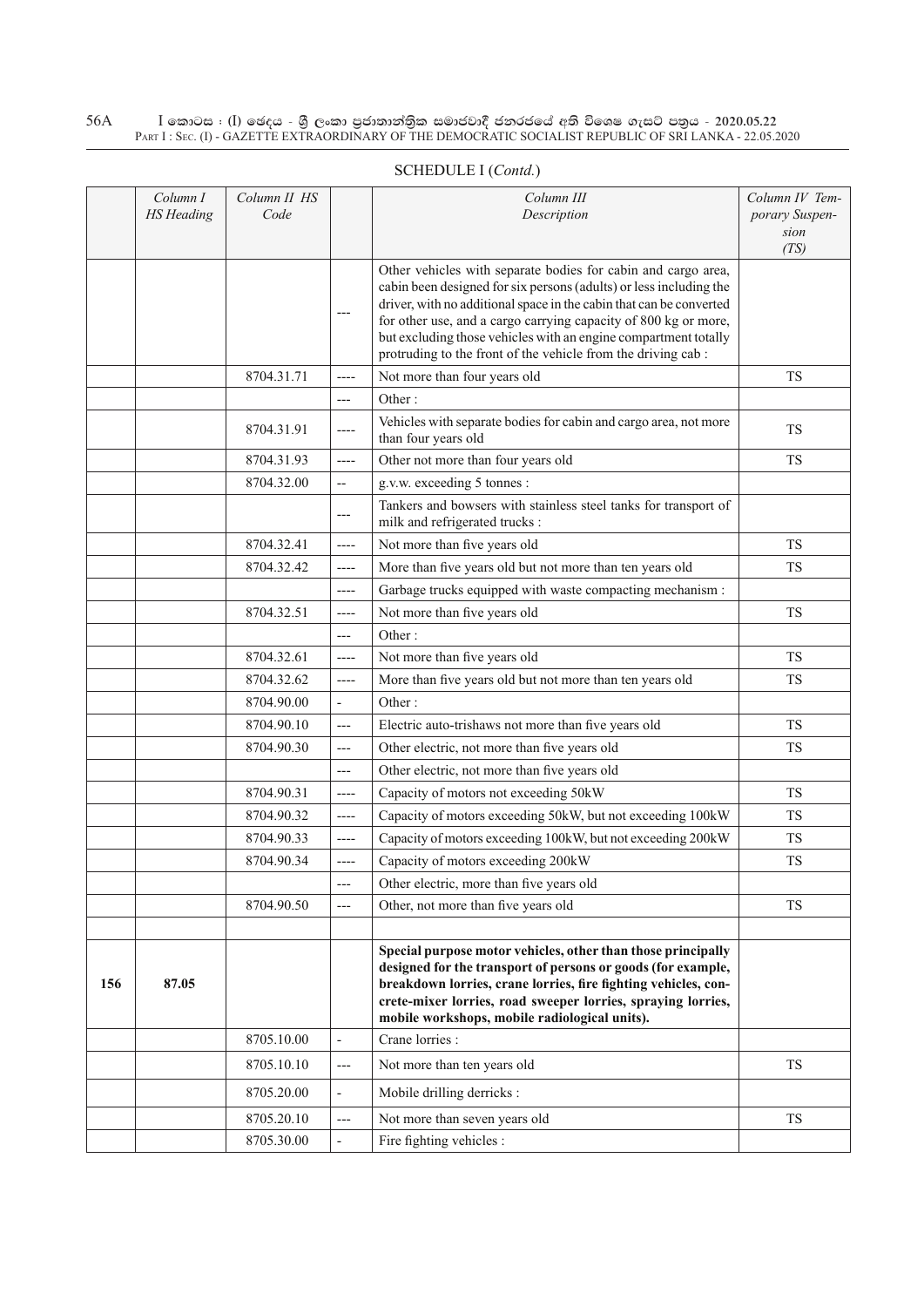|     | Column I<br><b>HS</b> Heading | Column II HS<br>Code |                          | Column III<br>Description                                                                                          | Column IV Tem-<br>porary Suspen-<br>sion |
|-----|-------------------------------|----------------------|--------------------------|--------------------------------------------------------------------------------------------------------------------|------------------------------------------|
|     |                               |                      |                          |                                                                                                                    | (TS)                                     |
|     |                               | 8705.30.10           | $---$                    | Not more than seven years old                                                                                      | <b>TS</b>                                |
|     |                               | 8705.40.00           | $\overline{\phantom{a}}$ | Concrete-mixer lorries :                                                                                           |                                          |
|     |                               | 8705.40.10           | $---$                    | Not more than ten years old                                                                                        | <b>TS</b>                                |
|     |                               | 8705.90.00           | $\overline{\phantom{a}}$ | Other:                                                                                                             |                                          |
|     |                               |                      | $---$                    | Mobile workshops                                                                                                   |                                          |
|     |                               | 8705.90.11           | ----                     | Not more than seven years old                                                                                      | <b>TS</b>                                |
|     |                               |                      | $---$                    | Gully bowzers equipped with suction pumps for extracting<br>sewage water /wastes:                                  |                                          |
|     |                               | 8705.90.21           | $---$                    | Not more than seven years old                                                                                      | TS.                                      |
|     |                               |                      | $---$                    | Concrete pump trucks :                                                                                             |                                          |
|     |                               | 8705.90.31           | ----                     | Not more than ten years old                                                                                        | TS                                       |
|     |                               |                      | $---$                    | Other:                                                                                                             |                                          |
|     |                               | 8705.90.91           | $-----$                  | g. v. w. not exceeding 4 tonnes, not more than seven years old                                                     | TS                                       |
|     |                               | 8705.90.93           | $---$                    | g. v. w. exceeding 4 tonnes, not more than seven years old                                                         | <b>TS</b>                                |
|     |                               | 8705.90.94           | $---$                    | g. v. w. exceeding 4 tonnes, more than seven years old                                                             | TS                                       |
|     |                               |                      |                          |                                                                                                                    |                                          |
| 157 | 87.07                         |                      |                          | Bodies (including cabs), for the motor vehicles of headings<br>87.01 to 87.05.                                     |                                          |
|     |                               | 8707.90.00           | $\overline{\phantom{a}}$ | Other:                                                                                                             |                                          |
|     |                               | 8707.90.20           | $---$                    | Other, for the motor vehicles of heading 87.02, for the transport<br>of 25 or more persons including the driver    | <b>TS</b>                                |
|     |                               | 8707.90.30           | $\overline{a}$           | Other, for the vehicles of sub-heading 8701.20 and the vehicles<br>of heading 87.04, of a G.V.W. exceeding 3,000kg | TS                                       |
|     |                               |                      |                          |                                                                                                                    |                                          |
| 158 | 87.08                         |                      |                          | Parts and accessories of the motor vehicles of headings 87.01<br>to 87.05.                                         |                                          |
|     |                               | 8708.10.00           | $\overline{\phantom{a}}$ | Bumpers and parts thereof                                                                                          | <b>TS</b>                                |
|     |                               |                      |                          | Other parts and accessories of bodies (including cabs):                                                            |                                          |
|     |                               | 8708.21.00           | $\overline{\phantom{a}}$ | Safety seat belts                                                                                                  | TS                                       |
|     |                               | 8708.29.00           | $\overline{\phantom{a}}$ | Other:                                                                                                             |                                          |
|     |                               | 8708.29.90           | $---$                    | Other                                                                                                              | TS                                       |
|     |                               | 8708.30.00           |                          | Brakes and servo-brakes; parts thereof                                                                             | TS                                       |
|     |                               | 8708.40.00           | $\Box$                   | Gear boxes and parts thereof                                                                                       | TS                                       |
|     |                               |                      |                          | Drive-axles with differential, whether or not provided with other                                                  |                                          |
|     |                               | 8708.50.00           | ÷,                       | transmission components, and non-driving axles; parts thereof                                                      | ${\rm TS}$                               |
|     |                               | 8708.70.00           | $\bar{a}$                | Road wheels and parts and accessories thereof:                                                                     |                                          |
|     |                               | 8708.70.20           | $---$                    | Other, rims fitted with tyres                                                                                      | TS                                       |
|     |                               | 8708.70.90           | $---$                    | Other                                                                                                              | TS                                       |
|     |                               | 8708.80.00           |                          | Suspension systems and parts thereof (including shock-<br>absorbers)                                               | ${\rm TS}$                               |

### SCHEDULE I (*Contd.*)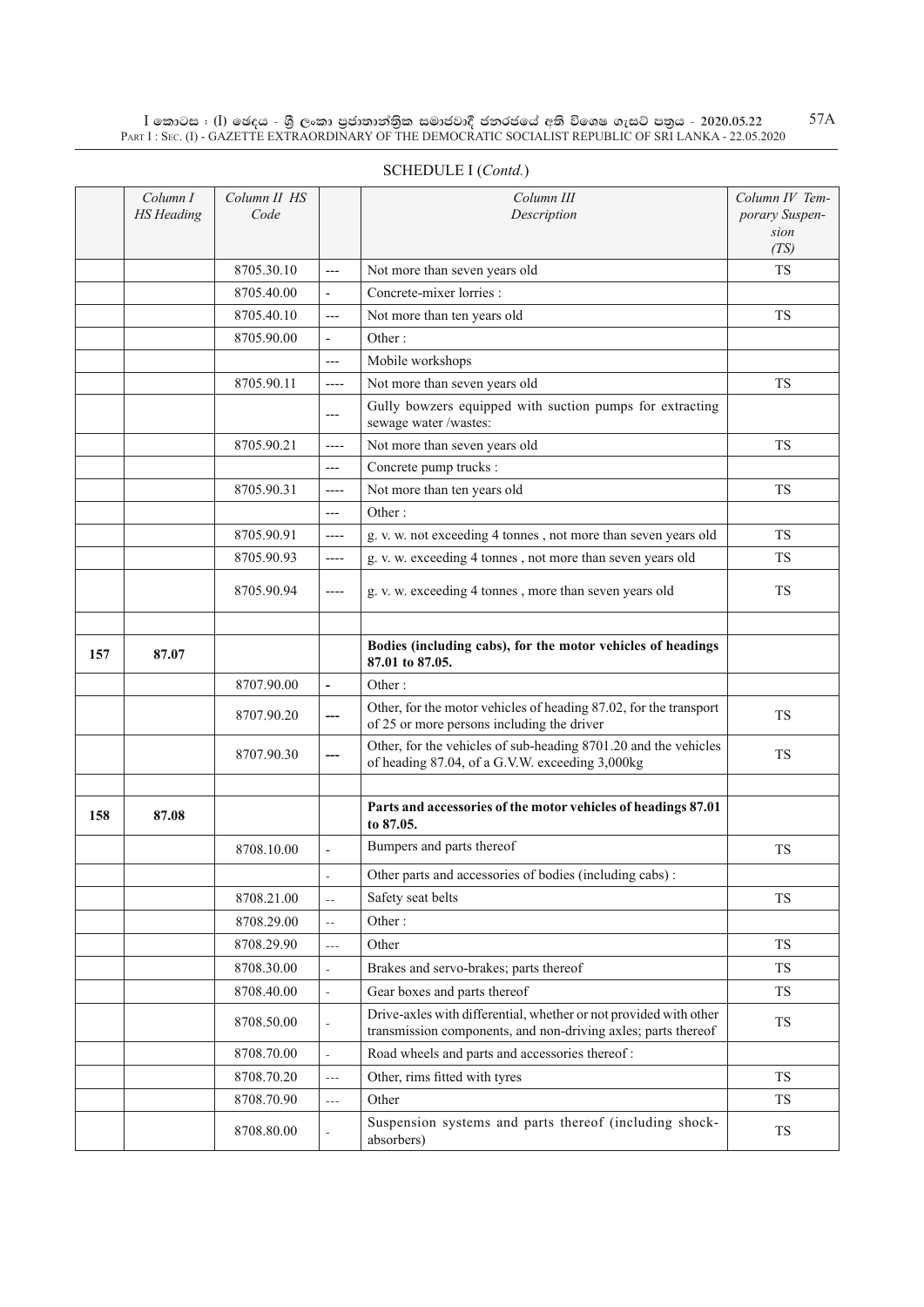|     | Column I          | Column II HS |                          | Column III                                                                                                                                              | Column IV Tem-         |
|-----|-------------------|--------------|--------------------------|---------------------------------------------------------------------------------------------------------------------------------------------------------|------------------------|
|     | <b>HS</b> Heading | Code         |                          | Description                                                                                                                                             | porary Suspen-<br>sion |
|     |                   |              |                          |                                                                                                                                                         | (TS)                   |
|     |                   |              |                          | Other parts and accessories :                                                                                                                           |                        |
|     |                   | 8708.91.00   | $\equiv$ $\equiv$        | Radiators and parts thereof:                                                                                                                            |                        |
|     |                   | 8708.91.10   | $---$                    | Radiators                                                                                                                                               | <b>TS</b>              |
|     |                   | 8708.91.20   | $---$                    | Radiator cores                                                                                                                                          | <b>TS</b>              |
|     |                   | 8708.92.00   | $\overline{\phantom{a}}$ | Silencers (mufflers) and exhaust pipes; parts thereof                                                                                                   | TS                     |
|     |                   | 8708.93.00   | $\equiv$ $\equiv$        | Clutches and parts thereof                                                                                                                              | <b>TS</b>              |
|     |                   | 8708.94.00   | $-\,-$                   | Steering wheels, steering columns and steering boxes; parts<br>thereof                                                                                  | TS                     |
|     |                   | 8708.95.00   | $-\,-$                   | Safety airbags with inflater system; parts thereof                                                                                                      | <b>TS</b>              |
|     |                   | 8708.99.00   | $\mathbb{L}^{\perp}$     | Other:                                                                                                                                                  |                        |
|     |                   | 8708.99.10   | $---$                    | New chassis not fitted with engines, but with or without fittings<br>for motor vehicles of heading 87.02 and 87.04 with a g.v.w. of<br>3,000 kg or more | <b>TS</b>              |
|     |                   | 8708.99.20   | $\cdots$                 | Other new chassis not fitted with engines, but with or without<br>fittings                                                                              | <b>TS</b>              |
|     |                   | 8708.99.90   | $---$                    | Other                                                                                                                                                   | <b>TS</b>              |
|     |                   |              |                          |                                                                                                                                                         |                        |
| 159 | 87.11             |              |                          | Motorcycles (including mopeds) and cycles fitted with an<br>auxiliary motor, with or without side-cars; side-cars.                                      |                        |
|     |                   | 8711.10.00   | ÷,                       | With reciprocating internal combustion piston engine of a cyl-<br>inder capacity not exceeding 50 cc :                                                  |                        |
|     |                   | 8711.10.10   | $---$                    | Not more than three years old                                                                                                                           | <b>TS</b>              |
|     |                   | 8711.20.00   |                          | With reciprocating internal combustion piston engine of a cylin-<br>der capacity exceeding 50 cc but not exceeding 250 cc :                             |                        |
|     |                   | 8711.20.10   | $---$                    | Exceeding 50 cc but not exceeding 200 cc, not more than three<br>years old                                                                              | TS.                    |
|     |                   | 8711.20.30   | $---$                    | Other, not more than three years old                                                                                                                    | TS                     |
|     |                   | 8711.30.00   |                          | With reciprocating internal combustion piston engine of a<br>cylinder capacity exceeding 250 cc but not exceeding 500 cc :                              |                        |
|     |                   | 8711.30.10   | $---$                    | Exceeding 250 cc but not exceeding 350 cc, not more than three<br>years old                                                                             | TS                     |
|     |                   | 8711.30.30   | ---                      | Exceeding 350 cc but not exceeding 450 cc, not more than three<br>years old                                                                             | <b>TS</b>              |
|     |                   | 8711.30.50   | ---                      | Other, not more than three years old                                                                                                                    | TS                     |
|     |                   | 8711.40.00   |                          | With reciprocating internal combustion piston engine of a<br>cylinder capacity exceeding 500 cc but not exceeding 800 cc :                              |                        |
|     |                   | 8711.40.10   | $\qquad \qquad - -$      | Not more than three years old                                                                                                                           | TS                     |
|     |                   | 8711.50.00   | ÷,                       | With reciprocating internal combustion piston engine of a cyl-<br>inder capacity exceeding 800 cc :                                                     |                        |
|     |                   | 8711.50.10   | $---$                    | Exceeding 800 cc but not exceedig 1000 cc, not more than three<br>years old                                                                             | ${\rm TS}$             |
|     |                   | 8711.50.30   | $---$                    | Other, not more than three years old                                                                                                                    | TS                     |
|     |                   | 8711.60.00   |                          | With electric motor for propulsion:                                                                                                                     |                        |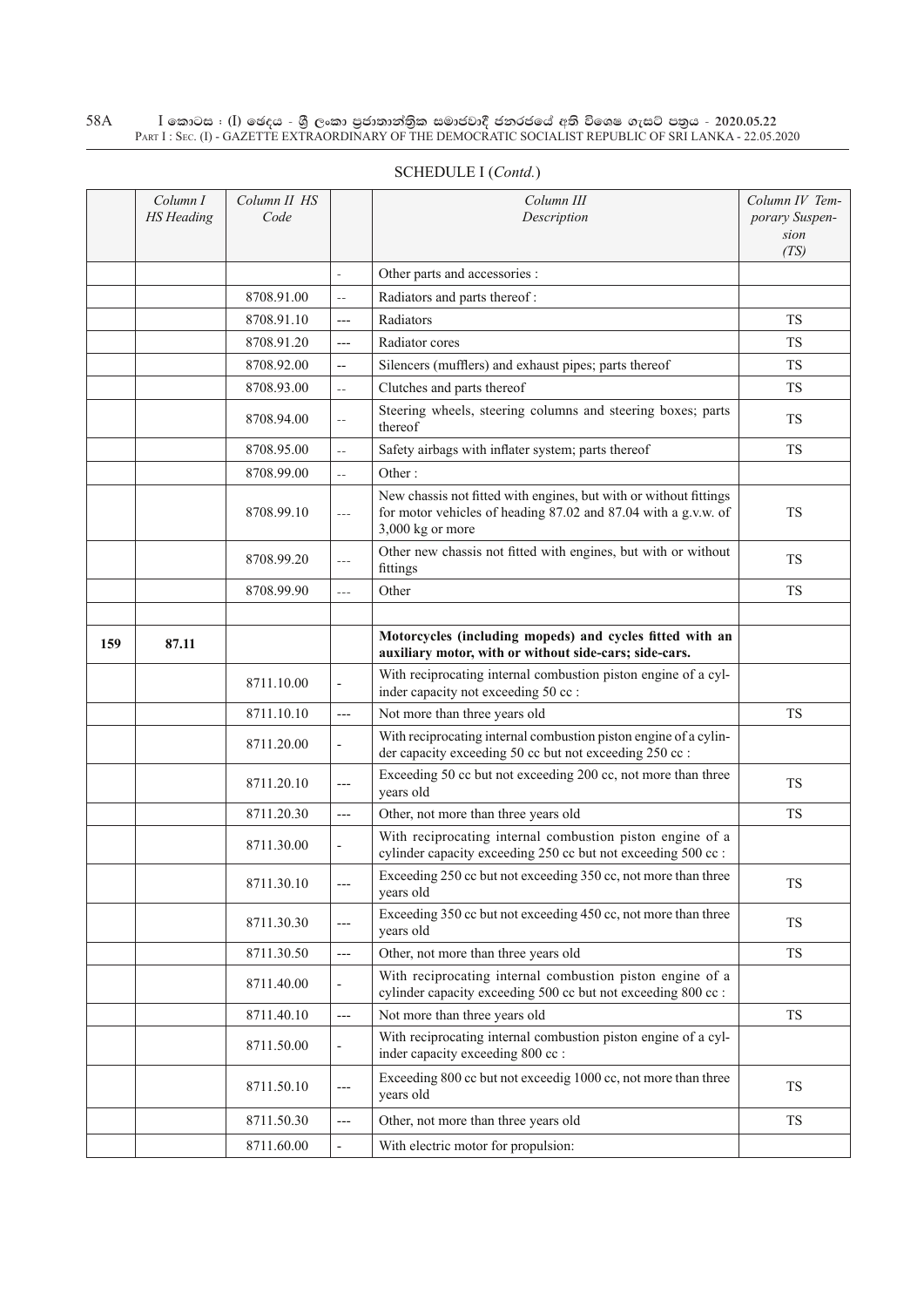|     | Column I<br><b>HS</b> Heading | Column II HS<br>Code |                          | Column III<br>Description                                                                | Column IV Tem-<br>porary Suspen-<br>sion |
|-----|-------------------------------|----------------------|--------------------------|------------------------------------------------------------------------------------------|------------------------------------------|
|     |                               |                      |                          |                                                                                          | (TS)                                     |
|     |                               | 8711.60.10           | ---                      | Not more than three years old                                                            | <b>TS</b>                                |
|     |                               | 8711.90.00           | $\overline{\phantom{0}}$ | Other                                                                                    | <b>TS</b>                                |
| 160 | 87.12                         | 8712.00.00           |                          | Bicycles and other cycles (including delivery tricycles), not<br>motorised:              |                                          |
|     |                               | 8712.00.10           | ---                      | Delivery tricycles                                                                       | <b>TS</b>                                |
|     |                               | 8712.00.20           | ---                      | Used bicycle                                                                             | <b>TS</b>                                |
|     |                               | 8712.00.90           | $---$                    | Other                                                                                    | <b>TS</b>                                |
|     |                               |                      |                          |                                                                                          |                                          |
| 161 | 87.14                         |                      |                          | Parts and accessories of vehicles of headings 87.11 to 87.13.                            |                                          |
|     |                               | 8714.10.00           | $\overline{\phantom{0}}$ | Of motorcycles (including mopeds):                                                       |                                          |
|     |                               | 8714.10.90           | $\overline{\phantom{0}}$ | Other                                                                                    | <b>TS</b>                                |
|     |                               | 8714.20.00           | $\overline{\phantom{0}}$ | Of carriages for disabled persons                                                        | <b>TS</b>                                |
|     |                               |                      | $\overline{a}$           | Other:                                                                                   |                                          |
|     |                               | 8714.91.00           | --                       | Frames and forks, and parts thereof:                                                     |                                          |
|     |                               | 8714.91.10           | ---                      | <b>Bicycle</b> frames                                                                    | <b>TS</b>                                |
|     |                               | 8714.91.20           | ---                      | Front forks                                                                              | <b>TS</b>                                |
|     |                               | 8714.91.90           | ---                      | Other                                                                                    | <b>TS</b>                                |
|     |                               | 8714.92.00           | --                       | Wheel rims and spokes :                                                                  |                                          |
|     |                               | 8714.92.10           | ---                      | Wheel rims                                                                               | <b>TS</b>                                |
|     |                               | 8714.92.90           | ---                      | Other                                                                                    | <b>TS</b>                                |
|     |                               | 8714.93.00           | --                       | Hubs, other than coaster braking hubs and hub brakes, and free-<br>wheel sprocket-wheels | <b>TS</b>                                |
|     |                               | 8714.94.00           | $\overline{a}$           | Brakes, including coaster braking hubs and hub brakes, and<br>parts thereof              | <b>TS</b>                                |
|     |                               | 8714.95.00           | --                       | Saddles                                                                                  | <b>TS</b>                                |
|     |                               | 8714.96.00           | --                       | Pedals and crank-gear, and parts thereof                                                 | <b>TS</b>                                |
|     |                               | 8714.99.00           | --                       | Other:                                                                                   |                                          |
|     |                               | 8714.99.10           | ---                      | Mudguards                                                                                | <b>TS</b>                                |
|     |                               | 8714.99.20           | ---                      | Chain stays                                                                              | ${\rm TS}$                               |
|     |                               | 8714.99.30           | ---                      | Seat stays                                                                               | ${\rm TS}$                               |
|     |                               |                      | ---                      | Other:                                                                                   |                                          |
|     |                               | 8714.99.91           | ----                     | Bicycle rims fitted with new tyres                                                       | ${\rm TS}$                               |
|     |                               | 8714.99.92           | ----                     | Bicycle rims fitted with tyres showing signs of wear                                     | ${\rm TS}$                               |
|     |                               | 8714.99.99           | ----                     | Other                                                                                    | <b>TS</b>                                |
|     |                               |                      |                          |                                                                                          |                                          |

**162 94.01 94.01 Seats (other than those of heading 94.02), whether or not** 

9401.10.00  $\vert$  - Seats of a kind used for aircraft :

**convertible into beds, and parts thereof.**

 $9401.10.90$  --- Other TS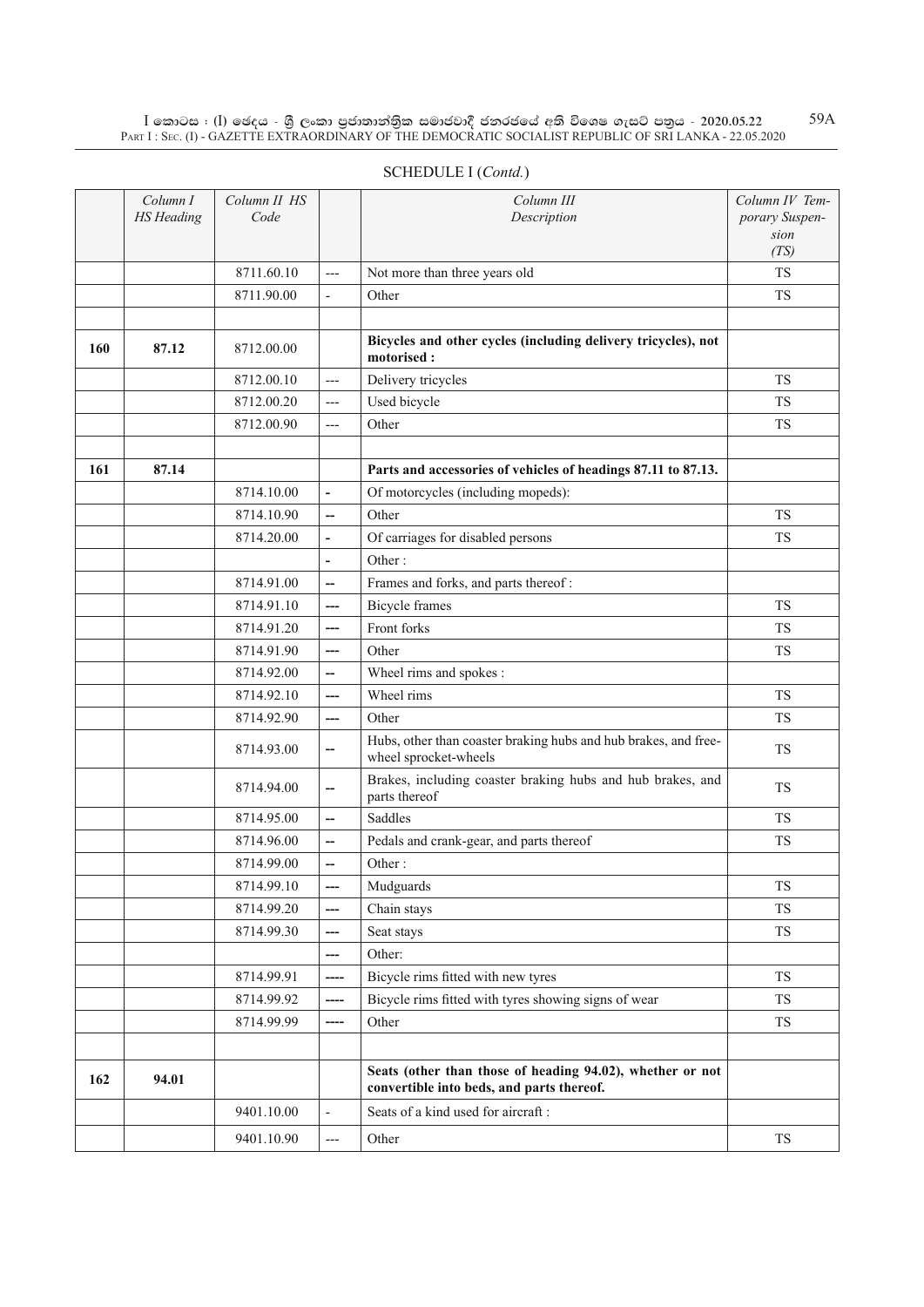|     | Column I<br><b>HS</b> Heading | Column II HS<br>Code |                          | Column III<br>Description                                                     | Column IV Tem-<br>porary Suspen-<br>sion<br>(TS) |
|-----|-------------------------------|----------------------|--------------------------|-------------------------------------------------------------------------------|--------------------------------------------------|
|     |                               | 9401.20.00           | $\frac{1}{2}$            | Seats of a kind used for motor vehicles :                                     |                                                  |
|     |                               | 9401.20.90           | $---$                    | Other                                                                         | <b>TS</b>                                        |
|     |                               | 9401.30.00           | $\overline{\phantom{a}}$ | Swivel seats with variable height adjustment :                                |                                                  |
|     |                               | 9401.30.90           | $---$                    | Other                                                                         | <b>TS</b>                                        |
|     |                               | 9401.40.00           | $\overline{a}$           | Seats other than garden seats or camping equipment, convertible<br>into beds: |                                                  |
|     |                               | 9401.40.90           | $---$                    | Other                                                                         | <b>TS</b>                                        |
|     |                               |                      | ÷,                       | Seats of cane, osier, bamboo or similar materials :                           |                                                  |
|     |                               | 9401.52.00           | $\overline{\phantom{a}}$ | Of bamboo:                                                                    |                                                  |
|     |                               | 9401.52.90           | $---$                    | Other                                                                         | TS                                               |
|     |                               | 9401.53.00           | $\overline{a}$           | Of rattan:                                                                    |                                                  |
|     |                               | 9401.53.90           | $---$                    | Other                                                                         | <b>TS</b>                                        |
|     |                               | 9401.59.00           | $\overline{a}$           | Other:                                                                        |                                                  |
|     |                               | 9401.59.90           | $---$                    | Other                                                                         | TS                                               |
|     |                               |                      | $\overline{\phantom{a}}$ | Other seats, with wooden frames :                                             |                                                  |
|     |                               | 9401.61.00           | $\overline{\phantom{a}}$ | Upholstered:                                                                  |                                                  |
|     |                               | 9401.61.90           | $---$                    | Other                                                                         | ${\rm TS}$                                       |
|     |                               | 9401.69.00           | $\overline{a}$           | Other                                                                         |                                                  |
|     |                               | 9401.69.90           | $---$                    | Other                                                                         | TS                                               |
|     |                               |                      | $\overline{\phantom{a}}$ | Other seats, with metal frames :                                              |                                                  |
|     |                               | 9401.71.00           | $\overline{\phantom{a}}$ | Upholstered:                                                                  |                                                  |
|     |                               | 9401.71.90           | $---$                    | Other                                                                         | TS                                               |
|     |                               | 9401.79.00           | $\overline{\phantom{a}}$ | Other:                                                                        |                                                  |
|     |                               | 9401.79.90           | $---$                    | Other                                                                         | <b>TS</b>                                        |
|     |                               | 9401.80.00           | $\frac{1}{2}$            | Other seats:                                                                  |                                                  |
|     |                               | 9401.80.90           | $---$                    | Other                                                                         | <b>TS</b>                                        |
|     |                               | 9401.90.00           | $\frac{1}{2}$            | Parts:                                                                        |                                                  |
|     |                               | 9401.90.90           | ---                      | Other                                                                         | TS                                               |
|     |                               |                      |                          |                                                                               |                                                  |
| 163 | 94.03                         |                      |                          | Other furniture and parts thereof.                                            |                                                  |
|     |                               | 9403.10.00           | $\frac{1}{2}$            | Metal furniture of a kind used in offices :                                   |                                                  |
|     |                               | 9403.10.90           | $---$                    | Other                                                                         | TS                                               |
|     |                               | 9403.20.00           | $\overline{\phantom{a}}$ | Other metal furniture :                                                       |                                                  |
|     |                               | 9403.20.90           | $---$                    | Other                                                                         | TS                                               |
|     |                               | 9403.30.00           | $\overline{\phantom{a}}$ | Wooden furniture of a kind used in offices :                                  |                                                  |
|     |                               | 9403.30.90           | $---$                    | Other                                                                         | TS                                               |
|     |                               | 9403.40.00           | $\frac{1}{2}$            | Wooden furniture of a kind used in the kitchen:                               |                                                  |
|     |                               | 9403.40.90           | $---$                    | Other                                                                         | TS                                               |
|     |                               | 9403.50.00           | $\overline{\phantom{a}}$ | Wooden furniture of a kind used in the bedroom:                               |                                                  |

# Schedule I (*Contd.*)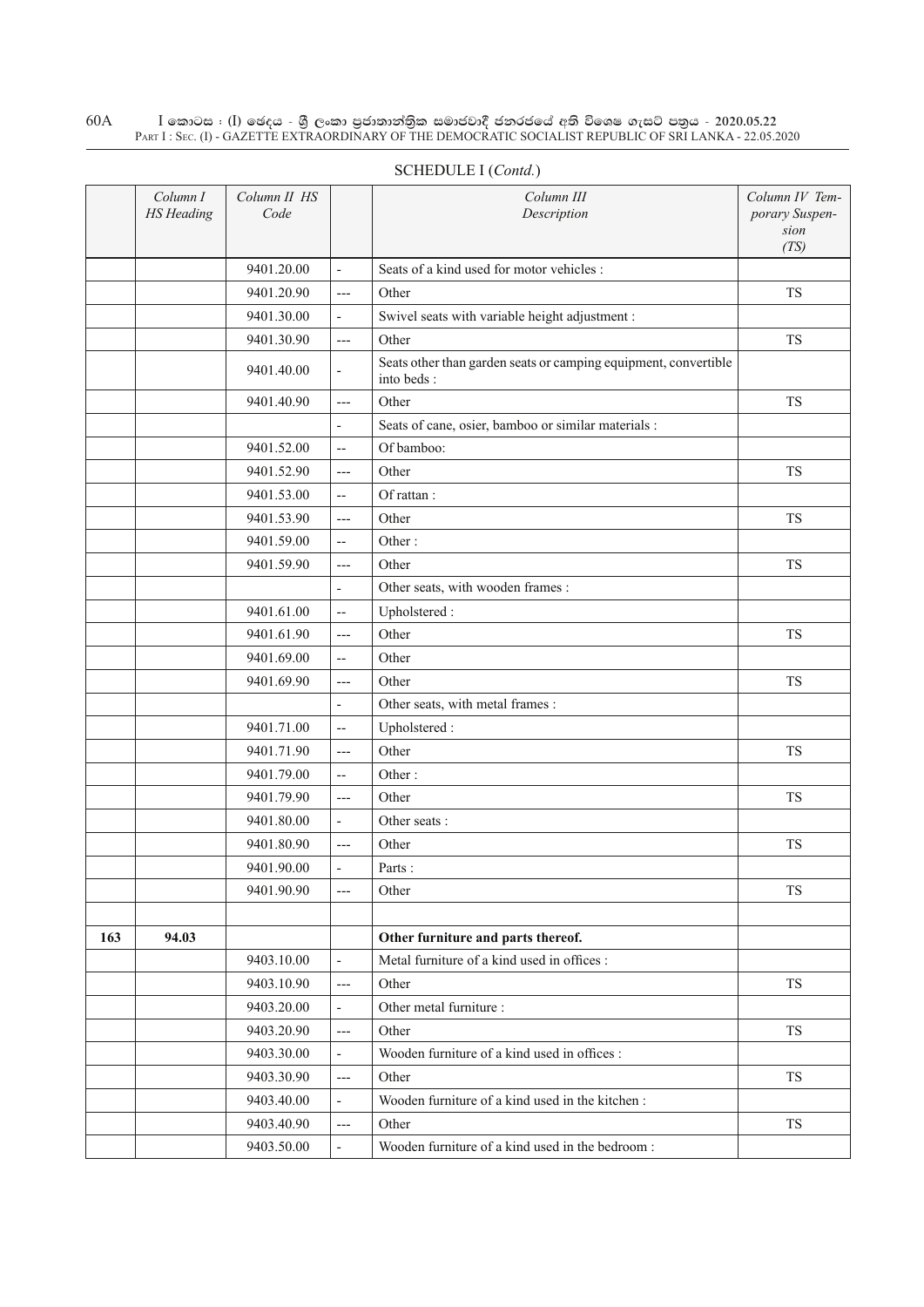|     | Column I<br><b>HS</b> Heading | Column II HS<br>Code |                          | Column III<br>Description                                                                                                                                                                                                                                                                        | Column IV Tem-<br>porary Suspen-<br>sion |
|-----|-------------------------------|----------------------|--------------------------|--------------------------------------------------------------------------------------------------------------------------------------------------------------------------------------------------------------------------------------------------------------------------------------------------|------------------------------------------|
|     |                               | 9403.50.90           | $---$                    | Other                                                                                                                                                                                                                                                                                            | (TS)<br><b>TS</b>                        |
|     |                               | 9403.60.00           | $\overline{\phantom{a}}$ | Other wooden furniture :                                                                                                                                                                                                                                                                         |                                          |
|     |                               | 9403.60.90           | $---$                    | Other                                                                                                                                                                                                                                                                                            | TS                                       |
|     |                               | 9403.70.00           | $\overline{\phantom{a}}$ | Furniture of plastics :                                                                                                                                                                                                                                                                          |                                          |
|     |                               | 9403.70.90           | $---$                    | Other                                                                                                                                                                                                                                                                                            | TS                                       |
|     |                               |                      | ÷                        | Furniture of other materials, including cane, osier, bamboo or<br>similar materials :                                                                                                                                                                                                            |                                          |
|     |                               | 9403.82.00           | --                       | Of Bamboo:                                                                                                                                                                                                                                                                                       |                                          |
|     |                               | 9403.82.90           | $---$                    | Other                                                                                                                                                                                                                                                                                            | <b>TS</b>                                |
|     |                               | 9403.83.00           | --                       | Of rattan:                                                                                                                                                                                                                                                                                       |                                          |
|     |                               | 9403.83.90           | $---$                    | Other                                                                                                                                                                                                                                                                                            | TS                                       |
|     |                               | 9403.89.00           | $\overline{a}$           | Other:                                                                                                                                                                                                                                                                                           |                                          |
|     |                               | 9403.89.90           | $---$                    | Other                                                                                                                                                                                                                                                                                            | TS                                       |
|     |                               | 9403.90.00           | $\overline{a}$           | Parts:                                                                                                                                                                                                                                                                                           |                                          |
|     |                               | 9403.90.90           | $---$                    | Other                                                                                                                                                                                                                                                                                            | TS                                       |
|     |                               |                      |                          |                                                                                                                                                                                                                                                                                                  |                                          |
| 164 | 94.04                         |                      |                          | Mattress supports; articles of bedding and similar furnishing<br>(for example, mattresses, quilts, eiderdowns, cushions, pouffes<br>and pillows) fitted with springs or stuffed or internally fitted<br>with any material or of cellular rubber or plastics, whether<br>or not covered.          |                                          |
|     |                               | 9404.10.00           | $\overline{\phantom{a}}$ | Mattress supports :                                                                                                                                                                                                                                                                              |                                          |
|     |                               | 9404.10.90           | $---$                    | Other                                                                                                                                                                                                                                                                                            | <b>TS</b>                                |
|     |                               |                      | $\overline{a}$           | Mattresses:                                                                                                                                                                                                                                                                                      |                                          |
|     |                               | 9404.21.00           | $\overline{\phantom{a}}$ | Of cellular rubber or plastics, whether or not covered :                                                                                                                                                                                                                                         |                                          |
|     |                               | 9404.21.90           | $---$                    | Other                                                                                                                                                                                                                                                                                            | <b>TS</b>                                |
|     |                               | 9404.29.00           | $\overline{\phantom{a}}$ | Of other materials:                                                                                                                                                                                                                                                                              |                                          |
|     |                               | 9404.29.20           | ---                      | unused coir pads or mattress for bedding, above 60 mm in<br>thickness                                                                                                                                                                                                                            | TS                                       |
|     |                               | 9404.29.90           | $---$                    | Other                                                                                                                                                                                                                                                                                            | ${\rm TS}$                               |
|     |                               | 9404.30.00           | $\overline{\phantom{0}}$ | Sleeping bags:                                                                                                                                                                                                                                                                                   |                                          |
|     |                               | 9404.30.90           | $---$                    | Other                                                                                                                                                                                                                                                                                            | TS                                       |
|     |                               | 9404.90.00           | $\overline{\phantom{a}}$ | Other:                                                                                                                                                                                                                                                                                           |                                          |
|     |                               | 9404.90.90           | ---                      | Other                                                                                                                                                                                                                                                                                            | ${\rm TS}$                               |
| 165 | 94.05                         |                      |                          | Lamps and lighting fittings including searchlights and spot-<br>lights and parts thereof, not elsewhere specified or included;<br>illuminated signs, illuminated name-plates and the like,<br>having a permanently fixed light source, and parts thereof<br>not elsewhere specified or included. |                                          |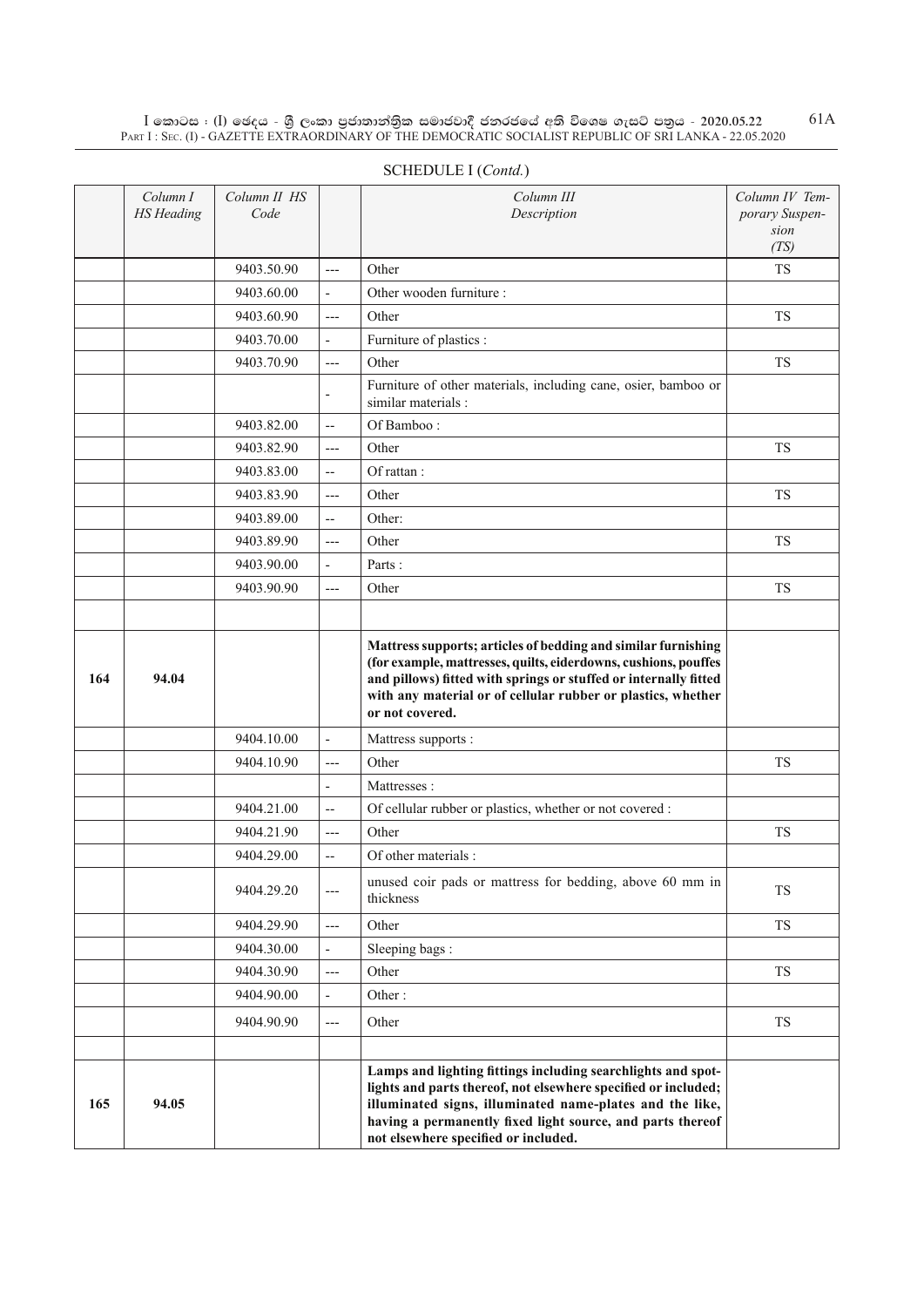|     | Column I<br><b>HS</b> Heading | Column II HS<br>Code |                          | Column III<br>Description                                                                                                                                                                                    | Column IV Tem-<br>porary Suspen-<br>sion<br>(TS) |
|-----|-------------------------------|----------------------|--------------------------|--------------------------------------------------------------------------------------------------------------------------------------------------------------------------------------------------------------|--------------------------------------------------|
|     |                               | 9405.10.00           | $\blacksquare$           | Chandeliers and other electric ceiling or wall lighting fittings,<br>excluding those of a kind used for lighting public open spaces<br>or thoroughfares:                                                     |                                                  |
|     |                               | 9405.10.10           | $---$                    | Mounted with LEDs (light emitting diodes)                                                                                                                                                                    | <b>TS</b>                                        |
|     |                               | 9405.10.20           | $---$                    | DC solar lamps not exceeding 20v                                                                                                                                                                             | <b>TS</b>                                        |
|     |                               | 9405.10.90           | $---$                    | Other                                                                                                                                                                                                        | TS                                               |
|     |                               | 9405.20.00           | $\overline{a}$           | Electric table, desk, bedside or floor-standing lamps:                                                                                                                                                       |                                                  |
|     |                               | 9405.20.10           | $---$                    | Mounted with LEDs (light emitting diodes)                                                                                                                                                                    | TS                                               |
|     |                               | 9405.20.20           | $---$                    | 12v, DC solar lamps                                                                                                                                                                                          | TS                                               |
|     |                               | 9405.20.90           | $---$                    | Other                                                                                                                                                                                                        | <b>TS</b>                                        |
|     |                               | 9405.30.00           | L,                       | Lighting sets of a kind used for Christmas trees                                                                                                                                                             | <b>TS</b>                                        |
|     |                               | 9405.40.00           | $\overline{a}$           | Other electric lamps and lighting fittings :                                                                                                                                                                 |                                                  |
|     |                               | 9405.40.10           | $---$                    | Spotlights and flood lights for use in motion picture/television<br>industry                                                                                                                                 | <b>TS</b>                                        |
|     |                               | 9405.40.20           | $---$                    | Search lights and spot lights                                                                                                                                                                                | <b>TS</b>                                        |
|     |                               | 9405.40.30           | $---$                    | Mounted with LEDs (light emitting diodes)                                                                                                                                                                    | <b>TS</b>                                        |
|     |                               | 9405.40.40           | $---$                    | DC solar lamps not exceeding 20v                                                                                                                                                                             | <b>TS</b>                                        |
|     |                               | 9405.40.90           | $---$                    | Other                                                                                                                                                                                                        | <b>TS</b>                                        |
|     |                               | 9405.50.00           | ÷,                       | Non-electrical lamps and lighting fittings :                                                                                                                                                                 |                                                  |
|     |                               | 9405.50.10           | $---$                    | Incandescent mantle-type lamps; Hurricane lamps                                                                                                                                                              | <b>TS</b>                                        |
|     |                               | 9405.50.20           | ---                      | Daylighting devices which capture sunlight, transfer and defuse<br>light interior                                                                                                                            | TS                                               |
|     |                               | 9405.50.90           | $---$                    | Other                                                                                                                                                                                                        | TS                                               |
|     |                               | 9405.60.00           | $\overline{\phantom{a}}$ | Illuminated signs, illuminated name-plates and the like                                                                                                                                                      | TS                                               |
|     |                               |                      |                          | Parts:                                                                                                                                                                                                       |                                                  |
|     |                               | 9405.91.00           | $\overline{\phantom{a}}$ | Of glass                                                                                                                                                                                                     | TS                                               |
|     |                               | 9405.92.00           | $\overline{\phantom{a}}$ | Of plastics                                                                                                                                                                                                  | <b>TS</b>                                        |
|     |                               | 9405.99.00           | $\overline{\phantom{a}}$ | Other:                                                                                                                                                                                                       |                                                  |
|     |                               | 9405.99.10           | ---                      | Of chandeliers or electroliers                                                                                                                                                                               | TS                                               |
|     |                               | 9405.99.90           | $---$                    | Other                                                                                                                                                                                                        | TS                                               |
|     |                               |                      |                          |                                                                                                                                                                                                              |                                                  |
| 166 | 95.03                         | 9503.00.00           |                          | Tricycles, scooters, pedal cars and similar wheeled toys; dolls'<br>carriages; dolls; other toys; reduced size ("scale") models<br>and similar recreational models, working or not; puzzles of<br>all kinds. |                                                  |
|     |                               | 9503.00.10           | $---$                    | Tricycles, scooters, pedal cars and similar wheeled toys; dolls'<br>carriages                                                                                                                                | TS                                               |
|     |                               | 9503.00.30           | $---$                    | Other dolls                                                                                                                                                                                                  | <b>TS</b>                                        |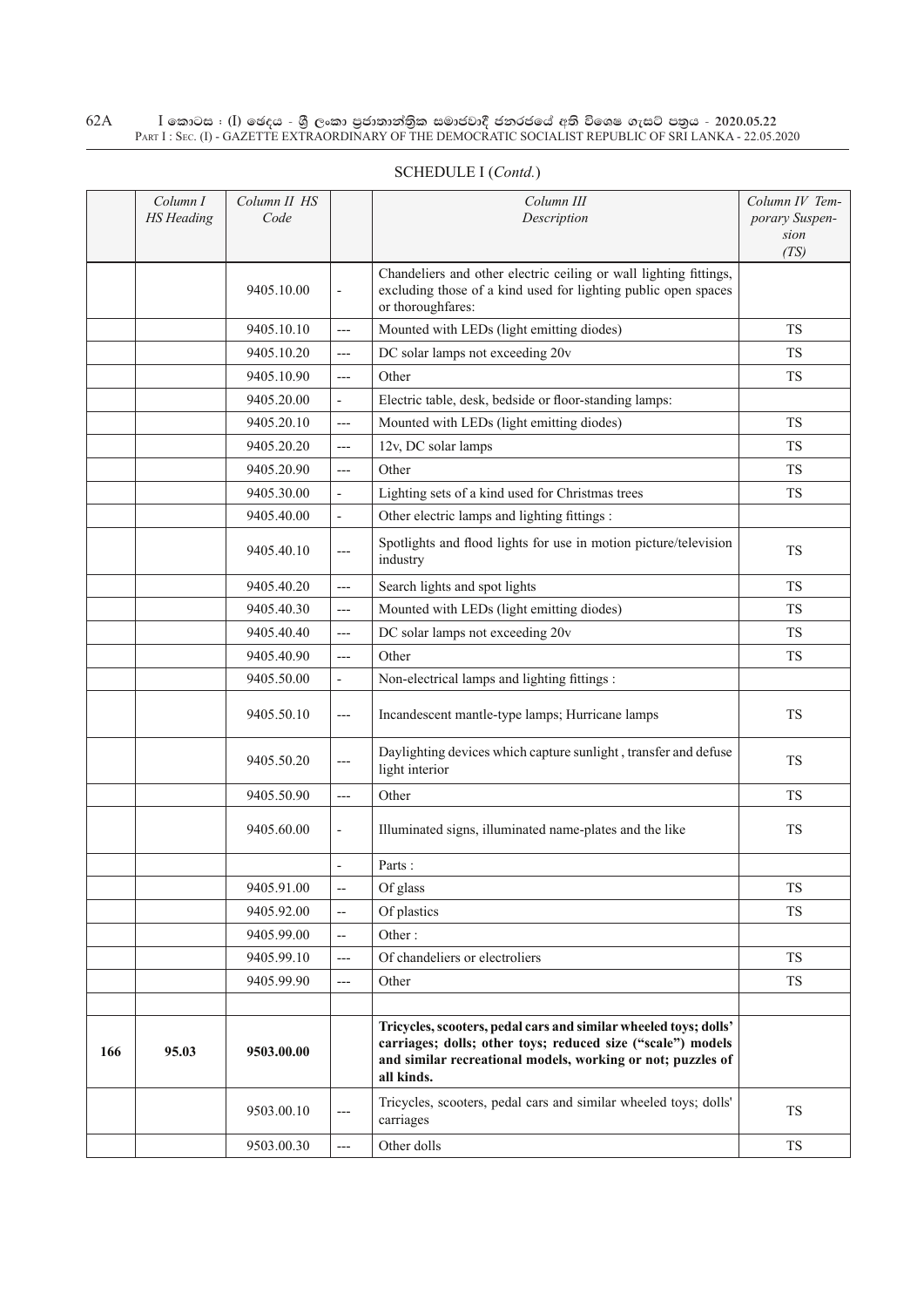|     | Column I<br><b>HS</b> Heading | Column II HS<br>Code |                          | Column III<br>Description                                                                                                                                                                                                                                                                                                                    | Column IV Tem-<br>porary Suspen-<br>sion<br>(TS) |
|-----|-------------------------------|----------------------|--------------------------|----------------------------------------------------------------------------------------------------------------------------------------------------------------------------------------------------------------------------------------------------------------------------------------------------------------------------------------------|--------------------------------------------------|
|     |                               | 9503.00.50           | $---$                    | Other stuffed toys representing animals or non-human creatures                                                                                                                                                                                                                                                                               | <b>TS</b>                                        |
|     |                               | 9503.00.70           | $---$                    | Other electric trains, including tracks, signals and other accesso-<br>ries therefor; reduced-size ("scale") model assembly kits, whether<br>or not working models; construction sets and constructional toys;<br>toy musical instruments and apparatus; puzzles; toys, put up in<br>sets or outfits; toys and models, incorporating a motor | <b>TS</b>                                        |
|     |                               | 9503.00.90           | ---                      | Other                                                                                                                                                                                                                                                                                                                                        | <b>TS</b>                                        |
|     |                               |                      |                          |                                                                                                                                                                                                                                                                                                                                              |                                                  |
| 167 | 95.04                         |                      |                          | Video game consoles and machines, articles for funfair, table<br>or parlour games, including pintables, billiards, special tables<br>for casino games and automatic bowling alley equipment.                                                                                                                                                 |                                                  |
|     |                               | 9504.20.00           | $\overline{\phantom{a}}$ | Articles and accessories for billiards of all kinds                                                                                                                                                                                                                                                                                          | <b>TS</b>                                        |
|     |                               | 9504.40.00           | $\overline{\phantom{a}}$ | Playing cards                                                                                                                                                                                                                                                                                                                                | <b>TS</b>                                        |
|     |                               | 9504.50.00           | $\overline{\phantom{a}}$ | Video game consoles and machines, other than those of sub-<br>heading 9504.30                                                                                                                                                                                                                                                                | <b>TS</b>                                        |
|     |                               | 9504.90.00           | $\overline{\phantom{a}}$ | Other:                                                                                                                                                                                                                                                                                                                                       |                                                  |
|     |                               | 9504.90.90           | $---$                    | Other                                                                                                                                                                                                                                                                                                                                        | <b>TS</b>                                        |
|     |                               |                      |                          |                                                                                                                                                                                                                                                                                                                                              |                                                  |
| 168 | 95.05                         |                      |                          | Festive, carnival or other entertainment articles, including<br>conjuring tricks and novelty jokes.                                                                                                                                                                                                                                          |                                                  |
|     |                               | 9505.10.00           |                          | Articles for Christmas festivities                                                                                                                                                                                                                                                                                                           | <b>TS</b>                                        |
|     |                               |                      |                          |                                                                                                                                                                                                                                                                                                                                              |                                                  |
| 169 | 95.08                         |                      |                          | Roundabouts, swings, shooting galleries and other fairground<br>amusements; travelling circuses, travelling menageries;<br>travelling theatres.                                                                                                                                                                                              |                                                  |
|     |                               | 9508.10.00           |                          | Travelling circuses and travelling menageries                                                                                                                                                                                                                                                                                                | <b>TS</b>                                        |
|     |                               | 9508.90.00           | $\overline{\phantom{a}}$ | Other                                                                                                                                                                                                                                                                                                                                        | <b>TS</b>                                        |
|     |                               |                      |                          |                                                                                                                                                                                                                                                                                                                                              |                                                  |
| 170 | 96.03                         |                      |                          | Brooms, brushes (including brushes constituting parts of<br>machines, appliances or vehicles), hand-operated mechanical<br>floor sweepers, not motorised, mops and feather dusters;<br>prepared knots and tufts for broom or brush making; paint<br>pads and rollers; squeegees (other than roller squeegees).                               |                                                  |
|     |                               | 9603.10.00           |                          | Brooms and brushes, consisting of twigs or other vegetable<br>materials bound together, with or without handles :                                                                                                                                                                                                                            |                                                  |
|     |                               | 9603.10.10           | ---                      | Brooms made of coconut fibre                                                                                                                                                                                                                                                                                                                 | TS                                               |
|     |                               | 9603.10.20           | ---                      | Brooms made of other fibre                                                                                                                                                                                                                                                                                                                   | <b>TS</b>                                        |
|     |                               | 9603.10.30           | ---                      | Tawashi brushes made of 100% coconut fibre                                                                                                                                                                                                                                                                                                   | TS                                               |

# SCHEDULE I (*Contd.*)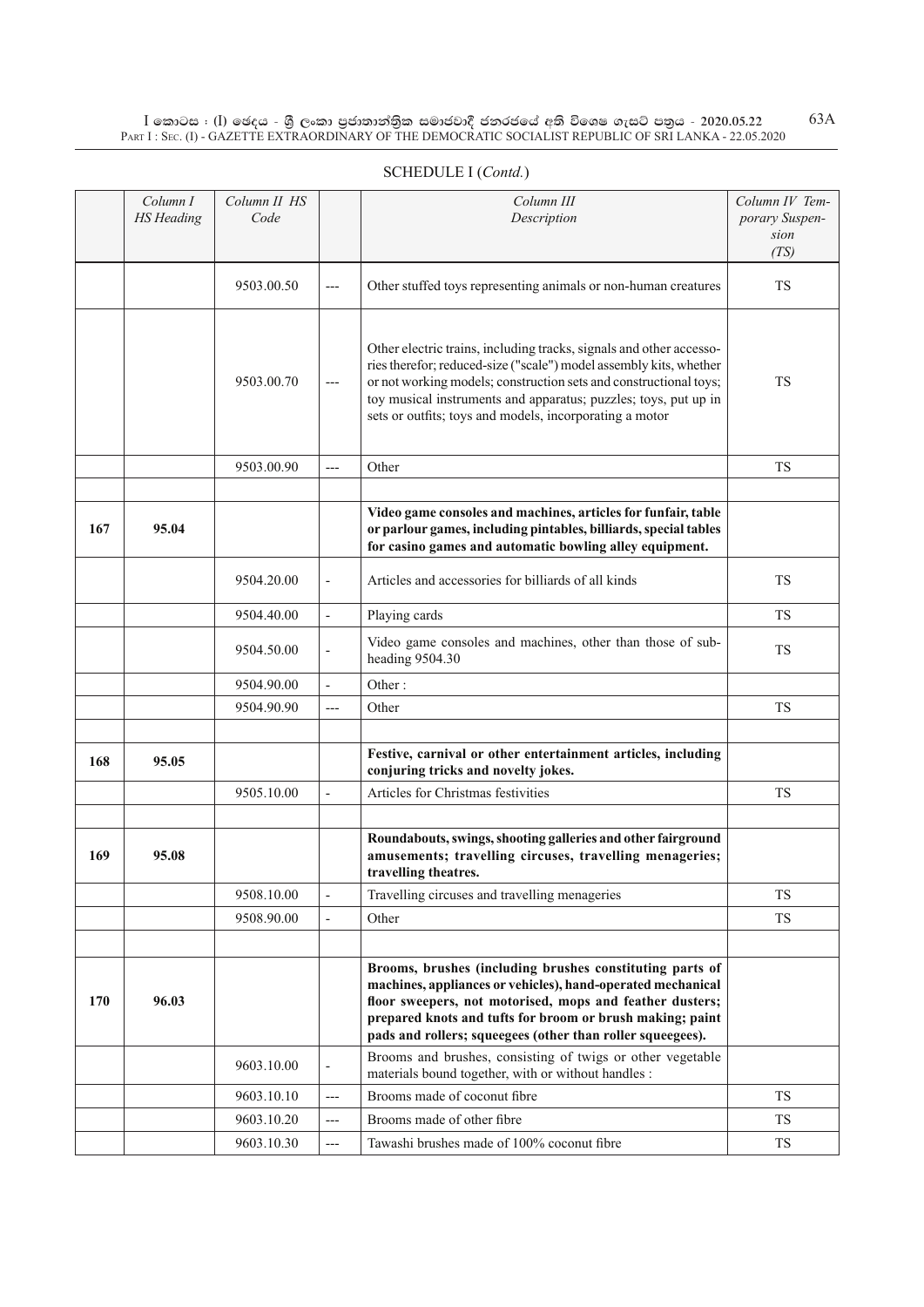| Column I<br><b>HS</b> Heading | Column II HS<br>Code |                          | Column III<br>Description                                                                                                                                                                  | Column IV Tem-<br>porary Suspen-<br>sion<br>(TS) |
|-------------------------------|----------------------|--------------------------|--------------------------------------------------------------------------------------------------------------------------------------------------------------------------------------------|--------------------------------------------------|
|                               | 9603.10.50           | $---$                    | Tawashi brushes made of coir fibre mixed with artificial fibre                                                                                                                             | <b>TS</b>                                        |
|                               | 9603.10.60           | $---$                    | Other brushes made of coconut fibre                                                                                                                                                        | <b>TS</b>                                        |
|                               | 9603.10.70           | $---$                    | Brushes made of other fibre                                                                                                                                                                | <b>TS</b>                                        |
|                               |                      |                          | Tooth brushes, shaving brushes, hair brushes, nail brushes,<br>eyelash brushes and other toilet brushes for use on the person,<br>including such brushes constituting parts of appliances: |                                                  |
|                               | 9603.21.00           | $\overline{\phantom{a}}$ | Tooth brushes, including dental-plate brushes                                                                                                                                              | <b>TS</b>                                        |
|                               | 9603.29.00           | $\overline{a}$           | Other                                                                                                                                                                                      | <b>TS</b>                                        |
|                               | 9603.30.00           |                          | Artists' brushes, writing brushes and similar brushes for the<br>application of cosmetics                                                                                                  | <b>TS</b>                                        |
|                               | 9603.40.00           | $\overline{\phantom{a}}$ | Paint, distemper, varnish or similar brushes (other than brushes<br>of subheading 9603.30); paint pads and rollers                                                                         | <b>TS</b>                                        |
|                               | 9603.90.00           | $\overline{a}$           | Other:                                                                                                                                                                                     |                                                  |
|                               | 9603.90.10           | $---$                    | Squeegees with inbuilt control valve, for use as "liquid shoe-pol-<br>ish applicators"                                                                                                     | <b>TS</b>                                        |
|                               | 9603.90.00           | $\sim$                   | Other:                                                                                                                                                                                     |                                                  |
|                               | 9603.90.90           | $---$                    | Other:                                                                                                                                                                                     | <b>TS</b>                                        |
|                               |                      |                          |                                                                                                                                                                                            |                                                  |

# Schedule I (*Contd.*)

#### Schedule II

| Column I<br>HS Heading | Column II HS<br>Code |       | Column III<br><b>Description</b>                                                                                                                                                                                                                                          | Column IV<br><b>Credit Basis</b><br>(C) |
|------------------------|----------------------|-------|---------------------------------------------------------------------------------------------------------------------------------------------------------------------------------------------------------------------------------------------------------------------------|-----------------------------------------|
| 03.04                  |                      |       | Fish fillets and other fish meat (whether or not minced), fresh,<br>chilled or frozen.                                                                                                                                                                                    |                                         |
|                        |                      |       | Fresh or chilled fillets of other fish:                                                                                                                                                                                                                                   |                                         |
|                        | 0304.41.00           |       | Pacific salmon (Oncorhynchus nerka, Oncorhynchus gorbuscha,<br>Oncorhynchus keta, Oncorhynchus tschawytscha, Oncorhynchus<br>kisutch, Oncorhynchus masou and Oncorhynchus rhodurus),<br>Atlantic salmon (Salmo salar) and Danube salmon (Hucho hucho)                     | C                                       |
|                        | 0304.49.00           | $- -$ | Other                                                                                                                                                                                                                                                                     | C                                       |
|                        |                      |       | Other, fresh or chilled :                                                                                                                                                                                                                                                 |                                         |
|                        | 0304.51.00           |       | Tilapias (Oreochromis spp.), catfish (Pangasius spp., Silurus spp.,<br>Clarias spp., Ictalurus spp.), carp (Cyprinus spp., Carassius spp.,<br>Ctenopharyngodon idellus, Hypophthalmichthys spp., Cirrhinus<br>spp., Mylopharyngodon piceus), Catla catla, Labeo spp., Ost | $\mathcal{C}$                           |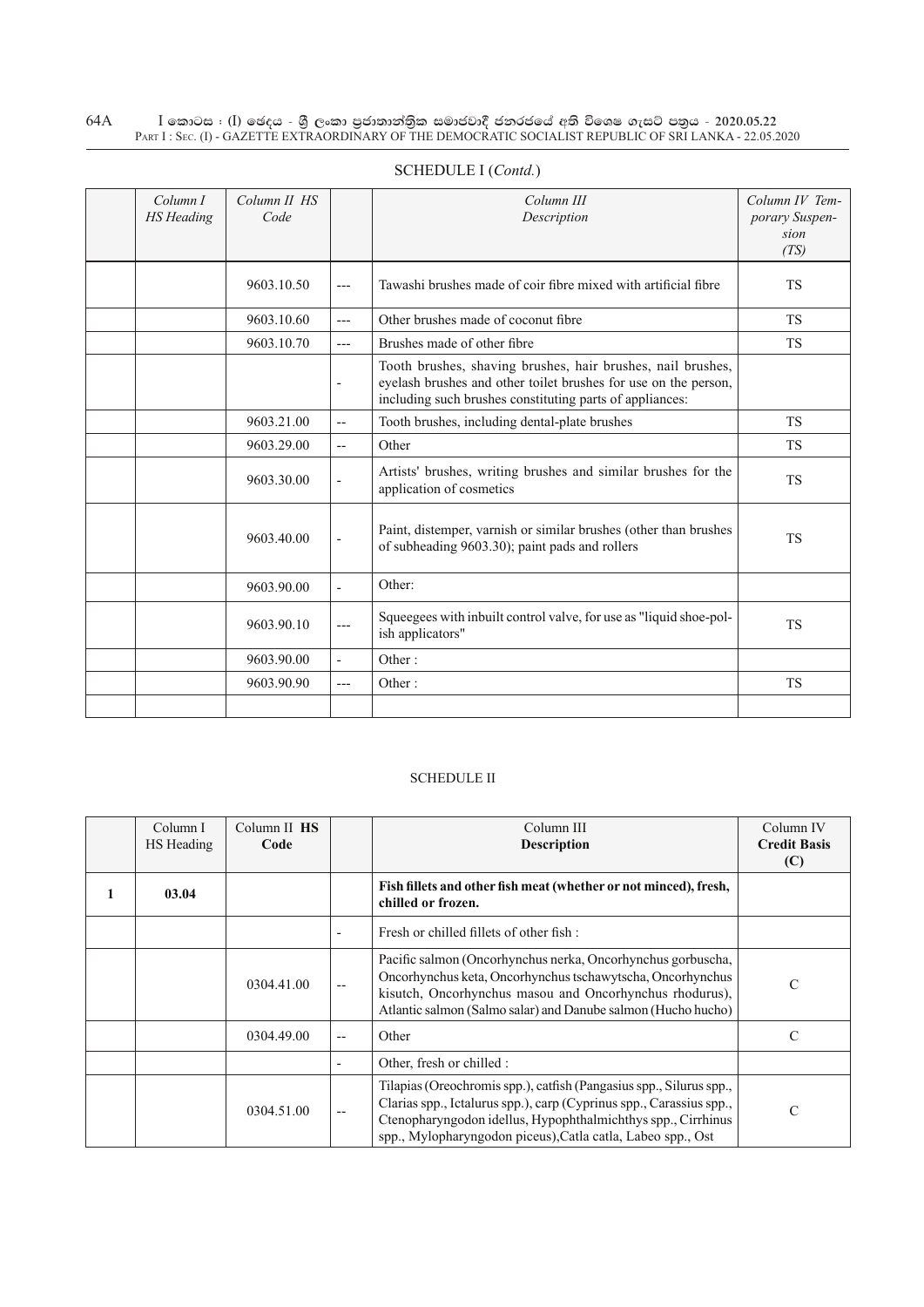|              | Column I<br><b>HS</b> Heading | Column II HS<br>Code |                          | Column III<br>Description                                                                                                                                                                                                                                                                                                                                                                                                                        | Column IV Tem-<br>porary Suspen-<br>sion |
|--------------|-------------------------------|----------------------|--------------------------|--------------------------------------------------------------------------------------------------------------------------------------------------------------------------------------------------------------------------------------------------------------------------------------------------------------------------------------------------------------------------------------------------------------------------------------------------|------------------------------------------|
|              |                               |                      | $\overline{\phantom{a}}$ | Frozen fillets of tilapias (Oreochromis spp.), catfish (Pangasius<br>spp., Silurus spp., Clarias spp., Ictalurus spp.), carp (Cyprinus<br>spp., Carassius spp., Ctenopharyngodon idellus, Hypophthal-<br>michthys spp., Cirrhinus spp., Mylopharyngodon piceus ,Catla<br>Catla, Labeo spp., Osteochilus hasselti, Leptobarbus hoeveni,<br>Megalobrama spp.), eels (Anguilla spp.), Nile perch (Lates<br>niloticus) and snakeheads (Channa spp.): | (TS)                                     |
|              |                               | 0304.61.00           | $\overline{\phantom{a}}$ | Tilapias (Oreochromis spp.)                                                                                                                                                                                                                                                                                                                                                                                                                      | $\mathsf{C}$                             |
|              |                               | 0304.62.00           | $\overline{\phantom{m}}$ | Catfish (Pangasius spp., Silurus spp., Clarias spp., Ictalurus spp.)                                                                                                                                                                                                                                                                                                                                                                             | $\mathbf C$                              |
|              |                               | 0304.69.00           | $\overline{a}$           | Other                                                                                                                                                                                                                                                                                                                                                                                                                                            | $\mathbf C$                              |
|              |                               |                      |                          | Frozen fillets of fish of the families Bregmacerotidae, Euclich-<br>thyidae, Gadidae, Macrouridae, Melanonidae, Merlucciidae,<br>Moridae and Muraenolepididae :                                                                                                                                                                                                                                                                                  |                                          |
|              |                               | 0304.74.00           | $\overline{a}$           | Hake (Merluccius spp., urophycis spp.)                                                                                                                                                                                                                                                                                                                                                                                                           | C                                        |
|              |                               |                      |                          |                                                                                                                                                                                                                                                                                                                                                                                                                                                  |                                          |
| $\mathbf{2}$ | 04.02                         |                      |                          | Milk and cream, concentrated or containing added sugar or<br>other sweetening matter.                                                                                                                                                                                                                                                                                                                                                            |                                          |
|              |                               | 0402.10.00           | $\overline{\phantom{a}}$ | In powder, granules or other solid forms, of a fat content, by<br>weight, not exceeding 1.5%                                                                                                                                                                                                                                                                                                                                                     | $\mathsf{C}$                             |
|              |                               |                      | $\overline{\phantom{a}}$ | In powder, granules or other solid forms, of a fat content, by<br>weight, exceeding 1.5%:                                                                                                                                                                                                                                                                                                                                                        |                                          |
|              |                               | 0402.21.00           | $\overline{a}$           | Not containing added sugar or other sweetening matter                                                                                                                                                                                                                                                                                                                                                                                            | $\mathcal{C}$                            |
|              |                               | 0402.29.00           | $\overline{\phantom{a}}$ | Other                                                                                                                                                                                                                                                                                                                                                                                                                                            | $\mathbf C$                              |
|              |                               |                      | $\overline{\phantom{a}}$ | Other:                                                                                                                                                                                                                                                                                                                                                                                                                                           |                                          |
|              |                               | 0402.99.00           | $\overline{\phantom{a}}$ | Other:                                                                                                                                                                                                                                                                                                                                                                                                                                           |                                          |
|              |                               | 0402.99.10           | $---$                    | Sweetened Condensed Milk                                                                                                                                                                                                                                                                                                                                                                                                                         | $\mathcal{C}$                            |
|              |                               | 0402.99.90           | $---$                    | Condensed Milk (other)                                                                                                                                                                                                                                                                                                                                                                                                                           | $\mathbf C$                              |
|              |                               |                      |                          |                                                                                                                                                                                                                                                                                                                                                                                                                                                  |                                          |
| 3            | 04.03                         |                      |                          | Buttermilk, curdled milk and cream, yogurt, kephir and<br>other fermented or acidified milk and cream, whether or not<br>concentrated or containing added sugar or other sweetening<br>matter or flavoured or containing added fruit, nuts or cocoa.                                                                                                                                                                                             |                                          |
|              |                               | 0403.10.00           | $\overline{\phantom{a}}$ | Yogurt                                                                                                                                                                                                                                                                                                                                                                                                                                           | $\mathcal{C}$                            |
|              |                               | 0403.90.00           | $\overline{\phantom{a}}$ | Other                                                                                                                                                                                                                                                                                                                                                                                                                                            | $\mathbf C$                              |
|              |                               |                      |                          |                                                                                                                                                                                                                                                                                                                                                                                                                                                  |                                          |
| 4            | 07.13                         |                      |                          | Dried leguminous vegetables, shelled, whether or not skinned<br>or split.                                                                                                                                                                                                                                                                                                                                                                        |                                          |
|              |                               | 0713.40.00           | $\overline{\phantom{a}}$ | Lentils:                                                                                                                                                                                                                                                                                                                                                                                                                                         |                                          |
|              |                               |                      | $---$                    | Massor dhal (red lentils) whole or split :                                                                                                                                                                                                                                                                                                                                                                                                       |                                          |
|              |                               | 0713.40.12           | $---$                    | Red Lentils                                                                                                                                                                                                                                                                                                                                                                                                                                      | $\mathbf C$                              |
|              |                               |                      |                          |                                                                                                                                                                                                                                                                                                                                                                                                                                                  |                                          |
| 5            | 10.01                         |                      |                          | Wheat and meslin.                                                                                                                                                                                                                                                                                                                                                                                                                                |                                          |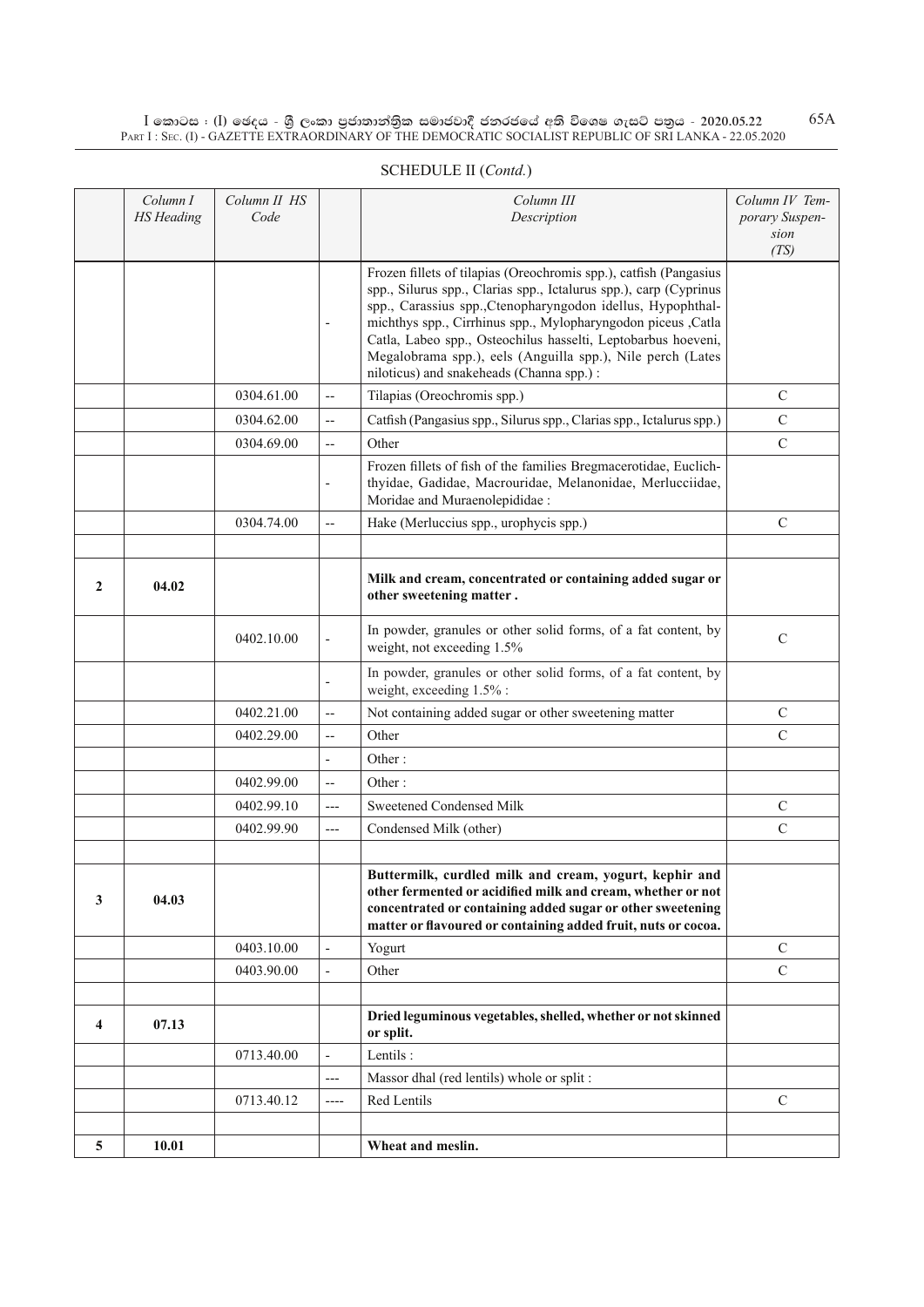| SCHEDULE II (Contd.) |  |
|----------------------|--|
|----------------------|--|

|                  | Column I<br><b>HS</b> Heading | Column II HS<br>Code     |                          | Column III<br>Description                                                                                                                                                               | Column IV Tem-<br>porary Suspen-<br>sion<br>(TS) |
|------------------|-------------------------------|--------------------------|--------------------------|-----------------------------------------------------------------------------------------------------------------------------------------------------------------------------------------|--------------------------------------------------|
|                  |                               |                          | $\overline{a}$           | Other:                                                                                                                                                                                  |                                                  |
|                  |                               | 1001.91.00               | --                       | Seed                                                                                                                                                                                    |                                                  |
|                  |                               | 1001.91.10               | $---$                    | Wheat grain                                                                                                                                                                             | $\mathbf C$                                      |
|                  |                               | 1001.99.00               | --                       | Other:                                                                                                                                                                                  |                                                  |
|                  |                               | 1001.99.10               | $---$                    | Wheat grain                                                                                                                                                                             | $\mathcal{C}$                                    |
|                  |                               |                          |                          |                                                                                                                                                                                         |                                                  |
| 6                | 11.04                         |                          |                          | Cereal grains otherwise worked (for example, hulled, rolled,<br>flaked, pearled, sliced or kibbled), except rice of heading<br>10.06; germ of cereals, whole, rolled, flaked or ground. |                                                  |
|                  |                               |                          | $\overline{a}$           | Rolled or flaked grains :                                                                                                                                                               |                                                  |
|                  |                               | 1104.12.00               | --                       | Of oats                                                                                                                                                                                 | $\mathbf C$                                      |
|                  |                               | 1104.19.00               | --                       | Of other cereals                                                                                                                                                                        | $\overline{C}$                                   |
|                  |                               |                          | $\overline{\phantom{a}}$ | Other worked grains (for example, hulled, pearled, sliced or<br>kibbled):                                                                                                               |                                                  |
|                  |                               | 1104.22.00               | $\overline{\phantom{a}}$ | Of oats                                                                                                                                                                                 | $\mathcal{C}$                                    |
|                  |                               | 1104.23.00               | $-$                      | Of maize (corn)                                                                                                                                                                         | $\overline{C}$                                   |
|                  |                               | 1104.29.00               | $\overline{\phantom{a}}$ | Of other cereals                                                                                                                                                                        | $\mathsf{C}$                                     |
|                  |                               | 1104.30.00               | $\overline{\phantom{a}}$ | Germ of cereals, whole, rolled, flaked or ground                                                                                                                                        | $\mathcal{C}$                                    |
|                  |                               |                          |                          |                                                                                                                                                                                         |                                                  |
| $\overline{7}$   | 11.05                         |                          |                          | Flour, meal, powder, flakes, granules and pellets of potatoes.                                                                                                                          |                                                  |
|                  |                               | 1105.10.00               | $\frac{1}{2}$            | Flour, meal and powder                                                                                                                                                                  | $\mathcal{C}$                                    |
|                  |                               | 1105.20.00               | $\overline{\phantom{a}}$ | Flakes, granules and pellets                                                                                                                                                            | $\mathcal{C}$                                    |
|                  |                               |                          |                          |                                                                                                                                                                                         |                                                  |
| 8                | 11.07                         |                          |                          | Malt, whether or not roasted.                                                                                                                                                           |                                                  |
|                  |                               | 1107.10.00               | $\blacksquare$           | Not roasted                                                                                                                                                                             | $\mathcal{C}$                                    |
|                  |                               | 1107.20.00               | $\frac{1}{2}$            | Roasted                                                                                                                                                                                 | $\mathcal{C}$                                    |
|                  |                               |                          |                          |                                                                                                                                                                                         |                                                  |
| $\boldsymbol{9}$ | 11.08                         |                          |                          | Starches; inulin.                                                                                                                                                                       |                                                  |
|                  |                               |                          | $\overline{\phantom{a}}$ | Starches:                                                                                                                                                                               | $\mathbf C$                                      |
|                  |                               | 1108.12.00<br>1108.14.00 | $\overline{\phantom{a}}$ | Maize (corn) starch<br>Manioc (cassava) starch                                                                                                                                          | $\mathbf C$                                      |
|                  |                               |                          | $\overline{\phantom{a}}$ |                                                                                                                                                                                         |                                                  |
| 10               | 15.11                         |                          |                          | Palm oil and its fractions, whether or not refined, but not<br>chemically modified.                                                                                                     |                                                  |
|                  |                               | 1511.10.00               | $\frac{1}{2}$            | Crude oil                                                                                                                                                                               | $\mathcal{C}$                                    |
|                  |                               | 1511.90.00               | $\overline{\phantom{a}}$ | Other:                                                                                                                                                                                  |                                                  |
|                  |                               | 1511.90.10               | $---$                    | Serial fractions at room temperature (palm stearin)                                                                                                                                     | ${\bf C}$                                        |
|                  |                               | 1511.90.20               | ---                      | Palm oil imported in packing of 210 l and below                                                                                                                                         | $\mathbf C$                                      |
|                  |                               | 1511.90.30               | $---$                    | Crude palm olein                                                                                                                                                                        | $\mathbf C$                                      |
|                  |                               |                          |                          |                                                                                                                                                                                         |                                                  |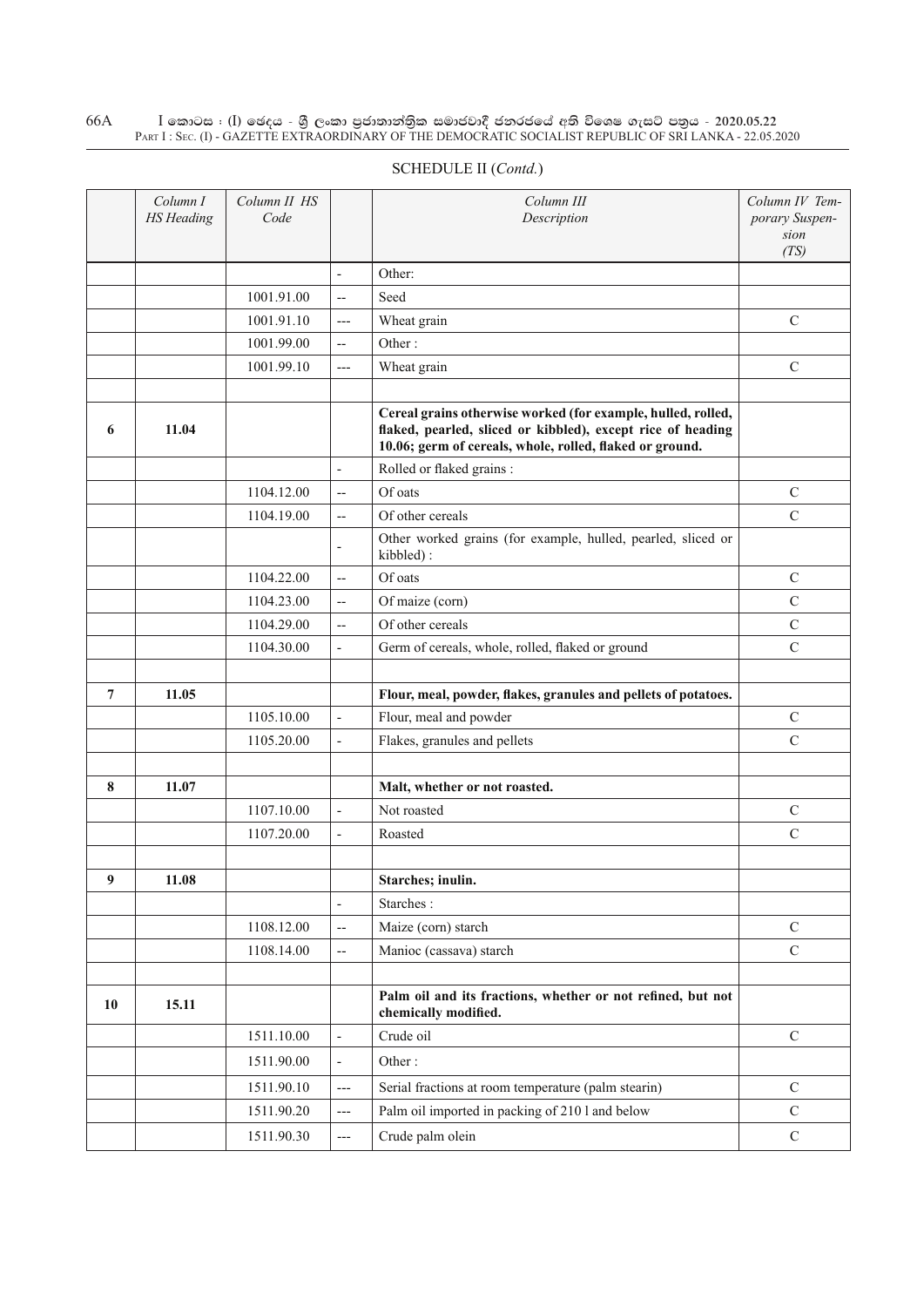|    | Column I<br><b>HS</b> Heading | Column II HS<br>Code |                          | Column III<br>Description                                                                                                                                                                                                                                                                                                              | Column IV Tem-<br>porary Suspen-<br>sion<br>(TS) |
|----|-------------------------------|----------------------|--------------------------|----------------------------------------------------------------------------------------------------------------------------------------------------------------------------------------------------------------------------------------------------------------------------------------------------------------------------------------|--------------------------------------------------|
|    |                               | 1511.90.90           | $\overline{a}$           | Other                                                                                                                                                                                                                                                                                                                                  | $\mathcal{C}$                                    |
|    |                               |                      |                          |                                                                                                                                                                                                                                                                                                                                        |                                                  |
| 11 | 15.12                         |                      |                          | Sunflower seed, safflower or cotton-seed oil and fractions<br>thereof, whether or not refined, but not chemically modified.                                                                                                                                                                                                            |                                                  |
|    |                               |                      | $\frac{1}{2}$            | Sunflower-seed or safflower oil and fractions thereof:                                                                                                                                                                                                                                                                                 |                                                  |
|    |                               | 1512.19.00           | $\overline{\phantom{a}}$ | Other                                                                                                                                                                                                                                                                                                                                  | $\mathsf{C}$                                     |
|    |                               |                      | $\overline{\phantom{a}}$ | Cotton-seed oil and its fractions:                                                                                                                                                                                                                                                                                                     |                                                  |
|    |                               | 1512.29.00           | $\overline{\phantom{a}}$ | Other                                                                                                                                                                                                                                                                                                                                  | $\mathcal{C}$                                    |
|    |                               |                      |                          |                                                                                                                                                                                                                                                                                                                                        |                                                  |
| 12 | 15.13                         |                      |                          | Coconut (copra), palm kernel or babassu oil and fractions<br>thereof, whether or not refined, but not chemically modified.                                                                                                                                                                                                             |                                                  |
|    |                               | 1513.19.00           | $\overline{a}$           | Other                                                                                                                                                                                                                                                                                                                                  |                                                  |
|    |                               | 1513.19.10           | $---$                    | In bulk                                                                                                                                                                                                                                                                                                                                | $\mathcal{C}$                                    |
|    |                               | 1513.19.90           | $---$                    | Other                                                                                                                                                                                                                                                                                                                                  | $\mathcal{C}$                                    |
|    |                               |                      |                          |                                                                                                                                                                                                                                                                                                                                        |                                                  |
| 13 | 17.01                         |                      |                          | Cane or beet sugar and chemically pure sucrose, in solid form.                                                                                                                                                                                                                                                                         |                                                  |
|    |                               |                      | $\frac{1}{2}$            | Raw sugar not containing added flavouring or colouring matter :                                                                                                                                                                                                                                                                        |                                                  |
|    |                               | 1701.14.00           | $\overline{\phantom{a}}$ | <b>Brown Sugar</b>                                                                                                                                                                                                                                                                                                                     | $\mathcal{C}$                                    |
|    |                               |                      | $\overline{a}$           | Other:                                                                                                                                                                                                                                                                                                                                 |                                                  |
|    |                               | 1701.99.00           | $\overline{a}$           | Other:                                                                                                                                                                                                                                                                                                                                 |                                                  |
|    |                               | 1701.99.10           | $---$                    | White crystalline cane sugar                                                                                                                                                                                                                                                                                                           | $\mathsf{C}$                                     |
|    |                               | 1701.99.20           | $---$                    | White crystalline beet sugar                                                                                                                                                                                                                                                                                                           | $\mathcal{C}$                                    |
|    |                               | 1701.99.90           | $---$                    | Other                                                                                                                                                                                                                                                                                                                                  | $\mathcal{C}$                                    |
|    |                               |                      |                          |                                                                                                                                                                                                                                                                                                                                        |                                                  |
|    |                               |                      |                          | Malt extract; food preparations of flour, groats, meal, starch<br>or malt extract, not containing cocoa or containing less than                                                                                                                                                                                                        |                                                  |
|    |                               |                      |                          | 40% by weight of cocoa calculated on a totally defatted basis,                                                                                                                                                                                                                                                                         |                                                  |
| 14 | 19.01                         |                      |                          | not elsewhere specified or included; food preparations of<br>goods of headings 04.01 to 04.04, not containing cocoa or                                                                                                                                                                                                                 |                                                  |
|    |                               |                      |                          | containing less than 5% by weight of cocoa calculated on a<br>totally defatted basis, not elsewhere specified or included.                                                                                                                                                                                                             |                                                  |
|    |                               | 1901.90.00           | $\bar{a}$                | Other:                                                                                                                                                                                                                                                                                                                                 |                                                  |
|    |                               | 1901.90.90           | $---$                    | Other:                                                                                                                                                                                                                                                                                                                                 |                                                  |
|    |                               | 1901.90.99           | $---$                    | Other                                                                                                                                                                                                                                                                                                                                  | $\mathcal{C}$                                    |
|    |                               |                      |                          |                                                                                                                                                                                                                                                                                                                                        |                                                  |
| 15 | 19.04                         |                      |                          | Prepared foods obtained by the swelling or roasting of cereals<br>or cereal products (for example, corn flakes); cereals (other<br>than maize (corn)) in grain form or in the form of flakes or<br>other worked grains (except flour, groats and meal), pre-<br>cooked, or otherwise prepared, not elsewhere specified or<br>included. |                                                  |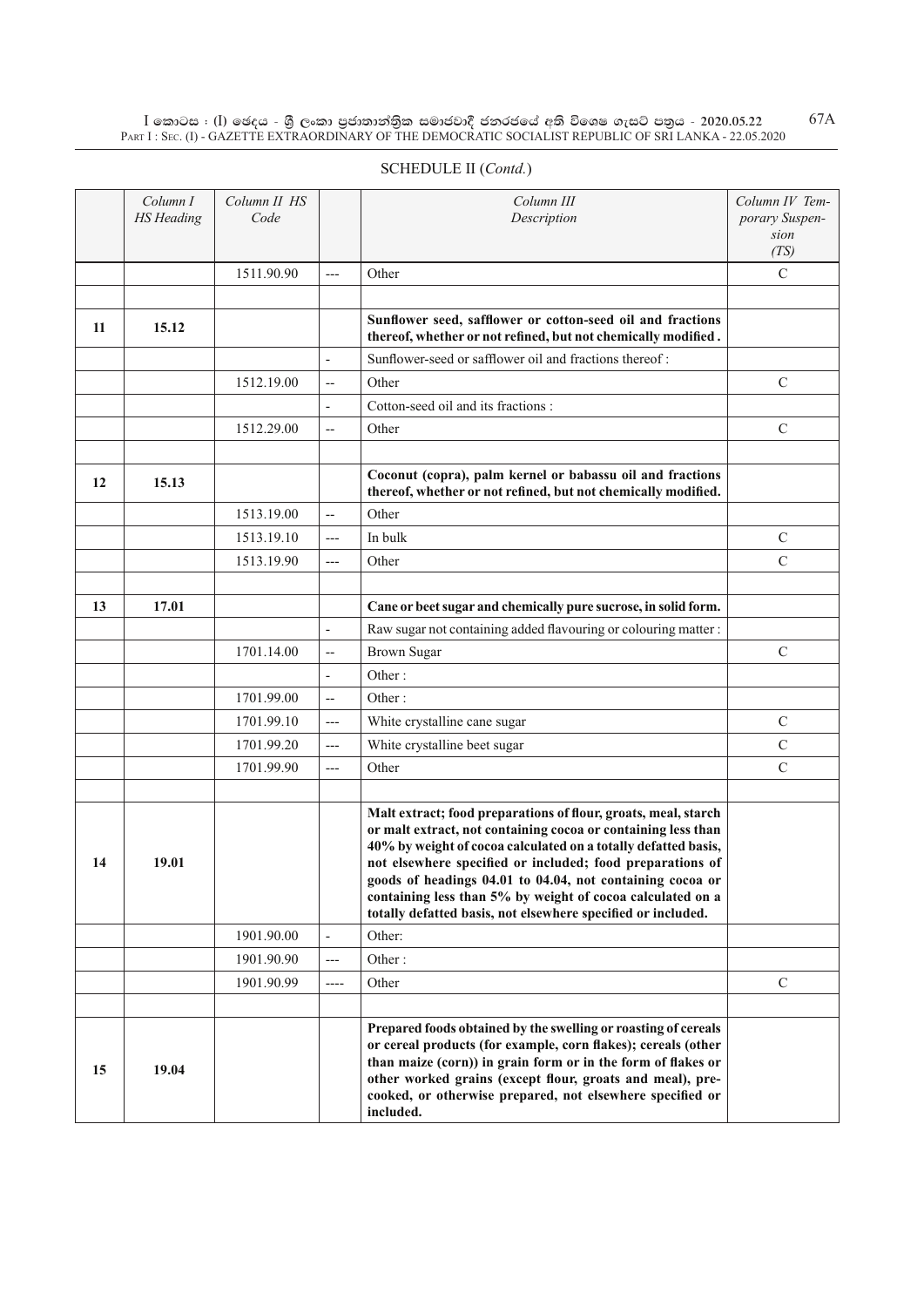|    | Column I<br><b>HS</b> Heading | Column II HS<br>Code |                          | Column III<br>Description                                                                                                                                                                                                    | Column IV Tem-<br>porary Suspen-<br>sion |
|----|-------------------------------|----------------------|--------------------------|------------------------------------------------------------------------------------------------------------------------------------------------------------------------------------------------------------------------------|------------------------------------------|
|    |                               | 1904.10.00           | $\overline{\phantom{a}}$ | Prepared foods obtained by the swelling or roasting of cereals<br>or cereal products                                                                                                                                         | (TS)<br>$\mathcal{C}$                    |
|    |                               | 1904.20.00           | $\overline{\phantom{a}}$ | Prepared foods obtained from unroasted cereal flakes or from<br>mixtures of unroasted cereal flakes and roasted cereal flakes or<br>swelled cereals                                                                          | $\mathcal{C}$                            |
| 16 | 22.02                         |                      |                          | Waters, including mineral waters and aerated waters, con-<br>taining added sugar or other sweetening matter or flavoured,<br>and other non-alcoholic beverages, not including fruit or<br>vegetable juices of heading 20.09. |                                          |
|    |                               | 2202.10.00           | $\overline{\phantom{a}}$ | Waters, including mineral waters and aerated waters, containing<br>added sugar or other sweetening matter or flavoured                                                                                                       | $\mathcal{C}$                            |
|    |                               |                      | $\overline{a}$           | Other:                                                                                                                                                                                                                       |                                          |
|    |                               | 2202.91.00           | $\overline{\phantom{a}}$ | Non-alcoholic beer                                                                                                                                                                                                           | $\mathcal{C}$                            |
|    |                               | 2202.99.00           | $\overline{a}$           | Other:                                                                                                                                                                                                                       |                                          |
|    |                               | 2202.99.10           | ---                      | Tea in beverage form                                                                                                                                                                                                         | $\mathcal{C}$                            |
|    |                               | 2202.99.40           | ---                      | Herbs based beverages                                                                                                                                                                                                        | $\mathcal{C}$                            |
|    |                               |                      | ---                      | Beverages based on fruit or vegetable juices:                                                                                                                                                                                |                                          |
|    |                               | 2202.99.51           | ----                     | Sugar contents of which is more than 6g per 100ml                                                                                                                                                                            | $\mathcal{C}$                            |
|    |                               | 2202.99.59           | ----                     | Other                                                                                                                                                                                                                        | $\mathcal{C}$                            |
|    |                               |                      | ---                      | Beverages based on milk:                                                                                                                                                                                                     |                                          |
|    |                               | 2202.99.61           | ----                     | Sugar contents of which is more than 6g per 100ml                                                                                                                                                                            | $\mathcal{C}$                            |
|    |                               | 2202.99.69           | ----                     | Other                                                                                                                                                                                                                        | $\mathcal{C}$                            |
|    |                               | 2202.99.70           | ---                      | Beverages based on cereal, grain, or tree nuts                                                                                                                                                                               | $\mathcal{C}$                            |
|    |                               |                      | ---                      | Other:                                                                                                                                                                                                                       |                                          |
|    |                               | 2202.99.91           | ----                     | Sugar contents of which is more than 6g per 100ml                                                                                                                                                                            | $\mathcal{C}$                            |
|    |                               | 2202.99.99           | ----                     | Other                                                                                                                                                                                                                        | $\mathcal{C}$                            |
|    |                               |                      |                          |                                                                                                                                                                                                                              |                                          |
| 17 | 25.23                         |                      |                          | Portland cement, aluminous cement, slag cement, supersul-<br>phate cement and similar hyudraulic cements, whether or<br>not coloured or in the form of clinkers.                                                             |                                          |
|    |                               |                      |                          | Portland cement:                                                                                                                                                                                                             |                                          |
|    |                               | 2523.29.00           | $\overline{a}$           | Other:                                                                                                                                                                                                                       |                                          |
|    |                               | 2523.29.10           | $---$                    | Water-proof cement, boiler cement and similar compositions                                                                                                                                                                   | $\mathcal{C}$                            |
|    |                               | 2523.29.20           | ---                      | Other portland cement imported in packings of 50 kg and below                                                                                                                                                                | $\mathcal{C}$                            |
|    |                               | 2523.29.30           | $---$                    | Other portland cement imported in packings of over 50 kg or<br>in bulk                                                                                                                                                       | $\mathcal{C}$                            |
|    |                               | 2523.30.00           | ---                      | Aluminous cement                                                                                                                                                                                                             | $\mathcal{C}$                            |
|    |                               | 2523.90.00           | ---                      | Other hydraulic cements                                                                                                                                                                                                      | $\mathcal{C}$                            |
|    |                               |                      |                          |                                                                                                                                                                                                                              |                                          |
| 18 | 27.01                         |                      |                          | Coal; briquettes, ovoids and similar solid fuels manufactured<br>from coal.                                                                                                                                                  |                                          |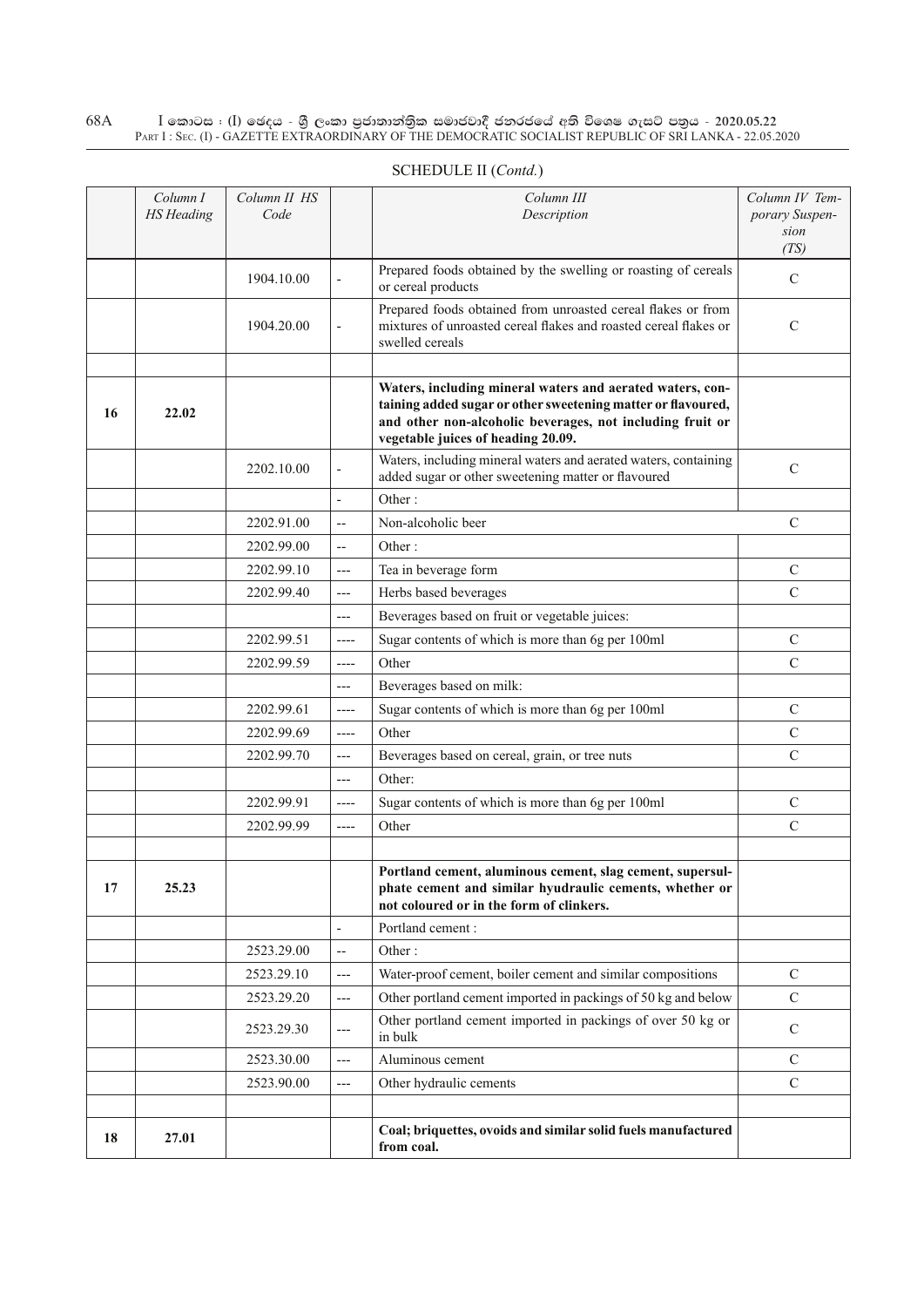|    | Column I<br><b>HS</b> Heading | Column II HS<br>Code |                          | Column III<br>Description                                                                                                                                                                                                           | Column IV Tem-<br>porary Suspen-<br>sion |
|----|-------------------------------|----------------------|--------------------------|-------------------------------------------------------------------------------------------------------------------------------------------------------------------------------------------------------------------------------------|------------------------------------------|
|    |                               |                      |                          |                                                                                                                                                                                                                                     | (TS)                                     |
|    |                               |                      |                          | Coal, whether or not pulverized, but not agglomerated:                                                                                                                                                                              |                                          |
|    |                               | 2701.12.00           | $\overline{\phantom{a}}$ | Bituminous coal                                                                                                                                                                                                                     | $\mathcal{C}$                            |
|    |                               |                      |                          |                                                                                                                                                                                                                                     |                                          |
| 19 | 27.15                         | 2715.00.00           |                          | Bituminous mixtures based on natural asphalt, on natural<br>bitumen, on petroleum bitumen, on mineral tar or on mineral<br>tar pitch (for example, bituminous mastics, cut-backs).                                                  | $\mathcal{C}$                            |
|    |                               |                      |                          |                                                                                                                                                                                                                                     |                                          |
| 20 | 32.08                         |                      |                          | Paints and varnishes (including enamels and lacquers)<br>based on synthetic polymers or chemically modified natural<br>polymers, dispersed or dissolved in a non-aqueous medium;<br>solutions as defined in Note 4 to this Chapter. |                                          |
|    |                               | 3208.90.00           | ÷,                       | Other:                                                                                                                                                                                                                              |                                          |
|    |                               | 3208.90.90           | $---$                    | Other                                                                                                                                                                                                                               | $\mathcal{C}$                            |
|    |                               |                      |                          |                                                                                                                                                                                                                                     |                                          |
| 21 | 32.09                         |                      |                          | Paints and varnishes (including enamels and lacquers) based<br>on synthetic polymers or chemically modified natural poly-<br>mers, dispersed or dissolved in an aqueous medium.                                                     |                                          |
|    |                               | 3209.90.00           | $\overline{a}$           | Other:                                                                                                                                                                                                                              |                                          |
|    |                               | 3209.90.90           | $---$                    | Other                                                                                                                                                                                                                               | $\mathsf{C}$                             |
|    |                               |                      |                          |                                                                                                                                                                                                                                     |                                          |
| 22 | 33.05                         |                      |                          | Preparations for use on the hair.                                                                                                                                                                                                   |                                          |
|    |                               | 3305.10.00           | $\overline{\phantom{m}}$ | Shampoos                                                                                                                                                                                                                            | $\mathsf{C}$                             |
|    |                               | 3305.20.00           | $\overline{\phantom{a}}$ | Preparations for permanent waving or straightening                                                                                                                                                                                  | $\mathcal{C}$                            |
|    |                               | 3305.30.00           | $\overline{\phantom{a}}$ | Hair lacquers                                                                                                                                                                                                                       | $\mathcal{C}$                            |
|    |                               | 3305.90.00           | $\overline{\phantom{m}}$ | Other                                                                                                                                                                                                                               | $\mathcal{C}$                            |
|    |                               |                      |                          |                                                                                                                                                                                                                                     |                                          |
| 23 | 33.06                         |                      |                          | Preparations for oral or dental hygiene, including denture<br>fixative pastes and powders; yarn used to clean between the<br>teeth (dental floss), in individual retail packages.                                                   |                                          |
|    |                               | 3306.10.00           | $\overline{\phantom{a}}$ | Dentifrices<br>Toothpaste                                                                                                                                                                                                           | $\mathsf{C}$                             |
|    |                               | 3306.20.00           | $\blacksquare$           | Yarn used to clean between the teeth (dental floss)                                                                                                                                                                                 | $\mathcal{C}$                            |
|    |                               | 3306.90.00           | $\frac{1}{2}$            | Other                                                                                                                                                                                                                               | $\mathcal{C}$                            |
|    |                               |                      |                          |                                                                                                                                                                                                                                     |                                          |
| 24 | 38.23                         |                      |                          | Industrial monocarboxylic fatty acids; acid oils from refining;<br>industrial fatty alcohols.                                                                                                                                       |                                          |
|    |                               |                      | $\overline{a}$           | Industrial monocarboxylic fatty acids; acid oils from refining :                                                                                                                                                                    |                                          |
|    |                               | 3823.19.00           | --                       | Other:                                                                                                                                                                                                                              |                                          |
|    |                               | 3823.19.20           | $---$                    | Palm oil fatty acids                                                                                                                                                                                                                | $\mathsf{C}$                             |
|    |                               |                      |                          |                                                                                                                                                                                                                                     |                                          |
| 25 | 39.01                         |                      |                          | Polymers of ethylene, in primary forms.                                                                                                                                                                                             |                                          |

#### Schedule II (*Contd.*)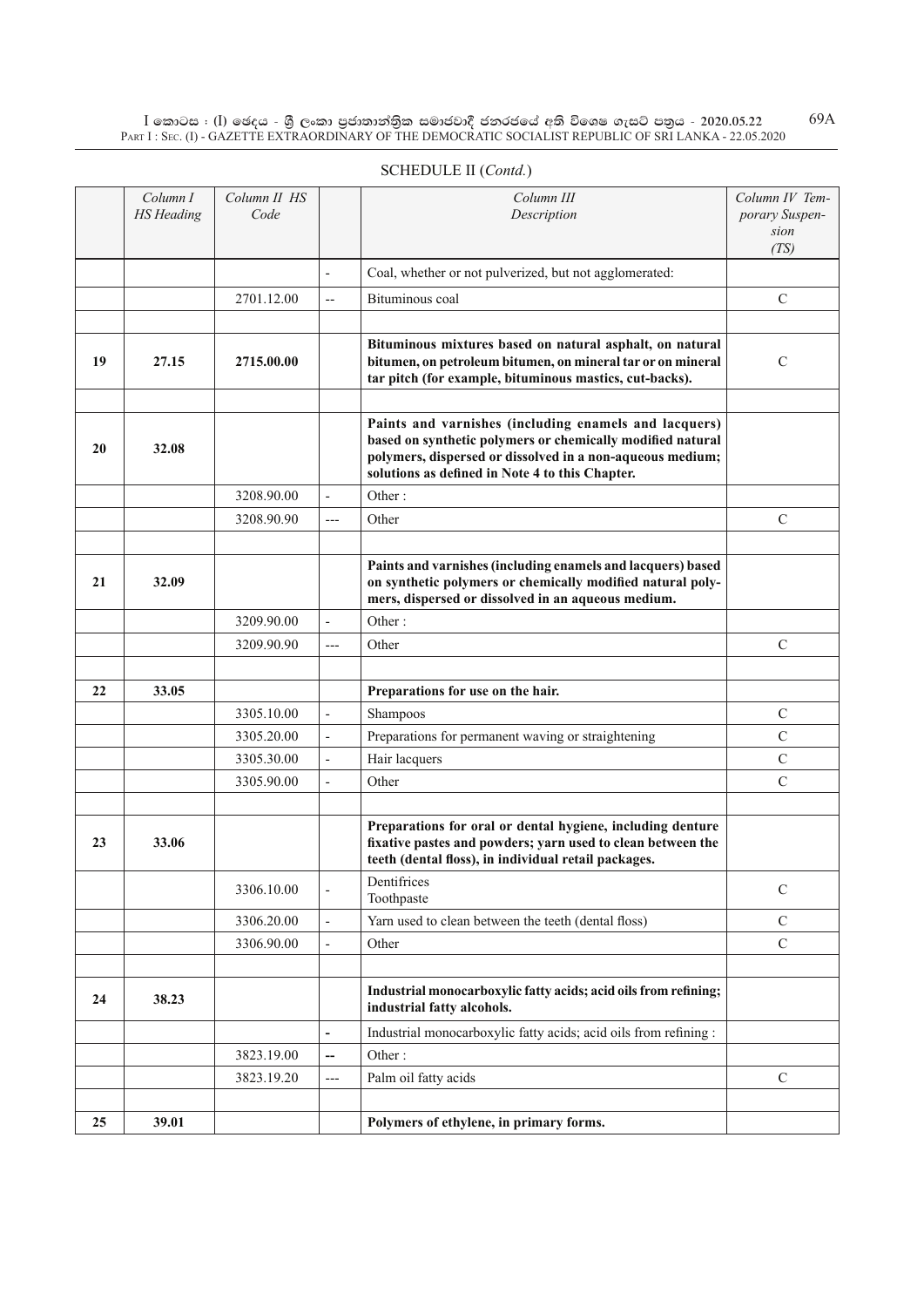| SCHEDULE II (Contd.) |  |
|----------------------|--|
|----------------------|--|

|    | Column I<br><b>HS</b> Heading | Column II HS<br>Code |                          | Column III<br>Description                                                                                                             | Column IV Tem-<br>porary Suspen-<br>sion<br>(TS) |
|----|-------------------------------|----------------------|--------------------------|---------------------------------------------------------------------------------------------------------------------------------------|--------------------------------------------------|
|    |                               | 3901.10.00           | $\overline{a}$           | Polyethylene having a specific gravity of less than 0.94                                                                              | $\mathbf C$                                      |
|    |                               | 3901.20.00           | $\overline{a}$           | Polyethylene having a specific gravity of 0.94 or more                                                                                | $\mathsf{C}$                                     |
|    |                               |                      |                          |                                                                                                                                       |                                                  |
| 26 | 39.23                         |                      |                          | Articles for the conveyance or packing of goods, of plastics;<br>stoppers, lids, caps and other closures, of plastics.                |                                                  |
|    |                               |                      |                          | Sacks and bags (including cones):                                                                                                     |                                                  |
|    |                               | 3923.21.00           | $\overline{\phantom{a}}$ | Of polymers of ethylene :                                                                                                             |                                                  |
|    |                               | 3923.21.10           | ---                      | Made of sheeting with thickness of 40 microns and below                                                                               | $\mathcal{C}$                                    |
|    |                               | 3923.21.20           | ---                      | Other, heat shrinkable bags, printed for packing of poultry<br>products                                                               | $\mathcal{C}$                                    |
|    |                               | 3923.21.90           | $---$                    | Other                                                                                                                                 | $\mathcal{C}$                                    |
|    |                               | 3923.29.00           | $-$                      | Of other plastics :                                                                                                                   |                                                  |
|    |                               | 3923.29.90           | $---$                    | Other                                                                                                                                 | $\mathcal{C}$                                    |
|    |                               |                      |                          |                                                                                                                                       |                                                  |
| 27 | 40.01                         |                      |                          | Natural rubber, balata, gutta-percha, guayule, chicle and<br>similar natural gums, in primary forms or in plates, sheets<br>or strip. |                                                  |
|    |                               | 4001.10.00           | $\frac{1}{2}$            | Natural rubber latex, whether or not pre-vulcanised :                                                                                 |                                                  |
|    |                               | 4001.10.10           | $---$                    | Centrifuged rubber                                                                                                                    | $\mathcal{C}$                                    |
|    |                               | 4001.10.90           | $---$                    | Other                                                                                                                                 | $\overline{C}$                                   |
|    |                               |                      | $\overline{\phantom{a}}$ | Natural rubber in other forms:                                                                                                        |                                                  |
|    |                               | 4001.21.00           | $-$                      | Smoked sheets:                                                                                                                        |                                                  |
|    |                               | 4001.21.10           | $---$                    | R.S.S.1                                                                                                                               | $\mathbf C$                                      |
|    |                               | 4001.21.20           | $---$                    | R.S.S.2                                                                                                                               | $\mathbf C$                                      |
|    |                               | 4001.21.30           | $---$                    | R.S.S.3                                                                                                                               | $\mathsf C$                                      |
|    |                               | 4001.21.40           | $---$                    | R.S.S.4                                                                                                                               | $\mathsf{C}$                                     |
|    |                               | 4001.21.50           | $---$                    | R.S.S.5                                                                                                                               | $\mathcal{C}$                                    |
|    |                               | 4001.21.90           | $---$                    | Other                                                                                                                                 | $\mathbf C$                                      |
|    |                               | 4001.22.00           |                          | Technically specified natural rubber (TSNR)                                                                                           | $\mathsf C$                                      |
|    |                               | 4001.29.00           | $\overline{\phantom{a}}$ | Other:                                                                                                                                |                                                  |
|    |                               |                      | ---                      | Crepe:                                                                                                                                |                                                  |
|    |                               | 4001.29.11           | ----                     | Crepe:                                                                                                                                | $\mathbf C$                                      |
|    |                               | 4001.29.12           | ----                     | Pale                                                                                                                                  | $\mathcal{C}$                                    |
|    |                               | 4001.29.13           | ----                     | Brown                                                                                                                                 | $\mathbf C$                                      |
|    |                               | 4001.29.14           | $---$                    | Scrap                                                                                                                                 | $\mathbf C$                                      |
|    |                               | 4001.29.20           | $---$                    | <b>Block rubber</b>                                                                                                                   | $\mathbf C$                                      |
|    |                               | 4001.29.30           | $---$                    | Low nitrogen natural rubber (LNNR)                                                                                                    | $\mathcal{C}$                                    |
|    |                               | 4001.29.40           | ---                      | Deproteinized natural rubber (DPNR)                                                                                                   | $\mathbf C$                                      |
|    |                               | 4001.29.50           | $---$                    | MG rubber                                                                                                                             | $\mathbf C$                                      |
|    |                               | 4001.29.60           | ---                      | SP rubber                                                                                                                             | $\mathbf C$                                      |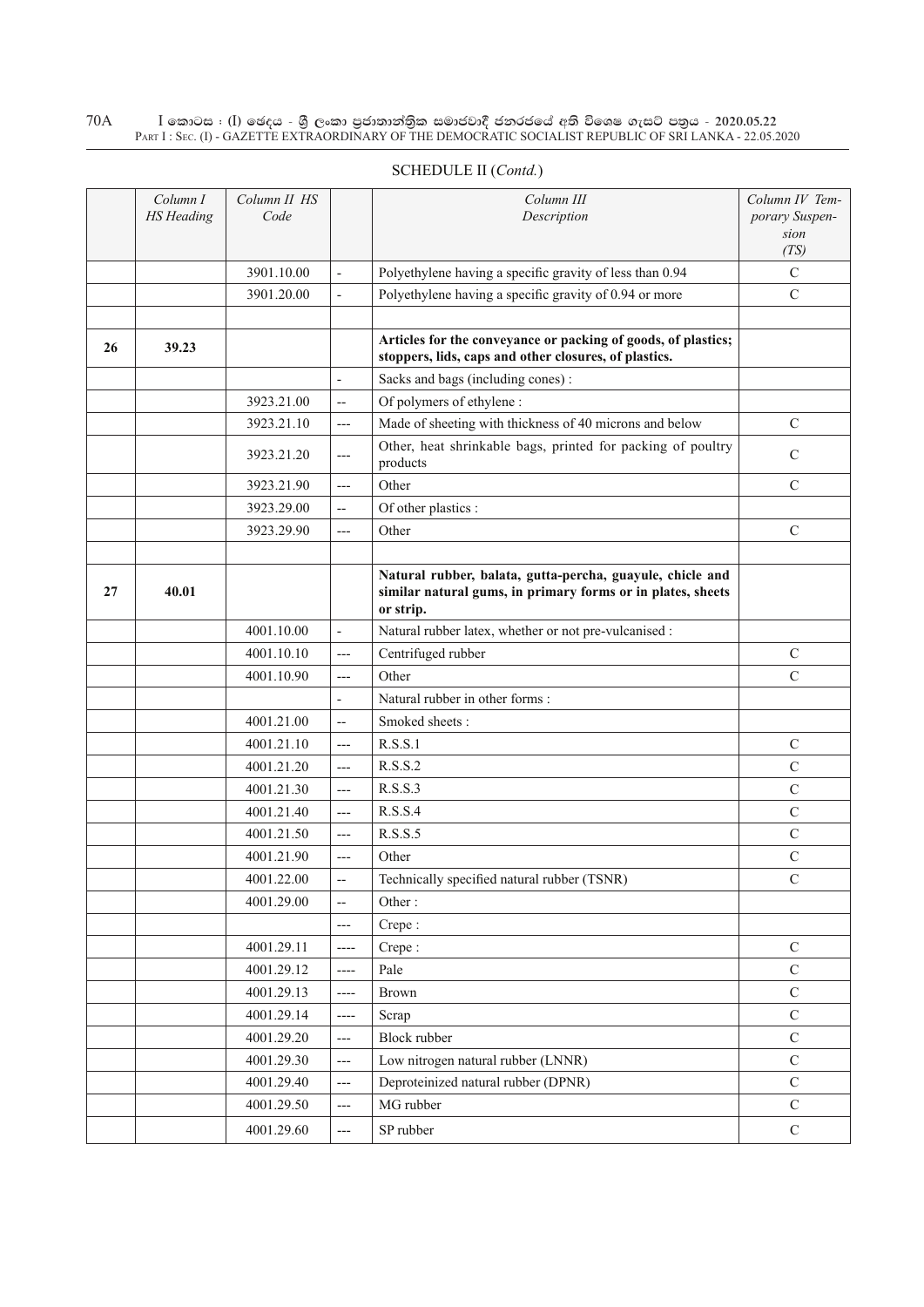|    | Column I<br><b>HS</b> Heading | Column II HS<br>Code |                          | Column III<br>Description                                                                                                                                                                                                             | Column IV Tem-<br>porary Suspen-<br>sion |
|----|-------------------------------|----------------------|--------------------------|---------------------------------------------------------------------------------------------------------------------------------------------------------------------------------------------------------------------------------------|------------------------------------------|
|    |                               |                      |                          |                                                                                                                                                                                                                                       | (TS)                                     |
|    |                               | 4001.29.70           | $---$                    | Other chemically modified form of rubber                                                                                                                                                                                              | $\mathbf C$                              |
|    |                               | 4001.29.90           | $---$                    | Other                                                                                                                                                                                                                                 | C                                        |
|    |                               | 4001.30.00           | $\overline{\phantom{a}}$ | Balata, gutta-percha, guayule, chicle and similar natural gums                                                                                                                                                                        | $\mathsf{C}$                             |
| 28 | 40.02                         |                      |                          | Synthetic rubber and factice derived from oils, in primary<br>forms or in plates, sheets or strip; mixtures of any product<br>of heading 40.01 with any product of this heading, in prima-<br>ry forms or in plates, sheets or strip. |                                          |
|    |                               |                      | ÷,                       | Styrene-butadiene rubber (SBR); carboxylated styrene-butadi-<br>ene rubber (XSBR) :                                                                                                                                                   |                                          |
|    |                               | 4002.11.00           | $\overline{\phantom{a}}$ | Latex                                                                                                                                                                                                                                 | $\mathsf{C}$                             |
|    |                               | 4002.19.00           | $\overline{\phantom{a}}$ | Other                                                                                                                                                                                                                                 | $\mathbf C$                              |
|    |                               | 4002.20.00           | $\overline{\phantom{a}}$ | Butadiene rubber (BR)                                                                                                                                                                                                                 | $\mathsf{C}$                             |
|    |                               |                      | $\overline{\phantom{a}}$ | Isobutene-isoprene (butyl) rubber (IIR); halo-isobutene-iso-<br>prene rubber (CIIR or BIIR) :                                                                                                                                         |                                          |
|    |                               | 4002.31.00           | $\overline{\phantom{a}}$ | Isobutene-isoprene (butyl) rubber (IIR)                                                                                                                                                                                               | $\mathsf{C}$                             |
|    |                               | 4002.39.00           | $-$                      | Other                                                                                                                                                                                                                                 | $\mathbf C$                              |
|    |                               |                      | $\overline{\phantom{a}}$ | Chloroprene (Chlorobutadiene) rubber (CR):                                                                                                                                                                                            |                                          |
|    |                               | 4002.41.00           | $-$                      | Latex                                                                                                                                                                                                                                 | C                                        |
|    |                               | 4002.49.00           | $\overline{\phantom{a}}$ | Other                                                                                                                                                                                                                                 | $\mathcal{C}$                            |
|    |                               |                      | $\overline{a}$           | Acrylonitrile-butadiene rubber (NBR) :                                                                                                                                                                                                |                                          |
|    |                               | 4002.51.00           | $-$                      | Latex                                                                                                                                                                                                                                 | $\mathcal{C}$                            |
|    |                               | 4002.59.00           | $\overline{\phantom{a}}$ | Other                                                                                                                                                                                                                                 | $\mathcal{C}$                            |
|    |                               | 4002.60.00           | $\overline{\phantom{a}}$ | Isoprene rubber (IR)                                                                                                                                                                                                                  | $\mathcal{C}$                            |
|    |                               | 4002.70.00           | $\overline{\phantom{a}}$ | Ethylene-propylene-non-conjugated diene rubber (EPDM)                                                                                                                                                                                 | $\mathcal{C}$                            |
|    |                               | 4002.80.00           | $\overline{a}$           | Mixtures of any product of heading 40.01 with any product of<br>this heading                                                                                                                                                          | $\mathbf C$                              |
|    |                               |                      |                          | Other:                                                                                                                                                                                                                                |                                          |
|    |                               | 4002.91.00           | $\overline{a}$           | Latex                                                                                                                                                                                                                                 | $\mathcal{C}$                            |
|    |                               | 4002.99.00           | $\overline{a}$           | Other                                                                                                                                                                                                                                 | $\mathcal{C}$                            |
|    |                               |                      |                          |                                                                                                                                                                                                                                       |                                          |
| 29 | 42.01                         | 4201.00.00           |                          | Saddlery and harness for any animal (including traces, leads,<br>knee pads, muzzles, saddle cloths, saddle bags, dog coats and<br>the like), of any material.                                                                         | $\mathbf C$                              |
|    |                               |                      |                          |                                                                                                                                                                                                                                       |                                          |
| 30 | 64.02                         |                      |                          | Other footwear with outer soles and uppers of rubber or<br>plastics.                                                                                                                                                                  |                                          |
|    |                               |                      | $\frac{1}{2}$            | Sports footwear:                                                                                                                                                                                                                      |                                          |
|    |                               | 6402.12.00           | --                       | Ski-boots, cross-country ski footwear and snowboard boots                                                                                                                                                                             | $\mathcal{C}$                            |
|    |                               | 6402.19.00           | $\overline{\phantom{0}}$ | Other:                                                                                                                                                                                                                                |                                          |
|    |                               | 6402.19.10           | ---                      | Football shoes and rugby shoes                                                                                                                                                                                                        | $\mathcal{C}$                            |

# SCHEDULE II (*Contd.*)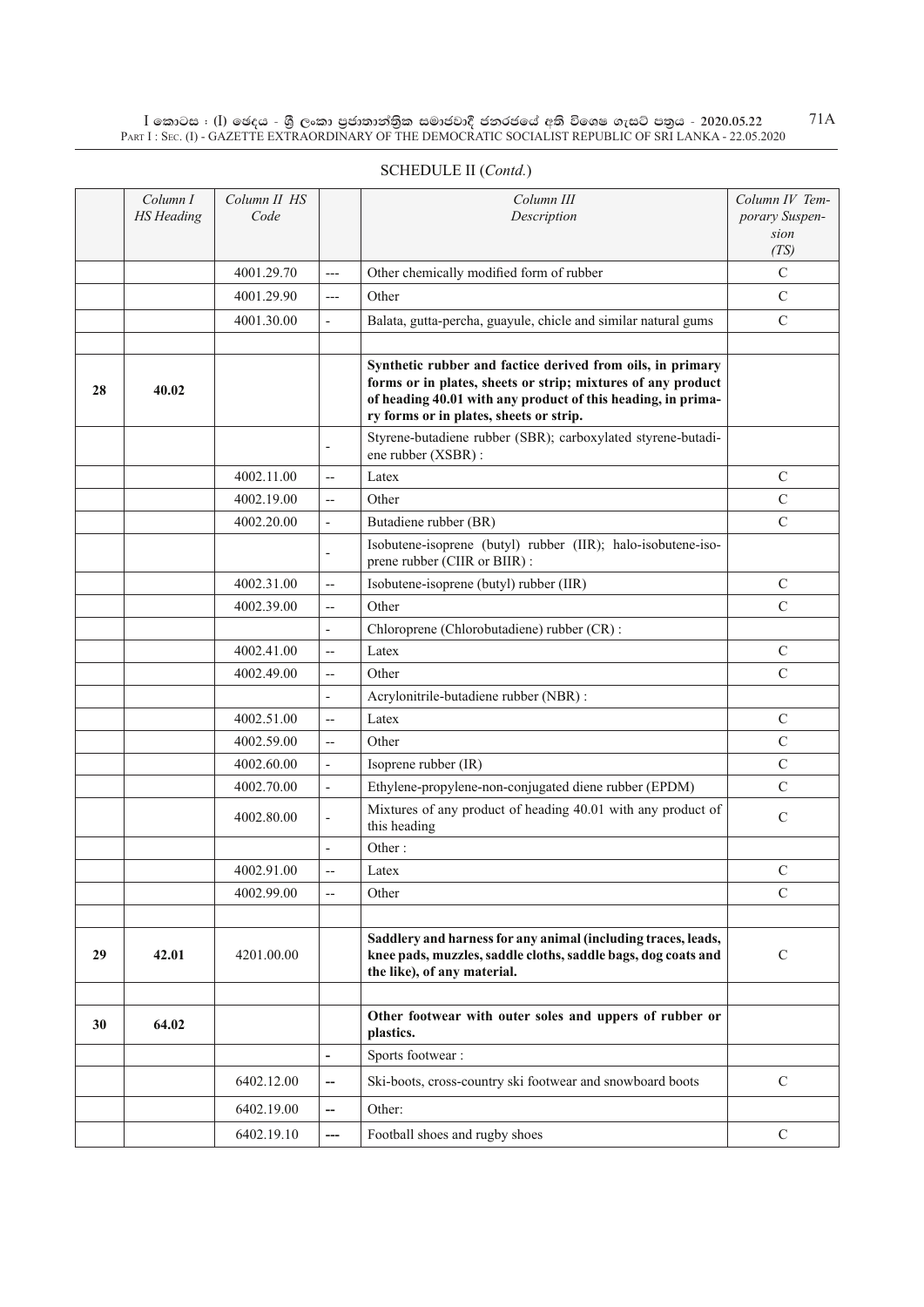|    | Column I<br><b>HS</b> Heading | Column II HS<br>Code |                                   | Column III<br>Description                                                                                                                                                                                                       | Column IV Tem-<br>porary Suspen-<br>sion<br>(TS) |
|----|-------------------------------|----------------------|-----------------------------------|---------------------------------------------------------------------------------------------------------------------------------------------------------------------------------------------------------------------------------|--------------------------------------------------|
|    |                               | 6402.19.19           |                                   | Other                                                                                                                                                                                                                           | $\mathcal{C}$                                    |
|    |                               |                      |                                   |                                                                                                                                                                                                                                 |                                                  |
| 31 | 64.03                         |                      |                                   | Footwear with outer soles of rubber, plastics, leather or<br>composition leather and uppers of leather.                                                                                                                         |                                                  |
|    |                               |                      | $\overline{a}$                    | Sports footwear:                                                                                                                                                                                                                |                                                  |
|    |                               | 6403.12.00           | --                                | Ski-boots, cross-country ski footwear and snowboard boots                                                                                                                                                                       | $\mathcal{C}$                                    |
|    |                               | 6403.19.00           | --                                | Other:                                                                                                                                                                                                                          |                                                  |
|    |                               | 6403.19.10           | ---                               | Football shoes, rugby shoes                                                                                                                                                                                                     | $\mathcal{C}$                                    |
|    |                               | 6403.19.19           | ---                               | Other                                                                                                                                                                                                                           | $\mathcal{C}$                                    |
| 32 | 64.04                         |                      |                                   | Footwear with outer soles of rubber, plastics, leather or<br>composition leather and uppers of textile materials                                                                                                                |                                                  |
|    |                               |                      | $\overline{\phantom{a}}$          | Footwear with outer soles of rubber or plastics :                                                                                                                                                                               |                                                  |
|    |                               | 6404.11.00           | --                                | Sports footwear; tennis shoes, basketball shoes, gym shoes,<br>training shoes and the like                                                                                                                                      | $\mathcal{C}$                                    |
|    |                               |                      |                                   |                                                                                                                                                                                                                                 |                                                  |
| 33 | 72.01                         |                      |                                   | Pig iron and, Spiegeleisen in pigs, blocks or other primary<br>forms.                                                                                                                                                           |                                                  |
|    |                               | 7201.10.00           | $\overline{\phantom{0}}$          | Non-alloy pig iron containing by weight 0.5% or less of phos-<br>phorus                                                                                                                                                         | $\mathcal{C}$                                    |
| 34 | 72.02                         |                      |                                   | Ferro-alloys.                                                                                                                                                                                                                   |                                                  |
|    |                               |                      | $\blacksquare$                    | Ferro-manganese:                                                                                                                                                                                                                |                                                  |
|    |                               | 7202.11.00           | $\hspace{0.05cm} \dashrightarrow$ | Containing by weight more than 2% of carbon                                                                                                                                                                                     | $\mathcal{C}$                                    |
|    |                               | 7202.19.00           | $\overline{\phantom{a}}$          | Other                                                                                                                                                                                                                           | $\mathcal{C}$                                    |
|    |                               |                      | $\qquad \qquad \blacksquare$      | Ferro-silicon:                                                                                                                                                                                                                  |                                                  |
|    |                               | 7202.21.00           | --                                | Containing by weight more than 55% of silicon                                                                                                                                                                                   | C                                                |
|    |                               | 7202.29.00           | --                                | Other                                                                                                                                                                                                                           | $\mathcal{C}$                                    |
|    |                               | 7202.30.00           | $\overline{\phantom{a}}$          | Ferro-silico-manganese                                                                                                                                                                                                          | $\mathbf C$                                      |
|    |                               |                      | $\blacksquare$                    | Ferro-chromium:                                                                                                                                                                                                                 |                                                  |
|    |                               | 7202.49.00           | $\overline{\phantom{a}}$          | Other                                                                                                                                                                                                                           | $\mathcal{C}$                                    |
|    |                               | 7202.50.00           | $\overline{\phantom{0}}$          | Ferro-silico-chromium                                                                                                                                                                                                           | $\overline{C}$                                   |
|    |                               | 7202.70.00           | $\overline{\phantom{a}}$          | Ferro-molybdenum                                                                                                                                                                                                                | $\mathcal{C}$                                    |
|    |                               |                      | $\qquad \qquad \blacksquare$      | Other:                                                                                                                                                                                                                          |                                                  |
|    |                               | 7202.99.00           | --                                | Other                                                                                                                                                                                                                           | $\mathbf C$                                      |
| 35 | 72.03                         |                      |                                   | Ferrous products obtained by direct reduction of iron ore and<br>other spongy ferrous products, in lumps, pellets or similar<br>forms; iron having a minimum purity by weight of 99.94%,<br>in lumps, pellets or similar forms. |                                                  |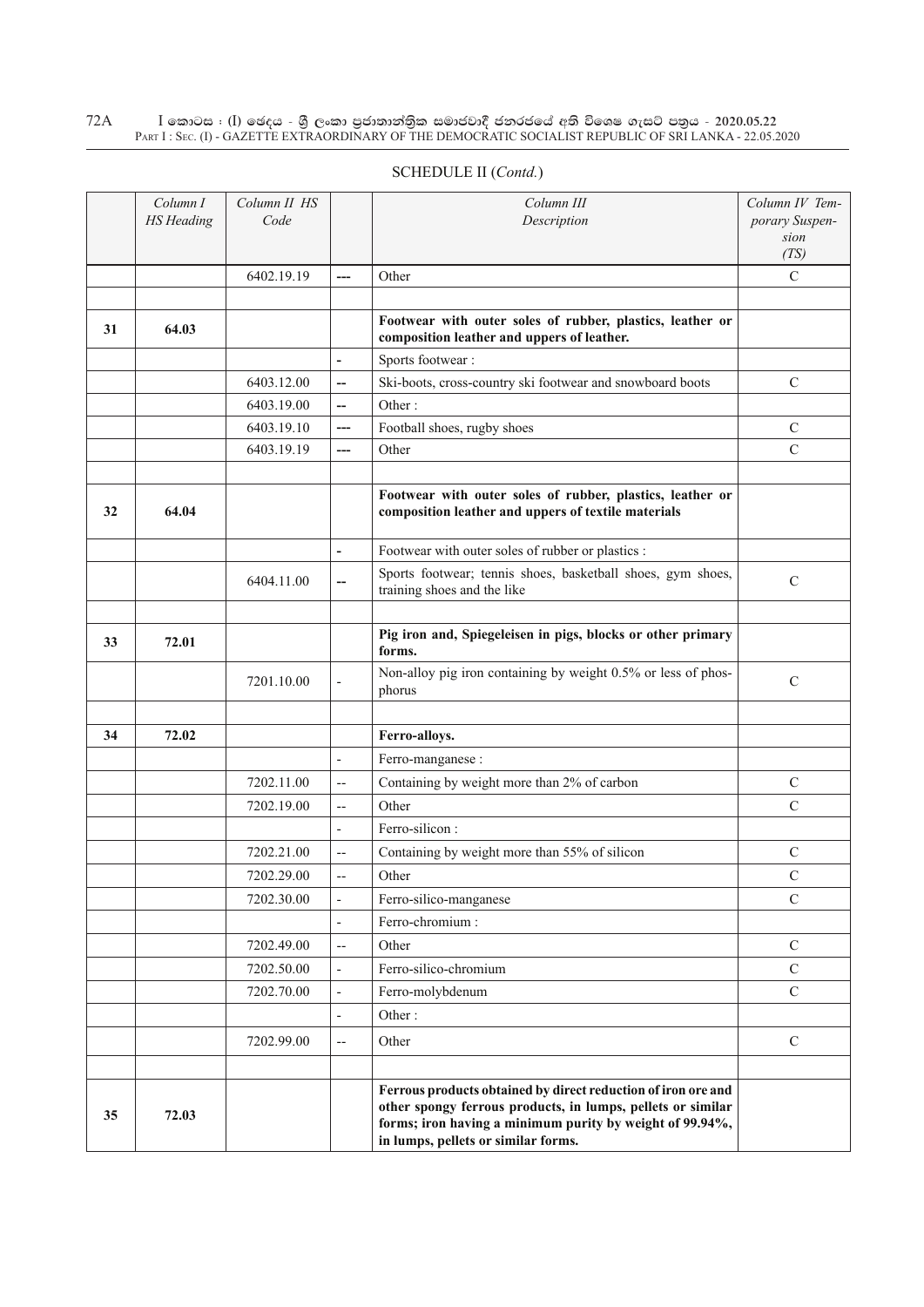$\rm I$  කොටස : (I) ඡෙදය - ශුී ලංකා පුජාතාන්තිුක සමාජවාදී ජනරජයේ අති විශෙෂ ගැසට් පතුය - 2020.05.22  $\rm \, \, 73A$ 

|    | PART I: SEC. (I) - GAZETTE EXTRAORDINARY OF THE DEMOCRATIC SOCIALIST REPUBLIC OF SRI LANKA - 22.05.2020 |                      |   |                                                                 |                                                  |  |  |  |
|----|---------------------------------------------------------------------------------------------------------|----------------------|---|-----------------------------------------------------------------|--------------------------------------------------|--|--|--|
|    | <b>SCHEDULE II</b> (Contd.)                                                                             |                      |   |                                                                 |                                                  |  |  |  |
|    | Column I<br><b>HS</b> Heading                                                                           | Column II HS<br>Code |   | Column III<br>Description                                       | Column IV Tem-<br>porary Suspen-<br>sion<br>(TS) |  |  |  |
|    |                                                                                                         | 7203.10.00           | ٠ | Ferrous products obtained by direct reduction of iron ore       | C                                                |  |  |  |
|    |                                                                                                         | 7203.90.00           |   | Other                                                           | $\mathcal{C}$                                    |  |  |  |
|    |                                                                                                         |                      |   |                                                                 |                                                  |  |  |  |
| 36 | 72.05                                                                                                   |                      |   | Granules and powders, of pig iron, spiegeleisen, iron or steel. |                                                  |  |  |  |
|    |                                                                                                         | 7205.10.00           | - | Granules                                                        | $\mathcal{C}$                                    |  |  |  |
|    |                                                                                                         |                      |   | Powders:                                                        |                                                  |  |  |  |

|    |       | 7203.90.00 | $\overline{a}$           | Other                                                                                                                     | $\mathbf C$   |
|----|-------|------------|--------------------------|---------------------------------------------------------------------------------------------------------------------------|---------------|
|    |       |            |                          |                                                                                                                           |               |
| 36 | 72.05 |            |                          | Granules and powders, of pig iron, spiegeleisen, iron or steel.                                                           |               |
|    |       | 7205.10.00 | $\overline{\phantom{a}}$ | Granules                                                                                                                  | $\mathbf C$   |
|    |       |            | $\overline{a}$           | Powders:                                                                                                                  |               |
|    |       | 7205.21.00 | $\overline{\phantom{a}}$ | Of alloy steel                                                                                                            | C             |
|    |       | 7205.29.00 | $\overline{\phantom{a}}$ | Other                                                                                                                     | $\mathbf C$   |
|    |       |            |                          |                                                                                                                           |               |
| 37 | 72.06 |            |                          | Iron and non-alloy steel in ingots or other primary forms<br>(excluding iron of heading 72.03).                           |               |
|    |       | 7206.90.00 | $\overline{\phantom{a}}$ | Other                                                                                                                     | $\mathsf{C}$  |
|    |       |            |                          |                                                                                                                           |               |
| 38 | 72.07 |            |                          | Semi-finished products of iron or non-alloy steel.                                                                        |               |
|    |       |            | $\overline{\phantom{a}}$ | Containing by weight less than 0.25% of carbon:                                                                           |               |
|    |       | 7207.11.00 | $-$                      | Of rectangular (including square) cross-section, the width mea-<br>suring less than twice the thickness                   |               |
|    |       | 7207.11.90 | $---$                    | Other                                                                                                                     | $\mathsf{C}$  |
|    |       | 7207.19.00 | $\overline{\phantom{a}}$ | Other                                                                                                                     | $\mathcal{C}$ |
|    |       | 7207.20.00 | $\overline{\phantom{a}}$ | Containing by weight 0.25% or more of carbon                                                                              |               |
|    |       | 7207.20.10 | $---$                    | <b>Billets</b>                                                                                                            | $\mathsf{C}$  |
|    |       | 7207.20.90 | $---$                    | Other                                                                                                                     | $\mathsf{C}$  |
|    |       |            |                          |                                                                                                                           |               |
| 39 | 72.08 |            |                          | Flat-rolled products of iron or non-alloy steel, of a width of<br>600 mm or more, hot-rolled, not clad, plated or coated. |               |
|    |       | 7208.10.00 | $\overline{a}$           | In coils, not further worked than hot-rolled, with patterns in relief                                                     | C             |
|    |       |            | ÷,                       | Other, in coils, not further worked than hot-rolled, pickled :                                                            |               |
|    |       | 7208.25.00 | $\overline{a}$           | Of a thickness of 4.75 mm or more                                                                                         | C             |
|    |       | 7208.26.00 | $\overline{\phantom{a}}$ | Of a thickness of 3 mm or more but less than 4.75 mm                                                                      | $\mathbf C$   |
|    |       | 7208.27.00 | $\overline{\phantom{a}}$ | Of a thickness of less than 3 mm                                                                                          | $\mathcal{C}$ |
|    |       |            |                          | Other, in coils, not further worked than hot-rolled :                                                                     |               |
|    |       | 7208.36.00 | $\overline{a}$           | Of a thickness exceeding 10 mm                                                                                            | $\mathbf C$   |
|    |       | 7208.37.00 | $\overline{a}$           | Of a thickness of 4.75 mm or more but not exceeding 10 mm                                                                 | $\mathbf C$   |
|    |       | 7208.38.00 | $\overline{\phantom{a}}$ | Of a thickness of 3 mm or more but less than 4.75 mm                                                                      | C             |
|    |       | 7208.39.00 | $\overline{\phantom{a}}$ | Of a thickness of less than 3 mm                                                                                          | $\mathbf C$   |
|    |       | 7208.40.00 | $\overline{\phantom{a}}$ | Not in coils, not further worked than hot-rolled, with patterns<br>in relief                                              | $\mathbf C$   |
|    |       |            |                          | Other, not in coils, not further worked than hot-rolled :                                                                 |               |
|    |       | 7208.51.00 | $\overline{\phantom{a}}$ | Of a thickness exceeding 10 mm                                                                                            | $\mathcal{C}$ |
|    |       |            |                          |                                                                                                                           |               |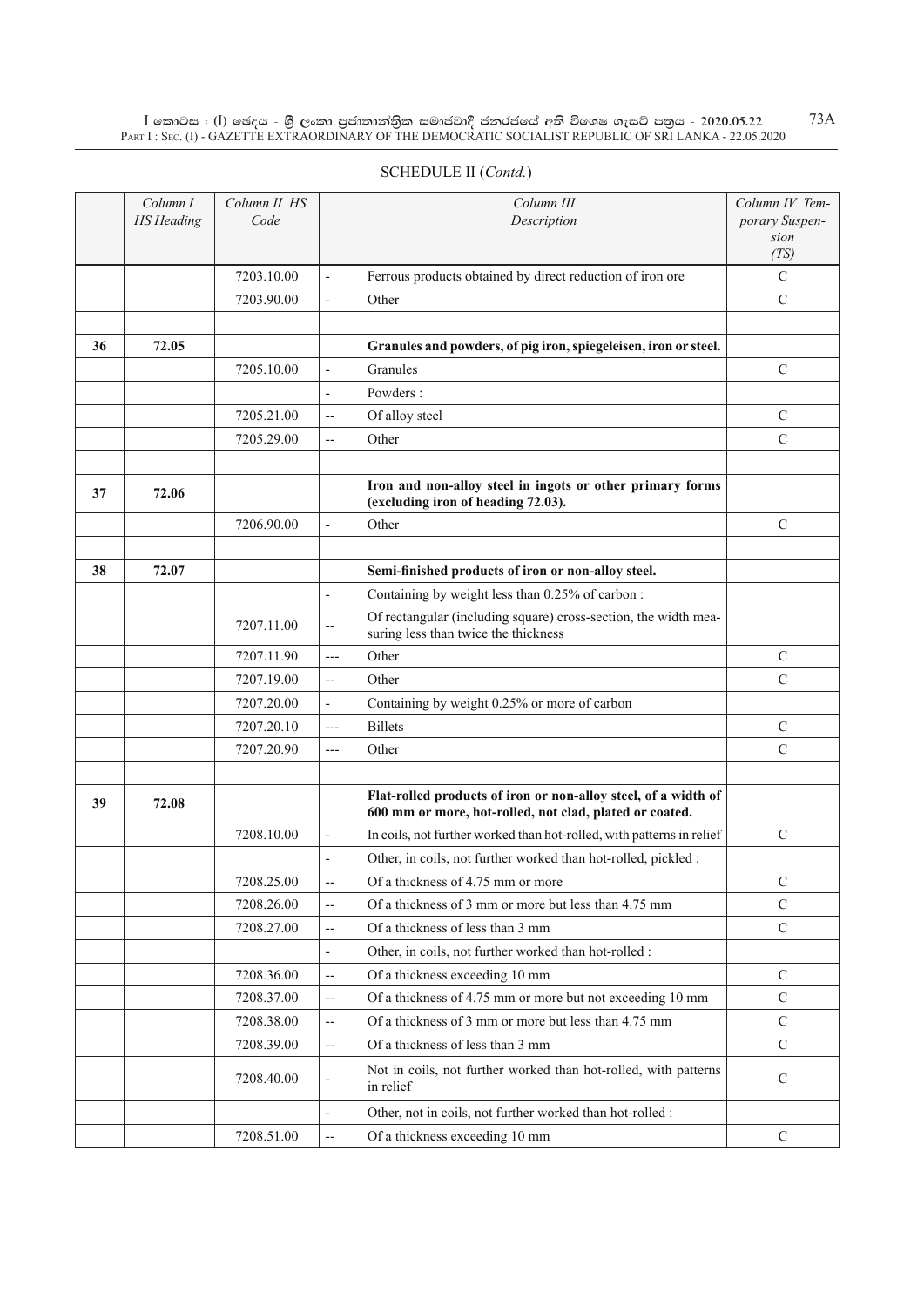#### $\rm I$  කොටස : ( $\rm I$ ) ඡෙදය - ශුී ලංකා පුජාතාන්තිුක සමාජවාදී ජනරජයේ අති විශෙෂ ගැසට් පතුය - 2020.05.22 Part I : Sec. (I) - GAZETTE EXTRAORDINARY OF THE DEMOCRATIC SOCIALIST REPUBLIC OF SRI LANKA - 22.05.2020 74A

|    | Column I<br><b>HS</b> Heading | Column II HS<br>Code |                          | Column III<br>Description                                                                                                                    | Column IV Tem-<br>porary Suspen-<br>sion |
|----|-------------------------------|----------------------|--------------------------|----------------------------------------------------------------------------------------------------------------------------------------------|------------------------------------------|
|    |                               |                      |                          |                                                                                                                                              | (TS)                                     |
|    |                               | 7208.52.00           | $\sim$                   | Of a thickness of 4.75 mm or more but not exceeding 10 mm                                                                                    | $\mathcal{C}$                            |
|    |                               | 7208.53.00           | $\overline{a}$           | Of a thickness of 3 mm or more but less than 4.75 mm                                                                                         | $\mathcal{C}$                            |
|    |                               | 7208.54.00           | $\overline{a}$           | Of a thickness of less than 3 mm                                                                                                             | $\mathcal{C}$                            |
|    |                               | 7208.90.00           | $\overline{\phantom{a}}$ | Other                                                                                                                                        | $\mathcal{C}$                            |
|    |                               |                      |                          |                                                                                                                                              |                                          |
| 40 | 72.09                         |                      |                          | Flat-rolled products of iron or non-alloy steel, of a width of<br>600 mm or more, cold-rolled (cold-reduced), not clad, plated<br>or coated. |                                          |
|    |                               |                      |                          | In coils, not further worked than cold-rolled (cold-reduced):                                                                                |                                          |
|    |                               | 7209.15.00           | $\overline{a}$           | Of a thickness of 3 mm or more                                                                                                               | $\mathcal{C}$                            |
|    |                               | 7209.16.00           | $-$                      | Of a thickness exceeding 1 mm but less than 3 mm                                                                                             | $\mathcal{C}$                            |
|    |                               | 7209.17.00           | $\overline{a}$           | Of a thickness of 0.5 mm or more but not exceeding 1 mm                                                                                      | $\mathcal{C}$                            |
|    |                               | 7209.18.00           | $\overline{a}$           | Of a thickness of less than 0.5 mm                                                                                                           | $\mathbf C$                              |
|    |                               |                      | $\overline{\phantom{a}}$ | Not in coils, not further worked than cold-rolled (cold-reduced):                                                                            |                                          |
|    |                               | 7209.25.00           | $-$                      | Of a thickness of 3 mm or more                                                                                                               | $\mathcal{C}$                            |
|    |                               | 7209.26.00           | $\overline{\phantom{a}}$ | Of a thickness exceeding 1 mm but less than 3 mm                                                                                             | $\mathcal{C}$                            |
|    |                               | 7209.27.00           | $\overline{a}$           | Of a thickness of 0.5 mm or more but not exceeding 1 mm                                                                                      | $\mathsf{C}$                             |
|    |                               | 7209.28.00           | $\overline{\phantom{a}}$ | Of a thickness of less than 0.5 mm                                                                                                           | $\mathcal{C}$                            |
|    |                               | 7209.90.00           | ÷,                       | Other                                                                                                                                        | $\mathbf C$                              |
|    |                               |                      |                          |                                                                                                                                              |                                          |
| 41 | 72.10                         |                      |                          | Flat-rolled products of iron or non-alloy steel, of a width of<br>600 mm or more, clad, plated or coated.                                    |                                          |
|    |                               |                      | $\overline{a}$           | Plated or coated with tin:                                                                                                                   |                                          |
|    |                               | 7210.11.00           | $\overline{\phantom{a}}$ | Of a thickness of 0.5 mm or more                                                                                                             | $\mathcal{C}$                            |
|    |                               | 7210.12.00           | $\qquad \qquad -$        | Of a thickness of less than 0.5 mm:                                                                                                          |                                          |
|    |                               | 7210.12.10           | $---$                    | Printed                                                                                                                                      | $\mathcal{C}$                            |
|    |                               | 7210.12.20           | $---$                    | Electrolytic tin plates for the manufacture of metal fittings for<br>tea chests                                                              | C                                        |
|    |                               | 7210.12.90           | $---$                    | Other                                                                                                                                        | $\mathcal{C}$                            |
|    |                               | 7210.30.00           | $\overline{\phantom{a}}$ | Electrolytically plated or coated with zinc                                                                                                  | ${\bf C}$                                |
|    |                               |                      | $\overline{\phantom{a}}$ | Otherwise plated or coated with zinc :                                                                                                       |                                          |
|    |                               | 7210.41.00           | $\overline{\phantom{m}}$ | Corrugated                                                                                                                                   | $\mathbf C$                              |
|    |                               | 7210.49.00           | $\overline{\phantom{m}}$ | Other:                                                                                                                                       |                                          |
|    |                               | 7210.49.10           | $---$                    | Flat sheets, of a thickness not exceeding 0.17 mm, in rolls                                                                                  | $\mathbf C$                              |
|    |                               |                      | $---$                    | Flat sheets, of a thickness exceeding 0.17mm, in rolls                                                                                       |                                          |
|    |                               | 7210.49.21           | $---$                    | Galvanized and annealed (galvanealed)                                                                                                        | $\mathcal{C}$                            |
|    |                               | 7210.49.22           | ----                     | Not further worked after hot dipping                                                                                                         | $\mathcal{C}$                            |
|    |                               | 7210.49.29           | ----                     | Other                                                                                                                                        | $\mathbf C$                              |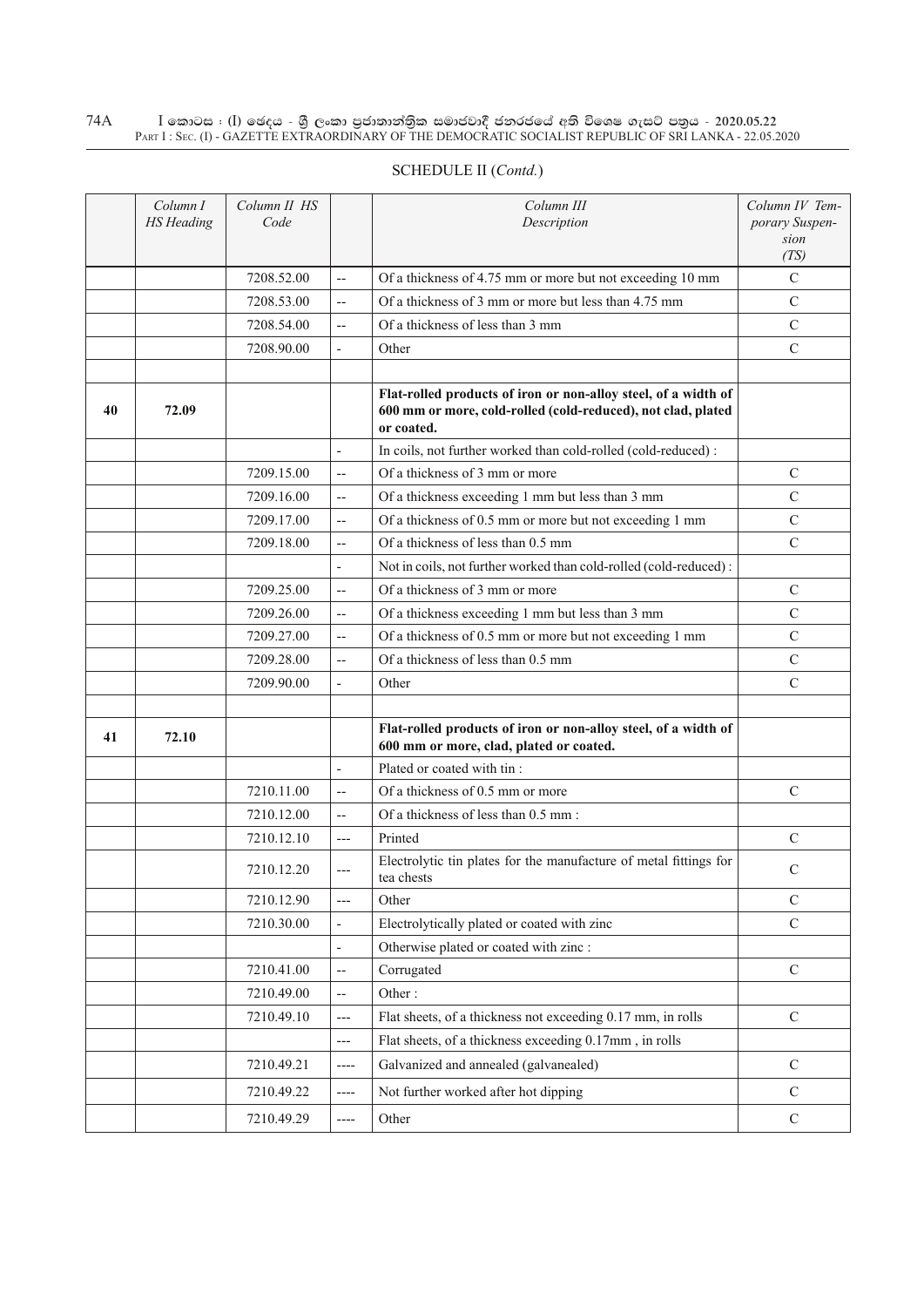$\rm I$  කොටස : ( $\rm I$ ) ඡෙදය - ශුී ලංකා පුජාතාන්තුික සමාජවාදී ජනරජයේ අති විශෙෂ ගැසට් පතුය - 2020.05.22 Part I : Sec. (I) - GAZETTE EXTRAORDINARY OF THE DEMOCRATIC SOCIALIST REPUBLIC OF SRI LANKA - 22.05.2020

|    | Column I<br><b>HS</b> Heading | Column II HS<br>Code |                          | Column III<br>Description                                                                                                                                          | Column IV Tem-<br>porary Suspen-<br>sion<br>(TS) |
|----|-------------------------------|----------------------|--------------------------|--------------------------------------------------------------------------------------------------------------------------------------------------------------------|--------------------------------------------------|
|    |                               | 7210.49.90           | $---$                    | Other                                                                                                                                                              | $\mathbf C$                                      |
|    |                               | 7210.50.00           | $\overline{\phantom{a}}$ | Plated or coated with chromium oxides or with chromium and<br>chromium oxides                                                                                      | C                                                |
|    |                               |                      | $\overline{a}$           | Plated or coated with aluminium :                                                                                                                                  |                                                  |
|    |                               | 7210.61.00           | $\overline{\phantom{m}}$ | Plated or coated with aluminium-zinc alloys                                                                                                                        | $\mathbf C$                                      |
|    |                               | 7210.69.00           | $\overline{\phantom{a}}$ | Other                                                                                                                                                              | $\mathsf{C}$                                     |
|    |                               | 7210.70.00           | $\overline{a}$           | Painted, varnished or coated with plastics                                                                                                                         | $\mathbf C$                                      |
|    |                               | 7210.90.00           | $\frac{1}{2}$            | Other                                                                                                                                                              | $\mathsf{C}$                                     |
|    |                               |                      |                          |                                                                                                                                                                    |                                                  |
| 42 | 72.11                         |                      |                          | Flat-rolled products of iron or non-alloy steel, of a width of<br>less than 600 mm, not clad, plated or coated.                                                    |                                                  |
|    |                               |                      | $\overline{\phantom{a}}$ | Not further worked than hot-rolled :                                                                                                                               |                                                  |
|    |                               | 7211.13.00           | $\overline{\phantom{m}}$ | Rolled on four faces or in a closed box pass, of a width exceeding<br>150 mm and a thickness of not less than 4 mm, not in coils and<br>without patterns in relief | $\mathcal{C}$                                    |
|    |                               | 7211.14.00           | $\overline{a}$           | Other, of a thickness of 4.75 mm or more                                                                                                                           | $\mathsf{C}$                                     |
|    |                               | 7211.19.00           | $\overline{\phantom{a}}$ | Other                                                                                                                                                              | $\mathsf{C}$                                     |
|    |                               |                      | $\overline{a}$           | Not further worked than cold-rolled (cold-reduced):                                                                                                                |                                                  |
|    |                               | 7211.23.00           | $\overline{\phantom{a}}$ | Containing by weight less than 0.25% of carbon                                                                                                                     | $\mathcal{C}$                                    |
|    |                               | 7211.29.00           | $-$                      | Other                                                                                                                                                              | $\mathbf C$                                      |
|    |                               | 7211.90.00           | $\overline{a}$           | Other                                                                                                                                                              | $\mathcal{C}$                                    |
|    |                               |                      |                          |                                                                                                                                                                    |                                                  |
| 43 | 72.12                         |                      |                          | Flat-rolled products of iron or non-alloy steel, of a width of<br>less than 600 mm, clad, plated or coated.                                                        |                                                  |
|    |                               | 7212.10.00           | $\overline{a}$           | Plated or coated with tin:                                                                                                                                         |                                                  |
|    |                               | 7212.10.10           | $---$                    | Electrolytic tin plate of a thickness not exceeding 0.22 mm                                                                                                        | $\mathbf C$                                      |
|    |                               | 7212.10.90           | $---$                    | Other                                                                                                                                                              | $\mathbf C$                                      |
|    |                               | 7212.20.00           | $\overline{\phantom{a}}$ | Electrolytically plated or coated with zinc :                                                                                                                      |                                                  |
|    |                               | 7212.20.10           | $---$                    | Of steel of a thickness of less than 3 mm and having a minimum<br>yield point of 275 Mpa                                                                           | $\mathcal{C}$                                    |
|    |                               | 7212.20.90           | $\qquad \qquad - -$      | Other                                                                                                                                                              | $\mathbf C$                                      |

7212.30.00  $\vert$  -  $\vert$  Otherwise plated or coated with zinc  $\vert$  C 7212.40.00 - Painted, varnished or coated with plastics C

 $7212.50.10$   $\begin{array}{|l|}\n\hline\n\end{array}$   $\begin{array}{|l|}\n\hline\n\end{array}$  Plated or coated with chromium oxides or with chromium and chromium oxides

 $7212.50.00$   $\Big| \cdot \Big|$  Otherwise plated or coated :

### SCHEDULE II (Contd.)

75A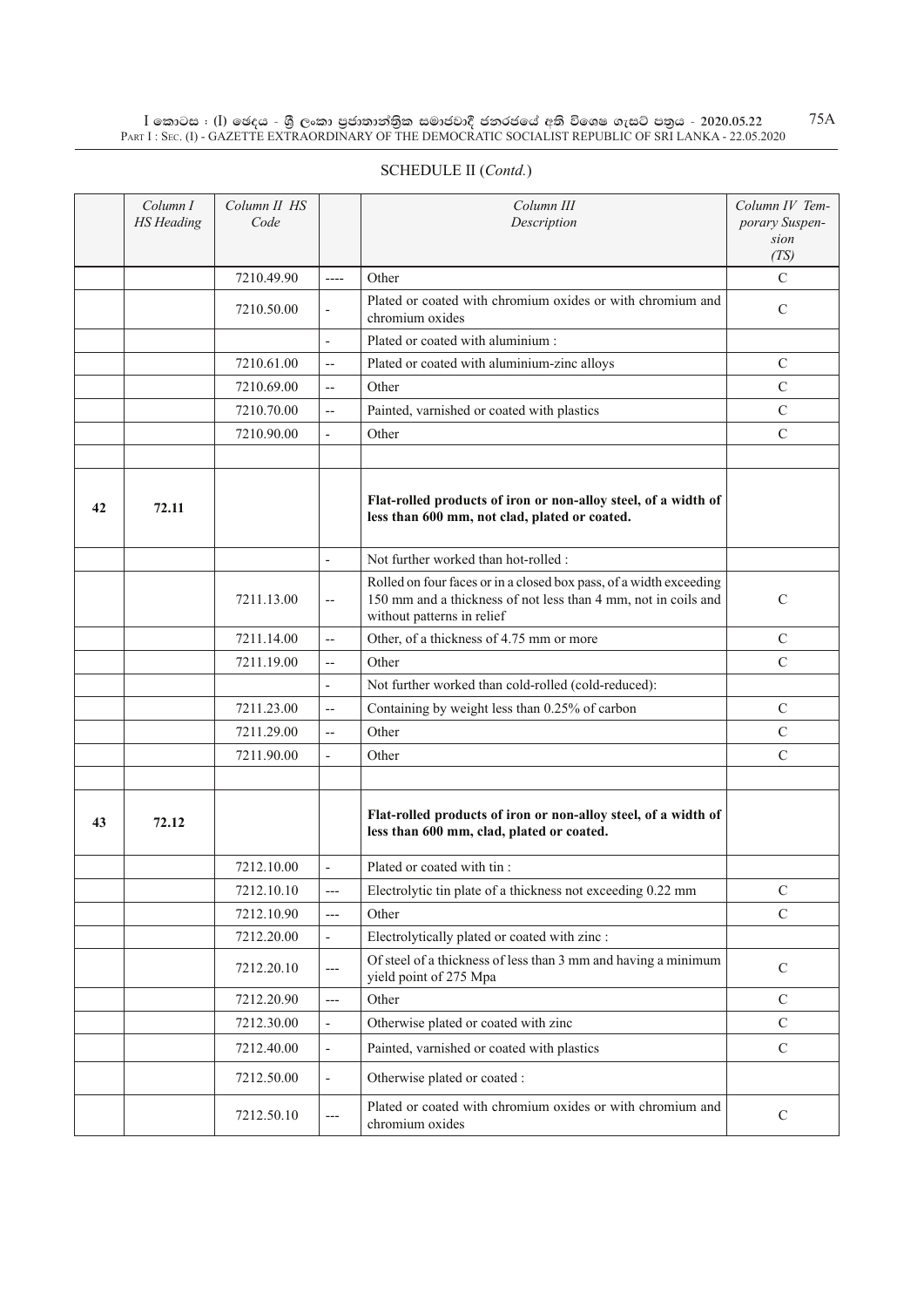$\rm I$  කොටස : ( $\rm I$ ) ඡෙදය - ශුී ලංකා පුජාතාන්තුික සමාජවාදී ජනරජයේ අති විශෙෂ ගැසට් පතුය - 2020.05.22 Part I : Sec. (I) - GAZETTE EXTRAORDINARY OF THE DEMOCRATIC SOCIALIST REPUBLIC OF SRI LANKA - 22.05.2020 76A

| SCHEDULE II (Contd.) |  |
|----------------------|--|
|                      |  |

|    | Column I<br><b>HS</b> Heading | Column II HS<br>Code |                          | Column III<br>Description                                                                                                                                               | Column IV Tem-<br>porary Suspen-<br>sion<br>(TS) |
|----|-------------------------------|----------------------|--------------------------|-------------------------------------------------------------------------------------------------------------------------------------------------------------------------|--------------------------------------------------|
|    |                               | 7212.50.90           | $---$                    | other                                                                                                                                                                   | $\mathcal{C}$                                    |
|    |                               | 7212.60.00           | $\overline{\phantom{a}}$ | Clad                                                                                                                                                                    | $\mathbf C$                                      |
|    |                               |                      |                          |                                                                                                                                                                         |                                                  |
| 44 | 72.13                         |                      |                          | Bars and rods, hot-rolled, in irregularly wound coils, of iron<br>or non-alloy steel.                                                                                   |                                                  |
|    |                               | 7213.10.00           | $\overline{\phantom{a}}$ | Containing indentations, ribs, grooves or other deformations<br>produced during the rolling process :                                                                   |                                                  |
|    |                               | 7213.10.90           | $---$                    | Other                                                                                                                                                                   | $\mathsf{C}$                                     |
|    |                               | 7213.20.00           | $\overline{\phantom{a}}$ | Other, of free-cutting steel                                                                                                                                            | $\mathbf C$                                      |
|    |                               |                      | $\overline{\phantom{a}}$ | Other:                                                                                                                                                                  |                                                  |
|    |                               | 7213.91.00           | $-$                      | Of circular cross-section measuring less than 14 mm in diameter                                                                                                         |                                                  |
|    |                               | 7213.91.10           | $---$                    | Circular cross-section measuring less than 8 mm                                                                                                                         | $\mathsf{C}$                                     |
|    |                               | 7213.91.90           | ----                     | Other                                                                                                                                                                   | $\mathsf{C}$                                     |
|    |                               | 7213.99.00           | --                       | Other                                                                                                                                                                   | $\mathsf{C}$                                     |
|    |                               |                      |                          |                                                                                                                                                                         |                                                  |
| 45 | 72.14                         |                      |                          | Other bars and rods of iron or non-alloy steel, not further<br>worked than forged, hot-rolled, hot-drawn or hot-extruded,<br>but including those twisted after rolling. |                                                  |
|    |                               | 7214.10.00           | $\overline{\phantom{a}}$ | Forged:                                                                                                                                                                 |                                                  |
|    |                               | 7214.10.10           | $---$                    | Flattened circles and modified rectangles                                                                                                                               | $\mathbf C$                                      |
|    |                               | 7214.10.90           | $---$                    | Other                                                                                                                                                                   | $\mathsf{C}$                                     |
|    |                               | 7214.20.00           | $\overline{\phantom{a}}$ | Containing indentations, ribs, grooves or other deformations<br>produced during the rolling process or twisted after rolling :                                          |                                                  |
|    |                               | 7214.20.10           | ---                      | Flattened circles and modified rectangles                                                                                                                               | $\mathcal{C}$                                    |
|    |                               | 7214.20.90           | $---$                    | Other                                                                                                                                                                   | $\mathcal{C}$                                    |
|    |                               | 7214.30.00           | $\overline{\phantom{a}}$ | Other, of free-cutting steel                                                                                                                                            | $\mathcal{C}$                                    |
|    |                               |                      |                          | Other:                                                                                                                                                                  |                                                  |
|    |                               | 7214.91.00           | --                       | Of rectangular (other than square) cross-section :                                                                                                                      |                                                  |
|    |                               | 7214.91.10           | $---$                    | Flat bars of a width not exceeding 30 mm and thickness not<br>exceeding 6 mm, containing by weight less than 0.25% of carbon                                            | $\mathcal{C}$                                    |
|    |                               | 7214.91.90           | $---$                    | Other                                                                                                                                                                   | $\mathcal{C}$                                    |
|    |                               | 7214.99.00           | $\overline{\phantom{a}}$ | Other                                                                                                                                                                   | $\mathcal{C}$                                    |
|    |                               |                      |                          |                                                                                                                                                                         |                                                  |
| 46 | 72.15                         |                      |                          | Other bars and rods of iron or non-alloy steel.                                                                                                                         |                                                  |
|    |                               | 7215.10.00           | $\overline{\phantom{a}}$ | Of free-cutting steel, not further worked than cold-formed or<br>cold-finished                                                                                          | $\mathcal{C}$                                    |
|    |                               | 7215.50.00           | $\overline{\phantom{a}}$ | Other, not further worked than cold-formed or cold-finished                                                                                                             | $\mathcal{C}$                                    |
|    |                               | 7215.90.00           | $\blacksquare$           | Other                                                                                                                                                                   | $\mathcal{C}$                                    |
|    |                               |                      |                          |                                                                                                                                                                         |                                                  |
| 47 | 72.16                         |                      |                          | Angles, shapes and sections of iron or non-alloy steel.                                                                                                                 |                                                  |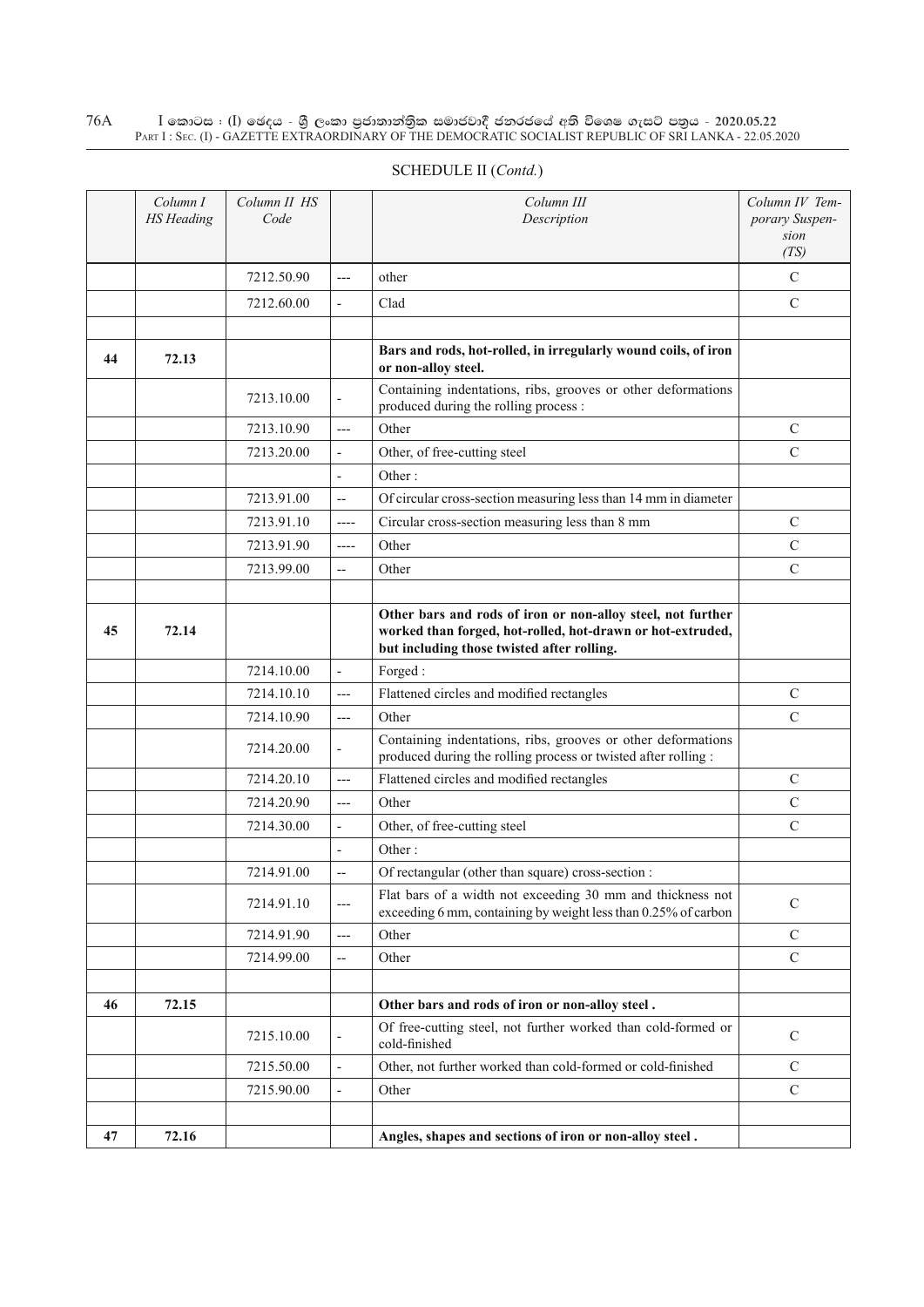$\rm I$  කොටස : ( $\rm I$ ) ඡෙදය - ශුී ලංකා පුජාතාන්තුික සමාජවාදී ජනරජයේ අති විශෙෂ ගැසට් පතුය - 2020.05.22 Part I : Sec. (I) - GAZETTE EXTRAORDINARY OF THE DEMOCRATIC SOCIALIST REPUBLIC OF SRI LANKA - 22.05.2020

|    | Column I<br><b>HS</b> Heading | Column II HS<br>Code |                          | Column III<br>Description                                                                                            | Column IV Tem-<br>porary Suspen-<br>sion<br>(TS) |
|----|-------------------------------|----------------------|--------------------------|----------------------------------------------------------------------------------------------------------------------|--------------------------------------------------|
|    |                               | 7216.10.00           | $\overline{\phantom{a}}$ | U, I or H sections, not further worked than hot-rolled, hot-drawn<br>or extruded, of a height of less than 80 mm     | $\mathsf{C}$                                     |
|    |                               |                      |                          | L or T sections, not further worked than hot-rolled, hot-drawn or<br>extruded, of a height of less than 80 mm :      |                                                  |
|    |                               | 7216.21.00           | $\overline{a}$           | L sections                                                                                                           | $\mathsf{C}$                                     |
|    |                               | 7216.22.00           | $\overline{\phantom{a}}$ | T sections                                                                                                           | $\mathsf{C}$                                     |
|    |                               |                      |                          | U, I or H sections, not further worked than hot-rolled, hot-drawn<br>or extruded, of a height of 80 mm or more :     |                                                  |
|    |                               | 7216.31.00           | $-$                      | U sections                                                                                                           | $\mathsf{C}$                                     |
|    |                               | 7216.32.00           | $\overline{a}$           | I sections                                                                                                           | $\mathsf{C}$                                     |
|    |                               | 7216.33.00           | $\overline{a}$           | H sections                                                                                                           | $\mathcal{C}$                                    |
|    |                               | 7216.40.00           | $\overline{\phantom{a}}$ | L or T sections, not further worked than hot-rolled, hot-drawn or<br>extruded, of a height of 80 mm or more          | $\mathsf{C}$                                     |
|    |                               | 7216.50.00           |                          | Other angles, shapes and sections, not further worked than hot-<br>rolled, hot-drawn or extruded                     | $\mathsf{C}$                                     |
|    |                               |                      |                          | Angles, shapes and sections, not further worked than cold-formed<br>or cold-finished:                                |                                                  |
|    |                               | 7216.61.00           | $\overline{\phantom{a}}$ | Obtained from flat-rolled products                                                                                   | $\mathsf{C}$                                     |
|    |                               | 7216.69.00           | $-$                      | Other                                                                                                                | $\mathbf C$                                      |
|    |                               |                      | $\overline{a}$           | Other:                                                                                                               |                                                  |
|    |                               | 7216.91.00           | $\overline{a}$           | Cold-formed or cold-finished from flat-rolled products                                                               | $\mathsf{C}$                                     |
|    |                               | 7216.99.00           | $\overline{a}$           | Other                                                                                                                | $\mathcal{C}$                                    |
|    |                               |                      |                          |                                                                                                                      |                                                  |
| 48 | 72.17                         |                      |                          | Wire of iron or non-alloy steel.                                                                                     |                                                  |
|    |                               | 7217.10.00           | ÷,                       | Not plated or coated, whether or not polished                                                                        | $\mathsf{C}$                                     |
|    |                               | 7217.20.00           | $\frac{1}{2}$            | Plated or coated with zinc :                                                                                         |                                                  |
|    |                               | 7217.20.10           | $---$                    | Wire of a solid cross section in the shape of circles measuring<br>less than 1.6 mm in diameter                      | $\mathcal{C}$                                    |
|    |                               | 7217.20.20           | ---                      | Wire of a solid cross section in the shape of circles measuring<br>1.6 mm in diameter or more but not exceeding 4 mm | $\mathsf{C}$                                     |
|    |                               | 7217.20.90           | $---$                    | Other                                                                                                                | $\mathcal{C}$                                    |
|    |                               | 7217.30.00           | $\overline{\phantom{a}}$ | Plated or coated with other base metals                                                                              | $\overline{C}$                                   |
|    |                               | 7217.90.00           | $\overline{\phantom{a}}$ | Other:                                                                                                               |                                                  |
|    |                               | 7217.90.10           | ---                      | Plated or coated with plastics                                                                                       | $\mathbf C$                                      |
|    |                               | 7217.90.90           | $---$                    | Other                                                                                                                | $\mathcal{C}$                                    |
|    |                               |                      |                          |                                                                                                                      |                                                  |
| 49 | 72.18                         |                      |                          | Stainless steel in ingots or other primary forms; semi-finished<br>products of stainless steel.                      |                                                  |
|    |                               | 7218.99.00           |                          | Other                                                                                                                | $\mathbf C$                                      |

# SCHEDULE II (*Contd.*)

77A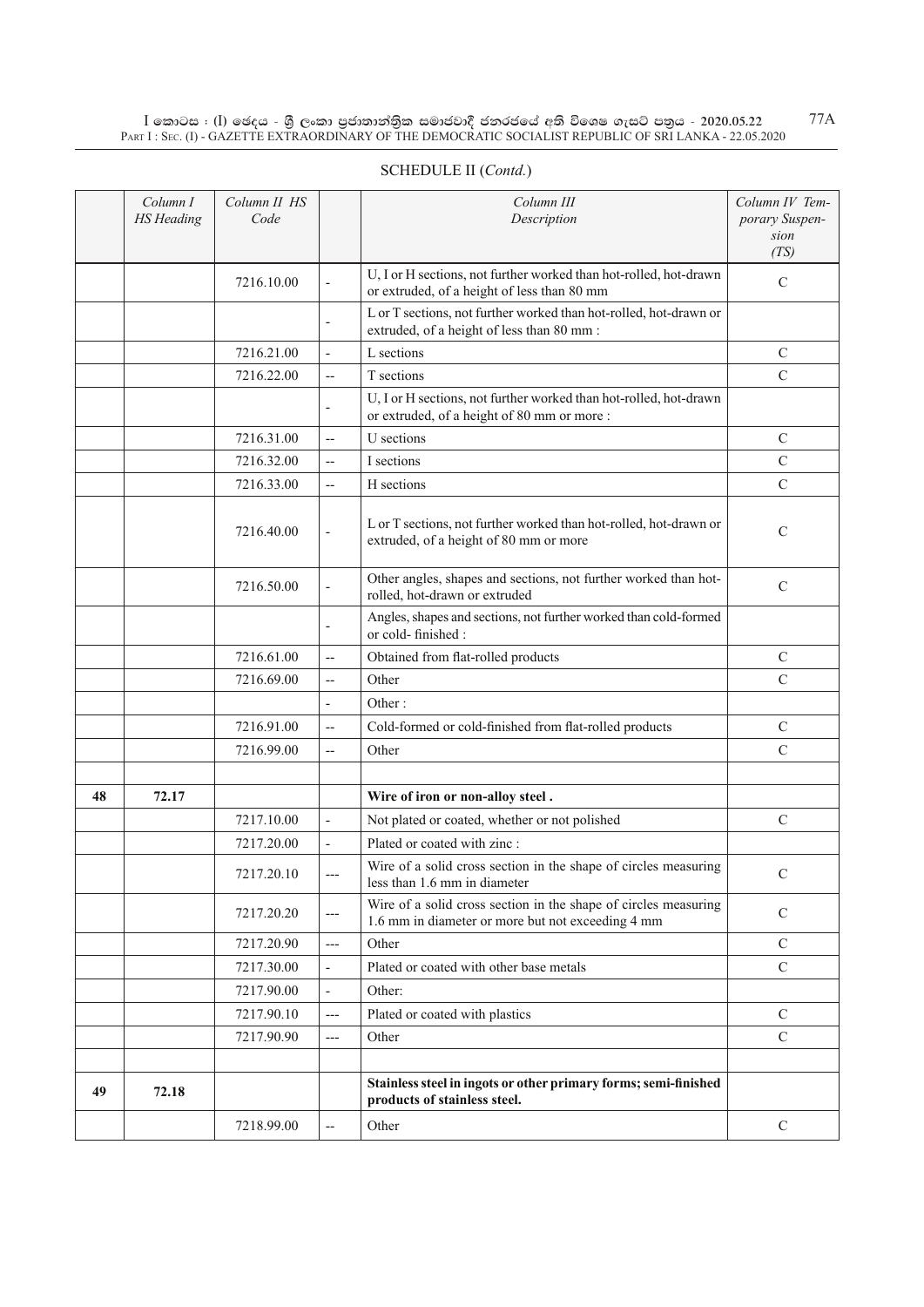$\rm I$  කොටස : ( $\rm I$ ) ඡෙදය - ශුී ලංකා පුජාතාන්තුික සමාජවාදී ජනරජයේ අති විශෙෂ ගැසට් පතුය - 2020.05.22 Part I : Sec. (I) - GAZETTE EXTRAORDINARY OF THE DEMOCRATIC SOCIALIST REPUBLIC OF SRI LANKA - 22.05.2020 78A

|    | Column I<br><b>HS</b> Heading | Column II HS<br>Code |                          | Column III<br>Description                                                                  | Column IV Tem-<br>porary Suspen-<br>sion<br>(TS) |
|----|-------------------------------|----------------------|--------------------------|--------------------------------------------------------------------------------------------|--------------------------------------------------|
| 50 | 72.19                         |                      |                          | Flat-rolled products of stainless steel, of a width of 600 mm<br>or more.                  |                                                  |
|    |                               |                      | $\overline{\phantom{a}}$ | Not further worked than hot-rolled, in coils :                                             |                                                  |
|    |                               | 7219.11.00           | $\overline{\phantom{m}}$ | Of a thickness exceeding 10 mm                                                             | $\mathcal{C}$                                    |
|    |                               | 7219.12.00           | $\overline{\phantom{a}}$ | Of a thickness of 4.75 mm or more but not exceeding 10 mm                                  | $\mathcal{C}$                                    |
|    |                               | 7219.13.00           | $\overline{a}$           | Of a thickness of 3 mm or more but less than 4.75 mm                                       | $\mathcal{C}$                                    |
|    |                               | 7219.14.00           | $\overline{\phantom{m}}$ | Of a thickness of less than 3 mm                                                           | $\mathcal{C}$                                    |
|    |                               |                      | $\overline{a}$           | Not further worked than hot-rolled, in coils :                                             |                                                  |
|    |                               | 7219.21.00           | $\overline{\phantom{a}}$ | Of a thickness exceeding 10 mm                                                             | $\mathcal{C}$                                    |
|    |                               | 7219.22.00           | $\overline{\phantom{a}}$ | Of a thickness of 4.75 mm or more but not exceeding 10 mm                                  | $\mathsf{C}$                                     |
|    |                               | 7219.23.00           | $\overline{\phantom{m}}$ | Of a thickness of 3 mm or more but less than 4.75 mm                                       | $\mathcal{C}$                                    |
|    |                               | 7219.24.00           | $\overline{\phantom{m}}$ | Of a thickness of less than 3 mm                                                           | $\mathcal{C}$                                    |
|    |                               |                      | $\overline{\phantom{a}}$ | Not further worked than cold-rolled (cold-reduced):                                        |                                                  |
|    |                               | 7219.31.00           | $\qquad \qquad -$        | Of a thickness of 4.75 mm or more                                                          | $\mathcal{C}$                                    |
|    |                               | 7219.32.00           | $\overline{\phantom{m}}$ | Of a thickness of 3 mm or more but less than 4.75 mm                                       | $\mathcal{C}$                                    |
|    |                               | 7219.33.00           | $\overline{\phantom{m}}$ | Of a thickness exceeding 1 mm but less than 3 mm                                           | $\overline{C}$                                   |
|    |                               | 7219.34.00           | $\overline{\phantom{a}}$ | Of a thickness of 0.5 mm or more but not exceeding 1 mm                                    | $\mathcal{C}$                                    |
|    |                               | 7219.35.00           | $\overline{\phantom{a}}$ | Of a thickness of less than 0.5 mm                                                         | $\mathcal{C}$                                    |
|    |                               | 7219.90.00           | $\overline{\phantom{a}}$ | Other                                                                                      | $\mathcal{C}$                                    |
| 51 | 72.20                         |                      |                          | Flat-rolled products of stainless steel, of a width of less than<br>600 mm.                |                                                  |
|    |                               |                      | $\overline{\phantom{a}}$ | Not further worked than hot-rolled :                                                       |                                                  |
|    |                               | 7220.11.00           | $\overline{a}$           | Of a thickness of 4.75 mm or more                                                          | $\mathcal{C}$                                    |
|    |                               | 7220.12.00           | $\overline{a}$           | Of a thickness of less than 4.75 mm                                                        | $\mathcal{C}$                                    |
|    |                               | 7220.20.00           | $\overline{a}$           | Not further worked than cold-rolled (cold-reduced)                                         | $\mathcal{C}$                                    |
|    |                               | 7220.90.00           | $\overline{\phantom{a}}$ | Other                                                                                      | C                                                |
|    |                               |                      |                          |                                                                                            |                                                  |
| 52 | 72.21                         | 7221.00.00           |                          | Bars and rods, hot-rolled, in irregularly wound coils, of<br>stainless steel.              | $\mathbf C$                                      |
|    |                               |                      |                          |                                                                                            |                                                  |
| 53 | 72.22                         |                      |                          | Other bars and rods of stainless steel; angles, shapes and<br>sections of stainless steel. |                                                  |
|    |                               |                      | $\overline{\phantom{a}}$ | Bars and rods, not further worked than hot-rolled, hot-drawn<br>or extruded :              |                                                  |
|    |                               | 7222.11.00           | $-$                      | Of circular cross-section                                                                  | $\mathcal{C}$                                    |
|    |                               | 7222.19.00           | $\overline{\phantom{a}}$ | Other                                                                                      | $\mathcal{C}$                                    |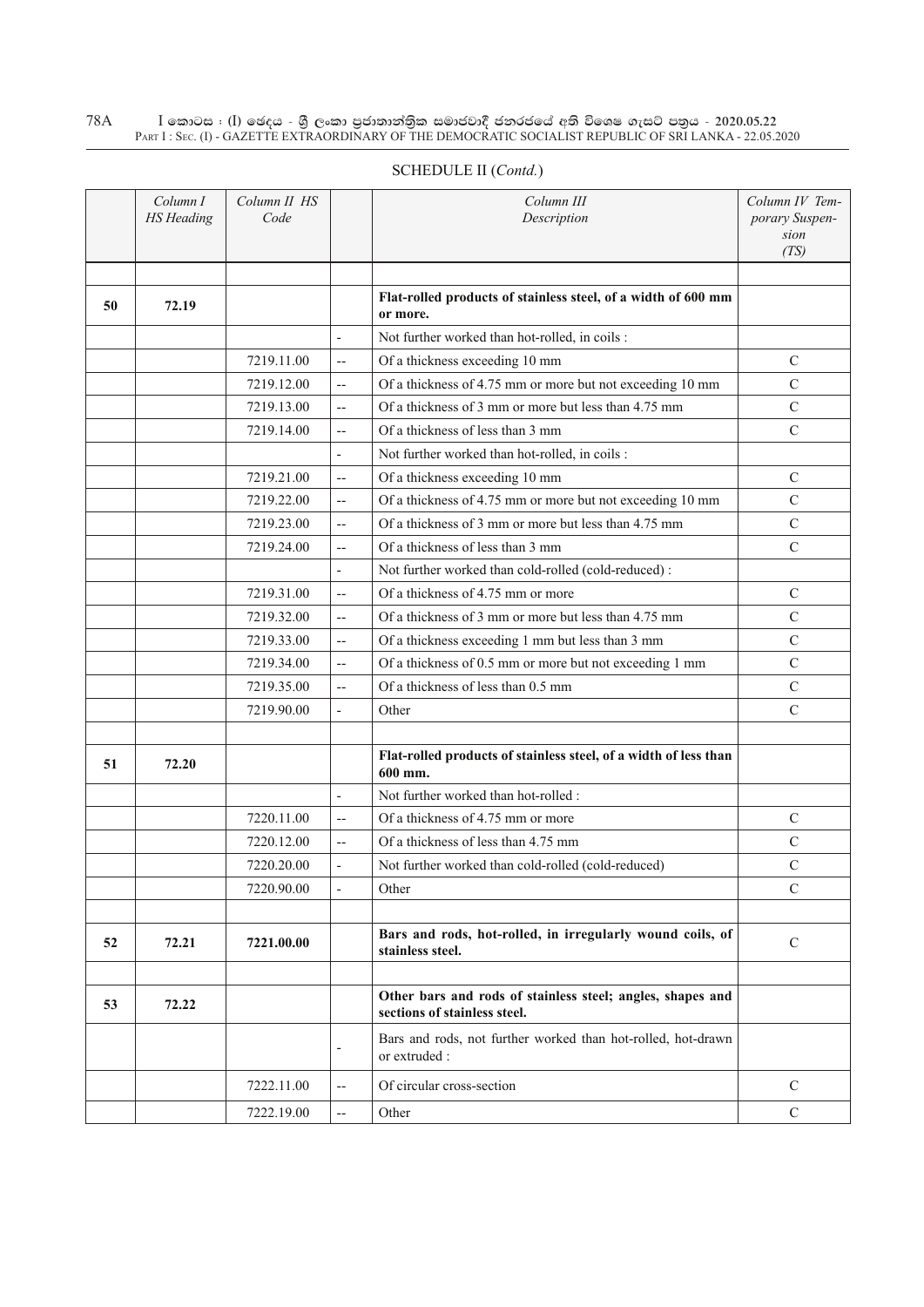$\rm I$  කොටස : ( $\rm I$ ) ඡෙදය - ශුී ලංකා පුජාතාන්තුික සමාජවාදී ජනරජයේ අති විශෙෂ ගැසට් පතුය - 2020.05.22 Part I : Sec. (I) - GAZETTE EXTRAORDINARY OF THE DEMOCRATIC SOCIALIST REPUBLIC OF SRI LANKA - 22.05.2020 79A

| SCHEDULE II (Contd.) |  |
|----------------------|--|
|----------------------|--|

|    | Column I<br><b>HS</b> Heading | Column II HS<br>Code |                          | Column III<br>Description                                                                                                                                   | Column IV Tem-<br>porary Suspen-<br>sion<br>(TS) |
|----|-------------------------------|----------------------|--------------------------|-------------------------------------------------------------------------------------------------------------------------------------------------------------|--------------------------------------------------|
|    |                               | 7222.20.00           | $\overline{\phantom{a}}$ | Bars and rods, not further worked than cold-formed or cold-fin-<br>ished                                                                                    | $\mathcal{C}$                                    |
|    |                               | 7222.30.00           | $\overline{\phantom{a}}$ | Other bars and rods                                                                                                                                         | $\mathcal{C}$                                    |
|    |                               | 7222.40.00           | $\overline{\phantom{a}}$ | Angles, shapes and sections                                                                                                                                 | $\mathbf C$                                      |
|    |                               |                      |                          |                                                                                                                                                             |                                                  |
| 54 | 72.23                         | 7223.00.00           |                          | Wire of stainless steel                                                                                                                                     | $\mathcal{C}$                                    |
|    |                               |                      |                          |                                                                                                                                                             |                                                  |
| 55 | 72.24                         |                      |                          | Other alloy steel in ingots or other primary forms; semi-fin-<br>ished products of other alloy steel.                                                       |                                                  |
|    |                               | 7224.90.00           | $\overline{\phantom{a}}$ | Other                                                                                                                                                       | $\mathbf C$                                      |
|    |                               |                      |                          |                                                                                                                                                             |                                                  |
| 56 | 72.25                         |                      |                          | Flat-rolled products of other alloy steel, of a width of 600<br>mm or more.                                                                                 |                                                  |
|    |                               |                      | $\overline{a}$           | Of silicon-electrical steel:                                                                                                                                |                                                  |
|    |                               | 7225.19.00           | $\overline{\phantom{a}}$ | Other                                                                                                                                                       | $\mathcal{C}$                                    |
|    |                               | 7225.30.00           | ÷,                       | Other, not further worked than hot-rolled, in coils                                                                                                         | $\mathbf C$                                      |
|    |                               | 7225.40.00           | $\overline{a}$           | Other, not further worked than hot-rolled, not in coils                                                                                                     | $\mathcal{C}$                                    |
|    |                               |                      | $\overline{\phantom{a}}$ | Other:                                                                                                                                                      |                                                  |
|    |                               | 7225.92.00           | $\overline{\phantom{a}}$ | Otherwise plated or coated with zinc                                                                                                                        | ${\bf C}$                                        |
|    |                               | 7225.99.00           | $\overline{a}$           | Other                                                                                                                                                       | $\overline{C}$                                   |
|    |                               |                      |                          |                                                                                                                                                             |                                                  |
| 57 | 72.26                         |                      |                          | Flat-rolled products of other alloy steel, of a width of less<br>than $600$ mm $(\#)$ .                                                                     |                                                  |
|    |                               |                      | $\overline{a}$           | Of silicon-electrical steel:                                                                                                                                |                                                  |
|    |                               | 7226.11.00           | $\overline{\phantom{a}}$ | Grain-oriented                                                                                                                                              | $\mathcal{C}$                                    |
|    |                               | 7226.19.00           | $\overline{\phantom{a}}$ | Other                                                                                                                                                       | $\mathbf C$                                      |
|    |                               |                      |                          | Other:                                                                                                                                                      |                                                  |
|    |                               | 7226.91.00           | $\overline{\phantom{a}}$ | Not further worked than hot-rolled                                                                                                                          | $\mathbf C$                                      |
|    |                               | 7226.99.00           | $-$                      | Other                                                                                                                                                       | $\mathbf C$                                      |
|    |                               |                      |                          |                                                                                                                                                             |                                                  |
| 58 | 72.27                         |                      |                          | Bars and rods, hot-rolled, in irregularly wound coils, of other<br>alloy steel.                                                                             |                                                  |
|    |                               | 7227.90.00           | $\overline{\phantom{a}}$ | Other                                                                                                                                                       | $\mathcal{C}$                                    |
| 59 | 72.28                         |                      |                          | Other bars and rods of other alloy steel; angles, shapes and<br>sections, of other alloy steel; hollow drill bars and rods, of<br>alloy or non-alloy steel. |                                                  |
|    |                               | 7228.10.00           |                          | Bars and rods, of high speed steel                                                                                                                          | $\mathcal{C}$                                    |
|    |                               | 7228.20.00           | $\bar{a}$                | Bars and rods, of silico-manganese steel                                                                                                                    | $\mathbf C$                                      |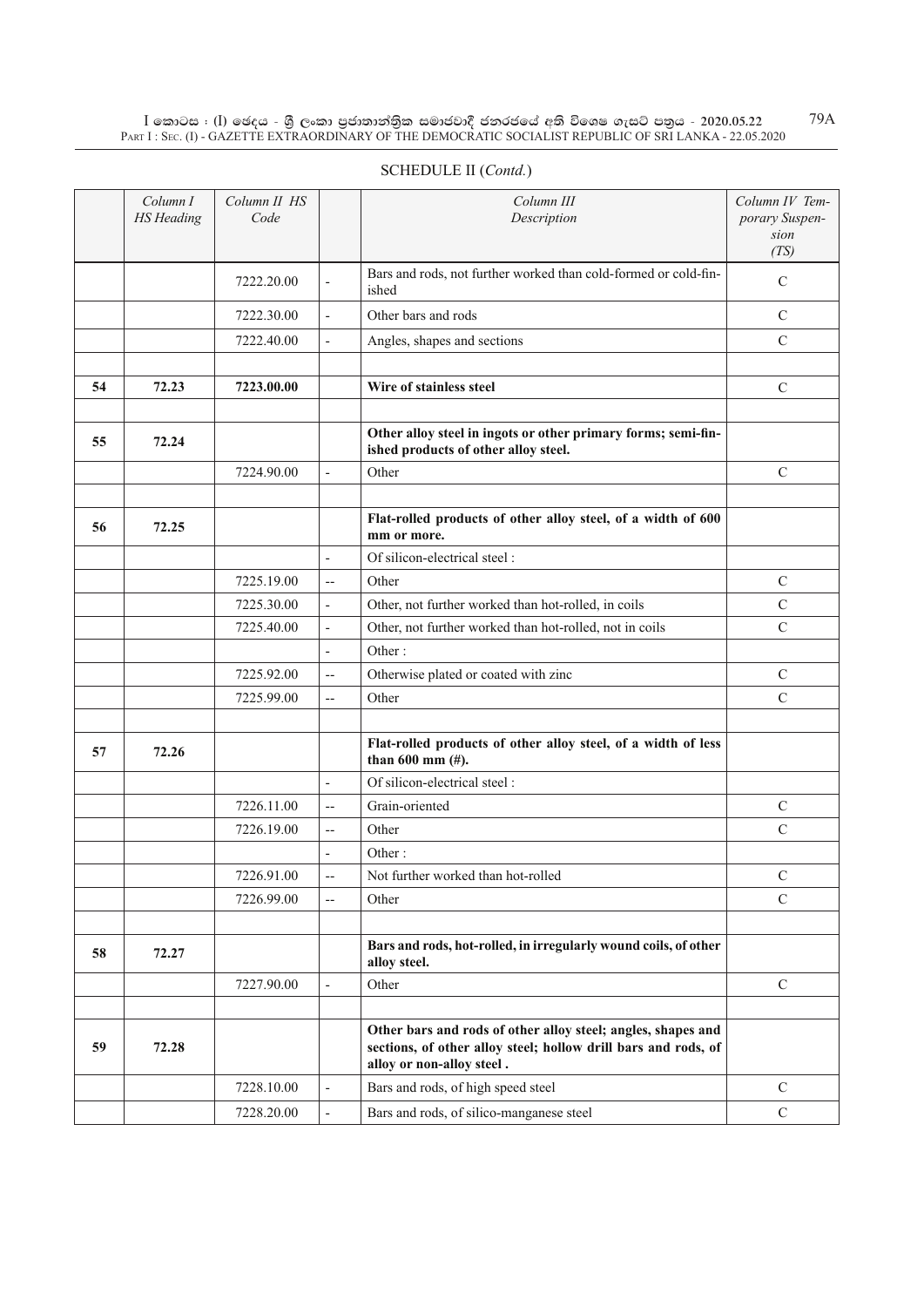$\rm I$  කොටස : ( $\rm I$ ) ඡෙදය - ශුී ලංකා පුජාතාන්තුික සමාජවාදී ජනරජයේ අති විශෙෂ ගැසට් පතුය - 2020.05.22 Part I : Sec. (I) - GAZETTE EXTRAORDINARY OF THE DEMOCRATIC SOCIALIST REPUBLIC OF SRI LANKA - 22.05.2020 80A

|    | Column I<br><b>HS</b> Heading | Column II HS<br>Code |                          | Column III<br>Description                                                                                                                                                                                                                                                                                                                                                              | Column IV Tem-<br>porary Suspen-<br>sion |
|----|-------------------------------|----------------------|--------------------------|----------------------------------------------------------------------------------------------------------------------------------------------------------------------------------------------------------------------------------------------------------------------------------------------------------------------------------------------------------------------------------------|------------------------------------------|
|    |                               |                      |                          |                                                                                                                                                                                                                                                                                                                                                                                        | (TS)                                     |
|    |                               | 7228.30.00           | $\overline{\phantom{a}}$ | Other bars and rods, not further worked than hot-rolled, hot-<br>drawn or extruded                                                                                                                                                                                                                                                                                                     | $\mathsf{C}$                             |
|    |                               | 7228.40.00           | $\overline{\phantom{a}}$ | Other bars and rods, not further worked than forged                                                                                                                                                                                                                                                                                                                                    | $\mathcal{C}$                            |
|    |                               | 7228.60.00           | $\overline{\phantom{a}}$ | Other bars and rods                                                                                                                                                                                                                                                                                                                                                                    | $\mathsf{C}$                             |
|    |                               | 7228.70.00           | $\overline{\phantom{a}}$ | Angles, shapes and sections                                                                                                                                                                                                                                                                                                                                                            | $\mathsf{C}$                             |
|    |                               | 7228.80.00           | $\overline{\phantom{a}}$ | Hollow drill bars and rods                                                                                                                                                                                                                                                                                                                                                             | $\mathsf{C}$                             |
|    |                               |                      |                          |                                                                                                                                                                                                                                                                                                                                                                                        |                                          |
| 60 | 72.29                         |                      |                          | Wire of other alloy steel.                                                                                                                                                                                                                                                                                                                                                             |                                          |
|    |                               | 7229.20.00           | $\overline{\phantom{a}}$ | Of silico-manganese steel                                                                                                                                                                                                                                                                                                                                                              | C                                        |
|    |                               | 7229.90.00           | $\overline{a}$           | Other                                                                                                                                                                                                                                                                                                                                                                                  | $\mathcal{C}$                            |
|    |                               |                      |                          |                                                                                                                                                                                                                                                                                                                                                                                        |                                          |
| 61 | 73.01                         |                      |                          | Sheet piling of iron or steel, whether or not drilled, punched<br>or made from assembled elements; welded angles, shapes and<br>sections, of iron or steel.                                                                                                                                                                                                                            |                                          |
|    |                               | 7301.10.00           | $\overline{\phantom{a}}$ | Sheet piling                                                                                                                                                                                                                                                                                                                                                                           | $\mathsf{C}$                             |
|    |                               | 7301.20.00           | $\overline{\phantom{a}}$ | Angles, shapes and sections                                                                                                                                                                                                                                                                                                                                                            | $\mathbf C$                              |
|    |                               |                      |                          |                                                                                                                                                                                                                                                                                                                                                                                        |                                          |
| 62 | 73.02                         |                      |                          | Railway or tramway track construction material of iron or<br>steel, the following: rails, check-rails and rack rails, switch<br>blades, crossing frogs, point rods and other crossing pieces,<br>sleepers (cross-ties), fish-plates, chairs, chair wedges, sole<br>plates (base plates), rail clips, bedplates, ties and other ma-<br>terial specialized for jointing or fixing rails. |                                          |
|    |                               | 7302.10.00           | $\overline{\phantom{a}}$ | Rails                                                                                                                                                                                                                                                                                                                                                                                  | $\mathcal{C}$                            |
|    |                               | 7302.30.00           | $\overline{\phantom{a}}$ | Switch blades, crossing frogs, point rods and other crossing pieces                                                                                                                                                                                                                                                                                                                    | $\mathsf{C}$                             |
|    |                               | 7302.40.00           | $\overline{\phantom{a}}$ | Fish-plates and sole plates                                                                                                                                                                                                                                                                                                                                                            | $\mathsf{C}$                             |
|    |                               | 7302.90.00           | $\overline{\phantom{a}}$ | Other                                                                                                                                                                                                                                                                                                                                                                                  | $\mathbf C$                              |
|    |                               |                      |                          |                                                                                                                                                                                                                                                                                                                                                                                        |                                          |
| 63 | 73.03                         | 7303.00.00           |                          | Tubes, pipes and hollow profiles, of cast iron.                                                                                                                                                                                                                                                                                                                                        | $\mathcal{C}$                            |
|    |                               |                      |                          |                                                                                                                                                                                                                                                                                                                                                                                        |                                          |
| 64 | 73.04                         |                      |                          | Tubes, pipes and hollow profiles, seamless, of iron (other than<br>cast iron) or steel $(+)$ .                                                                                                                                                                                                                                                                                         |                                          |
|    |                               |                      | $\overline{\phantom{a}}$ | Line pipe of a kind used for oil or gas pipelines :                                                                                                                                                                                                                                                                                                                                    |                                          |
|    |                               | 7304.11.00           | $\overline{\phantom{a}}$ | Of stainless steel                                                                                                                                                                                                                                                                                                                                                                     | $\mathcal{C}$                            |
|    |                               | 7304.19.00           | $\overline{a}$           | Other                                                                                                                                                                                                                                                                                                                                                                                  | $\mathbf C$                              |
|    |                               |                      | $\overline{\phantom{a}}$ | Casing, tubing and drill pipe, of a kind used in drilling for oil<br>or gas:                                                                                                                                                                                                                                                                                                           |                                          |
|    |                               | 7304.22.00           | $\overline{\phantom{a}}$ | Drill pipe of stainless steel                                                                                                                                                                                                                                                                                                                                                          | $\mathsf{C}$                             |
|    |                               | 7304.23.00           | --                       | Other drill pipe                                                                                                                                                                                                                                                                                                                                                                       | $\mathbf C$                              |
|    |                               | 7304.24.00           | $\overline{\phantom{a}}$ | Other, of stainless steel :                                                                                                                                                                                                                                                                                                                                                            |                                          |
|    |                               | 7304.24.10           | ---                      | Seamless tubes and pipes                                                                                                                                                                                                                                                                                                                                                               | C                                        |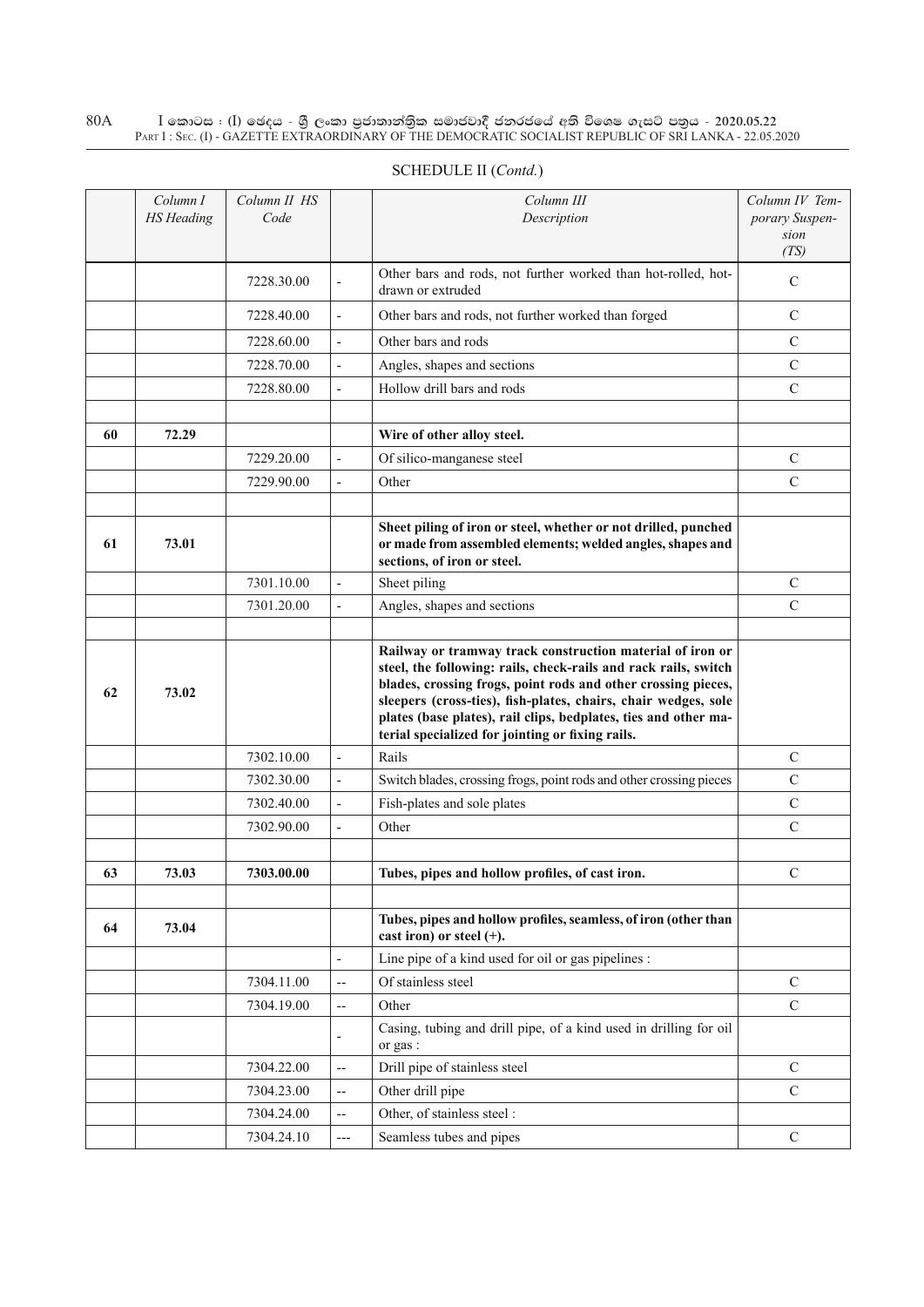$\rm I$  කොටස : ( $\rm I$ ) ඡෙදය - ශුී ලංකා පුජාතාන්තුික සමාජවාදී ජනරජයේ අති විශෙෂ ගැසට් පතුය - 2020.05.22 Part I : Sec. (I) - GAZETTE EXTRAORDINARY OF THE DEMOCRATIC SOCIALIST REPUBLIC OF SRI LANKA - 22.05.2020 81A

|    | Column I<br><b>HS</b> Heading | Column II HS<br>Code |                          | Column III<br>Description                                                                                                                                                                | Column IV Tem-<br>porary Suspen-<br>sion<br>(TS) |
|----|-------------------------------|----------------------|--------------------------|------------------------------------------------------------------------------------------------------------------------------------------------------------------------------------------|--------------------------------------------------|
|    |                               | 7304.24.90           | ---                      | Other                                                                                                                                                                                    | $\mathcal{C}$                                    |
|    |                               | 7304.29.00           | $\overline{\phantom{a}}$ | Other:                                                                                                                                                                                   |                                                  |
|    |                               | 7304.29.10           | ---                      | Seamless tubes and pipes                                                                                                                                                                 | C                                                |
|    |                               | 7304.29.90           | ---                      | Other                                                                                                                                                                                    | $\mathbf C$                                      |
|    |                               |                      | $\overline{\phantom{0}}$ | Other, of circular cross-section, of iron or non-alloy steel :                                                                                                                           |                                                  |
|    |                               | 7304.31.00           | $\overline{a}$           | Cold-drawn or cold-rolled (cold-reduced):                                                                                                                                                |                                                  |
|    |                               | 7304.31.10           | ---                      | Seamless tubes and pipes                                                                                                                                                                 | $\mathsf{C}$                                     |
|    |                               | 7304.31.90           | ---                      | Other                                                                                                                                                                                    | $\mathbf C$                                      |
|    |                               | 7304.39.00           | --                       | Other:                                                                                                                                                                                   |                                                  |
|    |                               | 7304.39.10           | ---                      | Seamless tubes and pipes                                                                                                                                                                 | $\mathbf C$                                      |
|    |                               | 7304.39.90           | ---                      | Other                                                                                                                                                                                    | $\mathsf{C}$                                     |
|    |                               |                      | $\overline{\phantom{a}}$ | Other, of circular cross-section, of stainless steel :                                                                                                                                   |                                                  |
|    |                               | 7304.41.00           | --                       | Cold-drawn or cold-rolled (cold-reduced) :                                                                                                                                               |                                                  |
|    |                               | 7304.41.10           | ---                      | Seamless tubes and pipes                                                                                                                                                                 | $\mathsf{C}$                                     |
|    |                               | 7304.41.90           | ---                      | Other                                                                                                                                                                                    | $\mathbf C$                                      |
|    |                               | 7304.49.00           | --                       | Other:                                                                                                                                                                                   |                                                  |
|    |                               | 7304.49.10           | ---                      | Seamless tubes and pipes                                                                                                                                                                 | $\mathbf C$                                      |
|    |                               | 7304.49.90           | ---                      | Other                                                                                                                                                                                    | $\mathsf{C}$                                     |
|    |                               |                      | $\overline{\phantom{0}}$ | Other, of circular cross-section, of other alloy steel :                                                                                                                                 |                                                  |
|    |                               | 7304.51.00           | --                       | Cold-drawn or cold-rolled (cold-reduced) :                                                                                                                                               |                                                  |
|    |                               | 7304.51.10           | ---                      | Seamless tubes and pipes                                                                                                                                                                 | $\mathbf C$                                      |
|    |                               | 7304.51.90           | $---$                    | Other                                                                                                                                                                                    | $\mathbf C$                                      |
|    |                               | 7304.59.00           | --                       | Other:                                                                                                                                                                                   |                                                  |
|    |                               | 7304.59.10           | ---                      | Seamless tubes and pipes                                                                                                                                                                 | $\mathsf{C}$                                     |
|    |                               | 7304.59.90           | ---                      | Other                                                                                                                                                                                    | $\mathbf C$                                      |
|    |                               | 7304.90.00           | $\overline{\phantom{a}}$ | Other:                                                                                                                                                                                   |                                                  |
|    |                               | 7304.90.10           | ---                      | Seamless tubes and pipes                                                                                                                                                                 | C                                                |
|    |                               | 7304.90.90           | ---                      | Other                                                                                                                                                                                    | $\mathbf C$                                      |
|    |                               |                      |                          |                                                                                                                                                                                          |                                                  |
| 65 | 73.05                         |                      |                          | Other tubes and pipes (for example, welded, riveted or sim-<br>ilarly closed), having circular cross-sections, the external<br>diameter of which exceeds 406.4 mm, of iron or steel (+). |                                                  |
|    |                               |                      | $\overline{\phantom{a}}$ | Line pipe of a kind used for oil or gas pipelines :                                                                                                                                      |                                                  |
|    |                               | 7305.11.00           | --                       | Longitudinally submerged arc welded :                                                                                                                                                    |                                                  |
|    |                               | 7305.11.10           | ---                      | Over 20 cm diameter                                                                                                                                                                      | $\mathbf C$                                      |
|    |                               | 7305.11.90           | ---                      | Other                                                                                                                                                                                    | $\mathbf C$                                      |
|    |                               | 7305.19.00           | --                       | Other:                                                                                                                                                                                   |                                                  |
|    |                               | 7305.19.90           | ---                      | Other                                                                                                                                                                                    | C                                                |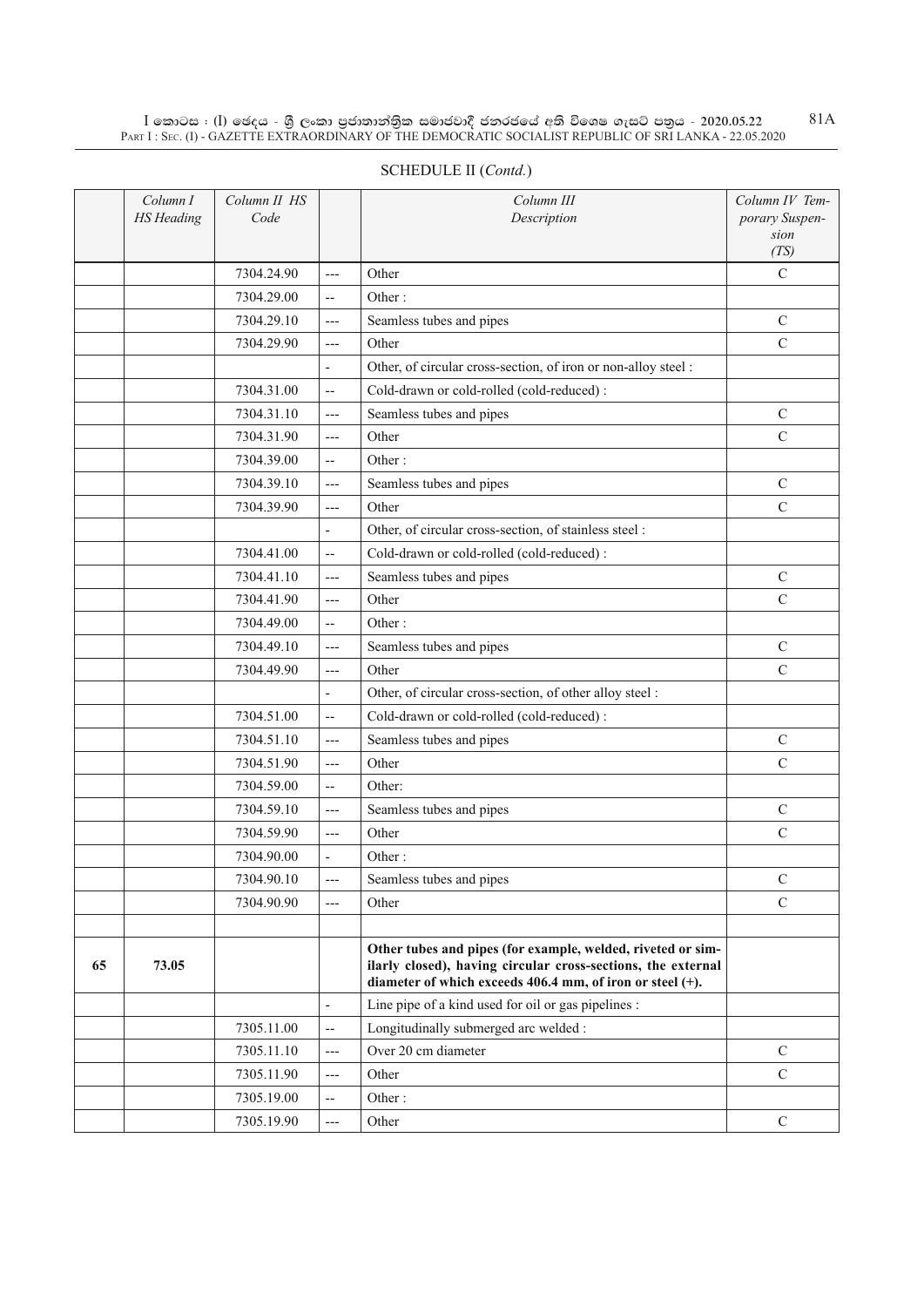$\rm I$  කොටස : ( $\rm I$ ) ඡෙදය - ශුී ලංකා පුජාතාන්තුික සමාජවාදී ජනරජයේ අති විශෙෂ ගැසට් පතුය - 2020.05.22 Part I : Sec. (I) - GAZETTE EXTRAORDINARY OF THE DEMOCRATIC SOCIALIST REPUBLIC OF SRI LANKA - 22.05.2020 82A

|    | Column I<br><b>HS</b> Heading | Column II HS<br>Code |                          | Column III<br>Description                                                                                                             | Column IV Tem-<br>porary Suspen-<br>sion<br>(TS) |
|----|-------------------------------|----------------------|--------------------------|---------------------------------------------------------------------------------------------------------------------------------------|--------------------------------------------------|
|    |                               | 7305.20.00           | $\blacksquare$           | Casing of a kind used in drilling for oil or gas:                                                                                     |                                                  |
|    |                               | 7305.20.90           | $---$                    | Other                                                                                                                                 | $\mathbf C$                                      |
|    |                               |                      | $\overline{\phantom{a}}$ | Other, welded :                                                                                                                       |                                                  |
|    |                               | 7305.31.00           | $\overline{\phantom{a}}$ | Longitudinally welded:                                                                                                                |                                                  |
|    |                               | 7305.31.90           | $---$                    | Other                                                                                                                                 | $\mathcal{C}$                                    |
|    |                               | 7305.39.00           | $\overline{\phantom{m}}$ | Other:                                                                                                                                |                                                  |
|    |                               | 7305.39.10           | $---$                    | High-pressure hydro-electric conduits of steel whether or not<br>reinforced                                                           | $\mathbf C$                                      |
|    |                               | 7305.90.00           | $\blacksquare$           | Other:                                                                                                                                |                                                  |
|    |                               | 7305.90.90           | $---$                    | Other                                                                                                                                 | $\mathcal{C}$                                    |
|    |                               |                      |                          |                                                                                                                                       |                                                  |
| 66 | 73.06                         |                      |                          | Other tubes, pipes and hollow profiles (for example, open<br>seam or welded, riveted or similarly closed), of iron or steel<br>$(+).$ |                                                  |
|    |                               |                      | $\blacksquare$           | Line pipe of a kind used for oil or gas pipelines :                                                                                   |                                                  |
|    |                               | 7306.11.00           | $\overline{\phantom{a}}$ | Welded, of stainless steel:                                                                                                           |                                                  |
|    |                               | 7306.11.10           | $---$                    | Over 20 cm diameter                                                                                                                   | $\mathbf C$                                      |
|    |                               | 7306.11.90           | $\overline{\phantom{a}}$ | Other                                                                                                                                 | $\mathcal{C}$                                    |
|    |                               | 7306.19.00           | $\overline{\phantom{a}}$ | Other:                                                                                                                                |                                                  |
|    |                               | 7306.19.10           | $---$                    | Over 20 cm diameter                                                                                                                   | $\mathcal{C}$                                    |
|    |                               | 7306.19.90           | $---$                    | Other                                                                                                                                 | $\mathcal{C}$                                    |
|    |                               |                      | $\overline{\phantom{a}}$ | Casing and tubing of a kind used in drilling for oil or gas :                                                                         |                                                  |
|    |                               | 7306.21.00           | $\overline{\phantom{a}}$ | Welded, of stainless steel :                                                                                                          |                                                  |
|    |                               | 7306.21.10           | $---$                    | Over 20 cm diameter                                                                                                                   | $\mathcal{C}$                                    |
|    |                               | 7306.21.90           | $---$                    | Other                                                                                                                                 | $\mathcal{C}$                                    |
|    |                               | 7306.29.00           | $\overline{\phantom{a}}$ | Other:                                                                                                                                |                                                  |
|    |                               | 7306.29.90           | $---$                    | Other                                                                                                                                 | C                                                |
|    |                               | 7306.30.00           | $\blacksquare$           | Other, welded, of circular cross-section, of iron or non-alloy steel                                                                  | $\mathsf C$                                      |
|    |                               | 7306.40.00           | $\Box$                   | Other, welded, of circular cross-section, of stainless steel :                                                                        |                                                  |
|    |                               | 7306.40.10           | $---$                    | Over 20 cm diameter                                                                                                                   | $\mathbf C$                                      |
|    |                               | 7306.40.90           | $---$                    | Other                                                                                                                                 | $\mathcal{C}$                                    |
|    |                               | 7306.50.00           | $\overline{\phantom{a}}$ | Other, welded, of circular cross-section, of other alloy steel :                                                                      |                                                  |
|    |                               | 7306.50.10           | $---$                    | Over 20 cm diameter                                                                                                                   | $\mathcal{C}$                                    |
|    |                               | 7306.50.90           | ---                      | Other                                                                                                                                 | $\mathbf C$                                      |
|    |                               |                      | $\blacksquare$           | Other, welded, of non-circular cross-section :                                                                                        |                                                  |
|    |                               | 7306.61.00           | $\overline{\phantom{a}}$ | Of square or rectangular cross-section :                                                                                              |                                                  |
|    |                               | 7306.61.10           | ---                      | Over 20 cm diameter                                                                                                                   | $\mathcal{C}$                                    |
|    |                               | 7306.61.90           | ---                      | Other                                                                                                                                 | $\mathbf C$                                      |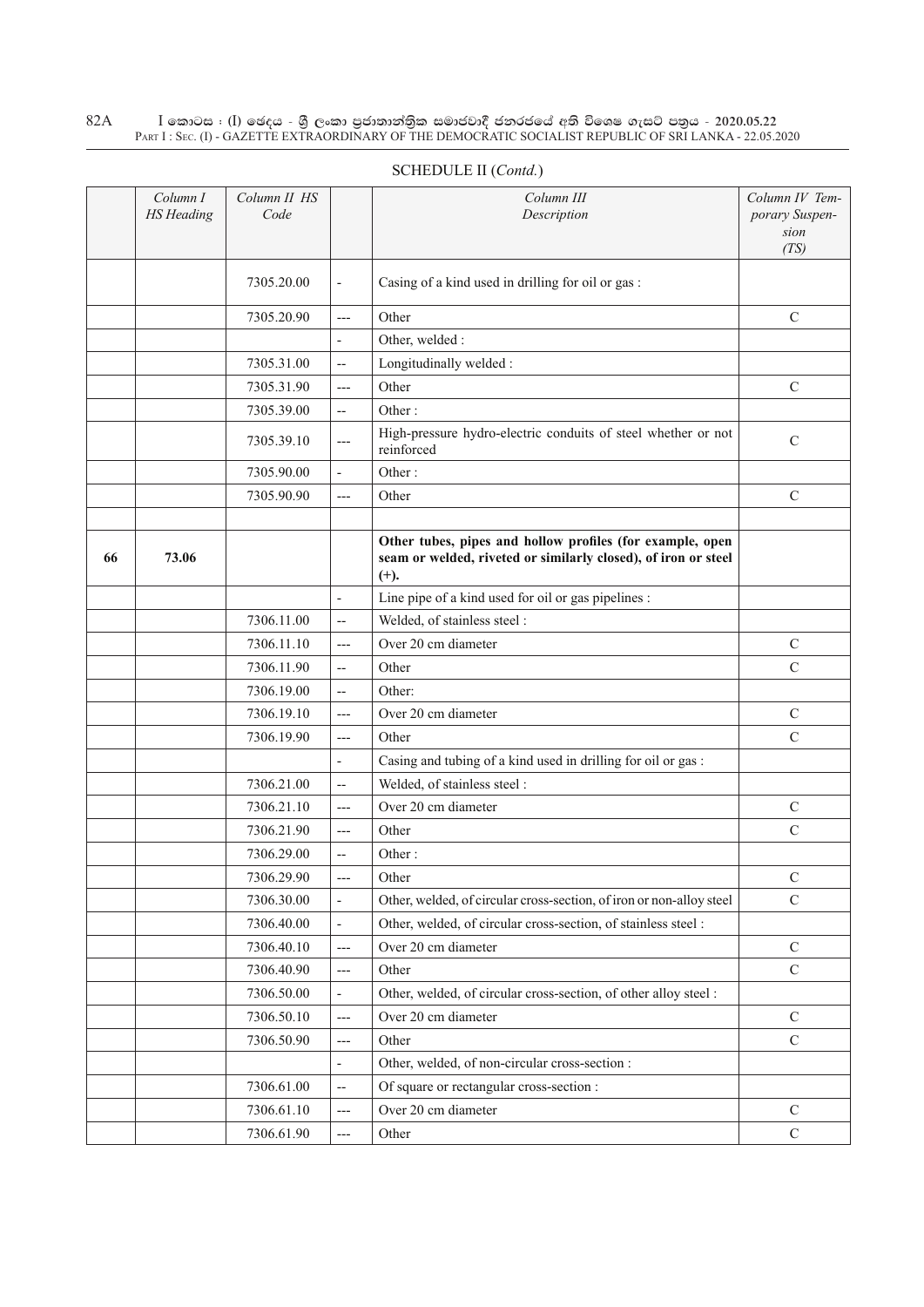$\rm I$  කොටස : ( $\rm I$ ) ඡෙදය - ශුී ලංකා පුජාතාන්තුික සමාජවාදී ජනරජයේ අති විශෙෂ ගැසට් පතුය - 2020.05.22 Part I : Sec. (I) - GAZETTE EXTRAORDINARY OF THE DEMOCRATIC SOCIALIST REPUBLIC OF SRI LANKA - 22.05.2020

|    | Column I<br><b>HS</b> Heading | Column II HS<br>Code |                          | Column III<br>Description                                                                                                                                                                                                                                                                                                                                                                                                                                                                      | Column IV Tem-<br>porary Suspen-<br>sion<br>(TS) |
|----|-------------------------------|----------------------|--------------------------|------------------------------------------------------------------------------------------------------------------------------------------------------------------------------------------------------------------------------------------------------------------------------------------------------------------------------------------------------------------------------------------------------------------------------------------------------------------------------------------------|--------------------------------------------------|
|    |                               | 7306.69.00           | $\overline{a}$           | Of other non-circular cross-section :                                                                                                                                                                                                                                                                                                                                                                                                                                                          |                                                  |
|    |                               | 7306.69.10           | $---$                    | Over 20 cm diameter                                                                                                                                                                                                                                                                                                                                                                                                                                                                            | $\mathbf C$                                      |
|    |                               | 7306.69.90           | $---$                    | Other                                                                                                                                                                                                                                                                                                                                                                                                                                                                                          | $\mathcal{C}$                                    |
|    |                               | 7306.90.00           | $\overline{\phantom{a}}$ | Other:                                                                                                                                                                                                                                                                                                                                                                                                                                                                                         |                                                  |
|    |                               | 7306.90.10           | $---$                    | Over 20 cm diameter                                                                                                                                                                                                                                                                                                                                                                                                                                                                            | C                                                |
|    |                               | 7306.90.90           | $---$                    | Other                                                                                                                                                                                                                                                                                                                                                                                                                                                                                          | $\mathcal{C}$                                    |
|    |                               |                      |                          |                                                                                                                                                                                                                                                                                                                                                                                                                                                                                                |                                                  |
| 67 | 73.07                         |                      |                          | Tube or pipe fittings (for example, couplings, elbows, sleeves),<br>of iron or steel.                                                                                                                                                                                                                                                                                                                                                                                                          |                                                  |
|    |                               |                      | $\overline{\phantom{a}}$ | Cast fittings :                                                                                                                                                                                                                                                                                                                                                                                                                                                                                |                                                  |
|    |                               | 7307.11.00           | $\overline{a}$           | Of non-malleable cast iron                                                                                                                                                                                                                                                                                                                                                                                                                                                                     | $\mathcal{C}$                                    |
|    |                               | 7307.19.00           | $\overline{\phantom{m}}$ | Other                                                                                                                                                                                                                                                                                                                                                                                                                                                                                          | $\mathcal{C}$                                    |
|    |                               |                      | $\frac{1}{2}$            | Other, of stainless steel :                                                                                                                                                                                                                                                                                                                                                                                                                                                                    |                                                  |
|    |                               | 7307.21.00           | $\overline{\phantom{a}}$ | Flanges                                                                                                                                                                                                                                                                                                                                                                                                                                                                                        | $\mathcal{C}$                                    |
|    |                               | 7307.22.00           | $\overline{a}$           | Threaded elbows, bends and sleeves                                                                                                                                                                                                                                                                                                                                                                                                                                                             | $\mathcal{C}$                                    |
|    |                               | 7307.23.00           | $\overline{\phantom{a}}$ | Butt welding fittings                                                                                                                                                                                                                                                                                                                                                                                                                                                                          | $\mathcal{C}$                                    |
|    |                               | 7307.29.00           | $\overline{a}$           | Other                                                                                                                                                                                                                                                                                                                                                                                                                                                                                          | $\mathcal{C}$                                    |
|    |                               |                      | $\overline{\phantom{m}}$ | Other:                                                                                                                                                                                                                                                                                                                                                                                                                                                                                         |                                                  |
|    |                               | 7307.91.00           | $\overline{\phantom{a}}$ | Flanges                                                                                                                                                                                                                                                                                                                                                                                                                                                                                        | $\mathcal{C}$                                    |
|    |                               | 7307.92.00           | $\overline{\phantom{a}}$ | Threaded elbows, bends and sleeves                                                                                                                                                                                                                                                                                                                                                                                                                                                             | $\mathsf{C}$                                     |
|    |                               | 7307.93.00           | $\overline{\phantom{a}}$ | Butt welding fittings                                                                                                                                                                                                                                                                                                                                                                                                                                                                          | $\mathsf{C}$                                     |
|    |                               | 7307.99.00           | $\overline{\phantom{a}}$ | Other                                                                                                                                                                                                                                                                                                                                                                                                                                                                                          | $\mathsf{C}$                                     |
|    |                               |                      |                          |                                                                                                                                                                                                                                                                                                                                                                                                                                                                                                |                                                  |
| 68 | 73.08                         |                      |                          | Structures (excluding prefabricated buildings of heading<br>94.06) and parts of structures (for example, bridges and<br>bridge-sections, lock-gates, towers, lattice masts, roofs,<br>roofing frame-works, doors and windows and their frames<br>and thresholds for doors, shutters, balustrades, pillars and<br>columns), of iron pillars and columns), of iron or steel; plates,<br>rods, angles, shapes, sections, tubes and the like, prepared for<br>use in structures, of iron or steel. |                                                  |
|    |                               | 7308.10.00           | $\overline{\phantom{a}}$ | Bridges and bridge-sections                                                                                                                                                                                                                                                                                                                                                                                                                                                                    | C                                                |
|    |                               | 7308.20.00           | $\overline{\phantom{a}}$ | Towers and lattice masts                                                                                                                                                                                                                                                                                                                                                                                                                                                                       | $\mathbf C$                                      |
|    |                               | 7308.30.00           | $\overline{\phantom{a}}$ | Doors, windows and their frames and thresholds for doors                                                                                                                                                                                                                                                                                                                                                                                                                                       | $\mathbf C$                                      |
|    |                               | 7308.40.00           | $\overline{\phantom{a}}$ | Equipment for scaffolding, shuttering, propping or pit-propping                                                                                                                                                                                                                                                                                                                                                                                                                                | C                                                |
|    |                               | 7308.90.00           | $\blacksquare$           | Other                                                                                                                                                                                                                                                                                                                                                                                                                                                                                          | $\mathbf C$                                      |
|    |                               |                      |                          |                                                                                                                                                                                                                                                                                                                                                                                                                                                                                                |                                                  |
| 69 | 73.09                         |                      |                          | Reservoirs, tanks, vats and similar containers for any material<br>(other than compressed or liquefied gas), of iron or steel, of a<br>capacity exceeding 300 l, whether or not lined or heat-insu-<br>lated, but not fitted with mechanical or thermal equipment.                                                                                                                                                                                                                             |                                                  |
|    |                               | 7309.00.10           | ---                      | Silos                                                                                                                                                                                                                                                                                                                                                                                                                                                                                          | $\mathsf{C}$                                     |

# SCHEDULE II (*Contd.*)

83A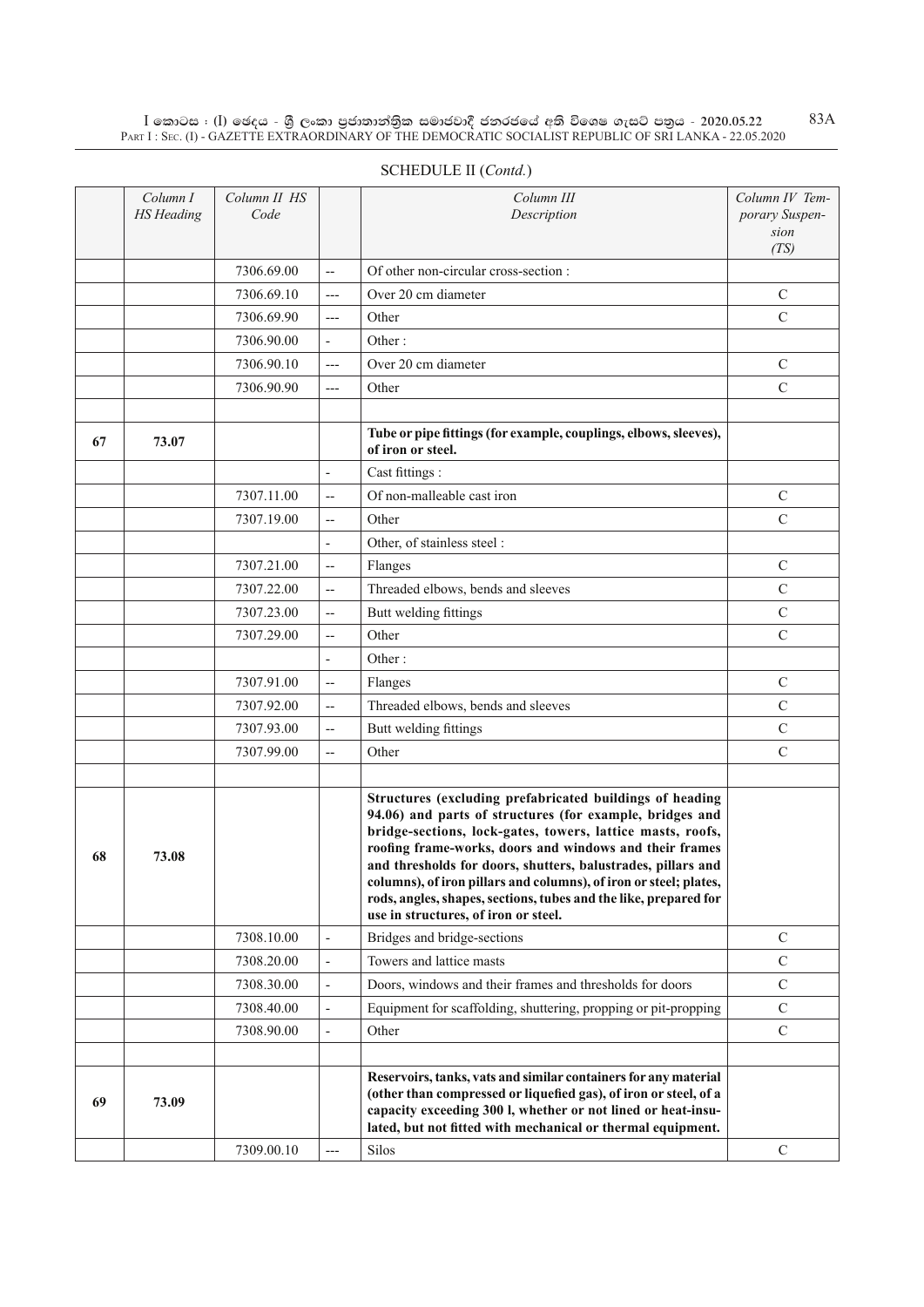#### $\rm I$  කොටස : ( $\rm I$ ) ඡෙදය - ශුී ලංකා පුජාතාන්තුික සමාජවාදී ජනරජයේ අති විශෙෂ ගැසට් පතුය - 2020.05.22 Part I : Sec. (I) - GAZETTE EXTRAORDINARY OF THE DEMOCRATIC SOCIALIST REPUBLIC OF SRI LANKA - 22.05.2020 84A

| SCHEDULE II (Contd.) |  |
|----------------------|--|
|                      |  |

|    | Column I<br><b>HS</b> Heading | Column II HS<br>Code |                          | Column III<br>Description                                                                                                                                                                                                                                                         | Column IV Tem-<br>porary Suspen-<br>sion<br>(TS) |
|----|-------------------------------|----------------------|--------------------------|-----------------------------------------------------------------------------------------------------------------------------------------------------------------------------------------------------------------------------------------------------------------------------------|--------------------------------------------------|
|    |                               | 7309.00.90           |                          | Other                                                                                                                                                                                                                                                                             | $\mathcal{C}$                                    |
|    |                               |                      |                          |                                                                                                                                                                                                                                                                                   |                                                  |
| 70 | 73.10                         |                      |                          | Tanks, casks, drums, cans, boxes and similar containers, for<br>any material (other than compressed or liquefied gas), of<br>iron or steel, of a capacity not exceeding 300 l, whether or<br>not lined or heat-insulated, but not fitted with mechanical or<br>thermal equipment. |                                                  |
|    |                               | 7310.10.00           | $\overline{\phantom{a}}$ | Of a capacity of 50 l or more :                                                                                                                                                                                                                                                   |                                                  |
|    |                               | 7310.10.10           | $---$                    | Stainless steel cans for transport of milk                                                                                                                                                                                                                                        | $\mathcal{C}$                                    |
|    |                               | 7310.10.90           | $---$                    | Other                                                                                                                                                                                                                                                                             | $\mathcal{C}$                                    |
|    |                               |                      | $\overline{a}$           | Of a capacity of less than 501:                                                                                                                                                                                                                                                   |                                                  |
|    |                               | 7310.21.00           | $\overline{\phantom{a}}$ | Cans which are to be closed by soldering or crimping                                                                                                                                                                                                                              | $\mathcal{C}$                                    |
|    |                               | 7310.29.00           | $\overline{a}$           | Other:                                                                                                                                                                                                                                                                            |                                                  |
|    |                               | 7310.29.10           | $---$                    | Stainless steel cans for transport of milk                                                                                                                                                                                                                                        | $\mathcal{C}$                                    |
|    |                               | 7310.29.90           | $---$                    | Other                                                                                                                                                                                                                                                                             | $\mathcal{C}$                                    |
|    |                               |                      |                          |                                                                                                                                                                                                                                                                                   |                                                  |
| 71 | 73.11                         | 7311.00.00           |                          | Containers for compressed or liquefied gas, of iron or steel.                                                                                                                                                                                                                     | $\mathcal{C}$                                    |
|    |                               |                      |                          |                                                                                                                                                                                                                                                                                   |                                                  |
| 72 | 73.12                         |                      |                          | Stranded wire, ropes, cables, plaited bands, slings and the<br>like, of iron or steel, not electrically insulated.                                                                                                                                                                |                                                  |
|    |                               | 7312.10.00           | $\overline{\phantom{a}}$ | Stranded wire, ropes, cables                                                                                                                                                                                                                                                      | $\mathsf{C}$                                     |
|    |                               | 7312.90.00           | $\overline{\phantom{a}}$ | Other                                                                                                                                                                                                                                                                             | $\mathcal{C}$                                    |
|    |                               |                      |                          |                                                                                                                                                                                                                                                                                   |                                                  |
| 73 | 73.13                         | 7313.00.00           |                          | Barbed wire of iron or steel; twisted hoop or single flat wire,<br>barbed or not, and loosely twisted double wire, of a kind used<br>for fencing, of iron or steel                                                                                                                | $\mathbf C$                                      |
|    |                               |                      |                          |                                                                                                                                                                                                                                                                                   |                                                  |
| 74 | 73.14                         |                      |                          | Cloth (including endless bands), grill, netting and fencing, of<br>iron or steel wire; expanded metal of iron or steel.                                                                                                                                                           |                                                  |
|    |                               |                      | ÷,                       | Woven cloth:                                                                                                                                                                                                                                                                      |                                                  |
|    |                               | 7314.12.00           | $\overline{\phantom{a}}$ | Endless bands for machinery, of stainless steel                                                                                                                                                                                                                                   | C                                                |
|    |                               | 7314.14.00           | $\overline{\phantom{a}}$ | Other woven cloth, of stainless steel                                                                                                                                                                                                                                             | $\mathbf C$                                      |
|    |                               | 7314.19.00           | $\overline{\phantom{m}}$ | Other                                                                                                                                                                                                                                                                             | $\mathbf C$                                      |
|    |                               | 7314.20.00           | $\overline{\phantom{a}}$ | Grill, netting and fencing, welded at the intersection, of wire<br>with a maximum cross-sectional dimension of 3 mm or more<br>and having a mesh size of 100 cm <sup>2</sup> or more                                                                                              | $\mathcal{C}$                                    |
|    |                               |                      | $\overline{\phantom{a}}$ | Other grill, netting and fencing, welded at the intersection :                                                                                                                                                                                                                    |                                                  |
|    |                               | 7314.31.00           | $\overline{\phantom{m}}$ | Plated or coated with zinc                                                                                                                                                                                                                                                        | $\mathcal{C}$                                    |
|    |                               | 7314.39.00           | $\overline{\phantom{m}}$ | Other                                                                                                                                                                                                                                                                             | $\mathcal{C}$                                    |
|    |                               | 7314.41.00           | $\overline{\phantom{m}}$ | Plated or coated with zinc                                                                                                                                                                                                                                                        | $\mathsf{C}$                                     |
|    |                               | 7314.42.00           | $\overline{\phantom{m}}$ | Coated with plastics                                                                                                                                                                                                                                                              | $\mathcal{C}$                                    |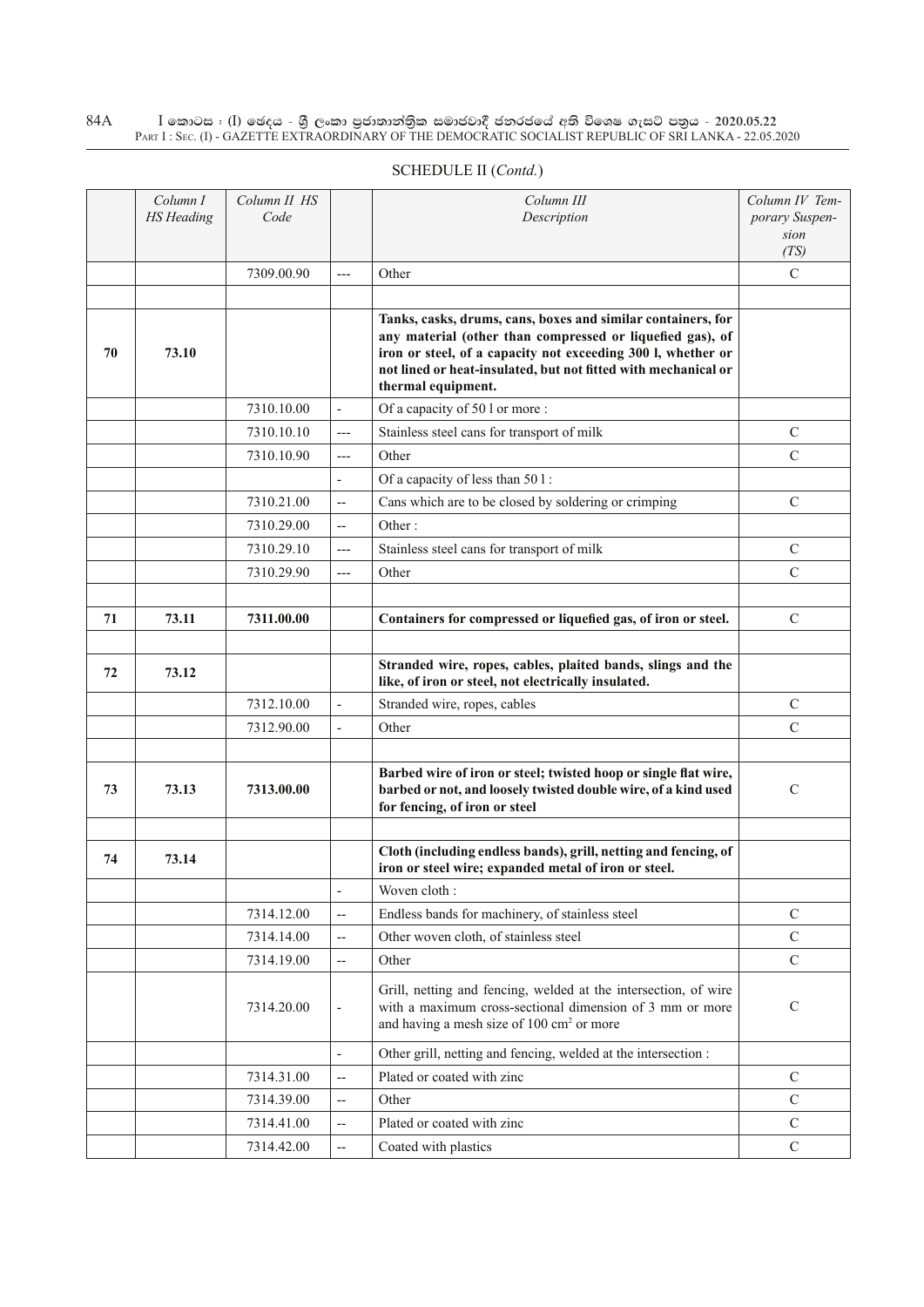$\rm I$  කොටස : ( $\rm I$ ) ඡෙදය - ශුී ලංකා පුජාතාන්තුික සමාජවාදී ජනරජයේ අති විශෙෂ ගැසට් පතුය - 2020.05.22 Part I : Sec. (I) - GAZETTE EXTRAORDINARY OF THE DEMOCRATIC SOCIALIST REPUBLIC OF SRI LANKA - 22.05.2020 85A

|    | Column I<br><b>HS</b> Heading | Column II HS<br>Code |                          | Column III<br>Description                                                                                                                                                                                                                 | Column IV Tem-<br>porary Suspen-<br>sion<br>(TS) |
|----|-------------------------------|----------------------|--------------------------|-------------------------------------------------------------------------------------------------------------------------------------------------------------------------------------------------------------------------------------------|--------------------------------------------------|
|    |                               | 7314.49.00           | $\overline{a}$           | Other                                                                                                                                                                                                                                     | $\mathcal{C}$                                    |
|    |                               | 7314.50.00           | $\frac{1}{2}$            | Expanded metal                                                                                                                                                                                                                            | $\mathbf C$                                      |
|    |                               |                      |                          |                                                                                                                                                                                                                                           |                                                  |
| 75 | 73.15                         |                      |                          | Chain and parts thereof, of iron or steel.                                                                                                                                                                                                |                                                  |
|    |                               |                      | $\overline{a}$           | Articulated link chain and parts thereof:                                                                                                                                                                                                 |                                                  |
|    |                               | 7315.11.00           | $\overline{\phantom{a}}$ | Roller chain                                                                                                                                                                                                                              | $\mathcal{C}$                                    |
|    |                               | 7315.12.00           | $\overline{\phantom{a}}$ | Other chain                                                                                                                                                                                                                               | $\mathcal{C}$                                    |
|    |                               | 7315.19.00           | $\overline{a}$           | Parts                                                                                                                                                                                                                                     | C                                                |
|    |                               | 7315.20.00           | $\overline{a}$           | Skid chain                                                                                                                                                                                                                                | $\mathcal{C}$                                    |
|    |                               |                      | L,                       | Other chain:                                                                                                                                                                                                                              |                                                  |
|    |                               | 7315.81.00           | $\overline{a}$           | Stud-link                                                                                                                                                                                                                                 | C                                                |
|    |                               | 7315.82.00           | $\overline{a}$           | Other, welded link                                                                                                                                                                                                                        | $\mathcal{C}$                                    |
|    |                               | 7315.89.00           | $\overline{a}$           | Other                                                                                                                                                                                                                                     | $\mathcal{C}$                                    |
|    |                               | 7315.90.00           | $\overline{a}$           | Other parts                                                                                                                                                                                                                               | $\mathcal{C}$                                    |
|    |                               |                      |                          |                                                                                                                                                                                                                                           |                                                  |
| 76 | 73.16                         | 7316.00.00           |                          | Anchors, grapnels and parts thereof, of iron or steel.                                                                                                                                                                                    | $\mathcal{C}$                                    |
|    |                               |                      |                          |                                                                                                                                                                                                                                           |                                                  |
| 77 | 73.17                         | 7317.00.00           |                          | Nails, tacks, drawing pins, corrugated nails, staples (other<br>than those of heading 83.05) and similar articles, of iron<br>or steel, whether or not with heads of other material, but<br>excluding such articles with heads of copper. | $\mathbf C$                                      |
|    |                               |                      |                          |                                                                                                                                                                                                                                           |                                                  |
| 78 | 73.18                         |                      |                          | Screws, bolts, nuts, coach screws, screw hooks, rivets, cotters,<br>cotter-pins, washers (including spring washers) and similar<br>articles, of iron or steel.                                                                            |                                                  |
|    |                               |                      |                          | Threaded articles:                                                                                                                                                                                                                        |                                                  |
|    |                               | 7318.11.00           | $\overline{a}$           | Coach screws                                                                                                                                                                                                                              | C                                                |
|    |                               | 7318.12.00           | --                       | Other wood screws                                                                                                                                                                                                                         | C                                                |
|    |                               | 7318.13.00           | $\overline{a}$           | Screw hooks and screw rings                                                                                                                                                                                                               | $\mathcal{C}$                                    |
|    |                               | 7318.14.00           | $\overline{a}$           | Self-tapping screws                                                                                                                                                                                                                       | $\mathsf{C}$                                     |
|    |                               | 7318.15.00           | $\overline{a}$           | Other screws and bolts, whether or not with their nuts or washers                                                                                                                                                                         | $\mathcal{C}$                                    |

 $7318.16.00$  -- Nuts C  $7318.19.00$   $\left| \begin{array}{c} \text{-} \\ \text{other} \end{array} \right|$  Other

 $7318.21.00$   $\left| \begin{array}{c} - \\ \end{array} \right|$  Spring washers and other lock washers  $\left| \begin{array}{c} \end{array} \right|$  C  $7318.22.00$   $\left| \begin{array}{ccc} - & \end{array} \right|$  Other washers C  $7318.23.00$  -- Rivets C  $7318.24.00$   $\left| \begin{array}{c} \text{-} \\ \text{C} \end{array} \right|$  Cotters and cotter-pins C

- Non-threaded articles :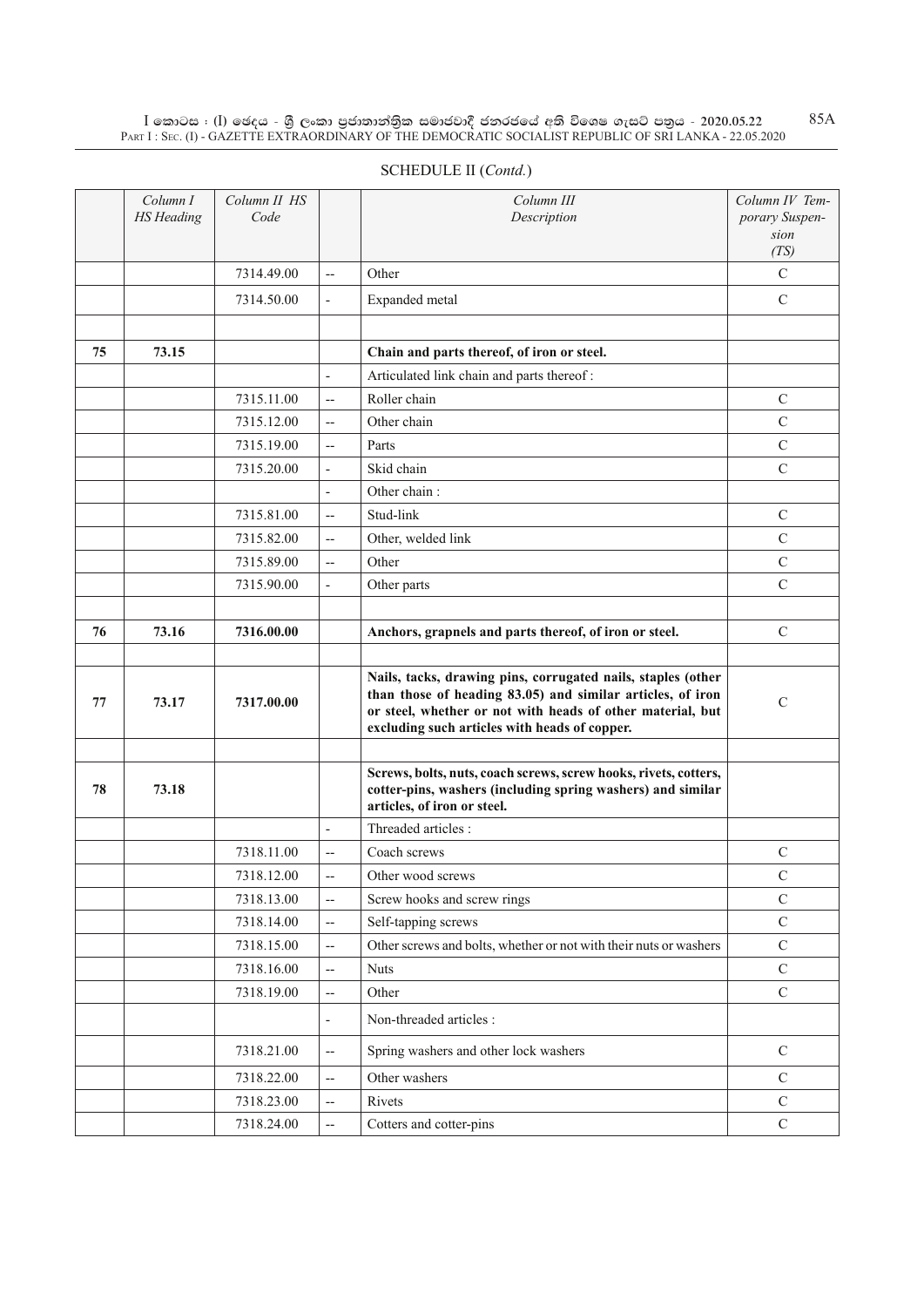$\rm I$  කොටස : ( $\rm I$ ) ඡෙදය - ශුී ලංකා පුජාතාන්තුික සමාජවාදී ජනරජයේ අති විශෙෂ ගැසට් පතුය - 2020.05.22 Part I : Sec. (I) - GAZETTE EXTRAORDINARY OF THE DEMOCRATIC SOCIALIST REPUBLIC OF SRI LANKA - 22.05.2020 86A

| SCHEDULE II (Contd.) |  |
|----------------------|--|
|                      |  |

|    | Column I<br><b>HS</b> Heading | Column II HS<br>Code |                          | Column III<br>Description                                                                                                                                                                                                                                               | Column IV Tem-<br>porary Suspen-<br>sion |
|----|-------------------------------|----------------------|--------------------------|-------------------------------------------------------------------------------------------------------------------------------------------------------------------------------------------------------------------------------------------------------------------------|------------------------------------------|
|    |                               |                      |                          |                                                                                                                                                                                                                                                                         | (TS)                                     |
|    |                               | 7318.29.00           | $\overline{a}$           | Other                                                                                                                                                                                                                                                                   | $\mathcal{C}$                            |
| 79 | 73.19                         |                      |                          | Sewing needles, knitting needles, bodkins, crochet hooks,<br>embroidery stilettos and similar articles, for use in the hand,<br>or iron or steel; safety pins and other pins of iron or steel, not<br>elsewhere specified or included.                                  |                                          |
|    |                               | 7319.40.00           | $\overline{\phantom{a}}$ | Safety pins and other pins                                                                                                                                                                                                                                              | $\mathsf{C}$                             |
|    |                               | 7319.90.00           | $\overline{\phantom{a}}$ | Other:                                                                                                                                                                                                                                                                  |                                          |
|    |                               | 7319.90.10           | $---$                    | Sewing, darning or embroidery needles                                                                                                                                                                                                                                   | $\mathcal{C}$                            |
|    |                               | 7319.90.90           | $---$                    | Other                                                                                                                                                                                                                                                                   | $\mathcal{C}$                            |
|    |                               |                      |                          |                                                                                                                                                                                                                                                                         |                                          |
| 80 | 73.20                         |                      |                          | Springs and leaves for springs, of iron or steel.                                                                                                                                                                                                                       |                                          |
|    |                               | 7320.10.00           | $\blacksquare$           | Leaf-springs and leaves therefor                                                                                                                                                                                                                                        | C                                        |
|    |                               | 7320.20.00           | $\blacksquare$           | Helical springs                                                                                                                                                                                                                                                         | $\mathcal{C}$                            |
|    |                               | 7320.90.00           | $\overline{\phantom{a}}$ | Other                                                                                                                                                                                                                                                                   | $\mathcal{C}$                            |
|    |                               |                      |                          |                                                                                                                                                                                                                                                                         |                                          |
| 81 | 73.21                         |                      |                          | Stoves, ranges, grates, cookers (including those with sub-<br>sidiary boilers for central heating), barbecues, braziers,<br>gas-rings, plate warmers and similar non-electric domestic<br>appliances, and parts thereof, of iron or steel.                              |                                          |
|    |                               |                      |                          | Cooking appliances and plate warmers :                                                                                                                                                                                                                                  |                                          |
|    |                               | 7321.11.00           | $\overline{a}$           | For gas fuel or for both gas and other fuels                                                                                                                                                                                                                            | $\mathcal{C}$                            |
|    |                               | 7321.12.00           | $\overline{a}$           | For liquid fuel                                                                                                                                                                                                                                                         | $\mathsf{C}$                             |
|    |                               | 7321.19.00           | $\overline{a}$           | Other, including appliances for solid fuel                                                                                                                                                                                                                              | $\mathcal{C}$                            |
|    |                               |                      |                          | Other appliances :                                                                                                                                                                                                                                                      |                                          |
|    |                               | 7321.81.00           | $\overline{a}$           | For gas fuel or both gas and other fuels                                                                                                                                                                                                                                | $\mathcal{C}$                            |
|    |                               | 7321.82.00           | $\overline{a}$           | For liquid fuel                                                                                                                                                                                                                                                         | $\mathcal{C}$                            |
|    |                               | 7321.89.00           | $\overline{a}$           | Other, including appliances for solid fuel                                                                                                                                                                                                                              | $\mathcal{C}$                            |
|    |                               | 7321.90.00           |                          | Parts                                                                                                                                                                                                                                                                   | C                                        |
|    |                               |                      |                          | Radiators for central heating, not electrically heated, and                                                                                                                                                                                                             |                                          |
| 82 | 73.22                         |                      |                          | parts thereof, of iron or steel; air heaters and hot air distrib-<br>utors (including distributors which can also distribute fresh<br>or conditioned air), not electrically heated, incorporating a<br>motor-driven fan or blower, and parts thereof, of iron or steel. |                                          |
|    |                               |                      | $\overline{\phantom{a}}$ | Radiators and parts thereof:                                                                                                                                                                                                                                            |                                          |
|    |                               | 7322.11.00           | $\overline{\phantom{a}}$ | Of cast iron                                                                                                                                                                                                                                                            | $\mathcal{C}$                            |
|    |                               | 7322.19.00           | $\overline{\phantom{a}}$ | Other                                                                                                                                                                                                                                                                   | $\mathcal{C}$                            |
|    |                               | 7322.90.00           | $\overline{\phantom{a}}$ | Other                                                                                                                                                                                                                                                                   | $\mathcal{C}$                            |
|    |                               |                      |                          |                                                                                                                                                                                                                                                                         |                                          |
| 83 | 73.24                         |                      |                          | Sanitary ware and parts thereof, of iron or steel.                                                                                                                                                                                                                      |                                          |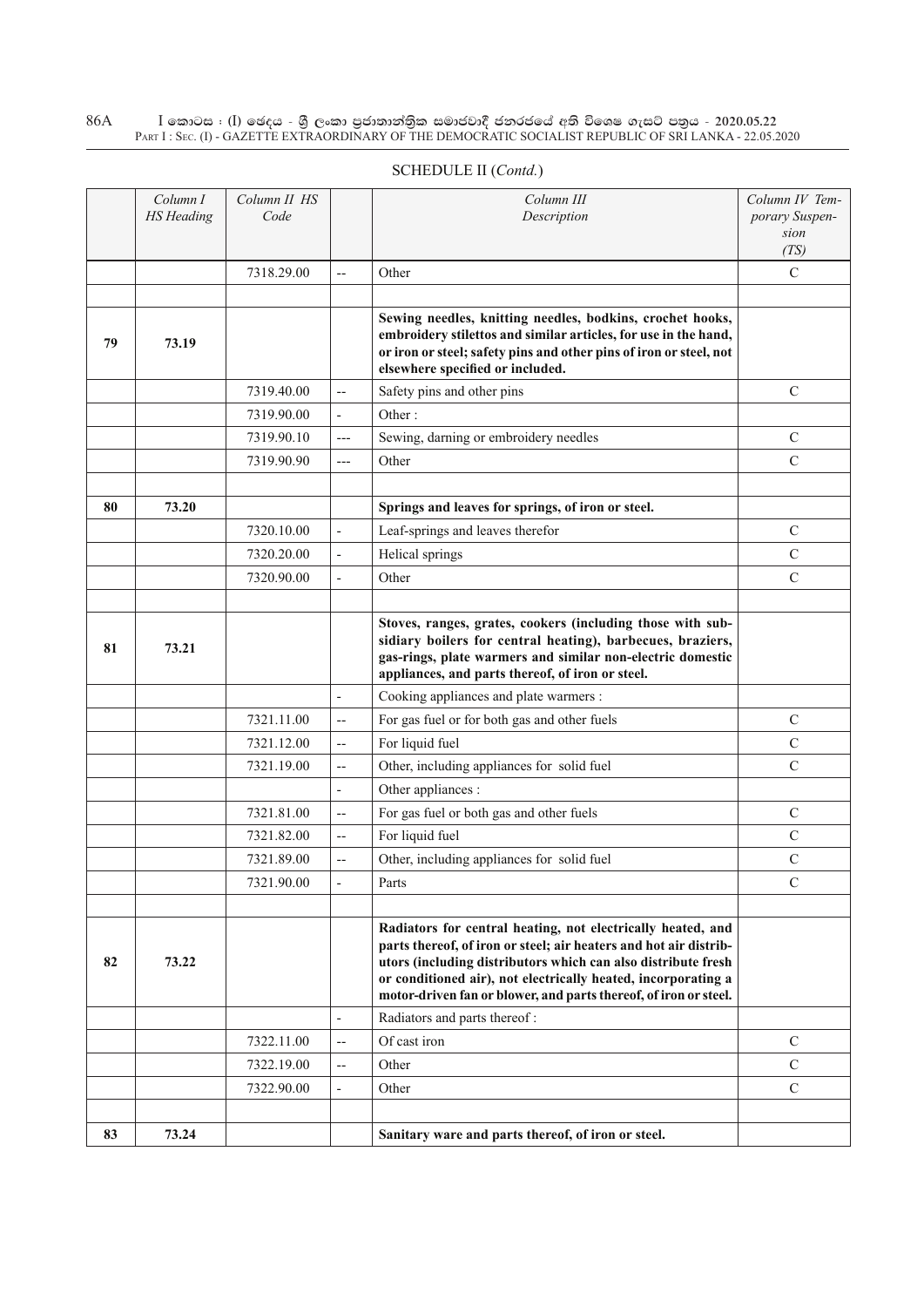$\rm I$  කොටස : ( $\rm I$ ) ඡෙදය - ශුී ලංකා පුජාතාන්තුික සමාජවාදී ජනරජයේ අති විශෙෂ ගැසට් පතුය - 2020.05.22 Part I : Sec. (I) - GAZETTE EXTRAORDINARY OF THE DEMOCRATIC SOCIALIST REPUBLIC OF SRI LANKA - 22.05.2020

|    | Column I<br><b>HS</b> Heading | Column II HS<br>Code |                           | Column III<br>Description                                   | Column IV Tem-<br>porary Suspen-<br>sion<br>(TS) |
|----|-------------------------------|----------------------|---------------------------|-------------------------------------------------------------|--------------------------------------------------|
|    |                               | 7324.10.00           | $\overline{\phantom{a}}$  | Sinks and wash basins, of stainless steel :                 |                                                  |
|    |                               | 7324.10.10           | $---$                     | Sinks                                                       | $\mathbf C$                                      |
|    |                               | 7324.10.90           | $\overline{a}$            | Other                                                       | $\mathbf C$                                      |
|    |                               |                      | $\overline{\phantom{a}}$  | Baths:                                                      |                                                  |
|    |                               | 7324.21.00           | $\overline{\phantom{a}}$  | Of cast iron, whether or not enamelled                      | $\mathsf{C}$                                     |
|    |                               | 7324.29.00           | $\overline{a}$            | Other                                                       | $\mathsf{C}$                                     |
|    |                               | 7324.90.00           | $\overline{\phantom{a}}$  | Other, including parts                                      | $\mathsf{C}$                                     |
|    |                               |                      |                           |                                                             |                                                  |
| 84 | 73.25                         |                      |                           | Other cast articles of iron or steel.                       |                                                  |
|    |                               | 7325.10.00           | $\frac{1}{2}$             | Of non-malleable cast iron                                  | $\mathsf{C}$                                     |
|    |                               |                      | $\overline{\phantom{a}}$  | Other:                                                      |                                                  |
|    |                               | 7325.91.00           | $\overline{\phantom{a}}$  | Grinding balls and similar articles for mills               | $\mathsf{C}$                                     |
|    |                               | 7325.99.00           | $\overline{\phantom{a}}$  | Other                                                       | $\mathsf{C}$                                     |
|    |                               |                      |                           |                                                             |                                                  |
| 85 | 73.26                         |                      |                           | Other articles of iron or steel.                            |                                                  |
|    |                               |                      | $\frac{1}{2}$             | Forged or stamped, but not further worked :                 |                                                  |
|    |                               | 7326.11.00           | $\overline{\phantom{a}}$  | Grinding balls and similar articles for mills               | $\mathbf C$                                      |
|    |                               | 7326.19.00           | $\overline{\phantom{a}}$  | Other                                                       | $\overline{C}$                                   |
|    |                               | 7326.20.00           | $\blacksquare$            | Articles of iron or steel wire:                             |                                                  |
|    |                               | 7326.20.10           | $---$                     | Bead wire rings and steel bands for tyres                   | $\mathbf C$                                      |
|    |                               | 7326.20.90           | $---$                     | Other                                                       | $\mathbf C$                                      |
|    |                               | 7326.90.00           | $\overline{\phantom{a}}$  | Other:                                                      |                                                  |
|    |                               | 7326.90.10           | $\qquad \qquad -\qquad -$ | Steel pirns                                                 | $\mathsf{C}$                                     |
|    |                               | 7326.90.20           | $---$                     | Bundle conductor supports and connectors                    | $\mathbf C$                                      |
|    |                               | 7326.90.90           | $---$                     | Other                                                       | $\mathsf{C}$                                     |
|    |                               |                      |                           |                                                             |                                                  |
| 86 | 74.03                         |                      |                           | Refined copper and copper alloys, unwrought.                |                                                  |
|    |                               |                      | $\frac{1}{2}$             | Refined copper:                                             |                                                  |
|    |                               | 7403.11.00           | $\overline{\phantom{a}}$  | Cathodes and sections of cathodes                           | $\mathbf C$                                      |
|    |                               |                      |                           |                                                             |                                                  |
| 87 | 74.08                         |                      |                           | Copper wire.                                                |                                                  |
|    |                               |                      | $\frac{1}{2}$             | Of refined copper :                                         |                                                  |
|    |                               | 7408.11.00           | $\overline{\phantom{a}}$  | Of which the maximum cross-sectional dimension exceeds 6 mm | $\mathcal{C}$                                    |
|    |                               |                      |                           |                                                             |                                                  |
| 88 | 76.01                         |                      |                           | Unwrought aluminium.                                        |                                                  |
|    |                               | 7601.20.00           | $\overline{\phantom{a}}$  | Aluminium alloys                                            | $\mathcal{C}$                                    |
|    |                               |                      |                           |                                                             |                                                  |

# SCHEDULE II (*Contd.*)

87A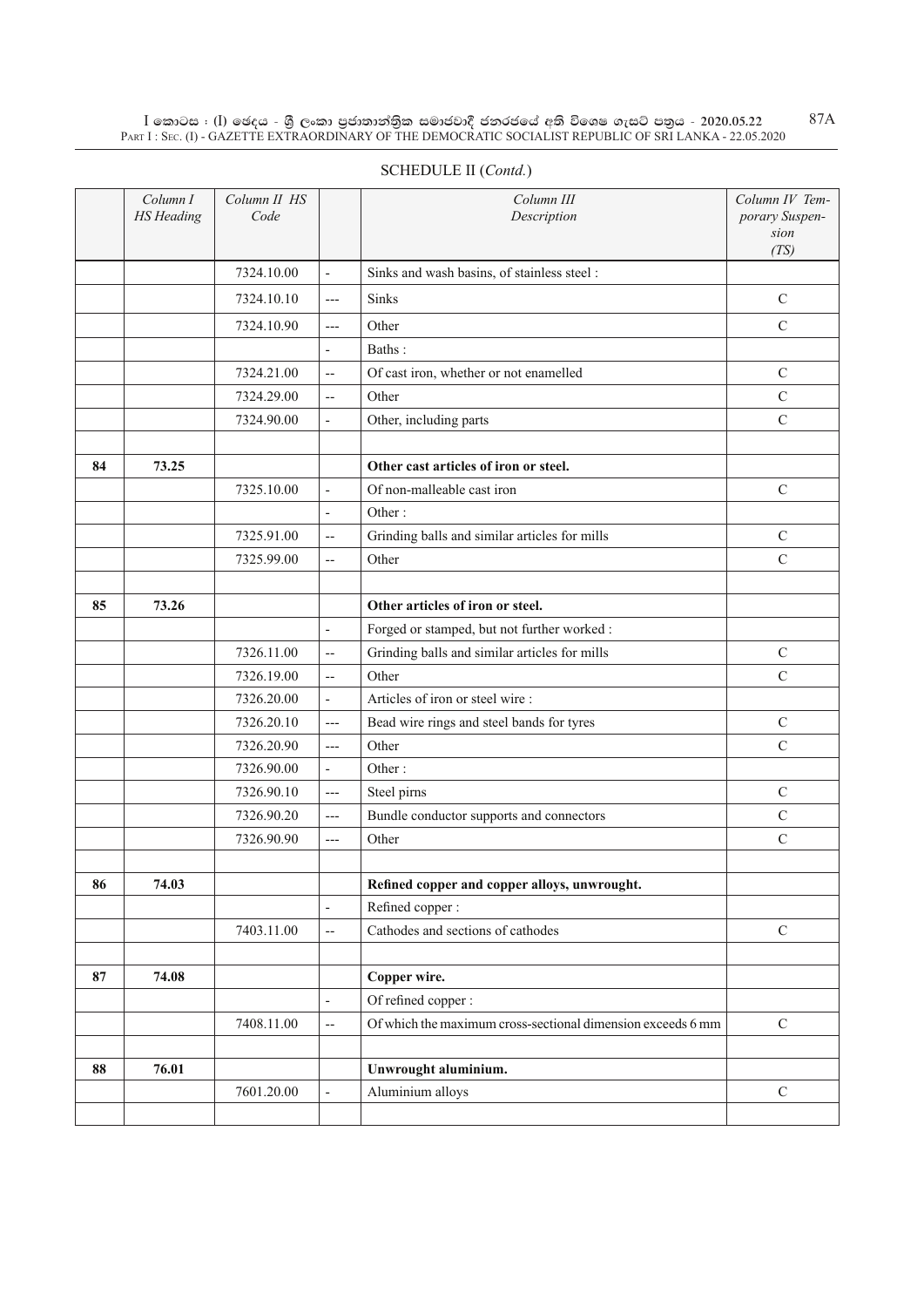#### $\rm I$  කොටස : ( $\rm I$ ) ඡෙදය - ශුී ලංකා පුජාතාන්තුික සමාජවාදී ජනරජයේ අති විශෙෂ ගැසට් පතුය - 2020.05.22 Part I : Sec. (I) - GAZETTE EXTRAORDINARY OF THE DEMOCRATIC SOCIALIST REPUBLIC OF SRI LANKA - 22.05.2020 88A

|    | Column I<br><b>HS</b> Heading | Column II HS<br>Code |                          | Column III<br>Description                                                                                            | Column IV Tem-<br>porary Suspen-<br>sion<br>(TS) |
|----|-------------------------------|----------------------|--------------------------|----------------------------------------------------------------------------------------------------------------------|--------------------------------------------------|
| 89 | 85.01                         |                      |                          | Electric motors and generators (excluding generating sets).                                                          |                                                  |
|    |                               | 8501.10.00           | $\overline{\phantom{a}}$ | Motors of an output not exceeding 37.5 W:                                                                            |                                                  |
|    |                               | 8501.10.10           | $---$                    | DC Motors                                                                                                            | C                                                |
|    |                               | 8501.10.90           | ---                      | Other                                                                                                                | $\mathcal{C}$                                    |
|    |                               | 8501.20.00           | $\blacksquare$           | universal AC/DC motors of an output exceeding 37.5 W                                                                 | $\mathcal{C}$                                    |
|    |                               |                      | $\overline{a}$           | Other DC motors; DC generators :                                                                                     |                                                  |
|    |                               | 8501.31.00           | $\overline{\phantom{a}}$ | Of an output not exceeding 750 W:                                                                                    |                                                  |
|    |                               | 8501.31.10           | $---$                    | Solar cells assembled in modules or made up into panels equiped<br>with elementes mounted to facilitate output       | $\mathcal{C}$                                    |
|    |                               | 8501.31.90           | $---$                    | Other                                                                                                                | $\mathsf{C}$                                     |
|    |                               | 8501.32.00           | $\overline{\phantom{a}}$ | Of an output exceeding 750 W but not exceeding 75 kW                                                                 | $\mathsf{C}$                                     |
|    |                               | 8501.33.00           | $\overline{\phantom{a}}$ | Of an output exceeding 75 kW but not exceeding 375 kW                                                                | $\mathcal{C}$                                    |
|    |                               | 8501.34.00           | $\overline{\phantom{a}}$ | Of an output exceeding 375 kW                                                                                        | $\mathcal{C}$                                    |
|    |                               | 8501.40.00           | $\blacksquare$           | Other AC motors, single-phase :                                                                                      |                                                  |
|    |                               | 8501.40.10           | $---$                    | Induction motors 200/250 V exceeding 0.185 kW                                                                        | $\mathcal{C}$                                    |
|    |                               | 8501.40.20           | $---$                    | Motors for fans of heading 8414.51                                                                                   | $\mathbf C$                                      |
|    |                               | 8501.40.90           | ---                      | Other                                                                                                                | $\mathcal{C}$                                    |
|    |                               |                      | $\overline{\phantom{a}}$ | Other AC motors, multi-phase :                                                                                       |                                                  |
|    |                               | 8501.51.00           | $\overline{\phantom{a}}$ | Of an output not exceeding 750 W:                                                                                    |                                                  |
|    |                               | 8501.51.10           | ---                      | Induction motors 350/450 V 3 phase exceeding 0.185 kW and<br>exceeding 750 RPM                                       | $\mathcal{C}$                                    |
|    |                               | 8501.51.90           | $---$                    | Other                                                                                                                | $\mathcal{C}$                                    |
|    |                               | 8501.52.00           | --                       | Of an output exceeding 750 W but not exceeding 75 kW:                                                                |                                                  |
|    |                               | 8501.52.10           | ---                      | Induction motors 350/450 V 3 phase exceeding 750 W but not<br>exceeding 25 kW and exceeding 750 RPM                  | $\mathcal{C}$                                    |
|    |                               | 8501.52.90           | $---$                    | Other                                                                                                                | C                                                |
|    |                               | 8501.53.00           | $- \, -$                 | Of an output exceeding 75 kW                                                                                         | $\mathcal{C}$                                    |
|    |                               |                      | $\overline{\phantom{a}}$ | AC generators (alternators) :                                                                                        |                                                  |
|    |                               | 8501.61.00           | $\overline{\phantom{a}}$ | Of an output not exceeding 75 kVA:                                                                                   |                                                  |
|    |                               | 8501.61.10           | ---                      | Solar cells assembled into modules or made up into panels and<br>equipped with elements mounted to facilitate output | $\mathbf C$                                      |
|    |                               | 8501.61.90           | ---                      | Other                                                                                                                | C                                                |
|    |                               | 8501.62.00           | $- -$                    | Of an output exceeding 75 kVA but not exceeding 375 kVA                                                              | $\mathsf{C}$                                     |
|    |                               | 8501.63.00           | --                       | Of an output exceeding 375 kVA but not exceeding 750 kVA                                                             | C                                                |
|    |                               | 8501.64.00           | $\overline{\phantom{a}}$ | Of an output exceeding 750 kVA                                                                                       | $\mathcal{C}$                                    |
|    |                               |                      |                          |                                                                                                                      |                                                  |
| 90 | 85.02                         |                      |                          | Electric generating sets and rotary converters.                                                                      |                                                  |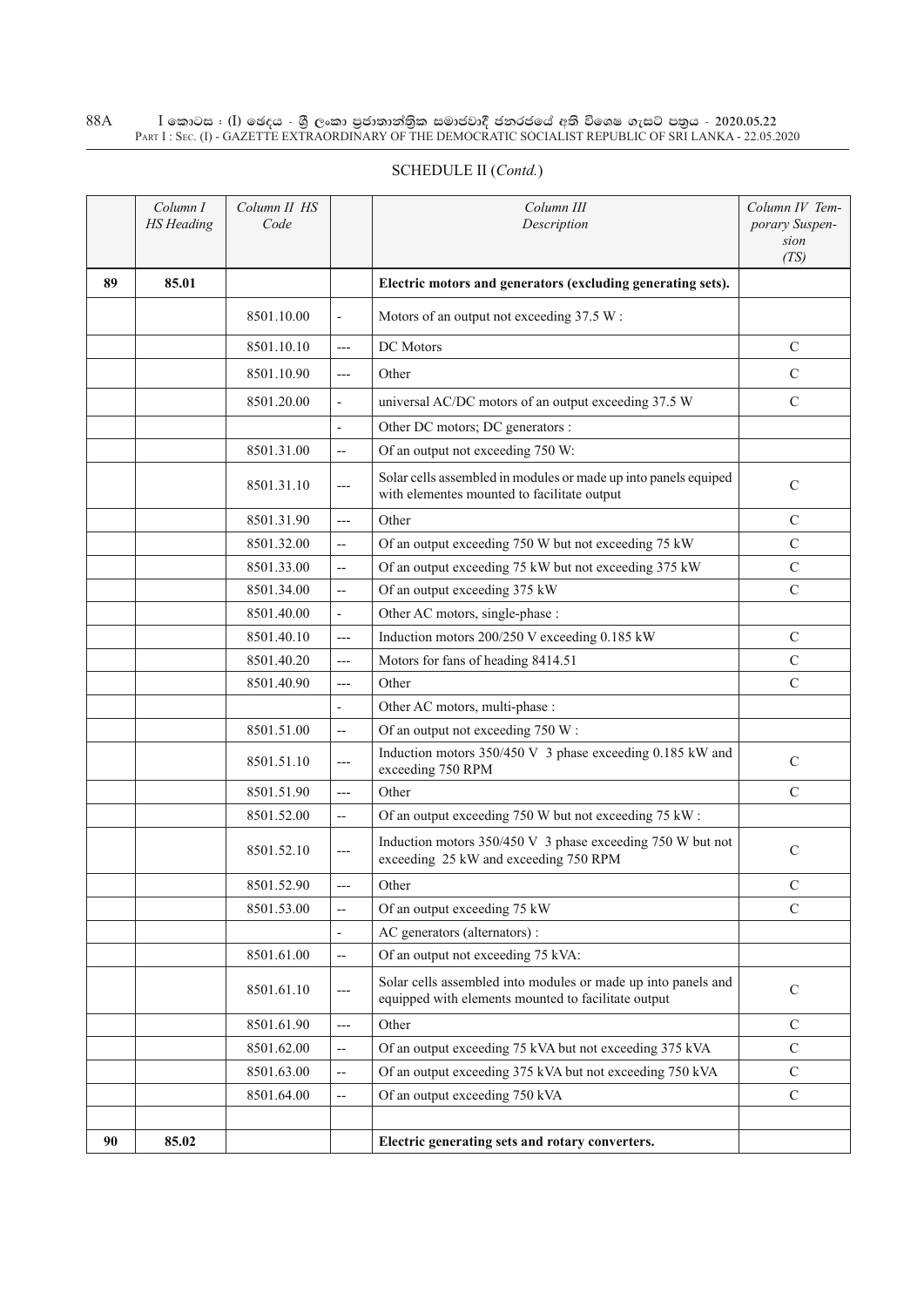$\rm I$  කොටස : ( $\rm I$ ) ඡෙදය - ශුී ලංකා පුජාතාන්තුික සමාජවාදී ජනරජයේ අති විශෙෂ ගැසට් පතුය - 2020.05.22 Part I : Sec. (I) - GAZETTE EXTRAORDINARY OF THE DEMOCRATIC SOCIALIST REPUBLIC OF SRI LANKA - 22.05.2020 89A

|    | Column I<br><b>HS</b> Heading | Column II HS<br>Code |                          | Column III<br>Description                                                                                         | Column IV Tem-<br>porary Suspen-<br>sion<br>(TS) |
|----|-------------------------------|----------------------|--------------------------|-------------------------------------------------------------------------------------------------------------------|--------------------------------------------------|
|    |                               |                      | $\blacksquare$           | Generating sets with compression-ignition internal combustion<br>piston engines (diesel or semi-diesel engines) : |                                                  |
|    |                               | 8502.11.00           | $\overline{\phantom{a}}$ | Of an output not exceeding 75 kVA                                                                                 | $\mathcal{C}$                                    |
|    |                               | 8502.12.00           | $\overline{\phantom{m}}$ | Of an output exceeding 75 kVA but not exceeding 375 kVA                                                           | $\mathbf C$                                      |
|    |                               | 8502.13.00           | $\overline{\phantom{m}}$ | Of an output exceeding 375 kVA                                                                                    | $\mathbf C$                                      |
|    |                               | 8502.20.00           | $\overline{\phantom{a}}$ | Generating sets with spark-ignition internal combustion piston<br>engines                                         | $\mathbf C$                                      |
|    |                               |                      | $\blacksquare$           | Other generating sets :                                                                                           |                                                  |
|    |                               | 8502.31.00           | $\overline{a}$           | Wind-powered                                                                                                      | $\mathcal{C}$                                    |
|    |                               | 8502.39.00           | $\overline{\phantom{a}}$ | Other                                                                                                             | $\mathbf C$                                      |
|    |                               | 8502.40.00           | $\overline{\phantom{a}}$ | Electric rotary converters                                                                                        | $\mathsf{C}$                                     |
|    |                               |                      |                          |                                                                                                                   |                                                  |
| 91 | 85.03                         | 8503.00.00           |                          | Parts suitable for use solely or principally with the machines<br>of heading 85.01 or 85.02 :                     |                                                  |
|    |                               | 8503.00.10           | $---$                    | Wound stators for electric motors of single phase                                                                 | $\mathbf C$                                      |
|    |                               | 8503.00.20           | $---$                    | Parts suitable for use solely or principally with electric generators                                             | $\mathbf C$                                      |
|    |                               | 8503.00.90           | ---                      | Other                                                                                                             | $\mathbf C$                                      |
|    |                               |                      |                          |                                                                                                                   |                                                  |
| 92 | 85.04                         |                      |                          | Electrical transformers, static converters (for example, rec-<br>tifiers) and inductors.                          |                                                  |
|    |                               | 8504.10.00           | $\overline{\phantom{a}}$ | Ballasts for discharge lamps or tubes :                                                                           |                                                  |
|    |                               | 8504.10.10           | $---$                    | Contaminated with or containing Polychlorinated biphenyls<br>(PCB)                                                | $\mathcal{C}$                                    |
|    |                               | 8504.10.90           | $---$                    | Other                                                                                                             | $\mathcal{C}$                                    |
|    |                               |                      | $\overline{a}$           | Liquid dielectric transformers :                                                                                  |                                                  |
|    |                               | 8504.21.00           | $\overline{\phantom{a}}$ | Having a power handling capacity not exceeding 650 kVA:                                                           |                                                  |
|    |                               | 8504.21.90           | $---$                    | Other                                                                                                             | $\mathbf C$                                      |
|    |                               | 8504.22.00           | --                       | Having a power handling capacity exceeding 650 kVA but not<br>exceeding 10,000 kVA:                               |                                                  |
|    |                               | 8504.22.10           | $---$                    | Contaminated with or containing Polychlorinated biphenyls<br>(PCB), not exceeding 5000 kVA                        | $\mathbf C$                                      |
|    |                               | 8504.22.20           | $---$                    | Other, not exceeding 5000 kVA                                                                                     | $\mathcal{C}$                                    |
|    |                               | 8504.22.90           | ---                      | Other                                                                                                             | $\mathbf C$                                      |
|    |                               | 8504.23.00           | $\overline{\phantom{a}}$ | Having a power handling capacity exceeding 10,000 kVA:                                                            |                                                  |
|    |                               | 8504.23.10           | $---$                    | Contaminated with or containing Polychlorinated biphenyls<br>(PCB)                                                | $\mathcal{C}$                                    |
|    |                               | 8504.23.90           | ---                      | Other                                                                                                             | $\mathcal{C}$                                    |
|    |                               |                      | $\overline{\phantom{0}}$ | Other transformers :                                                                                              |                                                  |
|    |                               | 8504.31.00           | --                       | Having a power handling capacity not exceeding 1 kVA:                                                             |                                                  |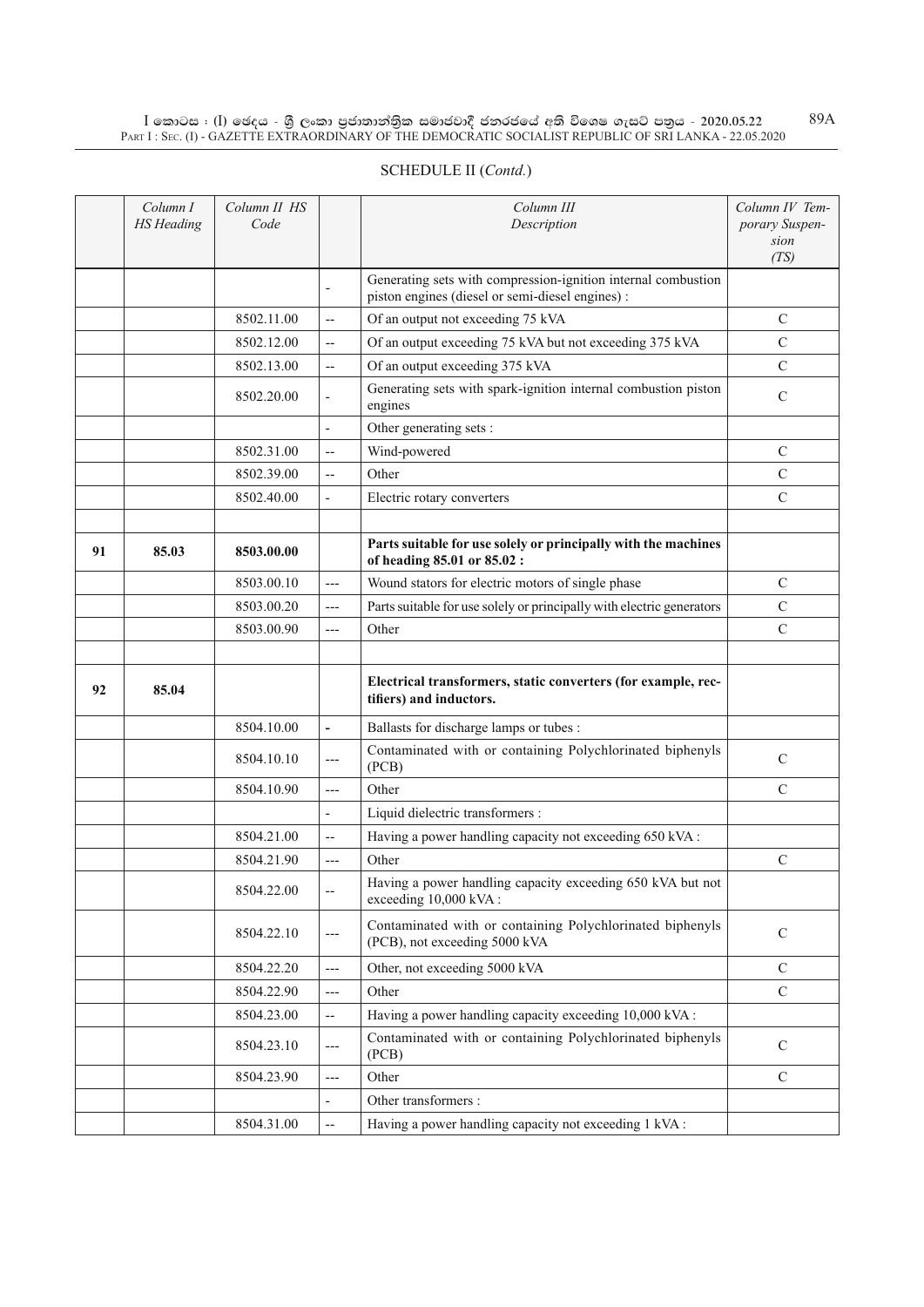#### $\rm I$  කොටස : ( $\rm I$ ) ඡෙදය - ශුී ලංකා පුජාතාන්තුික සමාජවාදී ජනරජයේ අති විශෙෂ ගැසට් පතුය - 2020.05.22 Part I : Sec. (I) - GAZETTE EXTRAORDINARY OF THE DEMOCRATIC SOCIALIST REPUBLIC OF SRI LANKA - 22.05.2020 90A

|    | Column I<br><b>HS</b> Heading | Column II HS<br>Code |                          | Column III<br>Description                                                                                                                                                                                                                                                                 | Column IV Tem-<br>porary Suspen- |
|----|-------------------------------|----------------------|--------------------------|-------------------------------------------------------------------------------------------------------------------------------------------------------------------------------------------------------------------------------------------------------------------------------------------|----------------------------------|
|    |                               |                      |                          |                                                                                                                                                                                                                                                                                           | sion<br>(TS)                     |
|    |                               | 8504.31.10           | $---$                    | Contaminated with or containing Polychlorinated biphenyls<br>(PCB)                                                                                                                                                                                                                        | $\mathcal{C}$                    |
|    |                               | 8504.31.90           | $---$                    | Other                                                                                                                                                                                                                                                                                     | $\mathcal{C}$                    |
|    |                               | 8504.32.00           | $\overline{\phantom{a}}$ | Having a power handling capacity exceeding 1 kVA but not<br>exceeding 16 kVA:                                                                                                                                                                                                             |                                  |
|    |                               | 8504.32.10           | ---                      | Contaminated with or containing Polychlorinated biphenyls<br>(PCB)                                                                                                                                                                                                                        | $\mathbf C$                      |
|    |                               | 8504.32.90           | $---$                    | Other                                                                                                                                                                                                                                                                                     | $\mathcal{C}$                    |
|    |                               | 8504.33.00           | $-$                      | Having a power handling capacity exceeding 16 kVA but not<br>exceeding 500 kVA:                                                                                                                                                                                                           |                                  |
|    |                               | 8504.33.90           | $---$                    | Other                                                                                                                                                                                                                                                                                     | $\mathcal{C}$                    |
|    |                               | 8504.34.00           | $\overline{\phantom{a}}$ | Having a power handling capacity exceeding 500 kVA :                                                                                                                                                                                                                                      |                                  |
|    |                               | 8504.34.10           | $---$                    | Contaminated with or containing Polychlorinated biphenyls<br>(PCB)                                                                                                                                                                                                                        | $\mathbf C$                      |
|    |                               | 8504.34.90           | $---$                    | Other                                                                                                                                                                                                                                                                                     | $\mathcal{C}$                    |
|    |                               | 8504.40.00           | $\frac{1}{2}$            | Static converters :                                                                                                                                                                                                                                                                       |                                  |
|    |                               | 8504.40.10           | ---                      | uninterruptible power supplies, contaminated with or containing<br>Polychlorinated biphenyls (PCB)                                                                                                                                                                                        | $\mathcal{C}$                    |
|    |                               | 8504.40.20           | $---$                    | Other, uninterruptible power supplies                                                                                                                                                                                                                                                     | $\mathcal{C}$                    |
|    |                               | 8504.40.30           | $---$                    | Other, contaminated with or containing Polychlorinated biphe-<br>nyls (PCB)                                                                                                                                                                                                               | $\mathcal{C}$                    |
|    |                               | 8504.40.90           | $---$                    | Other                                                                                                                                                                                                                                                                                     | $\mathcal{C}$                    |
|    |                               | 8504.50.00           | $\overline{\phantom{a}}$ | Other inductors :                                                                                                                                                                                                                                                                         |                                  |
|    |                               | 8504.50.10           | $---$                    | Contaminated with or containing Polychlorinated biphenyls<br>(PCB)                                                                                                                                                                                                                        | $\mathbf C$                      |
|    |                               | 8504.50.90           | $---$                    | Other                                                                                                                                                                                                                                                                                     | $\mathcal{C}$                    |
|    |                               | 8504.90.00           | ÷,                       | Parts:                                                                                                                                                                                                                                                                                    |                                  |
|    |                               | 8504.90.10           | $---$                    | Contaminated with or containing Polychlorinated biphenyls<br>(PCB)                                                                                                                                                                                                                        | $\mathcal{C}$                    |
|    |                               | 8504.90.90           |                          | Other                                                                                                                                                                                                                                                                                     | $\mathsf{C}$                     |
|    |                               |                      |                          |                                                                                                                                                                                                                                                                                           |                                  |
| 93 | 85.05                         |                      |                          | Electro-magnets; permanent magnets and articles intended<br>to become permanent magnets after magnetization; elec-<br>tro-magnetic or permanent magnet chucks, clamps and<br>similar holding devices; electro-magnetic couplings, clutches<br>and brakes; electro-magnetic lifting heads. |                                  |
|    |                               |                      |                          | Permanent magnets and articles intended to become permanent<br>magnets after magnetization :                                                                                                                                                                                              |                                  |
|    |                               | 8505.11.00           | --                       | Of metal                                                                                                                                                                                                                                                                                  | $\mathcal{C}$                    |
|    |                               | 8505.19.00           | $\overline{a}$           | Other                                                                                                                                                                                                                                                                                     | $\mathcal{C}$                    |
|    |                               | 8505.20.00           |                          | Electro-magnetic couplings, clutches and brakes                                                                                                                                                                                                                                           | $\mathbf C$                      |
|    |                               | 8505.90.00           |                          | Other, including parts                                                                                                                                                                                                                                                                    | $\mathbf C$                      |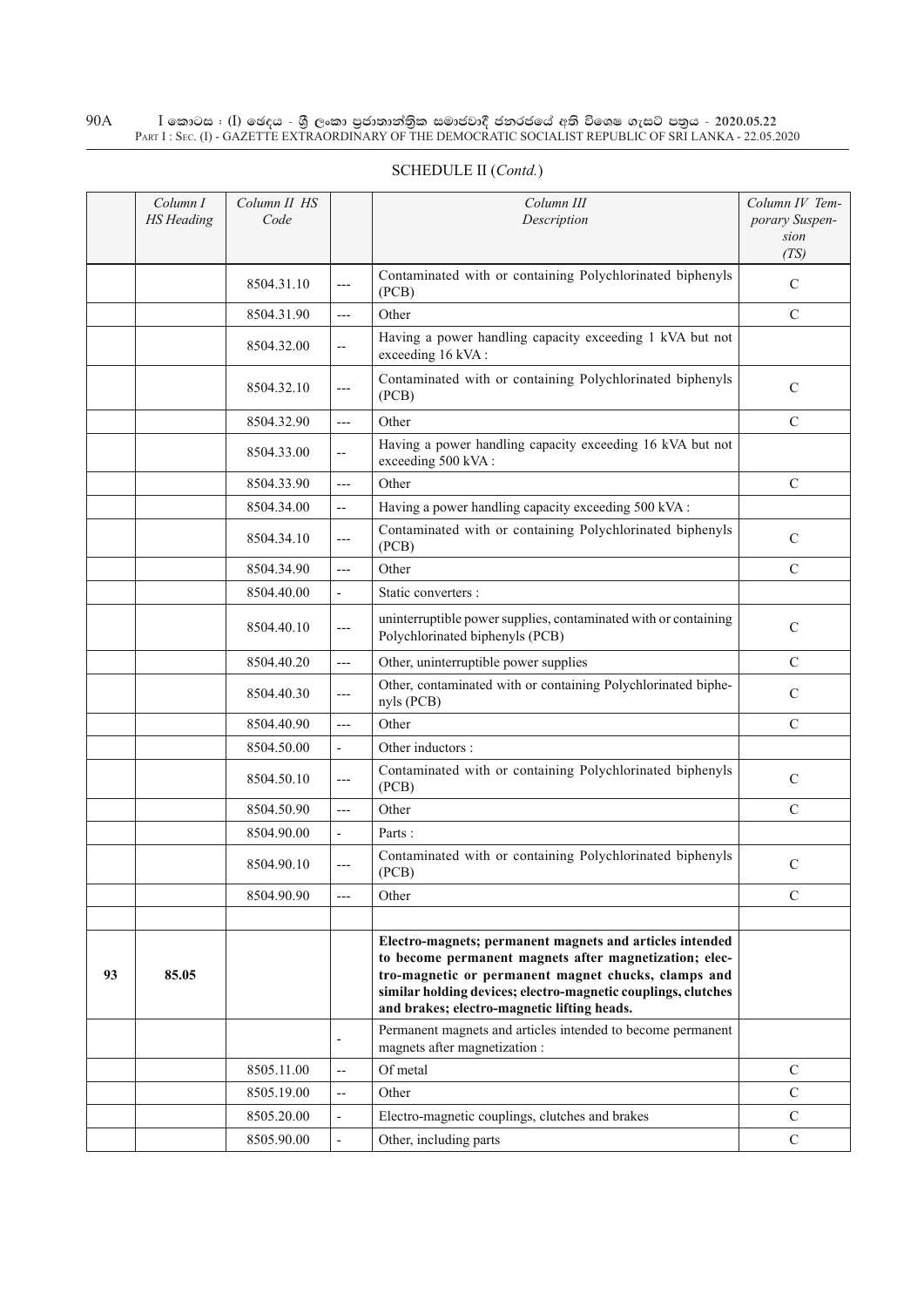$\rm I$  කොටස : ( $\rm I$ ) ඡෙදය - ශුී ලංකා පුජාතාන්තුික සමාජවාදී ජනරජයේ අති විශෙෂ ගැසට් පතුය - 2020.05.22 Part I : Sec. (I) - GAZETTE EXTRAORDINARY OF THE DEMOCRATIC SOCIALIST REPUBLIC OF SRI LANKA - 22.05.2020 91A

| SCHEDULE II (Contd.) |  |
|----------------------|--|
|----------------------|--|

|    | Column I<br><b>HS</b> Heading | Column II HS<br>Code |                          | Column III<br>Description                                                                                                   | Column IV Tem-<br>porary Suspen-<br>sion<br>(TS) |
|----|-------------------------------|----------------------|--------------------------|-----------------------------------------------------------------------------------------------------------------------------|--------------------------------------------------|
| 94 | 85.06                         |                      |                          | Primary cells and primary batteries.                                                                                        |                                                  |
|    |                               | 8506.10.00           | $\overline{\phantom{a}}$ | Manganese dioxide :                                                                                                         |                                                  |
|    |                               | 8506.10.10           | $---$                    | Size "D"                                                                                                                    | $\mathcal{C}$                                    |
|    |                               | 8506.10.90           | $---$                    | Other                                                                                                                       | $\mathbf C$                                      |
|    |                               | 8506.30.00           | $\frac{1}{2}$            | Mercuric oxide                                                                                                              | $\mathbf C$                                      |
|    |                               | 8506.40.00           | $\overline{a}$           | Silver oxide                                                                                                                | $\mathcal{C}$                                    |
|    |                               | 8506.50.00           | $\overline{\phantom{a}}$ | Lithium                                                                                                                     | $\mathbf C$                                      |
|    |                               | 8506.60.00           | $\frac{1}{2}$            | Air-zinc                                                                                                                    | $\mathbf C$                                      |
|    |                               | 8506.80.00           | $\frac{1}{2}$            | Other primary cells and primary batteries                                                                                   | $\mathbf C$                                      |
|    |                               | 8506.90.00           | $\overline{\phantom{m}}$ | Parts                                                                                                                       | $\mathbf C$                                      |
|    |                               |                      |                          |                                                                                                                             |                                                  |
| 95 | 85.07                         |                      |                          | Electric accumulators, including separators therefor, whether<br>or not rectangular (including square).                     |                                                  |
|    |                               | 8507.10.00           | $\overline{\phantom{a}}$ | Lead-acid, of a kind used for starting piston engines:                                                                      |                                                  |
|    |                               | 8507.10.10           | ---                      | Sealed type accumulators filled with acid solution and ready<br>for use                                                     | ${\bf C}$                                        |
|    |                               | 8507.10.90           | $---$                    | Other                                                                                                                       | $\mathbf C$                                      |
|    |                               | 8507.20.00           | $\overline{\phantom{a}}$ | Other lead-acid accumulators                                                                                                | $\mathcal{C}$                                    |
|    |                               | 8507.30.00           | $\frac{1}{2}$            | Nickel-cadmium                                                                                                              | $\mathbf C$                                      |
|    |                               | 8507.40.00           | $\overline{\phantom{a}}$ | Nickel-iron                                                                                                                 | ${\bf C}$                                        |
|    |                               | 8507.50.00           | $\overline{\phantom{a}}$ | Nickel-metal hydride                                                                                                        | $\mathcal{C}$                                    |
|    |                               | 8507.60.00           | $\overline{\phantom{a}}$ | Lithium-ion                                                                                                                 | $\mathcal{C}$                                    |
|    |                               | 8507.80.00           | $\overline{\phantom{a}}$ | Other accumulators                                                                                                          | $\mathbf C$                                      |
|    |                               | 8507.90.00           | $\overline{\phantom{a}}$ | Parts                                                                                                                       | $\mathcal{C}$                                    |
| 96 | 85.08                         |                      |                          | Vacuum cleaners.                                                                                                            |                                                  |
|    |                               |                      | $\overline{a}$           | With self-contained electric motor:                                                                                         |                                                  |
|    |                               | 8508.11.00           | $\overline{\phantom{a}}$ | Of a power not exceeding 1,500 W and having a dust bag or other<br>receptacle capacity not exceeding 201                    | $\mathbf C$                                      |
|    |                               | 8508.19.00           | $\overline{\phantom{a}}$ | Other                                                                                                                       | $\mathcal{C}$                                    |
|    |                               | 8508.60.00           | $\overline{a}$           | Other vacuum cleaners                                                                                                       | $\mathbf C$                                      |
|    |                               | 8508.70.00           | $\overline{\phantom{a}}$ | Parts                                                                                                                       | $\mathcal{C}$                                    |
|    |                               |                      |                          |                                                                                                                             |                                                  |
| 97 | 85.09                         |                      |                          | Electro-mechanical domestic appliances, with self-contained<br>electric motor, other than vacuum cleaners of heading 85.08. |                                                  |
|    |                               | 8509.40.00           | $\frac{1}{2}$            | Food grinders and mixers; fruit or vegetable juice extractors                                                               | $\mathbf C$                                      |
|    |                               | 8509.80.00           | $\overline{\phantom{a}}$ | Other appliances :                                                                                                          | $\mathbf C$                                      |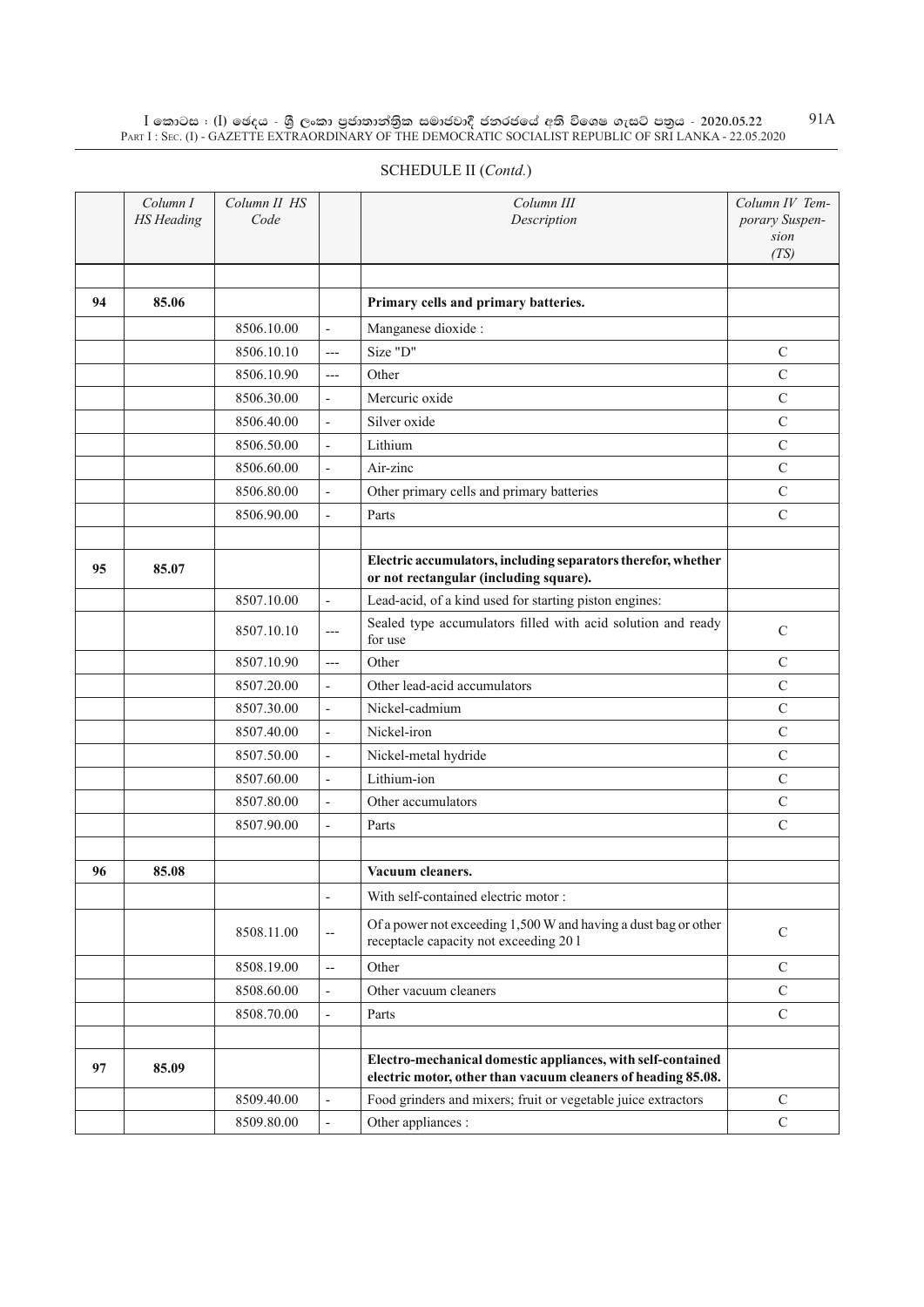$\rm I$  කොටස : ( $\rm I$ ) ඡෙදය - ශුී ලංකා පුජාතාන්තුික සමාජවාදී ජනරජයේ අති විශෙෂ ගැසට් පතුය - 2020.05.22 Part I : Sec. (I) - GAZETTE EXTRAORDINARY OF THE DEMOCRATIC SOCIALIST REPUBLIC OF SRI LANKA - 22.05.2020  $92A$ 

| 9 Z A | I කොටස : (I) මෙදය - ශු ලංකා පුපාතානකුක සමාපවාද පනරපයෙ අත වශෙෂ ගැසට පතුය - 2020.05.22<br>PART I: SEC. (I) - GAZETTE EXTRAORDINARY OF THE DEMOCRATIC SOCIALIST REPUBLIC OF SRI LANKA - 22.05.2020 |                      |  |                           |                                                  |  |  |  |  |  |  |
|-------|-------------------------------------------------------------------------------------------------------------------------------------------------------------------------------------------------|----------------------|--|---------------------------|--------------------------------------------------|--|--|--|--|--|--|
|       | SCHEDULE II (Contd.)                                                                                                                                                                            |                      |  |                           |                                                  |  |  |  |  |  |  |
|       | Column I<br>HS Heading                                                                                                                                                                          | Column II HS<br>Code |  | Column III<br>Description | Column IV Tem-<br>porary Suspen-<br>sion<br>(TS) |  |  |  |  |  |  |

|     |       | 8509.90.00 | $\overline{\phantom{a}}$ | Parts                                                                                                                                                                                                                                                                                                                                                                         | C             |
|-----|-------|------------|--------------------------|-------------------------------------------------------------------------------------------------------------------------------------------------------------------------------------------------------------------------------------------------------------------------------------------------------------------------------------------------------------------------------|---------------|
|     |       |            |                          |                                                                                                                                                                                                                                                                                                                                                                               |               |
| 98  | 85.10 |            |                          | Shavers, hair clippers and hair-removing appliances, with<br>self-contained electric motor.                                                                                                                                                                                                                                                                                   |               |
|     |       | 8510.10.00 | $\overline{a}$           | <b>Shavers</b>                                                                                                                                                                                                                                                                                                                                                                | $\mathcal{C}$ |
|     |       | 8510.20.00 | $\overline{\phantom{a}}$ | Hair clippers                                                                                                                                                                                                                                                                                                                                                                 | $\mathbf C$   |
|     |       | 8510.30.00 | $\overline{\phantom{a}}$ | Hair-removing appliances                                                                                                                                                                                                                                                                                                                                                      | $\mathcal{C}$ |
|     |       | 8510.90.00 | $\overline{\phantom{a}}$ | Parts                                                                                                                                                                                                                                                                                                                                                                         | ${\bf C}$     |
|     |       |            |                          |                                                                                                                                                                                                                                                                                                                                                                               |               |
| 99  | 85.11 |            |                          | Electrical ignition or starting equipment of a kind used for<br>spark-ignition or compression-ignition internal combustion<br>engines (for example, ignition magnetos, magneto-dynamos,<br>ignition coils, sparking plugs and glow plugs, starter motors);<br>generators (for example, dynamos, alternators) and cut-outs<br>of a kind used in conjunction with such engines. |               |
|     |       | 8511.10.00 | $\overline{\phantom{a}}$ | Sparking plugs                                                                                                                                                                                                                                                                                                                                                                | $\mathcal{C}$ |
|     |       | 8511.20.00 | $\overline{\phantom{a}}$ | Ignition magnetos; magneto-dynamos; magnetic flywheels                                                                                                                                                                                                                                                                                                                        | $\mathcal{C}$ |
|     |       | 8511.30.00 | $\overline{\phantom{a}}$ | Distributors; ignition coils                                                                                                                                                                                                                                                                                                                                                  | $\mathbf C$   |
|     |       | 8511.40.00 | $\overline{\phantom{a}}$ | Starter motors and dual purpose starter-generators                                                                                                                                                                                                                                                                                                                            | $\mathcal{C}$ |
|     |       | 8511.50.00 | $\overline{\phantom{a}}$ | Other generators                                                                                                                                                                                                                                                                                                                                                              | $\mathbf C$   |
|     |       | 8511.80.00 | $\overline{\phantom{a}}$ | Other equipment                                                                                                                                                                                                                                                                                                                                                               | $\mathbf C$   |
|     |       | 8511.90.00 | $\overline{\phantom{a}}$ | Parts                                                                                                                                                                                                                                                                                                                                                                         | $\mathbf C$   |
|     |       |            |                          |                                                                                                                                                                                                                                                                                                                                                                               |               |
| 100 | 85.12 |            |                          | Electrical lighting or signalling equipment (excluding articles<br>of heading 85.39), windscreen wipers, defrosters and demis-<br>ters, of a kind used for cycles or motor vehicles.                                                                                                                                                                                          |               |
|     |       | 8512.10.00 | $\overline{\phantom{a}}$ | Lighting or visual signalling equipment of a kind used on bicycles                                                                                                                                                                                                                                                                                                            | $\mathbf C$   |
|     |       | 8512.20.00 | $\overline{\phantom{a}}$ | Other lighting or visual signalling equipment                                                                                                                                                                                                                                                                                                                                 | $\mathbf C$   |
|     |       | 8512.30.00 | $\overline{a}$           | Sound signalling equipment                                                                                                                                                                                                                                                                                                                                                    | $\mathbf C$   |
|     |       | 8512.40.00 | $\overline{\phantom{a}}$ | Windscreen wipers, defrosters and demisters                                                                                                                                                                                                                                                                                                                                   | $\mathcal{C}$ |
|     |       | 8512.90.00 | $\overline{a}$           | Parts                                                                                                                                                                                                                                                                                                                                                                         | $\mathbf C$   |
|     |       |            |                          |                                                                                                                                                                                                                                                                                                                                                                               |               |
| 101 | 85.13 |            |                          | Portable electric lamps designed to function by their own<br>source of energy (for example, dry batteries, accumulators,<br>magnetos), other than lighting equipment of heading 85.12.                                                                                                                                                                                        |               |
|     |       | 8513.10.00 | $\overline{\phantom{a}}$ | Lamps:                                                                                                                                                                                                                                                                                                                                                                        |               |
|     |       | 8513.10.10 | $---$                    | 12V, DC portable solar lamps                                                                                                                                                                                                                                                                                                                                                  | ${\bf C}$     |
|     |       | 8513.10.90 | ---                      | Other                                                                                                                                                                                                                                                                                                                                                                         | $\mathcal{C}$ |
|     |       | 8513.90.00 | $\overline{\phantom{a}}$ | Parts                                                                                                                                                                                                                                                                                                                                                                         | ${\bf C}$     |
|     |       |            |                          |                                                                                                                                                                                                                                                                                                                                                                               |               |
|     |       |            |                          |                                                                                                                                                                                                                                                                                                                                                                               |               |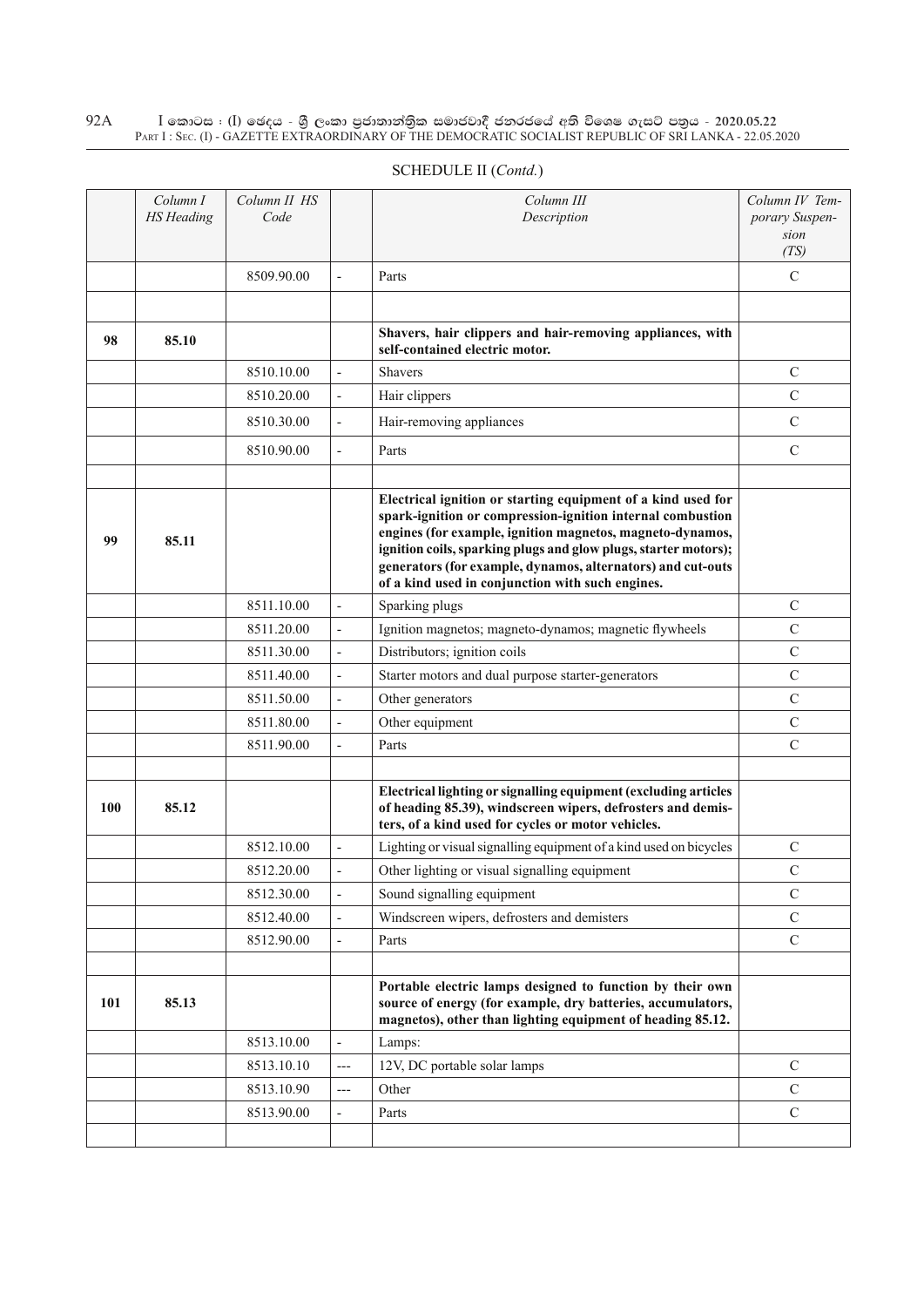$\rm I$  කොටස : ( $\rm I$ ) ඡෙදය - ශුී ලංකා පුජාතාන්තුික සමාජවාදී ජනරජයේ අති විශෙෂ ගැසට් පතුය - 2020.05.22 Part I : Sec. (I) - GAZETTE EXTRAORDINARY OF THE DEMOCRATIC SOCIALIST REPUBLIC OF SRI LANKA - 22.05.2020 93A

|     | Column I<br><b>HS</b> Heading | Column II HS<br>Code |                          | Column III<br>Description                                                                                                                                                                                                                                                                                                                                                                                                                                                                                        | Column IV Tem-<br>porary Suspen-<br>sion |
|-----|-------------------------------|----------------------|--------------------------|------------------------------------------------------------------------------------------------------------------------------------------------------------------------------------------------------------------------------------------------------------------------------------------------------------------------------------------------------------------------------------------------------------------------------------------------------------------------------------------------------------------|------------------------------------------|
| 102 | 85.14                         |                      |                          | Industrial or laboratory electric furnaces and ovens (includ-<br>ing those functioning by induction or dielectric loss); other<br>industrial or laboratory equipment for the heat treatment of<br>materials by induction or dielectric loss.                                                                                                                                                                                                                                                                     | (TS)                                     |
|     |                               | 8514.10.00           | $\overline{a}$           | Resistance heated furnaces and ovens                                                                                                                                                                                                                                                                                                                                                                                                                                                                             | $\mathsf{C}$                             |
|     |                               | 8514.20.00           | $\overline{\phantom{a}}$ | Furnaces and ovens functioning by induction or dielectric loss                                                                                                                                                                                                                                                                                                                                                                                                                                                   | $\mathcal{C}$                            |
|     |                               | 8514.30.00           | $\frac{1}{2}$            | Other furnaces and ovens                                                                                                                                                                                                                                                                                                                                                                                                                                                                                         | $\overline{C}$                           |
|     |                               | 8514.40.00           | ÷,                       | Other equipment for the heat treatment of materials by induction<br>or dielectric loss                                                                                                                                                                                                                                                                                                                                                                                                                           | $\mathcal{C}$                            |
|     |                               | 8514.90.00           | $\overline{\phantom{a}}$ | Parts                                                                                                                                                                                                                                                                                                                                                                                                                                                                                                            | $\mathcal{C}$                            |
|     |                               |                      |                          |                                                                                                                                                                                                                                                                                                                                                                                                                                                                                                                  |                                          |
| 103 | 85.15                         |                      |                          | Electric (including electrically heated gas), laser or other light<br>or photon beam, ultrasonic, electron beam, magnetic pulse<br>or plasma arc soldering, brazing or welding machines and<br>apparatus, whether or not capable of cutting; electric ma-<br>chines and apparatus for hot spraying of metals or cermets.                                                                                                                                                                                         |                                          |
|     |                               |                      | $\overline{\phantom{a}}$ | Brazing or soldering machines and apparatus :                                                                                                                                                                                                                                                                                                                                                                                                                                                                    |                                          |
|     |                               | 8515.11.00           | $\overline{a}$           | Soldering irons and guns                                                                                                                                                                                                                                                                                                                                                                                                                                                                                         | $\mathsf{C}$                             |
|     |                               | 8515.19.00           | $\overline{\phantom{a}}$ | Other                                                                                                                                                                                                                                                                                                                                                                                                                                                                                                            | $\mathcal{C}$                            |
|     |                               |                      | $\overline{\phantom{a}}$ | Machines and apparatus for resistance welding of metal :                                                                                                                                                                                                                                                                                                                                                                                                                                                         |                                          |
|     |                               | 8515.21.00           | $\overline{\phantom{a}}$ | Fully or partly automatic                                                                                                                                                                                                                                                                                                                                                                                                                                                                                        | $\mathsf{C}$                             |
|     |                               | 8515.29.00           | $\overline{a}$           | Other                                                                                                                                                                                                                                                                                                                                                                                                                                                                                                            | $\mathcal{C}$                            |
|     |                               |                      | $\overline{a}$           | Machines and apparatus for arc (including plasma arc) welding<br>of metals:                                                                                                                                                                                                                                                                                                                                                                                                                                      |                                          |
|     |                               | 8515.31.00           | $\overline{\phantom{a}}$ | Fully or partly automatic                                                                                                                                                                                                                                                                                                                                                                                                                                                                                        | $\mathcal{C}$                            |
|     |                               | 8515.39.00           | $\overline{a}$           | Other                                                                                                                                                                                                                                                                                                                                                                                                                                                                                                            | $\mathcal{C}$                            |
|     |                               | 8515.80.00           | $\overline{\phantom{a}}$ | Other machines and apparatus                                                                                                                                                                                                                                                                                                                                                                                                                                                                                     | $\mathbf C$                              |
|     |                               | 8515.90.00           | $\overline{\phantom{a}}$ | Parts                                                                                                                                                                                                                                                                                                                                                                                                                                                                                                            | $\mathcal{C}$                            |
| 104 | 85.16                         |                      |                          | Electric instantaneous or storage water heaters and immer-<br>sion heaters; electric space heating apparatus and soil heating<br>apparatus; electro-thermic hair-dressing apparatus (for<br>example, hair dryers, hair curlers, curling tong heaters) and<br>hand dryers; electric smoothing irons; other electro-thermic<br>appliances of a kind used for domestic purposes; electric<br>heating resistors, other than those of heading 85.45.<br>Electric instantaneous or storage water heaters and immersion |                                          |
|     |                               | 8516.10.00           |                          | heaters<br>Electric space heating apparatus and electric soil heating ap-                                                                                                                                                                                                                                                                                                                                                                                                                                        | C                                        |
|     |                               |                      |                          | paratus:                                                                                                                                                                                                                                                                                                                                                                                                                                                                                                         |                                          |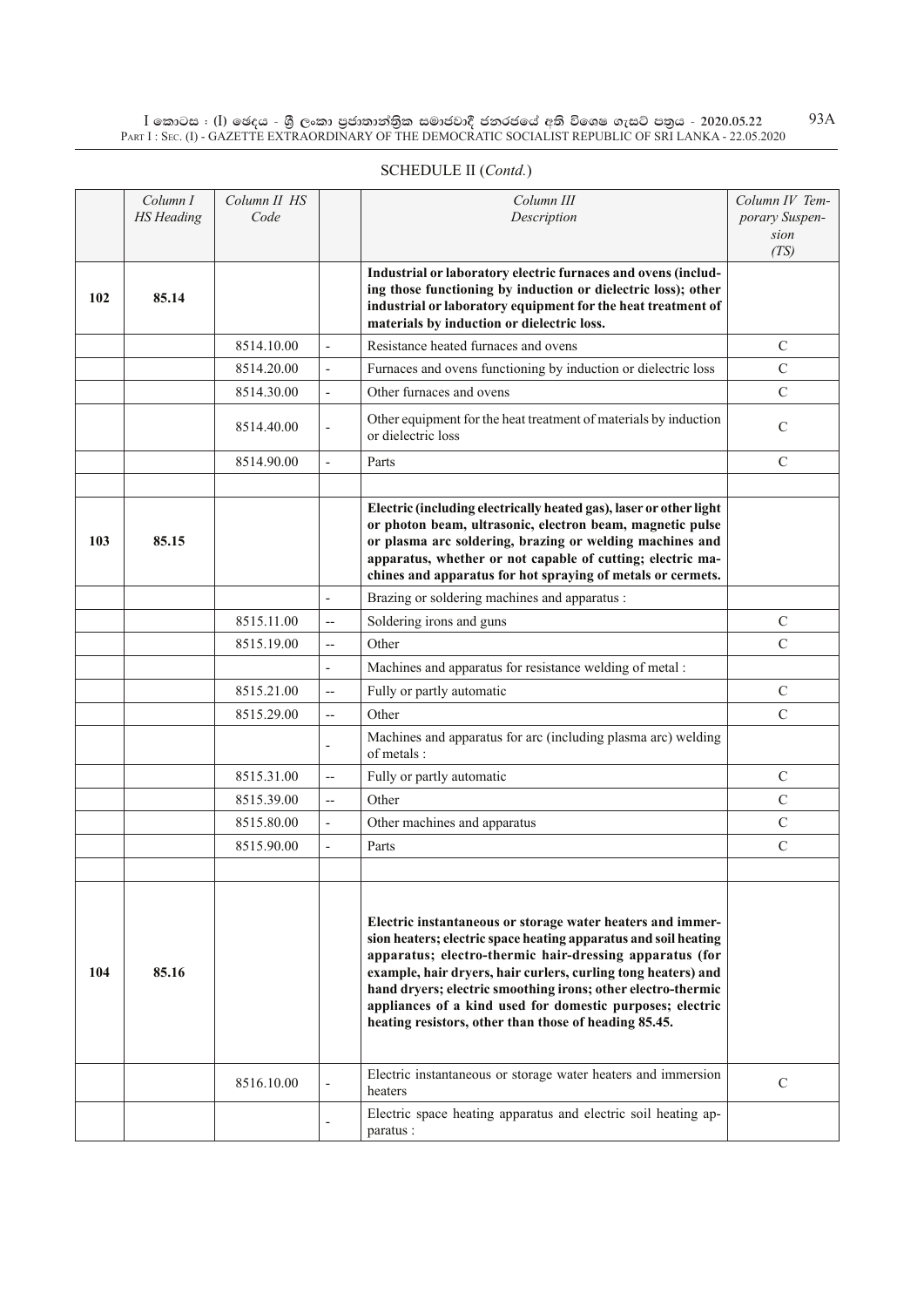#### $\rm I$  කොටස : ( $\rm I$ ) ඡෙදය - ශුී ලංකා පුජාතාන්තුික සමාජවාදී ජනරජයේ අති විශෙෂ ගැසට් පතුය - 2020.05.22 Part I : Sec. (I) - GAZETTE EXTRAORDINARY OF THE DEMOCRATIC SOCIALIST REPUBLIC OF SRI LANKA - 22.05.2020 94A

|     | Column I<br><b>HS</b> Heading | Column II HS<br>Code |                          | Column III<br>Description                                                                                                                                                                                                                                                                                                                                                                             | Column IV Tem-<br>porary Suspen-<br>sion |
|-----|-------------------------------|----------------------|--------------------------|-------------------------------------------------------------------------------------------------------------------------------------------------------------------------------------------------------------------------------------------------------------------------------------------------------------------------------------------------------------------------------------------------------|------------------------------------------|
|     |                               |                      |                          |                                                                                                                                                                                                                                                                                                                                                                                                       | (TS)                                     |
|     |                               | 8516.21.00           | $\overline{a}$           | Storage heating radiators                                                                                                                                                                                                                                                                                                                                                                             | $\mathbf C$                              |
|     |                               | 8516.29.00           | $\overline{a}$           | Other                                                                                                                                                                                                                                                                                                                                                                                                 | $\mathsf{C}$                             |
|     |                               |                      | $\overline{a}$           | Electro-thermic hair-dressing or hand-drying apparatus :                                                                                                                                                                                                                                                                                                                                              |                                          |
|     |                               | 8516.31.00           | $\overline{\phantom{a}}$ | Hair dryers                                                                                                                                                                                                                                                                                                                                                                                           | $\mathcal{C}$                            |
|     |                               | 8516.32.00           | $\overline{a}$           | Other hair-dressing apparatus                                                                                                                                                                                                                                                                                                                                                                         | $\mathsf{C}$                             |
|     |                               | 8516.33.00           | $\overline{a}$           | Hand-drying apparatus                                                                                                                                                                                                                                                                                                                                                                                 | $\mathsf{C}$                             |
|     |                               | 8516.40.00           | ÷,                       | Electric smoothing irons :                                                                                                                                                                                                                                                                                                                                                                            | $\mathsf{C}$                             |
|     |                               | 8516.50.00           | $\overline{a}$           | Microwave ovens                                                                                                                                                                                                                                                                                                                                                                                       | $\mathsf{C}$                             |
|     |                               | 8516.60.00           | $\overline{\phantom{a}}$ | Other ovens; cookers, cooking plates, boiling rings, grillers and<br>roasters:                                                                                                                                                                                                                                                                                                                        |                                          |
|     |                               | 8516.60.10           | $---$                    | Rice cookers                                                                                                                                                                                                                                                                                                                                                                                          | $\mathcal{C}$                            |
|     |                               | 8516.60.90           | $---$                    | Other                                                                                                                                                                                                                                                                                                                                                                                                 | $\mathbf C$                              |
|     |                               |                      |                          | Other electro-thermic appliances :                                                                                                                                                                                                                                                                                                                                                                    |                                          |
|     |                               | 8516.71.00           | $\overline{a}$           | Coffee or tea makers                                                                                                                                                                                                                                                                                                                                                                                  | $\mathcal{C}$                            |
|     |                               | 8516.72.00           | $\overline{a}$           | Toasters                                                                                                                                                                                                                                                                                                                                                                                              | $\mathbf C$                              |
|     |                               | 8516.79.00           | $\overline{a}$           | Other:                                                                                                                                                                                                                                                                                                                                                                                                |                                          |
|     |                               | 8516.79.10           | $---$                    | Heaters for diffusing insecticides/repellents, and equipment for<br>destroying insects                                                                                                                                                                                                                                                                                                                | $\mathsf{C}$                             |
|     |                               | 8516.79.20           | $---$                    | Electric kettles                                                                                                                                                                                                                                                                                                                                                                                      | $\mathcal{C}$                            |
|     |                               | 8516.79.90           | $---$                    | Other                                                                                                                                                                                                                                                                                                                                                                                                 | $\mathsf{C}$                             |
|     |                               | 8516.80.00           | $\overline{\phantom{a}}$ | Electric heating resistors                                                                                                                                                                                                                                                                                                                                                                            | $\mathcal{C}$                            |
|     |                               | 8516.90.00           | ÷,                       | Parts:                                                                                                                                                                                                                                                                                                                                                                                                |                                          |
|     |                               | 8516.90.10           | $---$                    | Of rice cookers                                                                                                                                                                                                                                                                                                                                                                                       | $\mathcal{C}$                            |
|     |                               | 8516.90.90           | $---$                    | Other                                                                                                                                                                                                                                                                                                                                                                                                 | $\mathcal{C}$                            |
|     |                               |                      |                          |                                                                                                                                                                                                                                                                                                                                                                                                       |                                          |
| 105 | 85.17                         |                      |                          | Telephone sets, including telephones for cellular networks<br>or for other wireless networks; other apparatus for the<br>transmission or reception of voice, images or other data, in-<br>cluding apparatus for communication in a wired or wireless<br>network (such as a local or wide area network), other than<br>transmission or reception apparatus of heading 84.43, 85.25,<br>85.27 or 85.28. |                                          |
|     |                               |                      |                          | Telephone sets, including telephones for cellular networks or for<br>other wireless networks :                                                                                                                                                                                                                                                                                                        |                                          |
|     |                               | 8517.11.00           | $\overline{\phantom{a}}$ | Line telephone sets with cordless handsets                                                                                                                                                                                                                                                                                                                                                            | $\mathcal{C}$                            |
|     |                               | 8517.18.00           | $\qquad \qquad -$        | Other                                                                                                                                                                                                                                                                                                                                                                                                 | $\mathcal{C}$                            |
|     |                               |                      | Ĭ.                       | Other apparatus for transmission or reception of voice, images or<br>other data, including apparatus for communication in a wired or<br>wireless network (such as a local or wide area network):                                                                                                                                                                                                      |                                          |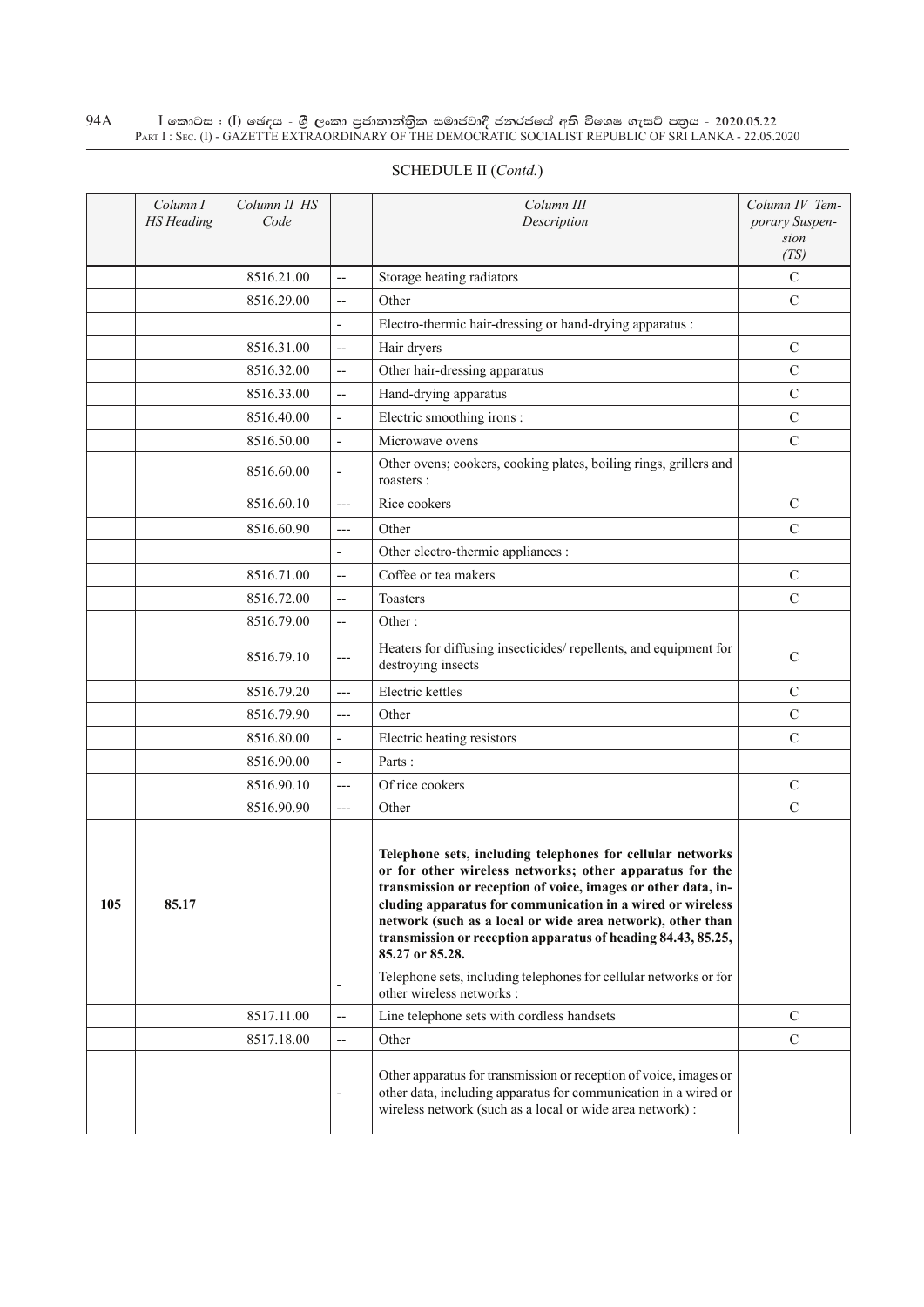$\rm I$  කොටස : ( $\rm I$ ) ඡෙදය - ශුී ලංකා පුජාතාන්තුික සමාජවාදී ජනරජයේ අති විශෙෂ ගැසට් පතුය - 2020.05.22 Part I : Sec. (I) - GAZETTE EXTRAORDINARY OF THE DEMOCRATIC SOCIALIST REPUBLIC OF SRI LANKA - 22.05.2020 95A

|     | Column I<br><b>HS</b> Heading | Column II HS<br>Code |                          | Column III<br>Description                                                                                                                                                                                                                                                                                             | Column IV Tem-<br>porary Suspen-<br>sion<br>(TS) |
|-----|-------------------------------|----------------------|--------------------------|-----------------------------------------------------------------------------------------------------------------------------------------------------------------------------------------------------------------------------------------------------------------------------------------------------------------------|--------------------------------------------------|
|     |                               | 8517.62.00           | $\overline{\phantom{m}}$ | Machines for the reception, conversion and transmission or<br>regeneration of voice, images or other data, including switching<br>and routing apparatus :                                                                                                                                                             |                                                  |
|     |                               | 8517.62.90           | $---$                    | Other                                                                                                                                                                                                                                                                                                                 | $\mathcal{C}$                                    |
|     |                               | 8517.69.00           | $-$                      | Other                                                                                                                                                                                                                                                                                                                 | $\mathsf{C}$                                     |
|     |                               | 8517.70.00           | $\overline{\phantom{0}}$ | Parts                                                                                                                                                                                                                                                                                                                 | $\mathbf C$                                      |
|     |                               |                      |                          |                                                                                                                                                                                                                                                                                                                       |                                                  |
| 106 | 85.18                         |                      |                          | Microphones and stands therefor; loudspeakers, whether or<br>not mounted in their enclosures; headphones and earphones,<br>whether or not combined with a microphone, and sets consist-<br>ing of a microphone and one or more loudspeakers; audio-fre-<br>quency electric amplifiers; electric sound amplifier sets. |                                                  |
|     |                               | 8518.10.00           | $\overline{\phantom{a}}$ | Microphones and stands therefor                                                                                                                                                                                                                                                                                       | $\mathbf C$                                      |
|     |                               |                      | $\overline{\phantom{a}}$ | Loudspeakers, whether or not mounted in their enclosures :                                                                                                                                                                                                                                                            |                                                  |
|     |                               | 8518.21.00           | $\overline{\phantom{a}}$ | Single loudspeakers, mounted in their enclosures                                                                                                                                                                                                                                                                      | $\mathcal{C}$                                    |
|     |                               | 8518.22.00           | $-$                      | Multiple loudspeakers, mounted in the same enclosure                                                                                                                                                                                                                                                                  | $\mathbf C$                                      |
|     |                               | 8518.29.00           | $\overline{a}$           | Other                                                                                                                                                                                                                                                                                                                 | $\mathsf{C}$                                     |
|     |                               | 8518.30.00           | $\overline{\phantom{a}}$ | Headphones and earphones, whether or not combined with a<br>microphone, and sets consisting of a microphone and one or<br>more loudspeakers                                                                                                                                                                           | $\mathcal{C}$                                    |
|     |                               | 8518.40.00           | $\overline{\phantom{a}}$ | Audio-frequency electric amplifiers                                                                                                                                                                                                                                                                                   | $\mathcal{C}$                                    |
|     |                               | 8518.50.00           | ÷,                       | Electric sound amplifier sets                                                                                                                                                                                                                                                                                         | $\mathbf C$                                      |
|     |                               | 8518.90.00           | $\overline{a}$           | Parts                                                                                                                                                                                                                                                                                                                 | $\mathbf C$                                      |
|     |                               |                      |                          |                                                                                                                                                                                                                                                                                                                       |                                                  |
| 107 | 85.19                         |                      |                          | Sound recording or reproducing apparatus.                                                                                                                                                                                                                                                                             |                                                  |
|     |                               | 8519.30.00           | $\overline{\phantom{a}}$ | Turntables (record-decks)                                                                                                                                                                                                                                                                                             | $\mathbf C$                                      |
|     |                               |                      | $\overline{\phantom{a}}$ | Other apparatus :                                                                                                                                                                                                                                                                                                     |                                                  |
|     |                               | 8519.81.00           | $-$                      | Using magnetic, optical or semiconductor media :                                                                                                                                                                                                                                                                      |                                                  |
|     |                               | 8519.81.10           | ---                      | Magnetic cine sound recorders for 35 mm sprocketed films                                                                                                                                                                                                                                                              | $\mathcal{C}$                                    |
|     |                               | 8519.81.90           | ---                      | Other                                                                                                                                                                                                                                                                                                                 | $\mathbf C$                                      |
|     |                               | 8519.89.00           | $\overline{\phantom{a}}$ | Other:                                                                                                                                                                                                                                                                                                                |                                                  |
|     |                               | 8519.89.10           | $---$                    | Sound reproducing apparatus                                                                                                                                                                                                                                                                                           | $\mathbf C$                                      |
|     |                               | 8519.89.90           | ---                      | Other                                                                                                                                                                                                                                                                                                                 | $\mathbf C$                                      |
|     |                               |                      |                          |                                                                                                                                                                                                                                                                                                                       |                                                  |
| 108 | 85.21                         |                      |                          | Video recording or reproducing apparatus, whether or not<br>incorporating a video tuner.                                                                                                                                                                                                                              |                                                  |
|     |                               | 8521.10.00           | $\overline{\phantom{a}}$ | Magnetic tape-type                                                                                                                                                                                                                                                                                                    | $\mathbf C$                                      |
|     |                               | 8521.90.00           | $\overline{\phantom{a}}$ | Other                                                                                                                                                                                                                                                                                                                 | $\mathcal{C}$                                    |
|     |                               |                      |                          |                                                                                                                                                                                                                                                                                                                       |                                                  |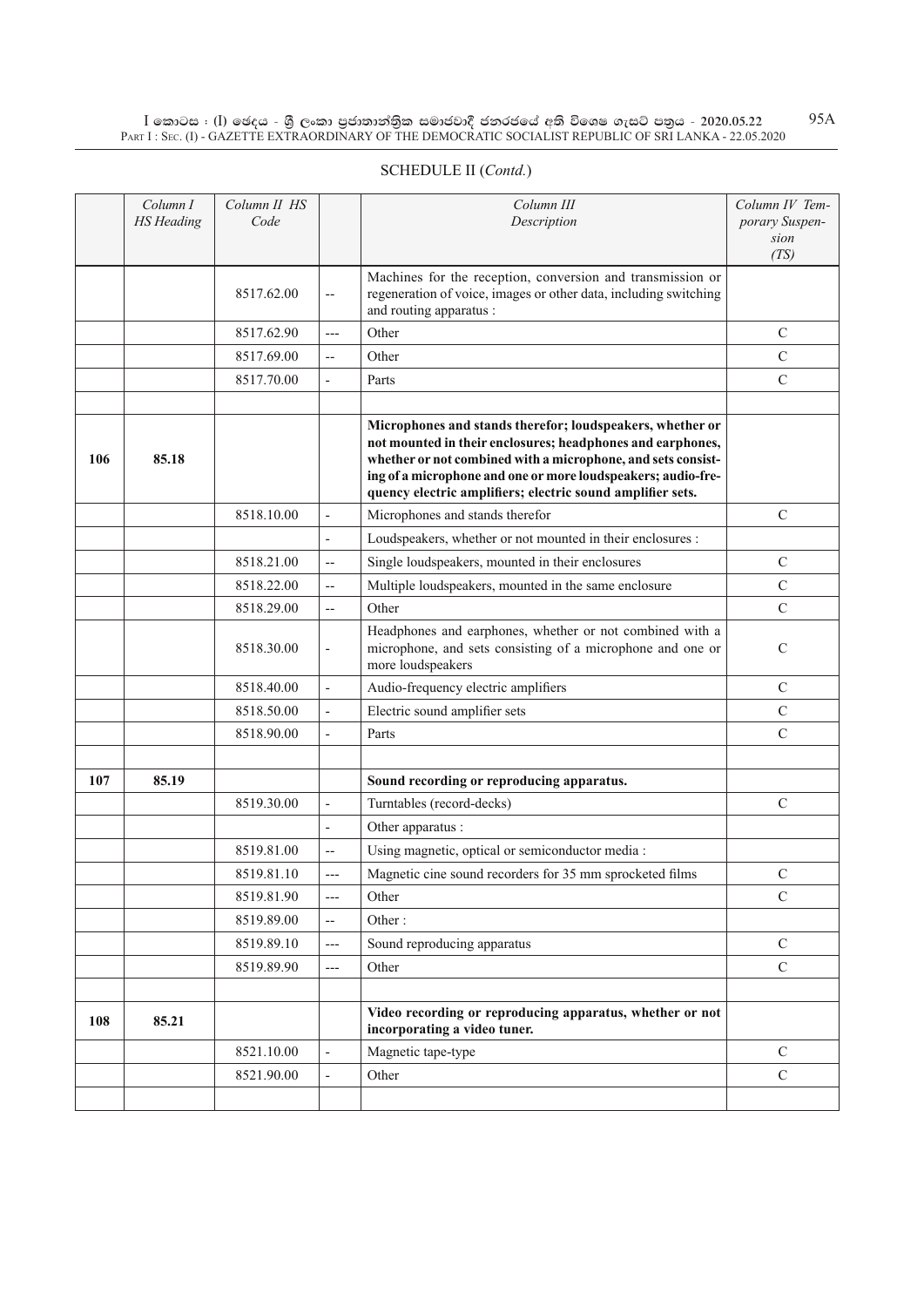$\rm I$  කොටස : ( $\rm I$ ) ඡෙදය - ශුී ලංකා පුජාතාන්තුික සමාජවාදී ජනරජයේ අති විශෙෂ ගැසට් පතුය - 2020.05.22 Part I : Sec. (I) - GAZETTE EXTRAORDINARY OF THE DEMOCRATIC SOCIALIST REPUBLIC OF SRI LANKA - 22.05.2020 96A

|     | Column I<br><b>HS</b> Heading | Column II HS<br>Code |                          | Column III<br>Description                                                                                                                                                                                                                                                      | Column IV Tem-<br>porary Suspen- |
|-----|-------------------------------|----------------------|--------------------------|--------------------------------------------------------------------------------------------------------------------------------------------------------------------------------------------------------------------------------------------------------------------------------|----------------------------------|
|     |                               |                      |                          |                                                                                                                                                                                                                                                                                | sion<br>(TS)                     |
| 109 | 85.22                         |                      |                          | Parts and accessories suitable for use solely or principally<br>with the apparatus of heading 85.19 to 85.21.                                                                                                                                                                  |                                  |
|     |                               | 8522.10.00           | $\overline{\phantom{a}}$ | Pick-up cartridges                                                                                                                                                                                                                                                             | $\mathcal{C}$                    |
|     |                               | 8522.90.00           | $\overline{\phantom{a}}$ | Other:                                                                                                                                                                                                                                                                         | $\mathcal{C}$                    |
|     |                               |                      |                          |                                                                                                                                                                                                                                                                                |                                  |
| 110 | 85.23                         |                      |                          | Discs, tapes, solid-state non-volatile storage devices, "smart<br>cards" and other media for the recording of sound or of other<br>phenomena, whether or not recorded, including matrices and<br>masters for the production of discs, but excluding products<br>of Chapter 37. |                                  |
|     |                               |                      | $\overline{\phantom{a}}$ | Magnetic media:                                                                                                                                                                                                                                                                |                                  |
|     |                               | 8523.21.00           | $\overline{\phantom{m}}$ | Cards incorporating a magnetic stripe                                                                                                                                                                                                                                          | $\mathcal{C}$                    |
|     |                               | 8523.29.00           | $\overline{a}$           | Other:                                                                                                                                                                                                                                                                         |                                  |
|     |                               | 8523.29.10           | $---$                    | unrecorded magnetic tapes of a width not exceeding 4 mm for<br>machines of heading 84.71                                                                                                                                                                                       | $\mathcal{C}$                    |
|     |                               | 8523.29.30           | $\cdots$                 | Other unrecorded magnetic tapes for machines of heading 84.71;<br>other recorded magnetic tapes for reproducing phenomena other<br>than sound or image; magnetic discs                                                                                                         | $\mathcal{C}$                    |
|     |                               | 8523.29.90           | $---$                    | Other                                                                                                                                                                                                                                                                          | $\mathcal{C}$                    |
|     |                               |                      | $\overline{a}$           | Optical media:                                                                                                                                                                                                                                                                 |                                  |
|     |                               | 8523.41.00           | $\overline{\phantom{m}}$ | unrecorded                                                                                                                                                                                                                                                                     | $\mathcal{C}$                    |
|     |                               | 8523.49.00           | $\overline{a}$           | Other                                                                                                                                                                                                                                                                          | $\mathcal{C}$                    |
|     |                               |                      | $\overline{\phantom{a}}$ | Semiconductor media:                                                                                                                                                                                                                                                           |                                  |
|     |                               | 8523.51.00           | $\overline{a}$           | Solid-state non-volatile storage devices                                                                                                                                                                                                                                       | $\mathcal{C}$                    |
|     |                               | 8523.52.00           | $\overline{\phantom{m}}$ | "Smart cards"                                                                                                                                                                                                                                                                  | $\mathcal{C}$                    |
|     |                               | 8523.59.00           | $\overline{a}$           | Other:                                                                                                                                                                                                                                                                         |                                  |
|     |                               | 8523.59.10           | $---$                    | Proximity cards and tags                                                                                                                                                                                                                                                       | $\mathcal{C}$                    |
|     |                               | 8523.59.90           | ---                      | Other                                                                                                                                                                                                                                                                          | $\mathbf C$                      |
|     |                               | 8523.80.00           |                          | Other:                                                                                                                                                                                                                                                                         | $\mathcal{C}$                    |
|     |                               |                      |                          |                                                                                                                                                                                                                                                                                |                                  |
| 111 | 85.25                         |                      |                          | Transmission apparatus for radio-broadcasting or television,<br>whether or not incorporating reception apparatus or sound<br>recording or reproducing apparatus; television cameras,<br>digital cameras and video camera recorders.                                            |                                  |
|     |                               | 8525.80.00           | $\overline{\phantom{a}}$ | Television cameras, digital cameras and video camera recorders :                                                                                                                                                                                                               |                                  |
|     |                               | 8525.80.10           | $---$                    | Television cameras                                                                                                                                                                                                                                                             | $\mathcal{C}$                    |
|     |                               | 8525.80.90           | ---                      | Digital cameras and video camera recorders                                                                                                                                                                                                                                     | $\mathcal{C}$                    |
|     |                               |                      |                          |                                                                                                                                                                                                                                                                                |                                  |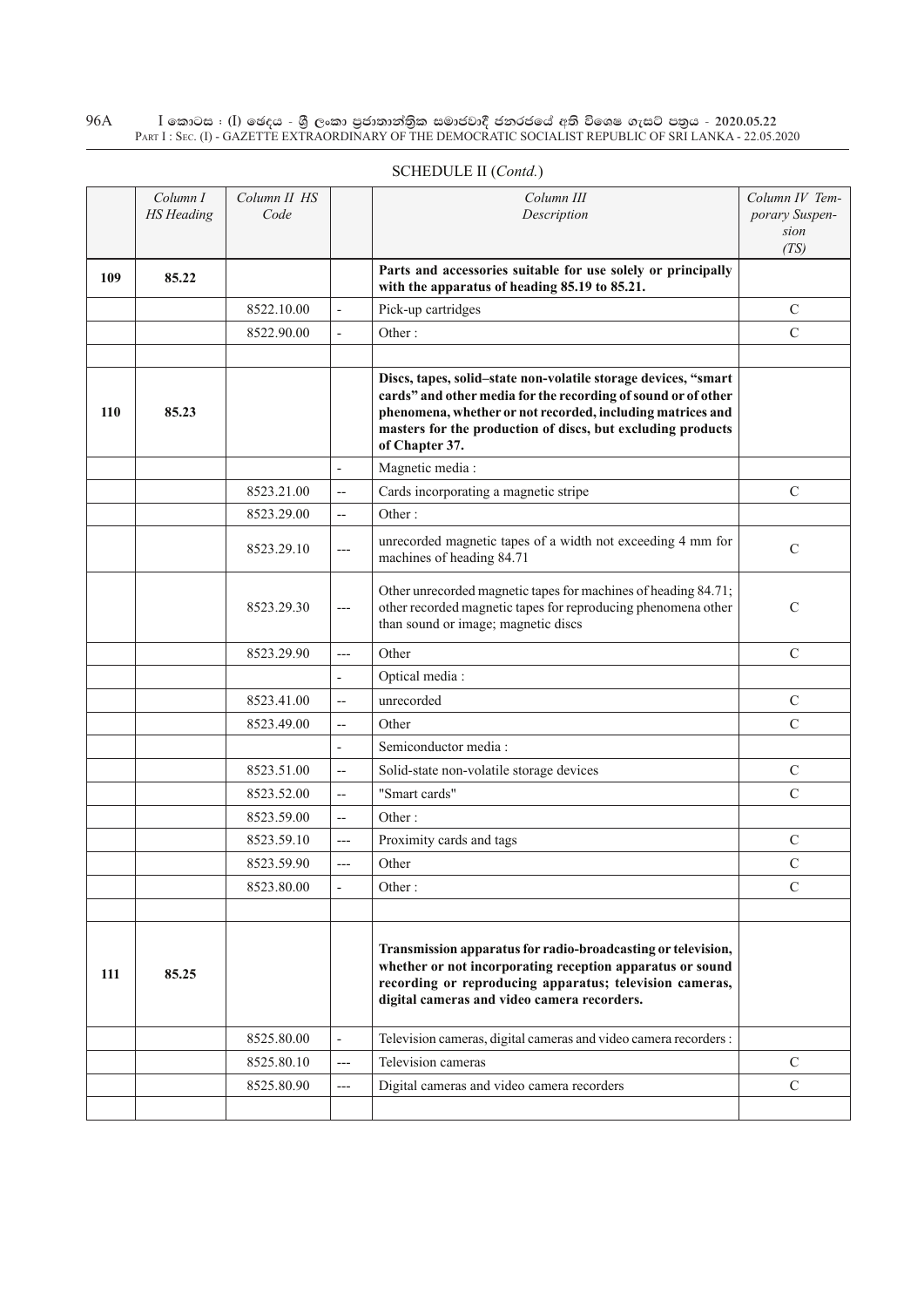$\rm I$  කොටස : ( $\rm I$ ) ඡෙදය - ශුී ලංකා පුජාතාන්තුික සමාජවාදී ජනරජයේ අති විශෙෂ ගැසට් පතුය - 2020.05.22 Part I : Sec. (I) - GAZETTE EXTRAORDINARY OF THE DEMOCRATIC SOCIALIST REPUBLIC OF SRI LANKA - 22.05.2020

|     | Column I<br><b>HS</b> Heading | Column II HS<br>Code |                          | Column III<br>Description                                                                                                                                                                                     | Column IV Tem-<br>porary Suspen-<br>sion<br>(TS) |
|-----|-------------------------------|----------------------|--------------------------|---------------------------------------------------------------------------------------------------------------------------------------------------------------------------------------------------------------|--------------------------------------------------|
| 112 | 85.26                         |                      |                          | Radar apparatus, radio navigational aid apparatus and radio<br>remote control apparatus.                                                                                                                      |                                                  |
|     |                               | 8526.10.00           | $\overline{\phantom{a}}$ | Radar apparatus                                                                                                                                                                                               | $\mathcal{C}$                                    |
|     |                               |                      | $\overline{a}$           | Other:                                                                                                                                                                                                        |                                                  |
|     |                               | 8526.91.00           | $\overline{a}$           | Radio navigational aid apparatus                                                                                                                                                                              | $\mathcal{C}$                                    |
|     |                               | 8526.92.00           | $\overline{\phantom{a}}$ | Radio remote control apparatus                                                                                                                                                                                | $\mathsf{C}$                                     |
|     |                               |                      |                          |                                                                                                                                                                                                               |                                                  |
| 113 | 85.27                         |                      |                          | Reception apparatus for radio-broadcasting, whether or<br>not combined, in the same housing, with sound recording or<br>reproducing apparatus or a clock.                                                     |                                                  |
|     |                               |                      | $\overline{\phantom{a}}$ | Radio-broadcast receivers capable of operating without an ex-<br>ternal source of power :                                                                                                                     |                                                  |
|     |                               | 8527.12.00           | $-$                      | Pocket-size radio cassette-players                                                                                                                                                                            | $\mathcal{C}$                                    |
|     |                               | 8527.13.00           | $\overline{\phantom{a}}$ | Other apparatus combined with sound recording or reproducing<br>apparatus                                                                                                                                     | $\mathcal{C}$                                    |
|     |                               | 8527.19.00           | $\overline{a}$           | Other:                                                                                                                                                                                                        | $\mathcal{C}$                                    |
|     |                               |                      | $\overline{\phantom{a}}$ | Radio-broadcast receivers not capable of operating without an<br>external source of power, of a kind used in motor vehicles :                                                                                 |                                                  |
|     |                               | 8527.21.00           | $\overline{a}$           | Combined with sound recording or reproducing apparatus                                                                                                                                                        | $\mathcal{C}$                                    |
|     |                               | 8527.29.00           | $\overline{\phantom{a}}$ | Other                                                                                                                                                                                                         | $\mathbf C$                                      |
|     |                               |                      | $\overline{\phantom{a}}$ | Other:                                                                                                                                                                                                        |                                                  |
|     |                               | 8527.91.00           | $\overline{\phantom{a}}$ | Combined with sound recording or reproducing apparatus                                                                                                                                                        | $\mathcal{C}$                                    |
|     |                               | 8527.92.00           | $\overline{\phantom{a}}$ | Not combined with sound recording or reproducing apparatus<br>but combined with a clock                                                                                                                       | C                                                |
|     |                               | 8527.99.00           | $\overline{\phantom{a}}$ | Other                                                                                                                                                                                                         | $\mathbf C$                                      |
|     |                               |                      |                          |                                                                                                                                                                                                               |                                                  |
| 114 | 85.29                         |                      |                          | Parts suitable for use solely or principally with the apparatus<br>of headings 85.25 to 85.28.                                                                                                                |                                                  |
|     |                               | 8529.10.00           | $\overline{\phantom{a}}$ | Aerials and aerial reflectors of all kinds; parts suitable for use<br>therewith :                                                                                                                             |                                                  |
|     |                               | 8529.10.10           | ---                      | Parabolic antennas and parabolic reflector dishes for satellite<br>television reception                                                                                                                       | $\mathcal{C}$                                    |
|     |                               | 8529.10.20           | ---                      | Other outdoor TV antennas / aerials                                                                                                                                                                           | $\mathcal{C}$                                    |
|     |                               | 8529.10.30           | ---                      | Other TV antennas / aerials                                                                                                                                                                                   | $\mathcal{C}$                                    |
|     |                               | 8529.10.90           | ---                      | Other                                                                                                                                                                                                         | $\mathbf C$                                      |
|     |                               | 8529.90.00           | $\overline{\phantom{a}}$ | Other                                                                                                                                                                                                         | $\mathcal{C}$                                    |
|     |                               |                      |                          |                                                                                                                                                                                                               |                                                  |
| 115 | 85.30                         |                      |                          | Electrical signalling, safety or traffic control equipment<br>for railways, tramways, roads, inland waterways, parking<br>facilities, port installations or airfields (other than those of<br>heading 86.08). |                                                  |

# SCHEDULE II (*Contd.*)

97A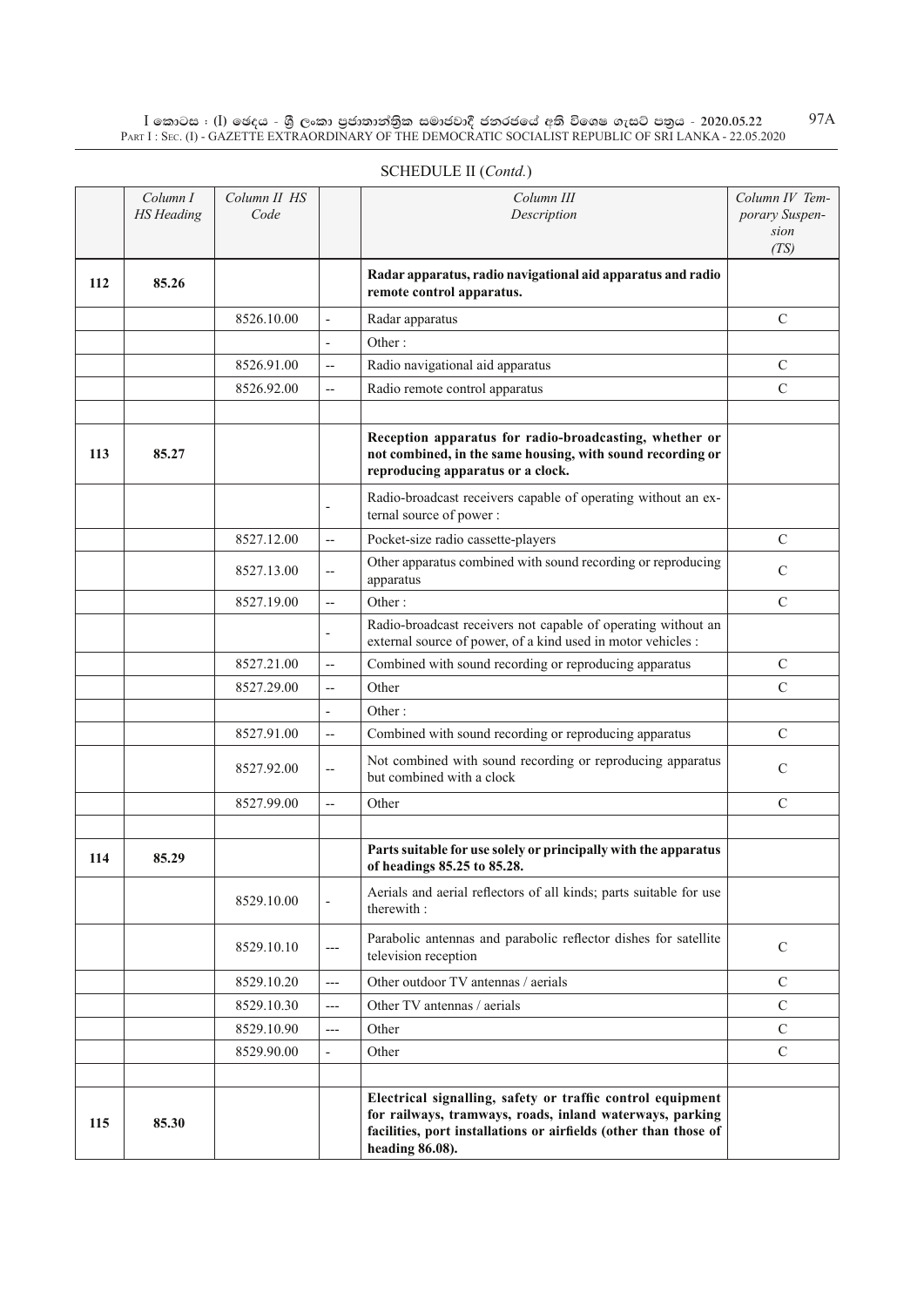#### $\rm I$  කොටස : ( $\rm I$ ) ඡෙදය - ශුී ලංකා පුජාතාන්තුික සමාජවාදී ජනරජයේ අති විශෙෂ ගැසට් පතුය - 2020.05.22 Part I : Sec. (I) - GAZETTE EXTRAORDINARY OF THE DEMOCRATIC SOCIALIST REPUBLIC OF SRI LANKA - 22.05.2020 98A

|     | Column I<br><b>HS</b> Heading | Column II HS<br>Code |                                     | Column III<br>Description                                                                                                                                               | Column IV Tem-<br>porary Suspen-<br>sion<br>(TS) |
|-----|-------------------------------|----------------------|-------------------------------------|-------------------------------------------------------------------------------------------------------------------------------------------------------------------------|--------------------------------------------------|
|     |                               | 8530.10.00           | ÷,                                  | Equipment for railways or tramways                                                                                                                                      | $\mathcal{C}$                                    |
|     |                               | 8530.80.00           | ÷,                                  | Other equipment                                                                                                                                                         | $\mathcal{C}$                                    |
|     |                               | 8530.90.00           | $\overline{\phantom{a}}$            | Parts                                                                                                                                                                   | $\mathsf{C}$                                     |
|     |                               |                      |                                     |                                                                                                                                                                         |                                                  |
| 116 | 85.31                         |                      |                                     | Electric sound or visual signalling apparatus (for example,<br>bells, sirens, indicator panels, burglar or fire alarms), other<br>than those of heading 85.12 or 85.30. |                                                  |
|     |                               | 8531.10.00           | $\overline{a}$                      | Burglar or fire alarms and similar apparatus                                                                                                                            | $\mathcal{C}$                                    |
|     |                               | 8531.20.00           | $\overline{\phantom{a}}$            | Indicator panels incorporating liquid crystal devices (LCD) or<br>light-emitting diodes (LED)                                                                           | $\mathsf{C}$                                     |
|     |                               | 8531.80.00           | $\overline{\phantom{a}}$            | Other apparatus :                                                                                                                                                       |                                                  |
|     |                               | 8531.80.10           | $---$                               | Electric Call Bells                                                                                                                                                     | $\mathcal{C}$                                    |
|     |                               | 8531.80.90           | $---$                               | Other                                                                                                                                                                   | $\mathsf{C}$                                     |
|     |                               | 8531.90.00           | $\overline{a}$                      | Parts                                                                                                                                                                   | $\mathcal{C}$                                    |
|     |                               |                      |                                     |                                                                                                                                                                         |                                                  |
| 117 | 85.32                         |                      |                                     | Electrical capacitors, fixed, variable or adjustable (pre-set).                                                                                                         |                                                  |
|     |                               | 8532.10.00           | $\overline{\phantom{a}}$            | Fixed capacitors designed for use in 50/60 Hz circuits and hav-<br>ing a reactive power handling capacity of not less than 0.5 kvar<br>(power capacitors) :             |                                                  |
|     |                               | 8532.10.10           | $---$                               | Contaminated with or containing Polychlorinated biphenyls<br>(PCB)                                                                                                      | $\mathbf C$                                      |
|     |                               | 8532.10.90           | $---$                               | Other                                                                                                                                                                   | $\mathcal{C}$                                    |
|     |                               |                      | $\overline{a}$                      | Other fixed capacitors :                                                                                                                                                |                                                  |
|     |                               | 8532.21.00           | $\overline{\phantom{a}}$            | Tantalum:                                                                                                                                                               |                                                  |
|     |                               | 8532.21.90           | $---$                               | Other                                                                                                                                                                   | $\mathsf{C}$                                     |
|     |                               | 8532.22.00           | $\overline{\phantom{m}}$            | Aluminium electrolytic :                                                                                                                                                |                                                  |
|     |                               | 8532.22.10           | $---$                               | Contaminated with or containing Polychlorinated biphenyls<br>(PCB)                                                                                                      | $\mathsf{C}$                                     |
|     |                               | 8532.22.90           | ---                                 | Other                                                                                                                                                                   | C                                                |
|     |                               | 8532.23.00           | $\overline{\phantom{m}}$            | Ceramic dielectric, single layer :                                                                                                                                      |                                                  |
|     |                               | 8532.23.90           | $---$                               | Other                                                                                                                                                                   | $\mathbf C$                                      |
|     |                               | 8532.24.00           | $\hspace{0.05cm}$ $\hspace{0.05cm}$ | Ceramic dielectric, multilayer :                                                                                                                                        |                                                  |
|     |                               | 8532.24.10           | $---$                               | Contaminated with or containing Polychlorinated biphenyls<br>(PCB)                                                                                                      | ${\bf C}$                                        |
|     |                               | 8532.24.90           | $---$                               | Other                                                                                                                                                                   | $\mathcal{C}$                                    |
|     |                               | 8532.25.00           | $\overline{\phantom{a}}$            | Dielectric of paper or plastics :                                                                                                                                       |                                                  |
|     |                               | 8532.25.90           | $---$                               | Other                                                                                                                                                                   | $\mathbf C$                                      |
|     |                               | 8532.29.00           | $\overline{\phantom{a}}$            | Other:                                                                                                                                                                  |                                                  |
|     |                               | 8532.29.10           | $---$                               | Contaminated with or containing Polychlorinated biphenyls<br>(PCB)                                                                                                      | $\mathcal{C}$                                    |
|     |                               | 8532.29.90           | $---$                               | Other                                                                                                                                                                   | $\mathcal{C}$                                    |
|     |                               | 8532.30.00           |                                     | Variable or adjustable (pre-set) capacitors :                                                                                                                           |                                                  |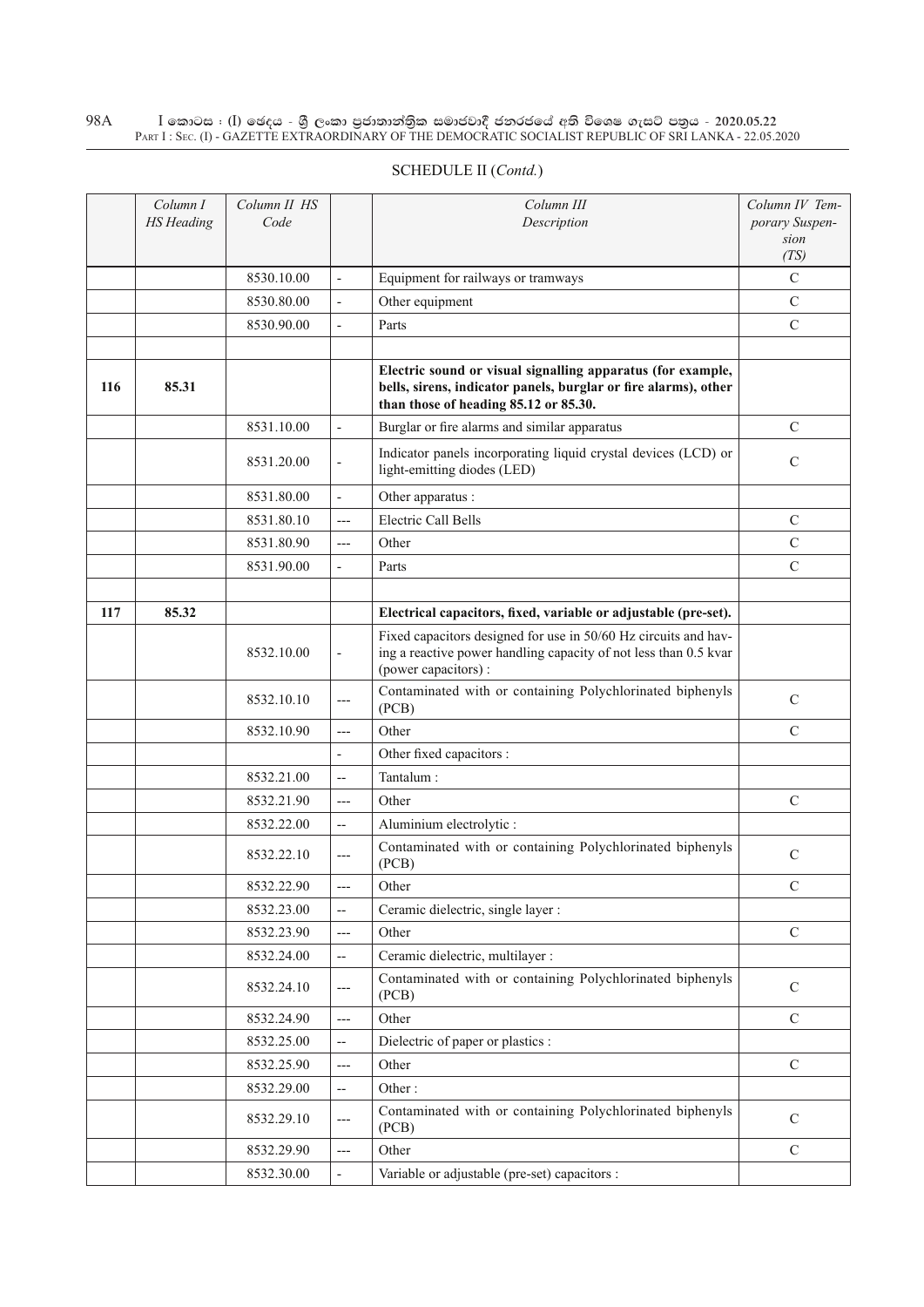$\rm I$  කොටස : ( $\rm I$ ) ඡෙදය - ශුී ලංකා පුජාතාන්තුික සමාජවාදී ජනරජයේ අති විශෙෂ ගැසට් පතුය - 2020.05.22 Part I : Sec. (I) - GAZETTE EXTRAORDINARY OF THE DEMOCRATIC SOCIALIST REPUBLIC OF SRI LANKA - 22.05.2020 99A

|     | SCHEDULE II (Contd.)          |                      |                          |                                                                                                 |                                                  |  |  |  |  |
|-----|-------------------------------|----------------------|--------------------------|-------------------------------------------------------------------------------------------------|--------------------------------------------------|--|--|--|--|
|     | Column I<br><b>HS</b> Heading | Column II HS<br>Code |                          | Column III<br>Description                                                                       | Column IV Tem-<br>porary Suspen-<br>sion<br>(TS) |  |  |  |  |
|     |                               | 8532.30.10           | $---$                    | Contaminated with or containing Polychlorinated biphenyls<br>(PCB)                              | $\mathcal{C}$                                    |  |  |  |  |
|     |                               | 8532.30.90           | $---$                    | Other                                                                                           | $\mathcal{C}$                                    |  |  |  |  |
|     |                               | 8532.90.00           | $\mathbf{r}$             | Parts:                                                                                          |                                                  |  |  |  |  |
|     |                               | 8532.90.90           | $---$                    | Other                                                                                           | $\mathcal{C}$                                    |  |  |  |  |
|     |                               |                      |                          |                                                                                                 |                                                  |  |  |  |  |
| 118 | 85.33                         |                      |                          | Electrical resistors (including rheostats and potentiometers),<br>other than heating resistors. |                                                  |  |  |  |  |
|     |                               | 8533.10.00           | $\overline{\phantom{a}}$ | Fixed carbon resistors, composition or film types                                               | $\mathcal{C}$                                    |  |  |  |  |
|     |                               |                      | $\blacksquare$           | Other fixed resistors:                                                                          |                                                  |  |  |  |  |
|     |                               | 8533.21.00           | $\overline{\phantom{a}}$ | For a power handling capacity not exceeding 20W                                                 | $\mathcal{C}$                                    |  |  |  |  |
|     |                               | 8533.29.00           | $\overline{\phantom{a}}$ | Other                                                                                           | $\mathbf C$                                      |  |  |  |  |
|     |                               |                      |                          | Wirewound variable resistors, including rheostats and potenti-<br>ometers :                     |                                                  |  |  |  |  |
|     |                               | 8533.31.00           | $\overline{\phantom{a}}$ | For a power handling capacity not exceeding 20 W                                                | $\mathcal{C}$                                    |  |  |  |  |
|     |                               | 8533.39.00           | $\overline{\phantom{a}}$ | Other                                                                                           | $\mathcal{C}$                                    |  |  |  |  |
|     |                               | 8533.40.00           | $\blacksquare$           | Other variable resistors, including rheostats and potentiometers                                | $\mathcal{C}$                                    |  |  |  |  |
|     |                               | 8533.90.00           | $\overline{\phantom{a}}$ | Parts                                                                                           | $\mathcal{C}$                                    |  |  |  |  |
|     |                               |                      |                          |                                                                                                 |                                                  |  |  |  |  |

| 119 | 85.34 | 8534.00.00 |                          | Printed circuits.                                                                                                                                                                                                                                                                                                                                                                  | $\mathcal{C}$ |
|-----|-------|------------|--------------------------|------------------------------------------------------------------------------------------------------------------------------------------------------------------------------------------------------------------------------------------------------------------------------------------------------------------------------------------------------------------------------------|---------------|
|     |       |            |                          |                                                                                                                                                                                                                                                                                                                                                                                    |               |
| 120 | 85.35 |            |                          | Electrical apparatus for switching or protecting electrical<br>circuits, or for making connections to or in electrical circuits<br>(for example, switches, fuses, lightning arresters, voltage lim-<br>iters, surge suppressors, plugs and other connectors, junction<br>boxes), for a voltage exceeding 1,000 volts.                                                              |               |
|     |       | 8535.10.00 | $\blacksquare$           | Fuses                                                                                                                                                                                                                                                                                                                                                                              | $\mathcal{C}$ |
|     |       |            | $\overline{\phantom{a}}$ | Automatic circuit breakers :                                                                                                                                                                                                                                                                                                                                                       |               |
|     |       | 8535.21.00 | $\overline{\phantom{a}}$ | For a voltage of less than 72.5 kV                                                                                                                                                                                                                                                                                                                                                 | $\mathcal{C}$ |
|     |       | 8535.29.00 | $\overline{\phantom{a}}$ | Other                                                                                                                                                                                                                                                                                                                                                                              | $\mathcal{C}$ |
|     |       | 8535.30.00 | $\blacksquare$           | Isolating switches and make-and-break switches                                                                                                                                                                                                                                                                                                                                     | $\mathcal{C}$ |
|     |       | 8535.40.00 | $\blacksquare$           | Lightning arresters, voltage limiters and surge suppressors                                                                                                                                                                                                                                                                                                                        | $\mathcal{C}$ |
|     |       | 8535.90.00 | $\overline{\phantom{a}}$ | Other                                                                                                                                                                                                                                                                                                                                                                              | $\mathcal{C}$ |
|     |       |            |                          |                                                                                                                                                                                                                                                                                                                                                                                    |               |
| 121 | 85.36 |            |                          | Electrical apparatus for switching or protecting electrical<br>circuits, or for making connections to or in electrical circuits<br>(for example, switches, relays, fuses, surge suppressors, plugs,<br>sockets, lamp-holders and other connectors, junction boxes),<br>for a voltage not exceeding 1,000 volts; connectors for optical<br>fibres, optical fibre bundles or cables. |               |
|     |       | 8536.10.00 | ۰                        | Fuses                                                                                                                                                                                                                                                                                                                                                                              | C             |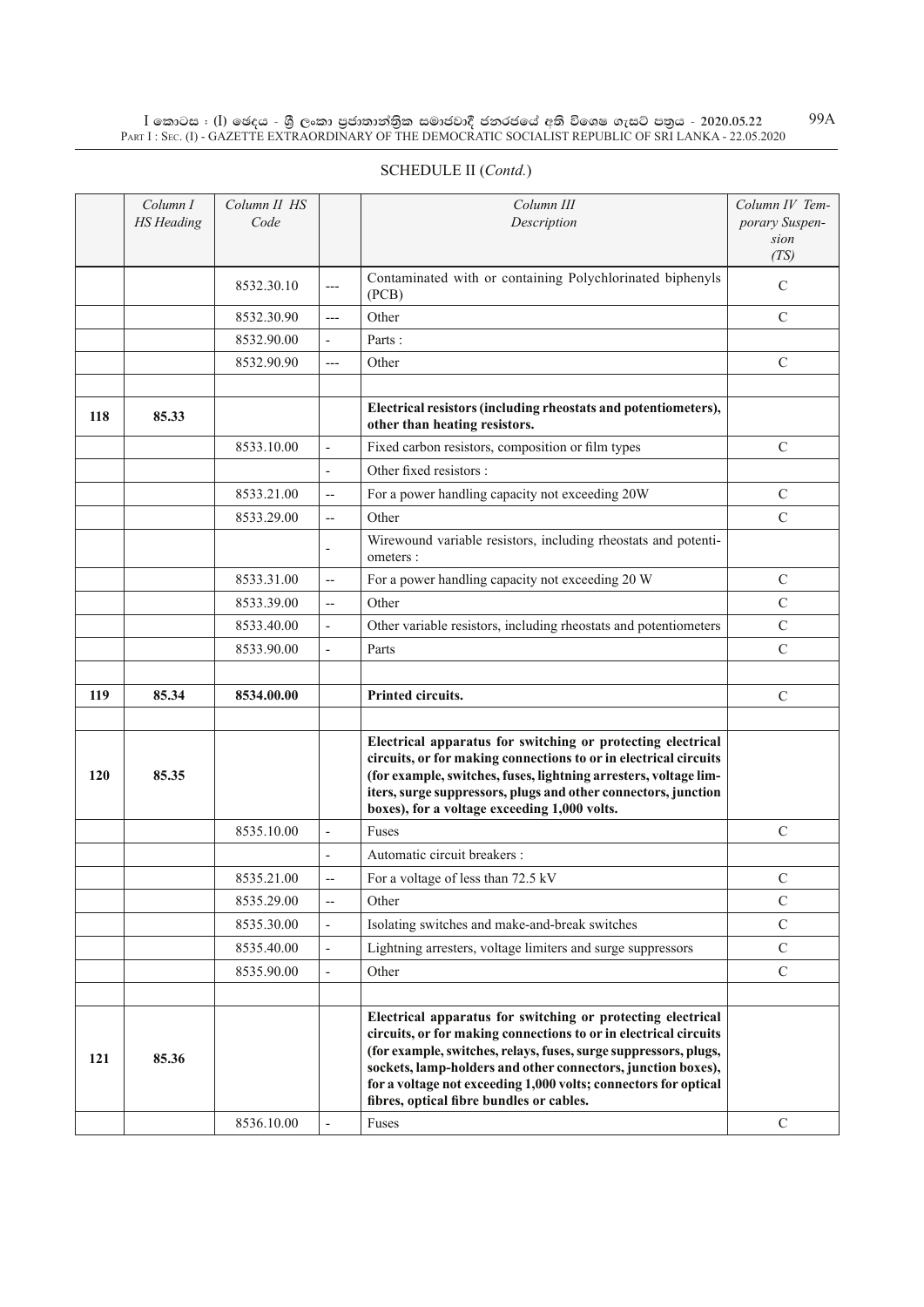#### $\rm I$  කොටස : ( $\rm I$ ) ඡෙදය - ශුී ලංකා පුජාතාන්තුික සමාජවාදී ජනරජයේ අති විශෙෂ ගැසට් පතුය - 2020.05.22 Part I : Sec. (I) - GAZETTE EXTRAORDINARY OF THE DEMOCRATIC SOCIALIST REPUBLIC OF SRI LANKA - 22.05.2020 100A

|     | Column I<br><b>HS</b> Heading | Column II HS<br>Code |                                   | Column III<br>Description                                                                                                                                                                                                                                                                                                                                 | Column IV Tem-<br>porary Suspen-<br>sion<br>(TS) |
|-----|-------------------------------|----------------------|-----------------------------------|-----------------------------------------------------------------------------------------------------------------------------------------------------------------------------------------------------------------------------------------------------------------------------------------------------------------------------------------------------------|--------------------------------------------------|
|     |                               | 8536.20.00           | $\overline{\phantom{a}}$          | Automatic circuit breakers                                                                                                                                                                                                                                                                                                                                | $\mathcal{C}$                                    |
|     |                               | 8536.30.00           | $\overline{\phantom{a}}$          | Other apparatus for protecting electrical circuits                                                                                                                                                                                                                                                                                                        | $\mathbf C$                                      |
|     |                               |                      | $\overline{\phantom{a}}$          | Relays:                                                                                                                                                                                                                                                                                                                                                   |                                                  |
|     |                               | 8536.41.00           | $\overline{\phantom{a}}$          | For a voltage not exceeding 60 V                                                                                                                                                                                                                                                                                                                          | $\mathbf C$                                      |
|     |                               | 8536.49.00           | $\overline{\phantom{a}}$          | Other                                                                                                                                                                                                                                                                                                                                                     | $\mathcal{C}$                                    |
|     |                               | 8536.50.00           | $\overline{\phantom{a}}$          | Other switches:                                                                                                                                                                                                                                                                                                                                           |                                                  |
|     |                               | 8536.50.10           | $---$                             | Starters for fluorescent lamps                                                                                                                                                                                                                                                                                                                            | $\mathsf{C}$                                     |
|     |                               | 8536.50.20           | $---$                             | For use in radio apparatus, electrical instruments, electrical<br>machinery, electrical appliances and the like                                                                                                                                                                                                                                           | C                                                |
|     |                               | 8536.50.30           | $---$                             | Main switches of 24 Amp and over                                                                                                                                                                                                                                                                                                                          | $\mathsf{C}$                                     |
|     |                               | 8536.50.90           | $---$                             | Other                                                                                                                                                                                                                                                                                                                                                     | $\mathcal{C}$                                    |
|     |                               |                      | $\overline{\phantom{a}}$          | Lamp-holders, plugs and sockets :                                                                                                                                                                                                                                                                                                                         |                                                  |
|     |                               | 8536.61.00           | $\hspace{0.05cm} \dashrightarrow$ | Lamp-holders:                                                                                                                                                                                                                                                                                                                                             |                                                  |
|     |                               | 8536.61.10           | $---$                             | Holders for fluorescent lamps and starters                                                                                                                                                                                                                                                                                                                | $\mathsf{C}$                                     |
|     |                               | 8536.61.90           | $---$                             | Other                                                                                                                                                                                                                                                                                                                                                     | $\mathcal{C}$                                    |
|     |                               | 8536.69.00           | $\overline{\phantom{a}}$          | Other:                                                                                                                                                                                                                                                                                                                                                    |                                                  |
|     |                               | 8536.69.10           | $---$                             | For a voltage not exceeding 80 V                                                                                                                                                                                                                                                                                                                          | $\mathcal{C}$                                    |
|     |                               |                      | ---                               | For a voltage exceeding 80 V, but not exceeding 250 V:                                                                                                                                                                                                                                                                                                    |                                                  |
|     |                               | 8536.69.21           | $---$                             | 13A, plugs and sockets of Type-G as defined by international<br>Electrotechnical Commission (IEC); adaptors, connection units<br>etc. which are compatible with 13A plugs and sockets of Type-G<br>as defined by IEC                                                                                                                                      | $\mathbf C$                                      |
|     |                               | 8536.69.90           | $---$                             | Other                                                                                                                                                                                                                                                                                                                                                     | $\mathcal{C}$                                    |
|     |                               | 8536.70.00           | $\frac{1}{2}$                     | Connectors for optical fibres, optical fibre bundles or cables                                                                                                                                                                                                                                                                                            | $\mathcal{C}$                                    |
|     |                               | 8536.90.00           | $\frac{1}{2}$                     | Other apparatus :                                                                                                                                                                                                                                                                                                                                         |                                                  |
|     |                               | 8536.90.10           | $---$                             | For a voltage not exceeding 80 V                                                                                                                                                                                                                                                                                                                          | C                                                |
|     |                               | 8536.90.90           | $---$                             | Other                                                                                                                                                                                                                                                                                                                                                     | $\mathcal{C}$                                    |
|     |                               |                      |                                   |                                                                                                                                                                                                                                                                                                                                                           |                                                  |
| 122 | 85.37                         |                      |                                   | Boards, panels, consoles, desks, cabinets and other bases,<br>equipped with two or more apparatus of heading 85.35 or<br>85.36, for electric control or the distribution of electricity,<br>including those incorporating instruments or apparatus of<br>Chapter 90, and numerical control apparatus, other than<br>switching apparatus of heading 85.17. |                                                  |
|     |                               | 8537.10.00           | $\overline{a}$                    | For a voltage not exceeding 1,000 V                                                                                                                                                                                                                                                                                                                       | $\mathcal{C}$                                    |
|     |                               | 8537.20.00           | $\overline{\phantom{a}}$          | For a voltage exceeding 1,000 V                                                                                                                                                                                                                                                                                                                           | $\mathbf C$                                      |
|     |                               |                      |                                   |                                                                                                                                                                                                                                                                                                                                                           |                                                  |
| 123 | 85.38                         |                      |                                   | Electric filament or discharge lamps, including sealed beam<br>lamp units and ultra-violet or infra-red lamps; arc-lamps;<br>light-emitting diode (LED) lamps.                                                                                                                                                                                            |                                                  |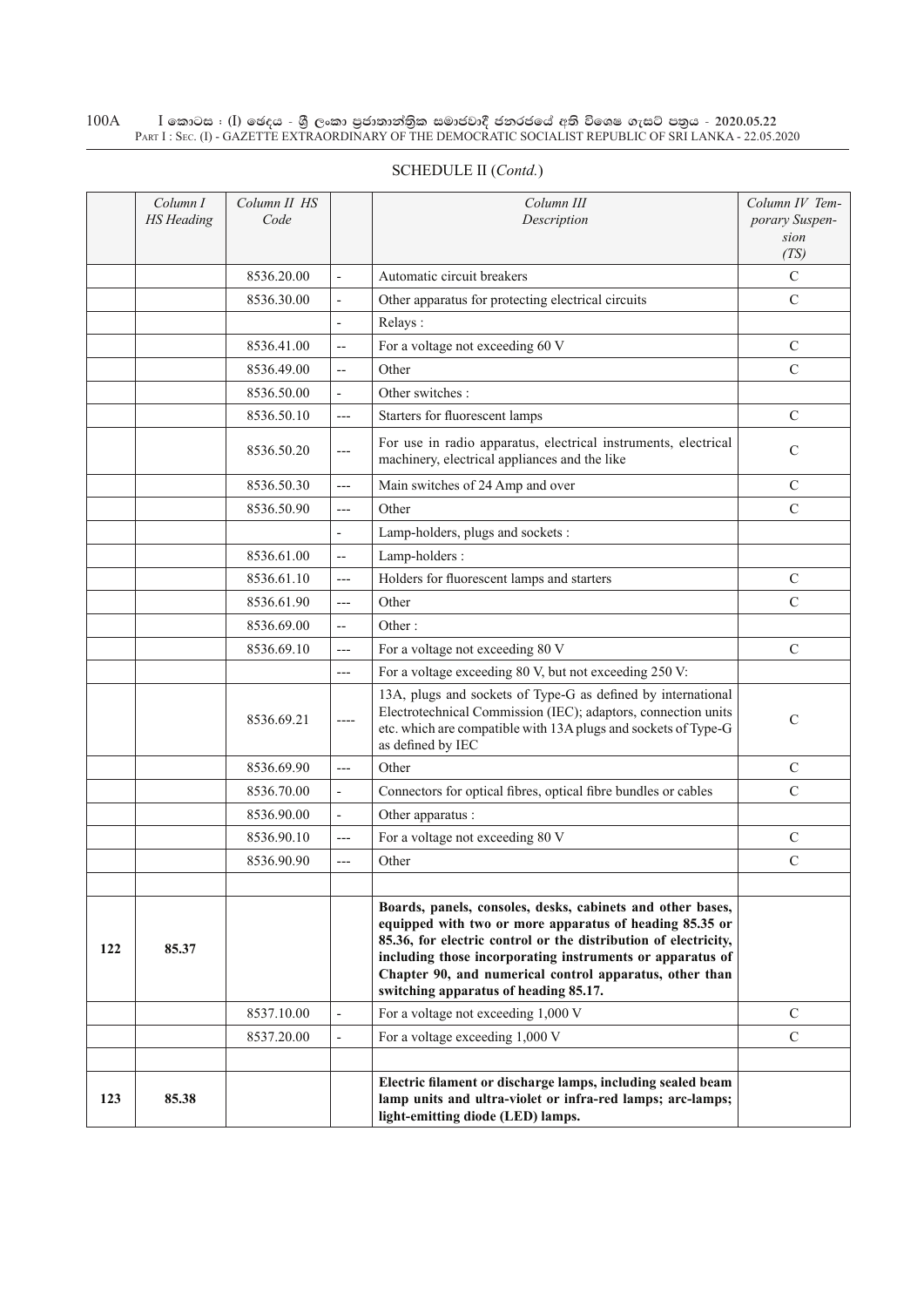$\rm I$  කොටස : ( $\rm I$ ) ඡෙදය - ශුී ලංකා පුජාතාන්තුික සමාජවාදී ජනරජයේ අති විශෙෂ ගැසට් පතුය - 2020.05.22 Part I : Sec. (I) - GAZETTE EXTRAORDINARY OF THE DEMOCRATIC SOCIALIST REPUBLIC OF SRI LANKA - 22.05.2020 101A

|     | Column I<br><b>HS</b> Heading | Column II HS<br>Code |                          | Column III<br>Description                                                                                                                                                                                                | Column IV Tem-<br>porary Suspen-<br>sion<br>(TS) |
|-----|-------------------------------|----------------------|--------------------------|--------------------------------------------------------------------------------------------------------------------------------------------------------------------------------------------------------------------------|--------------------------------------------------|
|     |                               | 8538.10.00           |                          | Boards, panels, consoles, desks, cabinets and other bases for<br>the goods of heading 85.37, not equipped with their apparatus                                                                                           | C                                                |
|     |                               | 8538.90.00           | $\overline{a}$           | Other:                                                                                                                                                                                                                   | $\mathcal{C}$                                    |
|     |                               |                      |                          |                                                                                                                                                                                                                          |                                                  |
| 124 | 85.39                         |                      |                          | Electric filament or discharge lamps, including sealed beam<br>lamp units and ultra-violet or infra-red lamps; arc-lamps;<br>light-emitting diode (LED) lamps.                                                           |                                                  |
|     |                               | 8539.10.00           | $\overline{\phantom{a}}$ | Sealed beam lamp units                                                                                                                                                                                                   | $\mathcal{C}$                                    |
|     |                               |                      | $\overline{\phantom{a}}$ | Other filament lamps, excluding ultra-violet or infra-red lamps                                                                                                                                                          |                                                  |
|     |                               | 8539.21.00           | $\overline{a}$           | Tungsten halogen                                                                                                                                                                                                         | $\mathcal{C}$                                    |
|     |                               | 8539.22.00           | $\overline{\phantom{a}}$ | Other, of a power not exceeding 200 W and for a voltage ex-<br>ceeding 100 V                                                                                                                                             | $\mathbf C$                                      |
|     |                               | 8539.29.00           | $\overline{\phantom{a}}$ | Other                                                                                                                                                                                                                    | $\mathcal{C}$                                    |
|     |                               |                      | $\overline{a}$           | Discharge lamps, other than ultra-violet lamps :                                                                                                                                                                         |                                                  |
|     |                               | 8539.31.00           | $\overline{a}$           | Fluorescent, hot cathode :                                                                                                                                                                                               |                                                  |
|     |                               | 8539.31.10           | $---$                    | Energy efficient AC compact fluorescent lamps                                                                                                                                                                            | $\mathcal{C}$                                    |
|     |                               | 8539.31.20           | $---$                    | 12v, DC fluorescent lamps (straight tubes as well as compact<br>types)                                                                                                                                                   | $\mathcal{C}$                                    |
|     |                               | 8539.31.90           | $---$                    | Other                                                                                                                                                                                                                    | C                                                |
|     |                               | 8539.32.00           | $\overline{\phantom{a}}$ | Mercury or sodium vapour lamps; metal halide lamps                                                                                                                                                                       | $\mathsf{C}$                                     |
|     |                               | 8539.39.00           | $\overline{a}$           | Other                                                                                                                                                                                                                    | $\mathbf C$                                      |
|     |                               |                      | $\overline{\phantom{a}}$ | Ultra-violet or infra-red lamps; arc-lamps :                                                                                                                                                                             |                                                  |
|     |                               | 8539.41.00           | $\overline{\phantom{a}}$ | Arc-lamps                                                                                                                                                                                                                | C                                                |
|     |                               | 8539.49.00           | $\overline{a}$           | Other                                                                                                                                                                                                                    | $\mathsf{C}$                                     |
|     |                               | 8539.50.00           | $\overline{\phantom{a}}$ | Light-emitting diode (LED) lamps                                                                                                                                                                                         | $\mathbf C$                                      |
|     |                               | 8539.90.00           | $\overline{\phantom{a}}$ | Parts                                                                                                                                                                                                                    | $\mathcal{C}$                                    |
|     |                               |                      |                          |                                                                                                                                                                                                                          |                                                  |
| 125 | 85.40                         |                      |                          | Thermionic, cold cathode or photo-cathode valves and tubes<br>(for example, vacuum or vapour or gas filled valves and tubes,<br>mercury arc rectifying valves and tubes, cathode-ray tubes,<br>television camera tubes). |                                                  |
|     |                               |                      |                          | Cathode-ray television picture tubes, including video monitor<br>cathode-ray tubes :                                                                                                                                     |                                                  |
|     |                               | 8540.11.00           | $\overline{\phantom{a}}$ | Color:                                                                                                                                                                                                                   |                                                  |
|     |                               | 8540.11.90           | ---                      | Other                                                                                                                                                                                                                    | $\mathbf C$                                      |
|     |                               | 8540.12.00           | $-$                      | Monochrome:                                                                                                                                                                                                              |                                                  |
|     |                               | 8540.12.90           | $---$                    | Other                                                                                                                                                                                                                    | $\mathcal{C}$                                    |
|     |                               | 8540.40.00           | $\overline{\phantom{a}}$ | Data/graphic display tubes, monochrome; data/graphic display<br>tubes, colour, with a phosphor dot screen pitch smaller than<br>$0.4 \text{ mm}$                                                                         | $\mathcal{C}$                                    |
|     |                               | 8540.71.00           | $\overline{a}$           | Magnetrons                                                                                                                                                                                                               | $\mathcal{C}$                                    |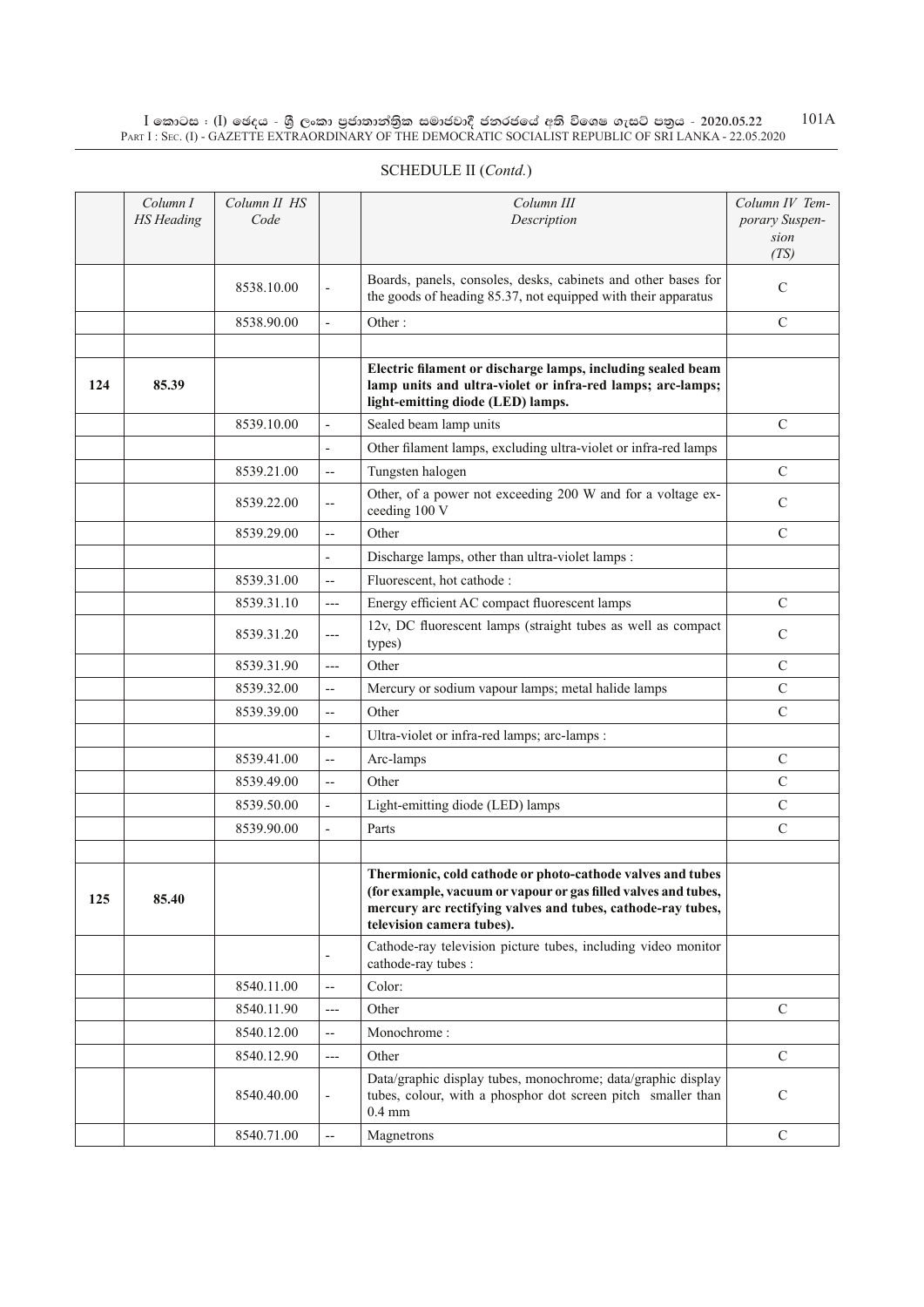#### $\rm I$  කොටස : ( $\rm I$ ) ඡෙදය - ශුී ලංකා පුජාතාන්තුික සමාජවාදී ජනරජයේ අති විශෙෂ ගැසට් පතුය - 2020.05.22 Part I : Sec. (I) - GAZETTE EXTRAORDINARY OF THE DEMOCRATIC SOCIALIST REPUBLIC OF SRI LANKA - 22.05.2020 102A

|     | Column I<br><b>HS</b> Heading | Column II HS<br>Code |                          | Column III<br>Description                                                                                                                                                                                                                                      | Column IV Tem-<br>porary Suspen-<br>sion<br>(TS) |
|-----|-------------------------------|----------------------|--------------------------|----------------------------------------------------------------------------------------------------------------------------------------------------------------------------------------------------------------------------------------------------------------|--------------------------------------------------|
|     |                               | 8540.79.00           | $\overline{\phantom{a}}$ | Other                                                                                                                                                                                                                                                          | $\mathcal{C}$                                    |
|     |                               |                      | $\overline{\phantom{a}}$ | Other valves and tubes:                                                                                                                                                                                                                                        |                                                  |
|     |                               | 8540.81.00           | $\overline{\phantom{a}}$ | Receiver or amplifier valves and tubes                                                                                                                                                                                                                         | $\mathcal{C}$                                    |
|     |                               | 8540.89.00           | $\overline{\phantom{a}}$ | Other                                                                                                                                                                                                                                                          | $\mathbf C$                                      |
|     |                               |                      | $\overline{a}$           | Parts:                                                                                                                                                                                                                                                         |                                                  |
|     |                               | 8540.99.00           | $\overline{\phantom{a}}$ | Other                                                                                                                                                                                                                                                          | $\mathcal{C}$                                    |
|     |                               |                      |                          |                                                                                                                                                                                                                                                                |                                                  |
| 126 | 85.41                         |                      |                          | Diodes, transistors and similar semiconductor devices; photo-<br>sensitive semiconductor devices, including photovoltaic cells<br>whether or not assembled in modules or made up into panels;<br>light-emitting diodes (LED); mounted piezo-electric crystals. |                                                  |
|     |                               | 8541.10.00           | $\overline{\phantom{a}}$ | Diodes, other than photosensitive or light-emitting diodes                                                                                                                                                                                                     | $\mathcal{C}$                                    |
|     |                               |                      | $\overline{\phantom{a}}$ | Transistors, other than photosensitive transistors :                                                                                                                                                                                                           |                                                  |
|     |                               | 8541.21.00           | $\overline{\phantom{a}}$ | With a dissipation rate of less than 1 W                                                                                                                                                                                                                       | $\mathcal{C}$                                    |
|     |                               | 8541.29.00           | $\overline{\phantom{a}}$ | Other                                                                                                                                                                                                                                                          | $\mathsf{C}$                                     |
|     |                               | 8541.30.00           | $\overline{\phantom{a}}$ | Thyristors, diacs and triacs, oter than photosensitive devices                                                                                                                                                                                                 | $\mathbf C$                                      |
|     |                               | 8541.40.00           | $\overline{\phantom{a}}$ | Photosensitive semiconductor devices, including photovoltaic<br>cells whether or not assembled in modules or made up into panels;<br>light-emitting diodes                                                                                                     | $\mathcal{C}$                                    |
|     |                               | 8541.50.00           | $\overline{\phantom{a}}$ | Other semiconductor devices                                                                                                                                                                                                                                    | $\mathsf{C}$                                     |
|     |                               | 8541.60.00           | $\overline{\phantom{a}}$ | Mounted piezo-electric crystals                                                                                                                                                                                                                                | $\mathsf{C}$                                     |
|     |                               | 8541.90.00           | $\overline{a}$           | Parts                                                                                                                                                                                                                                                          | $\mathsf{C}$                                     |
|     |                               |                      |                          |                                                                                                                                                                                                                                                                |                                                  |
| 127 | 85.42                         |                      |                          | Electronic integrated circuits.                                                                                                                                                                                                                                |                                                  |
|     |                               |                      | $\overline{a}$           | Electronic integrated circuits :                                                                                                                                                                                                                               |                                                  |
|     |                               | 8542.31.00           | $\overline{\phantom{a}}$ | Processors and controllers, whether or not combined with mem-<br>ories, converters, logic circuits, amplifiers, clock and timing<br>circuits, or other circuits                                                                                                | $\mathcal{C}$                                    |
|     |                               | 8542.32.00           | $-$                      | Memories                                                                                                                                                                                                                                                       | C                                                |
|     |                               | 8542.33.00           | $\overline{a}$           | Amplifiers                                                                                                                                                                                                                                                     | $\mathcal{C}$                                    |
|     |                               | 8542.39.00           | $\overline{\phantom{a}}$ | Other                                                                                                                                                                                                                                                          | $\mathcal{C}$                                    |
|     |                               | 8542.90.00           | $\overline{\phantom{a}}$ | Parts                                                                                                                                                                                                                                                          | $\mathcal{C}$                                    |
|     |                               |                      |                          |                                                                                                                                                                                                                                                                |                                                  |
| 128 | 85.43                         |                      |                          | Electrical machines and apparatus, having individual func-<br>tions, not specified or included elsewhere in this Chapter.                                                                                                                                      |                                                  |
|     |                               | 8543.10.00           | $\overline{a}$           | Particle accelerators                                                                                                                                                                                                                                          | $\mathbf C$                                      |
|     |                               | 8543.20.00           | $\blacksquare$           | Signal generators                                                                                                                                                                                                                                              | $\mathsf{C}$                                     |
|     |                               | 8543.30.00           | $\overline{\phantom{a}}$ | Machines and apparatus for electroplating, electrolysis or elec-<br>trophoresis                                                                                                                                                                                | $\mathbf C$                                      |
|     |                               | 8543.70.00           | $\overline{\phantom{a}}$ | Other machines and apparatus :                                                                                                                                                                                                                                 |                                                  |
|     |                               | 8543.70.10           | $---$                    | Television boosters                                                                                                                                                                                                                                            | $\mathbf C$                                      |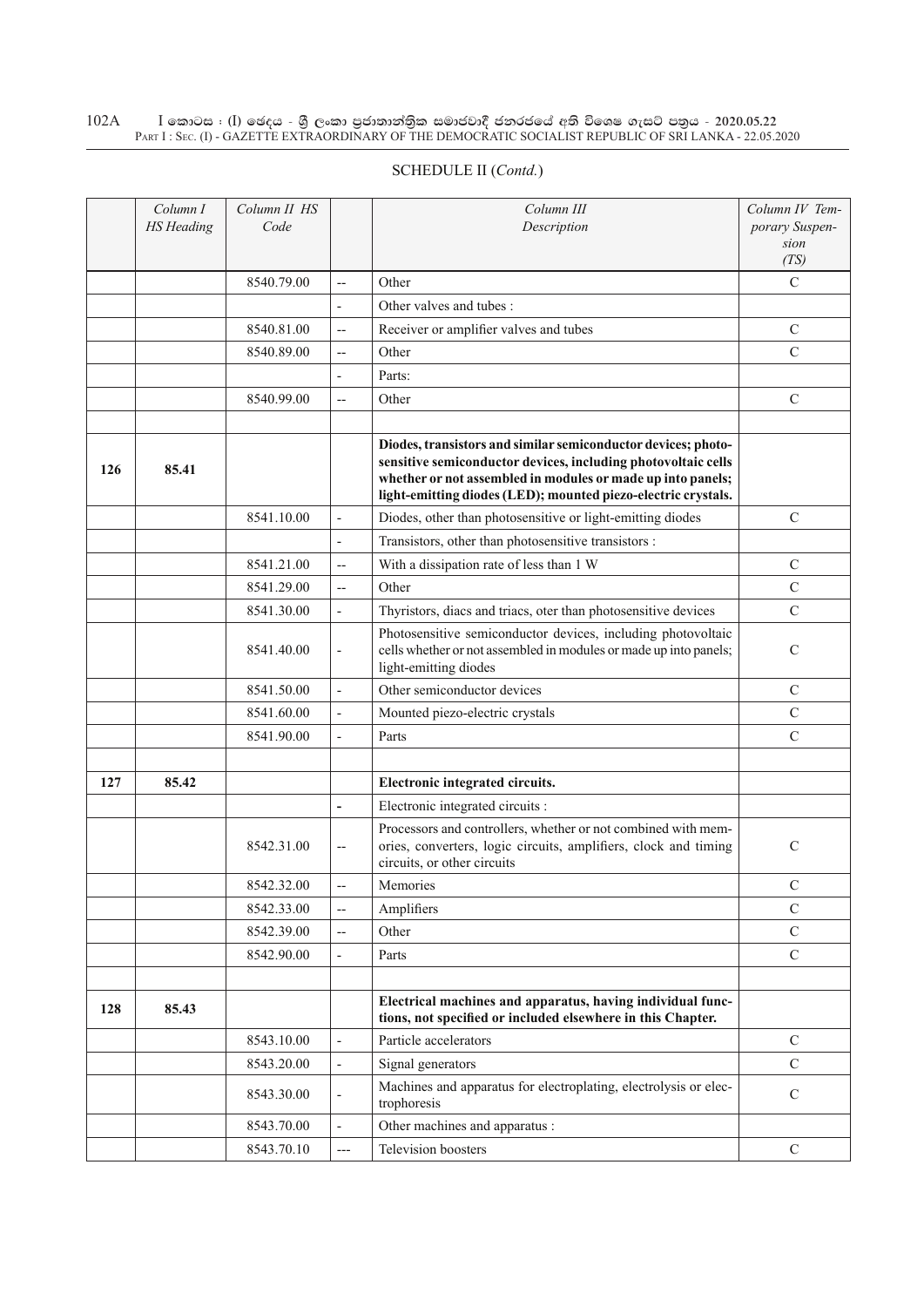$\rm I$  කොටස : ( $\rm I$ ) ඡෙදය - ශුී ලංකා පුජාතාන්තුික සමාජවාදී ජනරජයේ අති විශෙෂ ගැසට් පතුය - 2020.05.22 Part I : Sec. (I) - GAZETTE EXTRAORDINARY OF THE DEMOCRATIC SOCIALIST REPUBLIC OF SRI LANKA - 22.05.2020 103A

|     | Column I<br><b>HS</b> Heading | Column II HS<br>Code |                          | Column III<br>Description                                                                                                                                                                                                                                                                                                        | Column IV Tem-<br>porary Suspen-<br>sion<br>(TS) |
|-----|-------------------------------|----------------------|--------------------------|----------------------------------------------------------------------------------------------------------------------------------------------------------------------------------------------------------------------------------------------------------------------------------------------------------------------------------|--------------------------------------------------|
|     |                               | 8543.70.20           | $---$                    | Equipment for destroying or repelling pests                                                                                                                                                                                                                                                                                      | $\mathbf C$                                      |
|     |                               | 8543.70.90           | $---$                    | Other                                                                                                                                                                                                                                                                                                                            | $\mathbf C$                                      |
|     |                               | 8543.90.00           | $\frac{1}{2}$            | Parts                                                                                                                                                                                                                                                                                                                            | $\mathbf C$                                      |
|     |                               |                      |                          |                                                                                                                                                                                                                                                                                                                                  |                                                  |
| 129 | 85.44                         |                      |                          | Insulated (including enamelled or anodised) wire, cable (in-<br>cluding co-axial cable) and other insulated electric conduc-<br>tors, whether or not fitted with connectors; optical fibre ca-<br>bles, made up of individually sheathed fibres, whether or not<br>assembled with electric conductors or fitted with connectors. |                                                  |
|     |                               |                      |                          | Winding wire:                                                                                                                                                                                                                                                                                                                    |                                                  |
|     |                               | 8544.11.00           | $\overline{\phantom{a}}$ | Of copper:                                                                                                                                                                                                                                                                                                                       |                                                  |
|     |                               | 8544.11.10           | $---$                    | Lacquered enameled or anodized wire exceeding 0.120 mm<br>(SWG 15.5 or AWG 14) and not exceeding 1.60 mm (SWG 41<br>or AWG 38) cross section                                                                                                                                                                                     | $\mathbf C$                                      |
|     |                               | 8544.11.90           | $---$                    | Other                                                                                                                                                                                                                                                                                                                            | $\mathbf C$                                      |
|     |                               | 8544.19.00           | $\overline{\phantom{a}}$ | Other                                                                                                                                                                                                                                                                                                                            | $\mathbf C$                                      |
|     |                               | 8544.20.00           | $\overline{\phantom{a}}$ | Co-axial cable and other co-axial electric conductors :                                                                                                                                                                                                                                                                          |                                                  |
|     |                               | 8544.20.10           | $\overline{a}$           | Co-axial cables                                                                                                                                                                                                                                                                                                                  | $\mathsf{C}$                                     |
|     |                               | 8544.20.90           | $---$                    | Other                                                                                                                                                                                                                                                                                                                            | $\overline{C}$                                   |
|     |                               | 8544.30.00           |                          | Ignition wiring sets and other wiring sets of a kind used in ve-<br>hicles, aircraft or ships                                                                                                                                                                                                                                    | $\mathsf{C}$                                     |
|     |                               |                      | $\overline{a}$           | Other electric conductors, for a voltage not exceeding 1,000 V:                                                                                                                                                                                                                                                                  |                                                  |
|     |                               | 8544.42.00           | $\overline{\phantom{a}}$ | Fitted with connectors :                                                                                                                                                                                                                                                                                                         |                                                  |
|     |                               | 8544.42.10           | $---$                    | For a voltage not exceeding 80 V                                                                                                                                                                                                                                                                                                 | $\mathsf{C}$                                     |
|     |                               |                      | $---$                    | Other:                                                                                                                                                                                                                                                                                                                           |                                                  |
|     |                               | 8544.42.91           |                          | Fitted with 13A, plugs and sockets of Type-G as defined by<br>International Electrotechnical Commision                                                                                                                                                                                                                           | $\mathbf C$                                      |
|     |                               | 8544.49.00           | $\overline{\phantom{a}}$ | Other:                                                                                                                                                                                                                                                                                                                           |                                                  |
|     |                               | 8544.49.10           | $---$                    | For a voltage not exceeding 80 V                                                                                                                                                                                                                                                                                                 | $\mathbf C$                                      |
|     |                               | 8544.49.20           | $---$                    | Other up to four cored unarmoured wire and cable not exceeding<br>16 mm <sup>2</sup> conductor cross-section per core                                                                                                                                                                                                            | $\mathsf{C}$                                     |
|     |                               | 8544.49.30           | ---                      | Other single and multi-cored wire and cable not exceeding 185<br>mm <sup>2</sup> conductor cross-section per core                                                                                                                                                                                                                | ${\bf C}$                                        |
|     |                               | 8544.49.40           | $---$                    | Other armoured and underground cables not exceeding 150 mm <sup>2</sup><br>conductor cross-section per core                                                                                                                                                                                                                      | ${\bf C}$                                        |
|     |                               | 8544.49.90           | $---$                    | Other                                                                                                                                                                                                                                                                                                                            | $\mathsf{C}$                                     |
|     |                               | 8544.60.00           | $\overline{\phantom{a}}$ | Other electric conductors, for a voltage exceeding 1000 V                                                                                                                                                                                                                                                                        | $\mathbf C$                                      |
|     |                               | 8544.70.00           | $\overline{\phantom{a}}$ | Optical fibre cables                                                                                                                                                                                                                                                                                                             | $\mathbf C$                                      |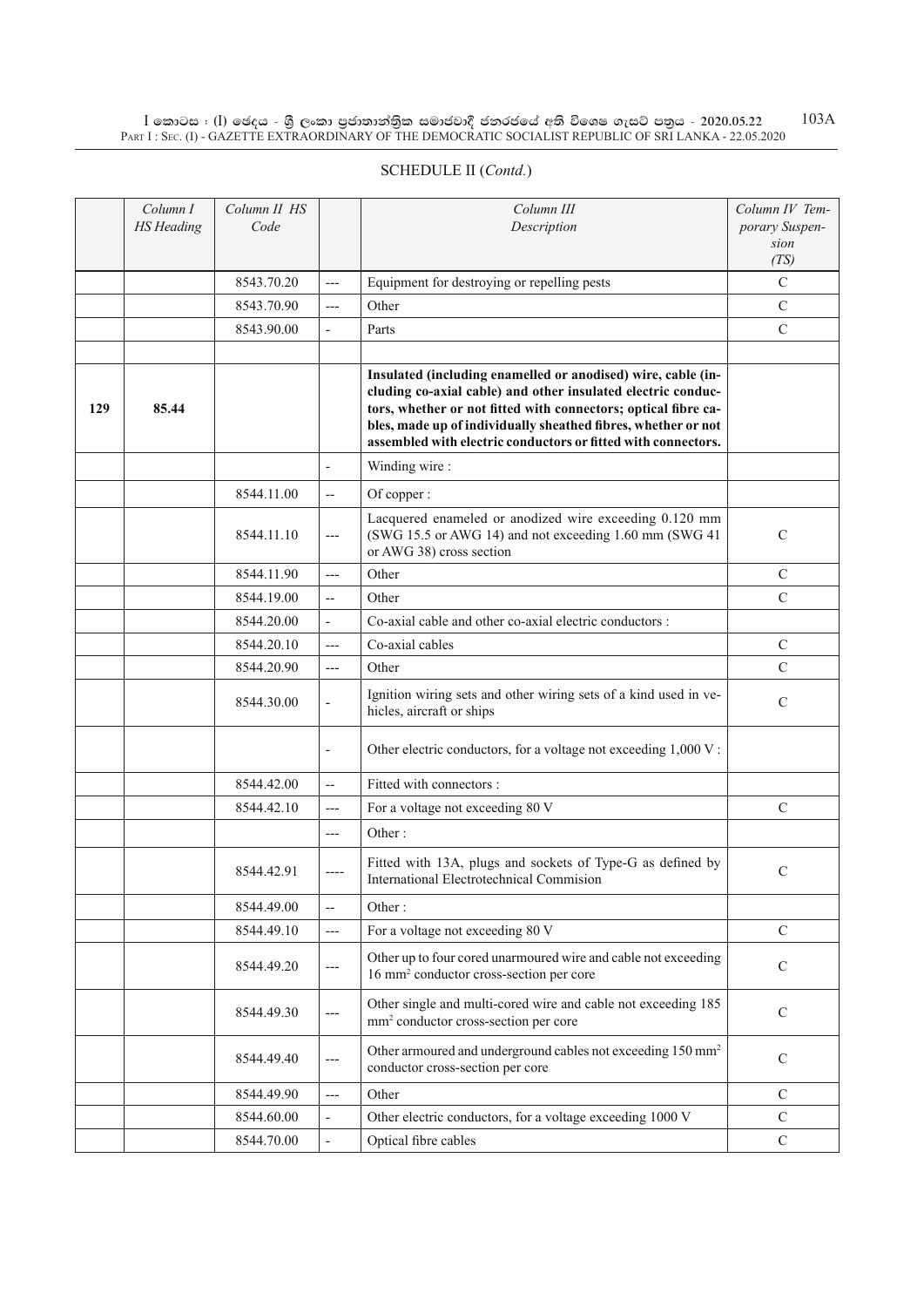#### $\rm I$  කොටස : ( $\rm I$ ) ඡෙදය - ශුී ලංකා පුජාතාන්තුික සමාජවාදී ජනරජයේ අති විශෙෂ ගැසට් පතුය - 2020.05.22 Part I : Sec. (I) - GAZETTE EXTRAORDINARY OF THE DEMOCRATIC SOCIALIST REPUBLIC OF SRI LANKA - 22.05.2020 104A

|     | Column I<br><b>HS</b> Heading | Column II HS<br>Code |                          | Column III<br>Description                                                                                                                                                                                                                                                                                                                                                                                        | Column IV Tem-<br>porary Suspen-<br>sion<br>(TS) |
|-----|-------------------------------|----------------------|--------------------------|------------------------------------------------------------------------------------------------------------------------------------------------------------------------------------------------------------------------------------------------------------------------------------------------------------------------------------------------------------------------------------------------------------------|--------------------------------------------------|
| 130 | 85.45                         |                      |                          | Carbon electrodes, carbon brushes, lamp carbons, battery<br>carbons and other articles of graphite or other carbon, with<br>or without metal, of a kind used for electrical purposes.                                                                                                                                                                                                                            |                                                  |
|     |                               |                      | $\overline{a}$           | Electrodes:                                                                                                                                                                                                                                                                                                                                                                                                      |                                                  |
|     |                               | 8545.11.00           | $\overline{\phantom{a}}$ | Of a kind used for furnaces                                                                                                                                                                                                                                                                                                                                                                                      | $\mathcal{C}$                                    |
|     |                               | 8545.19.00           | $\overline{a}$           | Other:                                                                                                                                                                                                                                                                                                                                                                                                           |                                                  |
|     |                               | 8545.19.10           | $---$                    | Arc lamp carbon                                                                                                                                                                                                                                                                                                                                                                                                  | $\mathcal{C}$                                    |
|     |                               | 8545.19.90           | $---$                    | Other                                                                                                                                                                                                                                                                                                                                                                                                            | $\mathbf C$                                      |
|     |                               | 8545.20.00           | $\overline{\phantom{a}}$ | <b>Brushes</b>                                                                                                                                                                                                                                                                                                                                                                                                   | $\mathcal{C}$                                    |
|     |                               | 8545.90.00           | $\overline{\phantom{a}}$ | Other                                                                                                                                                                                                                                                                                                                                                                                                            | $\overline{C}$                                   |
|     |                               |                      |                          |                                                                                                                                                                                                                                                                                                                                                                                                                  |                                                  |
| 131 | 85.46                         |                      |                          | <b>Electrical Insulators of any material.</b>                                                                                                                                                                                                                                                                                                                                                                    |                                                  |
|     |                               | 8546.10.00           | $\overline{a}$           | Of glass                                                                                                                                                                                                                                                                                                                                                                                                         | $\mathcal{C}$                                    |
|     |                               | 8546.20.00           | $\overline{a}$           | Of ceramics                                                                                                                                                                                                                                                                                                                                                                                                      | $\mathcal{C}$                                    |
|     |                               | 8546.90.00           | $\overline{\phantom{a}}$ | Other                                                                                                                                                                                                                                                                                                                                                                                                            | $\mathsf{C}$                                     |
|     |                               |                      |                          |                                                                                                                                                                                                                                                                                                                                                                                                                  |                                                  |
| 132 | 85.47                         |                      |                          | Insulating fittings for electrical machines, appliances or<br>equipment, being fittings wholly of insulating material apart<br>from any minor components of metal (for example, threaded<br>sockets) incorporated during moulding solely for purposes of<br>assembly, other than insulators of heading 85.46; electrical<br>conduit tubing and joints therefor, of base metal lined with<br>insulating material. |                                                  |
|     |                               | 8547.10.00           | $\overline{\phantom{a}}$ | Insulating fittings of ceramics                                                                                                                                                                                                                                                                                                                                                                                  | $\mathcal{C}$                                    |
|     |                               | 8547.20.00           | $\overline{\phantom{a}}$ | Insulating fittings of plastics                                                                                                                                                                                                                                                                                                                                                                                  | $\mathsf{C}$                                     |
|     |                               | 8547.90.00           | $\overline{\phantom{a}}$ | Other                                                                                                                                                                                                                                                                                                                                                                                                            | $\mathcal{C}$                                    |
|     |                               |                      |                          |                                                                                                                                                                                                                                                                                                                                                                                                                  |                                                  |
| 133 | 85.48                         |                      |                          | Insulating fittings for electrical machines, appliances or<br>equipment, being fittings wholly of insulating material apart<br>from any minor components of metal (for example, threaded<br>sockets) incorporated during moulding solely for purposes of<br>assembly, other than insulators of heading 85.46; electrical<br>conduit tubing and joints therefor, of base metal lined with<br>insulating material. |                                                  |
|     |                               | 8548.90.00           |                          | Other                                                                                                                                                                                                                                                                                                                                                                                                            | $\mathcal{C}$                                    |
|     |                               |                      |                          |                                                                                                                                                                                                                                                                                                                                                                                                                  |                                                  |
| 134 | 86.03                         |                      |                          | Self-propelled railway or tramway coaches, vans and trucks,<br>other than those of heading 86.04.                                                                                                                                                                                                                                                                                                                |                                                  |
|     |                               | 8603.90.00           | $\overline{\phantom{a}}$ | Other                                                                                                                                                                                                                                                                                                                                                                                                            | $\mathcal{C}$                                    |
|     |                               |                      |                          |                                                                                                                                                                                                                                                                                                                                                                                                                  |                                                  |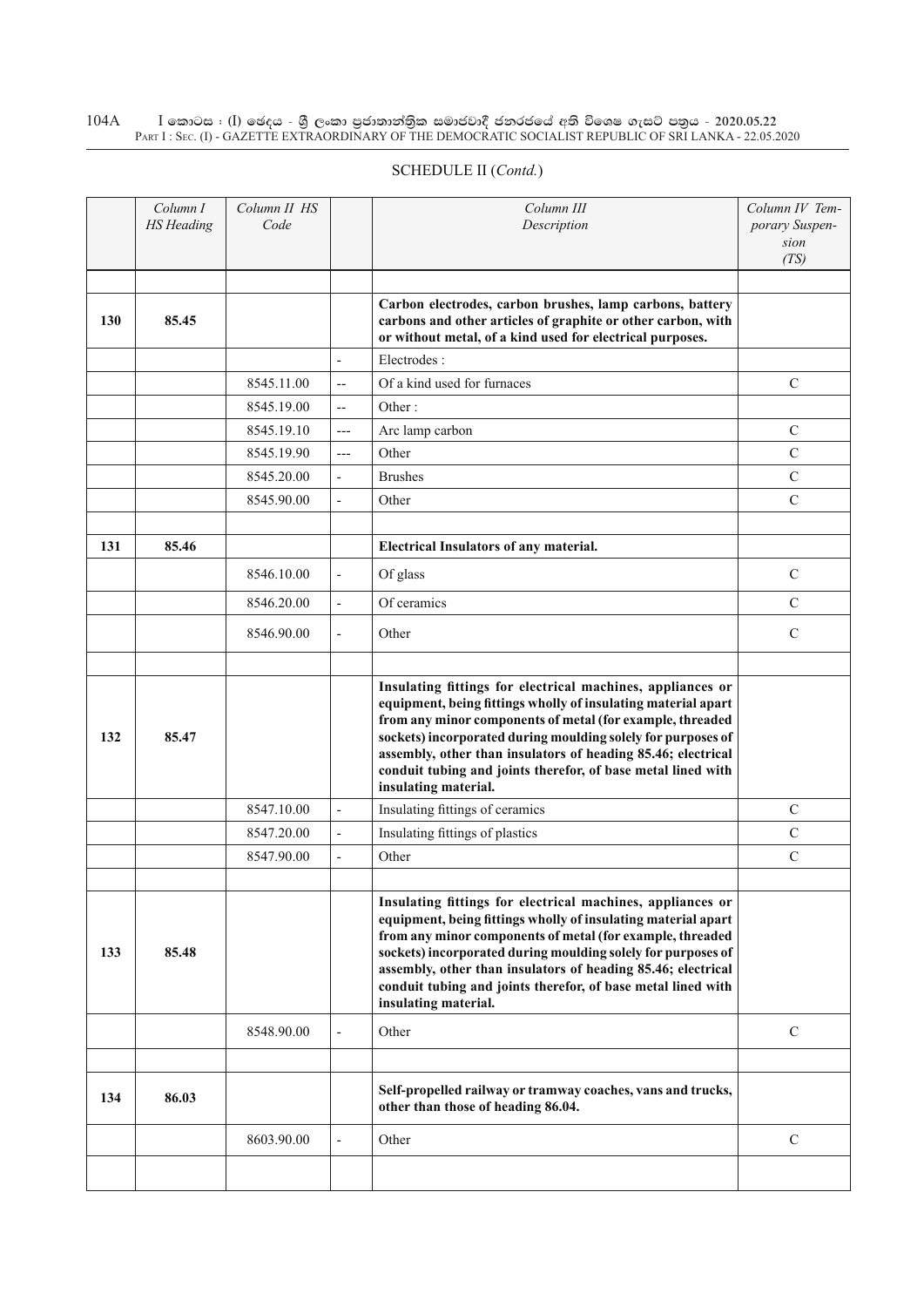- 19. The Schedule I of the Special Import License Regulations, published in the *Gazette* (Extraordinary) No. 2044/40 dated November 09, 2017, Schedule I of the Special Import License Regulations, published in the Gazette (Extraordinary) No. 2076/4 dated June 18, 2018 and Schedule I of the Special Import License Regulations, published in the Gazette (Extraordinary) No. 2143/36 dated October 03, 2019 and the Schedule I and IV of the Special Import License Regulations, published in the Gazette (Extraordinary) No. 2152/63 dated December 06, 2019 are further amended hereby.
- 20. HS Codes applicable to the items appearing below in Column I and Column II and their corresponding entries appearing in Column III and IV are hereby inserted into the Schedule I of the Special Import License Regulations, published in the *Gazette* (Extraordinary) No. 2044/40 dated November 09, 2017, *Gazette* (Extraordinary) No. 2076/4 dated June 18, 2018, *Gazette* (Extraordinary) No. 2143/36 dated October 03, 2019 and *Gazette* (Extraordinary) No. 2152/63 dated December 06, 2019.

|     | Column I<br>HS Heading | Column II<br>HS Code | Column III<br>Decription                          | Column IV<br>ICL(L) |
|-----|------------------------|----------------------|---------------------------------------------------|---------------------|
| 214 | 63.07                  |                      | Other made up articles, including dress patterns. |                     |
|     |                        | 6307.90.00           | Other                                             |                     |

21. The following items that shall be imported on an Import Control License, stipulated by the Import and Export Regulations, are suspended for a 90-day period will effect from May 22, 2020.

|              | Column I   | Column II<br><b>HS</b> Code |                          | Column III                                                                                                     | $Column\ IV$ |
|--------------|------------|-----------------------------|--------------------------|----------------------------------------------------------------------------------------------------------------|--------------|
|              | HS Heading |                             |                          | Decription                                                                                                     | ICL(L)       |
| 1            | 07.13      |                             |                          | Dried leguminous vegetables, shelled, whether or not<br>skinned or split.                                      |              |
|              |            |                             | $---$                    | Black gram:                                                                                                    |              |
|              |            | 0713.31.22                  | $---$                    | Split                                                                                                          | L            |
|              |            | 0713.31.29                  | ----                     | Other                                                                                                          | L            |
|              |            |                             |                          |                                                                                                                |              |
| $\mathbf{2}$ | 08.02      |                             |                          | Other nuts, fresh or dried, whether or not shelled or peeled.                                                  |              |
|              |            | 0802.80.00                  | $\overline{\phantom{a}}$ | Areca nuts:                                                                                                    |              |
|              |            | 0802.80.10                  | $---$                    | Fresh (not shelled or peeled)                                                                                  | L            |
|              |            | 0802.80.90                  | $---$                    | Other                                                                                                          | L            |
|              |            |                             |                          |                                                                                                                |              |
| 3            | 08.13      |                             |                          | Fruit, dried, other than that of headings 08.01 to 08.06;<br>mixtures of nuts or dried fruits of this Chapter. |              |
|              |            | 0813.40.00                  | $\blacksquare$           | Other fruit:                                                                                                   |              |
|              |            | 0813.40.10                  | $---$                    | Tamarind                                                                                                       | L            |
|              |            |                             |                          |                                                                                                                |              |
| 4            | 09.04      |                             |                          | Pepper of the genus Piper; dried or crushed or ground<br>fruits of the genus Capsicum or of the genus Pimenta. |              |
|              |            |                             |                          | Pepper:                                                                                                        |              |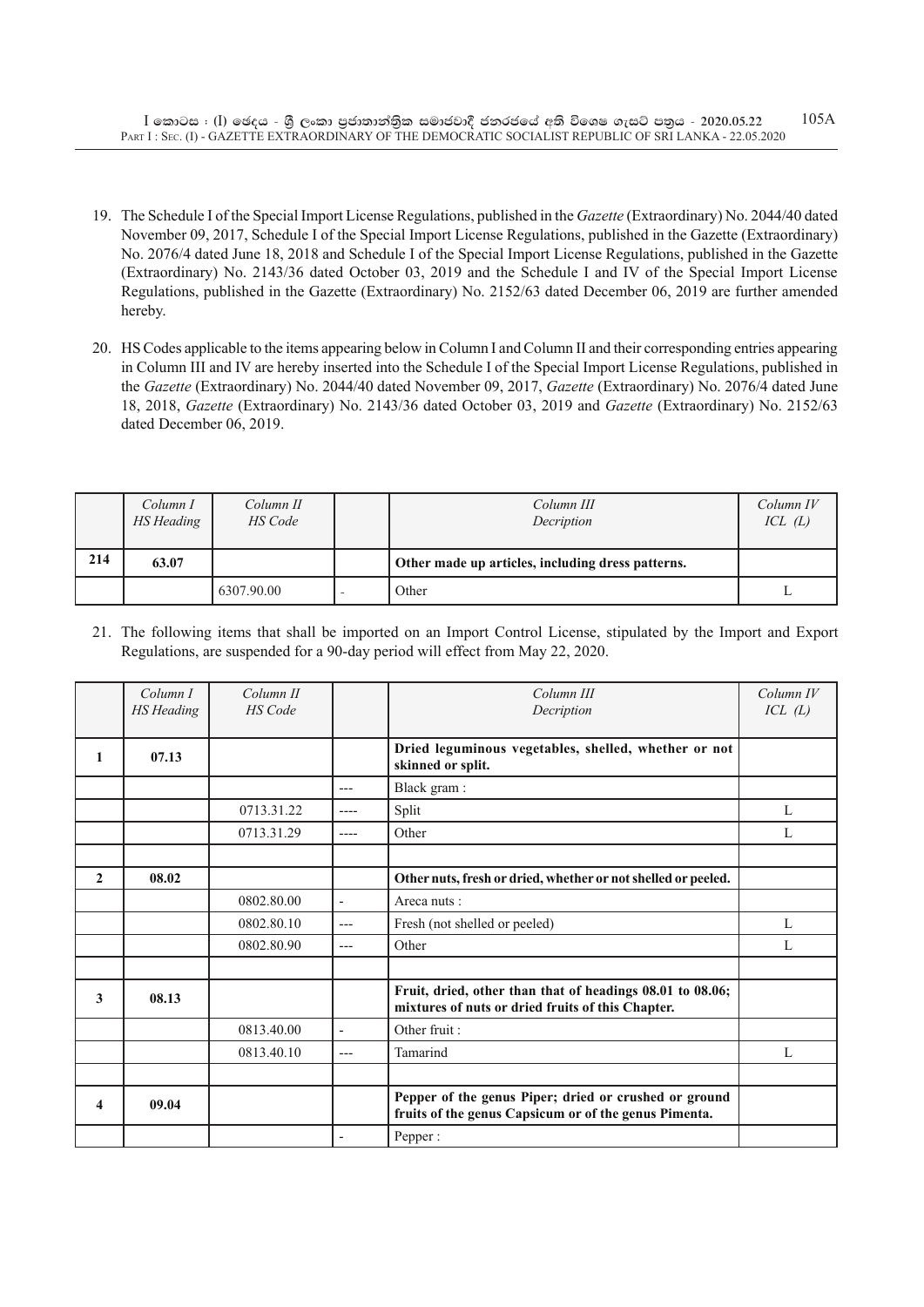$\rm I$  කොටස : ( $\rm I$ ) ඡෙදය - ශුී ලංකා පුජාතාන්තුික සමාජවාදී ජනරජයේ අති විශෙෂ ගැසට් පතුය - 2020.05.22 Part I : Sec. (I) - GAZETTE EXTRAORDINARY OF THE DEMOCRATIC SOCIALIST REPUBLIC OF SRI LANKA - 22.05.2020 106A

|   | Column I<br><b>HS</b> Heading | Column II<br>HS Code |                          | Column III                                                                   | Column IV<br>ICL(L) |
|---|-------------------------------|----------------------|--------------------------|------------------------------------------------------------------------------|---------------------|
|   |                               |                      |                          | Decription                                                                   |                     |
|   |                               | 0904.11.00           | $\overline{\phantom{a}}$ | Neither crushed nor ground :                                                 |                     |
|   |                               |                      | $---$                    | Light Berries of pepper with a density not exceeding 450grams<br>per litre : |                     |
|   |                               | 0904.11.11           | $---$                    | Organic                                                                      | L                   |
|   |                               | 0904.11.19           | $---$                    | Other                                                                        | L                   |
|   |                               | 0904.11.20           | $---$                    | Matured Berries of pepper with a density exceeding 450grams<br>per litre     | L                   |
|   |                               | 0904.11.30           | $---$                    | Other, white                                                                 | L                   |
|   |                               | 0904.11.90           | $---$                    | Other                                                                        | L                   |
|   |                               | 0904.12.00           | $\overline{\phantom{a}}$ | Crushed or ground:                                                           |                     |
|   |                               | 0904.12.10           | $---$                    | Crushed                                                                      | L                   |
|   |                               | 0904.12.20           | $---$                    | Ground                                                                       | L                   |
|   |                               |                      |                          |                                                                              |                     |
| 5 | 09.06                         |                      |                          | Cinnamon and cinnamon-tree flowers.                                          |                     |
|   |                               |                      | $\overline{a}$           | Neither crushed nor ground :                                                 |                     |
|   |                               | 0906.11.00           | $\overline{a}$           | Cinnamon (Cinnamomum zeylanicum Blume):                                      |                     |
|   |                               |                      | $---$                    | Organic                                                                      |                     |
|   |                               | 0906.11.11           | ----                     | Quills cut, in retail packs of 1 kg or less and packed in cases              | L                   |
|   |                               | 0906.11.12           | $-----$                  | Other quills                                                                 | L                   |
|   |                               | 0906.11.13           | $---$                    | Qullings                                                                     | L                   |
|   |                               | 0906.11.14           | $-----$                  | Featherings                                                                  | L                   |
|   |                               | 0906.11.15           | $---$                    | Chips                                                                        | L                   |
|   |                               | 0906.11.19           | $---$                    | Other                                                                        | L                   |
|   |                               |                      | $---$                    | Other:                                                                       |                     |
|   |                               | 0906.11.91           | $-----$                  | Quills cut, in retail packs of 1 kg or less and packed in cases              | L                   |
|   |                               | 0906.11.92           | $---$                    | Other quills                                                                 | L                   |
|   |                               | 0906.11.93           | $-----$                  | Qullings                                                                     | L                   |
|   |                               | 0906.11.94           | $---$                    | Featherings                                                                  | L                   |
|   |                               | 0906.11.95           |                          | Chips                                                                        | L                   |
|   |                               | 0906.11.99           | $-----$                  | Other                                                                        | $\mathbf L$         |
|   |                               | 0906.19.00           | $\overline{\phantom{a}}$ | Other                                                                        | $\mathbf L$         |
|   |                               | 0906.20.00           | $\blacksquare$           | Crushed or ground:                                                           |                     |
|   |                               | 0906.20.10           | $\overline{a}$           | Cinnamon (Cinnamomum zeylanicum Blume) crushed                               | L                   |
|   |                               | 0906.20.20           | $---$                    | Cinnamon (Cinnamomum zeylanicum Blume) ground                                | L                   |
|   |                               | 0906.20.90           | $\overline{\phantom{a}}$ | Other                                                                        | L                   |
|   |                               |                      |                          |                                                                              |                     |
| 6 | 09.07                         |                      |                          | Cloves (whole fruit, cloves and stems).                                      |                     |
|   |                               | 0907.10.00           | $\blacksquare$           | Neither crushed nor ground :                                                 |                     |
|   |                               |                      | $\overline{a}$           | Organic:                                                                     |                     |
|   |                               | 0907.10.11           | ----                     | Whole fruit                                                                  | $\mathbf L$         |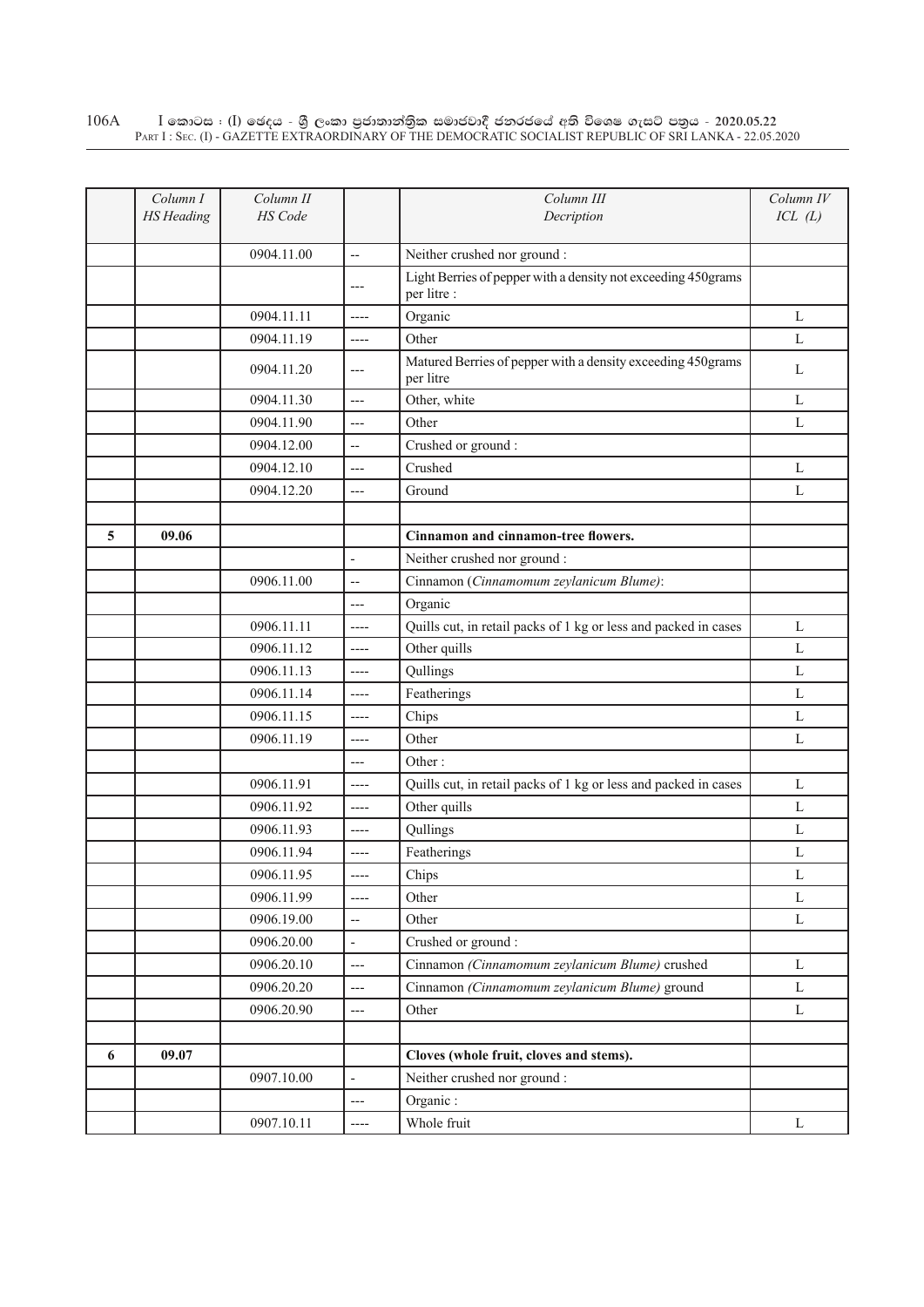|   | Column I<br><b>HS</b> Heading | Column II<br>HS Code |                          | Column III<br>Decription                                                           | Column IV<br>ICL(L) |
|---|-------------------------------|----------------------|--------------------------|------------------------------------------------------------------------------------|---------------------|
|   |                               |                      |                          |                                                                                    |                     |
|   |                               | 0907.10.12           | $---$                    | Cloves                                                                             | L                   |
|   |                               | 0907.10.13           | $-----$                  | <b>Stems</b>                                                                       | L                   |
|   |                               |                      | $---$                    | Other:                                                                             |                     |
|   |                               | 0907.10.91           | ----                     | Whole fruit                                                                        | L                   |
|   |                               | 0907.10.92           | $---$                    | Cloves                                                                             | L                   |
|   |                               | 0907.10.93           | $-----$                  | <b>Stems</b>                                                                       | $\mathbf L$         |
|   |                               | 0907.20.00           | $\overline{\phantom{a}}$ | Crushed or ground                                                                  | $\mathbf L$         |
|   |                               |                      |                          |                                                                                    |                     |
| 7 | 09.08                         |                      |                          | Nutmeg, mace and cardamoms.                                                        |                     |
|   |                               |                      | $\overline{a}$           | Nutmeg:                                                                            |                     |
|   |                               | 0908.11.00           | $\overline{\phantom{a}}$ | Neither crushed nor ground :                                                       |                     |
|   |                               |                      | $---$                    | Organic:                                                                           |                     |
|   |                               | 0908.11.11           | $---$                    | Wormy and Punky                                                                    | L                   |
|   |                               | 0908.11.19           | $---$                    | Other                                                                              | $\mathbf L$         |
|   |                               |                      | $---$                    | Other:                                                                             |                     |
|   |                               | 0908.11.91           | $-----$                  | Wormy and Punky                                                                    | L                   |
|   |                               | 0908.11.99           | $-----$                  | Other                                                                              | L                   |
|   |                               | 0908.12.00           | $\overline{\phantom{a}}$ | Crushed or ground:                                                                 |                     |
|   |                               | 0908.12.10           | $---$                    | <b>Broken</b>                                                                      | L                   |
|   |                               | 0908.12.90           | $---$                    | Other                                                                              | L                   |
|   |                               |                      | $\frac{1}{2}$            | Mace:                                                                              |                     |
|   |                               | 0908.21.00           | $\overline{a}$           | Neither crushed nor ground                                                         | $\mathbf L$         |
|   |                               | 0908.22.00           | $\overline{\phantom{a}}$ | Crushed or ground                                                                  | $\mathbf L$         |
|   |                               |                      | $\overline{a}$           | Cardamoms:                                                                         |                     |
|   |                               | 0908.31.00           | $\overline{\phantom{a}}$ | Neither crushed nor ground                                                         | $\mathbf L$         |
|   |                               | 0908.32.00           | $\overline{a}$           | Crushed or ground                                                                  | L                   |
|   |                               |                      |                          |                                                                                    |                     |
| 8 | 09.10                         |                      |                          | Ginger, saffron, turmeric (curcuma), thyme, bay leaves,<br>curry and other spices. |                     |
|   |                               |                      | $\frac{1}{2}$            | Ginger:                                                                            |                     |
|   |                               | 0910.11.00           | $\overline{\phantom{a}}$ | Neither crushed nor ground :                                                       |                     |
|   |                               | 0910.11.10           | $\overline{a}$           | Dried                                                                              | $\mathbf L$         |
|   |                               | 0910.11.90           | ---                      | Other                                                                              | $\mathbf L$         |
|   |                               | 0910.12.00           | $\ddotsc$                | Crushed or ground                                                                  | $\mathbf L$         |
|   |                               | 0910.30.00           | $\frac{1}{2}$            | Turmeric (curcuma) :                                                               |                     |
|   |                               | 0910.30.10           | $\overline{a}$           | Neither crushed nor ground                                                         | $\mathbf L$         |
|   |                               | 0910.30.90           | ---                      | Other                                                                              | L                   |
|   |                               |                      |                          |                                                                                    |                     |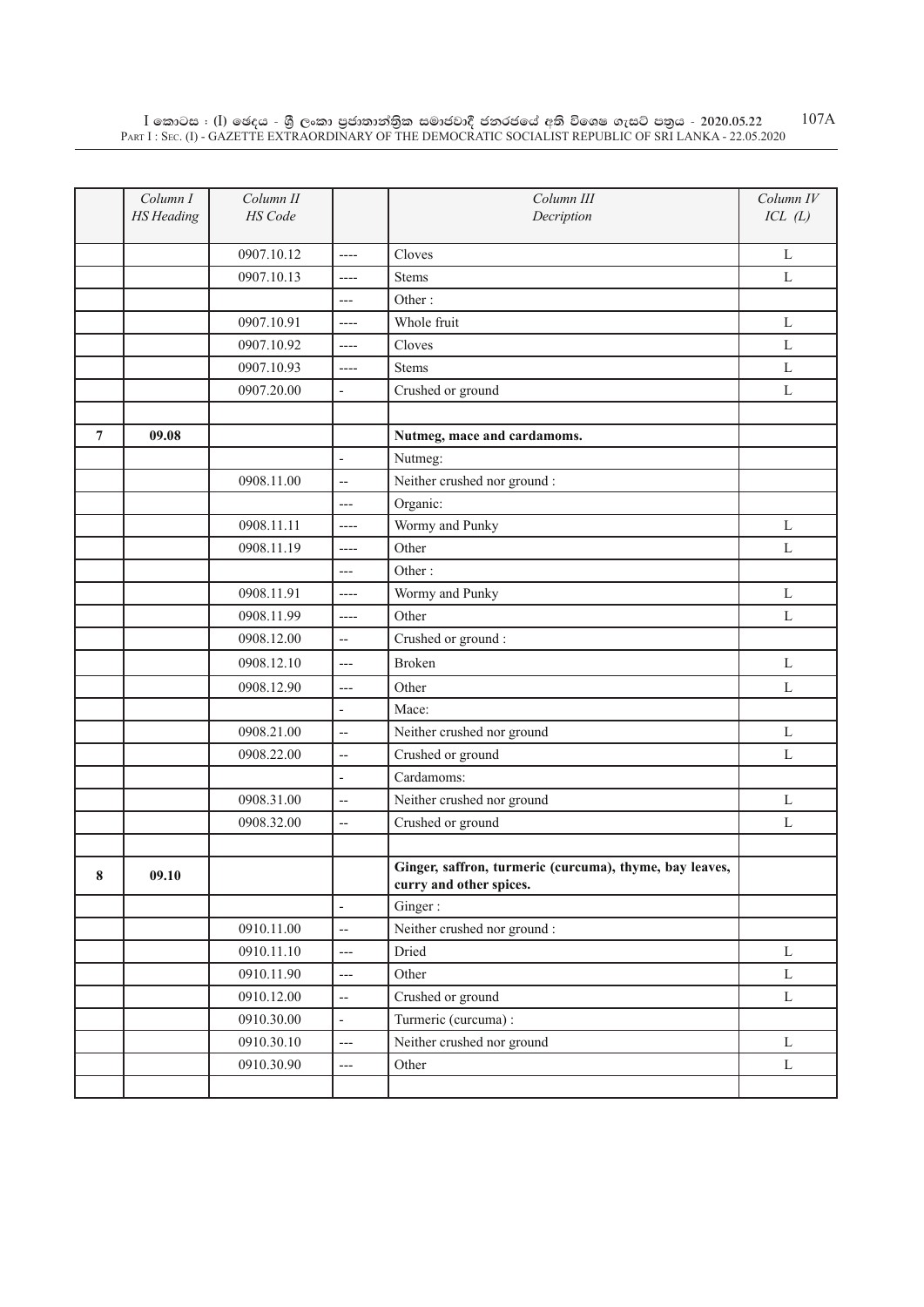$\rm I$  කොටස : ( $\rm I$ ) ඡෙදය - ශුී ලංකා පුජාතාන්තුික සමාජවාදී ජනරජයේ අති විශෙෂ ගැසට් පතුය - 2020.05.22 Part I : Sec. (I) - GAZETTE EXTRAORDINARY OF THE DEMOCRATIC SOCIALIST REPUBLIC OF SRI LANKA - 22.05.2020 108A

|    | Column I<br><b>HS</b> Heading | Column II<br>HS Code |                          | Column III<br>Decription                                                                                                                                                                                                                                                                         | Column IV<br>ICL(L) |
|----|-------------------------------|----------------------|--------------------------|--------------------------------------------------------------------------------------------------------------------------------------------------------------------------------------------------------------------------------------------------------------------------------------------------|---------------------|
| 9  | 22.02                         |                      |                          | Waters, including mineral waters and aerated waters,<br>containing added sugar or other sweetening matter or fla-<br>voured, and other non-alcoholic beverages, not including                                                                                                                    |                     |
|    |                               |                      |                          | fruit or vegetable juices of heading 20.09.                                                                                                                                                                                                                                                      |                     |
|    |                               |                      |                          | Other:                                                                                                                                                                                                                                                                                           |                     |
|    |                               | 2202.99.00           | $\overline{a}$           | Other:                                                                                                                                                                                                                                                                                           |                     |
|    |                               | 2202.99.20           | ---                      | Beverages approved as drugs by the National Medicines<br>Regulatory Authority (NMRA)                                                                                                                                                                                                             | L                   |
|    |                               | 2202.99.30           | $---$                    | Beverages put up for retail sales as "Energy Drinks"                                                                                                                                                                                                                                             | L                   |
|    |                               |                      |                          |                                                                                                                                                                                                                                                                                                  |                     |
| 10 | 33.07                         |                      |                          | Pre-shave, shaving or after-shave preparations, personal<br>deodorants, bath preparations, depilatories and other<br>perfumery, cosmetic or toilet preparations not elsewhere<br>specified or included; prepared room deodorisers, whether<br>or not perfumed or having disinfectant properties. |                     |
|    |                               |                      |                          | Preparations for perfuming or deodorizing rooms, including<br>odoriferous preparations used during religious rites :                                                                                                                                                                             |                     |
|    |                               | 3307.41.00           | $-$                      | "Agarbatti" and other odoriferous preparations which operate<br>by burning                                                                                                                                                                                                                       | L                   |
|    |                               |                      |                          | Used or new rags, scrap twine, cordage, rope and cables                                                                                                                                                                                                                                          |                     |
| 11 | 63.10                         |                      |                          | and worn out articles of twine, cordage, rope or cables,<br>of textile materials.                                                                                                                                                                                                                |                     |
|    |                               | 6310.10.00           | $\overline{a}$           | Sorted:                                                                                                                                                                                                                                                                                          |                     |
|    |                               | 6310.10.10           | $---$                    | Used                                                                                                                                                                                                                                                                                             | L                   |
|    |                               | 6310.10.90           | $---$                    | Other                                                                                                                                                                                                                                                                                            | L                   |
|    |                               | 6310.90.00           | $\overline{\phantom{a}}$ | Other:                                                                                                                                                                                                                                                                                           |                     |
|    |                               | 6310.90.10           | $---$                    | Used                                                                                                                                                                                                                                                                                             | L                   |
|    |                               | 6310.90.90           | ---                      | Other                                                                                                                                                                                                                                                                                            | L                   |
|    |                               |                      |                          |                                                                                                                                                                                                                                                                                                  |                     |
| 12 | 68.10                         |                      |                          | Articles of cement, of concrete or of artificial stone, whether<br>or not reinforced.                                                                                                                                                                                                            |                     |
|    |                               |                      | $\overline{a}$           | Tiles, flagstones, bricks and similar articles :                                                                                                                                                                                                                                                 |                     |
|    |                               | 6810.11.00           | $\overline{\phantom{a}}$ | Building blocks and bricks :                                                                                                                                                                                                                                                                     |                     |
|    |                               | 6810.11.10           | $---$                    | Concrete cement blocks encasing industrial waste sludge                                                                                                                                                                                                                                          | L                   |
|    |                               |                      | $\overline{\phantom{a}}$ | Other articles :                                                                                                                                                                                                                                                                                 |                     |
|    |                               | 6810.99.00           | $\overline{\phantom{a}}$ | Other:                                                                                                                                                                                                                                                                                           |                     |
|    |                               | 6810.99.10           | ---                      | Concrete cement blocks encasing industrial waste sludge                                                                                                                                                                                                                                          | L                   |
|    |                               |                      |                          |                                                                                                                                                                                                                                                                                                  |                     |
| 13 | 84.07                         |                      |                          | Spark-ignition reciprocating or rotary internal combustion<br>piston engines.                                                                                                                                                                                                                    |                     |
|    |                               |                      | ÷                        | Reciprocating piston engines of a kind used for the propulsion<br>of vehicles of Chapter 87:                                                                                                                                                                                                     |                     |
|    |                               | 8407.31.00           | $\overline{\phantom{a}}$ | Of a cylinder capacity not exceeding 50 cc :                                                                                                                                                                                                                                                     |                     |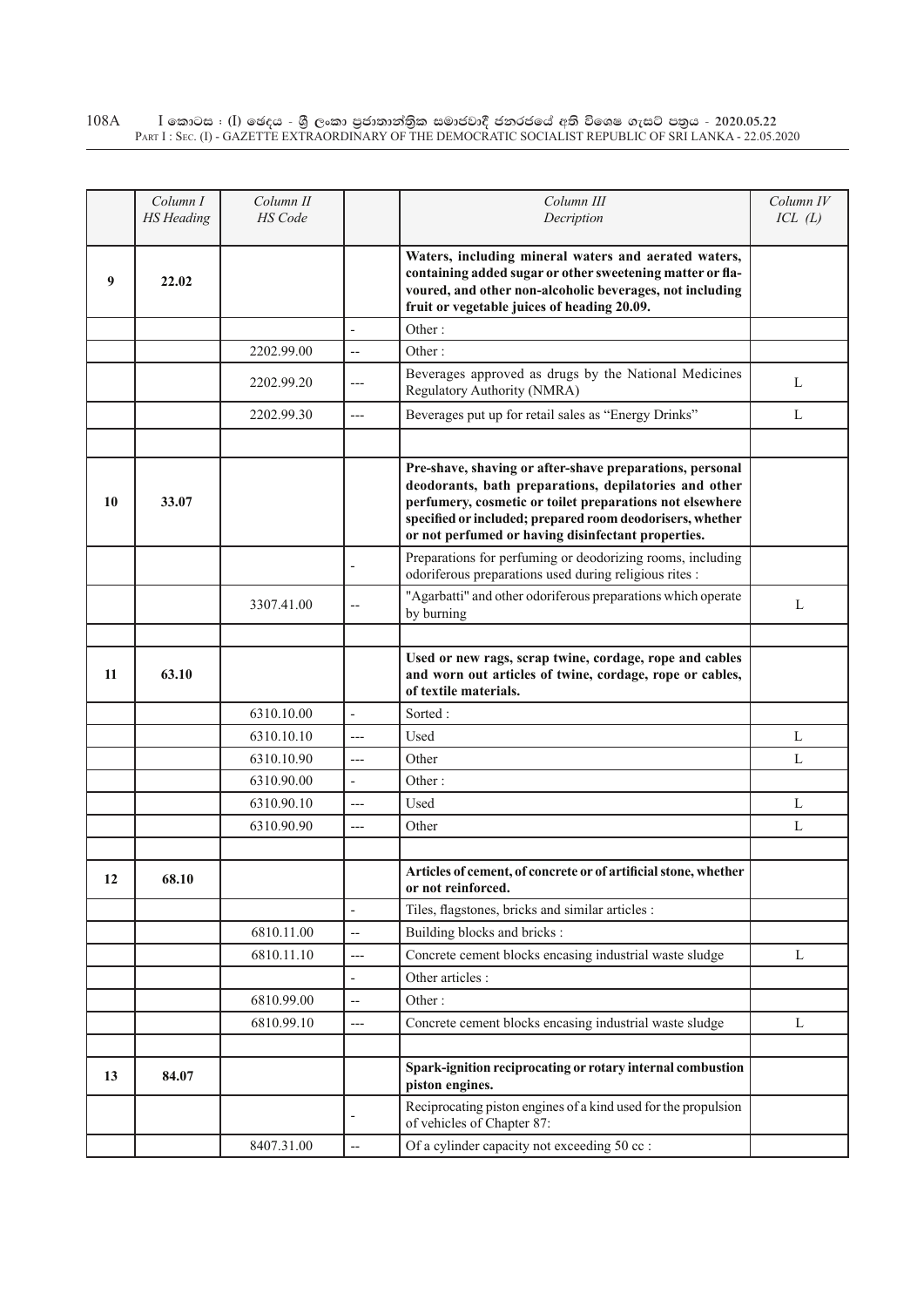|    | Column I          | Column II  |                          | Column III                                                                                                                                                                                                                           | Column IV |
|----|-------------------|------------|--------------------------|--------------------------------------------------------------------------------------------------------------------------------------------------------------------------------------------------------------------------------------|-----------|
|    | <b>HS</b> Heading | HS Code    |                          | Decription                                                                                                                                                                                                                           | ICL(L)    |
|    |                   |            |                          |                                                                                                                                                                                                                                      |           |
|    |                   | 8407.31.10 | ---                      | Two-stroke petrol engins of a kind used for the propulsion of<br>auto-trishaws (three-wheelers)                                                                                                                                      | L         |
|    |                   |            |                          | Of a cylinder capacity exceeding 50 cc but not exceeding                                                                                                                                                                             |           |
|    |                   | 8407.32.00 | $\qquad \qquad -$        | $250$ cc:                                                                                                                                                                                                                            |           |
|    |                   | 8407.32.10 | $---$                    | Two-stroke petrol engins of a kind used for the propulsion of<br>auto-trishaws (three-wheelers)                                                                                                                                      | L         |
|    |                   | 8407.33.00 | $-$                      | Of a cylinder capacity exceeding 250 cc but not exceeding<br>$1,000$ cc :                                                                                                                                                            |           |
|    |                   | 8407.33.10 | ---                      | Two-stroke petrol engins of a kind used for the propulsion of<br>auto-trishaws (three-wheelers)                                                                                                                                      | L         |
|    |                   |            |                          |                                                                                                                                                                                                                                      |           |
| 14 | 84.08             |            |                          | Compression-ignition internal combustion piston engines<br>(diesel or semi-diesel engines).                                                                                                                                          |           |
|    |                   | 8408.10.00 | $\overline{\phantom{a}}$ | Marine propulsion engines                                                                                                                                                                                                            |           |
|    |                   | 8408.20.00 |                          | Engines of a kind used for the propulsion of vehicles of<br>Chapter 87:                                                                                                                                                              |           |
|    |                   | 8408.20.10 | $---$                    | Used                                                                                                                                                                                                                                 | L         |
|    |                   | 8408.90.00 | $\overline{\phantom{a}}$ | Other engines :                                                                                                                                                                                                                      |           |
|    |                   | 8408.90.10 | $---$                    | Used                                                                                                                                                                                                                                 | L         |
|    |                   |            |                          |                                                                                                                                                                                                                                      |           |
| 15 | 84.09             |            |                          | Parts suitable for use solely or principally with the engines<br>of heading 84.07 or 84.08                                                                                                                                           |           |
|    |                   |            | $\overline{a}$           | Other:                                                                                                                                                                                                                               |           |
|    |                   | 8409.91.00 | $-$                      | Suitable for use solely or principally with spark-ignition<br>internal combustion piston engines                                                                                                                                     |           |
|    |                   | 8409.91.10 | ---                      | Engine blocks, and cylinder heads for two-stroke petrol<br>engins of a kind used for the propulsion of auto-trishaws<br>(three-wheelers)                                                                                             | L         |
|    |                   |            |                          |                                                                                                                                                                                                                                      |           |
| 16 | 85.28             |            |                          | Monitors and projectors, not incorporating television<br>reception apparatus; reception apparatus for television,<br>whether or not incorporating radio-broadcast receivers<br>or sound or video recording or reproducing apparatus. |           |
|    |                   | 8528.49.00 | $\overline{\phantom{a}}$ | Other:                                                                                                                                                                                                                               |           |
|    |                   | 8528.49.10 | ---                      | Used / reconditioned                                                                                                                                                                                                                 | L         |
|    |                   | 8528.59.00 | $-$                      | Other:                                                                                                                                                                                                                               |           |
|    |                   | 8528.59.10 | $---$                    | Used / reconditioned                                                                                                                                                                                                                 | L         |
|    |                   |            | ÷                        | Reception apparatus for television, whether or not incorpo-<br>rating radio-broadcast receivers or sound or video recording<br>or reproducing apparatus :                                                                            |           |
|    |                   | 8528.71.00 | $\overline{\phantom{a}}$ | Not designed to incorporate a video display or screen :                                                                                                                                                                              |           |
|    |                   | 8528.71.10 | $---$                    | Used / reconditioned                                                                                                                                                                                                                 | L         |
|    |                   | 8528.72.00 | $\overline{\phantom{a}}$ | Other, colour :                                                                                                                                                                                                                      |           |
|    |                   | 8528.72.20 | $---$                    | Used / reconditioned                                                                                                                                                                                                                 | L         |
|    |                   | 8528.73.00 | --                       | Other, monochrome:                                                                                                                                                                                                                   |           |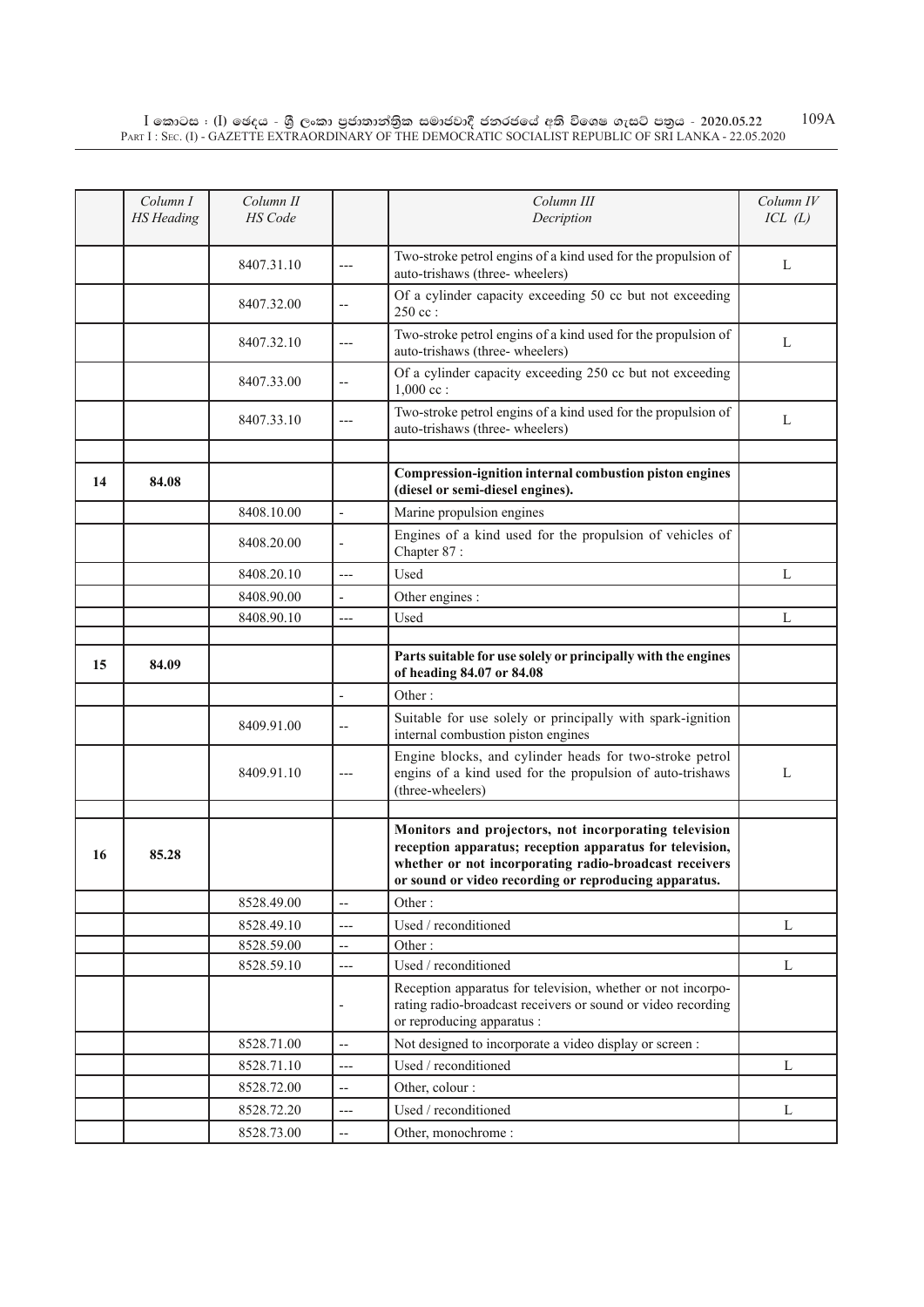## $\rm I$  කොටස : ( $\rm I$ ) ඡෙදය - ශුී ලංකා පුජාතාන්තුික සමාජවාදී ජනරජයේ අති විශෙෂ ගැසට් පතුය - 2020.05.22 Part I : Sec. (I) - GAZETTE EXTRAORDINARY OF THE DEMOCRATIC SOCIALIST REPUBLIC OF SRI LANKA - 22.05.2020 110A

|    | Column I          | Column II      |                          | Column III                                                                                                                                                   | Column IV   |
|----|-------------------|----------------|--------------------------|--------------------------------------------------------------------------------------------------------------------------------------------------------------|-------------|
|    | <b>HS</b> Heading | <b>HS</b> Code |                          | Decription                                                                                                                                                   | ICL(L)      |
|    |                   |                |                          |                                                                                                                                                              |             |
|    |                   | 8528.73.10     | $---$                    | Used / reconditioned and completely knocked-down with or<br>without cathode ray tube                                                                         | L           |
|    |                   | 8528.73.30     | $---$                    | Other, used / reconditioned                                                                                                                                  | L           |
|    |                   |                |                          |                                                                                                                                                              |             |
| 17 | 87.02             |                |                          | Motor vehicles for the transport of ten or more persons,<br>including the driver.                                                                            |             |
|    |                   | 8702.10.00     | $\overline{\phantom{a}}$ | With only compression-ignition internal combustion piston<br>engine (diesel or semi-diesel) :                                                                |             |
|    |                   |                | ---                      | Motor vehicles for the transport of less than 13 persons (adults)<br>including the driver, not more than three and a half years old:                         |             |
|    |                   | 8702.10.13     | $---$                    | Modified Vehicles of heading 87.03, more than two years old.                                                                                                 | L           |
|    |                   |                | $---$                    | Motor vehicles for the transport of less than 13 persons (adults)<br>including the driver, more than three and a half years old:                             |             |
|    |                   | 8702.10.21     | $---$                    | Modified Vehicles of heading 87.03                                                                                                                           | L           |
|    |                   | 8702.10.29     | ----                     | Other                                                                                                                                                        | L           |
|    |                   |                | ---                      | Motor vehicles for the transport of 13 or more persons (adults)<br>but less than 25 persons (adults) including the driver, not more<br>than five years old : |             |
|    |                   | 8702.10.33     | $---$                    | Modified Vehicles of heading 87.03, more than two years old                                                                                                  | L           |
|    |                   |                | ---                      | Motor vehicles for the transport of 13 or more persons (adults)<br>but less than 25 persons (adults) including the driver, more<br>than five years old :     |             |
|    |                   | 8702.10.41     | ----                     | Modified Vehicles of heading 87.03                                                                                                                           | L           |
|    |                   | 8702.10.49     | $---$                    | Other                                                                                                                                                        | L           |
|    |                   |                |                          | Motor vehicles for the transport of 25 or more persons (adults)<br>but less than 35 persons (adults) including the driver, not more<br>than ten years old :  |             |
|    |                   | 8702.10.54     | ----                     | Modified Vehicles of heading 87.03, more than two years old                                                                                                  | L           |
|    |                   |                | ---                      | Motor vehicles for the transport of 25 or more persons (adults)<br>but less than 35 persons (adults) including the driver, more<br>than ten years old :      |             |
|    |                   | 8702.10.61     | ----                     | Modified Vehicles of heading 87.03                                                                                                                           | L           |
|    |                   | 8702.10.69     | $---$                    | Other                                                                                                                                                        | L           |
|    |                   |                | ---                      | Other, not more than ten years old :                                                                                                                         |             |
|    |                   | 8702.10.74     | ----                     | Modified Vehicles of heading 87.03, more than two years old                                                                                                  | L           |
|    |                   |                | ---                      | Other, more than ten years old :                                                                                                                             |             |
|    |                   | 8702.10.81     | $---$                    | Modified Vehicles of heading 87.03                                                                                                                           | L           |
|    |                   | 8702.10.89     | ----                     | Other                                                                                                                                                        | L           |
|    |                   | 8702.20.00     |                          | With both compression-ignition internal combustion piston<br>engine (diesel or semi-diesel) and electric motor as motors<br>for propulsion :                 |             |
|    |                   |                | ---                      | Motor vehicles for the transport of less than 13 persons (adults)<br>including the driver, not more than three and a half years old:                         |             |
|    |                   | 8702.20.12     | $---$                    | Modified Vehicles of heading 87.03, more than two years old                                                                                                  | $\mathbf L$ |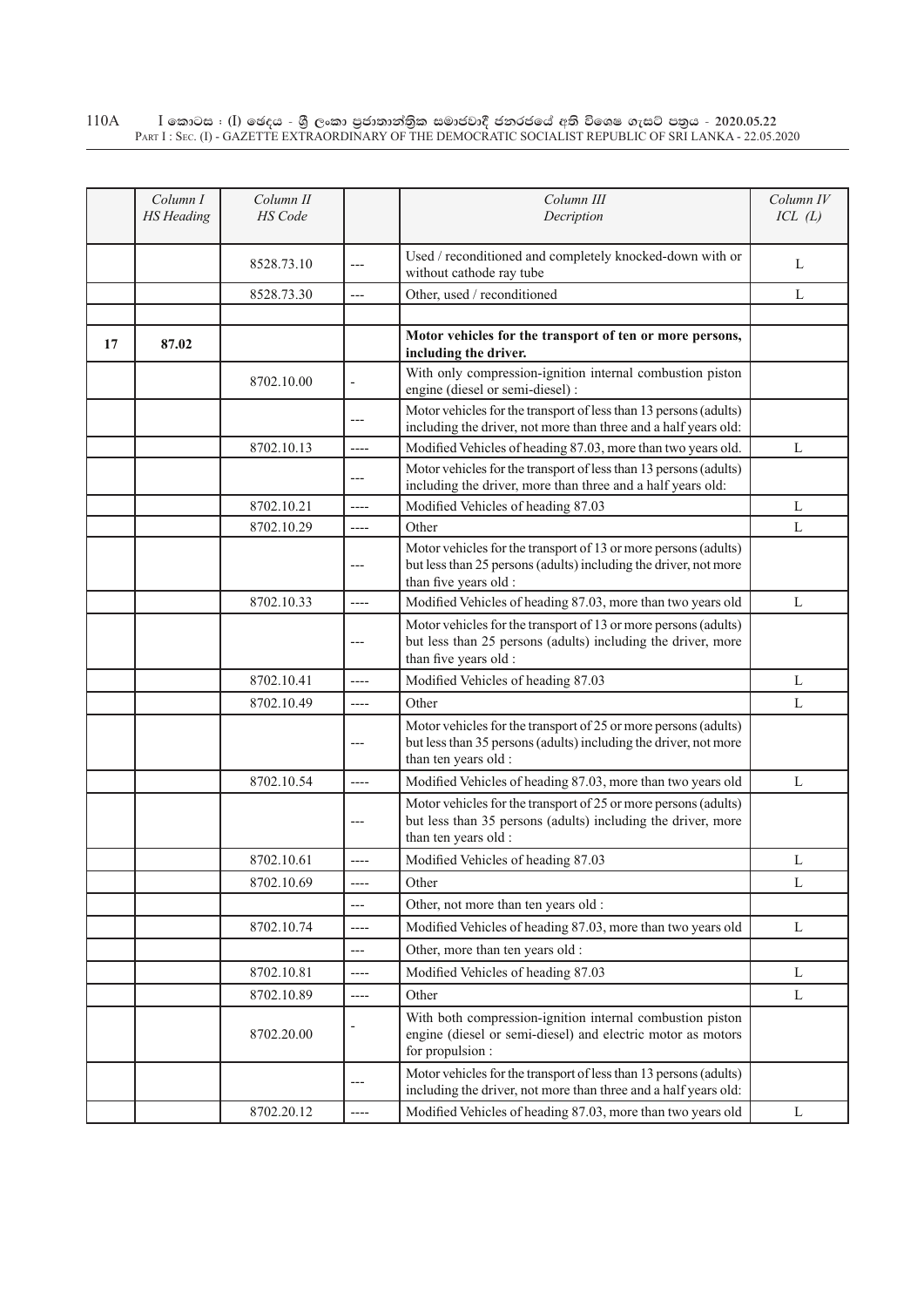$\rm I$  කොටස : ( $\rm I$ ) ඡෙදය - ශුී ලංකා පුජාතාන්තුික සමාජවාදී ජනරජයේ අති විශෙෂ ගැසට් පතුය - 2020.05.22 Part I : Sec. (I) - GAZETTE EXTRAORDINARY OF THE DEMOCRATIC SOCIALIST REPUBLIC OF SRI LANKA - 22.05.2020 111A

| Column I<br><b>HS</b> Heading | Column II<br><b>HS</b> Code |                | Column III<br>Decription                                                                                                                                     | Column IV<br>ICL(L) |
|-------------------------------|-----------------------------|----------------|--------------------------------------------------------------------------------------------------------------------------------------------------------------|---------------------|
|                               |                             | ---            | Motor vehicles for the transport of less than 13 persons (adults)<br>including the driver, more than three and a half years old:                             |                     |
|                               | 8702.20.21                  | $---$          | Modified vehicles of heading 87.03                                                                                                                           | L                   |
|                               | 8702.20.29                  | $---$          | Other                                                                                                                                                        | L                   |
|                               |                             | ---            | Motor vehicles for the transport of 13 or more persons (adults)<br>but less than 25 persons (adults) including the driver, not more<br>than five years old : |                     |
|                               | 8702.20.32                  | ----           | Modified vehicles of heading 87.03, more than two years old                                                                                                  | L                   |
|                               |                             | ---            | Motor vehicles for the transport of 13 or more persons (adults)<br>but less than 25 persons (adults) including the driver, more<br>than five years old :     |                     |
|                               | 8702.20.41                  | $---$          | Modified vehicles of heading 87.03                                                                                                                           | L                   |
|                               | 8702.20.49                  | $---$          | Other                                                                                                                                                        | L                   |
|                               |                             | $---$          | Motor vehicles for the transport of 25 or more persons (adults)<br>but less than 35 persons (adults) including the driver, not more<br>than ten years old :  |                     |
|                               | 8702.20.52                  | ----           | Modified vehicles of heading 87.03, more than two years old                                                                                                  | L                   |
|                               |                             | ---            | Motor vehicles for the transport of 25 or more persons (adults)<br>but less than 35 persons (adults) including the driver, more<br>than ten years old :      |                     |
|                               | 8702.20.61                  | $---$          | Modified vehicles of heading 87.03                                                                                                                           | L                   |
|                               | 8702.20.69                  | ----           | Other                                                                                                                                                        | L                   |
|                               |                             | $---$          | Other, not more than ten years old :                                                                                                                         |                     |
|                               | 8702.20.72                  | ----           | Modified vehicles of heading 87.03, more than two years old                                                                                                  | L                   |
|                               |                             | ---            | Other, more than ten years old :                                                                                                                             |                     |
|                               | 8702.20.81                  | $---$          | Modified vehicles of heading 87.03                                                                                                                           | L                   |
|                               | 8702.20.89                  | ----           | Other                                                                                                                                                        | L                   |
|                               | 8702.30.00                  | $\overline{a}$ | With both spark-ignition internal combustion reciprocating<br>piston engine and electric motor as motors for propulsion:                                     |                     |
|                               |                             | ---            | Motor vehicles for the transport of less than 13 persons (adults)<br>including the driver, not more than three and a half years old:                         |                     |
|                               | 8702.30.12                  | $-----$        | Modified vehicles of heading 87.03, more than two years old                                                                                                  | L                   |
|                               |                             | ---            | Motor vehicles for the transport of less than 13 persons (adults)<br>including the driver, more than three and a half years old:                             |                     |
|                               | 8702.30.21                  | $---$          | Modified vehicles of heading 87.03                                                                                                                           | L                   |
|                               | 8702.30.29                  | $---$          | Other                                                                                                                                                        | L                   |
|                               |                             | ---            | Motor vehicles for the transport of 13 or more persons (adults)<br>but less than 25 persons (adults) including the driver, not more<br>than five years old : |                     |
|                               | 8702.30.32                  | ----           | Modified vehicles of heading 87.03, more than two years old                                                                                                  | L                   |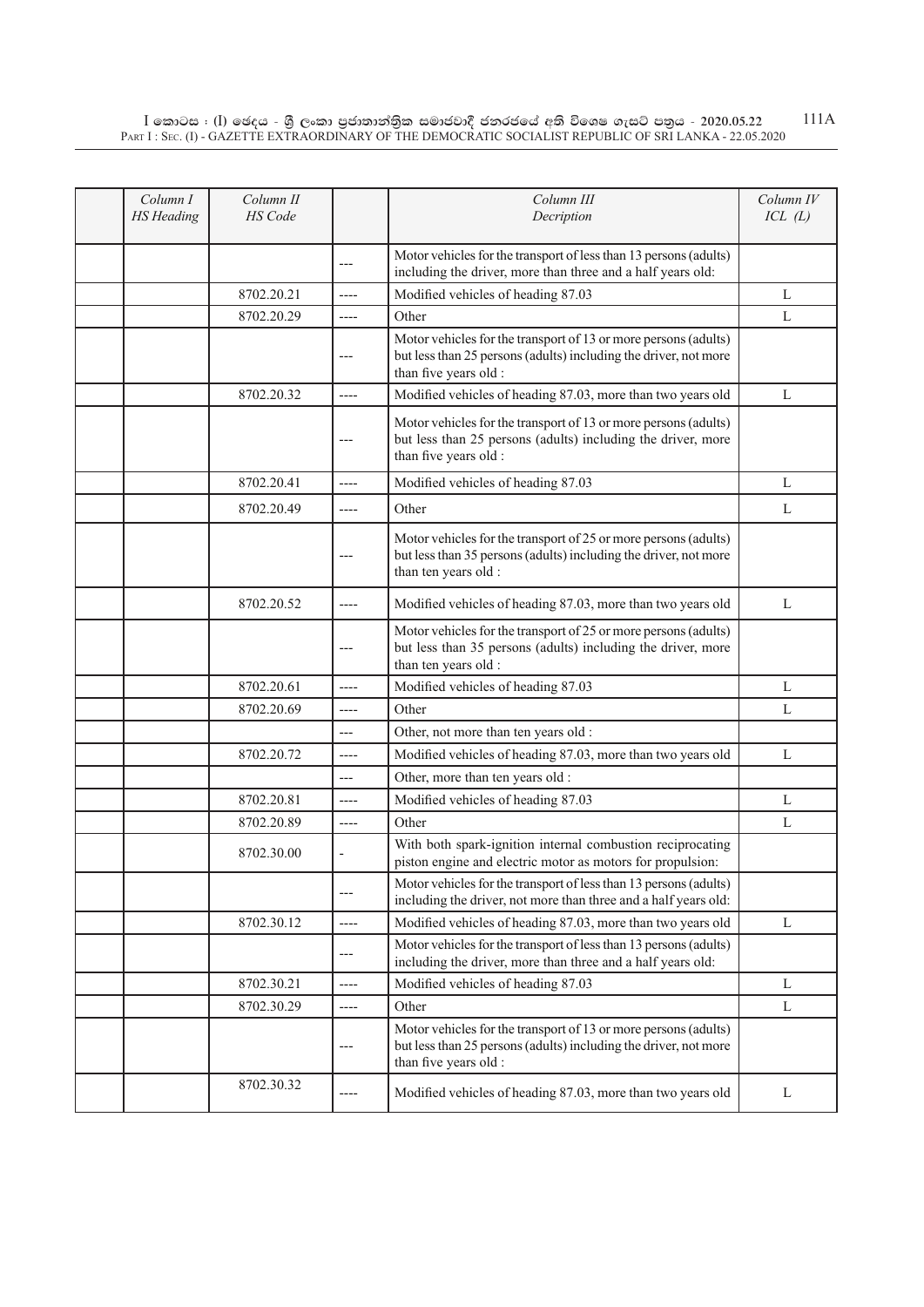$\rm I$  කොටස : ( $\rm I$ ) ඡෙදය - ශුී ලංකා පුජාතාන්තුික සමාජවාදී ජනරජයේ අති විශෙෂ ගැසට් පතුය - 2020.05.22 Part I : Sec. (I) - GAZETTE EXTRAORDINARY OF THE DEMOCRATIC SOCIALIST REPUBLIC OF SRI LANKA - 22.05.2020 112A

| Column I<br><b>HS</b> Heading | Column II<br><b>HS</b> Code |                | Column III<br>Decription                                                                                                                                     | Column IV<br>ICL(L) |
|-------------------------------|-----------------------------|----------------|--------------------------------------------------------------------------------------------------------------------------------------------------------------|---------------------|
|                               |                             | ---            | Motor vehicles for the transport of 13 or more persons (adults)<br>but less than 25 persons (adults) including the driver, more<br>than five years old :     |                     |
|                               | 8702.30.41                  | $---$          | Modified vehicles of heading 87.03                                                                                                                           | L                   |
|                               | 8702.30.49                  | $-----$        | Other                                                                                                                                                        | L                   |
|                               |                             | ---            | Motor vehicles for the transport of 25 or more persons (adults)<br>but less than 35 persons (adults) including the driver, not more<br>than ten years old :  |                     |
|                               | 8702.30.52                  | $---$          | Modified vehicles of heading 87.03, more than two years old                                                                                                  | L                   |
|                               |                             | ---            | Motor vehicles for the transport of 25 or more persons (adults)<br>but less than 35 persons (adults) including the driver, more<br>than ten years old :      |                     |
|                               | 8702.30.61                  | ----           | Modified vehicles of heading 87.03                                                                                                                           | L                   |
|                               | 8702.30.69                  | ----           | Other                                                                                                                                                        | L                   |
|                               |                             | ---            | Other, not more than ten years old :                                                                                                                         |                     |
|                               | 8702.30.72                  | $---$          | Modified vehicles of heading 87.03, more than two years old                                                                                                  | L                   |
|                               |                             | ---            | Other, more than ten years old :                                                                                                                             |                     |
|                               | 8702.30.81                  | $-----$        | Modified vehicles of heading 87.03                                                                                                                           | L                   |
|                               | 8702.30.89                  | ----           | Other                                                                                                                                                        | L                   |
|                               | 8702.40.00                  | $\overline{a}$ | With only electric motor for propulsion :                                                                                                                    |                     |
|                               |                             | $---$          | Motor vehicles for the transport of less than 13 persons (adults)<br>including the driver, not more than three and a half years old:                         |                     |
|                               | 8702.40.12                  | $---$          | Modified vehicles of heading 87.03, more than two years old                                                                                                  | L                   |
|                               |                             | ---            | Motor vehicles for the transport of less than 13 persons (adults)<br>including the driver, more than three and a half years old :                            |                     |
|                               | 8702.40.21                  | ----           | Modified vehicles of heading 87.03                                                                                                                           | L                   |
|                               | 8702.40.29                  | ----           | Other                                                                                                                                                        | L                   |
|                               |                             |                | Motor vehicles for the transport of 13 or more persons (adults)<br>but less than 25 persons (adults) including the driver, not more<br>than five years old : |                     |
|                               | 8702.40.32                  | $---$          | Modified vehicles of heading 87.03, more than two years old                                                                                                  | L                   |
|                               |                             | ---            | Motor vehicles for the transport of 13 or more persons (adults)<br>but less than 25 persons (adults) including the driver, more<br>than five years old :     |                     |
|                               | 8702.40.41                  | $\cdots$       | Modified vehicles of heading 87.03                                                                                                                           | L                   |
|                               | 8702.40.49                  | $-----$        | Other                                                                                                                                                        | L                   |
|                               |                             | ---            | Motor vehicles for the transport of 25 or more persons (adults)<br>but less than 35 persons (adults) including the driver, not more<br>than ten years old :  |                     |
|                               | 8702.40.52                  | $---$          | Modified Vehicles of heading 87.03, more than two years old                                                                                                  | L                   |
|                               |                             | ---            | Motor vehicles for the transport of 25 or more persons (adults)<br>but less than 35 persons (adults) including the driver, more<br>than ten years old :      |                     |
|                               | 8702.40.61                  | $---$          | Modified vehicles of heading 87.03                                                                                                                           | L                   |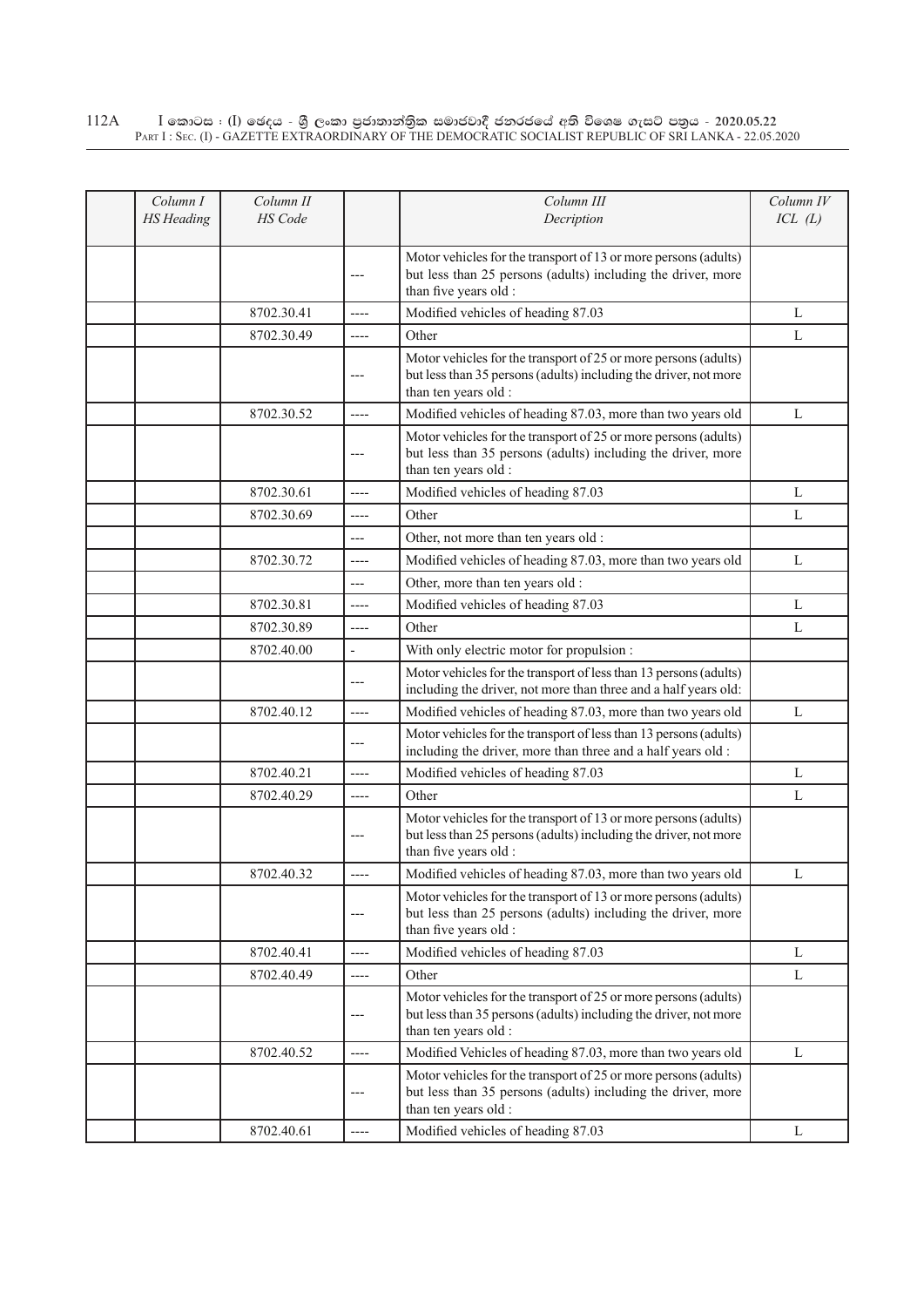|    | Column I<br><b>HS</b> Heading | Column II<br>HS Code |                | Column III<br>Decription                                                                                                                                                   | Column IV<br>ICL(L) |
|----|-------------------------------|----------------------|----------------|----------------------------------------------------------------------------------------------------------------------------------------------------------------------------|---------------------|
|    |                               |                      |                |                                                                                                                                                                            |                     |
|    |                               | 8702.40.69           | $---$          | Other                                                                                                                                                                      | L                   |
|    |                               |                      | ----           | Other, not more than ten years old:                                                                                                                                        |                     |
|    |                               | 8702.40.72           | $-----$        | Modified vehicles of heading 87.03, more than two years old                                                                                                                | L                   |
|    |                               |                      | $---$          | Other, more than ten years old:                                                                                                                                            |                     |
|    |                               | 8702.40.81           | ----           | Modified vehicles of heading 87.03                                                                                                                                         | L                   |
|    |                               | 8702.40.89           | ----           | Other                                                                                                                                                                      | L                   |
|    |                               | 8702.90.00           | $\blacksquare$ | Other:                                                                                                                                                                     |                     |
|    |                               |                      | ---            | Motor vehicles for the transport of less than 13 persons (adults)<br>including the driver, not more than three and a half years old:                                       |                     |
|    |                               | 8702.90.13           | $\overline{a}$ | Modified Vehicles of heading 87.03, more than two years old                                                                                                                | L                   |
|    |                               |                      | ---            | Motor vehicles for the transport of less than 13 persons (adults)<br>including the driver, more than three and a half years old :                                          |                     |
|    |                               | 8702.90.21           | ----           | Modified Vehicles of heading 87.03                                                                                                                                         | L                   |
|    |                               | 8702.90.29           | $-----$        | Other                                                                                                                                                                      | L                   |
|    |                               |                      |                | Motor vehicles for the transport of 13 or more persons (adults)<br>but less than 25 persons (adults) including the driver, not more<br>than five years old :               |                     |
|    |                               | 8702.90.33           | $---$          | Modified Vehicles of heading 87.03, more than two years old                                                                                                                | L                   |
|    |                               |                      | ---            | Motor vehicles for the transport of 13 or more persons (adults)<br>but less than 25 persons (adults) including the driver, more<br>than five years old :                   |                     |
|    |                               | 8702.90.41           | $---$          | Modified Vehicles of heading 87.03                                                                                                                                         | L                   |
|    |                               | 8702.90.49           | $---$          | Other                                                                                                                                                                      | L                   |
|    |                               |                      | ---            | Motor vehicles for the transport of 25 or more persons (adults)<br>but less than 35 persons (adults) including the driver, not more<br>than ten years old :                |                     |
|    |                               | 8702.90.54           | ----           | Modified Vehicles of heading 87.03, more than two years old                                                                                                                | L                   |
|    |                               |                      | $---$          | Motor vehicles for the transport of 25 or more persons (adults)<br>but less than 35 persons (adults) including the driver, more<br>than ten years old :                    |                     |
|    |                               | 8702.90.61           | $-----$        | Modified Vehicles of heading 87.03                                                                                                                                         | L                   |
|    |                               | 8702.90.69           | ----           | Other                                                                                                                                                                      | L                   |
|    |                               |                      | $---$          | Other, not more than ten years old :                                                                                                                                       |                     |
|    |                               | 8702.90.74           | ----           | Modified Vehicles of heading 87.03, more than two years old                                                                                                                | $\mathbf{L}$        |
|    |                               |                      | ---            | Other, more than ten years old :                                                                                                                                           |                     |
|    |                               | 8702.90.81           | $-----$        | Modified Vehicles of heading 87.03                                                                                                                                         | L                   |
|    |                               | 8702.90.89           | ----           | Other                                                                                                                                                                      | L                   |
|    |                               |                      |                |                                                                                                                                                                            |                     |
| 18 | 87.03                         |                      |                | Motor cars and other motor vehicles principally designed<br>for the transport of persons (other than those of heading<br>87.02), including station wagons and racing cars. |                     |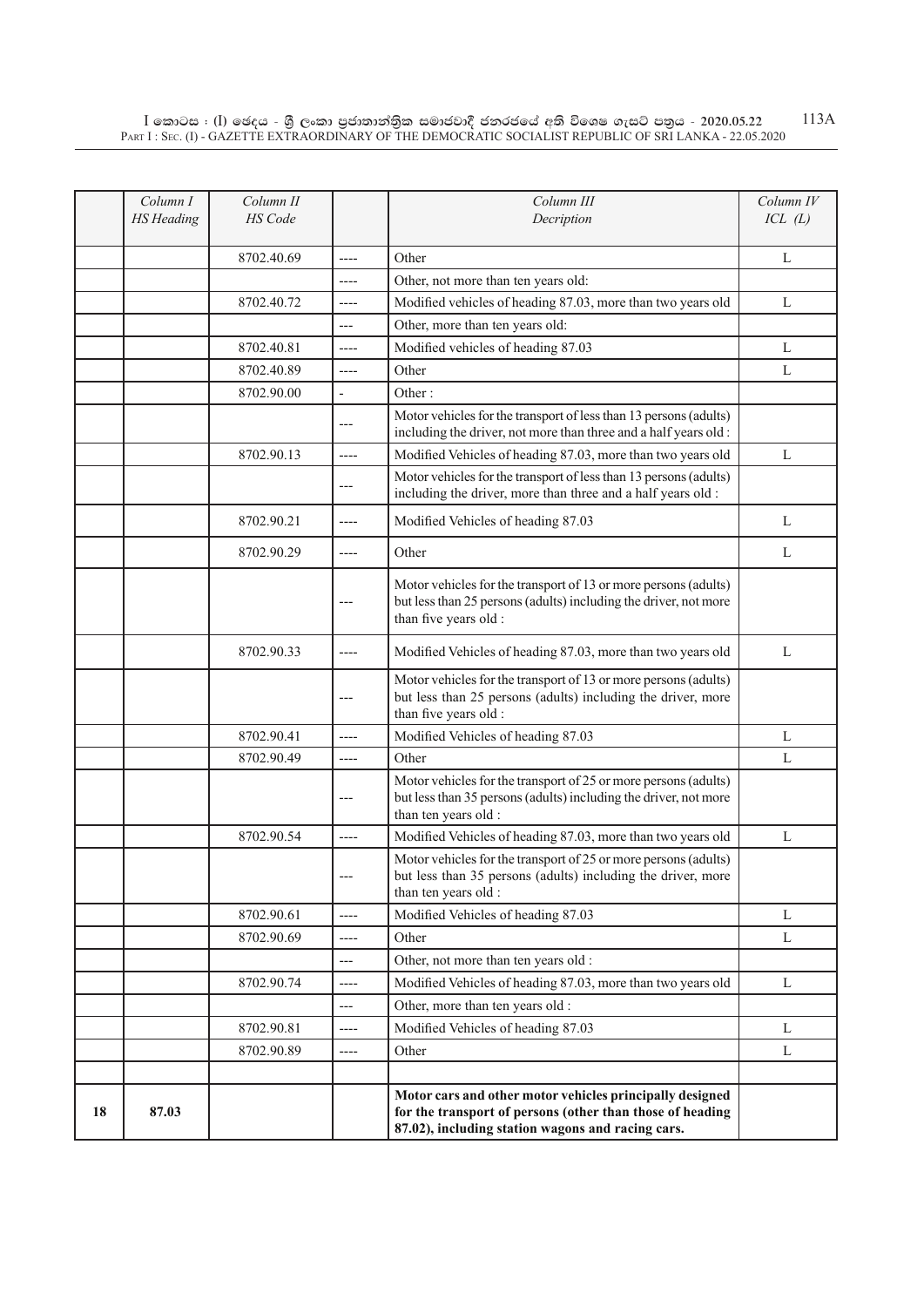$\rm I$  කොටස : ( $\rm I$ ) ඡෙදය - ශුී ලංකා පුජාතාන්තුික සමාජවාදී ජනරජයේ අති විශෙෂ ගැසට් පතුය - 2020.05.22 Part I : Sec. (I) - GAZETTE EXTRAORDINARY OF THE DEMOCRATIC SOCIALIST REPUBLIC OF SRI LANKA - 22.05.2020 114A

| Column I<br><b>HS</b> Heading | Column II<br>HS Code |                          | Column III<br>Decription                                                                                                             | Column IV<br>ICL(L) |
|-------------------------------|----------------------|--------------------------|--------------------------------------------------------------------------------------------------------------------------------------|---------------------|
|                               | 8703.10.00           |                          | Vehicles specially designed for travelling on snow; golf cars<br>and similar vehicles :                                              |                     |
|                               | 8703.10.20           | $---$                    | More than three years old :                                                                                                          |                     |
|                               | 8703.10.21           | $---$                    | Electric Golf cars                                                                                                                   | L                   |
|                               | 8703.10.29           | ----                     | Other                                                                                                                                | L                   |
|                               |                      |                          | Other vehicles, with only spark-ignition internal combustion<br>reciprocating piston engine :                                        |                     |
|                               | 8703.21.00           | $\overline{a}$           | Of cylinder capacity not exceeding 1,000 cc :                                                                                        |                     |
|                               | 8703.21.20           | $---$                    | Ambulances and prison vans more than three years old                                                                                 | L                   |
|                               | 8703.21.40           | ---                      | Hearses more than three years old                                                                                                    | L                   |
|                               |                      | ---                      | Auto-trishaws:                                                                                                                       |                     |
|                               | 8703.21.51           | $---$                    | With two-stroke petrol engine                                                                                                        | L                   |
|                               | 8703.21.53           |                          | Other, driven by liquefied petroleum (LP) gas, not more than<br>two years old                                                        | L                   |
|                               | 8703.21.55           | ----                     | Other, more than two years old                                                                                                       | $\mathbf{L}$        |
|                               |                      | $---$                    | Motor cars including station wagons and racing cars, more<br>than three years old :                                                  |                     |
|                               | 8703.21.72           | $--- -$                  | Other, of cylinder capacity not exceeding 300 cc including<br>Quadricycle                                                            | L                   |
|                               | 8703.21.79           | $---$                    | Other                                                                                                                                | L                   |
|                               |                      | $---$                    | Other:                                                                                                                               |                     |
|                               | 8703.21.93           | ----                     | More than three years old                                                                                                            | L                   |
|                               | 8703.22.00           | $\overline{\phantom{a}}$ | Of a cylinder capacity exceeding 1,000 cc but not exceeding<br>1,500 cc:                                                             |                     |
|                               | 8703.22.20           | ---                      | Ambulances and prison vans, more than three years old                                                                                | L                   |
|                               | 8703.22.40           | ---                      | Hearses more than three years old                                                                                                    | L                   |
|                               | 8703.22.60           | $---$                    | Motor cars including station wagons and racing cars, more<br>than three years old                                                    | L                   |
|                               | 8703.22.80           | ---                      | Other, more than three years old                                                                                                     | L                   |
|                               | 8703.23.00           | --                       | Of a cylinder capacity exceeding 1,500 cc but not exceeding<br>$3,000$ cc :                                                          |                     |
|                               | 8703.23.20           | $---$                    | Ambulances and prison vans more than three years old                                                                                 | L                   |
|                               | 8703.23.40           | ---                      | Hearses more than three years old                                                                                                    | L                   |
|                               |                      | $---$                    | Motor cars including station wagons and racing cars of a<br>cylinder capacity not exceeding 2,000 cc, more than three<br>years old : |                     |
|                               | 8703.23.62           | $---$                    | Of a cylinder capacity not exceeding 1,600 cc                                                                                        | L                   |
|                               | 8703.23.65           | ----                     | Of a cylinder capacity exceeding 1,600 cc, but not exceeding<br>1,800 cc                                                             | L                   |
|                               | 8703.23.69           | $---$                    | Other                                                                                                                                | L                   |
|                               | 8703.23.80           | $---$                    | Motor cars including station wagons and racing cars of a cyl-<br>inder capacity exceeding 2,000 cc, more than three years old        | L                   |
|                               |                      | $\overline{\phantom{a}}$ | Other:                                                                                                                               |                     |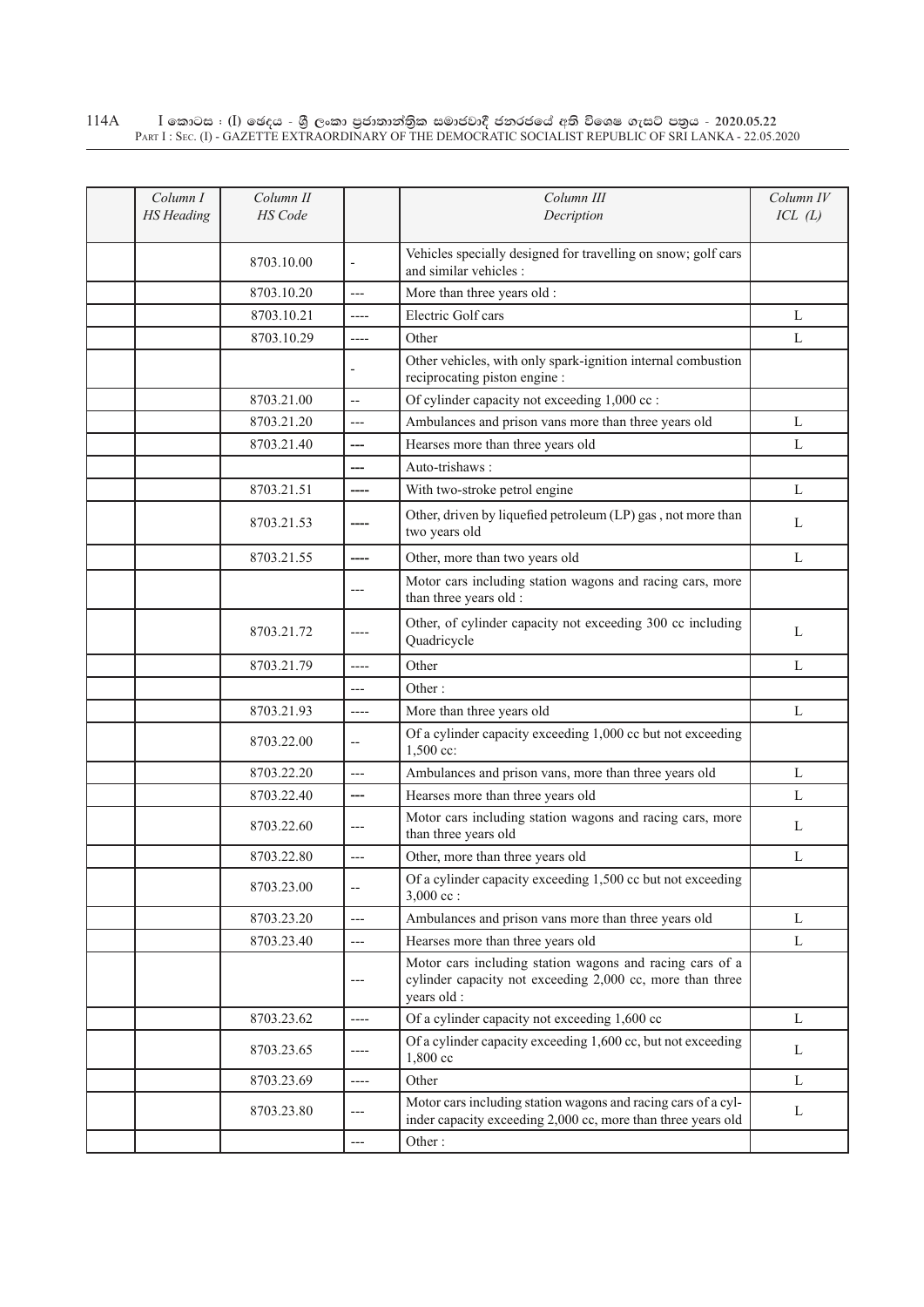$\rm I$  කොටස : ( $\rm I$ ) ඡෙදය - ශුී ලංකා පුජාතාන්තුික සමාජවාදී ජනරජයේ අති විශෙෂ ගැසට් පතුය - 2020.05.22 Part I : Sec. (I) - GAZETTE EXTRAORDINARY OF THE DEMOCRATIC SOCIALIST REPUBLIC OF SRI LANKA - 22.05.2020 115A

| Column I<br><b>HS</b> Heading | Column II<br><b>HS</b> Code |                | Column III<br>Decription                                                                                                             | Column IV<br>ICL(L) |
|-------------------------------|-----------------------------|----------------|--------------------------------------------------------------------------------------------------------------------------------------|---------------------|
|                               | 8703.23.94                  | ----           | Of a cylinder capacity not exceeding 2,000 cc, more than<br>three years old                                                          | $\mathbf{L}$        |
|                               | 8703.23.98                  |                | Of a cylinder capacity exceeding 2000cc., more than three<br>years old                                                               | L                   |
|                               | 8703.24.00                  | $\overline{a}$ | Of a cylinder capacity exceeding 3,000 cc :                                                                                          |                     |
|                               | 8703.24.20                  | $---$          | Ambulances and prison vans more than three years old                                                                                 | L                   |
|                               | 8703.24.40                  | $---$          | Hearses more than three years old                                                                                                    | L                   |
|                               | 8703.24.60                  | ---            | Motor cars including station wagons and racing cars, more<br>than three years old                                                    | L                   |
|                               | 8703.24.80                  | $\overline{a}$ | Other, more than three years old                                                                                                     | L                   |
|                               |                             |                | Other vehicles, with only compression-ignition internal com-<br>bustion piston engine (diesel or semi-diesel) :                      |                     |
|                               | 8703.31.00                  | --             | Of a cylinder capacity not exceeding 1,500 cc :                                                                                      |                     |
|                               | 8703.31.20                  | $---$          | Ambulances and prison vans more than three years old                                                                                 | L                   |
|                               | 8703.31.40                  | $---$          | Hearses more than three years old                                                                                                    | L                   |
|                               | 8703.31.60                  | $---$          | Auto-trishaws more than two years old                                                                                                | L                   |
|                               | 8703.31.80                  | ---            | Motor cars including station wagons and racing cars, more<br>than three years old                                                    | L                   |
|                               |                             | $---$          | Other:                                                                                                                               |                     |
|                               | 8703.31.94                  | $---$          | More than three years old                                                                                                            | L                   |
|                               | 8703.32.00                  | --             | Of a cylinder capacity exceeding 1,500 cc but not exceeding<br>$2,500$ cc:                                                           |                     |
|                               | 8703.32.20                  | $---$          | Ambulances and prison vans more than three years old                                                                                 | L                   |
|                               | 8703.32.40                  | $---$          | Hearses more than three years old                                                                                                    | L                   |
|                               |                             | ---            | Motor cars including station wagons and racing cars of a<br>cylinder capacity not exceeding 2,000 cc, more than three<br>years old : |                     |
|                               | 8703.32.63                  | ----           | Of a cylinder capacity not exceeding 1,600 cc                                                                                        | $\mathbf{L}$        |
|                               | 8703.32.65                  |                | Of a cylinder capacity exceeding 1,600 cc, but not exceeding<br>1,800 cc                                                             | L                   |
|                               | 8703.32.69                  | $---$          | Other                                                                                                                                | L                   |
|                               | 8703.32.80                  | ---            | Motor cars including station wagons and racing cars of a cyl-<br>inder capacity exceeding 2,000 cc, more than three years old        | L                   |
|                               |                             | ---            | Other:                                                                                                                               |                     |
|                               | 8703.32.97                  | ----           | Other, of a cylinder capacity not exceeding 2,000 cc., more<br>than three years old                                                  | L                   |
|                               | 8703.32.99                  | ----           | Other, of a cylinder capacity exceeding 2,000 cc., more than<br>three years old                                                      | L                   |
|                               | 8703.33.00                  | $\overline{a}$ | Of a cylinder capacity exceeding 2,500 cc :                                                                                          |                     |
|                               | 8703.33.20                  | $---$          | Ambulances and prison vans more than three years old                                                                                 | L                   |
|                               | 8703.33.40                  | ---            | Hearses more than three years old                                                                                                    | L                   |
|                               | 8703.33.60                  | ---            | Motor cars including station wagons and racing cars, more<br>than three years old                                                    | L                   |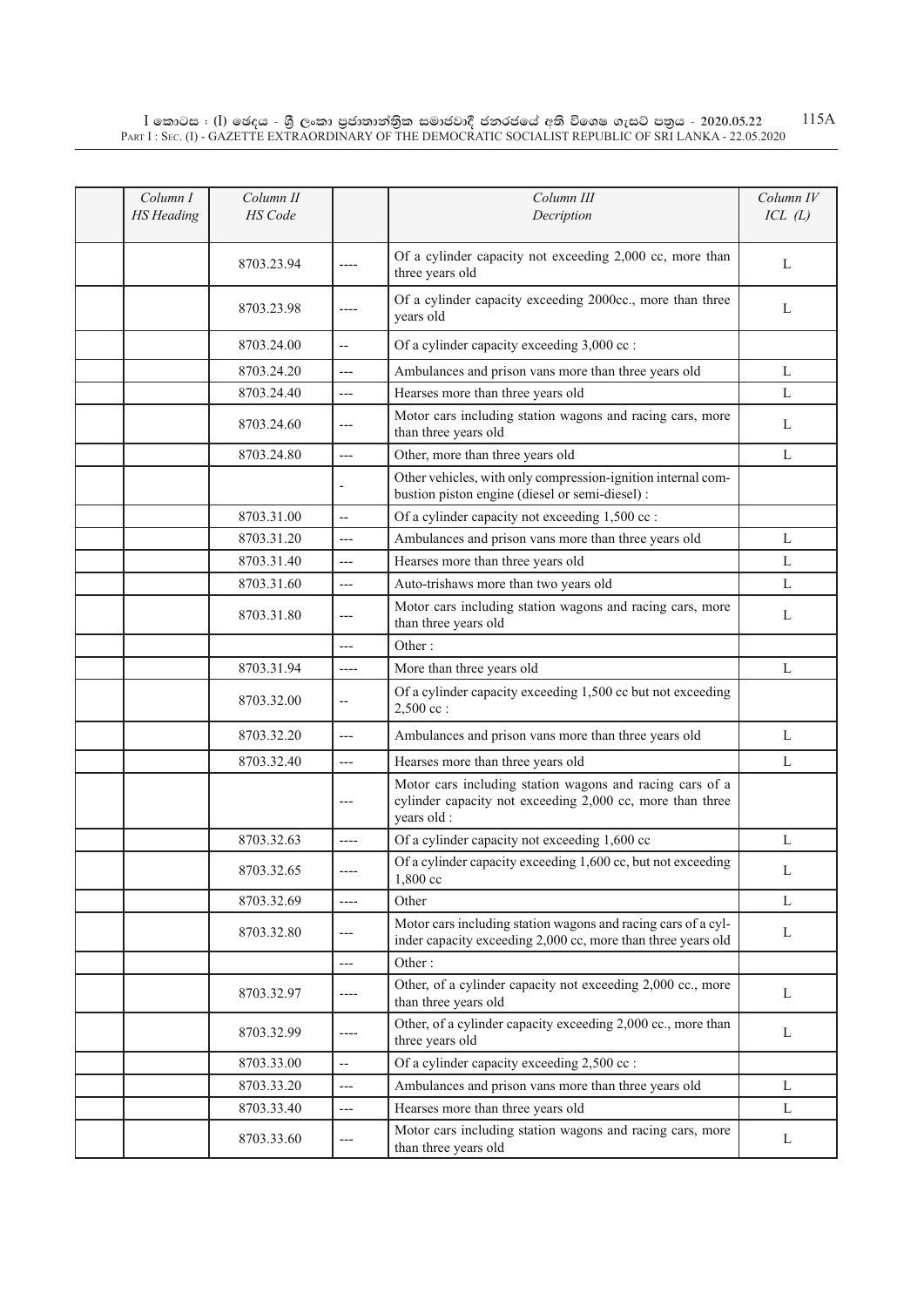## $\rm I$  කොටස : ( $\rm I$ ) ඡෙදය - ශුී ලංකා පුජාතාන්තුික සමාජවාදී ජනරජයේ අති විශෙෂ ගැසට් පතුය - 2020.05.22 Part I : Sec. (I) - GAZETTE EXTRAORDINARY OF THE DEMOCRATIC SOCIALIST REPUBLIC OF SRI LANKA - 22.05.2020 116A

| Column I          | Column II      |         | Column III                                                                                                                      | Column IV |
|-------------------|----------------|---------|---------------------------------------------------------------------------------------------------------------------------------|-----------|
| <b>HS</b> Heading | <b>HS</b> Code |         | Decription                                                                                                                      | ICL(L)    |
|                   |                |         |                                                                                                                                 |           |
|                   | 8703.33.80     | $---$   | Other, more than three years old                                                                                                | L         |
|                   |                |         | Other vehicles, with both spark-ignition internal combustion                                                                    |           |
|                   | 8703.40.00     | $=$     | reciprocating piston engine and electric motor as motors for                                                                    |           |
|                   |                |         | propulsion, other than those capable of being charged by                                                                        |           |
|                   |                |         | plugging to external source of electric power:                                                                                  |           |
|                   |                | $---$   | Vehicles other than motor cars including station wagons and<br>racing cars, of a cylinder capacity not exceeding 1,000 cc :     |           |
|                   | 8703.40.12     | $---$   | Ambulances and prison vans more than three years old                                                                            | L         |
|                   | 8703.40.14     | ----    | Hearses more than three years old                                                                                               | L         |
|                   | 8703.40.16     | ----    | Auto-trishaws, more than two years old                                                                                          | L         |
|                   | 8703.40.19     | $---$   | Other, more than three years old                                                                                                | L         |
|                   |                |         | Motor cars including station wagons and racing cars , of cyl-                                                                   |           |
|                   |                | ---     | inder capacity not exceeding 1,000 cc :                                                                                         |           |
|                   | 8703.40.22     | $-----$ | Go-Karts, more than three years old                                                                                             | L         |
|                   | 8703.40.24     | ----    | Quadricycle of cylinder capacity not exceeding 300 cc, more                                                                     | L         |
|                   |                |         | than three years old                                                                                                            |           |
|                   | 8703.40.26     | $---$   | All terrain vehicle (ATV), more than three years old                                                                            | L         |
|                   | 8703.40.29     | $-----$ | Other, more than three years old                                                                                                | L         |
|                   |                | $---$   | Of a cylinder capacity exceeding 1,000 cc but not exceeding<br>1,500 cc:                                                        |           |
|                   | 8703.40.32     | $---$   | Ambulances and prison vans, more than three years old                                                                           | L         |
|                   | 8703.40.34     | $---$   | Hearses more than three years old                                                                                               | L         |
|                   | 8703.40.36     |         | Motor cars including station wagons and racing cars, more                                                                       |           |
|                   |                | $---$   | than three years old                                                                                                            | L         |
|                   | 8703.40.39     | $---$   | Other, more than three years old                                                                                                | L         |
|                   |                |         | Vehicles other than motor cars including station wagons and                                                                     |           |
|                   |                | $---$   | racing cars of a cylinder capacity exceeding 1,500 cc but not                                                                   |           |
|                   |                |         | exceeding 2,000 cc :                                                                                                            |           |
|                   | 8703.40.42     | $-----$ | Ambulances and prison vans more than three years old                                                                            | L         |
|                   | 8703.40.44     | $-----$ | Hearses more than three years old                                                                                               | L         |
|                   | 8703.40.49     | $---$   | Other, more than three years old                                                                                                | L         |
|                   |                | $---$   | Motor cars including station wagons and racing cars of a cyl-<br>inder capacity exceeding 1,500 cc but not exceeding 2,000 cc : |           |
|                   | 8703.40.52     |         | Of a cylinder capacity not exceeding 1,600 cc ,more than<br>three years old                                                     | L         |
|                   |                |         | Of a cylinder capacity exceeding 1,600 cc, but not exceeding                                                                    |           |
|                   | 8703.40.54     | ----    | 1,800 cc, more than three years old                                                                                             | L         |
|                   | 8703.40.59     | $-----$ | Other, more than three years old                                                                                                | L         |
|                   |                |         | Vehicles other than motor cars including station wagons and                                                                     |           |
|                   |                | ---     | racing cars of a cylinder capacity exceeding 2,000 cc but not<br>exceeding 3000cc:                                              |           |
|                   | 8703.40.62     | $---$   | Ambulances and prison vans more than three years old                                                                            | L         |
|                   | 8703.40.64     | ----    | Hearses more than three years old                                                                                               | L         |
|                   | 8703.40.69     | ----    | Other, more than three years old                                                                                                | L         |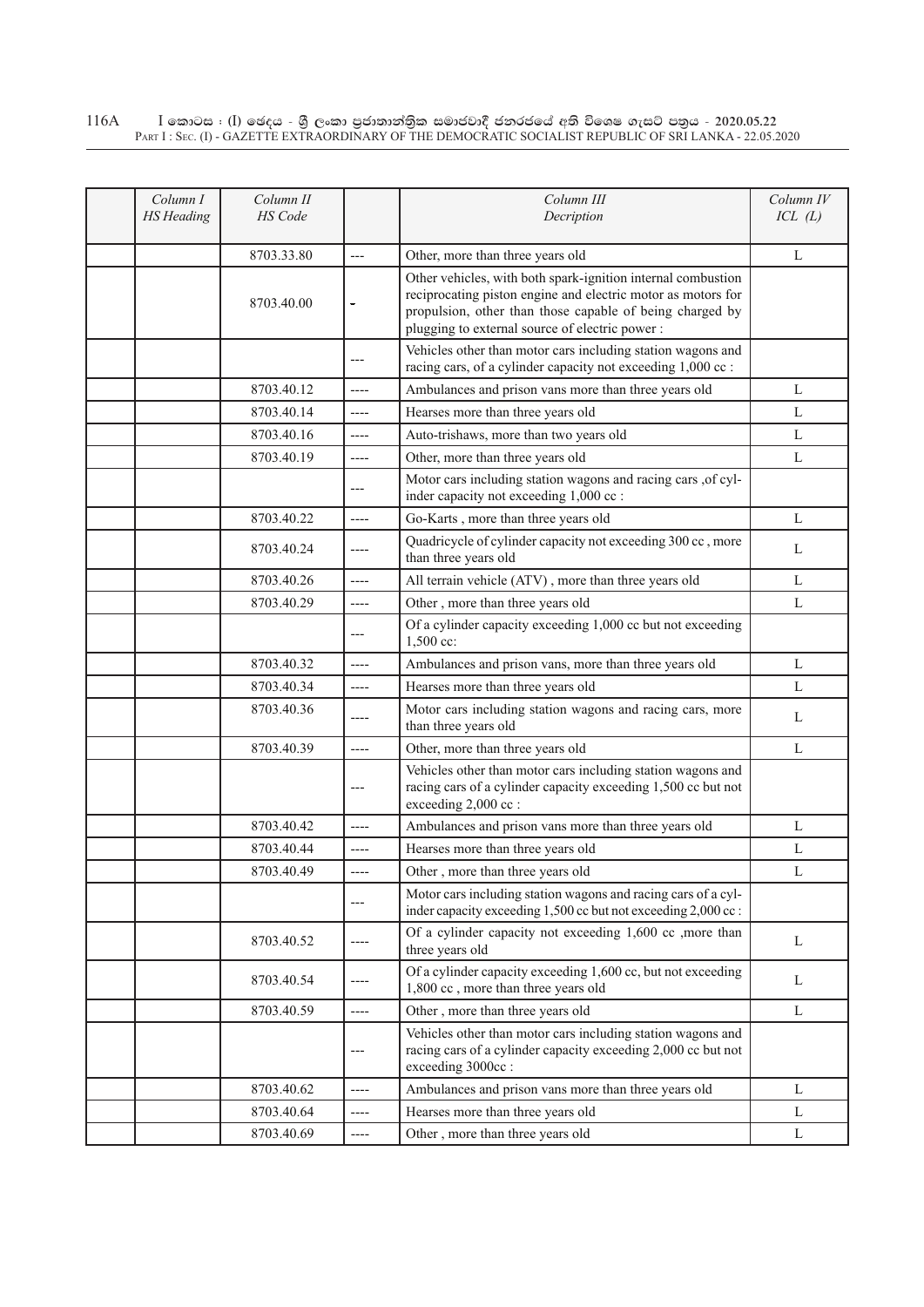$\rm I$  කොටස : ( $\rm I$ ) ඡෙදය - ශුී ලංකා පුජාතාන්තුික සමාජවාදී ජනරජයේ අති විශෙෂ ගැසට් පතුය - 2020.05.22 Part I : Sec. (I) - GAZETTE EXTRAORDINARY OF THE DEMOCRATIC SOCIALIST REPUBLIC OF SRI LANKA - 22.05.2020 117A

| Column I<br><b>HS</b> Heading | Column II<br><b>HS</b> Code |                          | Column III<br>Decription                                                                                                                                                                                                                                     | Column IV<br>ICL(L) |
|-------------------------------|-----------------------------|--------------------------|--------------------------------------------------------------------------------------------------------------------------------------------------------------------------------------------------------------------------------------------------------------|---------------------|
|                               |                             | $---$                    | Motor cars including station wagons and racing cars of a cyl-<br>inder capacity exceeding 2,000 cc but not exceeding 3000cc :                                                                                                                                |                     |
|                               | 8703.40.72                  | $---$                    | More than three years old                                                                                                                                                                                                                                    | L                   |
|                               |                             | ---                      | Vehicles other than motor cars including station wagons and<br>racing cars of a cylinder capacity exceeding 3000cc :                                                                                                                                         |                     |
|                               | 8703.40.82                  | ----                     | Ambulances and prison vans more than three years old                                                                                                                                                                                                         | L                   |
|                               | 8703.40.84                  | ----                     | Hearses more than three years old                                                                                                                                                                                                                            | L                   |
|                               | 8703.40.89                  | ----                     | Other, more than three years old                                                                                                                                                                                                                             | L                   |
|                               |                             | ---                      | Motor cars including station wagons and racing cars of a<br>cylinder capacity exceeding 3000cc :                                                                                                                                                             |                     |
|                               | 8703.40.92                  | $-----$                  | More than three years old                                                                                                                                                                                                                                    | L                   |
|                               | 8703.50.00                  | $\overline{\phantom{a}}$ | Other vehicles, with both compression-ignition internal com-<br>bustion piston engine (diesel or semi-diesel) and electric motor<br>as motors for propulsion, other than those capable of being<br>charged by plugging to external source of electric power: |                     |
|                               |                             | ---                      | Vehicles other than motor cars including station wagons and<br>racing cars ,of cylinder capacity not exceeding 1,000 cc :                                                                                                                                    |                     |
|                               | 8703.50.12                  | $---$                    | Ambulances and prison vans more than three years                                                                                                                                                                                                             | L                   |
|                               | 8703.50.14                  | ----                     | Hearses more than three years old                                                                                                                                                                                                                            | L                   |
|                               | 8703.50.16                  | $-----$                  | Auto-trishaws, more than two years old                                                                                                                                                                                                                       | L                   |
|                               | 8703.50.19                  | ----                     | Other, more than three years old                                                                                                                                                                                                                             | L                   |
|                               |                             | ---                      | Motor cars including station wagons and racing cars, of cyl-<br>inder capacity not exceeding 1,000 cc :                                                                                                                                                      |                     |
|                               | 8703.50.22                  | $---$                    | Go-Karts, more than three years old                                                                                                                                                                                                                          | L                   |
|                               | 8703.50.24                  | ----                     | Quadricycle of cylinder capacity not exceeding 300 cc, more<br>than three years old                                                                                                                                                                          | L                   |
|                               | 8703.50.26                  | ----                     | All terrain vehicle (ATV), more than three years old                                                                                                                                                                                                         | L                   |
|                               | 8703.50.29                  | ----                     | Other, more than three years old                                                                                                                                                                                                                             | L                   |
|                               |                             | ---                      | Of a cylinder capacity exceeding 1,000 cc but not exceeding<br>1,500 cc:                                                                                                                                                                                     |                     |
|                               | 8703.50.32                  | ----                     | Ambulances and prison vans, more than three years old                                                                                                                                                                                                        | L                   |
|                               | 8703.50.34                  | $---$                    | Hearses more than three years old                                                                                                                                                                                                                            | L                   |
|                               | 8703.50.36                  | ----                     | Motor cars including station wagons and racing cars, more<br>than three years old                                                                                                                                                                            | L                   |
|                               | 8703.50.39                  | ----                     | Other, more than three years old                                                                                                                                                                                                                             | L                   |
|                               |                             | ---                      | Vehicles other than motor cars including station wagons and<br>racing cars of a cylinder capacity exceeding 1,500 cc but not<br>exceeding 2,000 cc :                                                                                                         |                     |
|                               | 8703.50.42                  | ----                     | Ambulances and prison vans more than three years old                                                                                                                                                                                                         | L                   |
|                               | 8703.50.44                  | ----                     | Hearses more than three years old                                                                                                                                                                                                                            | L                   |
|                               | 8703.50.49                  | ----                     | Other, more than three years old                                                                                                                                                                                                                             | L                   |
|                               |                             | ---                      | Motor cars including station wagons and racing cars of a cyl-<br>inder capacity exceeding 1,500 cc but not exceeding 2,000 cc :                                                                                                                              |                     |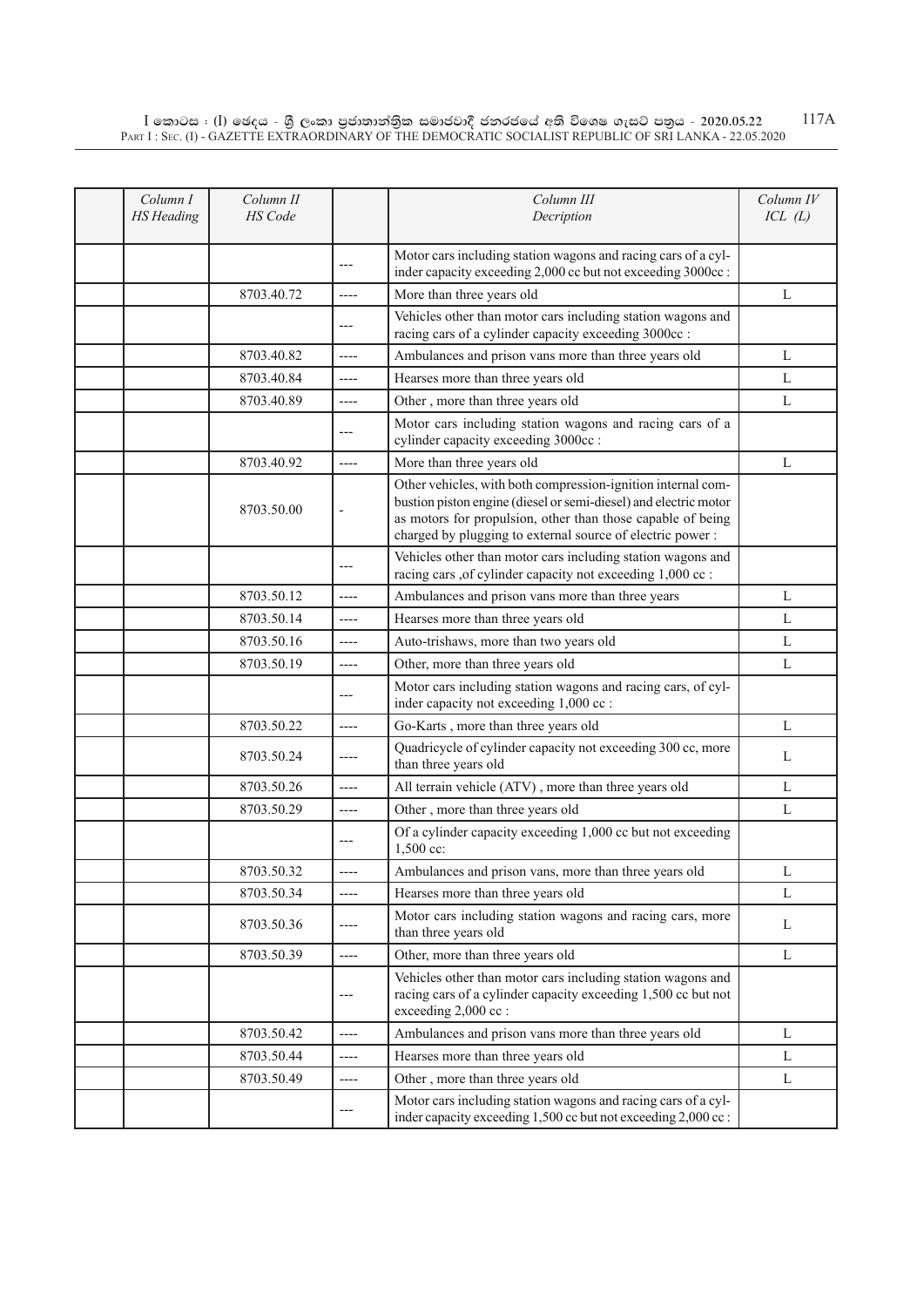| Column I<br><b>HS</b> Heading | Column II<br><b>HS</b> Code |                       | Column III<br>Decription                                                                                                                                                                                                   | Column IV<br>ICL(L) |
|-------------------------------|-----------------------------|-----------------------|----------------------------------------------------------------------------------------------------------------------------------------------------------------------------------------------------------------------------|---------------------|
|                               | 8703.50.52                  | ----                  | Of a cylinder capacity not exceeding 1,600 cc ,more than<br>three years old                                                                                                                                                | L                   |
|                               | 8703.50.54                  | ----                  | Of a cylinder capacity exceeding 1,600 cc, but not exceeding<br>1,800 cc, more than three years old                                                                                                                        | L                   |
|                               | 8703.50.59                  | $-----$               | Other, more than three years old                                                                                                                                                                                           | L                   |
|                               |                             | ---                   | Vehicles other than motor cars including station wagons and<br>racing cars of a cylinder capacity exceeding 2,000 cc but not<br>exceeding 3000cc:                                                                          |                     |
|                               | 8703.50.62                  | ----                  | Ambulances and prison vans more than three years old                                                                                                                                                                       | L                   |
|                               | 8703.50.64                  | ----                  | Hearses more than three years old                                                                                                                                                                                          | L                   |
|                               | 8703.50.69                  | $---$                 | Other, more than three years old                                                                                                                                                                                           | L                   |
|                               |                             | ---                   | Motor cars including station wagons and racing cars of a cyl-<br>inder capacity exceeding 2,000 cc but not exceeding 3000cc :                                                                                              |                     |
|                               | 8703.50.79                  | ----                  | Other, more than three years old                                                                                                                                                                                           | L                   |
|                               |                             | $---$                 | Vehicles other than motor cars including station wagons and<br>racing cars of a cylinder capacity exceeding 3000cc :                                                                                                       |                     |
|                               | 8703.50.82                  | $-----$               | Ambulances and prison vans more than three years old                                                                                                                                                                       | L                   |
|                               | 8703.50.84                  | ----                  | Hearses more than three years old                                                                                                                                                                                          | L                   |
|                               | 8703.50.89                  | $---$                 | Other, more than three years old                                                                                                                                                                                           | L                   |
|                               |                             | $---$                 | Motor cars including station wagons and racing cars of a<br>cylinder capacity exceeding 3000cc :                                                                                                                           |                     |
|                               | 8703.50.99                  | $-----$               | Other, more than three years old                                                                                                                                                                                           | L                   |
|                               | 8703.60.00                  | ÷                     | Other vehicles, with both spark-ignition internal combustion<br>reciprocating piston engine and electric motor as motors for<br>propulsion, capable of being charged by plugging to external<br>source of electric power : |                     |
|                               |                             | $---$                 | Vehicles other than motor cars including station wagons and<br>racing cars , Of cylinder capacity not exceeding 1,000 cc :                                                                                                 |                     |
|                               | 8703.60.12                  | ----                  | Ambulances and prison vans more than three years old                                                                                                                                                                       | L                   |
|                               | 8703.60.14                  | $---$                 | Hearses more than three years old                                                                                                                                                                                          | L                   |
|                               | 8703.60.16                  | $---$                 | Auto-trishaws, more than two years old                                                                                                                                                                                     | L                   |
|                               | 8703.60.19                  | $-----$               | Other, more than three years old                                                                                                                                                                                           | L                   |
|                               |                             | $---$                 | Motor cars including station wagons and racing cars , of cyl-<br>inder capacity not exceeding 1,000 cc :                                                                                                                   |                     |
|                               | 8703.60.22                  | $\qquad \qquad - - -$ | Go-Karts, more than three years old                                                                                                                                                                                        | L                   |
|                               | 8703.60.24                  | ----                  | Quadricycle of cylinder capacity not exceeding 300 cc, more<br>than three years old                                                                                                                                        | L                   |
|                               | 8703.60.26                  | $---$                 | All terrain vehicle (ATV), more than three years old                                                                                                                                                                       | L                   |
|                               | 8703.60.29                  | $\cdots$              | Other, more than three years old                                                                                                                                                                                           | L                   |
|                               |                             | $---$                 | Of a cylinder capacity exceeding 1,000 cc but not exceeding<br>1,500 cc:                                                                                                                                                   |                     |
|                               | 8703.60.32                  | $---$                 | Ambulances and prison vans, more than three years old                                                                                                                                                                      | L                   |
|                               | 8703.60.34                  | $-----$               | Hearses more than three years old                                                                                                                                                                                          | L                   |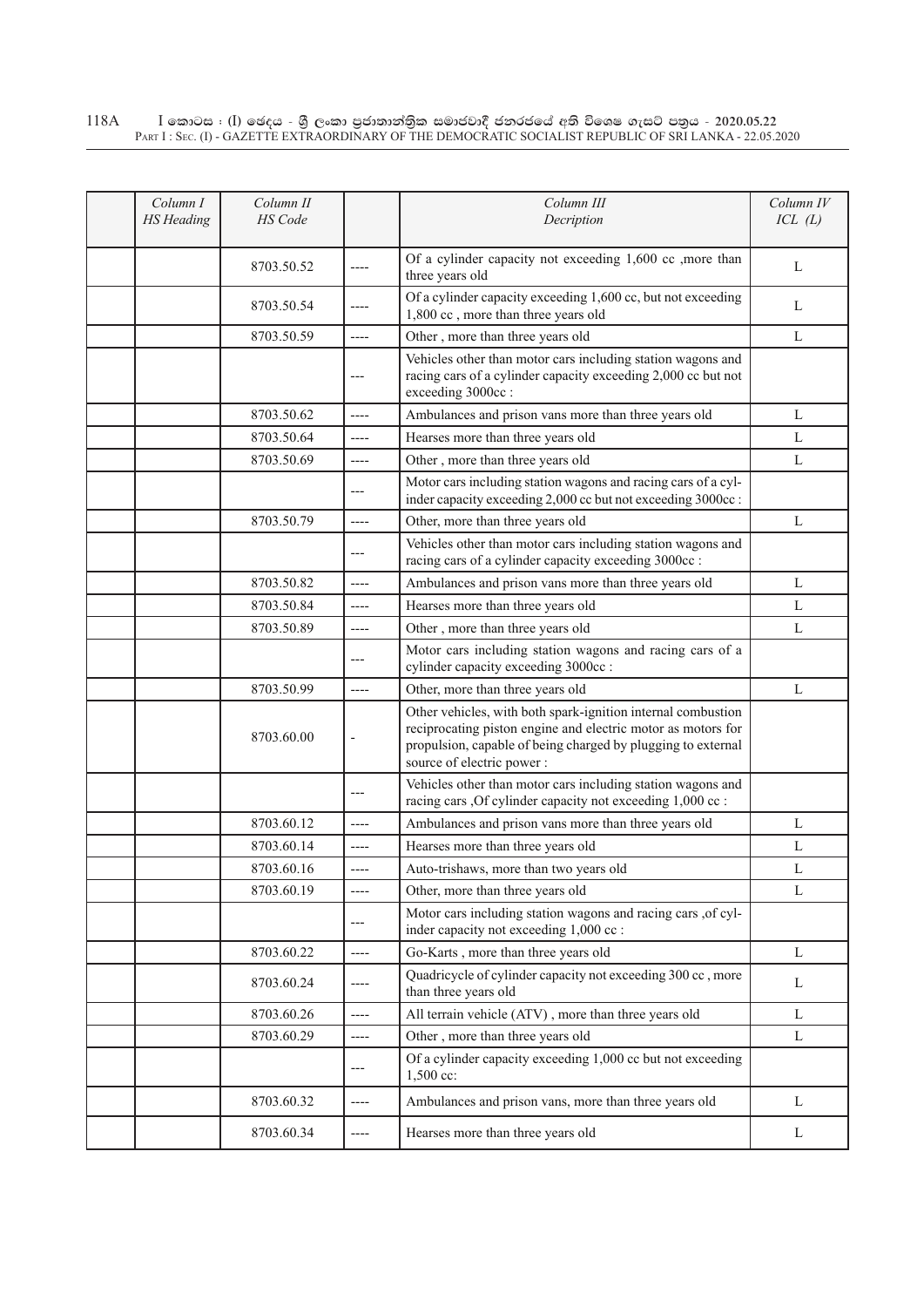| Column I<br><b>HS</b> Heading | Column II<br>HS Code |         | Column III<br>Decription                                                                                                                                                                                                                  | Column IV<br>ICL(L) |
|-------------------------------|----------------------|---------|-------------------------------------------------------------------------------------------------------------------------------------------------------------------------------------------------------------------------------------------|---------------------|
|                               | 8703.60.36           | ----    | Motor cars including station wagons and racing cars, more<br>than three years old                                                                                                                                                         | L                   |
|                               | 8703.60.39           | ----    | Other, more than three years old                                                                                                                                                                                                          | L                   |
|                               |                      | ---     | Vehicles other than motor cars including station wagons and<br>racing cars of a cylinder capacity exceeding 1,500 cc but not<br>exceeding 2,000 cc :                                                                                      |                     |
|                               | 8703.60.42           | $-----$ | Ambulances and prison vans more than three years old                                                                                                                                                                                      | L                   |
|                               | 8703.60.44           | ----    | Hearses more than three years old                                                                                                                                                                                                         | L                   |
|                               | 8703.60.49           | ----    | Other, more than three years old                                                                                                                                                                                                          | L                   |
|                               |                      | $---$   | Motor cars including station wagons and racing cars of a cyl-<br>inder capacity exceeding 1,500 cc but not exceeding 2,000 cc:                                                                                                            |                     |
|                               | 8703.60.52           | ----    | Of a cylinder capacity not exceeding 1,600 cc ,more than<br>three years old                                                                                                                                                               | L                   |
|                               | 8703.60.54           |         | Of a cylinder capacity exceeding 1,600 cc, but not exceeding<br>1,800 cc, more than three years old                                                                                                                                       | L                   |
|                               | 8703.60.59           | ----    | Other, more than three years old                                                                                                                                                                                                          | L                   |
|                               |                      | ---     | Vehicles other than motor cars including station wagons and<br>racing cars of a cylinder capacity exceeding 2,000 cc but not<br>exceeding 3000cc:                                                                                         |                     |
|                               | 8703.60.62           | $-----$ | Ambulances and prison vans more than three years old                                                                                                                                                                                      | L                   |
|                               | 8703.60.64           | $---$   | Hearses more than three years old                                                                                                                                                                                                         | L                   |
|                               | 8703.60.69           | ----    | Other, more than three years old                                                                                                                                                                                                          | L                   |
|                               |                      | ---     | Motor cars including station wagons and racing cars of a cyl-<br>inder capacity exceeding 2,000 cc but not exceeding 3000cc :                                                                                                             |                     |
|                               | 8703.60.72           | ----    | More than three years old                                                                                                                                                                                                                 | L                   |
|                               |                      | ---     | Vehicles other than motor cars including station wagons and<br>racing cars of a cylinder capacity exceeding 3000cc :                                                                                                                      |                     |
|                               | 8703.60.82           | $---$   | Ambulances and prison vans more than three years old                                                                                                                                                                                      | L                   |
|                               | 8703.60.84           | ----    | Hearses more than three years old                                                                                                                                                                                                         | L                   |
|                               | 8703.60.89           | ----    | Other, more than three years old                                                                                                                                                                                                          | L                   |
|                               |                      |         | Motor cars including station wagons and racing cars of a<br>cylinder capacity exceeding 3000cc :                                                                                                                                          |                     |
|                               | 8703.60.92           | ----    | More than three years old                                                                                                                                                                                                                 | L                   |
|                               | 8703.70.00           | -       | Other vehicles, with both compression-ignition internal<br>combustion piston engine (diesel or semi-diesel) and electric<br>motor as motors for propulsion, capable of being charged by<br>plugging to external source of electric power: |                     |
|                               |                      | ---     | Vehicles other than motor cars including station wagons and<br>racing cars , of cylinder capacity not exceeding 1,000 cc :                                                                                                                |                     |
|                               | 8703.70.12           | $-----$ | Ambulances and prison vans more than three years                                                                                                                                                                                          | L                   |
|                               | 8703.70.14           | ----    | Hearses more than three years old                                                                                                                                                                                                         | L                   |
|                               | 8703.70.16           | ----    | Auto-trishaws, more than two years old                                                                                                                                                                                                    | L                   |
|                               | 8703.70.19           | ----    | Other, more than three years old                                                                                                                                                                                                          | L                   |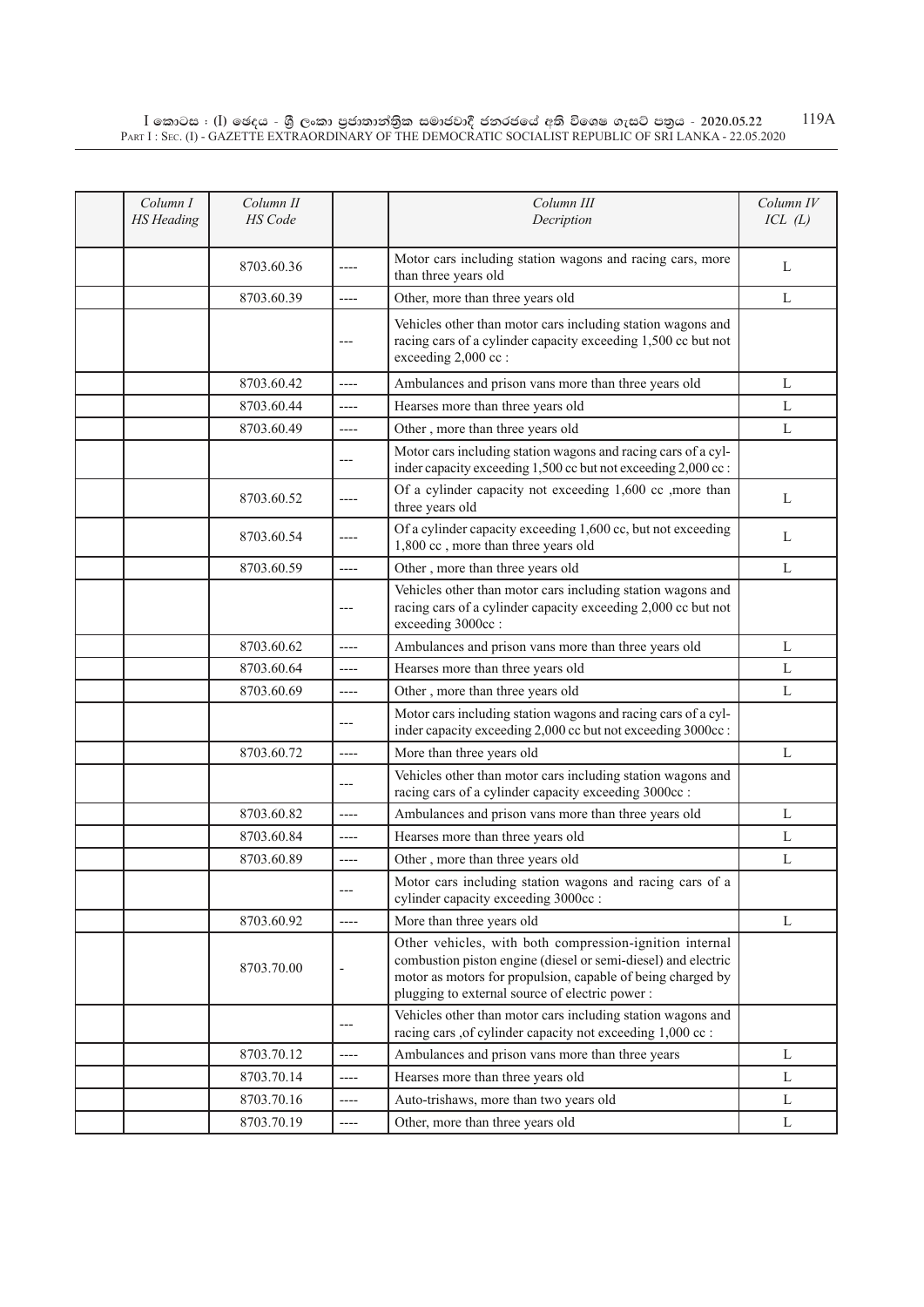## $\rm I$  කොටස : ( $\rm I$ ) ඡෙදය - ශුී ලංකා පුජාතාන්තුික සමාජවාදී ජනරජයේ අති විශෙෂ ගැසට් පතුය - 2020.05.22 Part I : Sec. (I) - GAZETTE EXTRAORDINARY OF THE DEMOCRATIC SOCIALIST REPUBLIC OF SRI LANKA - 22.05.2020 120A

| Column I<br><b>HS</b> Heading | Column II<br>HS Code |         | Column III<br>Decription                                                                                                                             | Column IV<br>ICL(L) |
|-------------------------------|----------------------|---------|------------------------------------------------------------------------------------------------------------------------------------------------------|---------------------|
|                               |                      | ---     | Motor cars including station wagons and racing cars , of cyl-<br>inder capacity not exceeding 1,000 cc :                                             |                     |
|                               | 8703.70.22           | ----    | Go-Karts, more than three years old                                                                                                                  | L                   |
|                               | 8703.70.24           | ----    | Quadricycle of cylinder capacity not exceeding 300 cc, more<br>than three years old                                                                  | L                   |
|                               | 8703.70.26           | $-----$ | All terrain vehicle (ATV), more than three years old                                                                                                 | L                   |
|                               | 8703.70.29           | ----    | Other, more than three years old                                                                                                                     | L                   |
|                               |                      | $---$   | Of a cylinder capacity exceeding 1,000 cc but not exceeding<br>1,500 cc:                                                                             |                     |
|                               | 8703.70.32           | $-----$ | Ambulances and prison vans, more than three years old                                                                                                | L                   |
|                               | 8703.70.34           | $---$   | Hearses more than three years old                                                                                                                    | L                   |
|                               | 8703.70.36           | $-----$ | Motor cars including station wagons and racing cars, more<br>than three years old                                                                    | L                   |
|                               | 8703.70.39           | $---$   | Other, more than three years old                                                                                                                     | L                   |
|                               |                      | ---     | Vehicles other than motor cars including station wagons and<br>racing cars of a cylinder capacity exceeding 1,500 cc but not<br>exceeding 2,000 cc : |                     |
|                               | 8703.70.42           | $---$   | Ambulances and prison vans more than three years old                                                                                                 | L                   |
|                               | 8703.70.44           | ----    | Hearses more than three years old                                                                                                                    | L                   |
|                               | 8703.70.49           | $---$   | Other, more than three years old                                                                                                                     | L                   |
|                               |                      | $---$   | Motor cars including station wagons and racing cars of a cyl-<br>inder capacity exceeding 1,500 cc but not exceeding 2,000 cc :                      |                     |
|                               | 8703.70.52           | ----    | Of a cylinder capacity not exceeding 1,600 cc ,more than<br>three years old                                                                          | L                   |
|                               | 8703.70.54           | ----    | Of a cylinder capacity exceeding 1,600 cc, but not exceeding<br>1,800 cc, more than three years old                                                  | L                   |
|                               | 8703.70.59           | $-----$ | Other, more than three years old                                                                                                                     | L                   |
|                               |                      | ---     | Vehicles other than motor cars including station wagons and<br>racing cars of a cylinder capacity exceeding 2,000 cc but not<br>exceeding 3000cc:    |                     |
|                               | 8703.70.62           | ----    | Ambulances and prison vans more than three years old                                                                                                 | L                   |
|                               | 8703.70.64           | $-----$ | Hearses more than three years old                                                                                                                    | L                   |
|                               | 8703.70.69           | $---$   | Other, more than three years old                                                                                                                     | L                   |
|                               |                      | ---     | Motor cars including station wagons and racing cars of a cyl-<br>inder capacity exceeding 2,000 cc but not exceeding 3000cc :                        |                     |
|                               | 8703.70.79           | $---$   | Other, more than three years old                                                                                                                     | L                   |
|                               |                      | $---$   | Vehicles other than motor cars including station wagons and<br>racing cars of a cylinder capacity exceeding 3000cc :                                 |                     |
|                               | 8703.70.82           | $---$   | Ambulances and prison vans more than three years old                                                                                                 | L                   |
|                               | 8703.70.84           | $-----$ | Hearses more than three years old                                                                                                                    | L                   |
|                               | 8703.70.89           | ----    | Other, more than three years old                                                                                                                     | L                   |
|                               |                      | ---     | Motor cars including station wagons and racing cars of a<br>cylinder capacity exceeding 3,000cc:                                                     |                     |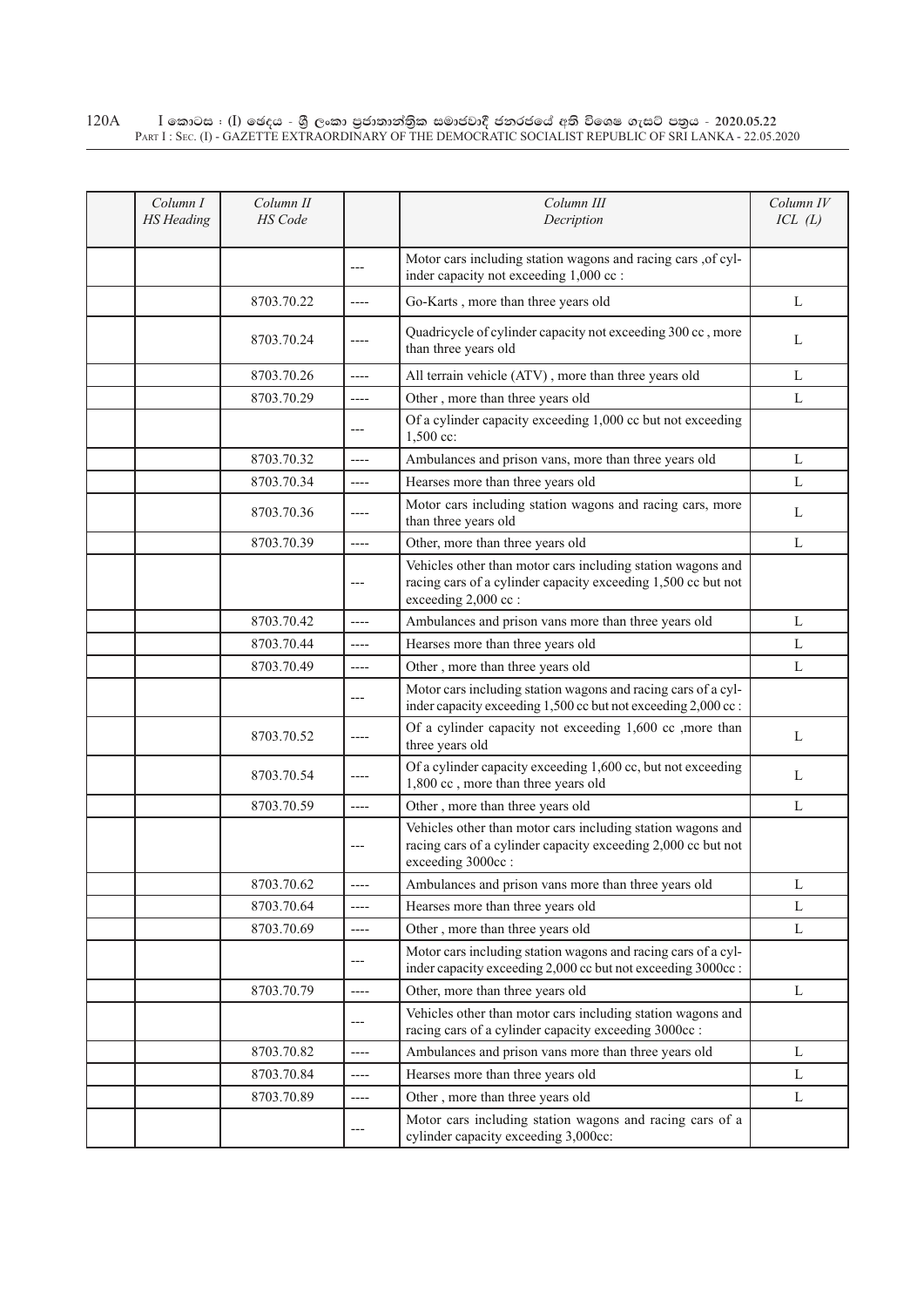|    | Column I          | Column II<br><b>HS</b> Code |                          | Column III                                                                                                                                                                                                                                                  | Column IV    |
|----|-------------------|-----------------------------|--------------------------|-------------------------------------------------------------------------------------------------------------------------------------------------------------------------------------------------------------------------------------------------------------|--------------|
|    | <b>HS</b> Heading |                             |                          | Decription                                                                                                                                                                                                                                                  | ICL(L)       |
|    |                   | 8703.70.99                  | $---$                    | Other, more than three years old                                                                                                                                                                                                                            | L            |
|    |                   | 8703.80.00                  | $\overline{\phantom{a}}$ | Other vehicles, with only electric motor for propulsion :                                                                                                                                                                                                   |              |
|    |                   |                             | $---$                    | Electric auto-trishaws:                                                                                                                                                                                                                                     |              |
|    |                   | 8703.80.12                  | $-----$                  | More than two years old                                                                                                                                                                                                                                     | L            |
|    |                   |                             | ---                      | Other, powered by on board accumulators charged solely<br>by electricity generated by on board solar electricity panels:                                                                                                                                    |              |
|    |                   | 8703.80.22                  | $-----$                  | More than 3 years old                                                                                                                                                                                                                                       | L            |
|    |                   |                             | ---                      | Other, driven by electric motors powered by on board accu-<br>mulators charged by external electric source (e.g. National<br>Grid), more than 3 years old :                                                                                                 |              |
|    |                   | 8703.80.41                  | ----                     | Capacity of motors not exceeding 50kW                                                                                                                                                                                                                       | L            |
|    |                   | 8703.80.42                  | $-----$                  | Capacity of motors exceeding 50kW but not exceeding 100kW                                                                                                                                                                                                   | L            |
|    |                   | 8703.80.43                  |                          | Capacity of motors exceeding 100kW but not exceeding<br>200kW                                                                                                                                                                                               | L            |
|    |                   | 8703.80.44                  | ----                     | Capacity of motors exceeding 200kW                                                                                                                                                                                                                          | $\mathbf{L}$ |
|    |                   |                             | ---                      | Other, powered by on board accumulators charged by external<br>electric source (e.g. National grid) and supported by an internal<br>combustion engine used exclusively to generate electricity by<br>driving a generator on board , more than 3 years old : |              |
|    |                   | 8703.80.61                  | ----                     | Capacity of motors not exceeding 50kW                                                                                                                                                                                                                       | L            |
|    |                   | 8703.80.62                  | ----                     | Capacity of motors exceeding 50kW but not exceeding 100kW                                                                                                                                                                                                   | L            |
|    |                   | 8703.80.63                  | ----                     | Capacity of motors exceeding 100kW but not exceeding<br>200kW                                                                                                                                                                                               | L            |
|    |                   | 8703.80.64                  | ----                     | Capacity of motors exceeding 200kW                                                                                                                                                                                                                          | L            |
|    |                   |                             | ---                      | Other:                                                                                                                                                                                                                                                      |              |
|    |                   | 8703.80.72                  | ----                     | More than three years old                                                                                                                                                                                                                                   | L            |
|    |                   | 8703.90.00                  | $\overline{a}$           | Other:                                                                                                                                                                                                                                                      |              |
|    |                   |                             | ---                      | More than three years old                                                                                                                                                                                                                                   |              |
|    |                   | 8703.90.21                  | ----                     | With wankel rotary engine                                                                                                                                                                                                                                   | L            |
|    |                   | 8703.90.29                  | ----                     | Other                                                                                                                                                                                                                                                       | L            |
|    |                   |                             |                          |                                                                                                                                                                                                                                                             |              |
| 19 | 87.04             |                             |                          | Motor vehicles for the transport of goods.                                                                                                                                                                                                                  |              |
|    |                   |                             |                          | Other, with compression-ignition internal combustion piston<br>engine (diesel or semi-diesel) :                                                                                                                                                             |              |
|    |                   | 8704.21.00                  | $\overline{\phantom{a}}$ | g.v.w. not exceeding 5 tonnes :                                                                                                                                                                                                                             |              |
|    |                   |                             | ---                      | Special purpose tankers/bowsers and trucks:                                                                                                                                                                                                                 |              |
|    |                   | 8704.21.12                  | ----                     | Tankers / bowsers with stainless steel tanks for transport of<br>milk, more than five years old                                                                                                                                                             | L            |
|    |                   | 8704.21.14                  | ----                     | Garbage trucks equipped with waste compacting mechanism,<br>more than five years old                                                                                                                                                                        | L            |
|    |                   |                             | ---                      | Auto-trishaws:                                                                                                                                                                                                                                              |              |
|    |                   | 8704.21.22                  | ----                     | More than four years old                                                                                                                                                                                                                                    | L            |
|    |                   |                             | ---                      | Chassis fitted with engines and cabs                                                                                                                                                                                                                        |              |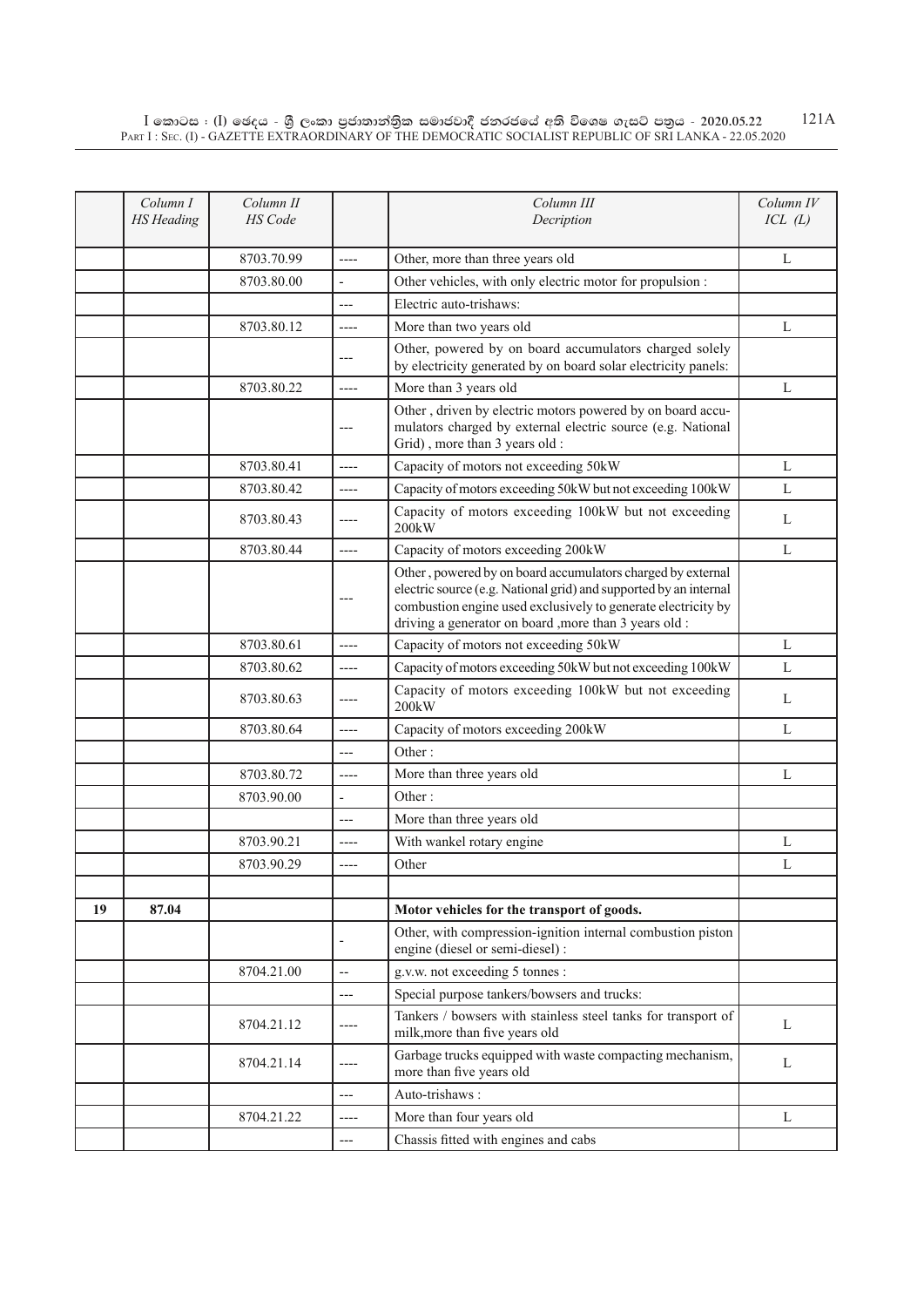| Column I<br><b>HS</b> Heading | Column II<br>HS Code |       | Column III<br>Decription                                                                                                                                                                                                                                                                                                                                                                                                | Column IV<br>ICL(L) |
|-------------------------------|----------------------|-------|-------------------------------------------------------------------------------------------------------------------------------------------------------------------------------------------------------------------------------------------------------------------------------------------------------------------------------------------------------------------------------------------------------------------------|---------------------|
|                               | 8704.21.32           | ----  | for vehicles of national subdivision 8704.21.44, more than<br>four years old                                                                                                                                                                                                                                                                                                                                            | L                   |
|                               | 8704.21.34           | $---$ | for vehicles of national subdivision 8704.21.52, more than<br>four years old                                                                                                                                                                                                                                                                                                                                            | L                   |
|                               | 8704.21.36           | $---$ | for vehicles of national subdivision 8704.21.64, more than<br>four years old                                                                                                                                                                                                                                                                                                                                            | L                   |
|                               | 8704.21.38           | ----  | for vehicles of national subdivision 8704.21.68, more than<br>four years old                                                                                                                                                                                                                                                                                                                                            | L                   |
|                               |                      |       | Vehicles with separate bodies for cabin and for cargo area, the<br>cabin been designed for 3 persons (adults) or less, including<br>the driver, with no additional space in the cabin that can be<br>converted for other uses, and cargo carrying capacity of less<br>than 2000 kg, but excluding those vehicles with an engine<br>compartment totally protruding to the front of the vehicle<br>from the driving cab : |                     |
|                               | 8704.21.42           | ----  | Cargo carrying capacity of less than 800kg, more than four<br>years old                                                                                                                                                                                                                                                                                                                                                 | L                   |
|                               | 8704.21.44           | ----  | Cargo carrying capacity of 800kg or more, more than four<br>years old                                                                                                                                                                                                                                                                                                                                                   | L                   |
|                               |                      | ---   | Vehicles with separate bodies for cabin and cargo area, the<br>cabin been designed for 3 persons (adults) or less, including<br>the driver, with no additional space in the cabin that can be<br>converted for other uses, and cargo carrying capacity of 2000<br>kg or more:                                                                                                                                           |                     |
|                               | 8704.21.52           | ----  | More than four years old                                                                                                                                                                                                                                                                                                                                                                                                | L                   |
|                               |                      | ---   | Vehicles with separate bodies for cabin and for cargo area,<br>the cabin been designed for 3 persons (adults) or less, includ-<br>ing the driver, with no additional space in the cabin that can<br>be converted for other uses, and cargo carrying capacity of<br>less than 2000 kg :                                                                                                                                  |                     |
|                               | 8704.21.62           | ----  | Vehicles fitted with front leaf sprigs and Cargo carrying ca-<br>pacity of less than 800kg, more than four years old                                                                                                                                                                                                                                                                                                    | L                   |
|                               | 8704.21.64           | ----  | Vehicles fitted with front leaf sprigs and Cargo carrying ca-<br>pacity of 800kg or more, more than four years old                                                                                                                                                                                                                                                                                                      | L                   |
|                               | 8704.21.66           |       | Other Vehicles, Cargo carrying capacity of less than 800kg,<br>more than four years old                                                                                                                                                                                                                                                                                                                                 | L                   |
|                               | 8704.21.68           |       | Other Vehicles, Cargo carrying capacity of 800kg or more,<br>more than four years old                                                                                                                                                                                                                                                                                                                                   | L                   |
|                               |                      | ---   | Other vehicles with separate bodies for cabin and cargo area,<br>cabin been designed for six persons (adults) or less including<br>the driver, with no additional space in the cabin that can be<br>converted for other use, and a cargo carrying capacity of 800<br>kg or more, but excluding those vehicles with an engine com-<br>partment totally protruding to the front of the vehicle from<br>the driving cab:   |                     |
|                               | 8704.21.72           | $---$ | More than four years old                                                                                                                                                                                                                                                                                                                                                                                                | L                   |
|                               |                      | ---   | Other:                                                                                                                                                                                                                                                                                                                                                                                                                  |                     |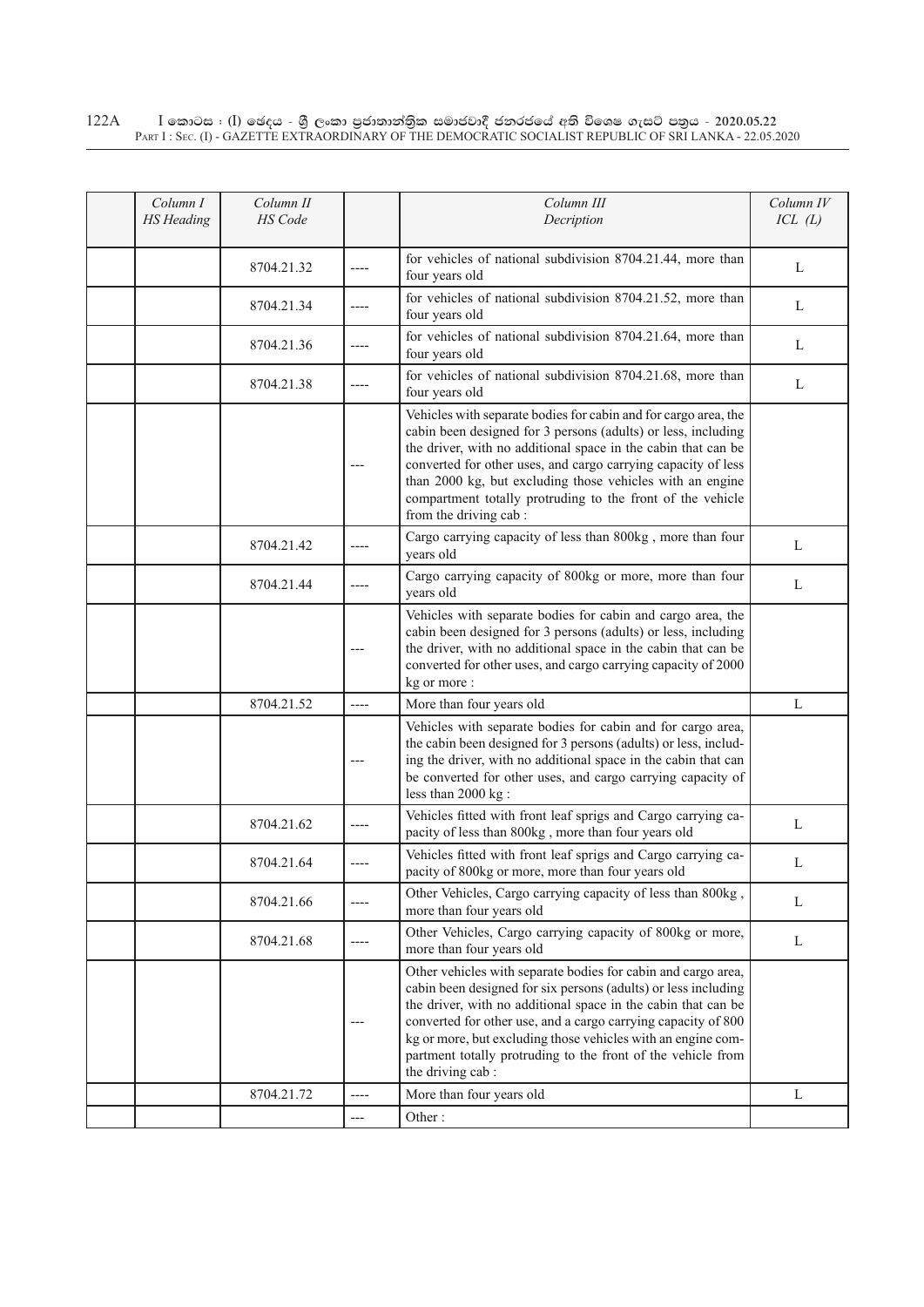| Column I<br><b>HS</b> Heading | Column II<br>HS Code |                          | Column III<br>Decription                                                                          | Column IV<br>ICL(L) |
|-------------------------------|----------------------|--------------------------|---------------------------------------------------------------------------------------------------|---------------------|
|                               | 8704.21.92           | $---$                    | Other vehicles with separate bodies for cabin and cargo area,<br>more than four years old         | L                   |
|                               | 8704.21.99           | $---$                    | Other vehicles more than four years old                                                           | L                   |
|                               | 8704.22.00           | $\overline{\phantom{a}}$ | g.v.w. exceeding 5 tonnes but not exceeding 20 tonnes :                                           |                     |
|                               |                      | ---                      | Tankers and bowsers with stainless steel tanks for transport<br>of milk and refrigerated trucks : |                     |
|                               | 8704.22.43           | $---$                    | More than ten years old                                                                           | L                   |
|                               |                      | $---$                    | Garbage trucks equipped with waste compacting mechanism.                                          |                     |
|                               | 8704.22.52           | $---$                    | More than five years old                                                                          | L                   |
|                               |                      | $---$                    | Other:                                                                                            |                     |
|                               | 8704.22.63           | $---$                    | More than ten years old                                                                           | L                   |
|                               | 8704.23.00           | $-$                      | g.v.w. exceeding 20 tonnes :                                                                      |                     |
|                               |                      | ---                      | Tankers and bowsers with stainless steel tanks for transport<br>of milk and refrigerated trucks : |                     |
|                               | 8704.23.53           | $---$                    | More than ten years old                                                                           | L                   |
|                               |                      | ---                      | Garbage trucks equipped with waste compacting mechanism                                           |                     |
|                               | 8704.23.62           | $---$                    | More than five years old                                                                          | L                   |
|                               |                      | ---                      | Other:                                                                                            |                     |
|                               | 8704.23.73           | ----                     | More than ten years old                                                                           | L                   |
|                               |                      |                          | Other, with spark-ignition internal combustion piston engine                                      |                     |
|                               | 8704.31.00           | $\overline{a}$           | g.v.w. not exceeding 5 tonnes :                                                                   |                     |
|                               |                      |                          | Special purpose tankers/bowsers and trucks:                                                       |                     |
|                               | 8704.31.12           | $---$                    | Tankers / bowsers with stainless steel tanks for transport of<br>milk, more than five years old   | L                   |
|                               | 8704.31.14           | $---$                    | Garbage trucks equipped with waste compacting mechanism,<br>more than five years old              | L                   |
|                               |                      |                          | Auto-trishaws:                                                                                    |                     |
|                               | 8704.31.21           | $---$                    | With two-stroke petrol engine                                                                     | L                   |
|                               | 8704.31.23           | $---$                    | Other, more than four years old                                                                   | L                   |
|                               |                      | $---$                    | Chassis fitted with engines and cabs:                                                             |                     |
|                               | 8704.31.32           | $\cdots$                 | for vehicles of national subdivision 8704.31.44, more than<br>four years old                      | L                   |
|                               | 8704.31.34           | $---$                    | for vehicles of national subdivision 8704.31.52, more than<br>four years old                      | L                   |
|                               | 8704.31.36           | ----                     | for vehicles of national subdivision 8704.31.64, more than<br>four years old                      | L                   |
|                               | 8704.31.38           | $\cdots$                 | for vehicles of national subdivision 8704.31.68, more than<br>four years old                      | L                   |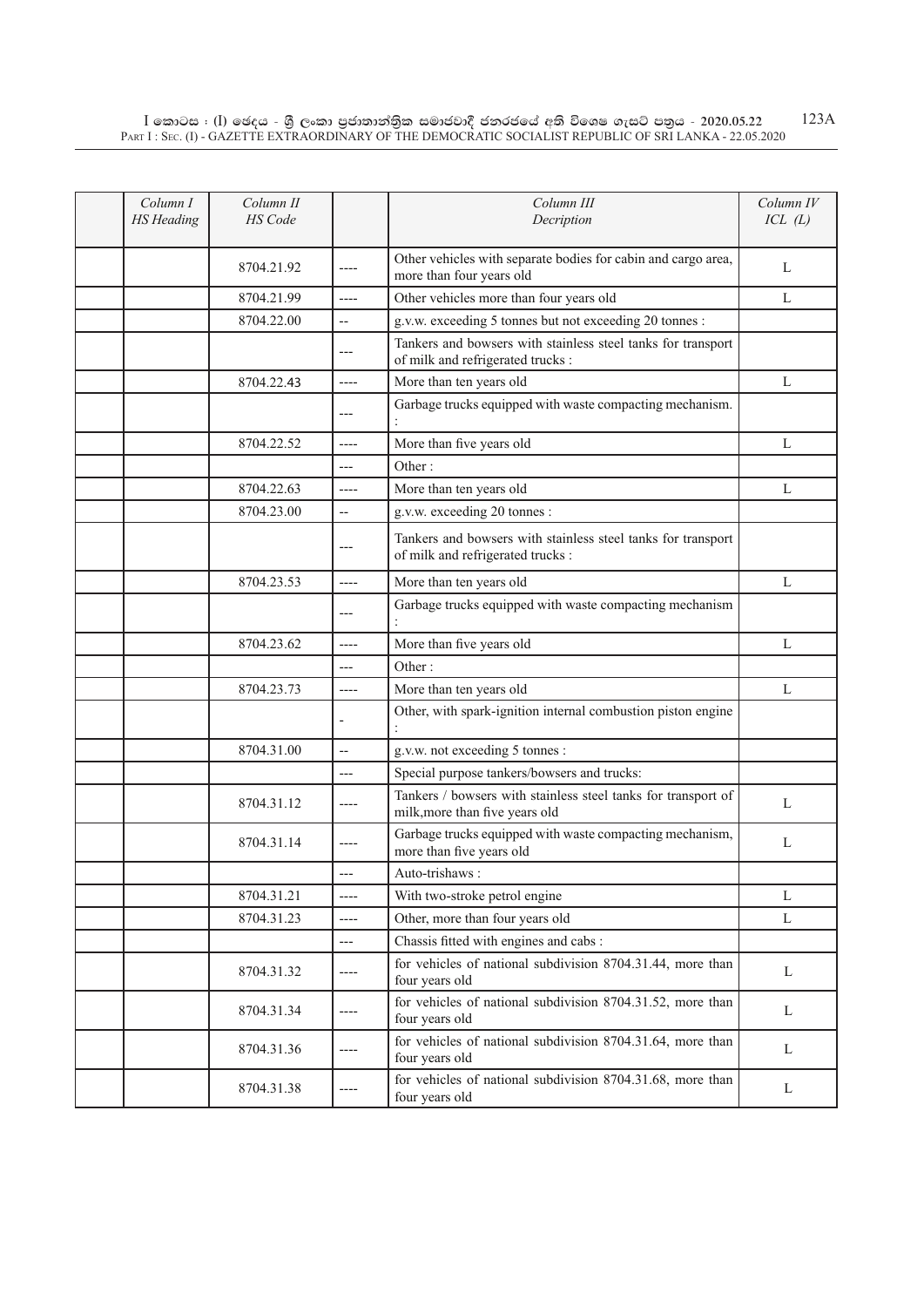## $\rm I$  කොටස : ( $\rm I$ ) ඡෙදය - ශුී ලංකා පුජාතාන්තුික සමාජවාදී ජනරජයේ අති විශෙෂ ගැසට් පතුය - 2020.05.22 Part I : Sec. (I) - GAZETTE EXTRAORDINARY OF THE DEMOCRATIC SOCIALIST REPUBLIC OF SRI LANKA - 22.05.2020 124A

| Column I<br><b>HS</b> Heading | Column II<br><b>HS</b> Code |                          | Column III<br>Decription                                                                                                                                                                                                                                                                                                                                                                                               | Column IV<br>ICL(L) |
|-------------------------------|-----------------------------|--------------------------|------------------------------------------------------------------------------------------------------------------------------------------------------------------------------------------------------------------------------------------------------------------------------------------------------------------------------------------------------------------------------------------------------------------------|---------------------|
|                               |                             |                          | Vehicles with separate bodies for cabin and for cargo area, the<br>cabin been designed for 3 persons (adults) or less, including<br>the driver, with no additional space in the cabin that can be<br>converted for other uses, and cargo carrying capacity of less<br>than 2000 kg, but excluding those vehicles with an engine<br>compartment totally protruding to the front of the vehicle<br>from the driving cab: |                     |
|                               | 8704.31.42                  |                          | Cargo carrying capacity of less than 800kg, more than four<br>years old                                                                                                                                                                                                                                                                                                                                                | L                   |
|                               | 8704.31.44                  | ----                     | Cargo carrying capacity of 800kg or more, more than four<br>years old                                                                                                                                                                                                                                                                                                                                                  | L                   |
|                               |                             |                          | Vehicles with separate bodies for cabin and cargo area, cabin<br>been designed for three persons (adults) or less, including<br>the driver with no additional space in the cabin that can be<br>converted for other uses and cargo carrying capacity of 2000<br>kg or more:                                                                                                                                            |                     |
|                               | 8704.31.52                  | $---$                    | More than four years old                                                                                                                                                                                                                                                                                                                                                                                               | L                   |
|                               |                             |                          | Vehicles with separate bodies for cabin and for cargo area,<br>the cabin been designed for 3 persons (adults) or less, includ-<br>ing the driver, with no additional space in the cabin that can<br>be converted for other uses, and cargo carrying capacity of<br>less than 2000 kg :                                                                                                                                 |                     |
|                               | 8704.31.62                  | ----                     | Vehicles fitted with front leaf sprigs and Cargo carrying ca-<br>pacity of less than 800kg, more than four years old                                                                                                                                                                                                                                                                                                   | L                   |
|                               | 8704.31.64                  | ----                     | Vehicles fitted with front leaf sprigs and Cargo carrying ca-<br>pacity of 800kg or more, more than four years old                                                                                                                                                                                                                                                                                                     | L                   |
|                               | 8704.31.66                  | ----                     | Other Vehicles, Cargo carrying capacity of less than 800kg,<br>more than four years old                                                                                                                                                                                                                                                                                                                                | L                   |
|                               | 8704.31.68                  | ----                     | Other Vehicles, Cargo carrying capacity of 800kg or more,<br>more than four years old                                                                                                                                                                                                                                                                                                                                  | L                   |
|                               |                             |                          | Other vehicles with separate bodies for cabin and cargo area,<br>cabin been designed for six persons (adults) or less including<br>the driver, with no additional space in the cabin that can be<br>converted for other use, and a cargo carrying capacity of<br>800 kg or more, but excluding those vehicles with an engine<br>compartment totally protruding to the front of the vehicle<br>from the driving cab :   |                     |
|                               | 8704.31.72                  | $---$                    | More than four years old                                                                                                                                                                                                                                                                                                                                                                                               | L                   |
|                               |                             | ---                      | Other:                                                                                                                                                                                                                                                                                                                                                                                                                 |                     |
|                               | 8704.31.92                  | ----                     | Vehicles with separate bodies for cabin and cargo area, more<br>than four years old                                                                                                                                                                                                                                                                                                                                    | L                   |
|                               | 8704.31.99                  | $---$                    | Other more than four years old                                                                                                                                                                                                                                                                                                                                                                                         | L                   |
|                               | 8704.32.00                  | $\overline{\phantom{a}}$ | g.v.w. exceeding 5 tonnes :                                                                                                                                                                                                                                                                                                                                                                                            |                     |
|                               |                             | ---                      | Tankers and bowsers with stainless steel tanks for transport<br>of milk and refrigerated trucks :                                                                                                                                                                                                                                                                                                                      |                     |
|                               | 8704.32.43                  | ----                     | More than ten years old                                                                                                                                                                                                                                                                                                                                                                                                | L                   |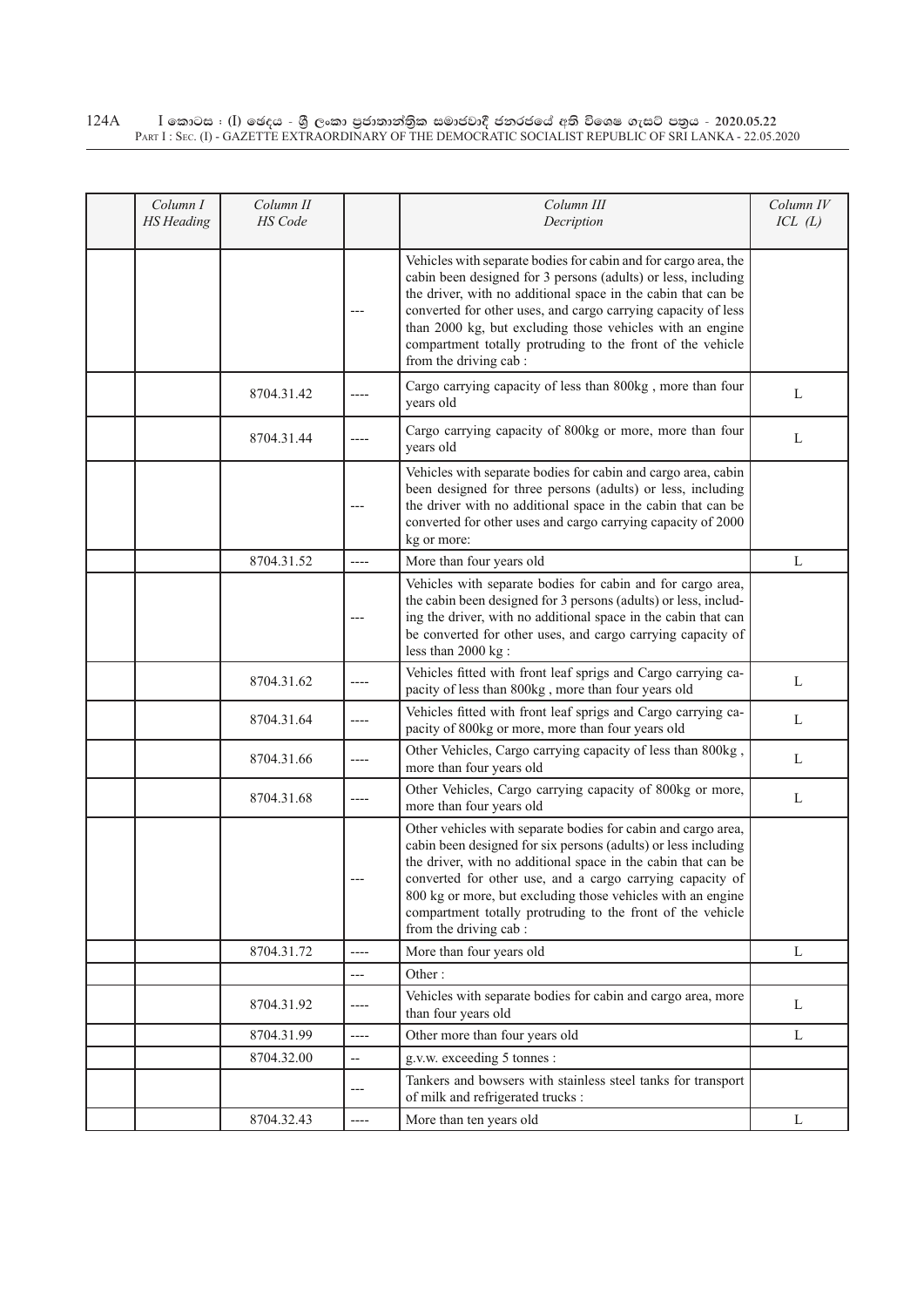|    | Column I          | Column II  |                          | Column III                                                                                                                                                                                                                                                                                                       | Column IV |
|----|-------------------|------------|--------------------------|------------------------------------------------------------------------------------------------------------------------------------------------------------------------------------------------------------------------------------------------------------------------------------------------------------------|-----------|
|    | <b>HS</b> Heading | HS Code    |                          | Decription                                                                                                                                                                                                                                                                                                       | ICL(L)    |
|    |                   |            | ---                      | Garbage trucks equipped with waste compacting mechanism                                                                                                                                                                                                                                                          |           |
|    |                   | 8704.32.52 | $---$                    | More than five years old                                                                                                                                                                                                                                                                                         | L         |
|    |                   |            | $---$                    | Other:                                                                                                                                                                                                                                                                                                           |           |
|    |                   | 8704.32.63 | $---$                    | More than ten years old                                                                                                                                                                                                                                                                                          | L         |
|    |                   | 8704.90.00 | $\overline{\phantom{a}}$ | Other:                                                                                                                                                                                                                                                                                                           |           |
|    |                   | 8704.90.20 | $---$                    | Electric auto-trishaws more than five years old                                                                                                                                                                                                                                                                  | L         |
|    |                   | 8704.90.40 | $---$                    | Other electric, more than five years old                                                                                                                                                                                                                                                                         | L         |
|    |                   | 8704.90.60 | $---$                    | Other, more than five years old                                                                                                                                                                                                                                                                                  | L         |
|    |                   |            |                          |                                                                                                                                                                                                                                                                                                                  |           |
| 20 | 87.05             |            |                          | Special purpose motor vehicles, other than those<br>principally designed for the transport of persons or<br>goods (for example, breakdown lorries, crane lorries, fire<br>fighting vehicles, concrete-mixer lorries, road sweeper<br>lorries, spraying lorries, mobile workshops, mobile<br>radiological units). |           |
|    |                   | 8705.10.00 | $\Box$                   | Crane lorries :                                                                                                                                                                                                                                                                                                  |           |
|    |                   | 8705.10.20 | $---$                    | More than ten years old                                                                                                                                                                                                                                                                                          | L         |
|    |                   | 8705.20.00 | $\blacksquare$           | Mobile drilling derricks :                                                                                                                                                                                                                                                                                       |           |
|    |                   | 8705.20.20 | $---$                    | More than seven years old                                                                                                                                                                                                                                                                                        | L         |
|    |                   | 8705.30.00 | $\overline{\phantom{a}}$ | Fire fighting vehicles :                                                                                                                                                                                                                                                                                         |           |
|    |                   | 8705.30.20 | $---$                    | More than seven years old                                                                                                                                                                                                                                                                                        | L         |
|    |                   | 8705.40.00 | $\overline{\phantom{a}}$ | Concrete-mixer lorries :                                                                                                                                                                                                                                                                                         |           |
|    |                   | 8705.40.20 | $---$                    | More than ten years old                                                                                                                                                                                                                                                                                          | L         |
|    |                   | 8705.90.00 | $\overline{a}$           | Other:                                                                                                                                                                                                                                                                                                           |           |
|    |                   |            | $---$                    | Mobile workshops                                                                                                                                                                                                                                                                                                 |           |
|    |                   | 8705.90.12 | ----                     | More than seven years old                                                                                                                                                                                                                                                                                        | L         |
|    |                   |            | ---                      | Gully bowzers equipped with suction pumps for extracting<br>sewage water /wastes:                                                                                                                                                                                                                                |           |
|    |                   | 8705.90.22 |                          | More than seven years old                                                                                                                                                                                                                                                                                        | L         |
|    |                   |            | ---                      | Concrete pump trucks:                                                                                                                                                                                                                                                                                            |           |
|    |                   | 8705.90.32 | $---$                    | More than ten years old                                                                                                                                                                                                                                                                                          | L         |
|    |                   |            | ---                      | Other:                                                                                                                                                                                                                                                                                                           |           |
|    |                   | 8705.90.92 | ----                     | g. v. w. not exceeding 4 tonnes, more than seven years old                                                                                                                                                                                                                                                       | L         |
|    |                   |            |                          |                                                                                                                                                                                                                                                                                                                  |           |
| 21 | 87.06             | 8706.00.00 |                          | Chassis fitted with engines, for the motor vehicles of<br>heading 87.01 to 87.05.                                                                                                                                                                                                                                |           |
|    |                   | 8706.00.50 | ---                      | Used chassis fitted with engines                                                                                                                                                                                                                                                                                 | L         |
| 22 | 87.07             |            |                          | Bodies (including cabs), for the motor vehicles of head-<br>ings 87.01 to 87.05.                                                                                                                                                                                                                                 |           |
|    |                   | 8707.10.00 | $\overline{\phantom{a}}$ | For the vehicles of heading 87.03 :                                                                                                                                                                                                                                                                              |           |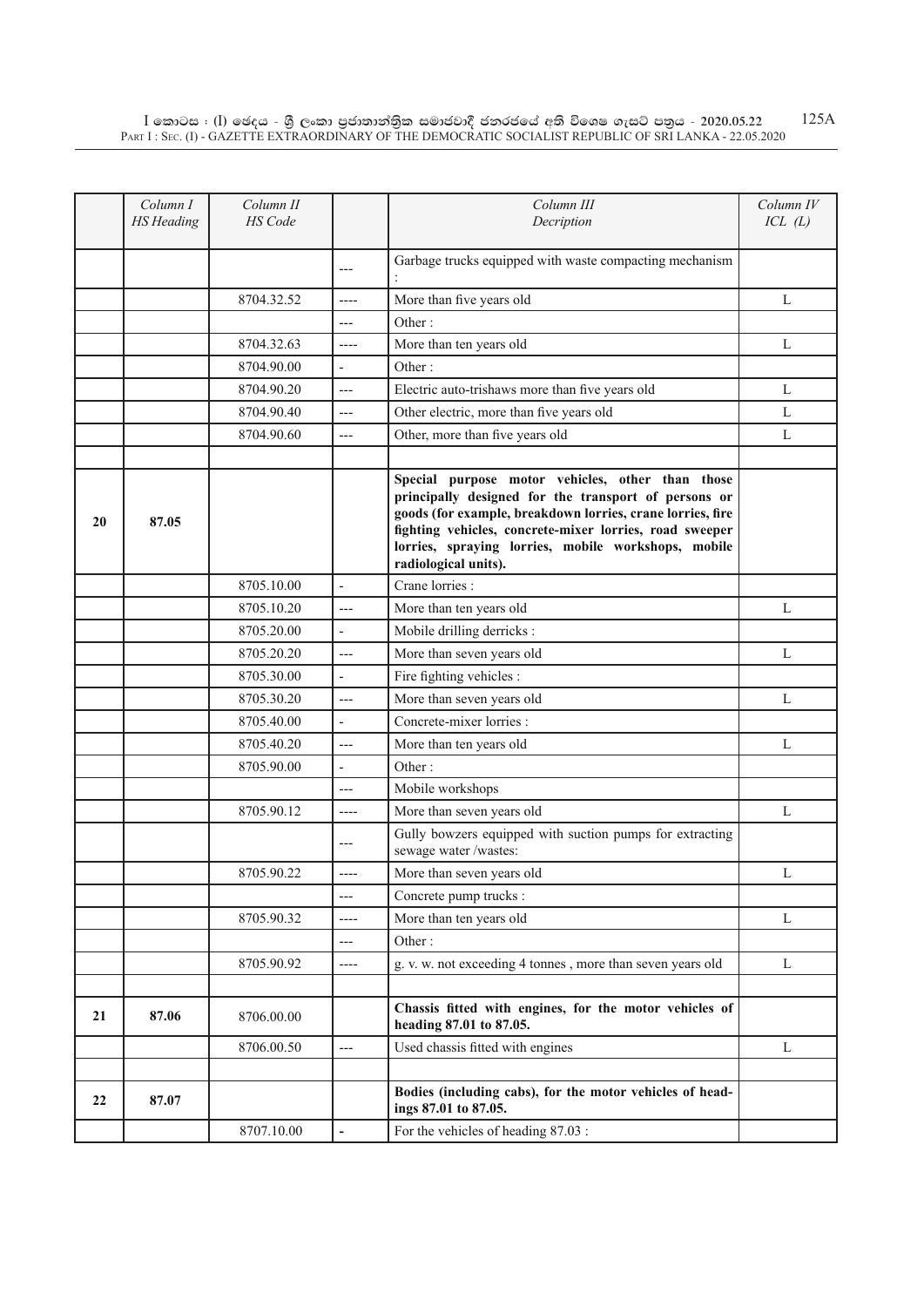|    | Column I<br><b>HS</b> Heading | Column II<br><b>HS</b> Code |                          | Column III<br>Decription                                                                                                                                                                                            | Column IV<br>ICL(L) |
|----|-------------------------------|-----------------------------|--------------------------|---------------------------------------------------------------------------------------------------------------------------------------------------------------------------------------------------------------------|---------------------|
|    |                               |                             |                          |                                                                                                                                                                                                                     |                     |
|    |                               | 8707.10.10                  | ---                      | Used vehicle bodies fully equipped with fittings and<br>accessories                                                                                                                                                 | L                   |
|    |                               | 8707.10.20                  | ---                      | Other vehicle bodies fully equipped with fittings and<br>accessories                                                                                                                                                | L                   |
|    |                               | 8707.10.30                  |                          | Used vehicle bodies fully equipped with fittings and<br>accessories excluding seats and upholstery                                                                                                                  | L                   |
|    |                               | 8707.10.40                  | ---                      | Other vehicle bodies fully equipped with fittings and<br>accessories excluding seats and upholstery                                                                                                                 | L                   |
|    |                               | 8707.10.50                  | ---                      | Rough coated , bare body frame with /without doors, bonnet<br>and boot lid                                                                                                                                          | L                   |
|    |                               | 8707.10.60                  | ---                      | Used bare body frame with /without doors, bonnet and boot<br>lid                                                                                                                                                    | L                   |
|    |                               | 8707.10.90                  | ---                      | Other                                                                                                                                                                                                               | L                   |
|    |                               | 8707.90.00                  | $\overline{\phantom{0}}$ | Other:                                                                                                                                                                                                              |                     |
|    |                               | 8707.90.10                  | ---                      | Bodies and cabs incorporating attachments left over in the<br>process of separating same from the main vehicle by cutting,<br>but not meriting classification elsewhere by virtue of those<br>left over attachments | L                   |
|    |                               |                             | ---                      | Other, bodies for the vehicles of 10 or more persons but less<br>than 25 of heading 87.02 including the driver:                                                                                                     |                     |
|    |                               | 8707.90.41                  | $---$                    | Used bodies fully equipped with fittings and accessories                                                                                                                                                            | L                   |
|    |                               | 8707.90.42                  |                          | Other vehicle bodies fully equipped with fittings and<br>accessories                                                                                                                                                | L                   |
|    |                               | 8707.90.43                  |                          | Used vehicle bodies fully equipped with fittings and<br>accessories excluding seats and upholstery                                                                                                                  | L                   |
|    |                               | 8707.90.44                  |                          | Used vehicle bodies fully equipped with fittings and<br>accessories excluding seats and upholstery                                                                                                                  | L                   |
|    |                               | 8707.90.48                  |                          | Rough coated , bare body frame with /without doors, bonnet<br>and boot lid                                                                                                                                          | L                   |
|    |                               | 8707.90.49                  |                          | Used bare body frame with /without doors, bonnet and boot<br>lid                                                                                                                                                    | L                   |
|    |                               | 8707.90.90                  | ---                      | Other                                                                                                                                                                                                               | L                   |
|    |                               |                             |                          |                                                                                                                                                                                                                     |                     |
| 23 | 87.08                         |                             |                          | Parts and accessories of the motor vehicles of headings<br>87.01 to 87.05                                                                                                                                           |                     |
|    |                               |                             | $\frac{1}{2}$            | Other parts and accessories of bodies (including cabs):                                                                                                                                                             |                     |
|    |                               | 8708.29.00                  | $\overline{a}$           | Other:                                                                                                                                                                                                              |                     |
|    |                               | 8708.29.10                  | ---                      | "Cut-portions" of bodies and cabs                                                                                                                                                                                   | L                   |
|    |                               | 8708.70.00                  | $\overline{\phantom{a}}$ | Road wheels and parts and accessories thereof:                                                                                                                                                                      |                     |
|    |                               | 8708.70.10                  | $---$                    | Rims fitted with tyres, showing signs of wear                                                                                                                                                                       | L                   |
|    |                               |                             | $\overline{a}$           | Other parts and accessories :                                                                                                                                                                                       |                     |
|    |                               | 8708.99.00                  | $\overline{\phantom{a}}$ | Other:                                                                                                                                                                                                              |                     |
|    |                               | 8708.99.30                  | ---                      | Other used chassis not fitted with engines, but with or without<br>fittings                                                                                                                                         | L                   |
|    |                               | 8708.99.40                  | $---$                    | "Cut-portions" of motor vehicles                                                                                                                                                                                    | L                   |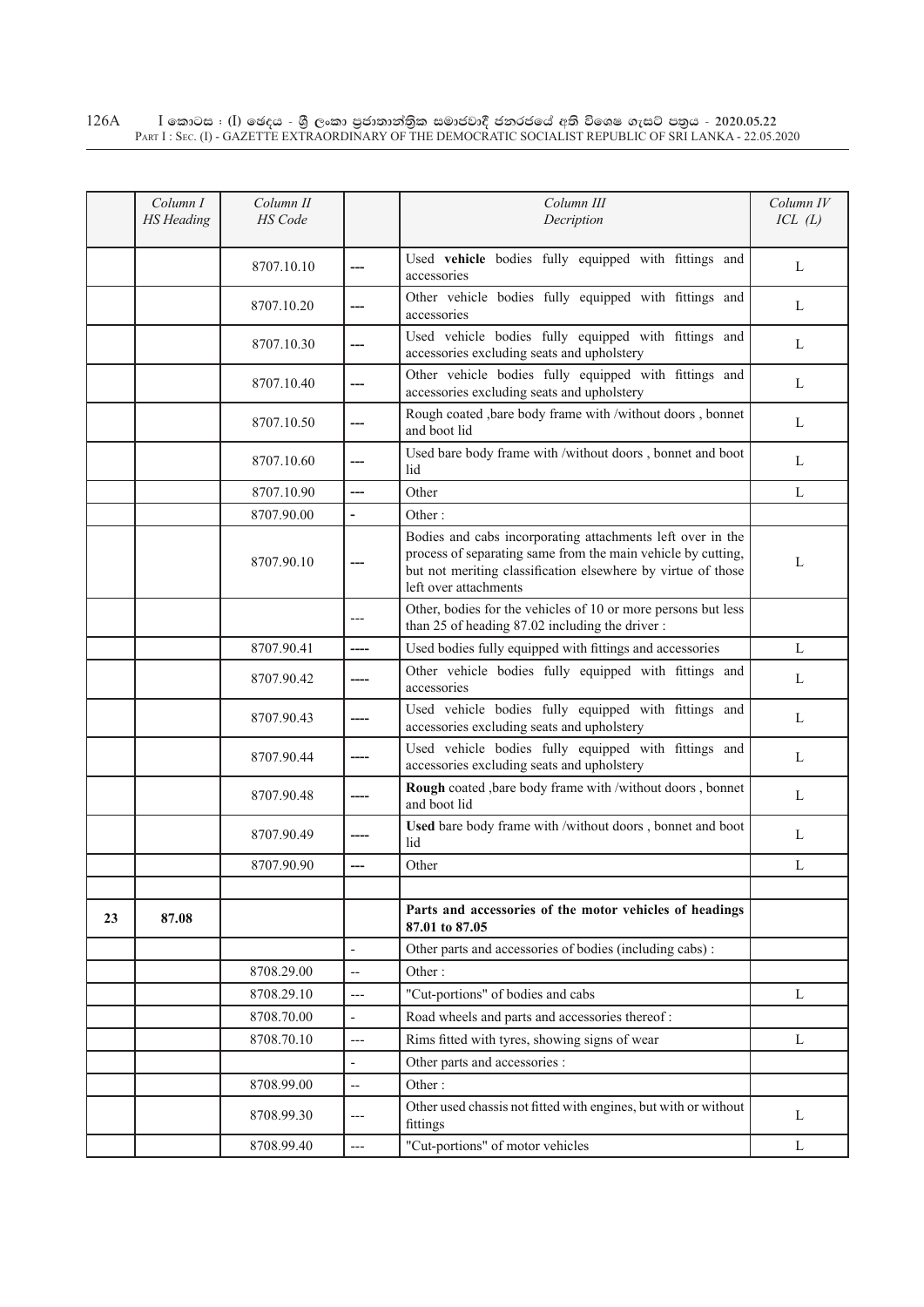|    | Column I<br><b>HS</b> Heading | Column II<br><b>HS</b> Code |                              | Column III<br>Decription                                                                                                        | Column IV<br>ICL(L) |
|----|-------------------------------|-----------------------------|------------------------------|---------------------------------------------------------------------------------------------------------------------------------|---------------------|
|    |                               |                             |                              |                                                                                                                                 |                     |
| 24 | 87.11                         |                             |                              | Motorcycles (including mopeds) and cycles fitted with an<br>auxiliary motor, with or without side-cars; side-cars.              |                     |
|    |                               | 8711.10.00                  | $\overline{a}$               | With reciprocating internal combustion piston engine of a<br>cylinder capacity not exceeding 50 cc :                            |                     |
|    |                               | 8711.10.20                  | $---$                        | More than three years old                                                                                                       | L                   |
|    |                               | 8711.20.00                  |                              | With reciprocating internal combustion piston engine of a<br>cylinder capacity exceeding 50 cc but not exceeding 250 cc:        |                     |
|    |                               | 8711.20.20                  | ---                          | Exceeding 50 cc but not exceeding 200 cc, more than three<br>years old                                                          | L                   |
|    |                               | 8711.20.40                  | $---$                        | Other, more than three years old                                                                                                | L                   |
|    |                               | 8711.30.00                  | $\qquad \qquad \blacksquare$ | With reciprocating internal combustion piston engine of a<br>cylinder capacity exceeding 250 cc but not exceeding 500<br>$cc$ : |                     |
|    |                               | 8711.30.20                  | ---                          | Exceeding 250 cc but not exceeding 350 cc, more than three<br>years old                                                         | L                   |
|    |                               | 8711.30.40                  | ---                          | Exceeding 350 cc but not exceeding 450 cc, more than three<br>years old                                                         | L                   |
|    |                               | 8711.30.60                  | $---$                        | Other, more than three years old                                                                                                | L                   |
|    |                               | 8711.40.00                  | ÷                            | With reciprocating internal combustion piston engine of a<br>cylinder capacity exceeding 500 cc but not exceeding 800<br>$cc$ : |                     |
|    |                               | 8711.40.20                  | $---$                        | More than three years old                                                                                                       | L                   |
|    |                               | 8711.50.00                  | $\overline{\phantom{a}}$     | With reciprocating internal combustion piston engine of a<br>cylinder capacity exceeding 800 cc :                               |                     |
|    |                               | 8711.50.20                  | $---$                        | Exceeding 800 cc but not exceedig 1000 cc, more than three<br>years old                                                         | L                   |
|    |                               | 8711.50.40                  | $---$                        | Other, more than three years old                                                                                                | L                   |
|    |                               | 8711.60.00                  | $\overline{\phantom{a}}$     | With electric motor for propulsion:                                                                                             |                     |
|    |                               | 8711.60.20                  | ---                          | More than three years old                                                                                                       | L                   |
|    |                               |                             |                              |                                                                                                                                 |                     |
| 25 | 87.14                         |                             |                              | Parts and accessories of vehicles of headings 87.11 to<br>87.13.                                                                |                     |
|    |                               | 8714.10.00                  | $\overline{\phantom{a}}$     | Of motorcycles (including mopeds):                                                                                              |                     |
|    |                               | 8714.10.10                  | $\overline{a}$               | Frames, with or without frount folk                                                                                             | L                   |
| 26 | 87.16                         |                             |                              | semi-trailers;<br><b>Trailers</b><br>and<br>other<br>vehicles,<br>not<br>mechanically propelled; parts thereof.                 |                     |
|    |                               | 8716.10.00                  |                              | Trailers and semi-trailers of the caravan type, for housing or<br>camping:                                                      |                     |
|    |                               | 8716.10.20                  | $---$                        | More than five years old                                                                                                        | L                   |
|    |                               | 8716.20.00                  | $\overline{\phantom{a}}$     | Self-loading or self-unloading trailers and semi-trailers for<br>agricultural purposes :                                        |                     |
|    |                               | 8716.20.20                  | $\overline{a}$               | More than five years old                                                                                                        | L                   |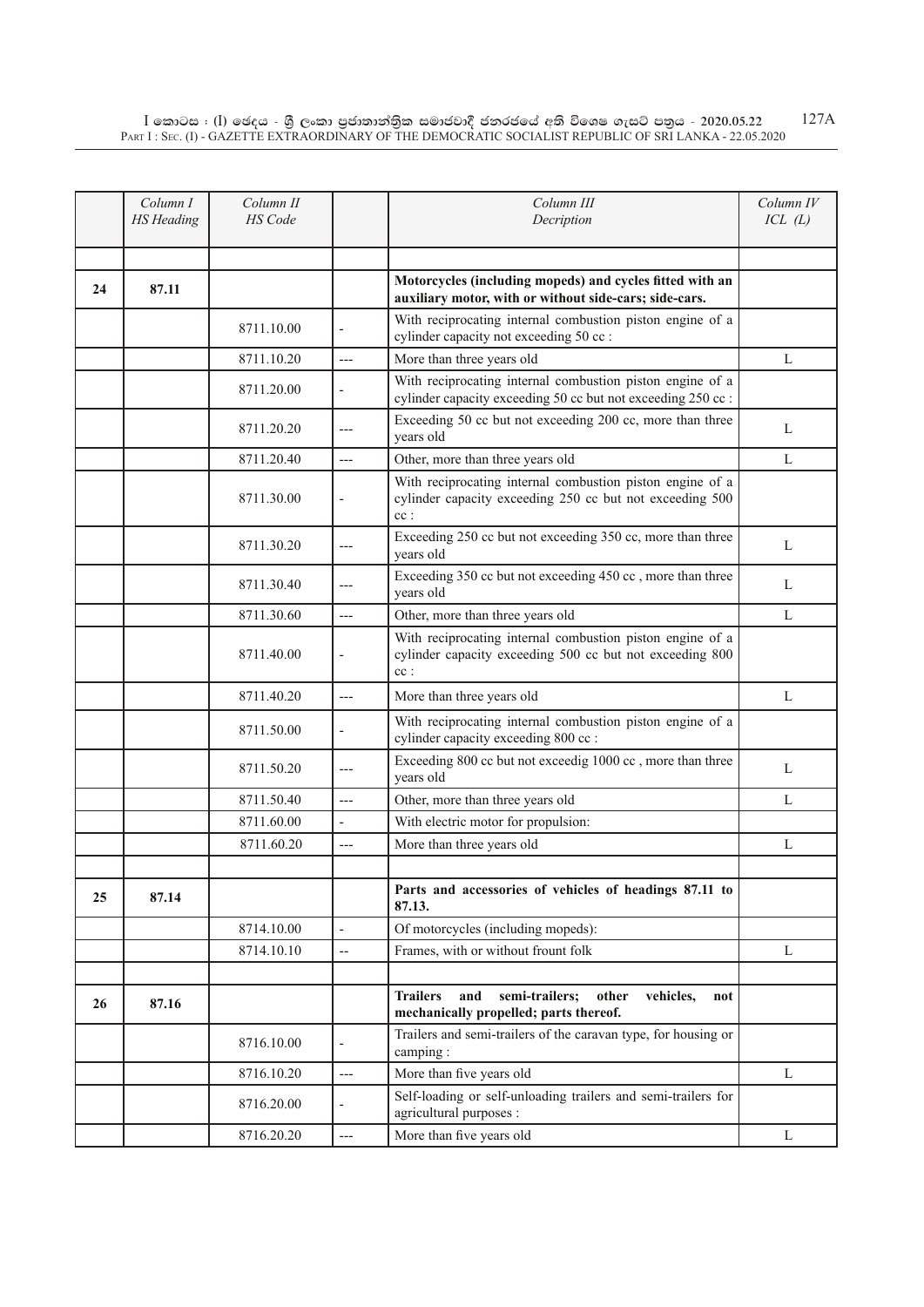$\rm I$  කොටස : ( $\rm I$ ) ඡෙදය - ශුී ලංකා පුජාතාන්තුික සමාජවාදී ජනරජයේ අති විශෙෂ ගැසට් පතුය - 2020.05.22 Part I : Sec. (I) - GAZETTE EXTRAORDINARY OF THE DEMOCRATIC SOCIALIST REPUBLIC OF SRI LANKA - 22.05.2020 128A

|    | Column I<br><b>HS</b> Heading | Column II<br>HS Code |                          | Column III<br>Decription                                                                              | Column IV<br>ICL(L) |
|----|-------------------------------|----------------------|--------------------------|-------------------------------------------------------------------------------------------------------|---------------------|
|    |                               |                      |                          |                                                                                                       |                     |
|    |                               |                      | $\overline{\phantom{a}}$ | Other trailers and semi-trailers for the transport of goods :                                         |                     |
|    |                               | 8716.31.00           | $\overline{\phantom{a}}$ | Tanker trailers and tanker semi-trailers :                                                            |                     |
|    |                               | 8716.31.20           | ---                      | More than five years old                                                                              | L                   |
|    |                               | 8716.39.00           | $\overline{\phantom{a}}$ | Other:                                                                                                |                     |
|    |                               | 8716.39.20           | $\overline{a}$           | More than five years old                                                                              | L                   |
|    |                               | 8716.40.00           | $\frac{1}{2}$            | Other trailers and semi-trailers :                                                                    |                     |
|    |                               | 8716.40.20           | $---$                    | More than five years old                                                                              | L                   |
|    |                               | 8716.80.00           | $\overline{a}$           | Other vehicles :                                                                                      |                     |
|    |                               | 8716.80.40           | $---$                    | Other more than five years old                                                                        | L                   |
|    |                               |                      |                          |                                                                                                       |                     |
| 27 | 94.01                         |                      |                          | Seats (other than those of heading 94.02), whether or not<br>convertible into beds, and parts thereof |                     |
|    |                               | 9401.10.00           | $\overline{\phantom{a}}$ | Seats of a kind used for aircraft:                                                                    |                     |
|    |                               | 9401.10.10           | $---$                    | Used                                                                                                  | L                   |
|    |                               | 9401.20.00           | $\overline{\phantom{a}}$ | Seats of a kind used for motor vehicles :                                                             |                     |
|    |                               | 9401.20.10           | $\overline{a}$           | Used                                                                                                  | L                   |
|    |                               | 9401.30.00           | $\overline{a}$           | Swivel seats with variable height adjustment :                                                        |                     |
|    |                               | 9401.30.10           | $---$                    | Used                                                                                                  | L                   |
|    |                               | 9401.40.00           |                          | Seats other than garden seats or camping equipment, con-<br>vertible into beds :                      |                     |
|    |                               | 9401.40.10           | ---                      | Used                                                                                                  | L                   |
|    |                               |                      | $\overline{\phantom{a}}$ | Seats of cane, osier, bamboo or similar materials :                                                   |                     |
|    |                               | 9401.52.00           | Ш,                       | Of bamboo                                                                                             |                     |
|    |                               | 9401.52.10           | $---$                    | Used                                                                                                  | L                   |
|    |                               | 9401.53.00           | $\overline{\phantom{a}}$ | Of ratten                                                                                             |                     |
|    |                               | 9401.53.10           | $---$                    | Used                                                                                                  | L                   |
|    |                               | 9401.59.00           | $\overline{a}$           | Other:                                                                                                |                     |
|    |                               | 9401.59.10           | ---                      | Used                                                                                                  | L                   |
|    |                               |                      |                          | Other seats, with wooden frames :                                                                     |                     |
|    |                               | 9401.61.00           | --                       | Upholstered:                                                                                          |                     |
|    |                               | 9401.61.10           | $\overline{a}$           | Used                                                                                                  | $\mathbf L$         |
|    |                               | 9401.69.00           | $\overline{\phantom{a}}$ | Other:                                                                                                |                     |
|    |                               | 9401.69.10           | ---                      | Used                                                                                                  | $\mathbf{L}$        |
|    |                               |                      | $\frac{1}{2}$            | Other seats, with metal frames :                                                                      |                     |
|    |                               | 9401.71.00           | $\overline{a}$           | Upholstered:                                                                                          |                     |
|    |                               | 9401.71.10           | ---                      | Used                                                                                                  | $\mathbf L$         |
|    |                               | 9401.79.00           | $\overline{\phantom{a}}$ | Other:                                                                                                |                     |
|    |                               | 9401.79.10           | ---                      | Used                                                                                                  | L                   |
|    |                               | 9401.80.00           | $\blacksquare$           | Other seats:                                                                                          |                     |
|    |                               | 9401.80.10           | $---$                    | Used                                                                                                  | L                   |
|    |                               | 9401.90.00           | $\blacksquare$           | Parts:                                                                                                |                     |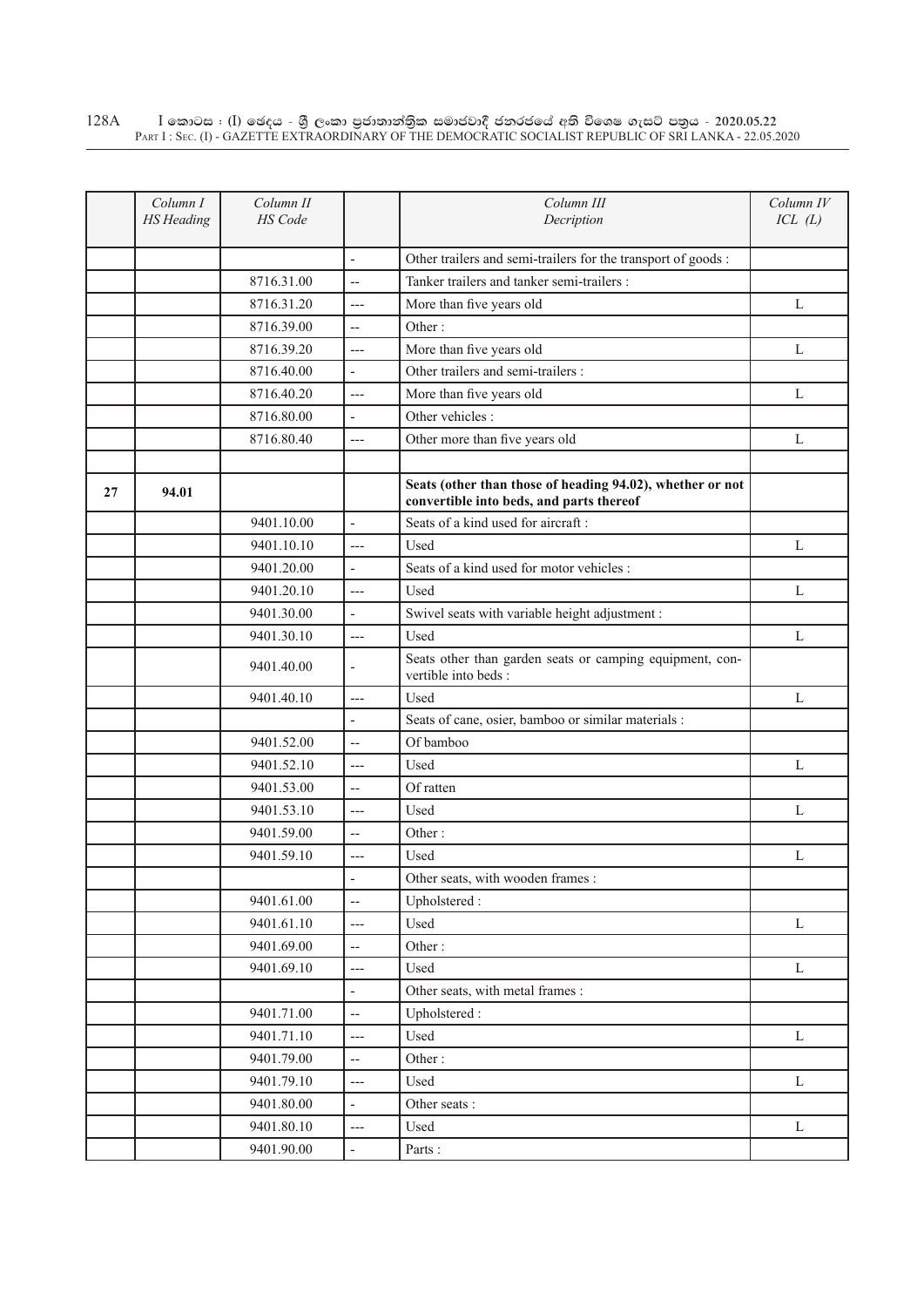|    | Column I<br><b>HS</b> Heading | Column II<br>HS Code |                              | Column III<br>Decription                                                                                                                                                                                                                                                                | Column IV<br>ICL(L) |
|----|-------------------------------|----------------------|------------------------------|-----------------------------------------------------------------------------------------------------------------------------------------------------------------------------------------------------------------------------------------------------------------------------------------|---------------------|
|    |                               | 9401.90.10           | $---$                        | Used                                                                                                                                                                                                                                                                                    | L                   |
|    |                               |                      |                              |                                                                                                                                                                                                                                                                                         |                     |
| 28 | 94.03                         |                      |                              | Other furniture and parts thereof.                                                                                                                                                                                                                                                      |                     |
|    |                               | 9403.10.00           | $\overline{a}$               | Metal furniture of a kind used in offices :                                                                                                                                                                                                                                             |                     |
|    |                               | 9403.10.10           | $---$                        | Used                                                                                                                                                                                                                                                                                    | L                   |
|    |                               | 9403.20.00           | $\overline{a}$               | Other metal furniture :                                                                                                                                                                                                                                                                 |                     |
|    |                               | 9403.20.10           | $---$                        | Used                                                                                                                                                                                                                                                                                    | L                   |
|    |                               | 9403.30.00           | $\blacksquare$               | Wooden furniture of a kind used in offices :                                                                                                                                                                                                                                            |                     |
|    |                               | 9403.30.10           | $---$                        | Used                                                                                                                                                                                                                                                                                    | L                   |
|    |                               | 9403.40.00           | $\blacksquare$               | Wooden furniture of a kind used in the kitchen:                                                                                                                                                                                                                                         |                     |
|    |                               | 9403.40.10           | $---$                        | Used                                                                                                                                                                                                                                                                                    | L                   |
|    |                               | 9403.50.00           | $\overline{\phantom{a}}$     | Wooden furniture of a kind used in the bedroom:                                                                                                                                                                                                                                         |                     |
|    |                               | 9403.50.10           | $---$                        | Used                                                                                                                                                                                                                                                                                    | L                   |
|    |                               | 9403.60.00           | $\overline{a}$               | Other wooden furniture :                                                                                                                                                                                                                                                                |                     |
|    |                               | 9403.60.10           | $---$                        | Used                                                                                                                                                                                                                                                                                    | L                   |
|    |                               | 9403.70.00           | $\frac{1}{2}$                | Furniture of plastics :                                                                                                                                                                                                                                                                 |                     |
|    |                               | 9403.70.10           | $---$                        | Used                                                                                                                                                                                                                                                                                    | $\mathbf L$         |
|    |                               |                      |                              | Furniture of other materials, including cane, osier, bamboo<br>or similar materials :                                                                                                                                                                                                   |                     |
|    |                               | 9403.82.00           | $\overline{a}$               | Of Bamboo:                                                                                                                                                                                                                                                                              |                     |
|    |                               | 9403.82.10           | $---$                        | Used                                                                                                                                                                                                                                                                                    | L                   |
|    |                               | 9403.83.00           | $\overline{a}$               | Of rattan:                                                                                                                                                                                                                                                                              |                     |
|    |                               | 9403.83.10           | $\qquad \qquad - -$          | Used                                                                                                                                                                                                                                                                                    | L                   |
|    |                               | 9403.89.00           | $\overline{\phantom{a}}$     | Other:                                                                                                                                                                                                                                                                                  |                     |
|    |                               | 9403.89.10           | $---$                        | Used                                                                                                                                                                                                                                                                                    | L                   |
|    |                               | 9403.90.00           | $\blacksquare$               | Parts:                                                                                                                                                                                                                                                                                  |                     |
|    |                               | 9403.90.10           | $---$                        | Used                                                                                                                                                                                                                                                                                    | L                   |
|    |                               |                      |                              |                                                                                                                                                                                                                                                                                         |                     |
| 29 | 94.04                         |                      |                              | Mattress supports; articles of bedding and similar<br>furnishing (for example, mattresses, quilts, eiderdowns,<br>cushions, pouffes and pillows) fitted with springs or stuffed<br>or internally fitted with any material or of cellular rubber<br>or plastics, whether or not covered. |                     |
|    |                               | 9404.10.00           | $\overline{a}$               | Mattress supports :                                                                                                                                                                                                                                                                     |                     |
|    |                               | 9404.10.10           | $\qquad \qquad - -$          | Used                                                                                                                                                                                                                                                                                    | L                   |
|    |                               |                      | $\overline{a}$               | Mattresses:                                                                                                                                                                                                                                                                             |                     |
|    |                               | 9404.21.00           | $\overline{\phantom{a}}$     | Of cellular rubber or plastics, whether or not covered :                                                                                                                                                                                                                                |                     |
|    |                               | 9404.21.10           | $---$                        | Used                                                                                                                                                                                                                                                                                    | L                   |
|    |                               | 9404.29.00           | $\overline{\phantom{a}}$     | Of other materials :                                                                                                                                                                                                                                                                    |                     |
|    |                               | 9404.29.30           | $---$                        | Used                                                                                                                                                                                                                                                                                    | L                   |
|    |                               | 9404.30.00           | $\qquad \qquad \blacksquare$ | Sleeping bags:                                                                                                                                                                                                                                                                          |                     |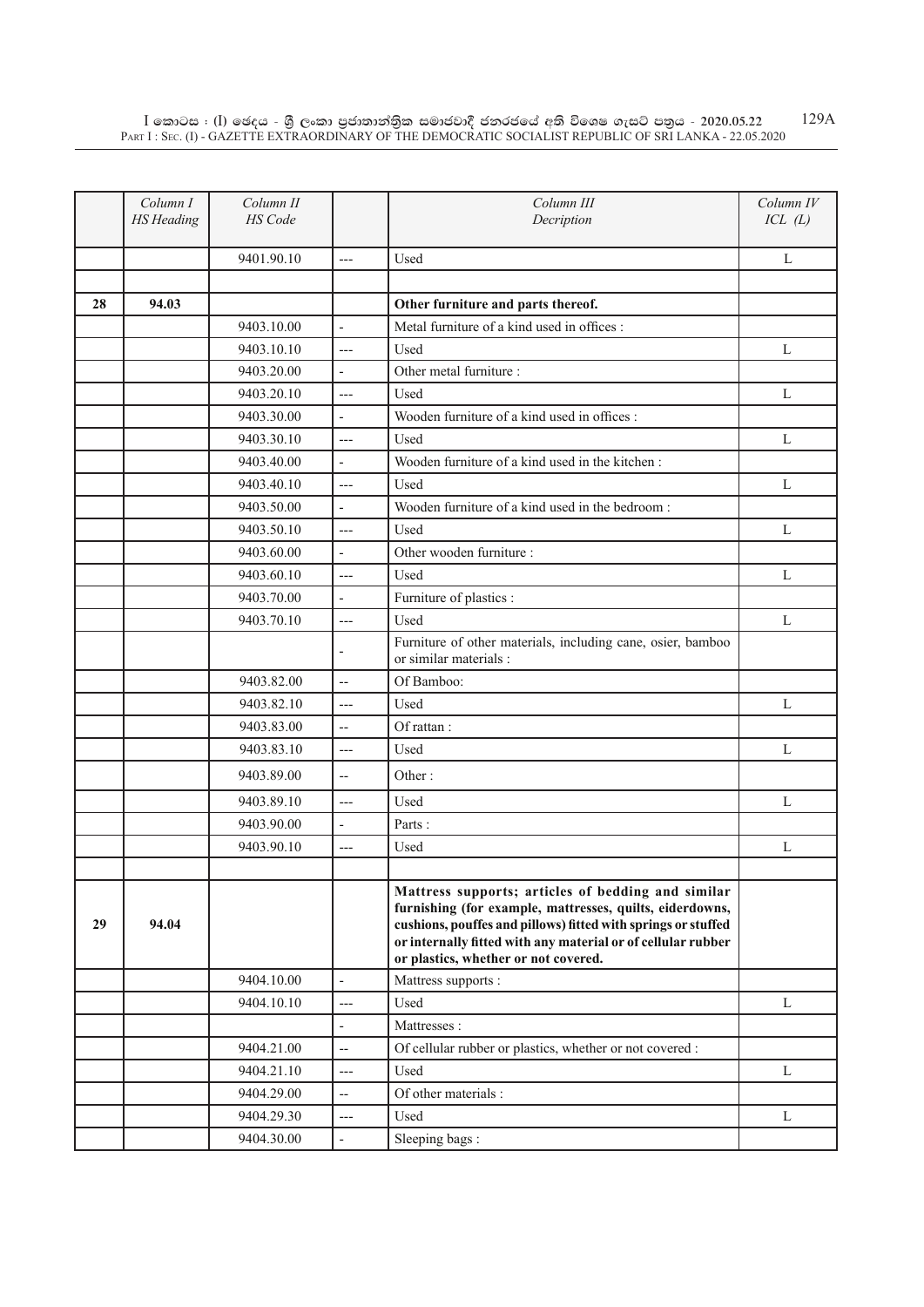$I$  කොටස : (I) ඡෙදය - ශුී ලංකා පුජාතාන්තිුක සමාජවාදී ජනරජයේ අති විශෙෂ ගැසට් පතුය - 2020.05.22 Part I : Sec. (I) - GAZETTE EXTRAORDINARY OF THE DEMOCRATIC SOCIALIST REPUBLIC OF SRI LANKA - 22.05.2020 130A

|    | Column I<br><b>HS</b> Heading | Column II<br><b>HS</b> Code |                          | Column III<br>Decription                                                                                                                                                                                     | Column IV<br>ICL(L) |
|----|-------------------------------|-----------------------------|--------------------------|--------------------------------------------------------------------------------------------------------------------------------------------------------------------------------------------------------------|---------------------|
|    |                               | 9404.30.10                  | $---$                    | Used                                                                                                                                                                                                         | L                   |
|    |                               | 9404.90.00                  | $\blacksquare$           | Other:                                                                                                                                                                                                       |                     |
|    |                               | 9404.90.10                  | $\overline{a}$           | Used                                                                                                                                                                                                         | L                   |
|    |                               |                             |                          |                                                                                                                                                                                                              |                     |
| 30 | 95.03                         | 9503.00.00                  |                          | Tricycles, scooters, pedal cars and similar wheeled toys;<br>dolls' carriages; dolls; other toys; reduced size ("scale")<br>models and similar recreational models, working or not;<br>puzzles of all kinds. |                     |
|    |                               | 9503.00.90                  | $---$                    | Other (Kites only)                                                                                                                                                                                           | $\mathbf{L}$        |
|    |                               |                             |                          |                                                                                                                                                                                                              |                     |
| 31 | 95.04                         |                             |                          | Video game consoles and machines, articles for funfair,<br>table or parlour games, including pintables, billiards,<br>special tables for casino games and automatic bowling<br>alley equipment               |                     |
|    |                               | 9504.30.00                  | $\frac{1}{2}$            | Other games, operated by coins, banknotes, bank cards,<br>tokens or by other means of payment, other than bowling<br>alley equipment :                                                                       |                     |
|    |                               | 9504.30.10                  | $\overline{a}$           | Used / reconditioned                                                                                                                                                                                         | L                   |
|    |                               | 9504.30.90                  | $---$                    | Other                                                                                                                                                                                                        | L                   |
|    |                               | 9504.90.00                  | $\overline{a}$           | Other:                                                                                                                                                                                                       |                     |
|    |                               | 9504.90.10                  | $---$                    | Games of chance                                                                                                                                                                                              | L                   |
|    |                               |                             |                          |                                                                                                                                                                                                              |                     |
| 32 | 95.05                         |                             |                          | Festive, carnival or other entertainment articles, including<br>conjuring tricks and novelty jokes.                                                                                                          |                     |
|    |                               | 9505.90.00                  | $\overline{\phantom{a}}$ | Other (Lanterns/ Vesak Lanterns only)                                                                                                                                                                        | L                   |
|    |                               |                             |                          |                                                                                                                                                                                                              |                     |

22. HS Codes applicable to the items appearing below in Column I and Column II and their corresponding entries appearing in Column III and IV of the Schedule I of the Special Import License Regulations, published in the Gazette (Extraordinary) No. 2044/40 dated November 09, 2017, Gazette (Extraordinary) No. 2076/4 dated June 18, 2018, Gazette (Extraordinary) No. 2143/36 dated October 03, 2019 and Gazette (Extraordinary) No. 2152/63 dated December 06, 2019, shall be deleted.